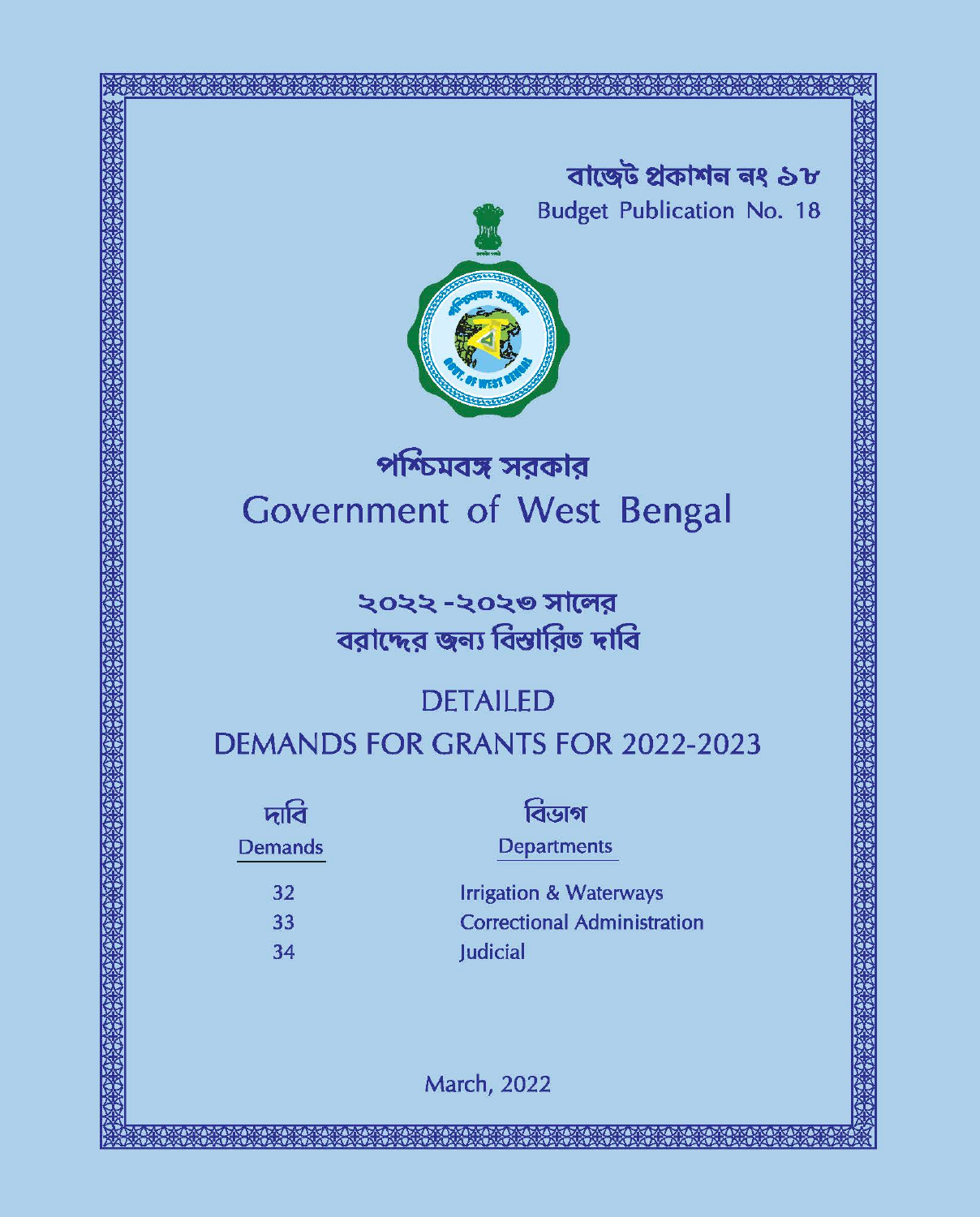# **Detailed Demands for Grants for 2022-2023**

| Demand No.<br>/ Serial No. | <b>Major Heads</b>                                     |   | <b>Pages</b> |
|----------------------------|--------------------------------------------------------|---|--------------|
| 32                         | 2049 - Interest Payments                               | . | $1 - 4$      |
|                            | 2250 - Other Social Services                           | . | $5 - 6$      |
|                            | 2700 - Major Irrigation                                | . | $7 - 21$     |
|                            | 2701 - Medium Irrigation                               |   | $22 - 40$    |
|                            | 2711 - Flood Control and Drainage                      | . | $41 - 53$    |
|                            | 3451 - Secretariat-Economic Services                   |   | $54 - 56$    |
|                            | 4700 - Capital Outlay on Major Irrigation              | . | $57 - 74$    |
|                            | 4701 - Capital Outlay on Major & Medium Irrigation     |   | $75 - 81$    |
|                            | 4702 - Capital Outlay on Minor Irrigation              |   | $82 - 83$    |
|                            | 4711 - Capital Outlay on Flood Control Projects        |   | 84-98        |
|                            | 6004 - Loans and Advances from the Central Government  | . | 99-101       |
| 33                         | 2052 - Secretariat--General Services                   |   | $102 - 104$  |
|                            | 2056 - Jails                                           |   | 105-122      |
|                            | 2058 - Stationery and Printing                         |   | 123-125      |
|                            | 2059 - Public Works                                    |   | 126-127      |
|                            | 2202 - General Education                               | . | 128-129      |
|                            | 2235 - Social Security And Welfare                     | . | 130-131      |
|                            | 4059 - Capital Outlay on Public Works                  | . | 132-135      |
|                            | 4070 - Capital Outlay on Other Administrative Services | . | 136-137      |
|                            | 4216 - Capital Outlay on Housing                       | . | 138-139      |
| 34                         | 2014 - Administration of Justice                       | . | 140-178      |
|                            | 2029 - Land Revenue                                    |   | 179-181      |
|                            | 2052 - Secretariat--General Services                   | . | 182-184      |
|                            | 2059 - Public Works                                    | . | 185-188      |
|                            | 2070 - Other Administrative Services                   | . | 189-192      |
|                            | $2216$ - Housing                                       | . | 193-194      |
|                            | 2235 - Social Security And Welfare                     |   | 195-197      |
|                            | 3454 - Census, Surveys and Statistics                  | . | 198-200      |
|                            | 4059 - Capital Outlay on Public Works                  | . | 201-205      |
|                            | 4070 - Capital Outlay on Other Administrative Services | . | 206-207      |
|                            | 4216 - Capital Outlay on Housing                       | . | 208-210      |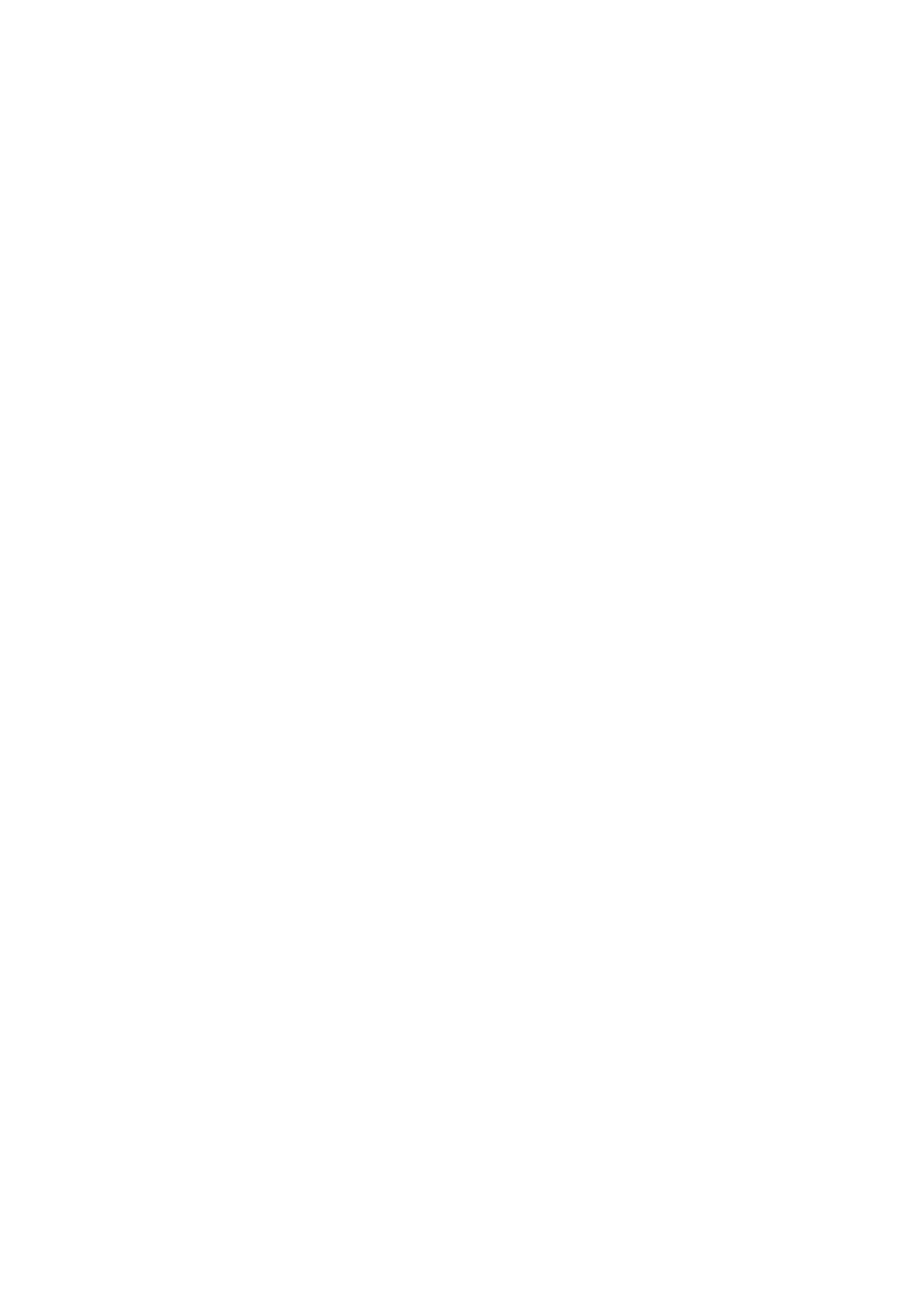# **REVENUE EXPENDITURE**

#### **DEMAND No. 32**

# **Irrigation & Waterways Department**

# **A. General Services - (c) Interest payment and servicing of Debt**

|                                                                                                | <b>Head of Account: 2049 - Interest Payments</b>      |                                                                  |                                                                                            |                         |                            |  |
|------------------------------------------------------------------------------------------------|-------------------------------------------------------|------------------------------------------------------------------|--------------------------------------------------------------------------------------------|-------------------------|----------------------------|--|
| <b>Voted Rs. Nil</b>                                                                           |                                                       | <b>Charged Rs. 14,25,000</b>                                     |                                                                                            |                         | <b>Total Rs. 14,25,000</b> |  |
|                                                                                                |                                                       |                                                                  | Voted Rs.                                                                                  | Charged Rs.             | <b>Total Rs.</b>           |  |
| <b>Gross Expenditure</b>                                                                       |                                                       |                                                                  |                                                                                            | $14,25,000$ $14,25,000$ |                            |  |
| <b>Deduct - Recoveries</b>                                                                     |                                                       |                                                                  | $\cdots$                                                                                   | $\cdots$                |                            |  |
| Net Expenditure                                                                                |                                                       |                                                                  | $\cdots$                                                                                   | 14,25,000 14,25,000     |                            |  |
|                                                                                                | <b>REVENUE EXPENDITURE</b><br><b>ABSTRACT ACCOUNT</b> |                                                                  |                                                                                            |                         |                            |  |
|                                                                                                |                                                       |                                                                  | Budget                                                                                     | Revised                 | Budget                     |  |
|                                                                                                |                                                       | Actuals,                                                         | Estimate,                                                                                  | Estimate,               | Estimate,                  |  |
|                                                                                                |                                                       | 2020-2021                                                        | 2021-2022                                                                                  | 2021-2022               | 2022-2023                  |  |
|                                                                                                |                                                       | Rs.                                                              | Rs.                                                                                        | Rs.                     | Rs.                        |  |
| <b>GOVERNMENT</b><br>104- Interest on Loans for Non-Plan Schemes<br>Administrative Expenditure | <b>Voted</b><br><b>Total - 104</b>                    | and the contract of the<br>Charged 14,66,376 12,00,000 12,00,000 | $\mathcal{L}_{\text{max}}$ and $\mathcal{L}_{\text{max}}$<br>14,66,376 12,00,000 12,00,000 |                         | 12,00,000<br>12,00,000     |  |
|                                                                                                |                                                       |                                                                  |                                                                                            |                         |                            |  |
|                                                                                                | Total - 04                                            | 14,66,376 12,00,000 12,00,000                                    |                                                                                            |                         | 12,00,000                  |  |
|                                                                                                | Voted                                                 | $\cdots$                                                         | $\sim$ $\sim$                                                                              | $\cdots$                |                            |  |
|                                                                                                | Charged                                               | 14,66,376                                                        | $12,00,000$ $12,00,000$                                                                    |                         | 12,00,000                  |  |
| 60 - INTEREST ON OTHER OBLIGATIONS<br>701- Miscellaneous                                       |                                                       |                                                                  |                                                                                            |                         |                            |  |
| Administrative Expenditure                                                                     | <b>Voted</b>                                          | $\ldots$                                                         | $\cdots$                                                                                   | $\cdots$                |                            |  |
|                                                                                                | Charged                                               | 15,66,412                                                        | 3,40,000                                                                                   | 2,00,000                | 2,25,000                   |  |
|                                                                                                | <b>Total - 701</b>                                    | 15,66,412                                                        | 3,40,000                                                                                   | 2,00,000                | 2,25,000                   |  |
|                                                                                                | Total - 60                                            | 15,66,412                                                        | 3,40,000                                                                                   | 2,00,000                | 2,25,000                   |  |
|                                                                                                | Voted                                                 | $\ddotsc$                                                        | $\cdots$                                                                                   |                         |                            |  |

| Charged                    | 15,66,412   | 3.40,000  | 2,00,000  | 2,25,000  |
|----------------------------|-------------|-----------|-----------|-----------|
| <b>Grand Total - Gross</b> | 30, 32, 788 | 15,40,000 | 14,00,000 | 14,25,000 |
| Voted                      | $\cdots$    | $\cdots$  | $\cdots$  | $\cdots$  |
| Charged                    | 30.32.788   | 15,40,000 | 14,00,000 | 14.25.000 |
|                            |             |           |           |           |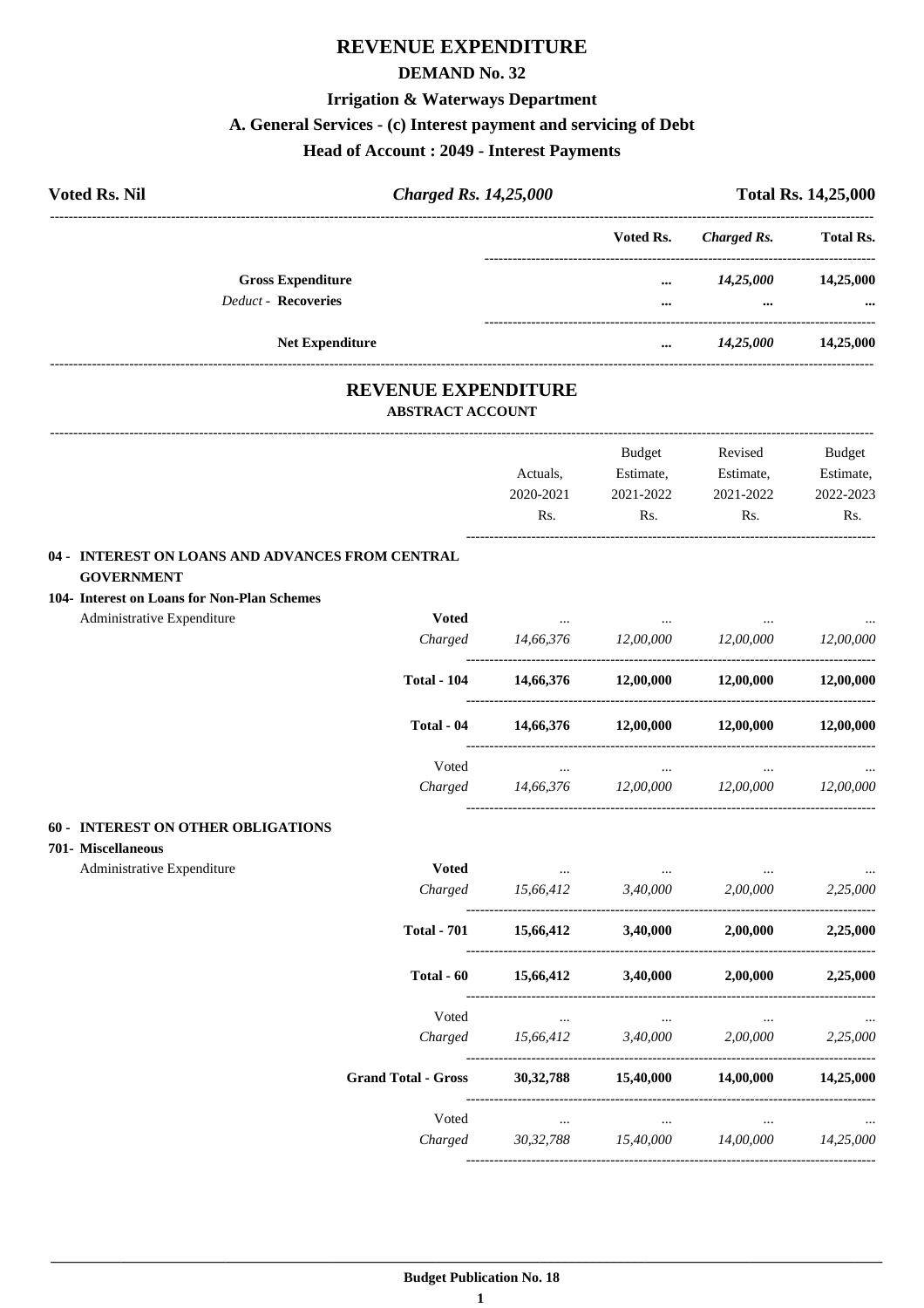### REVENUE EXPENDITURE **ABSTRACT ACCOUNT**

|                                   | Actuals.<br>2020-2021<br>Rs. | Budget<br>Estimate,<br>2021-2022<br>Rs. | Revised<br>Estimate,<br>2021-2022<br>Rs. | <b>Budget</b><br>Estimate,<br>2022-2023<br>Rs. |
|-----------------------------------|------------------------------|-----------------------------------------|------------------------------------------|------------------------------------------------|
| <b>Administrative Expenditure</b> | 30, 32, 788                  | 15,40,000                               | 14,00,000                                | 14,25,000                                      |
| Voted<br>Charged                  | $\cdots$                     | $\cdots$<br>30,32,788 15,40,000         | $\cdots$<br>14,00,000                    | 14,25,000                                      |
| <b>Deduct Recoveries</b>          |                              | $\cdots$                                | $\cdots$                                 |                                                |
| <b>Grand Total - Net</b>          | 30, 32, 788                  | 15,40,000                               | 14,00,000                                | 14,25,000                                      |
| Voted<br>Charged                  | $\cdots$<br>30, 32, 788      | $\cdots$<br>15,40,000                   | $\cdots$<br>14,00,000                    | 14,25,000                                      |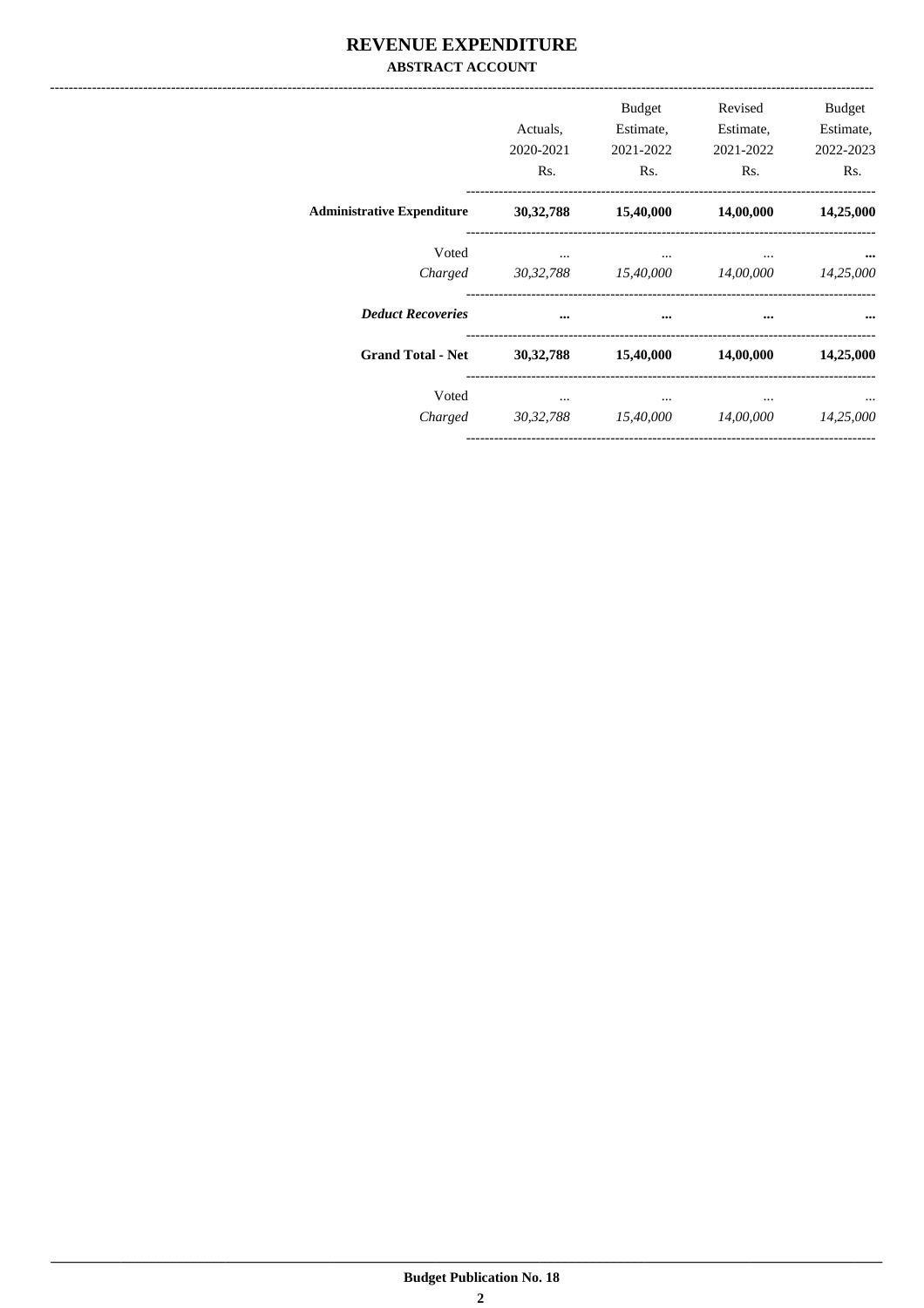| DETAILED ACCOUNT NO. 2049-04-104 - INTEREST ON LOANS FOR NON-PLAN SCHEMES<br>04 - INTEREST ON LOANS AND ADVANCES FROM<br><b>CENTRAL GOVERNMENT</b><br>104- Interest on Loans for Non-Plan Schemes<br><b>Administrative Expenditure</b><br>037- Interest on loans for Flood Control Projects: Loans for emergent |                                              |
|-----------------------------------------------------------------------------------------------------------------------------------------------------------------------------------------------------------------------------------------------------------------------------------------------------------------|----------------------------------------------|
|                                                                                                                                                                                                                                                                                                                 |                                              |
|                                                                                                                                                                                                                                                                                                                 |                                              |
|                                                                                                                                                                                                                                                                                                                 |                                              |
|                                                                                                                                                                                                                                                                                                                 |                                              |
|                                                                                                                                                                                                                                                                                                                 |                                              |
|                                                                                                                                                                                                                                                                                                                 |                                              |
| Flood Protection/Anti-erosion Works [IW]                                                                                                                                                                                                                                                                        |                                              |
| 45- Interest/Dividend<br>Charged<br>14,66,376 12,00,000 12,00,000                                                                                                                                                                                                                                               | 12,00,000                                    |
| <b>Total - Administrative Expenditure</b><br>14,66,376 12,00,000 12,00,000 12,00,000                                                                                                                                                                                                                            |                                              |
| Total - 2049-04-104<br>$14,66,376$ $12,00,000$ $12,00,000$                                                                                                                                                                                                                                                      | 12,00,000                                    |
| Voted                                                                                                                                                                                                                                                                                                           |                                              |
| $\cdots$<br>14,66,376 12,00,000 12,00,000 12,00,000<br>Charged                                                                                                                                                                                                                                                  |                                              |
|                                                                                                                                                                                                                                                                                                                 |                                              |
| DETAILED ACCOUNT NO. 2049-60-701 - MISCELLANEOUS                                                                                                                                                                                                                                                                |                                              |
| <b>60 - INTEREST ON OTHER OBLIGATIONS</b>                                                                                                                                                                                                                                                                       |                                              |
| 701- Miscellaneous                                                                                                                                                                                                                                                                                              |                                              |
| <b>Administrative Expenditure</b>                                                                                                                                                                                                                                                                               |                                              |
| 010- Interest on Capital Expenditure on Major Irrigation Schemes                                                                                                                                                                                                                                                |                                              |
| [IW]                                                                                                                                                                                                                                                                                                            |                                              |
| 1,00,000<br>45- Interest/Dividend<br>3,00,000<br>Charged<br>$\cdots$                                                                                                                                                                                                                                            | 1,25,000                                     |
| Total - 2049-60-701-010<br>3,00,000<br>1,00,000<br>$\cdots$                                                                                                                                                                                                                                                     | 1,25,000                                     |
| 011- Interest on Capital Expenditure on Medium Irrigation Schemes                                                                                                                                                                                                                                               |                                              |
| [IW]                                                                                                                                                                                                                                                                                                            |                                              |
| 45- Interest/Dividend<br>Charged<br>15,66,412 40,000 1,00,000 1,00,000                                                                                                                                                                                                                                          |                                              |
| Total - 2049-60-701-011<br>15,66,412<br>40,000 1,00,000 1,00,000                                                                                                                                                                                                                                                |                                              |
| 012- Interest on Capital Expenditure on Flood Control Schemes [IW]                                                                                                                                                                                                                                              |                                              |
| 45- Interest/Dividend<br>Charged<br>the contract of the contract of the contract of the<br>$\cdots$                                                                                                                                                                                                             | $\cdots$                                     |
|                                                                                                                                                                                                                                                                                                                 |                                              |
| <b>Total - Administrative Expenditure</b><br>15,66,412 3,40,000 2,00,000 2,25,000                                                                                                                                                                                                                               |                                              |
| Total - 2049-60-701<br>$15,66,412$ $3,40,000$ $2,00,000$                                                                                                                                                                                                                                                        | 2,25,000                                     |
| Voted<br>$\ldots$                                                                                                                                                                                                                                                                                               | $\ldots$                                     |
|                                                                                                                                                                                                                                                                                                                 | $15,66,412$ $3,40,000$ $2,00,000$ $2,25,000$ |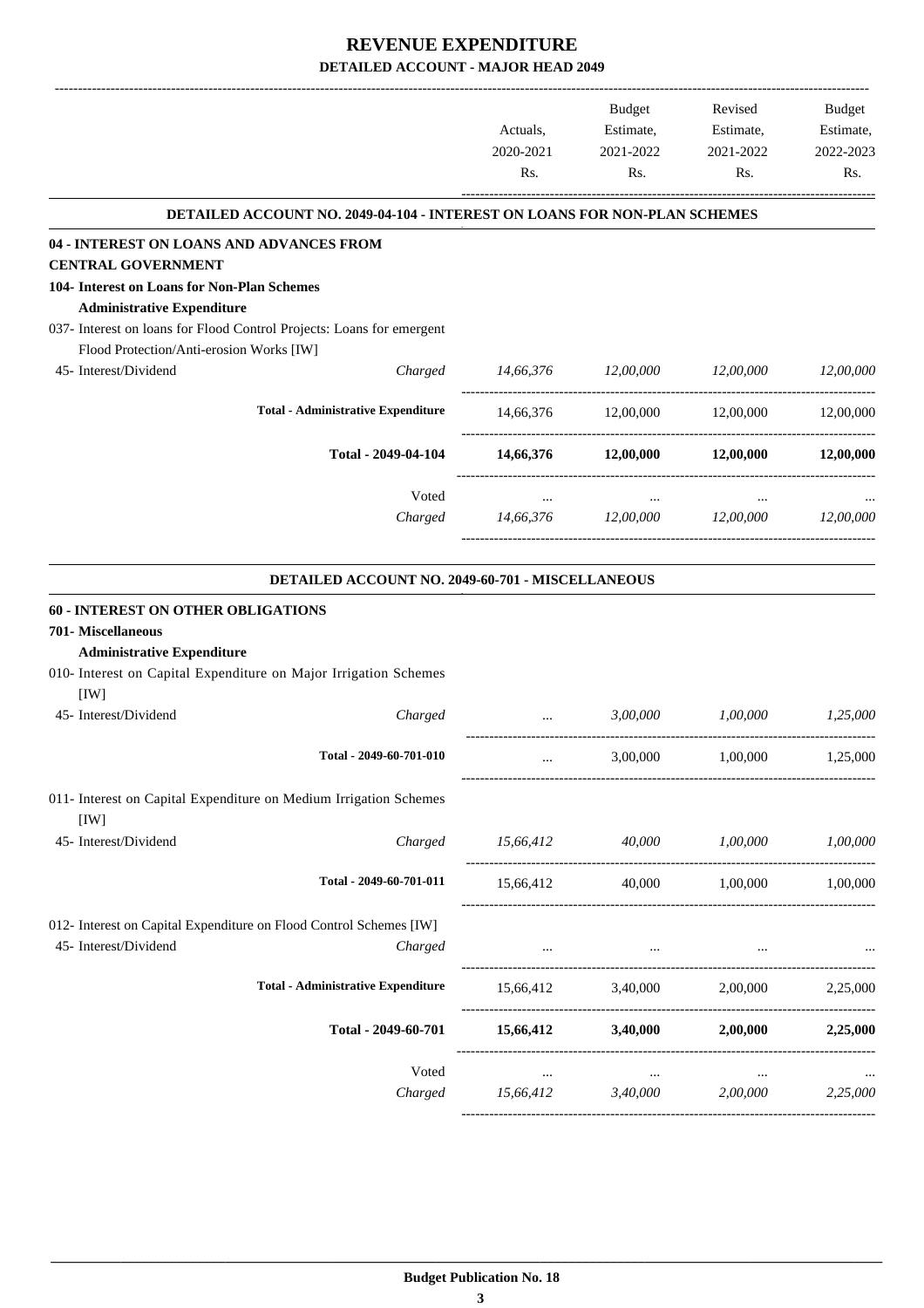|                                                                                                                                                 | Actuals.<br>2020-2021 | <b>Budget</b><br>Estimate,<br>2021-2022 | Revised<br>Estimate,<br>2021-2022 | <b>Budget</b><br>Estimate,<br>2022-2023 |
|-------------------------------------------------------------------------------------------------------------------------------------------------|-----------------------|-----------------------------------------|-----------------------------------|-----------------------------------------|
|                                                                                                                                                 | Rs.                   | Rs.                                     | Rs.                               | Rs.                                     |
| <b>DETAILED ACCOUNT NO. 2049 - DEDUCT RECOVERIES IN REDUCTION OF EXPENDITURE</b><br>04 - INTEREST ON LOANS AND ADVANCES FROM CENTRAL GOVERNMENT |                       |                                         |                                   |                                         |
| 104- Interest on Loans for Non-Plan Schemes                                                                                                     |                       |                                         |                                   |                                         |
| Administrative Expenditure                                                                                                                      |                       |                                         |                                   |                                         |
| 037-Interest on loans for Flood Control Projects: Loans for emergent                                                                            |                       |                                         |                                   |                                         |
| Flood Protection/Anti-erosion Works [IW]                                                                                                        |                       |                                         |                                   |                                         |
|                                                                                                                                                 |                       |                                         |                                   |                                         |
| 70-Deduct Recoveries                                                                                                                            |                       |                                         |                                   |                                         |
| 01-Others                                                                                                                                       | $\ddotsc$             |                                         |                                   |                                         |
| Total - 104 - Deduct - Recoveries                                                                                                               |                       |                                         |                                   |                                         |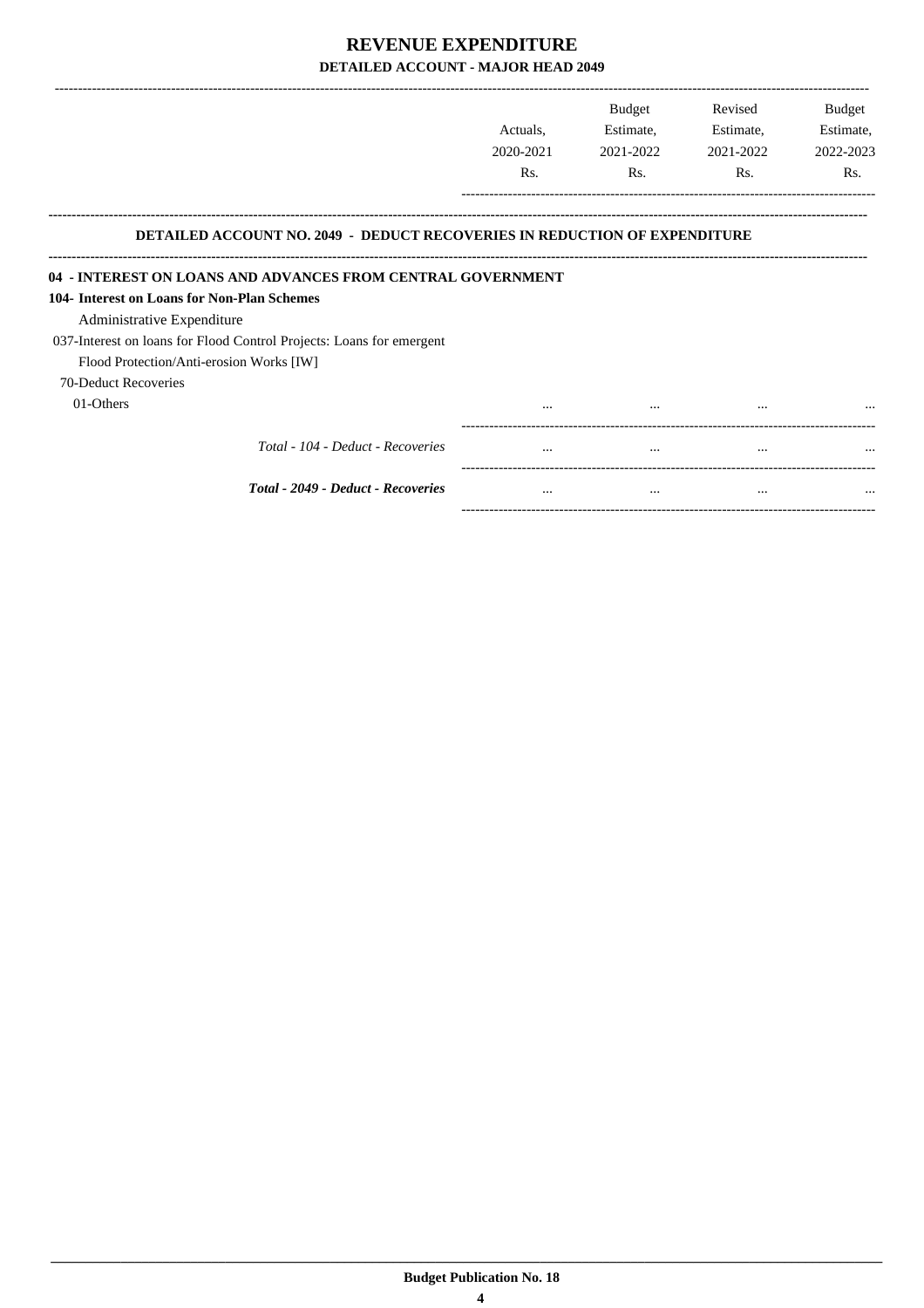# **REVENUE EXPENDITURE**

#### **DEMAND No. 32**

# **Irrigation & Waterways Department**

**B - Social Services - (h) Others**

### **Head of Account : 2250 - Other Social Services**

| Voted Rs. 14,00,00,000     | <b>Charged Rs. Nil</b>     |              |             | <b>Total Rs. 14,00,00,000</b> |
|----------------------------|----------------------------|--------------|-------------|-------------------------------|
|                            |                            | Voted Rs.    | Charged Rs. | <b>Total Rs.</b>              |
| <b>Gross Expenditure</b>   |                            | 14,00,00,000 | $\cdots$    | 14,00,00,000                  |
| <b>Deduct - Recoveries</b> |                            | $\ddotsc$    |             | $\ddotsc$                     |
| <b>Net Expenditure</b>     |                            | 14,00,00,000 | $\cdots$    | 14,00,00,000                  |
|                            | <b>REVENUE EXPENDITURE</b> |              |             |                               |

# **ABSTRACT ACCOUNT**

---------------------------------------------------------------------------------------------------------------------------------------------------------------------------------

|                            |                                                                                | Actuals,                                            | Budget<br>Estimate,             | Revised<br>Estimate,                                                                                                                                       | <b>Budget</b><br>Estimate, |
|----------------------------|--------------------------------------------------------------------------------|-----------------------------------------------------|---------------------------------|------------------------------------------------------------------------------------------------------------------------------------------------------------|----------------------------|
|                            |                                                                                | 2020-2021                                           | 2021-2022                       | 2021-2022                                                                                                                                                  | 2022-2023                  |
|                            |                                                                                | Rs.                                                 | $\mathbf{Rs.}$                  | Rs.                                                                                                                                                        | Rs.                        |
| 800- Other Expenditure     |                                                                                |                                                     |                                 |                                                                                                                                                            |                            |
| Administrative Expenditure |                                                                                |                                                     |                                 | 13,28,79,000 13,70,00,000 13,70,00,000                                                                                                                     | 14,00,00,000               |
|                            |                                                                                |                                                     |                                 | Total - 800 13,28,79,000 13,70,00,000 13,70,00,000 14,00,00,000                                                                                            |                            |
|                            | Grand Total - Gross 13,28,79,000 13,70,00,000 13,70,00,000 14,00,00,000        |                                                     |                                 |                                                                                                                                                            |                            |
|                            | Voted<br>Charged                                                               |                                                     |                                 | 13,28,79,000 13,70,00,000 13,70,00,000 14,00,00,000<br>the contract of the contract of the contract of the contract of the contract of the contract of the |                            |
|                            | Administrative Expenditure 13,28,79,000 13,70,00,000 13,70,00,000 14,00,00,000 |                                                     |                                 |                                                                                                                                                            |                            |
|                            | <b>Deduct Recoveries</b>                                                       | <b><i>Contractor Committee Committee States</i></b> | $\cdots$                        | $\cdots$                                                                                                                                                   |                            |
|                            | Grand Total - Net 13,28,79,000 13,70,00,000 13,70,00,000 14,00,00,000          |                                                     |                                 |                                                                                                                                                            |                            |
|                            | Voted<br>Charged                                                               | and the contract of the contract of                 | the contract of the contract of | 13,28,79,000 13,70,00,000 13,70,00,000 14,00,00,000                                                                                                        |                            |
|                            |                                                                                |                                                     |                                 |                                                                                                                                                            |                            |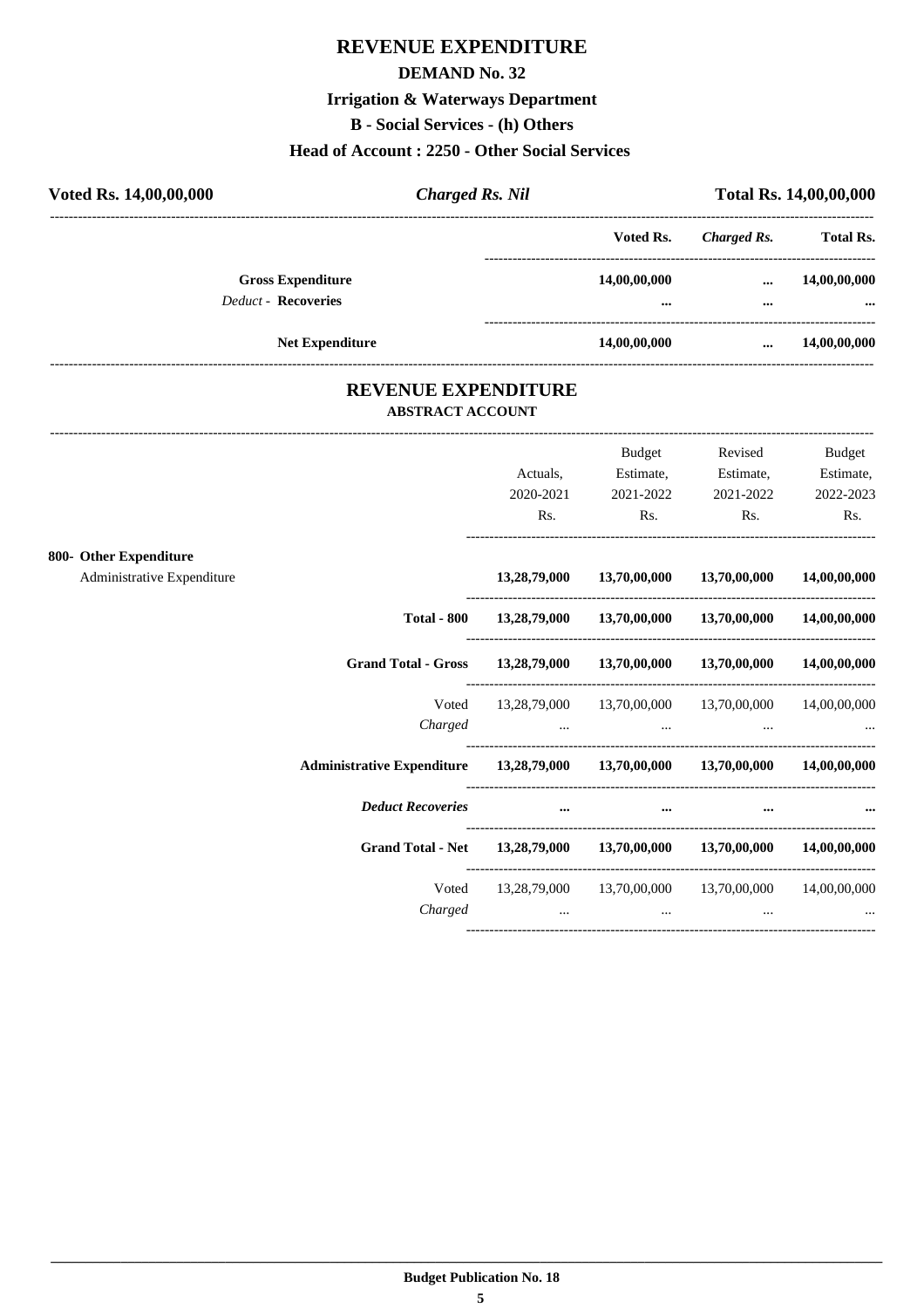| Actuals,<br>2020-2021<br>Rs. | <b>Budget</b><br>Estimate,<br>2021-2022<br>Rs. | Revised<br>Estimate,<br>2021-2022<br>Rs.                    | <b>Budget</b><br>Estimate,<br>2022-2023<br>Rs. |
|------------------------------|------------------------------------------------|-------------------------------------------------------------|------------------------------------------------|
|                              |                                                |                                                             |                                                |
|                              |                                                |                                                             |                                                |
|                              |                                                |                                                             |                                                |
|                              |                                                |                                                             |                                                |
| 13,28,79,000                 | 13,70,00,000                                   | 13,70,00,000                                                | 14,00,00,000                                   |
| 13,28,79,000                 | 13,70,00,000                                   | 13,70,00,000                                                | 14,00,00,000                                   |
| 13,28,79,000                 | 13,70,00,000                                   | 13,70,00,000                                                | 14,00,00,000                                   |
| 13,28,79,000                 | 13,70,00,000                                   | 13,70,00,000                                                | 14,00,00,000                                   |
| $\cdots$                     | $\cdots$                                       | $\cdots$                                                    | $\cdots$                                       |
|                              |                                                | <b>DETAILED ACCOUNT NO. 2250-00-800 - OTHER EXPENDITURE</b> |                                                |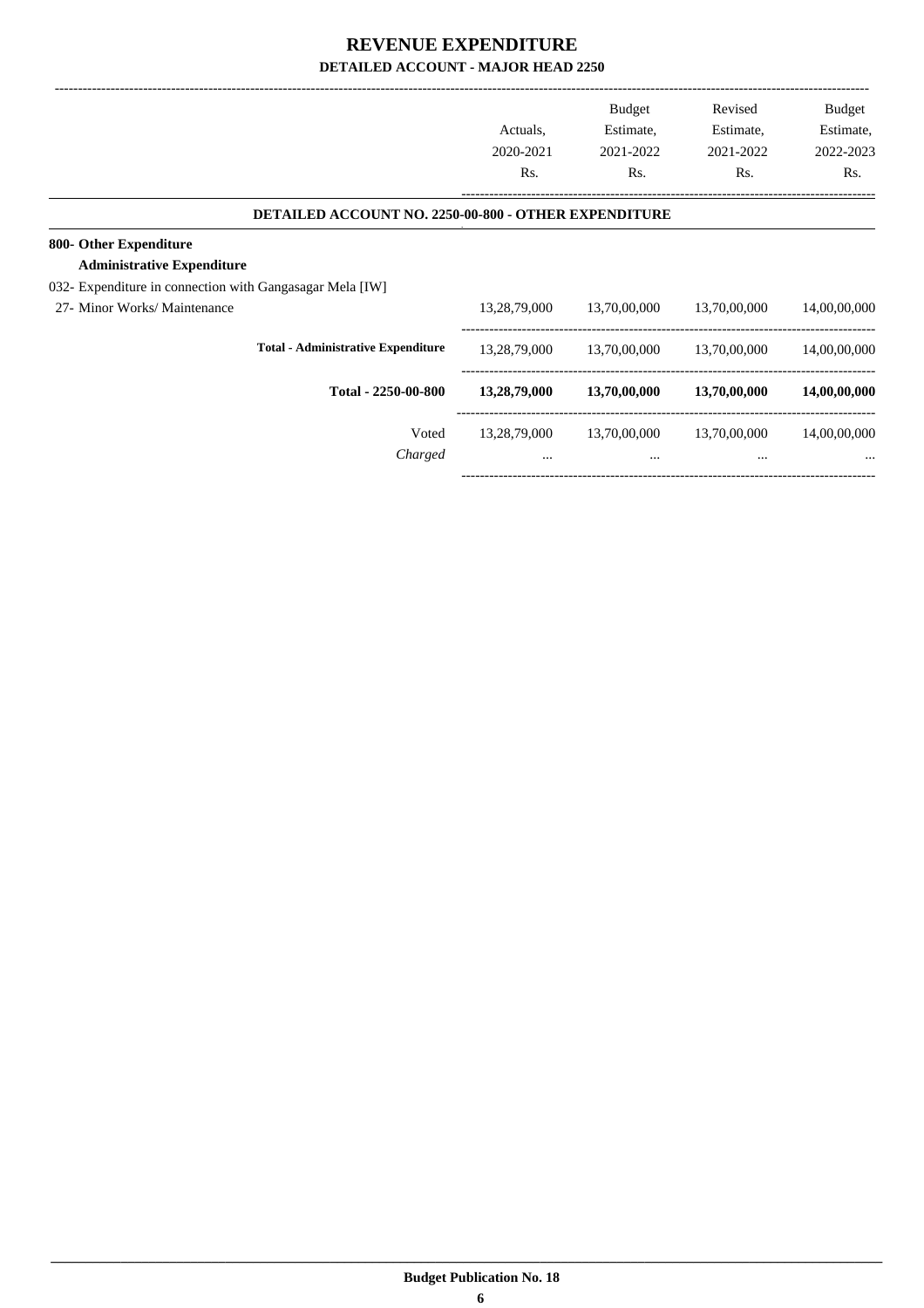# **REVENUE EXPENDITURE**

#### **DEMAND No. 32**

### **Irrigation & Waterways Department**

# **C - Economic Services - (d) Irrigation and Flood Control**

**Head of Account : 2700 - Major Irrigation**

| <b>Charged Rs. Nil</b> |                                                                                                                                                                                                         | Total Rs. 333,66,98,000                                                                                                         |                                                                                                                                                                                                                                                                                                                                                                                      |
|------------------------|---------------------------------------------------------------------------------------------------------------------------------------------------------------------------------------------------------|---------------------------------------------------------------------------------------------------------------------------------|--------------------------------------------------------------------------------------------------------------------------------------------------------------------------------------------------------------------------------------------------------------------------------------------------------------------------------------------------------------------------------------|
|                        | Voted Rs.                                                                                                                                                                                               | <b>Charged Rs.</b>                                                                                                              | <b>Total Rs.</b>                                                                                                                                                                                                                                                                                                                                                                     |
|                        | 333,66,98,000<br>$-20,000$                                                                                                                                                                              | $\cdots$<br>$\cdots$                                                                                                            | 333,66,98,000<br>$-20,000$                                                                                                                                                                                                                                                                                                                                                           |
|                        | 333,66,78,000                                                                                                                                                                                           |                                                                                                                                 | 333,66,78,000                                                                                                                                                                                                                                                                                                                                                                        |
|                        |                                                                                                                                                                                                         |                                                                                                                                 |                                                                                                                                                                                                                                                                                                                                                                                      |
|                        |                                                                                                                                                                                                         |                                                                                                                                 |                                                                                                                                                                                                                                                                                                                                                                                      |
|                        |                                                                                                                                                                                                         |                                                                                                                                 | Budget                                                                                                                                                                                                                                                                                                                                                                               |
|                        |                                                                                                                                                                                                         |                                                                                                                                 | Estimate,<br>2022-2023                                                                                                                                                                                                                                                                                                                                                               |
| Rs.                    | Rs.                                                                                                                                                                                                     | Rs.                                                                                                                             | Rs.                                                                                                                                                                                                                                                                                                                                                                                  |
|                        |                                                                                                                                                                                                         |                                                                                                                                 |                                                                                                                                                                                                                                                                                                                                                                                      |
| 36, 27, 29, 843        | 39,42,61,000                                                                                                                                                                                            | 38,11,84,000                                                                                                                    | 39,82,27,000                                                                                                                                                                                                                                                                                                                                                                         |
|                        |                                                                                                                                                                                                         |                                                                                                                                 | 39,82,27,000                                                                                                                                                                                                                                                                                                                                                                         |
|                        |                                                                                                                                                                                                         |                                                                                                                                 |                                                                                                                                                                                                                                                                                                                                                                                      |
|                        |                                                                                                                                                                                                         | 4,00,00,000                                                                                                                     | 4,10,00,000                                                                                                                                                                                                                                                                                                                                                                          |
|                        |                                                                                                                                                                                                         |                                                                                                                                 | 4,10,00,000                                                                                                                                                                                                                                                                                                                                                                          |
|                        |                                                                                                                                                                                                         |                                                                                                                                 |                                                                                                                                                                                                                                                                                                                                                                                      |
|                        |                                                                                                                                                                                                         |                                                                                                                                 |                                                                                                                                                                                                                                                                                                                                                                                      |
| $\cdots$               | $\cdots$                                                                                                                                                                                                | $\cdots$                                                                                                                        |                                                                                                                                                                                                                                                                                                                                                                                      |
|                        | 43,43,41,000                                                                                                                                                                                            |                                                                                                                                 | 43,92,27,000                                                                                                                                                                                                                                                                                                                                                                         |
|                        |                                                                                                                                                                                                         |                                                                                                                                 |                                                                                                                                                                                                                                                                                                                                                                                      |
|                        |                                                                                                                                                                                                         |                                                                                                                                 |                                                                                                                                                                                                                                                                                                                                                                                      |
|                        |                                                                                                                                                                                                         |                                                                                                                                 | 47,29,02,000                                                                                                                                                                                                                                                                                                                                                                         |
|                        |                                                                                                                                                                                                         | 20,000                                                                                                                          |                                                                                                                                                                                                                                                                                                                                                                                      |
|                        |                                                                                                                                                                                                         |                                                                                                                                 |                                                                                                                                                                                                                                                                                                                                                                                      |
|                        |                                                                                                                                                                                                         |                                                                                                                                 |                                                                                                                                                                                                                                                                                                                                                                                      |
|                        | 10,14,10,000                                                                                                                                                                                            | 10,14,10,000                                                                                                                    | 10,15,00,000                                                                                                                                                                                                                                                                                                                                                                         |
|                        |                                                                                                                                                                                                         |                                                                                                                                 |                                                                                                                                                                                                                                                                                                                                                                                      |
|                        | <b>ABSTRACT ACCOUNT</b><br>Actuals,<br>2020-2021<br><b>Total - 001</b><br><b>Total - 101</b><br><b>Total - 799</b><br>Total - 01<br><b>Voted</b><br>Charged<br><b>Total - 001</b><br><b>Total - 101</b> | <b>REVENUE EXPENDITURE</b><br>Budget<br>Estimate,<br>2021-2022<br>3,40,70,738<br>39,68,00,581<br>42, 27, 12, 343<br>8,41,63,197 | -------------------------<br>$\cdots$<br>Revised<br>Estimate,<br>2021-2022<br>36,27,29,843 39,42,61,000 38,11,84,000<br>3,40,70,738 4,00,80,000<br>$4,00,80,000$ $4,00,00,000$<br>42,11,84,000<br>46,51,17,000 45,23,79,000<br>and the company of the company of the<br>42,27,12,343 46,51,17,000 45,23,99,000 47,29,02,000<br>8,41,63,197  10,14,10,000  10,14,10,000  10,15,00,000 |

**799- Suspense**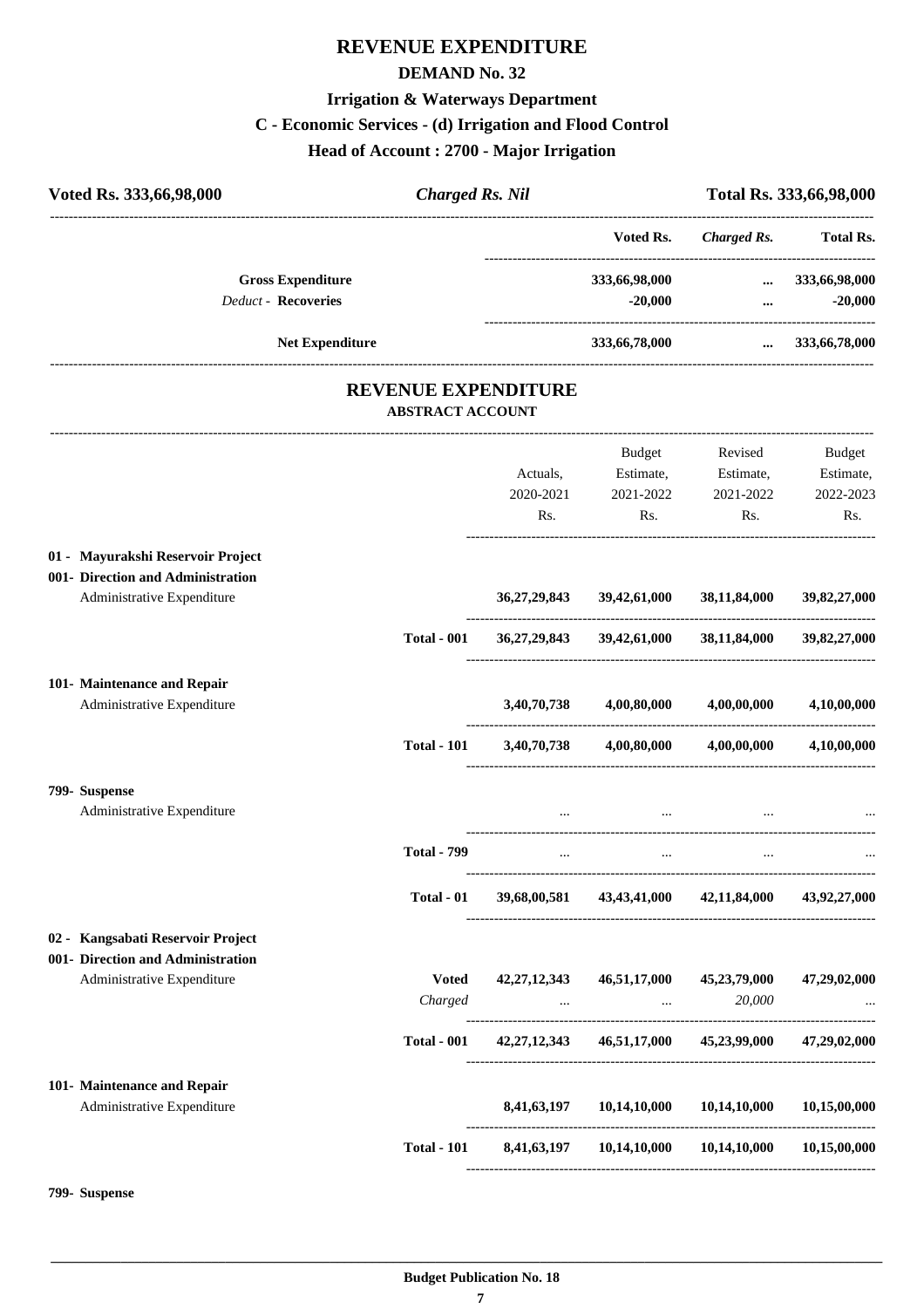### **REVENUE EXPENDITURE ABSTRACT ACCOUNT**

|                                                                                                                   |                    | Actuals,<br>2020-2021 | Budget<br>Estimate,<br>2021-2022           | Revised<br>Estimate,<br>2021-2022                                              | Budget<br>Estimate,<br>2022-2023 |
|-------------------------------------------------------------------------------------------------------------------|--------------------|-----------------------|--------------------------------------------|--------------------------------------------------------------------------------|----------------------------------|
|                                                                                                                   |                    | Rs.                   | Rs.                                        | Rs.                                                                            | Rs.                              |
| Administrative Expenditure                                                                                        |                    | $\cdots$              | $\cdots$                                   |                                                                                |                                  |
|                                                                                                                   | <b>Total - 799</b> | $\cdots$              | $\ddots$                                   |                                                                                |                                  |
|                                                                                                                   | Total - 02         |                       |                                            | 50,68,75,540 56,65,27,000 55,38,09,000                                         | 57,44,02,000                     |
|                                                                                                                   | Voted<br>Charged   |                       |                                            | 50,68,75,540   56,65,27,000   55,37,89,000<br>20,000<br>and the company of the | 57,44,02,000                     |
| 03 - Damodar Valley Project                                                                                       |                    |                       |                                            |                                                                                |                                  |
| 001- Direction and Administration<br>Administrative Expenditure<br>State Development Schemes (Central Assistance) |                    | 94,51,17,401          | 103,06,69,000                              | 98,69,67,000                                                                   | 102,89,06,000                    |
|                                                                                                                   | <b>Total - 001</b> |                       |                                            | 94,51,17,401 103,06,69,000 98,69,67,000 102,89,06,000                          |                                  |
| 101- Maintenance and Repair                                                                                       |                    |                       |                                            |                                                                                |                                  |
| Administrative Expenditure                                                                                        |                    |                       |                                            | $1,78,40,018$ $1,90,00,000$ $1,81,97,000$ $1,87,43,000$                        |                                  |
|                                                                                                                   | <b>Total - 101</b> |                       |                                            | $1,78,40,018$ $1,90,00,000$ $1,81,97,000$ $1,87,43,000$                        |                                  |
| 799- Suspense<br>Administrative Expenditure                                                                       |                    | $\cdots$              | $\cdots$                                   | <b>Contract Contract Contract</b>                                              |                                  |
|                                                                                                                   | <b>Total - 799</b> | $\cdots$              | $\cdots$                                   |                                                                                |                                  |
|                                                                                                                   | Total $-03$        |                       |                                            | 96,29,57,419 104,96,69,000 100,51,64,000 104,76,49,000                         |                                  |
| 04 - Teesta Barrage Project (Commercial)                                                                          |                    |                       |                                            |                                                                                |                                  |
| 001- Direction and Administration<br>Administrative Expenditure                                                   |                    | 35,87,43,298          | 40,63,91,000                               | 38, 30, 13, 000                                                                | 40,07,91,000                     |
|                                                                                                                   | <b>Total - 001</b> |                       |                                            | 35,87,43,298 40,63,91,000 38,30,13,000                                         | 40,07,91,000                     |
| 101- Maintenance and Repair<br>Administrative Expenditure                                                         |                    |                       | $10,20,95,750$ $9,45,58,000$ $9,45,00,000$ |                                                                                | 9,50,00,000                      |
|                                                                                                                   |                    |                       |                                            |                                                                                |                                  |
|                                                                                                                   | <b>Total - 101</b> |                       |                                            | $10,20,95,750$ $9,45,58,000$ $9,45,00,000$ $9,50,00,000$                       |                                  |
|                                                                                                                   | Total - 04         |                       |                                            | 46,08,39,048 50,09,49,000 47,75,13,000 49,57,91,000                            |                                  |
| 05 - Subarnarekha Barrage Project (Commercial)<br>001- Direction and Administration<br>Administrative Expenditure |                    |                       |                                            | and the state of the state of the state of the state of the state of the       |                                  |
|                                                                                                                   | <b>Total - 001</b> | $\ddotsc$             | $\cdots$                                   |                                                                                |                                  |
|                                                                                                                   |                    |                       |                                            |                                                                                |                                  |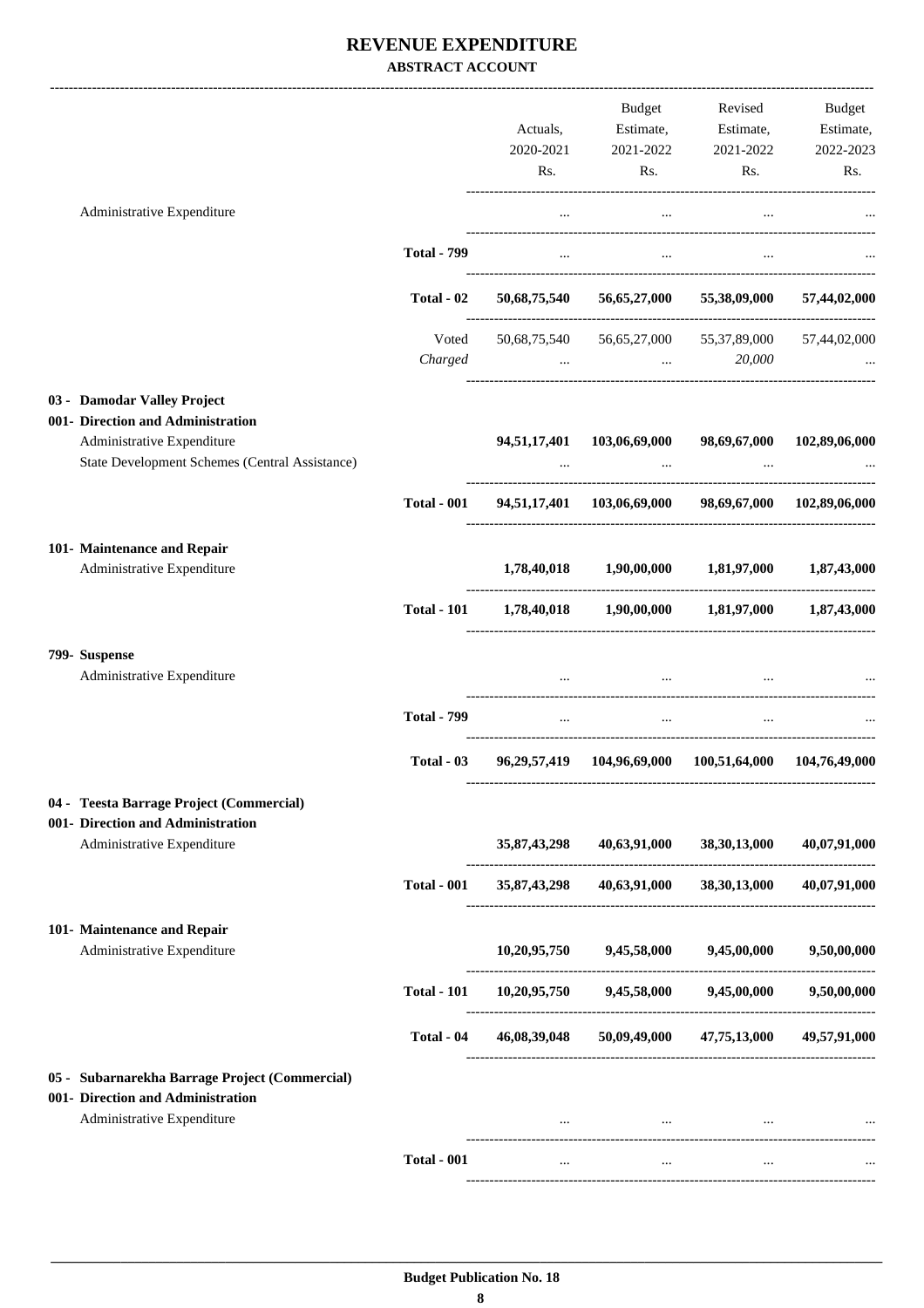### **REVENUE EXPENDITURE ABSTRACT ACCOUNT**

|                                                                              | Actuals,<br>2020-2021<br>Rs. | Budget<br>Estimate,<br>2021-2022<br>Rs.                                         | Revised<br>Estimate,<br>2021-2022<br>Rs.  | <b>Budget</b><br>Estimate,<br>2022-2023<br>Rs. |
|------------------------------------------------------------------------------|------------------------------|---------------------------------------------------------------------------------|-------------------------------------------|------------------------------------------------|
|                                                                              |                              |                                                                                 |                                           |                                                |
| 101- Maintenance and Repair<br>Administrative Expenditure                    |                              |                                                                                 |                                           |                                                |
|                                                                              |                              | $\cdots$                                                                        |                                           |                                                |
| <b>Total - 101</b>                                                           | $\cdots$                     | $\cdots$                                                                        |                                           |                                                |
| Total - 05                                                                   |                              |                                                                                 |                                           |                                                |
| 80 - General                                                                 |                              |                                                                                 |                                           |                                                |
| 001- Direction and Administration                                            |                              |                                                                                 |                                           |                                                |
| Administrative Expenditure<br><b>State Development Schemes</b>               |                              | 8,37,54,556 51,20,00,000 41,39,76,000                                           |                                           | 77,96,29,000                                   |
| <b>Total - 001</b>                                                           |                              |                                                                                 | 8,37,54,556 51,20,00,000 41,39,76,000     | 77,96,29,000                                   |
|                                                                              |                              |                                                                                 |                                           |                                                |
| 800- Other Expenditure<br>Administrative Expenditure                         |                              |                                                                                 |                                           |                                                |
|                                                                              |                              | $\cdots$                                                                        |                                           |                                                |
| <b>Total - 800</b>                                                           | $\cdots$                     | $\ddots$                                                                        | $\cdots$                                  |                                                |
| Total - 80                                                                   |                              | 8,37,54,556 51,20,00,000                                                        | 41,39,76,000                              | 77,96,29,000                                   |
| <b>Grand Total - Gross</b>                                                   |                              |                                                                                 | 241,12,27,144 306,34,86,000 287,16,46,000 | 333,66,98,000                                  |
| Voted                                                                        | 241, 12, 27, 144             | 306, 34, 86, 000                                                                | 287, 16, 26, 000                          | 333,66,98,000                                  |
| Charged                                                                      | $\cdots$                     | $\cdots$                                                                        | 20,000                                    |                                                |
| <b>Administrative Expenditure</b>                                            |                              | 232,74,72,588 255,14,86,000 245,76,70,000                                       |                                           | 255,70,69,000                                  |
| Voted                                                                        |                              | 232,74,72,588 255,14,86,000 245,76,50,000                                       |                                           | 255,70,69,000                                  |
| Charged                                                                      |                              | the contract of the contract of the contract of the contract of the contract of | 20,000                                    |                                                |
| State Development Schemes 8,37,54,556 51,20,00,000 41,39,76,000 77,96,29,000 |                              |                                                                                 |                                           |                                                |
| <b>State Development Schemes (Central Assistance)</b>                        |                              | $\cdots$<br>$\cdots$                                                            | $\cdots$                                  |                                                |
| <b>Deduct Recoveries</b>                                                     |                              | $-4,86,764$ $-16,000$                                                           |                                           | $-20,000$ $-20,000$                            |
| Grand Total - Net 241,07,40,380 306,34,70,000 287,16,26,000 333,66,78,000    |                              |                                                                                 |                                           |                                                |
| Voted                                                                        |                              | 241,07,40,380 306,34,70,000 287,16,06,000                                       |                                           | 333,66,78,000                                  |
| Charged                                                                      |                              | the contract of the contract of the contract of the contract of the             | 20,000                                    |                                                |
|                                                                              |                              |                                                                                 |                                           |                                                |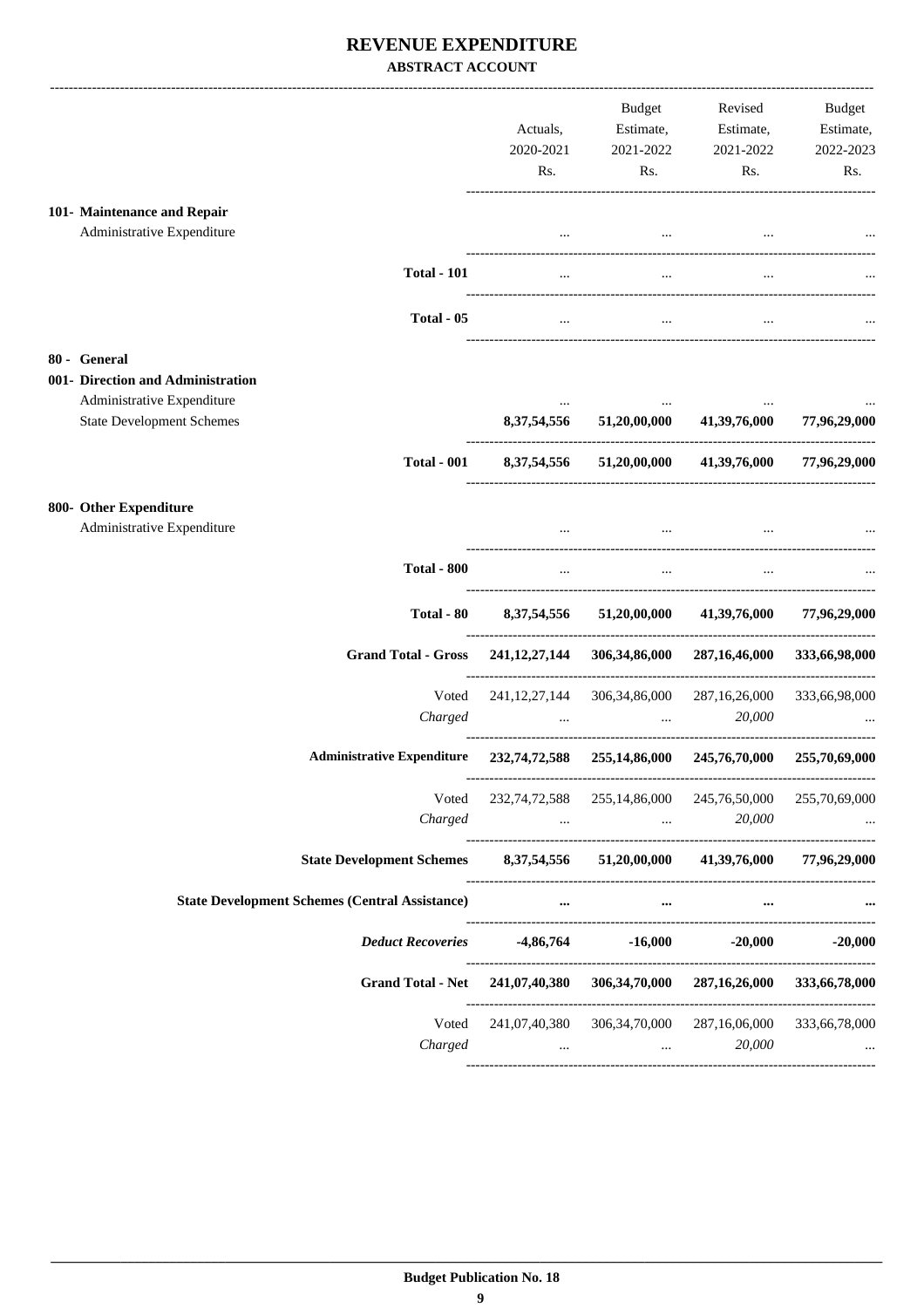|                                                                        | Actuals,        | Budget<br>Estimate, | Revised<br>Estimate,                   | Budget<br>Estimate, |
|------------------------------------------------------------------------|-----------------|---------------------|----------------------------------------|---------------------|
|                                                                        | 2020-2021       | 2021-2022           | 2021-2022                              | 2022-2023           |
|                                                                        | Rs.             | Rs.                 | Rs.                                    | Rs.                 |
| <b>DETAILED ACCOUNT NO. 2700-01-001 - DIRECTION AND ADMINISTRATION</b> |                 |                     |                                        |                     |
| 01 - Mayurakshi Reservoir Project                                      |                 |                     |                                        |                     |
| 001- Direction and Administration                                      |                 |                     |                                        |                     |
| <b>Administrative Expenditure</b>                                      |                 |                     |                                        |                     |
| 001- Regular Establishment [IW]                                        |                 |                     |                                        |                     |
| 01- Salaries                                                           |                 |                     |                                        |                     |
| 01-Pay                                                                 | 27, 20, 54, 879 | 29,07,76,000        | 27,74,96,000                           | 28,58,21,000        |
| 14-Grade Pay                                                           |                 |                     |                                        |                     |
| 02-Dearness Allowance                                                  | 17,76,734       | 87,23,000           | 1,11,00,000                            | 1,71,49,000         |
| 03-House Rent Allowance                                                | 2,71,47,602     | 2,80,24,000         | 2,63,62,000                            | 2,71,53,000         |
| 04-Ad hoc Bonus                                                        | 24, 15, 416     | 24,60,000           | 24,60,000                              | 24,60,000           |
| 07-Other Allowances                                                    | 2,04,674        | 2,90,000            | 2,11,000                               | 2,17,000            |
| 11-Compensatory Allowance                                              |                 | $\cdots$            |                                        |                     |
| 12-Medical Allowance                                                   | 30,27,773       | 30,35,000           | 30,88,000                              | 31,50,000           |
| Total - 2700-01-001-001-01                                             | 30,66,27,078    | 33, 33, 08, 000     | 32,07,17,000                           | 33,59,50,000        |
| 02- Wages                                                              | 4,79,56,029     | 5,18,98,000         | 5,09,25,000                            | 5,24,53,000         |
| 07- Medical Reimbursements                                             | $\cdots$        | 34,000              | 34,000                                 | 35,000              |
| 11- Travel Expenses                                                    | 36,193          | 2,20,000            | 2,20,000                               | 2,24,000            |
| 12- Medical Reimbursements under WBHS 2008                             | 1,52,871        | 4,06,000            | 7,00,000                               | 7,00,000            |
| 13- Office Expenses                                                    |                 |                     |                                        |                     |
| 01-Electricity                                                         | 52,75,916       | 58,70,000           | 58,70,000                              | 59,87,000           |
| 02-Telephone                                                           | 3,699           | 4,000               | 10,000                                 | 10,000              |
| 03-Maintenance / P.O.L. for Office Vehicles                            |                 | 10,000              | 10,000                                 |                     |
| 04-Other Office Expenses                                               | 18,35,456       | 18,47,000           | 18,47,000                              | 20,00,000           |
| Total - 2700-01-001-001-13                                             | 71,15,071       | 77,31,000           | 77,37,000                              | 79,97,000           |
| 14- Rents, Rates and Taxes                                             |                 |                     | 8,42,601 6,64,000 8,51,000             | 8,68,000            |
| <b>Total - Administrative Expenditure</b>                              | 36, 27, 29, 843 | 39,42,61,000        | 38,11,84,000                           | 39,82,27,000        |
| Total - 2700-01-001                                                    | 36, 27, 29, 843 | 39,42,61,000        | 38,11,84,000                           | 39,82,27,000        |
| Voted                                                                  |                 |                     | 36,27,29,843 39,42,61,000 38,11,84,000 | 39,82,27,000        |
| Charged                                                                |                 |                     | and the state of the state<br>$\cdots$ |                     |

#### **DETAILED ACCOUNT NO. 2700-01-101 - MAINTENANCE AND REPAIR .**

.

#### **01 - Mayurakshi Reservoir Project**

#### **101- Maintenance and Repair**

**Administrative Expenditure**

### 001- Other Maintenance Expenditure [IW]

19- Maintenance 3,40,70,738 4,00,80,000 4,00,00,000 4,10,00,000

 **Budget Publication No. 18 10**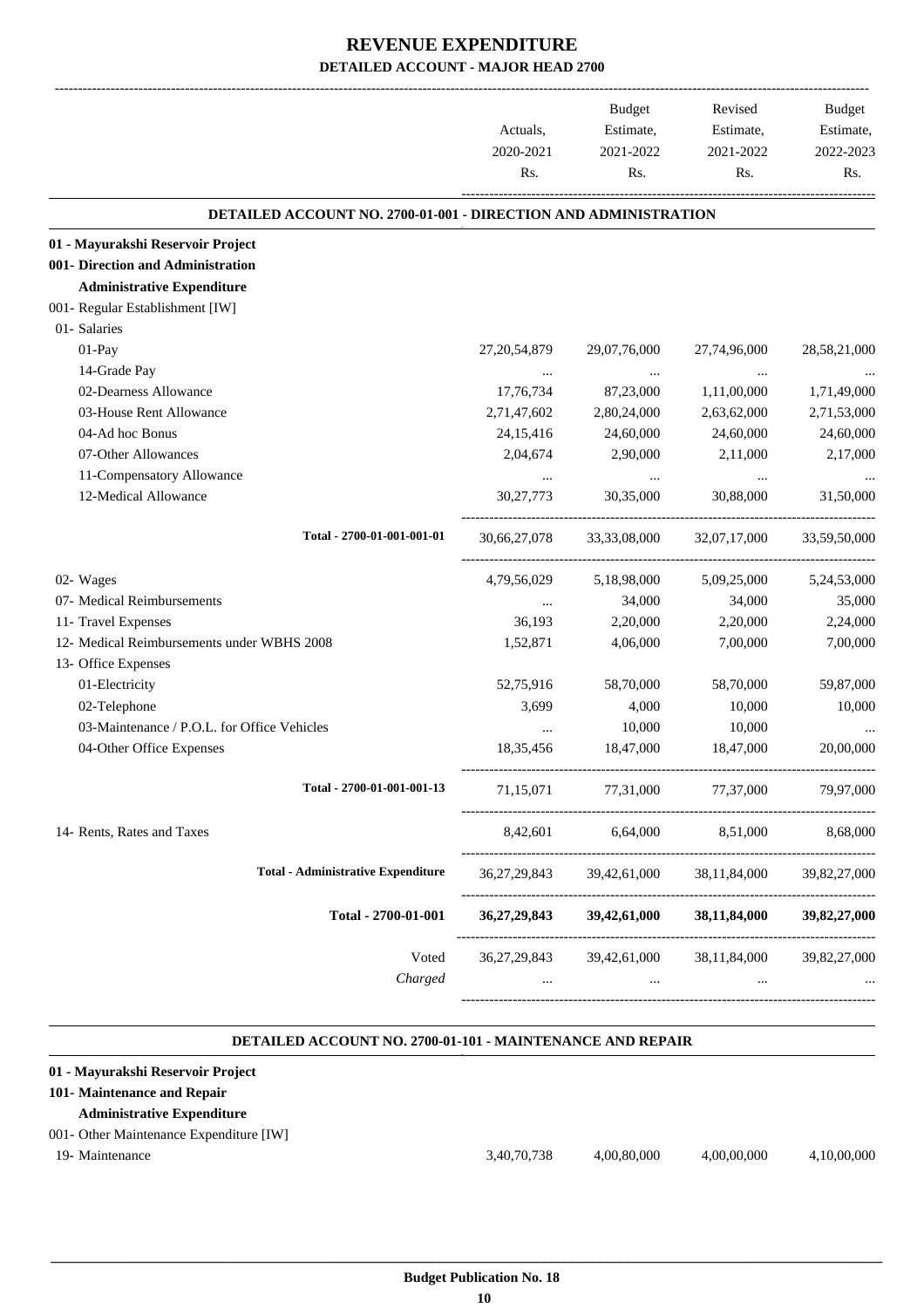|                                           | Actuals.    | <b>Budget</b><br>Estimate, | Revised<br>Estimate, | Budget<br>Estimate, |
|-------------------------------------------|-------------|----------------------------|----------------------|---------------------|
|                                           | 2020-2021   | 2021-2022                  | 2021-2022            | 2022-2023           |
|                                           | Rs.         | Rs.                        | Rs.                  | Rs.                 |
| <b>Total - Administrative Expenditure</b> | 3,40,70,738 | 4,00,80,000                | 4,00,00,000          | 4,10,00,000         |
| Total - 2700-01-101                       | 3,40,70,738 | 4,00,80,000                | 4,00,00,000          | 4,10,00,000         |
| Voted                                     | 3,40,70,738 | 4,00,80,000                | 4,00,00,000          | 4,10,00,000         |
| Charged                                   | $\cdots$    | $\cdots$                   | $\cdots$             |                     |

#### **DETAILED ACCOUNT NO. 2700-01-799 - SUSPENSE .**

|  |  | 01 - Mayurakshi Reservoir Project |  |  |
|--|--|-----------------------------------|--|--|
|--|--|-----------------------------------|--|--|

**799- Suspense**

#### **Administrative Expenditure**

- 001- Settlement of Suspense Account [IW]
- 

| 43- Suspense | Total - 2700-01-799 | <br><br>---                  | <br><br><br> | <br> |
|--------------|---------------------|------------------------------|--------------|------|
|              | Voted<br>Charged    | <br>                         | <br><br><br> | <br> |
|              |                     | ---------------------------- |              |      |

#### **DETAILED ACCOUNT NO. 2700-02-001 - DIRECTION AND ADMINISTRATION .**

.

#### **02 - Kangsabati Reservoir Project**

**001- Direction and Administration**

#### **Administrative Expenditure**

001- Regular Establishment [IW]

| 01- Salaries                                |                 |              |              |                 |
|---------------------------------------------|-----------------|--------------|--------------|-----------------|
| $01-Pay$                                    | 29,86,04,271    | 32,09,27,000 | 30,45,76,000 | 31, 37, 13, 000 |
| 14-Grade Pay                                | 14,099          | $\cdots$     | $\cdots$     | $\cdots$        |
| 02-Dearness Allowance                       | 23,00,721       | 96,28,000    | 1,21,83,000  | 1,88,23,000     |
| 03-House Rent Allowance                     | 2,64,09,521     | 3,04,88,000  | 2,89,35,000  | 2,98,03,000     |
| 04-Ad hoc Bonus                             | 21,87,924       | 22,40,000    | 20,00,000    | 21,85,000       |
| 05-Interim Relief                           | $\cdots$        | $\cdots$     | $\cdots$     |                 |
| 07-Other Allowances                         | 4,98,167        | 4,35,000     | 5,13,000     | 5,28,000        |
| 12-Medical Allowance                        | 22,25,017       | 23,57,000    | 22,70,000    | 23,15,000       |
| Total - 2700-02-001-001-01                  | 33, 22, 39, 720 | 36,60,75,000 | 35,04,77,000 | 36,73,67,000    |
| 02- Wages                                   | 7,54,32,175     | 7,77,31,000  | 8,01,01,000  | 8,25,04,000     |
| 07- Medical Reimbursements                  | $\cdots$        | $\cdots$     | $\cdots$     | $\cdots$        |
| 11- Travel Expenses                         | 1,08,955        | 2,03,000     | 2,03,000     | 2,07,000        |
| 12- Medical Reimbursements under WBHS 2008  | 7, 11, 176      | 7,36,000     | 15,00,000    | 15,00,000       |
| 13- Office Expenses                         |                 |              |              |                 |
| 01-Electricity                              | 59,16,051       | 64,92,000    | 64,92,000    | 66,22,000       |
| 02-Telephone                                | 29,872          | 35,000       | 35,000       | 36,000          |
| 03-Maintenance / P.O.L. for Office Vehicles | 2,40,089        | 5,70,000     | 3,00,000     | 3,30,000        |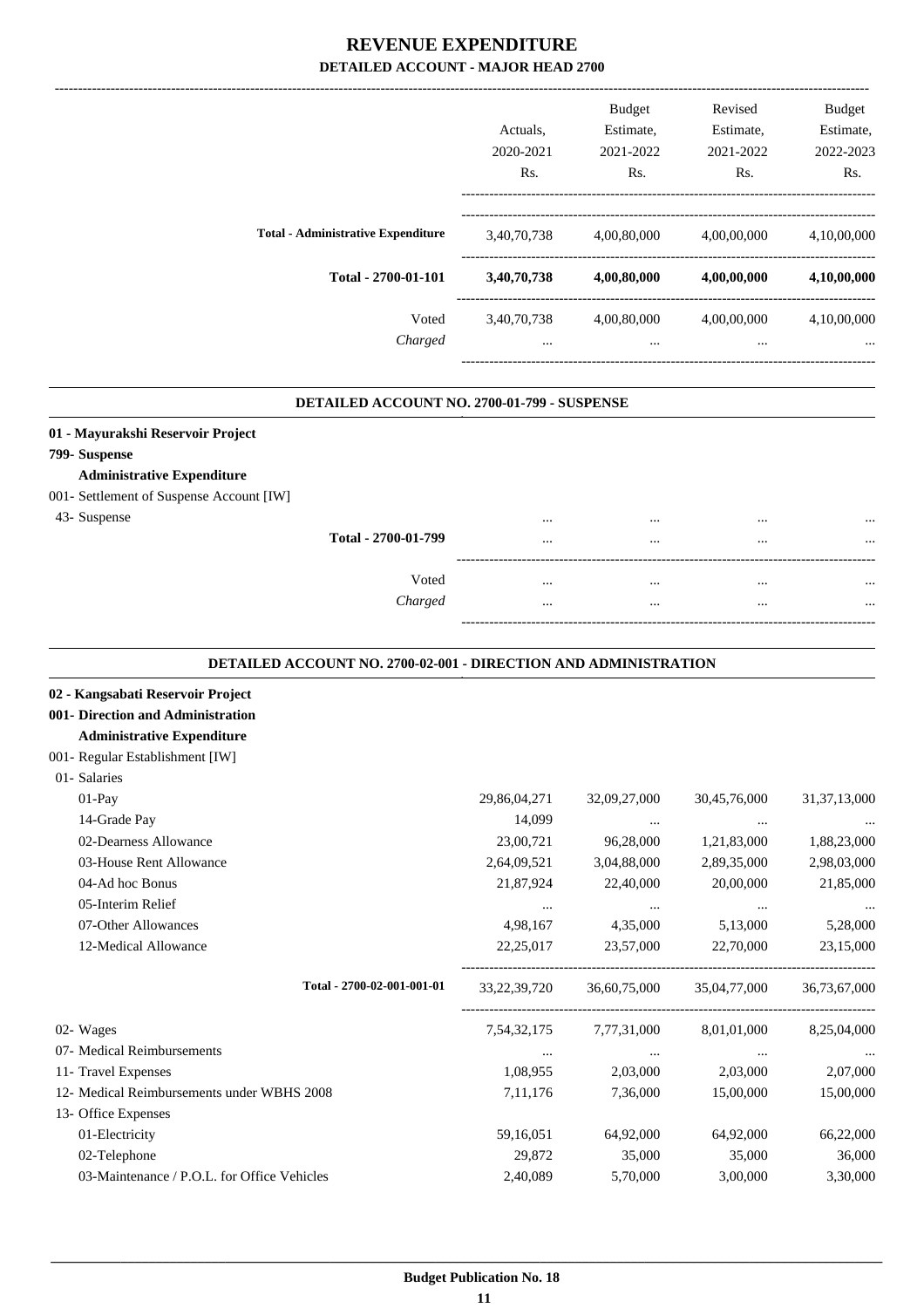|                                                                  | Actuals,<br>2020-2021 | Budget<br>Estimate,<br>2021-2022      | Revised<br>Estimate,<br>2021-2022                                       | Budget<br>Estimate,<br>2022-2023 |
|------------------------------------------------------------------|-----------------------|---------------------------------------|-------------------------------------------------------------------------|----------------------------------|
|                                                                  | Rs.                   | Rs.                                   | Rs.                                                                     | Rs.                              |
| 04-Other Office Expenses<br>Voted                                | 26, 31, 183           | 28,50,000                             | 28,50,000                                                               | 29,07,000                        |
| Charged                                                          | $\cdots$              | $\ddotsc$                             | 20,000                                                                  |                                  |
| Total - 2700-02-001-001-13                                       |                       |                                       | 88.17.195 99.47.000 96.97.000                                           | 98,95,000                        |
| Voted                                                            |                       | 88,17,195 99,47,000 96,77,000         |                                                                         | 98,95,000                        |
| Charged                                                          |                       | and the control of the control of the | 20,000                                                                  |                                  |
| 14- Rents, Rates and Taxes                                       |                       |                                       | 4,16,466 4,15,000 4,21,000                                              | 4,29,000                         |
| 19- Maintenance                                                  |                       | 49,86,656 1,00,10,000 1,00,00,000     |                                                                         | 1,10,00,000                      |
| <b>Total - Administrative Expenditure</b>                        |                       |                                       | 42,27,12,343 46,51,17,000 45,23,99,000                                  | 47,29,02,000                     |
| Voted                                                            |                       |                                       | 42,27,12,343 46,51,17,000 45,23,79,000                                  | 47,29,02,000                     |
| Charged                                                          |                       |                                       | 20,000<br>$\mathbf{r}$ and $\mathbf{r}$ are all the set of $\mathbf{r}$ |                                  |
| Total - 2700-02-001                                              |                       |                                       | 42,27,12,343 46,51,17,000 45,23,99,000                                  | 47,29,02,000                     |
| Voted                                                            | 42, 27, 12, 343       |                                       | 46,51,17,000 45,23,79,000                                               | 47,29,02,000                     |
| Charged                                                          |                       |                                       | 20,000<br>$\mathbf{r}$ and $\mathbf{r}$ are all $\mathbf{r}$            |                                  |
| <b>DETAILED ACCOUNT NO. 2700-02-101 - MAINTENANCE AND REPAIR</b> |                       |                                       |                                                                         |                                  |

### **101- Maintenance and Repair**

#### **Administrative Expenditure**

#### 001- Other Maintenance Expenditure [IW]

| 19- Maintenance |
|-----------------|
|-----------------|

| 19- Maintenance |                                           | 8,41,63,197             | 10,14,10,000     | 10,14,10,000     | 10,15,00,000             |
|-----------------|-------------------------------------------|-------------------------|------------------|------------------|--------------------------|
|                 | <b>Total - Administrative Expenditure</b> | 8,41,63,197             | 10,14,10,000     | 10,14,10,000     | 10,15,00,000             |
|                 | Total - 2700-02-101                       | 8,41,63,197             | 10,14,10,000     | 10,14,10,000     | 10,15,00,000             |
|                 | Voted<br>Charged                          | 8,41,63,197<br>$\cdots$ | 10.14.10.000<br> | 10,14,10,000<br> | 10,15,00,000<br>$\cdots$ |
|                 |                                           |                         |                  |                  |                          |

.

#### **DETAILED ACCOUNT NO. 2700-02-799 - SUSPENSE**

| 02 - Kangsabati Reservoir Project        |                     |      |              |
|------------------------------------------|---------------------|------|--------------|
| 799- Suspense                            |                     |      |              |
| <b>Administrative Expenditure</b>        |                     |      |              |
| 001- Settlement of Suspense Account [IW] |                     |      |              |
| 43- Suspense                             |                     | <br> | <br>$\cdots$ |
|                                          | Total - 2700-02-799 | <br> | <br>$\cdots$ |
|                                          |                     |      |              |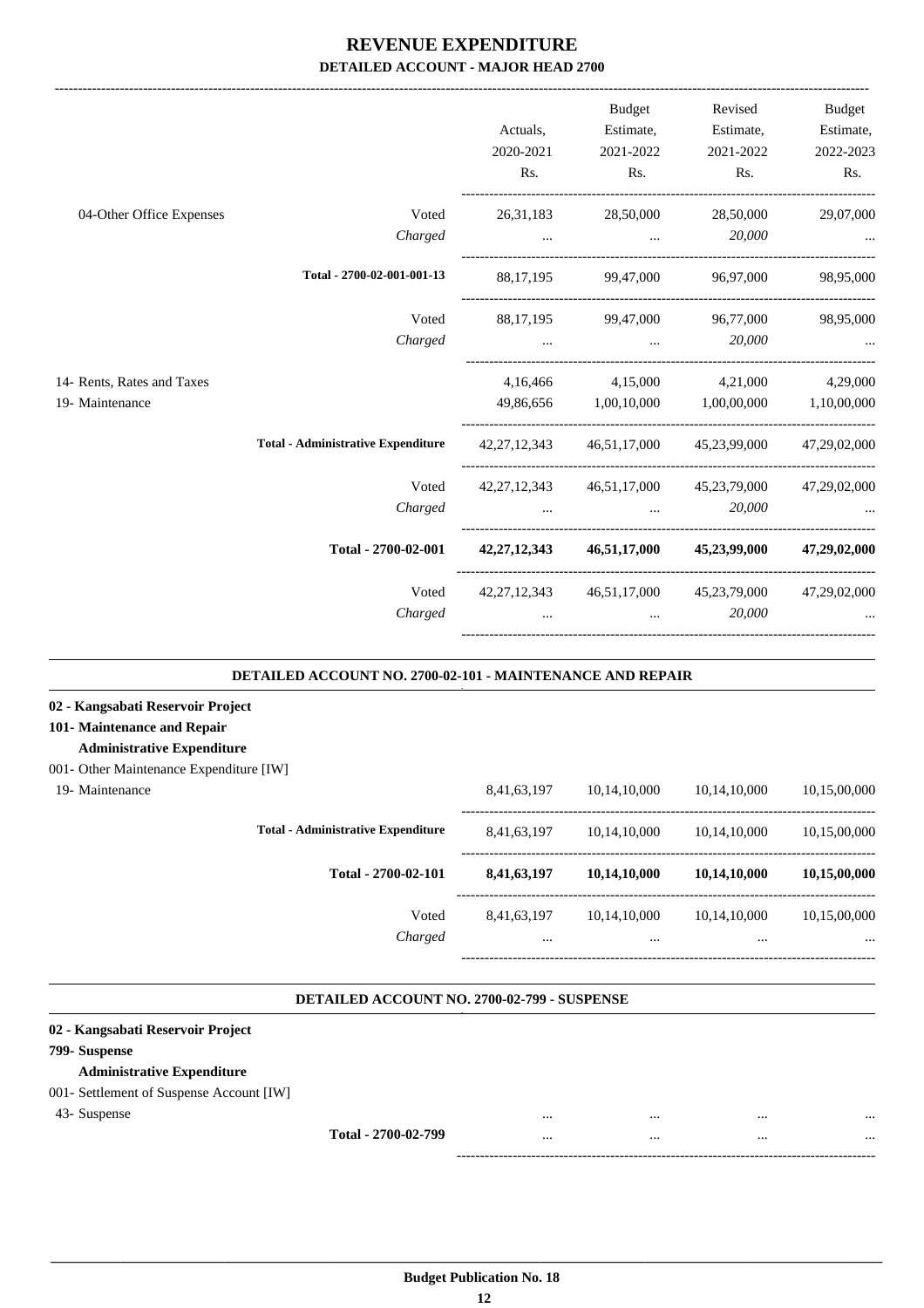|                                                                            | Actuals,<br>2020-2021<br>Rs. | Budget<br>Estimate,<br>2021-2022<br>Rs.                                                                                                                                                                                                     | Revised<br>Estimate,<br>2021-2022<br>Rs. | <b>Budget</b><br>Estimate,<br>2022-2023<br>Rs. |
|----------------------------------------------------------------------------|------------------------------|---------------------------------------------------------------------------------------------------------------------------------------------------------------------------------------------------------------------------------------------|------------------------------------------|------------------------------------------------|
|                                                                            |                              |                                                                                                                                                                                                                                             |                                          |                                                |
| Voted                                                                      | $\cdots$                     | $\cdots$                                                                                                                                                                                                                                    | $\cdots$                                 |                                                |
| Charged                                                                    |                              | $\cdots$                                                                                                                                                                                                                                    |                                          |                                                |
| <b>DETAILED ACCOUNT NO. 2700-03-001 - DIRECTION AND ADMINISTRATION</b>     |                              |                                                                                                                                                                                                                                             |                                          |                                                |
| 03 - Damodar Valley Project                                                |                              |                                                                                                                                                                                                                                             |                                          |                                                |
| 001- Direction and Administration                                          |                              |                                                                                                                                                                                                                                             |                                          |                                                |
| <b>Administrative Expenditure</b>                                          |                              |                                                                                                                                                                                                                                             |                                          |                                                |
| 001- Direction & Administration [IW]                                       |                              |                                                                                                                                                                                                                                             |                                          |                                                |
| 01- Salaries                                                               |                              |                                                                                                                                                                                                                                             |                                          |                                                |
| 01-Pay                                                                     | 60,19,68,730                 | 65,71,53,000                                                                                                                                                                                                                                | 61,40,08,000                             | 63,24,28,000                                   |
| 14-Grade Pay                                                               | 1,200                        | $\cdots$                                                                                                                                                                                                                                    | $\cdots$                                 |                                                |
| 02-Dearness Allowance                                                      | 38,86,870                    | 1,97,15,000                                                                                                                                                                                                                                 | 2,45,60,000                              | 3,79,46,000                                    |
| 03-House Rent Allowance                                                    | 6,09,82,844                  | 6,24,30,000                                                                                                                                                                                                                                 | 5,83,31,000                              | 6,00,81,000                                    |
| 04-Ad hoc Bonus                                                            | 52,00,908                    | 53,50,000                                                                                                                                                                                                                                   | 53,50,000                                | 53,50,000                                      |
| 07-Other Allowances                                                        | 7,75,255                     | 9,56,000                                                                                                                                                                                                                                    | 7,99,000                                 | 8,23,000                                       |
| 12-Medical Allowance                                                       | 42,80,310                    | 44,72,000                                                                                                                                                                                                                                   | 43,66,000                                | 44,53,000                                      |
| Total - 2700-03-001-001-01                                                 | 67,70,96,117                 | 75,00,76,000                                                                                                                                                                                                                                | 70,74,14,000                             | 74, 10, 81, 000                                |
| 02- Wages                                                                  | 7,09,82,269                  | 7,91,85,000                                                                                                                                                                                                                                 | 7,53,76,000                              | 7,76,37,000                                    |
| 07- Medical Reimbursements                                                 | $\cdots$                     | $\ldots$                                                                                                                                                                                                                                    | $\cdots$                                 |                                                |
| 11- Travel Expenses                                                        | 1,62,153                     | 3,50,000                                                                                                                                                                                                                                    | 1,75,000                                 | 2,25,000                                       |
| 12- Medical Reimbursements under WBHS 2008                                 | 9, 17, 237                   | 22,84,000                                                                                                                                                                                                                                   | 22,84,000                                | 23,30,000                                      |
| 13- Office Expenses                                                        |                              |                                                                                                                                                                                                                                             |                                          |                                                |
| 01-Electricity                                                             | 84,11,210                    | 1,02,60,000                                                                                                                                                                                                                                 | 1,02,60,000                              | 1,04,65,000                                    |
| 02-Telephone                                                               | 56.245                       | 97,000                                                                                                                                                                                                                                      | 97,000                                   | 99,000                                         |
| 03-Maintenance / P.O.L. for Office Vehicles                                | 5,46,826                     | 7,26,000                                                                                                                                                                                                                                    | 5,58,000                                 | 5,85,000                                       |
| 04-Other Office Expenses                                                   |                              | 42,41,082 43,93,000 43,93,000                                                                                                                                                                                                               |                                          | 44,81,000                                      |
| Total - 2700-03-001-001-13                                                 |                              | $1,32,55,363$ $1,54,76,000$ $1,53,08,000$ $1,56,30,000$                                                                                                                                                                                     |                                          |                                                |
| 14- Rents, Rates and Taxes                                                 |                              | 7,58,251 7,30,000 8,25,000                                                                                                                                                                                                                  |                                          | 8,50,000                                       |
| 27- Minor Works/ Maintenance                                               |                              | 18, 19, 46, 011 18, 25, 68, 000 18, 55, 85, 000 19, 11, 53, 000                                                                                                                                                                             |                                          |                                                |
| 77- Computerisation                                                        |                              | $\mathbf{m}_{\mathrm{eff}}$ , and the state of the state of the state of the state of the state of the state of the state of the state of the state of the state of the state of the state of the state of the state of the state of the st |                                          |                                                |
| <b>Total - Administrative Expenditure</b>                                  |                              | 94,51,17,401 103,06,69,000 98,69,67,000 102,89,06,000                                                                                                                                                                                       |                                          |                                                |
|                                                                            |                              |                                                                                                                                                                                                                                             |                                          |                                                |
| <b>State Development Schemes (Central Assistance)</b>                      |                              |                                                                                                                                                                                                                                             |                                          |                                                |
| 003-WB Major Irrigation & Flood Management Project<br>(WBMIFMP) (EAP) [IW] |                              |                                                                                                                                                                                                                                             |                                          |                                                |
| 01- Salaries                                                               |                              |                                                                                                                                                                                                                                             |                                          |                                                |
| 01-Pay                                                                     | $\cdots$                     | $\cdots$                                                                                                                                                                                                                                    | $\cdots$                                 |                                                |
| 14-Grade Pay                                                               | $\cdots$                     | $\cdots$                                                                                                                                                                                                                                    | $\cdots$                                 |                                                |
| 02-Dearness Allowance                                                      |                              | $\cdots$                                                                                                                                                                                                                                    | $\cdots$                                 |                                                |
| 03-House Rent Allowance                                                    | $\cdots$                     | $\cdots$                                                                                                                                                                                                                                    | $\ddotsc$                                |                                                |
| 04-Ad hoc Bonus                                                            | $\cdots$                     | $\cdots$                                                                                                                                                                                                                                    | $\cdots$                                 | $\ldots$                                       |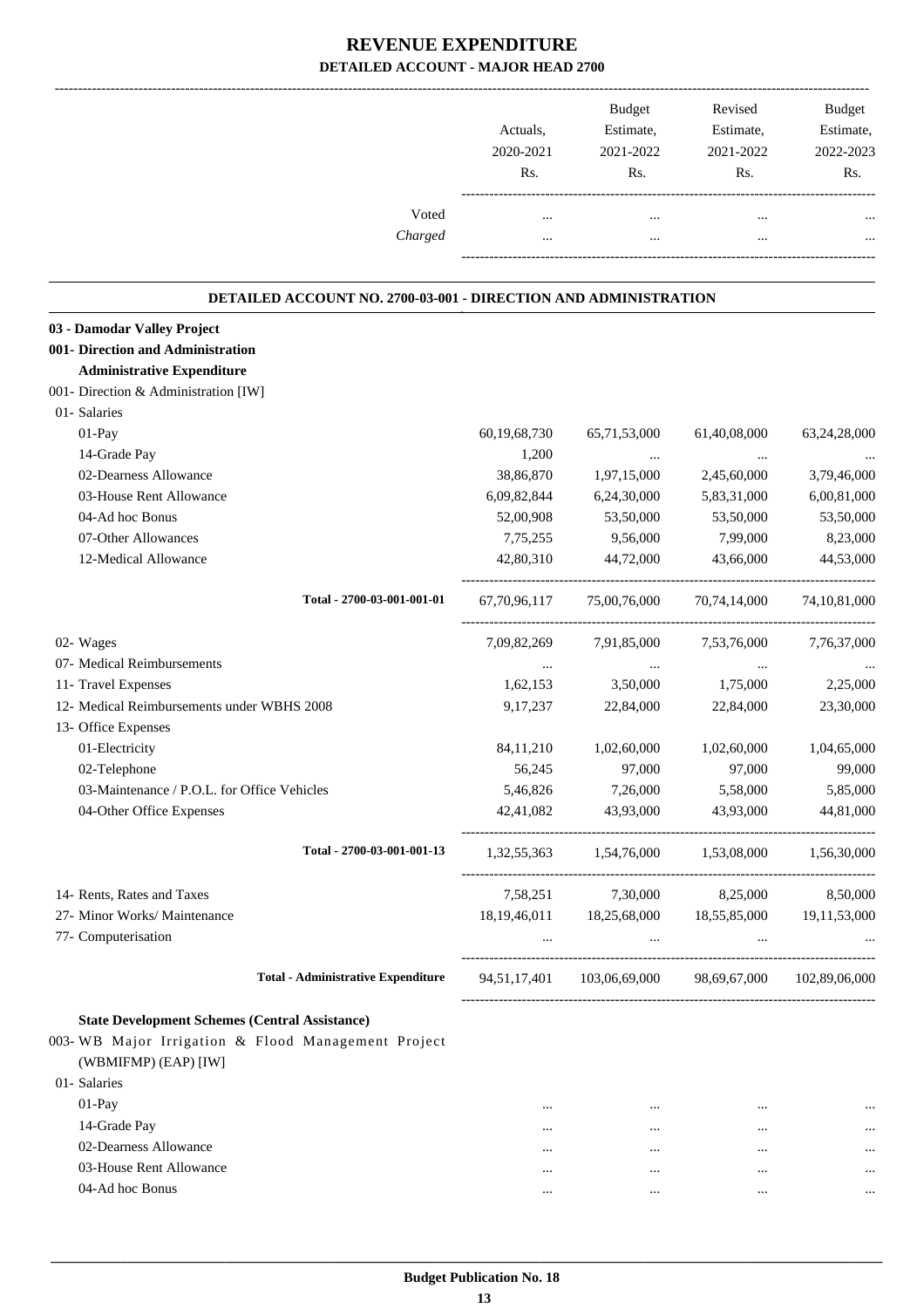|                                             | Actuals.<br>2020-2021<br>Rs. | <b>Budget</b><br>Estimate,<br>2021-2022<br>Rs. | Revised<br>Estimate,<br>2021-2022<br>Rs. | <b>Budget</b><br>Estimate,<br>2022-2023<br>Rs. |
|---------------------------------------------|------------------------------|------------------------------------------------|------------------------------------------|------------------------------------------------|
| 07-Other Allowances                         | $\cdots$                     | $\cdots$                                       |                                          |                                                |
| 12-Medical Allowance                        | $\cdots$                     | $\cdots$                                       |                                          |                                                |
| 02- Wages                                   | $\cdots$                     | $\cdots$                                       |                                          |                                                |
| 11- Travel Expenses                         | $\cdots$                     | $\cdots$                                       | $\cdots$                                 | $\cdots$                                       |
| 12- Medical Reimbursements under WBHS 2008  | $\cdots$                     |                                                | $\cdots$                                 |                                                |
| 13- Office Expenses                         |                              |                                                |                                          |                                                |
| 01-Electricity                              |                              |                                                | $\cdots$                                 |                                                |
| 02-Telephone                                |                              |                                                |                                          |                                                |
| 03-Maintenance / P.O.L. for Office Vehicles |                              |                                                |                                          |                                                |
| 04-Other Office Expenses                    | $\cdots$                     |                                                |                                          |                                                |
| 14- Rents, Rates and Taxes                  | $\cdots$                     | $\ddotsc$                                      |                                          |                                                |
| 16- Publications                            |                              |                                                |                                          | $\cdots$                                       |
| 50- Other Charges                           |                              |                                                | $\cdots$                                 |                                                |
| 77- Computerisation                         | $\cdots$                     | $\cdots$                                       | $\cdots$                                 |                                                |
| Total - 2700-03-001                         | 94,51,17,401                 | 103,06,69,000                                  | 98,69,67,000                             | 102,89,06,000                                  |
| Voted                                       | 94,51,17,401                 | 103,06,69,000                                  | 98,69,67,000                             | 102,89,06,000                                  |
| Charged                                     |                              |                                                |                                          |                                                |

#### **DETAILED ACCOUNT NO. 2700-03-101 - MAINTENANCE AND REPAIR .**

.

.

| 03 - Damodar Valley Project                |             |             |             |             |
|--------------------------------------------|-------------|-------------|-------------|-------------|
| 101- Maintenance and Repair                |             |             |             |             |
| <b>Administrative Expenditure</b>          |             |             |             |             |
| 001- Other Maintenance Expenditure [IW]    |             |             |             |             |
| 12- Medical Reimbursements under WBHS 2008 | $\cdots$    | $\cdots$    | $\cdots$    | $\cdots$    |
| 13- Office Expenses                        |             |             |             |             |
| 02-Telephone                               | $\cdots$    | $\cdots$    | $\cdots$    | $\cdots$    |
| 19- Maintenance                            | 1,78,40,018 | 1,90,00,000 | 1,81,97,000 | 1,87,43,000 |
| <b>Total - Administrative Expenditure</b>  | 1,78,40,018 | 1,90,00,000 | 1,81,97,000 | 1,87,43,000 |
| Total - 2700-03-101                        | 1,78,40,018 | 1,90,00,000 | 1,81,97,000 | 1,87,43,000 |
| Voted                                      | 1,78,40,018 | 1,90,00,000 | 1,81,97,000 | 1,87,43,000 |
| Charged                                    | $\cdots$    | $\cdots$    | $\cdots$    | $\cdots$    |
|                                            |             |             |             |             |

#### **DETAILED ACCOUNT NO. 2700-03-799 - SUSPENSE .**

#### **03 - Damodar Valley Project**

#### **799- Suspense**

#### **Administrative Expenditure**

### 001- Settlement of Suspense Account [IW]

43- Suspense ... ... ... ...

**Total - 2700-03-799** ... ... ... ...

------------------------------------------------------------------------------------------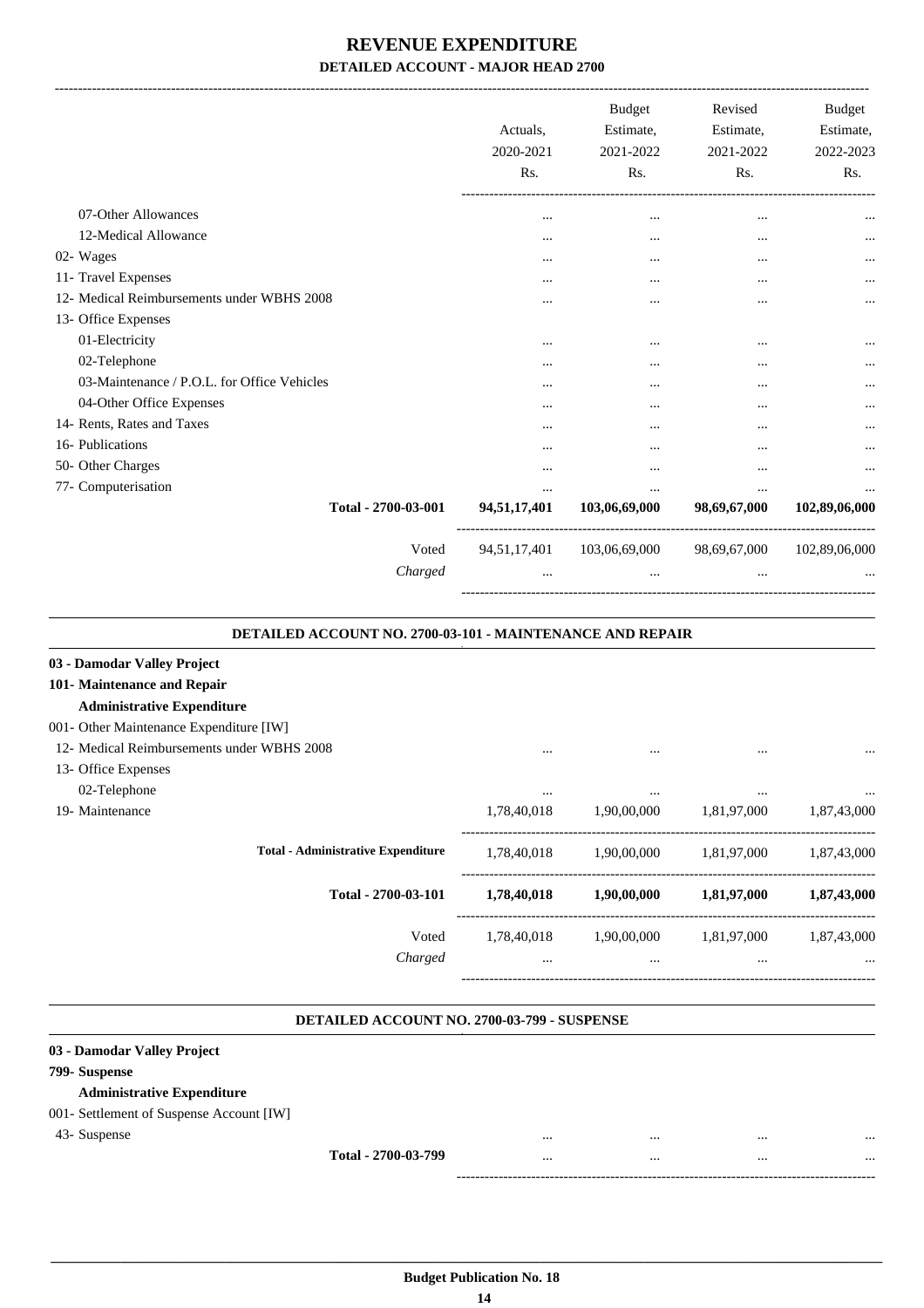|                                                                 | Actuals,<br>2020-2021<br>Rs. | Budget<br>Estimate,<br>2021-2022<br>Rs. | Revised<br>Estimate,<br>2021-2022<br>Rs.            | <b>Budget</b><br>Estimate,<br>2022-2023<br>Rs. |
|-----------------------------------------------------------------|------------------------------|-----------------------------------------|-----------------------------------------------------|------------------------------------------------|
| Voted<br>Charged                                                | $\cdots$                     | $\cdots$                                | $\cdots$                                            |                                                |
| DETAILED ACCOUNT NO. 2700-04-001 - DIRECTION AND ADMINISTRATION |                              |                                         |                                                     |                                                |
| 04 - Teesta Barrage Project (Commercial)                        |                              |                                         |                                                     |                                                |
| 001- Direction and Administration                               |                              |                                         |                                                     |                                                |
| <b>Administrative Expenditure</b>                               |                              |                                         |                                                     |                                                |
| 001- Regular Establishment [IW]                                 |                              |                                         |                                                     |                                                |
| 01- Salaries                                                    |                              |                                         |                                                     |                                                |
| 01-Pay                                                          | 29, 29, 71, 430              | 32, 38, 99, 000                         | 29,88,31,000                                        | 30,77,96,000                                   |
| 14-Grade Pay                                                    | 11,256                       |                                         |                                                     |                                                |
| 02-Dearness Allowance                                           | 17,74,829                    | 1,03,17,000                             | 1,19,53,000                                         | 1,84,68,000                                    |
| 03-House Rent Allowance                                         | 2,46,86,969                  | 2,85,00,000                             | 2,83,89,000                                         | 2,92,41,000                                    |
| 04-Ad hoc Bonus                                                 | 18,26,816                    | 19,00,000                               | 19,00,000                                           | 19,00,000                                      |
| 05-Interim Relief                                               | $\ldots$                     |                                         |                                                     |                                                |
| 07-Other Allowances                                             | 3,15,590                     | 6,94,000                                | 3,25,000                                            | 3,35,000                                       |
| 11-Compensatory Allowance                                       | $\cdots$                     | $\cdots$                                | $\cdots$                                            |                                                |
| 12-Medical Allowance                                            | 11,44,747                    | 13,60,000                               | 11,68,000                                           | 11,91,000                                      |
| Total - 2700-04-001-001-01                                      | 32, 27, 31, 637              | 36,66,70,000                            | 34,25,66,000                                        | 35,89,31,000                                   |
| 02- Wages                                                       | 2,03,87,189                  | 2,07,30,000                             | 2,16,49,000                                         | 2,22,98,000                                    |
| 07- Medical Reimbursements                                      |                              | 22,000                                  | $\cdots$                                            |                                                |
| 11- Travel Expenses                                             | 6,86,025                     | 8,86,000                                | 8,86,000                                            | 9,04,000                                       |
| 12- Medical Reimbursements under WBHS 2008                      | 19,08,489                    | 24,12,000                               | 24,12,000                                           | 24,60,000                                      |
| 13- Office Expenses                                             |                              |                                         |                                                     |                                                |
| 01-Electricity                                                  | 99, 35, 752                  | 1,19,63,000                             | 1,19,63,000                                         | 1,22,02,000                                    |
| 02-Telephone                                                    | 9,495                        | 17,000                                  | 2,50,000                                            | 2,60,000                                       |
| 03-Maintenance / P.O.L. for Office Vehicles                     | 6,75,435                     | 12,50,000                               | 8,50,000                                            | 12,50,000                                      |
| 04-Other Office Expenses                                        | 23,82,276                    | 24,10,000                               | 24,10,000                                           | 24,58,000                                      |
| Total - 2700-04-001-001-13                                      |                              |                                         | 1,30,02,958 1,56,40,000 1,54,73,000 1,61,70,000     |                                                |
| 14- Rents, Rates and Taxes                                      |                              |                                         | 27,000 31,000 27,000 28,000                         |                                                |
| <b>Total - Administrative Expenditure</b>                       |                              |                                         | 35,87,43,298 40,63,91,000 38,30,13,000 40,07,91,000 |                                                |
| Total - 2700-04-001                                             | 35,87,43,298                 |                                         | 40,63,91,000 38,30,13,000                           | 40,07,91,000                                   |
| Voted                                                           |                              |                                         | 35,87,43,298 40,63,91,000 38,30,13,000              | 40,07,91,000                                   |
| Charged                                                         | $\cdots$                     | $\mathbf{1}$                            | $\mathbf{r}$                                        |                                                |
|                                                                 |                              |                                         |                                                     |                                                |

#### **DETAILED ACCOUNT NO. 2700-04-101 - MAINTENANCE AND REPAIR .**

.

**04 - Teesta Barrage Project (Commercial)**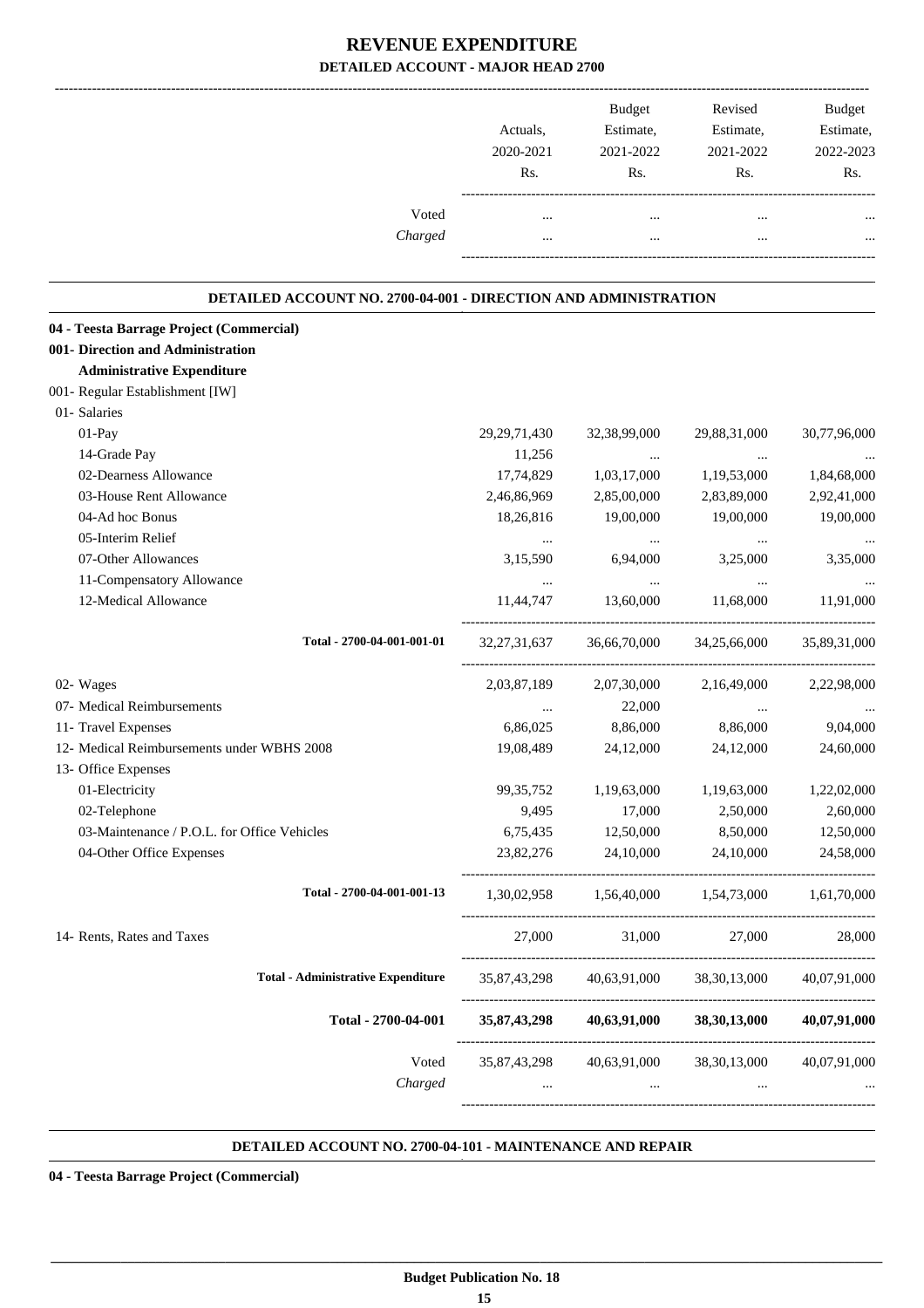|                                                                                                                        | Actuals,<br>2020-2021<br>Rs. | Budget<br>Estimate,<br>2021-2022<br>Rs. | Revised<br>Estimate,<br>2021-2022<br>Rs.                 | Budget<br>Estimate,<br>2022-2023<br>Rs. |
|------------------------------------------------------------------------------------------------------------------------|------------------------------|-----------------------------------------|----------------------------------------------------------|-----------------------------------------|
| 101- Maintenance and Repair                                                                                            |                              |                                         |                                                          |                                         |
| <b>Administrative Expenditure</b>                                                                                      |                              |                                         |                                                          |                                         |
| 001- Other Maintenance Expenditure [IW]                                                                                |                              |                                         |                                                          |                                         |
| 02- Wages                                                                                                              | $\cdots$                     |                                         |                                                          |                                         |
| 12- Medical Reimbursements under WBHS 2008                                                                             | $\cdots$                     | $\cdots$                                | $\cdots$                                                 |                                         |
| 19- Maintenance                                                                                                        |                              |                                         | 10,20,95,750 9,45,58,000 9,45,00,000                     | 9,50,00,000                             |
| <b>Total - Administrative Expenditure</b>                                                                              |                              |                                         | $10,20,95,750$ $9,45,58,000$ $9,45,00,000$ $9,50,00,000$ |                                         |
| Total - 2700-04-101                                                                                                    |                              |                                         | $10,20,95,750$ $9,45,58,000$ $9,45,00,000$               | 9,50,00,000                             |
| Voted                                                                                                                  |                              |                                         | 10,20,95,750 9,45,58,000 9,45,00,000 9,50,00,000         |                                         |
| Charged                                                                                                                |                              | and the state of the                    | and the state of the state<br>$\cdots$                   |                                         |
| DETAILED ACCOUNT NO. 2700-05-001 - DIRECTION AND ADMINISTRATION                                                        |                              |                                         |                                                          |                                         |
| <b>Administrative Expenditure</b>                                                                                      |                              |                                         |                                                          |                                         |
| 05 - Subarnarekha Barrage Project (Commercial)<br>001- Direction and Administration<br>001- Regular Establishment [IW] |                              |                                         |                                                          |                                         |
| 01- Salaries                                                                                                           |                              |                                         |                                                          |                                         |
| 01-Pay                                                                                                                 | $\cdots$                     |                                         | $\cdots$                                                 |                                         |
| 14-Grade Pay                                                                                                           |                              |                                         |                                                          |                                         |
| 02-Dearness Allowance                                                                                                  |                              |                                         | $\cdots$                                                 |                                         |
| 03-House Rent Allowance                                                                                                |                              |                                         |                                                          |                                         |
| 04-Ad hoc Bonus                                                                                                        |                              |                                         |                                                          |                                         |
| 07-Other Allowances                                                                                                    |                              | $\ddotsc$                               |                                                          |                                         |
| 12-Medical Allowance                                                                                                   |                              | $\cdots$                                |                                                          |                                         |
| 02- Wages                                                                                                              |                              | $\cdots$                                |                                                          |                                         |
| 07- Medical Reimbursements                                                                                             |                              |                                         |                                                          |                                         |
| 11- Travel Expenses                                                                                                    |                              |                                         |                                                          |                                         |
| 12- Medical Reimbursements under WBHS 2008                                                                             |                              | $\ddotsc$                               |                                                          |                                         |
| Total - 2700-05-001                                                                                                    |                              | $\ddotsc$                               |                                                          |                                         |
| Voted                                                                                                                  |                              | $\ddotsc$                               |                                                          |                                         |

#### **DETAILED ACCOUNT NO. 2700-05-101 - MAINTENANCE AND REPAIR .**

.

### **05 - Subarnarekha Barrage Project (Commercial) 101- Maintenance and Repair Administrative Expenditure** 001- Other Maintenance Expenditure [IW] 19- Maintenance ... ... ... ... **Total - 2700-05-101** ... ... ... ... ------------------------------------------------------------------------------------------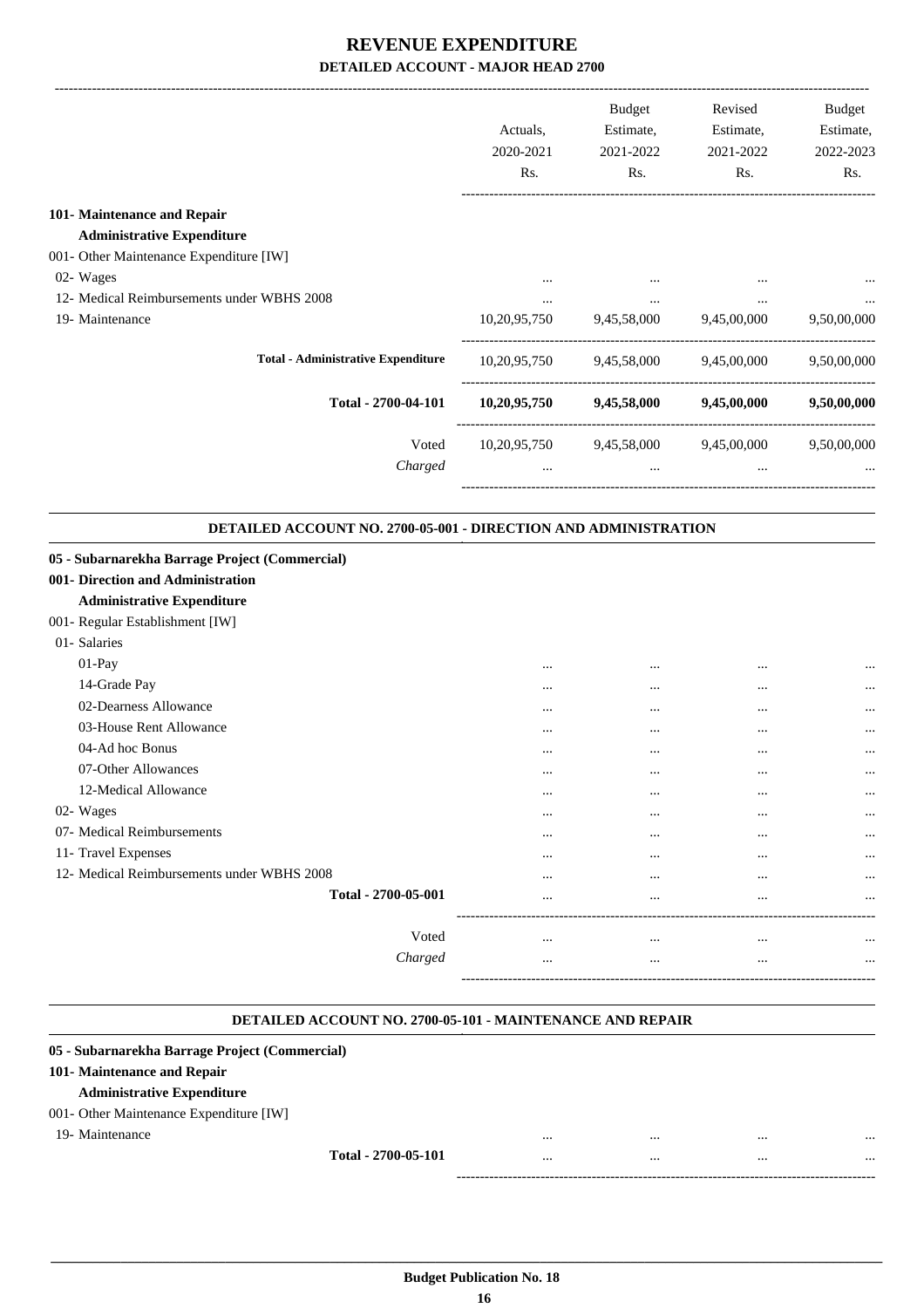| Voted                                                                                                 | Actuals,<br>2020-2021<br>Rs.<br>$\cdots$ | <b>Budget</b><br>Estimate,<br>2021-2022<br>Rs.<br>$\cdots$ | Revised<br>Estimate,<br>2021-2022<br>Rs.<br>$\cdots$ | Budget<br>Estimate,<br>2022-2023<br>Rs. |
|-------------------------------------------------------------------------------------------------------|------------------------------------------|------------------------------------------------------------|------------------------------------------------------|-----------------------------------------|
| Charged                                                                                               | $\ddotsc$                                | $\cdots$                                                   | $\ddotsc$                                            |                                         |
| DETAILED ACCOUNT NO. 2700-80-001 - DIRECTION AND ADMINISTRATION                                       |                                          |                                                            |                                                      |                                         |
| 80 - General                                                                                          |                                          |                                                            |                                                      |                                         |
| 001- Direction and Administration<br><b>State Development Schemes</b>                                 |                                          |                                                            |                                                      |                                         |
| 001- Maintenance Expenditure in Irrigation Sector [IW]<br>19- Maintenance                             | 62,15,570                                | 21,10,00,000                                               | 17,70,00,000                                         | 35,47,29,000                            |
| 27- Minor Works/ Maintenance                                                                          | 98,96,941                                | 20,10,00,000                                               | 20,03,33,000                                         | 34,00,00,000                            |
| Total - 2700-80-001-001                                                                               | 1,61,12,511                              |                                                            | 41,20,00,000 37,73,33,000                            | 69.47.29.000                            |
| 002- Procurement of Irrigation Water [IW]                                                             |                                          |                                                            |                                                      |                                         |
| 50- Other Charges                                                                                     |                                          |                                                            |                                                      |                                         |
| 003- Consultancy Charge in Irrigation Sector [IW]<br>28- Payment of Professional and Special Services |                                          |                                                            |                                                      |                                         |
| 02-Other charges                                                                                      | 6,75,11,545                              |                                                            | 10,00,00,000 3,33,33,000                             | 7,99,00,000                             |
| Total - 2700-80-001-003                                                                               |                                          | 6,75,11,545 10,00,00,000                                   | 3,33,33,000                                          | 7,99,00,000                             |
| 005- Fees of Arbitration and Court Cases [IW]                                                         |                                          |                                                            |                                                      |                                         |
| 28- Payment of Professional and Special Services<br>02-Other charges                                  | 1,30,500                                 | $\cdots$                                                   | 33,10,000                                            | 50,00,000                               |
| Total - 2700-80-001-005                                                                               | 1,30,500                                 | ----------------------------<br>$\cdots$                   | 33,10,000                                            | 50,00,000                               |
| <b>Total - State Development Schemes</b>                                                              | 8, 37, 54, 556                           | 51,20,00,000                                               | 41,39,76,000                                         | 77,96,29,000                            |
| Total - 2700-80-001                                                                                   | 8,37,54,556                              | -------------------<br>51,20,00,000                        | 41,39,76,000                                         | 77,96,29,000                            |
| Voted<br>Charged                                                                                      |                                          | 8,37,54,556 51,20,00,000<br>$\cdots$                       | 41,39,76,000                                         | 77,96,29,000                            |

#### **DETAILED ACCOUNT NO. 2700-80-800 - OTHER EXPENDITURE .**

.

| 80 - General                                                |              |              |
|-------------------------------------------------------------|--------------|--------------|
| 800- Other Expenditure                                      |              |              |
| <b>Administrative Expenditure</b>                           |              |              |
| 001- Establishment charges for Dam Safety Organisation [IW] |              |              |
| 01- Salaries                                                |              |              |
| $01-Pav$                                                    | <br>$\cdots$ | <br>$\cdots$ |
| 14-Grade Pay                                                | <br>$\cdots$ | <br>$\cdots$ |
| 02-Dearness Allowance                                       | <br>$\cdots$ | <br>$\cdots$ |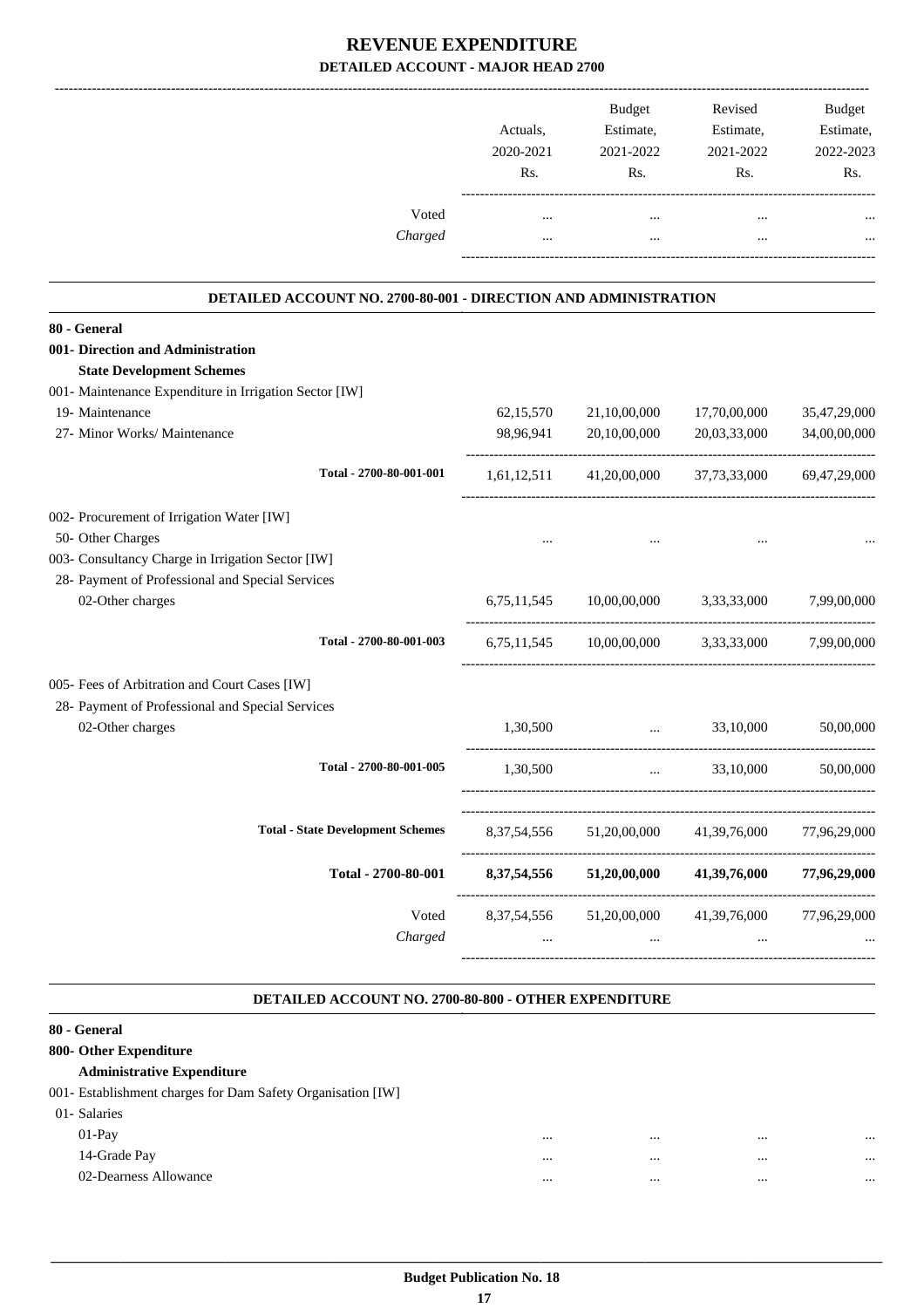-------------------------------------------------------------------------------------------------------------------------------------------------------------------------------

|                                      |                     | Actuals,<br>2020-2021<br>Rs.     | <b>Budget</b><br>Estimate,<br>2021-2022<br>Rs. | Revised<br>Estimate,<br>2021-2022<br>Rs. | <b>Budget</b><br>Estimate,<br>2022-2023<br>Rs. |
|--------------------------------------|---------------------|----------------------------------|------------------------------------------------|------------------------------------------|------------------------------------------------|
| 03-House Rent Allowance<br>02- Wages | Total - 2700-80-800 | $\cdots$<br>$\cdots$<br>$\cdots$ | $\cdots$<br>$\cdots$<br>$\cdots$               | $\cdots$<br>$\cdots$<br>$\cdots$         | $\cdots$<br>$\cdots$<br>$\cdots$               |
|                                      | Voted<br>Charged    | $\cdots$<br>$\cdots$             | $\cdots$<br>$\cdots$                           | $\cdots$<br>$\cdots$                     | $\cdots$<br>$\cdots$                           |

| <b>DETAILED ACCOUNT NO. 2700 - DEDUCT RECOVERIES IN REDUCTION OF EXPENDITURE</b> |                                    |             |                          |           |          |  |
|----------------------------------------------------------------------------------|------------------------------------|-------------|--------------------------|-----------|----------|--|
| 01 - Mayurakshi Reservoir Project                                                | ---------------------------------- |             |                          |           |          |  |
| 001- Direction and Administration                                                |                                    |             |                          |           |          |  |
| Administrative Expenditure                                                       |                                    |             |                          |           |          |  |
| 001-Regular Establishment [IW]                                                   |                                    |             |                          |           |          |  |
| 70-Deduct Recoveries                                                             |                                    |             |                          |           |          |  |
| 01-Others                                                                        |                                    | $\cdots$    | $-1,000$                 | $-1,000$  | $-1.000$ |  |
| 02-W.B.H.S. 2008                                                                 |                                    | $\cdots$    | $-1,000$                 | $\ddots$  |          |  |
|                                                                                  | Total - 001 - Deduct - Recoveries  | $\cdots$    | $-2,000$                 | -1,000    | $-1,000$ |  |
| 101- Maintenance and Repair                                                      |                                    |             |                          |           |          |  |
| Administrative Expenditure                                                       |                                    |             |                          |           |          |  |
| 001-Other Maintenance Expenditure [IW]                                           |                                    |             |                          |           |          |  |
| 70-Deduct Recoveries                                                             |                                    |             |                          |           |          |  |
| 01-Others                                                                        |                                    | $\cdots$    | $-1,000$                 | $-1,000$  | $-1,000$ |  |
| 02-W.B.H.S. 2008                                                                 |                                    | $\cdots$    | $-1,000$                 | $\ddots$  |          |  |
|                                                                                  | Total - 101 - Deduct - Recoveries  | $\cdots$    | $-2,000$                 | $-1,000$  | $-1,000$ |  |
| 799- Suspense                                                                    |                                    |             |                          |           |          |  |
| Administrative Expenditure                                                       |                                    |             |                          |           |          |  |
| 001-Settlement of Suspense Account [IW]                                          |                                    |             |                          |           |          |  |
| 70-Deduct Recoveries                                                             |                                    |             |                          |           |          |  |
| 01-Others                                                                        |                                    | $\cdots$    | $\cdots$                 | $\cdots$  |          |  |
| 02-W.B.H.S. 2008                                                                 |                                    | $\cdots$    | $\overline{\phantom{a}}$ | $\ddotsc$ |          |  |
|                                                                                  | Total - 799 - Deduct - Recoveries  | $\ldots$    | $\cdots$                 | $\ddotsc$ |          |  |
| 911- Deduct Recoveries of Overpayments                                           |                                    |             |                          |           |          |  |
| Administrative Expenditure                                                       |                                    |             |                          |           |          |  |
| 001-Regular Establishment [IW]                                                   |                                    |             |                          |           |          |  |
| 70-Deduct Recoveries                                                             |                                    |             |                          |           |          |  |
| 01-Others                                                                        |                                    | $-2,10,667$ | $-1,000$                 | $-1,000$  | $-1,000$ |  |
| 02-W.B.H.S. 2008                                                                 |                                    | $\cdots$    |                          | $\cdots$  |          |  |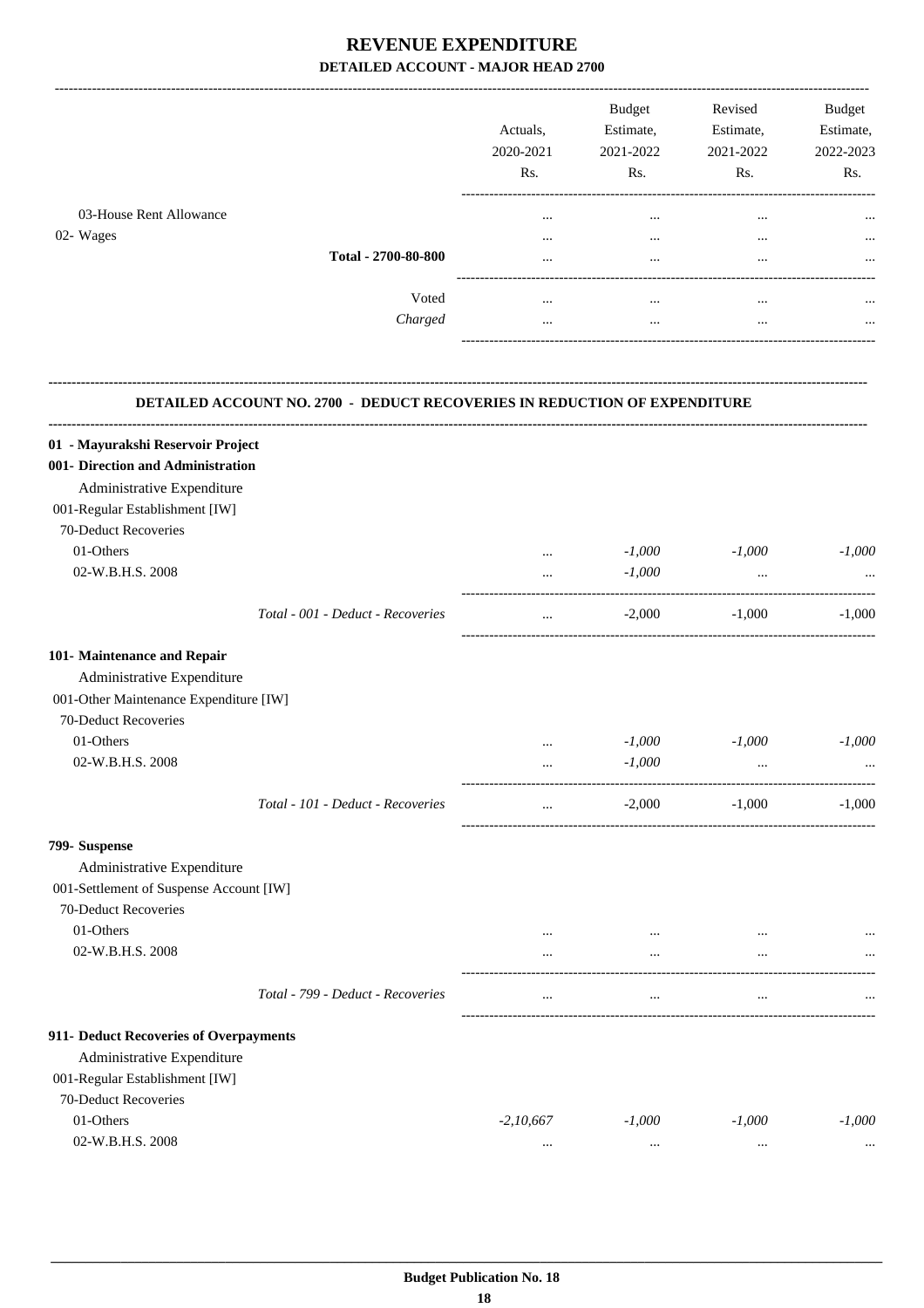|                                                                                                                                       |                                   | Actuals,<br>2020-2021<br>Rs. | Budget<br>Estimate,<br>2021-2022<br>Rs. | Revised<br>Estimate,<br>2021-2022<br>Rs. | Budget<br>Estimate,<br>2022-2023<br>Rs. |
|---------------------------------------------------------------------------------------------------------------------------------------|-----------------------------------|------------------------------|-----------------------------------------|------------------------------------------|-----------------------------------------|
|                                                                                                                                       | Total - 911 - Deduct - Recoveries | $-2,10,667$                  | $-1,000$                                | $-1,000$                                 | $-1,000$                                |
| 02- Kangsabati Reservoir Project<br>001- Direction and Administration<br>Administrative Expenditure<br>001-Regular Establishment [IW] |                                   |                              |                                         |                                          |                                         |
| 70-Deduct Recoveries                                                                                                                  |                                   |                              |                                         |                                          |                                         |
| 01-Others<br>02-W.B.H.S. 2008                                                                                                         |                                   | $\cdots$<br>$\cdots$         | $-1,000$<br>$-1,000$                    | $-1,000$<br>$\ldots$                     | $-1,000$                                |
|                                                                                                                                       | Total - 001 - Deduct - Recoveries | $\cdots$                     | $-2,000$                                | $-1,000$                                 | $-1.000$                                |
| 799- Suspense                                                                                                                         |                                   |                              |                                         |                                          |                                         |
| Administrative Expenditure                                                                                                            |                                   |                              |                                         |                                          |                                         |
| 001-Settlement of Suspense Account [IW]                                                                                               |                                   |                              |                                         |                                          |                                         |
| 70-Deduct Recoveries                                                                                                                  |                                   |                              |                                         |                                          |                                         |
| 01-Others                                                                                                                             |                                   | $\cdots$                     | $\cdots$                                | $\cdots$                                 |                                         |
| 02-W.B.H.S. 2008                                                                                                                      |                                   |                              | $\cdots$                                |                                          |                                         |
|                                                                                                                                       | Total - 799 - Deduct - Recoveries | $\cdots$                     | $\cdots$                                | $\cdots$                                 |                                         |
| 911- Deduct Recoveries of Overpayments                                                                                                |                                   |                              |                                         |                                          |                                         |
| Administrative Expenditure                                                                                                            |                                   |                              |                                         |                                          |                                         |
| 001-Regular Establishment [IW]                                                                                                        |                                   |                              |                                         |                                          |                                         |
| 70-Deduct Recoveries                                                                                                                  |                                   |                              |                                         |                                          |                                         |
| 01-Others                                                                                                                             |                                   | -78,437                      | $-1,000$                                | $-1,000$                                 | $-1,000$                                |
| 02-W.B.H.S. 2008                                                                                                                      |                                   | $\cdots$                     |                                         |                                          |                                         |
|                                                                                                                                       | Total - 911 - Deduct - Recoveries | -78,437                      | $-1,000$                                | $-1,000$                                 | $-1,000$                                |
| 03- Damodar Valley Project                                                                                                            |                                   |                              |                                         |                                          |                                         |
| 001- Direction and Administration<br>Administrative Expenditure                                                                       |                                   |                              |                                         |                                          |                                         |
| 001-Direction & Administration [IW]                                                                                                   |                                   |                              |                                         |                                          |                                         |
| 70-Deduct Recoveries                                                                                                                  |                                   |                              |                                         |                                          |                                         |
| 01-Others                                                                                                                             |                                   | $-40,510$                    | $-1,000$                                | $-1,000$                                 | $-1,000$                                |
| 02-W.B.H.S. 2008                                                                                                                      |                                   | $\cdots$                     | $-1,000$                                | $\cdots$                                 |                                         |
|                                                                                                                                       | Total - 001 - Deduct - Recoveries | $-40,510$                    | $-2,000$                                | $-1,000$                                 | $-1,000$                                |
| 101- Maintenance and Repair                                                                                                           |                                   |                              |                                         |                                          |                                         |
| Administrative Expenditure                                                                                                            |                                   |                              |                                         |                                          |                                         |
| 001-Other Maintenance Expenditure [IW]                                                                                                |                                   |                              |                                         |                                          |                                         |
| 70-Deduct Recoveries                                                                                                                  |                                   |                              |                                         |                                          |                                         |
| 01-Others                                                                                                                             |                                   |                              | $-1,000$                                | $-1,000$                                 | $-1,000$                                |
| 02-W.B.H.S. 2008                                                                                                                      |                                   |                              | $\cdots$                                | $\cdots$                                 |                                         |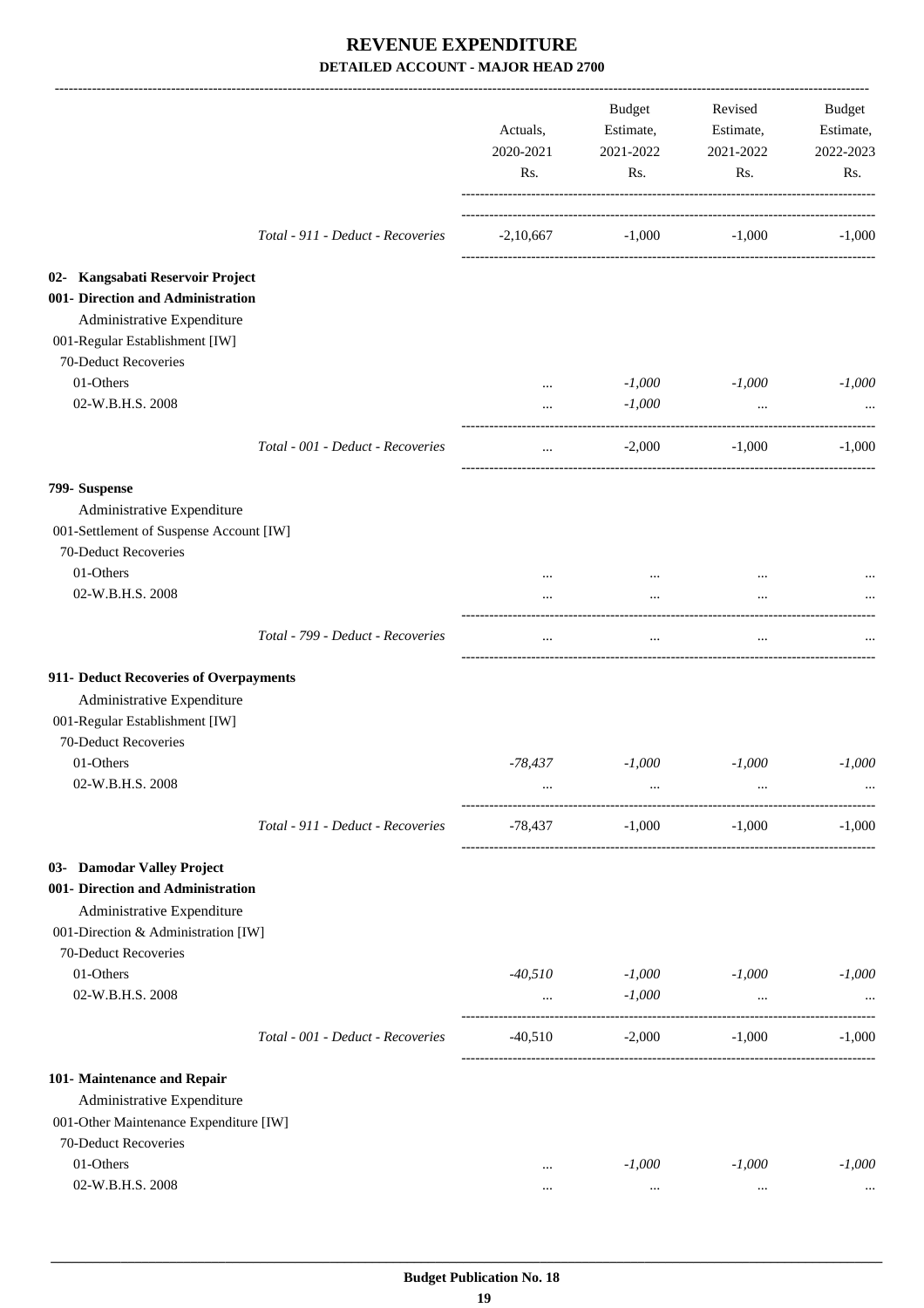|                                                                                                                                                                         |                                   | Actuals,<br>2020-2021<br>Rs. | Budget<br>Estimate,<br>2021-2022<br>Rs. | Revised<br>Estimate,<br>2021-2022<br>Rs. | <b>Budget</b><br>Estimate,<br>2022-2023<br>Rs. |
|-------------------------------------------------------------------------------------------------------------------------------------------------------------------------|-----------------------------------|------------------------------|-----------------------------------------|------------------------------------------|------------------------------------------------|
|                                                                                                                                                                         | Total - 101 - Deduct - Recoveries | $\cdots$                     | $-1,000$                                | $-1,000$                                 | $-1,000$                                       |
| 799- Suspense                                                                                                                                                           |                                   |                              |                                         |                                          |                                                |
| Administrative Expenditure                                                                                                                                              |                                   |                              |                                         |                                          |                                                |
| 001-Settlement of Suspense Account [IW]                                                                                                                                 |                                   |                              |                                         |                                          |                                                |
| 70-Deduct Recoveries                                                                                                                                                    |                                   |                              |                                         |                                          |                                                |
| 01-Others                                                                                                                                                               |                                   |                              |                                         |                                          |                                                |
| 02-W.B.H.S. 2008                                                                                                                                                        |                                   |                              | $\cdots$                                |                                          |                                                |
| 002-Suspense [IW]                                                                                                                                                       |                                   |                              |                                         |                                          |                                                |
| 70-Deduct Recoveries                                                                                                                                                    |                                   |                              |                                         |                                          |                                                |
| 01-Others                                                                                                                                                               |                                   | $\cdots$                     | $\cdots$                                |                                          |                                                |
| 02-W.B.H.S. 2008                                                                                                                                                        |                                   |                              | $\cdots$                                |                                          |                                                |
|                                                                                                                                                                         | Total - 799 - Deduct - Recoveries | $\cdots$                     | $\cdots$                                | $\ldots$                                 |                                                |
| 911- Deduct Recoveries of Overpayments<br>Administrative Expenditure<br>001-Other Maintenance Expenditure [IW]<br>70-Deduct Recoveries<br>01-Others<br>02-W.B.H.S. 2008 |                                   |                              | $-1,57,150$ $-1,000$                    | $-10,000$                                | $-10,000$                                      |
|                                                                                                                                                                         |                                   | $\cdots$                     | $\cdots$                                | $\ddots$                                 |                                                |
|                                                                                                                                                                         | Total - 911 - Deduct - Recoveries | $-1,57,150$                  | $-1,000$                                | $-10,000$                                | $-10,000$                                      |
| 04- Teesta Barrage Project (Commercial)<br>001- Direction and Administration<br>Administrative Expenditure<br>001-Regular Establishment [IW]<br>70-Deduct Recoveries    |                                   |                              |                                         |                                          |                                                |
| 01-Others                                                                                                                                                               |                                   |                              | $-1,000$                                | $-1,000$                                 | $-1,000$                                       |
| 02-W.B.H.S. 2008                                                                                                                                                        |                                   | $\ldots$                     | $-1,000$                                |                                          |                                                |
|                                                                                                                                                                         |                                   | $\cdots$                     |                                         | $\cdots$                                 |                                                |
|                                                                                                                                                                         | Total - 001 - Deduct - Recoveries | $\cdots$                     | $-2,000$                                | $-1,000$                                 | $-1,000$                                       |
| 101- Maintenance and Repair<br>Administrative Expenditure<br>001-Other Maintenance Expenditure [IW]<br>70-Deduct Recoveries                                             |                                   |                              |                                         |                                          |                                                |
| 01-Others                                                                                                                                                               |                                   | $\ldots$                     | $-1,000$                                | $-1,000$                                 | $-1,000$                                       |
| 02-W.B.H.S. 2008                                                                                                                                                        |                                   | $\cdots$                     | $\cdots$                                | $\cdots$                                 |                                                |
|                                                                                                                                                                         | Total - 101 - Deduct - Recoveries | $\cdots$                     | $-1,000$                                | $-1,000$                                 | $-1,000$                                       |
| 911- Deduct Recoveries of Overpayments<br>Administrative Expenditure                                                                                                    |                                   |                              |                                         |                                          |                                                |

001-Regular Establishment [IW]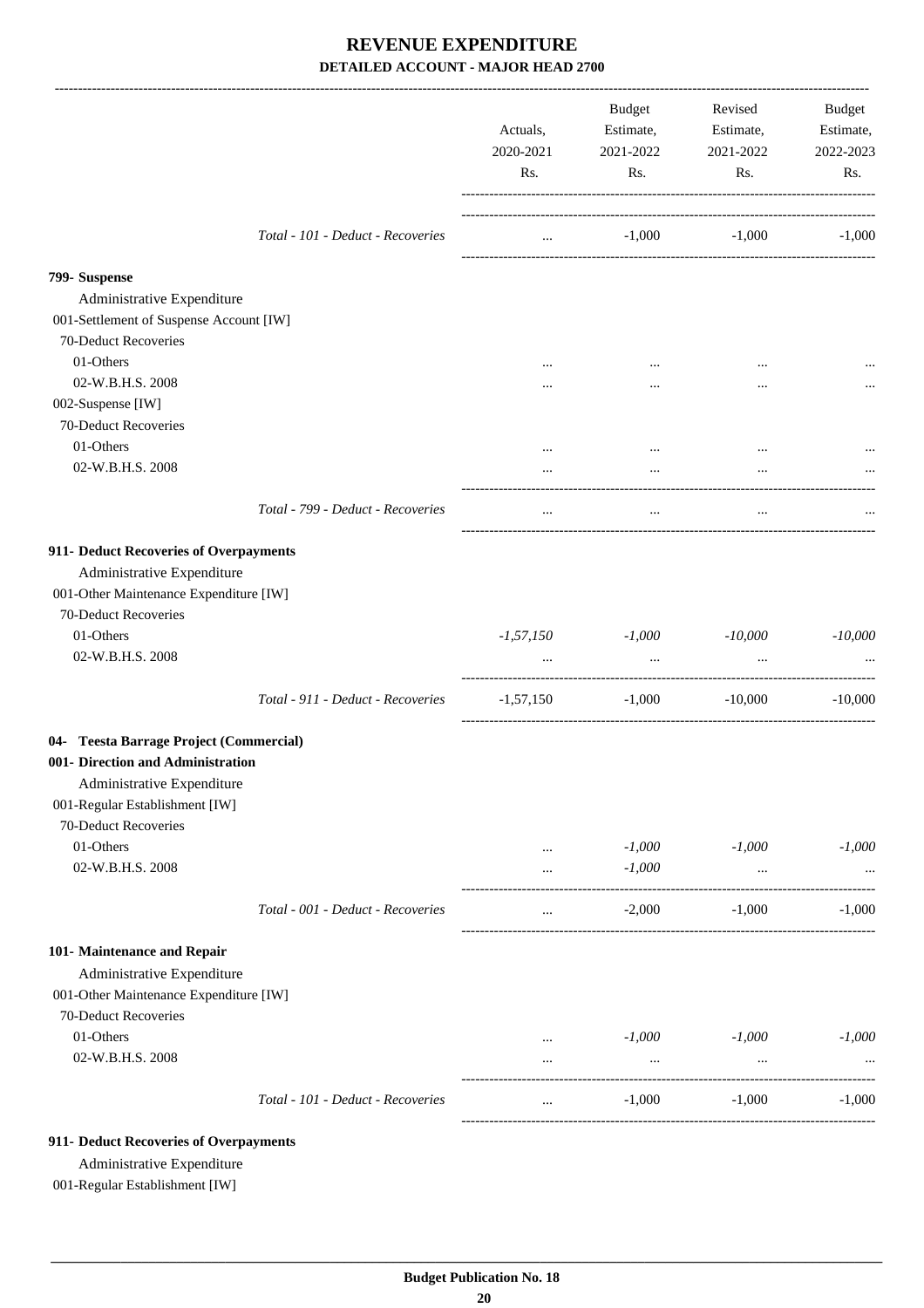|                                                                                    |                                    | Actuals,<br>2020-2021<br>Rs. | <b>Budget</b><br>Estimate,<br>2021-2022<br>Rs. | Revised<br>Estimate,<br>2021-2022<br>Rs. | Budget<br>Estimate,<br>2022-2023<br>Rs. |
|------------------------------------------------------------------------------------|------------------------------------|------------------------------|------------------------------------------------|------------------------------------------|-----------------------------------------|
| 70-Deduct Recoveries                                                               |                                    |                              |                                                |                                          |                                         |
| 01-Others                                                                          |                                    | $\cdots$                     | $-1,000$                                       | $-1,000$                                 | $-1,000$                                |
|                                                                                    | Total - 911 - Deduct - Recoveries  | $\cdots$                     | $-1,000$                                       | $-1,000$                                 | $-1,000$                                |
| 05- Subarnarekha Barrage Project (Commercial)                                      |                                    |                              |                                                |                                          |                                         |
| 001- Direction and Administration<br>Administrative Expenditure                    |                                    |                              |                                                |                                          |                                         |
| 001-Regular Establishment [IW]                                                     |                                    |                              |                                                |                                          |                                         |
| 70-Deduct Recoveries                                                               |                                    |                              |                                                |                                          |                                         |
| 01-Others                                                                          |                                    |                              |                                                |                                          |                                         |
| 02-W.B.H.S. 2008                                                                   |                                    |                              | $\cdots$                                       | $\cdots$                                 |                                         |
|                                                                                    | Total - 001 - Deduct - Recoveries  | $\cdots$                     | $\cdots$                                       | $\cdots$                                 |                                         |
| 80- General                                                                        |                                    |                              |                                                |                                          |                                         |
| 800- Other Expenditure<br>Administrative Expenditure                               |                                    |                              |                                                |                                          |                                         |
| 001-Establishment charges for Dam Safety Organisation [IW]<br>70-Deduct Recoveries |                                    |                              |                                                |                                          |                                         |
| 01-Others                                                                          |                                    |                              |                                                | $\ddotsc$                                |                                         |
| 02-W.B.H.S. 2008                                                                   |                                    |                              | $\cdots$                                       | $\cdots$                                 |                                         |
|                                                                                    | Total - 800 - Deduct - Recoveries  |                              | $\cdots$                                       |                                          |                                         |
|                                                                                    | Total - 2700 - Deduct - Recoveries | $-4,86,764$                  | $-16,000$                                      | $-20,000$                                | $-20,000$                               |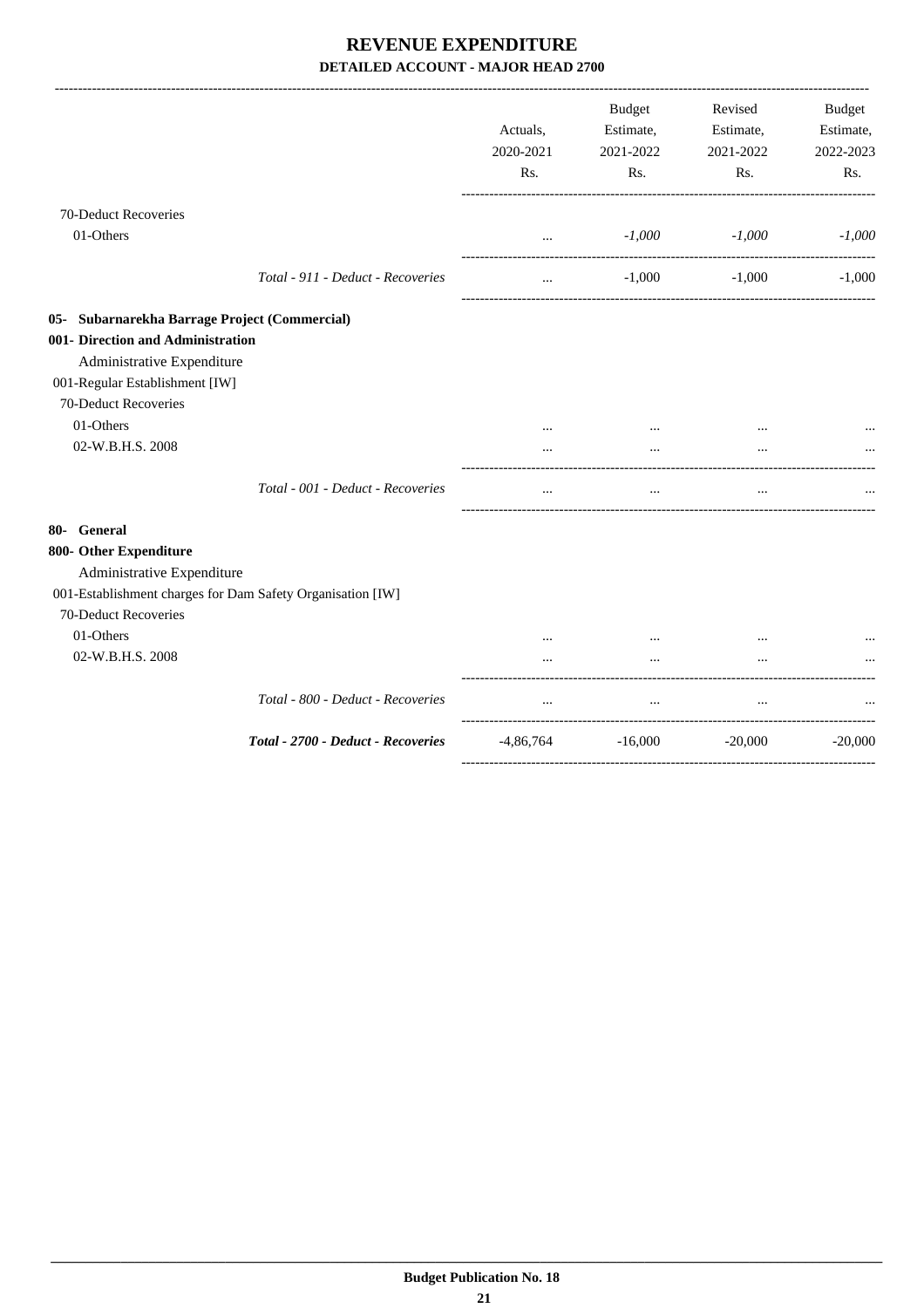# **REVENUE EXPENDITURE**

#### **DEMAND No. 32**

# **Irrigation & Waterways Department**

# C - Economic Services - (d) Irrigation and Flood Control

Head of Account: 2701 - Medium Irrigation

| Voted Rs. 63,05,17,000                                                                       | <b>Charged Rs. Nil</b>  |                              |                                                 | Total Rs. 63,05,17,000                            |                                         |
|----------------------------------------------------------------------------------------------|-------------------------|------------------------------|-------------------------------------------------|---------------------------------------------------|-----------------------------------------|
|                                                                                              |                         |                              | Voted Rs.                                       | ---------------------------<br><b>Charged Rs.</b> | <b>Total Rs.</b>                        |
| <b>Gross Expenditure</b>                                                                     |                         |                              | 63,05,17,000                                    | $\cdots$                                          | 63,05,17,000                            |
| <b>Deduct - Recoveries</b>                                                                   |                         |                              | $-10,000$                                       | $\cdots$                                          | $-10,000$                               |
| Net Expenditure                                                                              |                         |                              | 63,05,07,000                                    | $\cdots$                                          | 63,05,07,000                            |
|                                                                                              | <b>ABSTRACT ACCOUNT</b> | <b>REVENUE EXPENDITURE</b>   |                                                 |                                                   |                                         |
|                                                                                              |                         | Actuals,<br>2020-2021<br>Rs. | Budget<br>Estimate,<br>2021-2022<br>Rs.         | Revised<br>Estimate,<br>2021-2022<br>Rs.          | Budget<br>Estimate,<br>2022-2023<br>Rs. |
| 03 - MEDIUM IRRIGATION (COMMERCIAL)<br>101- Old Damodar Canals<br>Administrative Expenditure |                         |                              |                                                 |                                                   |                                         |
|                                                                                              | <b>Total - 101</b>      | $\cdots$                     | $\cdots$                                        |                                                   |                                         |
| 103- Bakreswar Canal<br>Administrative Expenditure                                           |                         |                              | $\sim$                                          |                                                   |                                         |
|                                                                                              | <b>Total - 103</b>      | $\cdots$                     | $\cdots$                                        | $\ddotsc$                                         |                                         |
| 104- Midnapore Canal<br>Administrative Expenditure                                           |                         |                              | $\cdots$                                        |                                                   |                                         |
|                                                                                              | <b>Total - 104</b>      | $\cdots$                     | $\cdots$                                        | $\cdots$                                          |                                         |
| 105- Karatowa Irrigation Canals<br>Administrative Expenditure                                |                         | $\cdots$                     | the contract of the contract of the contract of | $\ldots$                                          | $\cdots$                                |
|                                                                                              | <b>Total - 105</b>      | $\cdots$                     | $\cdots$                                        | $\cdots$                                          | $\cdots$                                |
| 106- Saharajore Irrigation Scheme<br>Administrative Expenditure                              |                         | $\cdots$                     | $\cdots$                                        | $\cdots$                                          | $\cdots$                                |
|                                                                                              | <b>Total - 106</b>      | $\ldots$                     | $\cdots$                                        | $\ldots$                                          | $\cdots$                                |
| 107- Other Irrigation Schemes in K.C.<br>Administrative Expenditure                          |                         | $\cdots$                     | $\cdots$                                        | $\cdots$                                          | $\cdots$                                |
|                                                                                              | <b>Total - 107</b>      | $\cdots$                     | $\cdots$                                        | $\ldots$                                          | $\cdots$                                |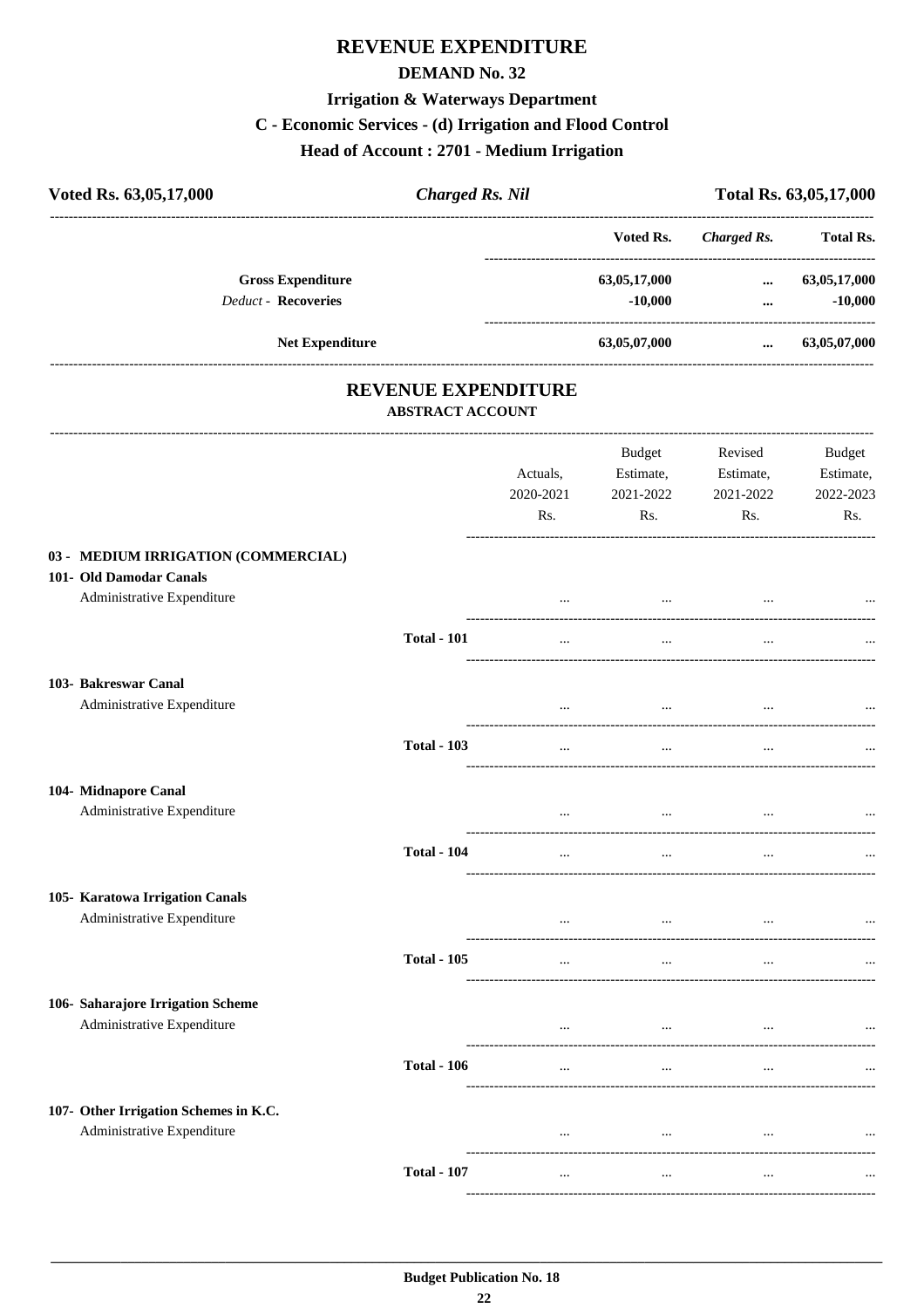### **REVENUE EXPENDITURE ABSTRACT ACCOUNT**

|                                                                                           |                    | Actuals,<br>2020-2021<br>Rs.       | Budget<br>Estimate,<br>2021-2022<br>Rs. | Revised<br>Estimate,<br>2021-2022<br>Rs.            | <b>Budget</b><br>Estimate,<br>2022-2023<br>Rs. |
|-------------------------------------------------------------------------------------------|--------------------|------------------------------------|-----------------------------------------|-----------------------------------------------------|------------------------------------------------|
|                                                                                           | Total - 03         | $\cdots$                           | $\cdots$                                | $\cdots$                                            |                                                |
| 04 - MEDIUM IRRIGATION (NON-COMMERCIAL)<br>101- Medium Irrigation Schemes in North Bengal |                    |                                    |                                         |                                                     |                                                |
| Administrative Expenditure                                                                |                    |                                    | $\cdots$                                |                                                     |                                                |
|                                                                                           | <b>Total - 101</b> | $\cdots$                           | $\cdots$                                |                                                     |                                                |
| 102- Medium Irrigation Scheme in Purulia District<br>Administrative Expenditure           |                    |                                    | 1,30,61,661 1,50,95,000 1,50,95,000     |                                                     | 1,50,95,000                                    |
|                                                                                           | <b>Total - 102</b> |                                    |                                         | 1,30,61,661 1,50,95,000 1,50,95,000 1,50,95,000     |                                                |
| 103- Medium Irritgation Schemes in Midnapore District<br>Administrative Expenditure       |                    |                                    | $\cdots$                                |                                                     |                                                |
|                                                                                           | <b>Total - 103</b> | $\cdots$                           | $\ddotsc$                               |                                                     |                                                |
| 104- Medium Irrigation Schemes in Burdwan District<br>Administrative Expenditure          |                    | $\cdots$                           | $\cdots$                                |                                                     |                                                |
|                                                                                           | <b>Total - 104</b> | $\cdots$                           | $\ddots$                                | $\cdots$                                            |                                                |
| 105- Other Medium Irrigation Schemes<br>Administrative Expenditure                        |                    | 2,30,06,792                        | 2,54,09,000                             | 2,48,86,000                                         | 2,53,26,000                                    |
|                                                                                           | <b>Total - 105</b> | 2,30,06,792                        | 2,54,09,000                             | 2,48,86,000                                         | 2,53,26,000                                    |
|                                                                                           | Total - 04         |                                    |                                         | 3,60,68,453 4,05,04,000 3,99,81,000 4,04,21,000     |                                                |
| 80 - GENERAL                                                                              |                    |                                    |                                         |                                                     |                                                |
| 001- Direction and Administration                                                         |                    |                                    |                                         |                                                     |                                                |
| Administrative Expenditure<br><b>State Development Schemes</b>                            |                    | 29, 35, 51, 046<br>21, 18, 23, 913 | 31,73,67,000<br>32,00,00,000            | 31,04,80,000<br>18,66,66,000                        | 32,45,69,000<br>25,20,00,000                   |
|                                                                                           | <b>Total - 001</b> |                                    |                                         | 50,53,74,959 63,73,67,000 49,71,46,000 57,65,69,000 |                                                |
| 002- Data Collection<br>Administrative Expenditure<br><b>State Development Schemes</b>    |                    | $\cdots$                           | $\sim$                                  | $\cdots$                                            |                                                |
|                                                                                           |                    | $\cdots$                           | $\cdots$                                | $\cdots$                                            |                                                |
|                                                                                           | <b>Total - 002</b> | $\cdots$                           | $\cdots$                                | $\cdots$                                            |                                                |
| 003- Training<br>Administrative Expenditure<br><b>State Development Schemes</b>           |                    | 2, 27, 19, 733<br>$\cdots$         | 2,49,78,000<br>2,00,000                 | 5,24,000<br>67,000                                  | 6,24,000<br>1,50,000                           |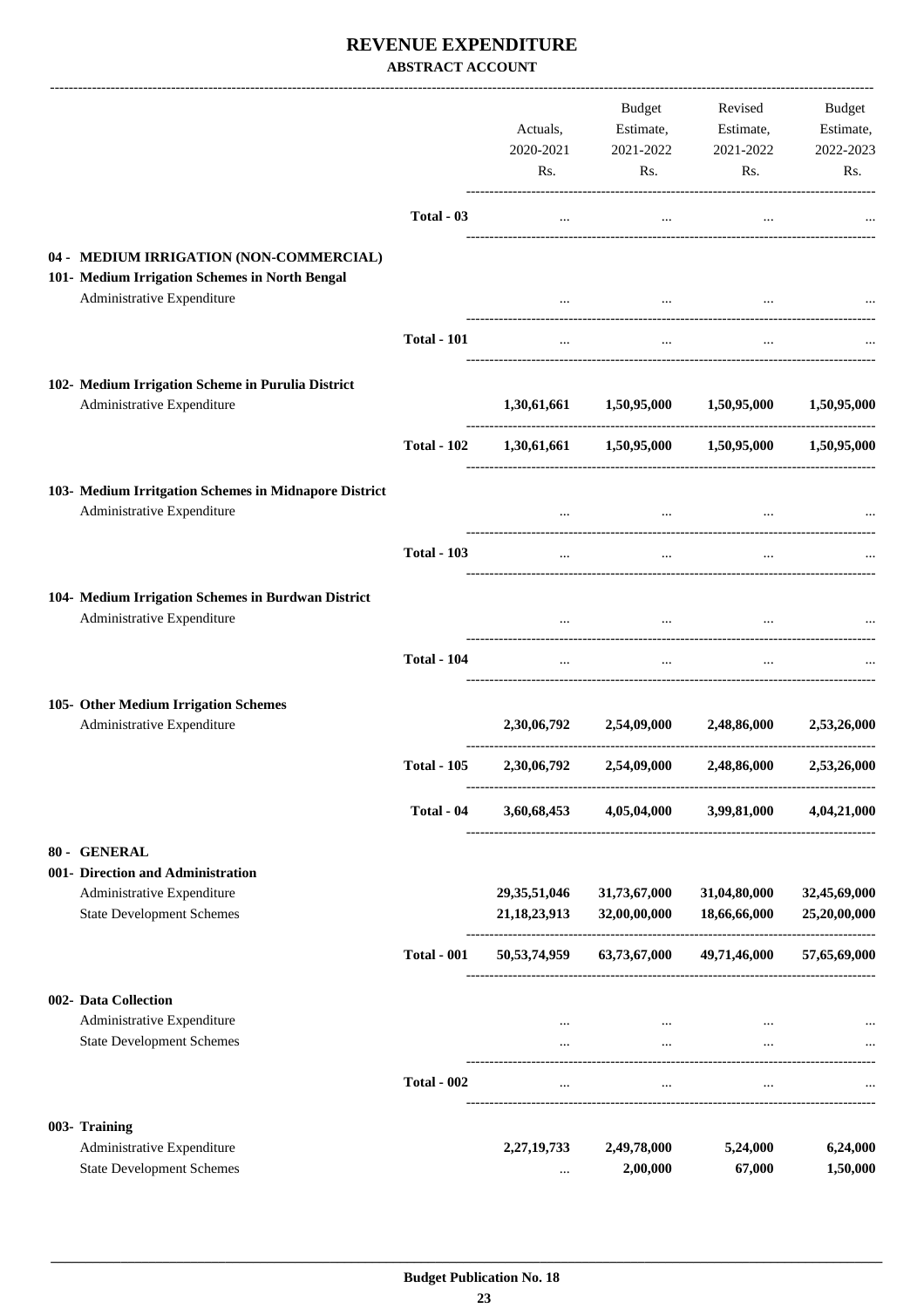### **REVENUE EXPENDITURE ABSTRACT ACCOUNT**

|                                                                                                 |                                                                       |                | Budget                                                                          |                                                                                                                     | Revised Budget |
|-------------------------------------------------------------------------------------------------|-----------------------------------------------------------------------|----------------|---------------------------------------------------------------------------------|---------------------------------------------------------------------------------------------------------------------|----------------|
|                                                                                                 |                                                                       | Actuals,       |                                                                                 | Estimate, Estimate, Estimate,                                                                                       |                |
|                                                                                                 |                                                                       | 2020-2021      | 2021-2022                                                                       | 2021-2022                                                                                                           | 2022-2023      |
|                                                                                                 |                                                                       | Rs.            | Rs.                                                                             | Rs.                                                                                                                 | Rs.            |
|                                                                                                 | <b>Total - 003</b>                                                    |                | 2,27,19,733 2,51,78,000 5,91,000                                                |                                                                                                                     | 7,74,000       |
| 004- Research<br>Administrative Expenditure                                                     |                                                                       |                |                                                                                 |                                                                                                                     |                |
| <b>State Development Schemes</b>                                                                |                                                                       |                |                                                                                 | 8,24,826 25,00,000 8,33,000 19,79,000                                                                               |                |
|                                                                                                 | <b>Total - 004</b>                                                    | 8,24,826       |                                                                                 | 25,00,000 8,33,000 19,79,000                                                                                        |                |
| 005- Survey and Investigation<br>Administrative Expenditure<br><b>State Development Schemes</b> |                                                                       |                |                                                                                 | 99,69,553 1,00,44,000 1,01,69,000 1,04,74,000<br>and the state of the state of the state                            |                |
|                                                                                                 | <b>Total - 005</b>                                                    |                |                                                                                 | 99,69,553 1,00,44,000 1,01,69,000 1,04,74,000                                                                       |                |
| 799- Suspense                                                                                   |                                                                       |                |                                                                                 |                                                                                                                     |                |
| Administrative Expenditure                                                                      |                                                                       | $\overline{a}$ |                                                                                 | and the contract of the contract of the contract of the contract of the contract of the contract of the contract of |                |
|                                                                                                 | <b>Total - 799</b>                                                    |                |                                                                                 |                                                                                                                     |                |
| 800- Other Expenditure                                                                          |                                                                       |                |                                                                                 |                                                                                                                     |                |
| Administrative Expenditure<br><b>State Development Schemes</b>                                  |                                                                       |                | 2,36,000 2,43,000                                                               | 3,00,000                                                                                                            | 3,00,000       |
|                                                                                                 | <b>Total - 800</b>                                                    |                |                                                                                 | 2.36.000 2.43.000 3.00.000                                                                                          | 3.00.000       |
|                                                                                                 | Total - 80                                                            | 53,91,25,071   | 67,53,32,000                                                                    | 50,90,39,000                                                                                                        | 59,00,96,000   |
|                                                                                                 | <b>Grand Total - Gross</b>                                            |                | 57,51,93,524 71,58,36,000                                                       | 54,90,20,000                                                                                                        | 63,05,17,000   |
|                                                                                                 |                                                                       |                |                                                                                 | Voted 57,51,93,524 71,58,36,000 54,90,20,000 63,05,17,000                                                           |                |
|                                                                                                 | Charged                                                               |                | the contract of the contract of the contract of the contract of the contract of | <b>Section</b>                                                                                                      |                |
|                                                                                                 | <b>Administrative Expenditure</b>                                     |                | 36,25,44,785 39,31,36,000                                                       | 36, 14, 54, 000                                                                                                     | 37,63,88,000   |
|                                                                                                 | <b>State Development Schemes</b>                                      |                |                                                                                 | 21,26,48,739 32,27,00,000 18,75,66,000                                                                              | 25,41,29,000   |
|                                                                                                 | Deduct Recoveries -49,130                                             |                | $-11,000$                                                                       | $-10,000$                                                                                                           | $-10,000$      |
|                                                                                                 | Grand Total - Net 57,51,44,394 71,58,25,000 54,90,10,000 63,05,07,000 |                |                                                                                 |                                                                                                                     |                |
|                                                                                                 | Voted                                                                 |                |                                                                                 | 57,51,44,394 71,58,25,000 54,90,10,000                                                                              | 63,05,07,000   |
|                                                                                                 | Charged                                                               | $\cdots$       | $\cdots$                                                                        | $\cdots$                                                                                                            |                |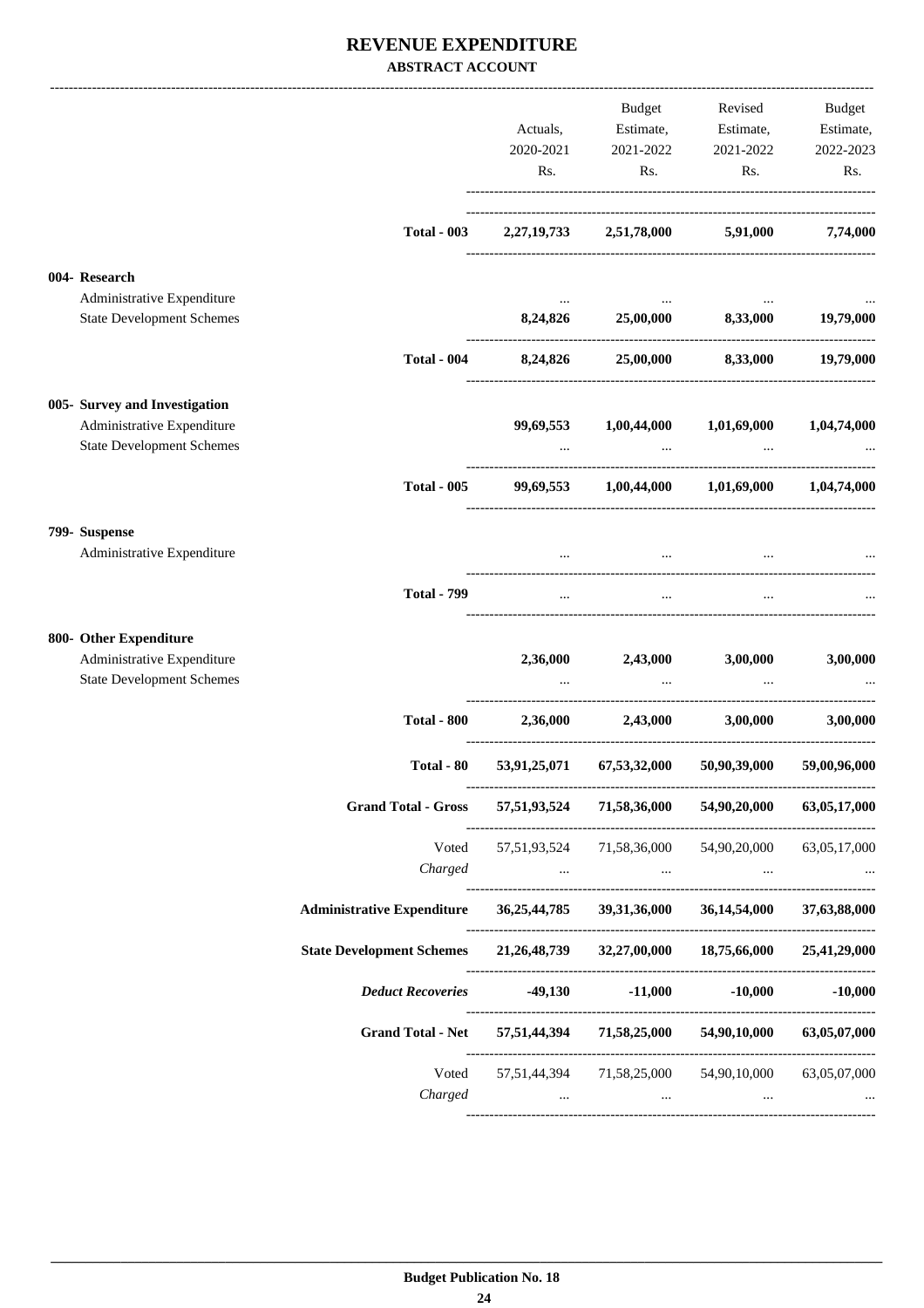|                                                       | Actuals,<br>2020-2021<br>R <sub>s</sub> . | <b>Budget</b><br>Estimate,<br>2021-2022<br>Rs. | Revised<br>Estimate,<br>2021-2022<br>Rs. | <b>Budget</b><br>Estimate,<br>2022-2023<br>Rs. |
|-------------------------------------------------------|-------------------------------------------|------------------------------------------------|------------------------------------------|------------------------------------------------|
| DETAILED ACCOUNT NO. 2701-03-101 - OLD DAMODAR CANALS |                                           |                                                |                                          |                                                |
| 03 - MEDIUM IRRIGATION (COMMERCIAL)                   |                                           |                                                |                                          |                                                |
| 101- Old Damodar Canals                               |                                           |                                                |                                          |                                                |
| <b>Administrative Expenditure</b>                     |                                           |                                                |                                          |                                                |
| 001- Direction and Administration [IW]                |                                           |                                                |                                          |                                                |
| 01- Salaries                                          |                                           |                                                |                                          |                                                |
| 01-Pay                                                |                                           |                                                | $\ddotsc$                                |                                                |
| 14-Grade Pay                                          |                                           |                                                |                                          |                                                |
| 02-Dearness Allowance                                 |                                           |                                                |                                          |                                                |
| 03-House Rent Allowance                               |                                           |                                                |                                          |                                                |
| 04-Ad hoc Bonus                                       |                                           |                                                |                                          |                                                |
| 07-Other Allowances                                   | $\cdots$                                  |                                                |                                          |                                                |
| 12-Medical Allowance                                  |                                           |                                                |                                          |                                                |
| 11- Travel Expenses                                   |                                           |                                                |                                          | $\cdots$                                       |
| 12- Medical Reimbursements under WBHS 2008            |                                           |                                                |                                          | $\cdots$                                       |
| 13- Office Expenses                                   |                                           |                                                |                                          |                                                |
| 02-Telephone                                          | $\cdots$                                  |                                                |                                          |                                                |
| 04-Other Office Expenses                              |                                           |                                                |                                          |                                                |
| 19- Maintenance                                       |                                           |                                                | $\ddotsc$                                |                                                |
| Total - 2701-03-101                                   |                                           |                                                | $\ddotsc$                                |                                                |
| Voted                                                 | $\cdots$                                  | $\cdots$                                       | $\cdots$                                 |                                                |
| Charged                                               | $\cdots$                                  | $\cdots$                                       | $\cdots$                                 |                                                |
|                                                       |                                           |                                                |                                          |                                                |

#### **DETAILED ACCOUNT NO. 2701-03-103 - BAKRESWAR CANAL .**

.

.

#### **03 - MEDIUM IRRIGATION (COMMERCIAL)**

#### **103- Bakreswar Canal**

#### **Administrative Expenditure**

#### 001- Direction and Administration [IW]

19- Maintenance

|                     | <br>. | . | .        |
|---------------------|-------|---|----------|
| Total - 2701-03-103 | <br>  |   | $\cdots$ |
|                     |       |   |          |
| Voted               | <br>  |   |          |
| Charged             | <br>  |   |          |
|                     |       |   |          |

#### **DETAILED ACCOUNT NO. 2701-03-104 - MIDNAPORE CANAL .**

| 03 - MEDIUM IRRIGATION (COMMERCIAL)    |              |              |
|----------------------------------------|--------------|--------------|
| 104- Midnapore Canal                   |              |              |
| <b>Administrative Expenditure</b>      |              |              |
| 001- Direction and Administration [IW] |              |              |
| 01- Salaries                           |              |              |
| $01-Pav$                               | <br>$\cdots$ | <br>$\cdots$ |
| 14-Grade Pay                           | <br>$\cdots$ | <br>         |
| 02-Dearness Allowance                  | <br>         | <br>         |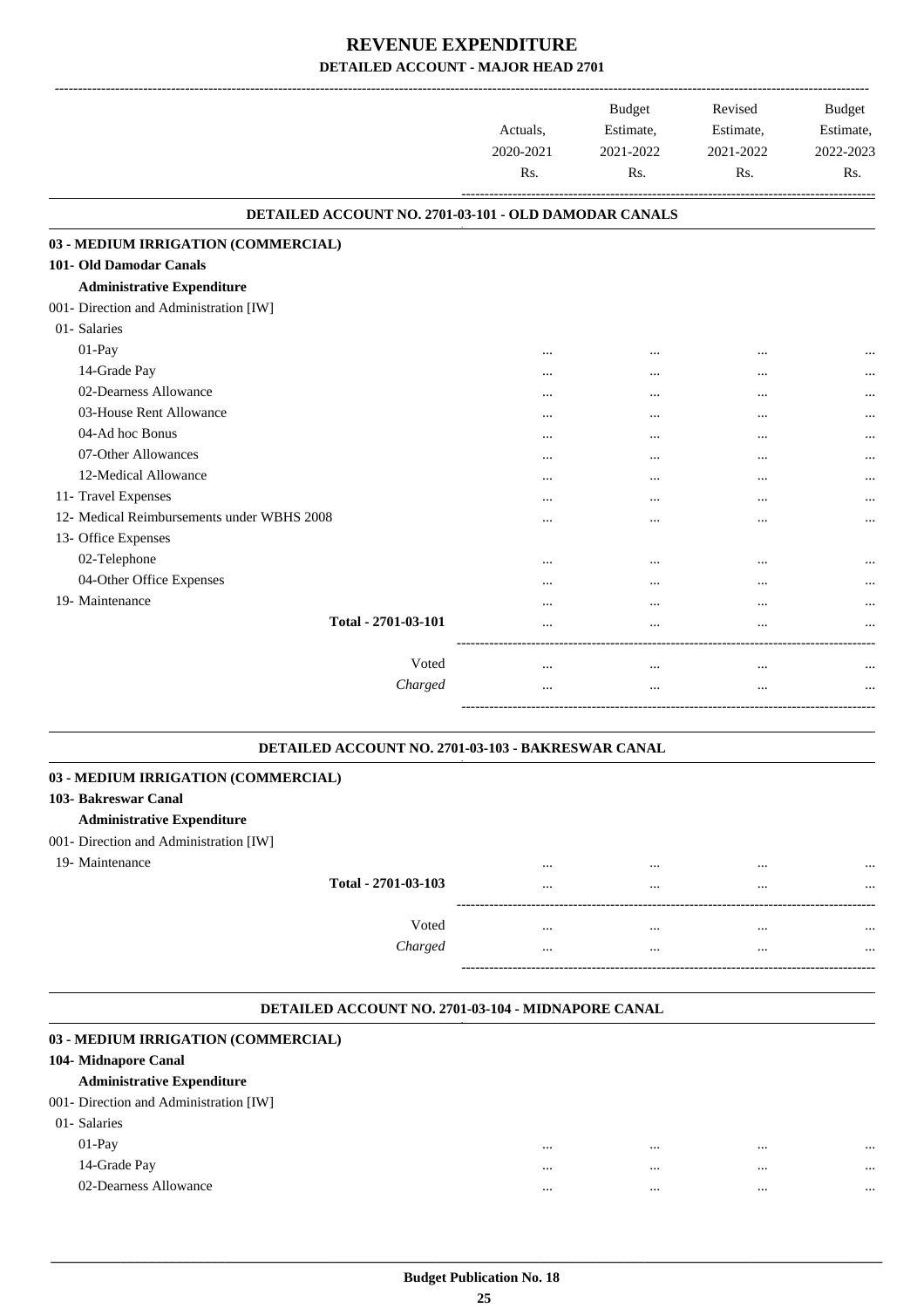|                                            | Actuals,<br>2020-2021<br>Rs. | <b>Budget</b><br>Estimate,<br>2021-2022<br>Rs. | Revised<br>Estimate,<br>2021-2022<br>Rs. | <b>Budget</b><br>Estimate,<br>2022-2023<br>Rs. |
|--------------------------------------------|------------------------------|------------------------------------------------|------------------------------------------|------------------------------------------------|
| 03-House Rent Allowance                    | $\cdots$                     | $\cdots$                                       | $\cdots$                                 | $\cdots$                                       |
| 04-Ad hoc Bonus                            | $\cdots$                     | $\cdots$                                       | $\cdots$                                 | $\cdots$                                       |
| 07-Other Allowances                        |                              | $\cdots$                                       | $\cdots$                                 | $\cdots$                                       |
| 12-Medical Allowance                       | $\cdots$                     | $\cdots$                                       | $\cdots$                                 | $\cdots$                                       |
| 02- Wages                                  | $\cdots$                     | $\cdots$                                       |                                          | $\cdots$                                       |
| 11- Travel Expenses                        | $\cdots$                     | $\cdots$                                       | $\cdots$                                 | $\cdots$                                       |
| 12- Medical Reimbursements under WBHS 2008 |                              | $\cdots$                                       | $\cdots$                                 | $\cdots$                                       |
| 13- Office Expenses                        |                              |                                                |                                          |                                                |
| 02-Telephone                               | $\cdots$                     | $\cdots$                                       | $\cdots$                                 | $\cdots$                                       |
| 04-Other Office Expenses                   |                              | $\cdots$                                       | $\cdots$                                 | $\cdots$                                       |
| 19- Maintenance                            |                              |                                                | $\cdots$                                 | $\cdots$                                       |
| Total - 2701-03-104                        |                              | $\cdots$                                       |                                          | $\cdots$                                       |
| Voted                                      | $\cdots$                     | $\cdots$                                       | $\cdots$                                 | $\cdots$                                       |
| Charged                                    | $\cdots$                     | $\cdots$                                       | $\cdots$                                 | $\cdots$                                       |
|                                            |                              |                                                |                                          |                                                |

| DETAILED ACCOUNT NO. 2701-03-105 - KARATOWA IRRIGATION CANALS |  |
|---------------------------------------------------------------|--|
|                                                               |  |

| 03 - MEDIUM IRRIGATION (COMMERCIAL)    |          |          |          |          |
|----------------------------------------|----------|----------|----------|----------|
| 105- Karatowa Irrigation Canals        |          |          |          |          |
| <b>Administrative Expenditure</b>      |          |          |          |          |
| 001- Direction and Administration [IW] |          |          |          |          |
| 01- Salaries                           |          |          |          |          |
| $01-Pay$                               | $\cdots$ | $\cdots$ | $\cdots$ | $\cdots$ |
| 14-Grade Pay                           | $\cdots$ | $\cdots$ | $\cdots$ | $\cdots$ |
| 02-Dearness Allowance                  | $\cdots$ | $\cdots$ | $\cdots$ | $\cdots$ |
| 03-House Rent Allowance                | $\cdots$ | $\cdots$ | $\cdots$ | $\cdots$ |
| 12-Medical Allowance                   | $\cdots$ | $\cdots$ | $\cdots$ | $\cdots$ |
| 02- Wages                              | $\cdots$ | $\cdots$ | $\cdots$ | $\cdots$ |
| 11- Travel Expenses                    | $\cdots$ | $\cdots$ | $\cdots$ | $\cdots$ |
| Total - 2701-03-105                    | $\cdots$ | $\cdots$ | $\cdots$ | $\cdots$ |
| Voted                                  | $\cdots$ | $\cdots$ | $\cdots$ | $\cdots$ |
| Charged                                | $\cdots$ | $\cdots$ | $\cdots$ | $\cdots$ |
|                                        |          |          |          |          |

#### **DETAILED ACCOUNT NO. 2701-03-106 - SAHARAJORE IRRIGATION SCHEME .**

#### **03 - MEDIUM IRRIGATION (COMMERCIAL)**

#### **106- Saharajore Irrigation Scheme**

#### **Administrative Expenditure**

#### 001- Irrigation Schemes [IW]

 19- Maintenance ... ... ... ... **Total - 2701-03-106** ... ... ... ... ------------------------------------------------------------------------------------------

.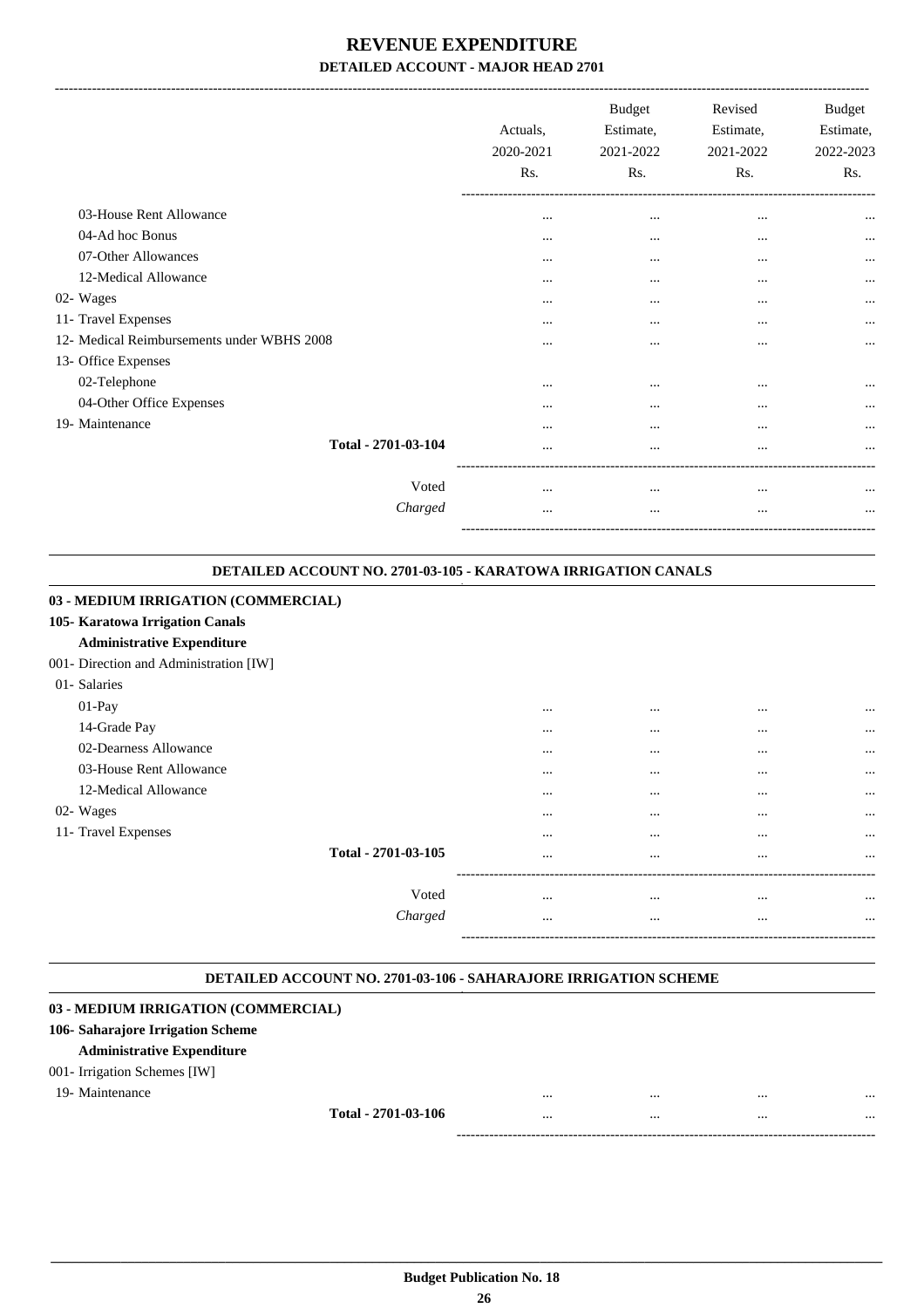|                                                                                                                         | Actuals,<br>2020-2021<br>Rs. | <b>Budget</b><br>Estimate,<br>2021-2022<br>Rs. | Revised<br>Estimate,<br>2021-2022<br>Rs. | <b>Budget</b><br>Estimate,<br>2022-2023<br>Rs. |
|-------------------------------------------------------------------------------------------------------------------------|------------------------------|------------------------------------------------|------------------------------------------|------------------------------------------------|
| Voted<br>Charged                                                                                                        | <br>$\cdots$                 | $\cdots$<br>$\cdots$                           | $\ddotsc$<br>$\cdots$                    |                                                |
| DETAILED ACCOUNT NO. 2701-03-107 - OTHER IRRIGATION SCHEMES IN K.C.                                                     |                              |                                                |                                          |                                                |
| 03 - MEDIUM IRRIGATION (COMMERCIAL)                                                                                     |                              |                                                |                                          |                                                |
| 107- Other Irrigation Schemes in K.C.<br><b>Administrative Expenditure</b><br>001- Irrigation Schemes [IW]              |                              |                                                |                                          |                                                |
| 19- Maintenance<br>Total - 2701-03-107                                                                                  |                              |                                                |                                          |                                                |
|                                                                                                                         | $\cdots$                     | $\cdots$                                       | $\cdots$                                 | $\cdots$                                       |
| Voted<br>Charged                                                                                                        | $\cdots$<br>$\cdots$         | $\cdots$<br>$\cdots$                           | $\cdots$<br>$\cdots$                     |                                                |
| DETAILED ACCOUNT NO. 2701-04-101 - MEDIUM IRRIGATION SCHEMES IN NORTH BENGAL<br>04 - MEDIUM IRRIGATION (NON-COMMERCIAL) |                              |                                                |                                          |                                                |
| 101- Medium Irrigation Schemes in North Bengal<br><b>Administrative Expenditure</b>                                     |                              |                                                |                                          |                                                |
| 001- Direction and Administration [IW]<br>01- Salaries                                                                  |                              |                                                |                                          |                                                |
| 01-Pay<br>14-Grade Pay                                                                                                  |                              | $\cdots$                                       |                                          |                                                |
| 02-Dearness Allowance                                                                                                   |                              |                                                | <br>                                     |                                                |
| 03-House Rent Allowance                                                                                                 | .                            | $\cdots$                                       |                                          |                                                |
| 04-Ad hoc Bonus                                                                                                         | $\cdots$                     |                                                |                                          | $\cdots$                                       |
| 07-Other Allowances                                                                                                     | $\cdots$                     | $\cdots$                                       |                                          | $\cdots$                                       |
| 12-Medical Allowance                                                                                                    |                              |                                                |                                          | $\cdots$                                       |
| 02- Wages                                                                                                               |                              |                                                |                                          |                                                |
| 11- Travel Expenses                                                                                                     | $\cdots$                     |                                                |                                          | $\cdots$                                       |
| 12- Medical Reimbursements under WBHS 2008                                                                              |                              | $\cdots$                                       |                                          |                                                |
| 13- Office Expenses                                                                                                     |                              |                                                |                                          |                                                |
| 02-Telephone                                                                                                            |                              |                                                |                                          |                                                |
| 03-Maintenance / P.O.L. for Office Vehicles                                                                             |                              |                                                |                                          | $\cdots$                                       |
| 04-Other Office Expenses                                                                                                |                              |                                                |                                          |                                                |
| 19- Maintenance                                                                                                         |                              |                                                |                                          |                                                |
| Total - 2701-04-101                                                                                                     |                              | $\cdots$                                       | $\cdots$                                 | $\cdots$                                       |
| Voted                                                                                                                   |                              | $\cdots$                                       | $\cdots$                                 |                                                |
| Charged                                                                                                                 |                              |                                                |                                          |                                                |
|                                                                                                                         |                              |                                                |                                          |                                                |

#### **DETAILED ACCOUNT NO. 2701-04-102 - MEDIUM IRRIGATION SCHEME IN PURULIA DISTRICT .**

.

**04 - MEDIUM IRRIGATION (NON-COMMERCIAL)**

**102- Medium Irrigation Scheme in Purulia District**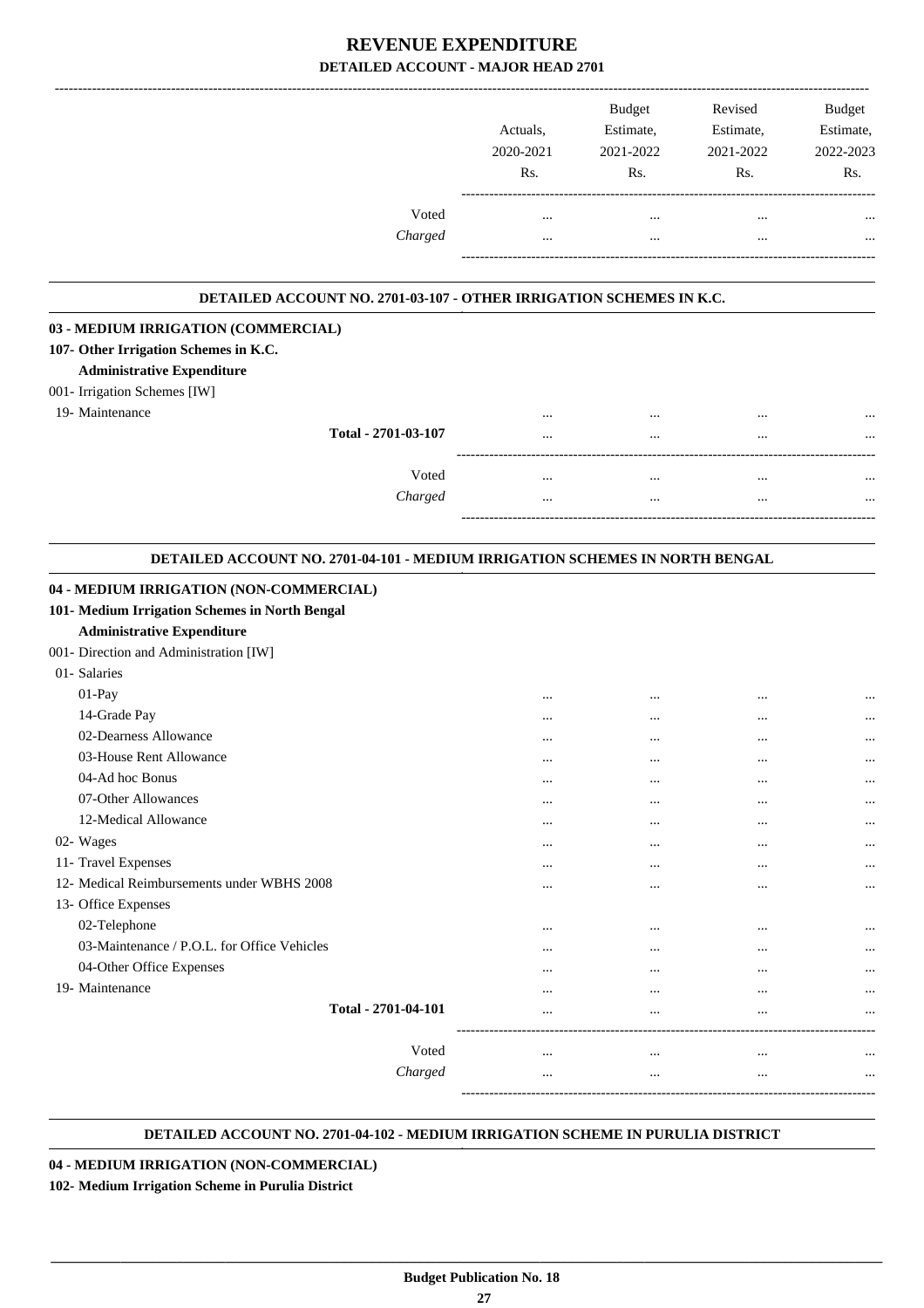|                                           | Actuals,<br>2020-2021<br>Rs. | Budget<br>Estimate,<br>2021-2022<br>Rs.         | Revised<br>Estimate,<br>2021-2022<br>Rs. | Budget<br>Estimate,<br>2022-2023<br>Rs. |
|-------------------------------------------|------------------------------|-------------------------------------------------|------------------------------------------|-----------------------------------------|
| <b>Administrative Expenditure</b>         |                              |                                                 |                                          |                                         |
| 001- Direction and Administration [IW]    |                              |                                                 |                                          |                                         |
| 01- Salaries                              |                              |                                                 |                                          |                                         |
| 01-Pay                                    |                              |                                                 |                                          | $\cdots$                                |
| 14-Grade Pay                              | $\cdots$                     | $\cdots$                                        | $\cdots$                                 |                                         |
| 02-Dearness Allowance                     |                              |                                                 |                                          |                                         |
| 03-House Rent Allowance                   |                              |                                                 |                                          |                                         |
| 07-Other Allowances                       | $\cdots$                     | $\cdots$                                        | $\cdots$                                 |                                         |
| 02- Wages                                 |                              | $\cdots$                                        | $\cdots$                                 |                                         |
| 19- Maintenance                           | 1,30,61,661                  |                                                 | 1,50,95,000 1,50,95,000                  | 1,50,95,000                             |
| <b>Total - Administrative Expenditure</b> |                              | 1,30,61,661 1,50,95,000 1,50,95,000 1,50,95,000 |                                          |                                         |
| Total - 2701-04-102                       |                              | 1,30,61,661 1,50,95,000 1,50,95,000 1,50,95,000 |                                          |                                         |
| Voted                                     |                              | 1,30,61,661 1,50,95,000 1,50,95,000 1,50,95,000 |                                          |                                         |
| Charged                                   | $\cdots$                     | $\cdots$                                        | $\cdots$                                 |                                         |

#### **DETAILED ACCOUNT NO. 2701-04-103 - MEDIUM IRRITGATION SCHEMES IN MIDNAPORE DISTRICT .**

.

.

#### **04 - MEDIUM IRRIGATION (NON-COMMERCIAL)**

#### **103- Medium Irritgation Schemes in Midnapore District**

#### **Administrative Expenditure**

#### 001- Direction and Administration [IW]

| 01- Salaries                               |          |          |          |           |
|--------------------------------------------|----------|----------|----------|-----------|
| $01-Pay$                                   | $\cdots$ | $\cdots$ | $\cdots$ | $\cdots$  |
| 14-Grade Pay                               | $\cdots$ | $\cdots$ | $\cdots$ | $\cdots$  |
| 02-Dearness Allowance                      | $\cdots$ | $\cdots$ | $\cdots$ | $\cdots$  |
| 03-House Rent Allowance                    |          |          | $\cdots$ | $\cdots$  |
| 12-Medical Allowance                       |          |          |          |           |
| 12- Medical Reimbursements under WBHS 2008 | $\cdots$ | $\cdots$ | $\cdots$ | $\cdots$  |
| 13- Office Expenses                        | $\cdots$ | $\cdots$ | $\cdots$ | $\ddotsc$ |
| 04-Other Office Expenses                   |          |          |          |           |
| 19- Maintenance                            | $\cdots$ | $\cdots$ | $\cdots$ | $\ddotsc$ |
| Total - 2701-04-103                        | $\cdots$ | $\cdots$ | $\cdots$ | $\cdots$  |
|                                            | $\cdots$ | $\cdots$ | $\cdots$ | $\cdots$  |
|                                            |          |          |          |           |
| Voted                                      | $\cdots$ |          |          | $\ddotsc$ |
| Charged                                    | $\cdots$ |          |          | $\ddotsc$ |
|                                            |          |          |          |           |

#### **DETAILED ACCOUNT NO. 2701-04-104 - MEDIUM IRRIGATION SCHEMES IN BURDWAN DISTRICT .**

### **04 - MEDIUM IRRIGATION (NON-COMMERCIAL)**

### **104- Medium Irrigation Schemes in Burdwan District**

#### **Administrative Expenditure**

#### 001- Irrigation Schemes [IW]

#### 19- Maintenance ... ... ... ...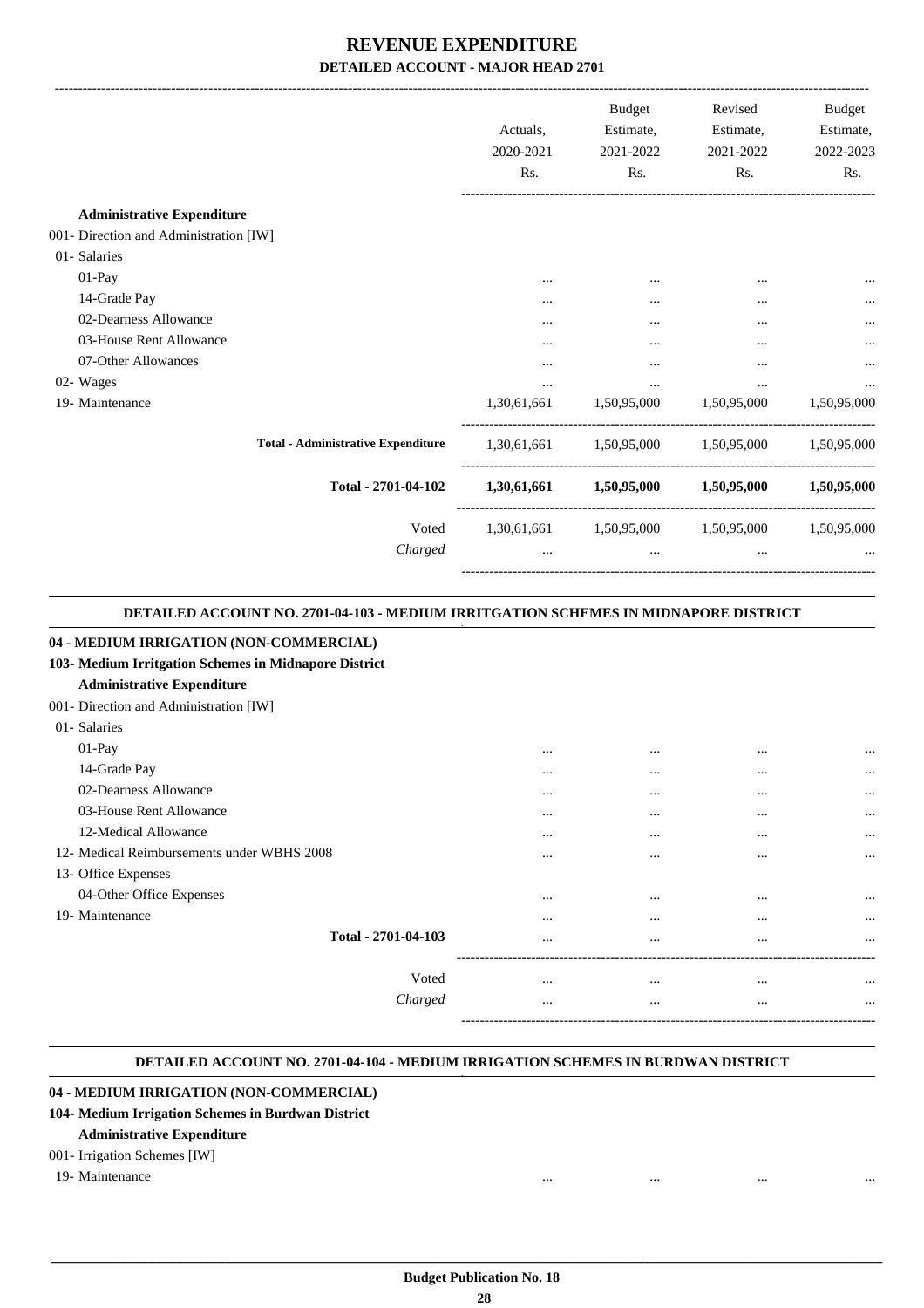|                     | Actuals,<br>2020-2021<br>Rs. | <b>Budget</b><br>Estimate,<br>2021-2022<br>Rs. | Revised<br>Estimate,<br>2021-2022<br>Rs. | <b>Budget</b><br>Estimate,<br>2022-2023<br>Rs. |
|---------------------|------------------------------|------------------------------------------------|------------------------------------------|------------------------------------------------|
| Total - 2701-04-104 | $\cdots$                     |                                                | $\cdots$                                 | $\cdots$                                       |
| Voted<br>Charged    | <br>                         | $\cdots$<br>                                   | $\cdots$<br>                             | $\cdots$<br>$\cdots$                           |
|                     |                              |                                                |                                          |                                                |

#### **DETAILED ACCOUNT NO. 2701-04-105 - OTHER MEDIUM IRRIGATION SCHEMES .**

.

.

| $\cdots$                                                      |
|---------------------------------------------------------------|
|                                                               |
|                                                               |
| $\cdots$                                                      |
|                                                               |
| $\cdots$                                                      |
|                                                               |
|                                                               |
|                                                               |
| $\cdots$                                                      |
| 1,20,64,000<br>1,24,26,000                                    |
| 1,19,00,000<br>1,19,50,000                                    |
| 9,22,000<br>9,50,000                                          |
| 2,54,09,000 2,48,86,000 2,53,26,000                           |
| 2,30,06,792 2,54,09,000 2,48,86,000 2,53,26,000               |
| 2,30,06,792 2,54,09,000 2,48,86,000 2,53,26,000               |
|                                                               |
| <br><br><br>$\cdots$<br><br>$\cdots$<br>$\cdots$<br>$\ddotsc$ |

#### **DETAILED ACCOUNT NO. 2701-80-001 - DIRECTION AND ADMINISTRATION**

| 80 - GENERAL                      |              |                 |              |              |
|-----------------------------------|--------------|-----------------|--------------|--------------|
| 001- Direction and Administration |              |                 |              |              |
| <b>Administrative Expenditure</b> |              |                 |              |              |
| 001- General Administration [IW]  |              |                 |              |              |
| 01- Salaries                      |              |                 |              |              |
| $01-Pav$                          | 22,93,92,899 | 24, 22, 65, 000 | 23,39,81,000 | 24,10,00,000 |
| 14-Grade Pay                      | $\cdots$     |                 | $\cdots$     | $\cdots$     |
| 02-Dearness Allowance             | 14,39,483    | 72,68,000       | 93,59,000    | 1,44,60,000  |
| 03-House Rent Allowance           | 2,02,69,393  | 2,30,15,000     | 2,22,28,000  | 2,28,95,000  |
| 04-Ad hoc Bonus                   | 7,34,724     | 7.51.000        | 6.20.000     | 6,25,000     |
| 07-Other Allowances               | 5,29,342     | 9,92,000        | 5,45,000     | 5,61,000     |
|                                   |              |                 |              |              |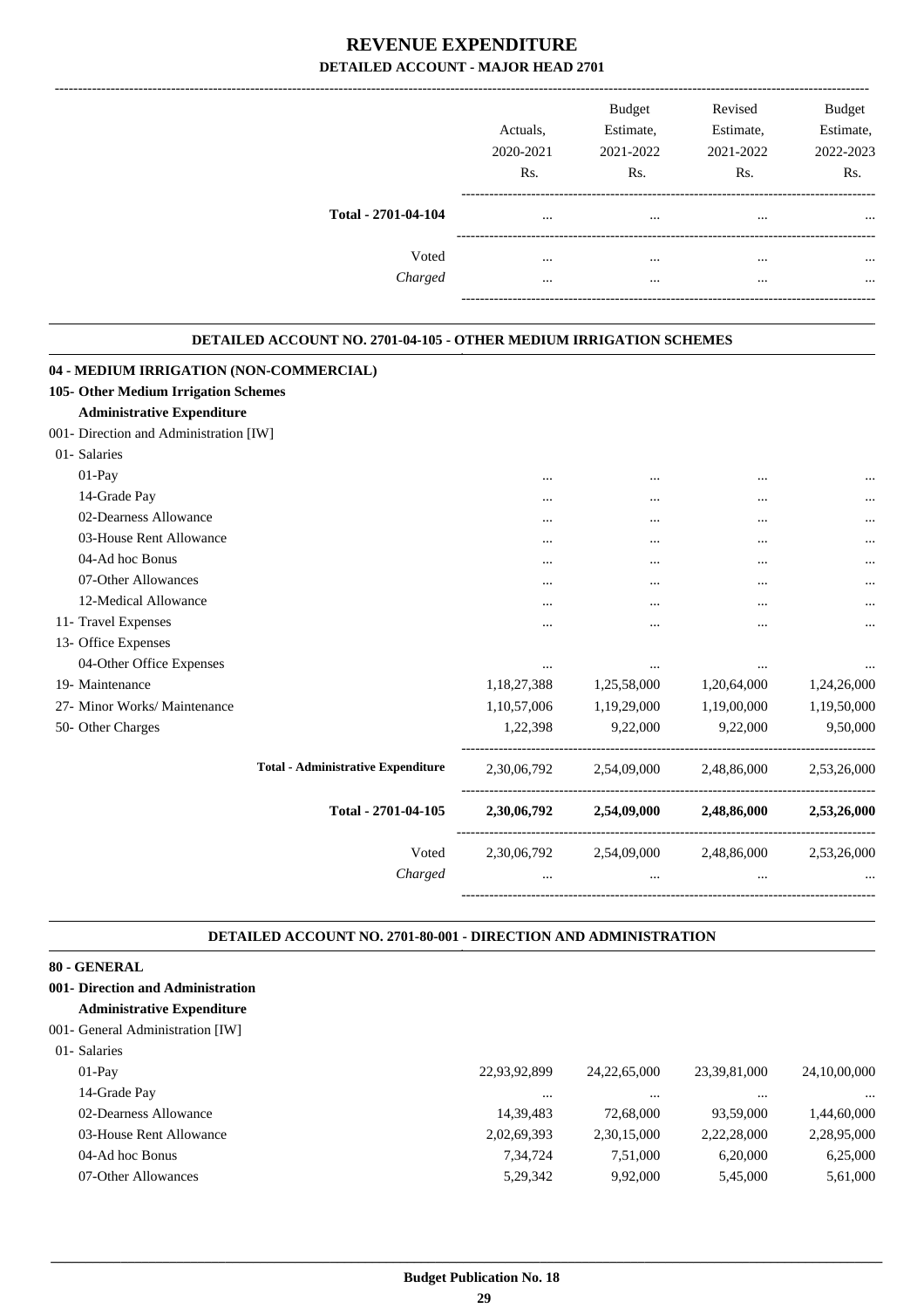-------------------------------------------------------------------------------------------------------------------------------------------------------------------------------

|                                                                            | Actuals,<br>2020-2021 | <b>Budget</b><br>Estimate,<br>2021-2022 | Revised<br>Estimate,<br>2021-2022                               | Budget<br>Estimate,<br>2022-2023 |
|----------------------------------------------------------------------------|-----------------------|-----------------------------------------|-----------------------------------------------------------------|----------------------------------|
|                                                                            | Rs.                   | $\mathbf{Rs.}$                          | Rs.                                                             | Rs.                              |
| 12-Medical Allowance                                                       |                       |                                         | 6,92,367 6,79,000 7,06,000 7,20,000                             |                                  |
| Total - 2701-80-001-001-01                                                 |                       |                                         | 25, 30, 58, 208 27, 49, 70, 000 26, 74, 39, 000 28, 02, 61, 000 |                                  |
| 02- Wages                                                                  |                       |                                         | 3,63,96,628 3,79,82,000 3,86,50,000 3,98,10,000                 |                                  |
| 07- Medical Reimbursements                                                 |                       | the company of the company              |                                                                 |                                  |
| 11- Travel Expenses                                                        |                       |                                         | 1,74,566 3,94,000 3,94,000                                      | 4,02,000                         |
| 12- Medical Reimbursements under WBHS 2008                                 | 9,97,872              | 10,15,000                               | 10,15,000                                                       | 10,35,000                        |
| 13- Office Expenses                                                        |                       |                                         |                                                                 |                                  |
| 01-Electricity                                                             | 8,16,265              | 7,50,000                                | 7,50,000                                                        | 7,65,000                         |
| 02-Telephone                                                               | 62,991                | 39,000                                  | 39,000                                                          | 40,000                           |
| 03-Maintenance / P.O.L. for Office Vehicles                                | 2,220                 | 68,000                                  | 50,000                                                          | 50,000                           |
| 04-Other Office Expenses                                                   | 16,52,802             | 17,50,000 17,50,000                     |                                                                 | 17,85,000                        |
| Total - 2701-80-001-001-13                                                 |                       |                                         | 25,34,278 26,07,000 25,89,000 26,40,000                         |                                  |
| 14- Rents, Rates and Taxes                                                 |                       |                                         | 3,89,494 3,99,000 3,93,000                                      | 4,01,000                         |
| 28- Payment of Professional and Special Services                           |                       |                                         |                                                                 |                                  |
| 02-Other charges                                                           |                       |                                         |                                                                 |                                  |
| 78- Outsourcing of Services                                                |                       | $\mathbf{r}$ and $\mathbf{r}$           | $\sim 10^{-10}$                                                 | 20,000                           |
| <b>Total - Administrative Expenditure</b>                                  |                       |                                         | 29,35,51,046 31,73,67,000 31,04,80,000 32,45,69,000             |                                  |
| <b>State Development Schemes</b>                                           |                       |                                         |                                                                 |                                  |
| 010- Work Charged Establishment Cost of I & W Department under             |                       |                                         |                                                                 |                                  |
| Irrigation Sector. [IW]                                                    |                       |                                         |                                                                 |                                  |
| 02- Wages                                                                  |                       |                                         | 18,73,51,898 28,00,00,000 17,33,33,000                          | 21,00,00,000                     |
| Total - 2701-80-001-010                                                    | 18,73,51,898          |                                         | 28,00,00,000 17,33,33,000 21,00,00,000                          |                                  |
|                                                                            |                       |                                         |                                                                 |                                  |
| 011- Computerisation of different offices of the I & W Directorate<br>[IW] |                       |                                         |                                                                 |                                  |
| 77- Computerisation                                                        |                       |                                         | $2,44,72,015$ $4,00,00,000$ $1,33,33,000$ $4,20,00,000$         |                                  |
| Total - 2701-80-001-011                                                    |                       |                                         | 2,44,72,015 4,00,00,000 1,33,33,000 4,20,00,000                 |                                  |
| 012- Maintenance Expenditure in Irrigation Sector [IW]                     |                       |                                         |                                                                 |                                  |
| 27- Minor Works/ Maintenance                                               |                       |                                         |                                                                 |                                  |
| <b>Total - State Development Schemes</b>                                   |                       |                                         | 21,18,23,913 32,00,00,000 18,66,66,000 25,20,00,000             |                                  |
| Total - 2701-80-001                                                        |                       |                                         | 50,53,74,959 63,73,67,000 49,71,46,000 57,65,69,000             |                                  |
| Voted                                                                      |                       |                                         | 50,53,74,959 63,73,67,000 49,71,46,000 57,65,69,000             |                                  |
| Charged                                                                    |                       |                                         | and the state of the state<br>$\cdots$                          |                                  |
|                                                                            |                       |                                         |                                                                 |                                  |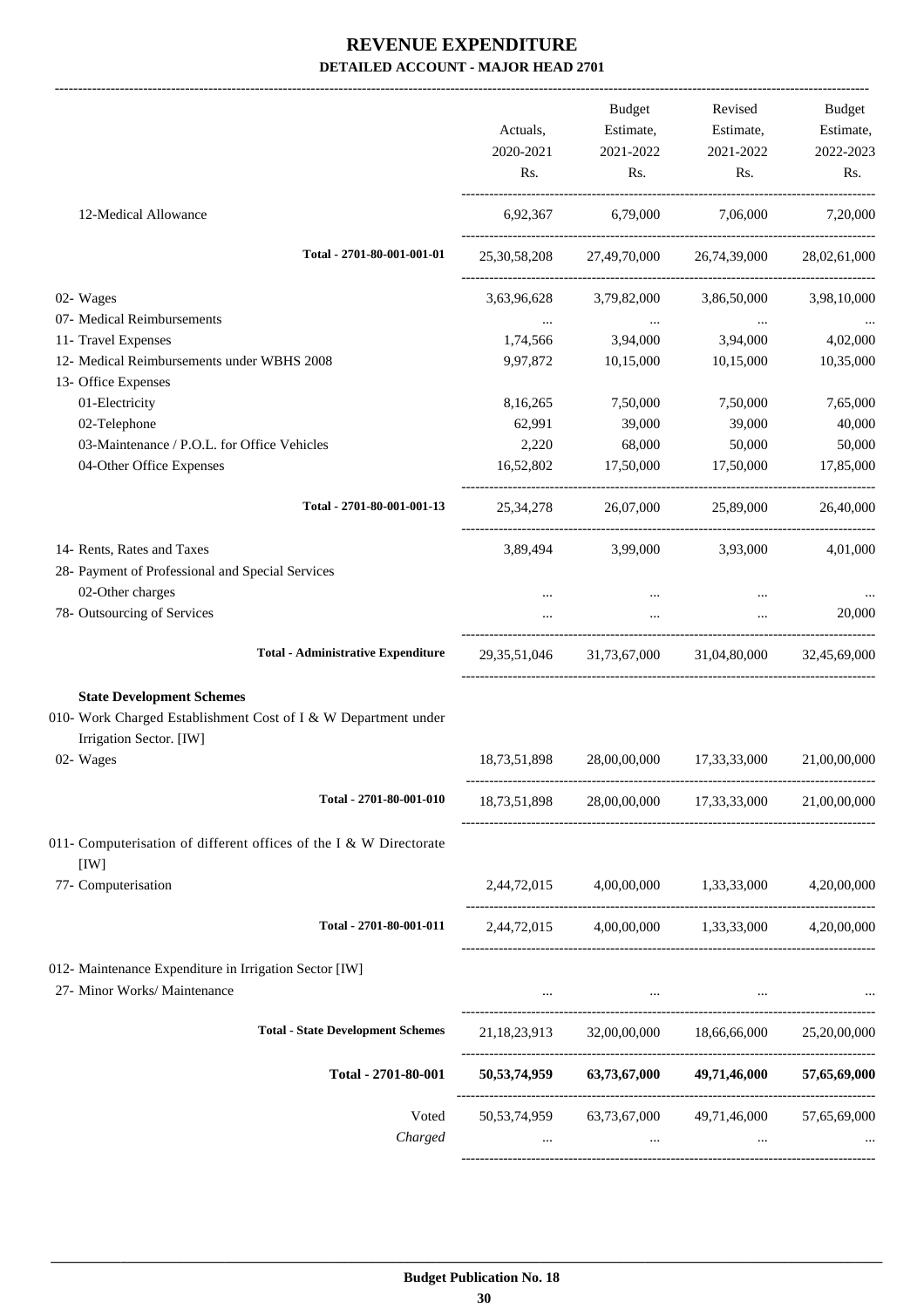|                                                                     | Actuals,<br>2020-2021<br>Rs. | <b>Budget</b><br>Estimate,<br>2021-2022<br>Rs. | Revised<br>Estimate,<br>2021-2022<br>Rs. | <b>Budget</b><br>Estimate,<br>2022-2023<br>Rs. |
|---------------------------------------------------------------------|------------------------------|------------------------------------------------|------------------------------------------|------------------------------------------------|
| DETAILED ACCOUNT NO. 2701-80-002 - DATA COLLECTION                  |                              |                                                |                                          |                                                |
| 80 - GENERAL                                                        |                              |                                                |                                          |                                                |
| 002- Data Collection                                                |                              |                                                |                                          |                                                |
| <b>Administrative Expenditure</b>                                   |                              |                                                |                                          |                                                |
| 001- Establishment charges for Public Relation and Statistical Cell |                              |                                                |                                          |                                                |
| [IW]                                                                |                              |                                                |                                          |                                                |
| 01- Salaries                                                        |                              |                                                |                                          |                                                |
| 01-Pay                                                              |                              |                                                |                                          |                                                |
| 14-Grade Pay                                                        |                              |                                                |                                          |                                                |
| 02-Dearness Allowance                                               |                              |                                                |                                          |                                                |
| 03-House Rent Allowance                                             |                              |                                                |                                          |                                                |
| 04-Ad hoc Bonus                                                     |                              |                                                |                                          |                                                |
| 12-Medical Allowance                                                |                              |                                                |                                          |                                                |
| Total - 2701-80-002                                                 |                              |                                                |                                          |                                                |
| Voted                                                               |                              |                                                |                                          |                                                |
| Charged                                                             |                              | $\cdots$<br>                                   | $\ddotsc$<br>$\ddotsc$                   |                                                |
|                                                                     |                              |                                                |                                          |                                                |
| DETAILED ACCOUNT NO. 2701-80-003 - TRAINING                         |                              |                                                |                                          |                                                |
| 80 - GENERAL                                                        |                              |                                                |                                          |                                                |
| 003- Training                                                       |                              |                                                |                                          |                                                |
| <b>Administrative Expenditure</b>                                   |                              |                                                |                                          |                                                |
| 001- In-service training, seminars and other programme [IW]         |                              |                                                |                                          |                                                |
| 02- Wages                                                           |                              |                                                |                                          |                                                |
| 28- Payment of Professional and Special Services                    |                              |                                                |                                          |                                                |
| 02-Other charges                                                    | 2,26,96,723                  | 2,49,54,000                                    | 5,00,000                                 | 6,00,000                                       |
| 98- Training                                                        | 23,010                       | 24,000                                         | 24,000                                   | 24,000                                         |
| <b>Total - Administrative Expenditure</b>                           |                              | 2,27,19,733 2,49,78,000 5,24,000 6,24,000      |                                          |                                                |
| <b>State Development Schemes</b>                                    |                              |                                                |                                          |                                                |
| 003- In-Service Training for Technical & other staff, Seminars &    |                              |                                                |                                          |                                                |
| <b>Institutional Programme [IW]</b>                                 |                              |                                                |                                          |                                                |
| 31- Grants-in-aid-GENERAL                                           |                              |                                                |                                          |                                                |
| 02-Other Grants                                                     | $\cdots$                     | 2,00,000                                       | 67,000                                   | 1,50,000                                       |
|                                                                     |                              |                                                |                                          |                                                |
| <b>Total - State Development Schemes</b>                            | $\cdots$                     |                                                | 2,00,000 67,000 1,50,000                 |                                                |
| Total - 2701-80-003                                                 |                              | 2,27,19,733 2,51,78,000 5,91,000 7,74,000      |                                          |                                                |
| Voted                                                               |                              | 2,27,19,733 2,51,78,000 5,91,000 7,74,000      |                                          |                                                |
| Charged                                                             |                              | $\ldots$                                       | $\cdots$                                 |                                                |
|                                                                     |                              |                                                |                                          |                                                |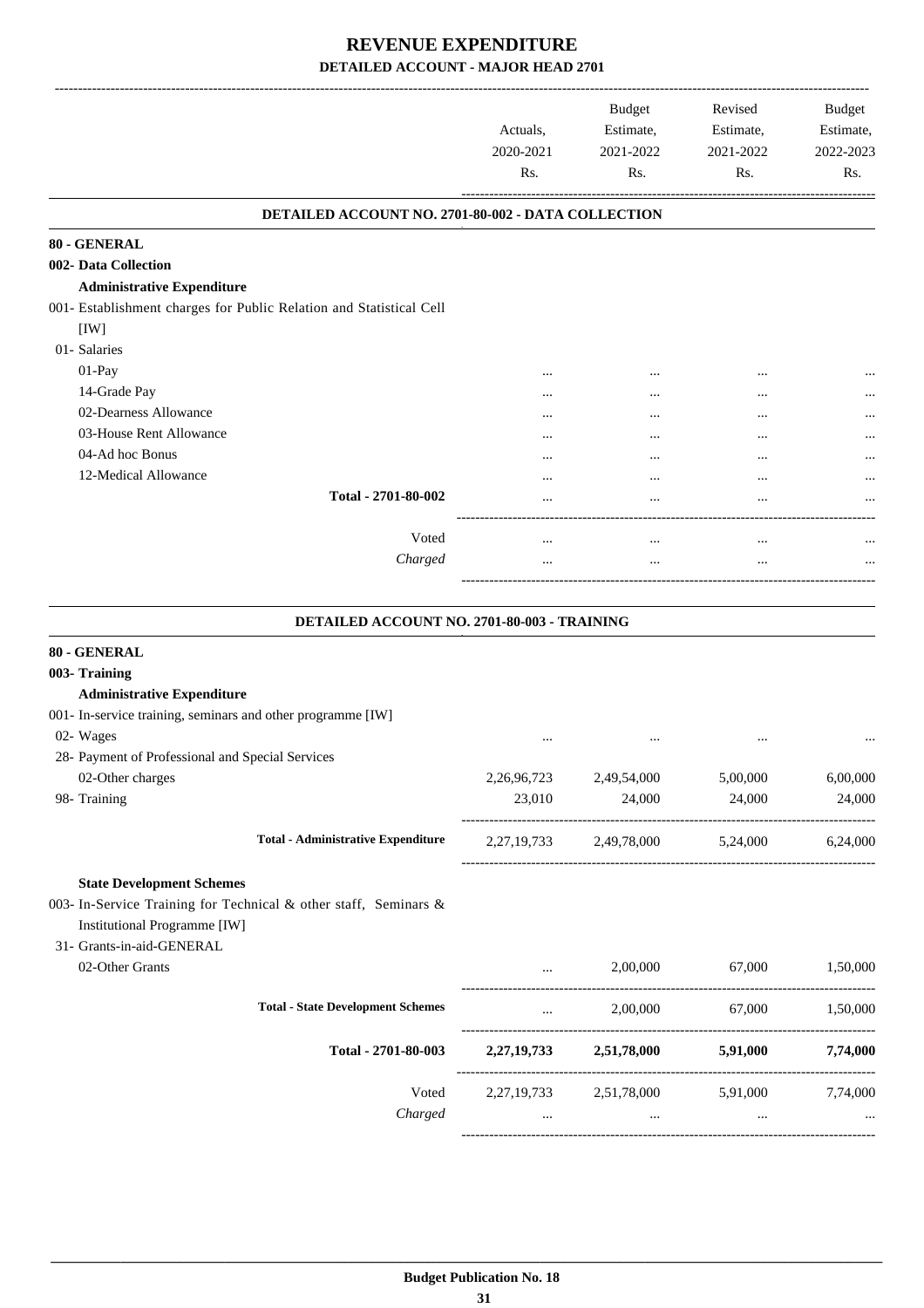|                                                                    | Actuals,<br>2020-2021<br>Rs. | Budget<br>Estimate,<br>2021-2022<br>Rs. | Revised<br>Estimate,<br>2021-2022<br>Rs. | Budget<br>Estimate,<br>2022-2023<br>Rs. |
|--------------------------------------------------------------------|------------------------------|-----------------------------------------|------------------------------------------|-----------------------------------------|
| DETAILED ACCOUNT NO. 2701-80-004 - RESEARCH                        |                              |                                         |                                          |                                         |
| 80 - GENERAL                                                       |                              |                                         |                                          |                                         |
| 004- Research                                                      |                              |                                         |                                          |                                         |
| <b>State Development Schemes</b>                                   |                              |                                         |                                          |                                         |
| 007- Research, Publication and Publicity of various Develpment     |                              |                                         |                                          |                                         |
| Works of Irrigation & Waterways Department [IW]                    |                              |                                         |                                          |                                         |
| 16- Publications                                                   | 8,24,826                     | 25,00,000                               | 8,33,000                                 | 19,79,000                               |
| <b>Total - State Development Schemes</b>                           | 8,24,826                     | 25,00,000                               | 8,33,000                                 | 19,79,000                               |
| Total - 2701-80-004                                                | 8,24,826                     | 25,00,000                               | 8,33,000                                 | 19,79,000                               |
| Voted                                                              | 8,24,826                     | 25,00,000                               | 8,33,000                                 | 19,79,000                               |
| Charged                                                            |                              | $\cdots$                                | $\cdots$                                 |                                         |
|                                                                    |                              |                                         |                                          |                                         |
| <b>DETAILED ACCOUNT NO. 2701-80-005 - SURVEY AND INVESTIGATION</b> |                              |                                         |                                          |                                         |
| 80 - GENERAL                                                       |                              |                                         |                                          |                                         |
| 005- Survey and Investigation                                      |                              |                                         |                                          |                                         |
| <b>Administrative Expenditure</b>                                  |                              |                                         |                                          |                                         |
| 001- Other Survey Schemes [IW]                                     |                              |                                         |                                          |                                         |
| 01- Salaries                                                       |                              |                                         |                                          |                                         |
| 01-Pay                                                             |                              |                                         |                                          |                                         |
| 07-Other Allowances                                                | $\cdots$                     | $\ddotsc$                               | $\ddotsc$                                |                                         |
| 02- Wages                                                          |                              | $\cdots$                                | $\ddotsc$                                |                                         |
| 27- Minor Works/ Maintenance                                       | 99,69,553                    | 1,00,44,000                             | 1,01,69,000                              | 1,04,74,000                             |
| Total - 2701-80-005-001                                            | 99,69,553                    | 1,00,44,000 1,01,69,000                 |                                          | 1,04,74,000                             |
| 002- Establishment charges for suevey works in Purulia [IW]        |                              |                                         |                                          |                                         |
| 01- Salaries                                                       |                              |                                         |                                          |                                         |
| 01-Pay                                                             | $\cdots$                     | $\ldots$                                | $\cdots$                                 |                                         |
| 14-Grade Pay                                                       | $\cdots$                     | $\cdots$                                | $\cdots$                                 |                                         |
| 02-Dearness Allowance                                              | $\cdots$                     | $\cdots$                                | $\cdots$                                 |                                         |
| 03-House Rent Allowance                                            | $\cdots$                     | $\cdots$                                | $\cdots$                                 | $\ddotsc$                               |
| 04-Ad hoc Bonus                                                    | $\cdots$                     | $\cdots$                                | $\cdots$                                 |                                         |
|                                                                    |                              | $\cdots$                                | $\cdots$                                 |                                         |
| 07-Other Allowances                                                | $\cdots$                     |                                         |                                          |                                         |
| 12-Medical Allowance                                               | $\cdots$                     | $\cdots$                                | $\cdots$                                 |                                         |
| 11- Travel Expenses                                                | $\cdots$                     | $\cdots$                                | $\cdots$                                 |                                         |
| 12- Medical Reimbursements under WBHS 2008                         | $\cdots$                     | $\cdots$                                | $\cdots$                                 |                                         |
| 017- Establishment charges of Investigation and Planning Offices   |                              |                                         |                                          |                                         |
| [IW]<br>14- Rents, Rates and Taxes                                 | $\cdots$                     | $\sim$ $\sim$                           | and the control of the con-              |                                         |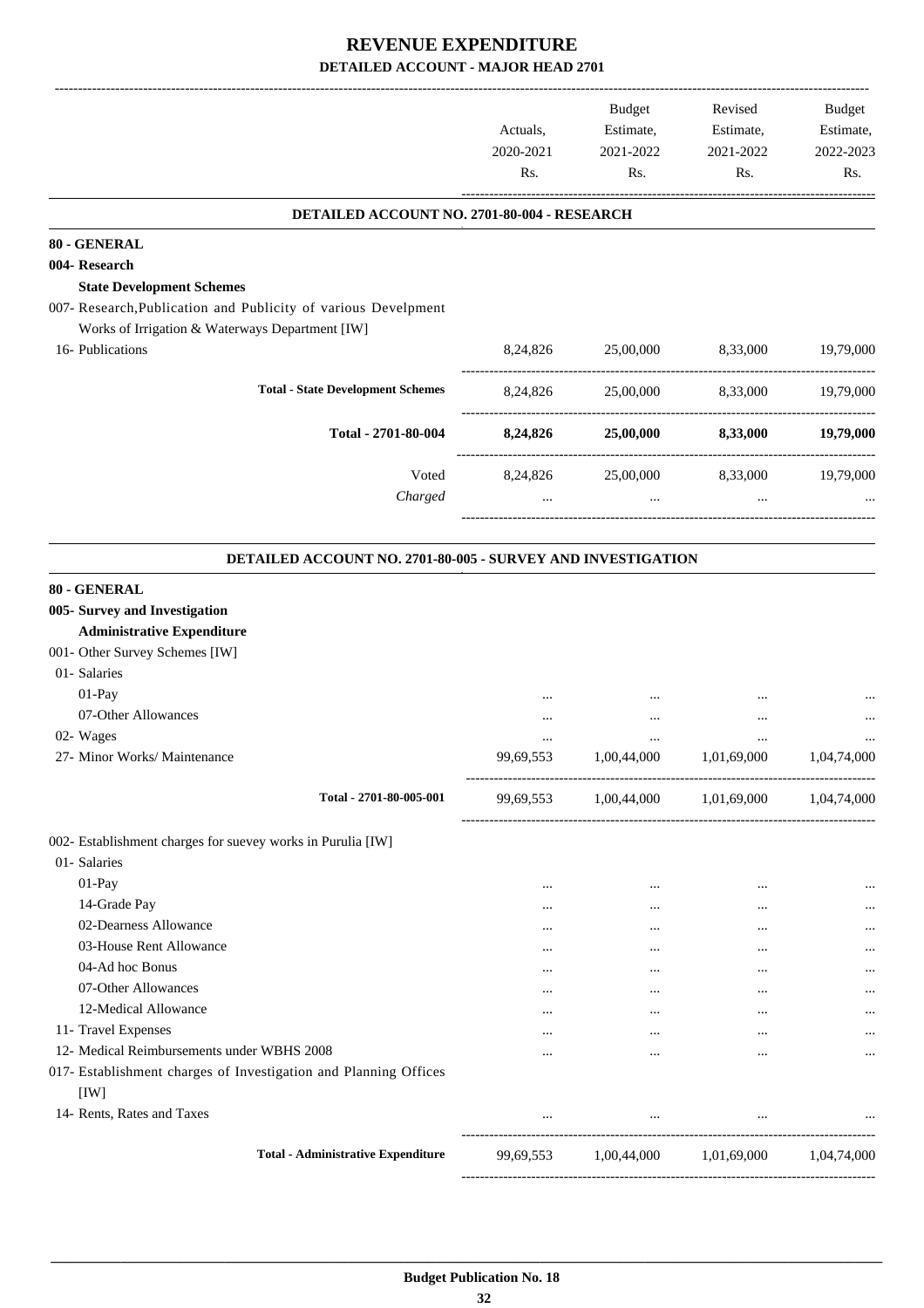|                                                                                            | Actuals,<br>2020-2021<br>Rs. | <b>Budget</b><br>Estimate,<br>2021-2022<br>Rs. | Revised<br>Estimate,<br>2021-2022<br>Rs. | Budget<br>Estimate,<br>2022-2023<br>Rs. |
|--------------------------------------------------------------------------------------------|------------------------------|------------------------------------------------|------------------------------------------|-----------------------------------------|
| <b>State Development Schemes</b>                                                           |                              |                                                |                                          |                                         |
| 003- Investigation and Planning Organisation (including field<br>investigation works) [IW] |                              |                                                |                                          |                                         |
| 27- Minor Works/ Maintenance                                                               |                              |                                                |                                          |                                         |
| 016- Survey and Investigation works in Purulia including Aerial<br>Survey [IW]             |                              |                                                |                                          |                                         |
| 02- Wages                                                                                  | $\cdots$                     |                                                | $\ddotsc$                                |                                         |
| Total - 2701-80-005                                                                        | 99,69,553                    | 1,00,44,000                                    | 1,01,69,000                              | 1,04,74,000                             |
| Voted                                                                                      | 99,69,553                    | 1,00,44,000                                    | 1,01,69,000                              | 1,04,74,000                             |
| Charged                                                                                    | $\cdots$                     | $\cdots$                                       | $\ddotsc$                                |                                         |
| 80 - GENERAL<br>799- Suspense                                                              |                              |                                                |                                          |                                         |
|                                                                                            |                              |                                                |                                          |                                         |
|                                                                                            |                              |                                                |                                          |                                         |
| <b>Administrative Expenditure</b>                                                          |                              |                                                |                                          |                                         |
| 001- Cash Settlement Suspens Accounts [IW]                                                 |                              |                                                |                                          |                                         |
| 75- Purchase                                                                               |                              |                                                |                                          |                                         |
| 89- Stock                                                                                  |                              |                                                |                                          |                                         |
| 90- Miscellaneous works<br>Total - 2701-80-799                                             |                              |                                                | $\ddotsc$<br>$\ddotsc$                   |                                         |
|                                                                                            |                              |                                                |                                          |                                         |
| Voted                                                                                      | $\cdots$                     | $\cdots$                                       | $\cdots$                                 |                                         |
| Charged                                                                                    |                              | $\cdots$                                       | $\ddotsc$                                |                                         |

#### **800- Other Expenditure Administrative Expenditure**

003- Payment of Annual contribution to the Central Board of Irrigationand Power [IW]

# 31- Grants-in-aid-GENERAL

| 02-Other Grants |                                           | 2,36,000 | 2,43,000 | 3,00,000 | 3,00,000 |
|-----------------|-------------------------------------------|----------|----------|----------|----------|
|                 | <b>Total - Administrative Expenditure</b> | 2,36,000 | 2,43,000 | 3,00,000 | 3,00,000 |
|                 | Total - 2701-80-800                       | 2,36,000 | 2,43,000 | 3,00,000 | 3,00,000 |
|                 | Voted<br>Charged                          | 2,36,000 | 2,43,000 | 3,00,000 | 3,00,000 |
|                 |                                           |          | $\cdots$ |          | $\cdots$ |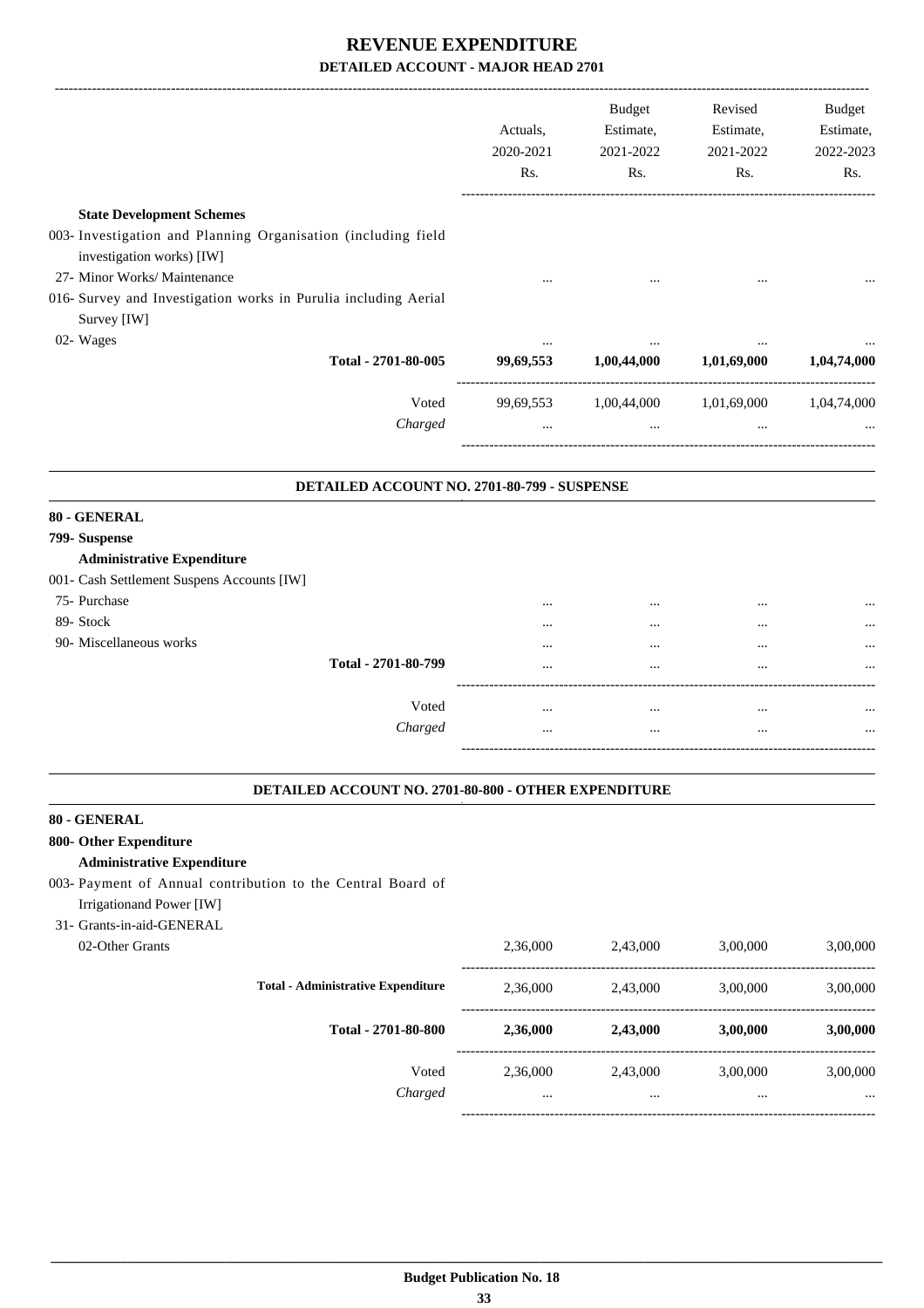|                                                                           | Actuals,<br>2020-2021<br>Rs. | Budget<br>Estimate,<br>2021-2022<br>Rs. | Revised<br>Estimate,<br>2021-2022<br>Rs. | <b>Budget</b><br>Estimate,<br>2022-2023<br>Rs. |
|---------------------------------------------------------------------------|------------------------------|-----------------------------------------|------------------------------------------|------------------------------------------------|
| DETAILED ACCOUNT NO. 2701 - DEDUCT RECOVERIES IN REDUCTION OF EXPENDITURE |                              |                                         |                                          |                                                |
| 01 - MAJOR IRRIGATION(COMMERCIAL)                                         |                              |                                         |                                          |                                                |
| 101- Mayurakshi Reservoir Project                                         |                              |                                         |                                          |                                                |
| Administrative Expenditure                                                |                              |                                         |                                          |                                                |
| 002-Direction and Administration [IW]                                     |                              |                                         |                                          |                                                |
| 70-Deduct Recoveries                                                      |                              |                                         |                                          |                                                |
| 01-Others                                                                 | $\cdots$                     | $\cdots$                                |                                          |                                                |
| 02-W.B.H.S. 2008                                                          | $\cdots$                     | $\cdots$                                | $\cdots$                                 |                                                |
| Total - 101 - Deduct - Recoveries                                         | $\cdots$                     | $\cdots$                                | $\cdots$                                 |                                                |
|                                                                           |                              |                                         |                                          |                                                |
| 102- Kangsabati Reservoir Project                                         |                              |                                         |                                          |                                                |
| Administrative Expenditure                                                |                              |                                         |                                          |                                                |
| 002-Direction and Administration [IW]<br>70-Deduct Recoveries             |                              |                                         |                                          |                                                |
| 01-Others                                                                 |                              |                                         |                                          |                                                |
| 02-W.B.H.S. 2008                                                          | $\cdots$                     | $\cdots$<br>$\ddotsc$                   | $\cdots$                                 |                                                |
|                                                                           |                              |                                         |                                          |                                                |
| Total - 102 - Deduct - Recoveries                                         | $\cdots$                     | $\ldots$                                | $\cdots$                                 |                                                |
| 103- Damodar Valley Project                                               |                              |                                         |                                          |                                                |
| Administrative Expenditure                                                |                              |                                         |                                          |                                                |
| 002-Direction and Administration [IW]                                     |                              |                                         |                                          |                                                |
| 70-Deduct Recoveries                                                      |                              |                                         |                                          |                                                |
| 01-Others                                                                 | $\cdots$                     | $\cdots$                                |                                          |                                                |
| 02-W.B.H.S. 2008                                                          | $\cdots$                     | $\cdots$                                |                                          |                                                |
|                                                                           |                              |                                         |                                          |                                                |
| Total - 103 - Deduct - Recoveries                                         | $\cdots$                     | $\cdots$                                | $\cdots$                                 | $\cdots$                                       |
| 02- MAJOR IRRIGATION (NON-COMMERCIAL)                                     |                              |                                         |                                          |                                                |
| 101- Damodar Valley Scheme                                                |                              |                                         |                                          |                                                |
| Administrative Expenditure                                                |                              |                                         |                                          |                                                |
| 001-Direction and Administration [IW]                                     |                              |                                         |                                          |                                                |
| 70-Deduct Recoveries                                                      |                              |                                         |                                          |                                                |
| 01-Others                                                                 | $\cdots$                     | $\cdots$                                | $\cdots$                                 |                                                |
| 02-W.B.H.S. 2008                                                          | $\cdots$                     | $\ddotsc$                               | $\cdots$                                 |                                                |
|                                                                           |                              |                                         |                                          |                                                |
| Total - 101 - Deduct - Recoveries                                         | $\cdots$                     | $\cdots$                                | $\cdots$                                 |                                                |
| 03- MEDIUM IRRIGATION (COMMERCIAL)                                        |                              |                                         |                                          |                                                |
| 101- Old Damodar Canals                                                   |                              |                                         |                                          |                                                |
| Administrative Expenditure                                                |                              |                                         |                                          |                                                |
| 001-Direction and Administration [IW]                                     |                              |                                         |                                          |                                                |
| 70-Deduct Recoveries                                                      |                              |                                         |                                          |                                                |
| 01-Others                                                                 | $\cdots$                     | $\cdots$                                | $\cdots$                                 |                                                |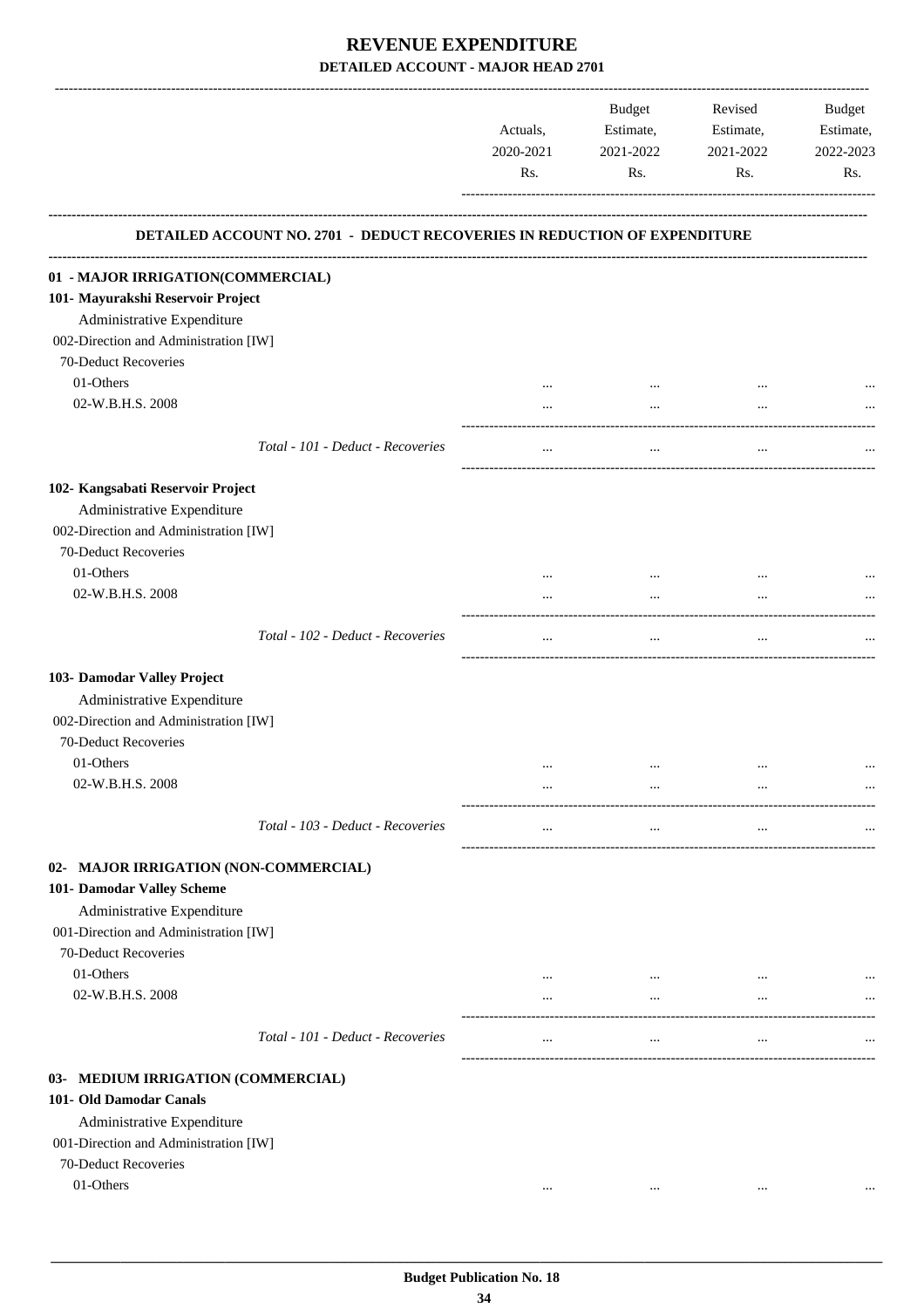|                                                                                                                                                      |                                   | Actuals,<br>2020-2021<br>Rs. | Budget<br>Estimate,<br>2021-2022<br>Rs. | Revised<br>Estimate,<br>2021-2022<br>Rs. | Budget<br>Estimate,<br>2022-2023<br>Rs. |
|------------------------------------------------------------------------------------------------------------------------------------------------------|-----------------------------------|------------------------------|-----------------------------------------|------------------------------------------|-----------------------------------------|
| 02-W.B.H.S. 2008                                                                                                                                     |                                   | $\cdots$                     | $\ddotsc$                               | $\ldots$                                 |                                         |
|                                                                                                                                                      | Total - 101 - Deduct - Recoveries | $\cdots$                     | $\cdots$                                | $\cdots$                                 |                                         |
| 102- Eden Canal System<br>Administrative Expenditure<br>001-Direction and Administration [IW]                                                        |                                   |                              |                                         |                                          |                                         |
| 70-Deduct Recoveries<br>01-Others<br>02-W.B.H.S. 2008                                                                                                |                                   | $\cdots$<br>$\cdots$         | $\cdots$<br>$\cdots$                    | $\cdots$                                 |                                         |
|                                                                                                                                                      | Total - 102 - Deduct - Recoveries | $\cdots$                     | $\cdots$                                | $\cdots$                                 |                                         |
| 103- Bakreswar Canal<br>Administrative Expenditure<br>001-Direction and Administration [IW]<br>70-Deduct Recoveries<br>01-Others<br>02-W.B.H.S. 2008 |                                   | $\cdots$                     | $\cdots$<br>$\cdots$                    | $\cdots$                                 |                                         |
|                                                                                                                                                      | Total - 103 - Deduct - Recoveries | $\cdots$                     | $\ddotsc$                               | $\cdots$                                 |                                         |
| 104- Midnapore Canal<br>Administrative Expenditure<br>001-Direction and Administration [IW]<br>70-Deduct Recoveries<br>01-Others<br>02-W.B.H.S. 2008 |                                   | $\cdots$<br>$\cdots$         | $\cdots$<br>$\cdots$                    | $\ddotsc$<br>$\ddotsc$                   |                                         |
|                                                                                                                                                      | Total - 104 - Deduct - Recoveries | $\cdots$                     | $\cdots$                                | $\cdots$                                 | $\cdots$                                |
| 105- Karatowa Irrigation Canals<br>Administrative Expenditure<br>001-Direction and Administration [IW]<br>70-Deduct Recoveries<br>01-Others          |                                   | $\cdots$                     | $\cdots$                                |                                          |                                         |
| 02-W.B.H.S. 2008                                                                                                                                     |                                   | $\cdots$                     | $\cdots$                                | $\cdots$                                 |                                         |
|                                                                                                                                                      | Total - 105 - Deduct - Recoveries | $\cdots$                     | $\cdots$                                | $\cdots$                                 |                                         |
| 107- Other Irrigation Schemes in K.C.<br>Administrative Expenditure<br>001-Irrigation Schemes [IW]<br>70-Deduct Recoveries<br>01-Others              |                                   | $\cdots$                     | $\cdots$                                | $\cdots$                                 |                                         |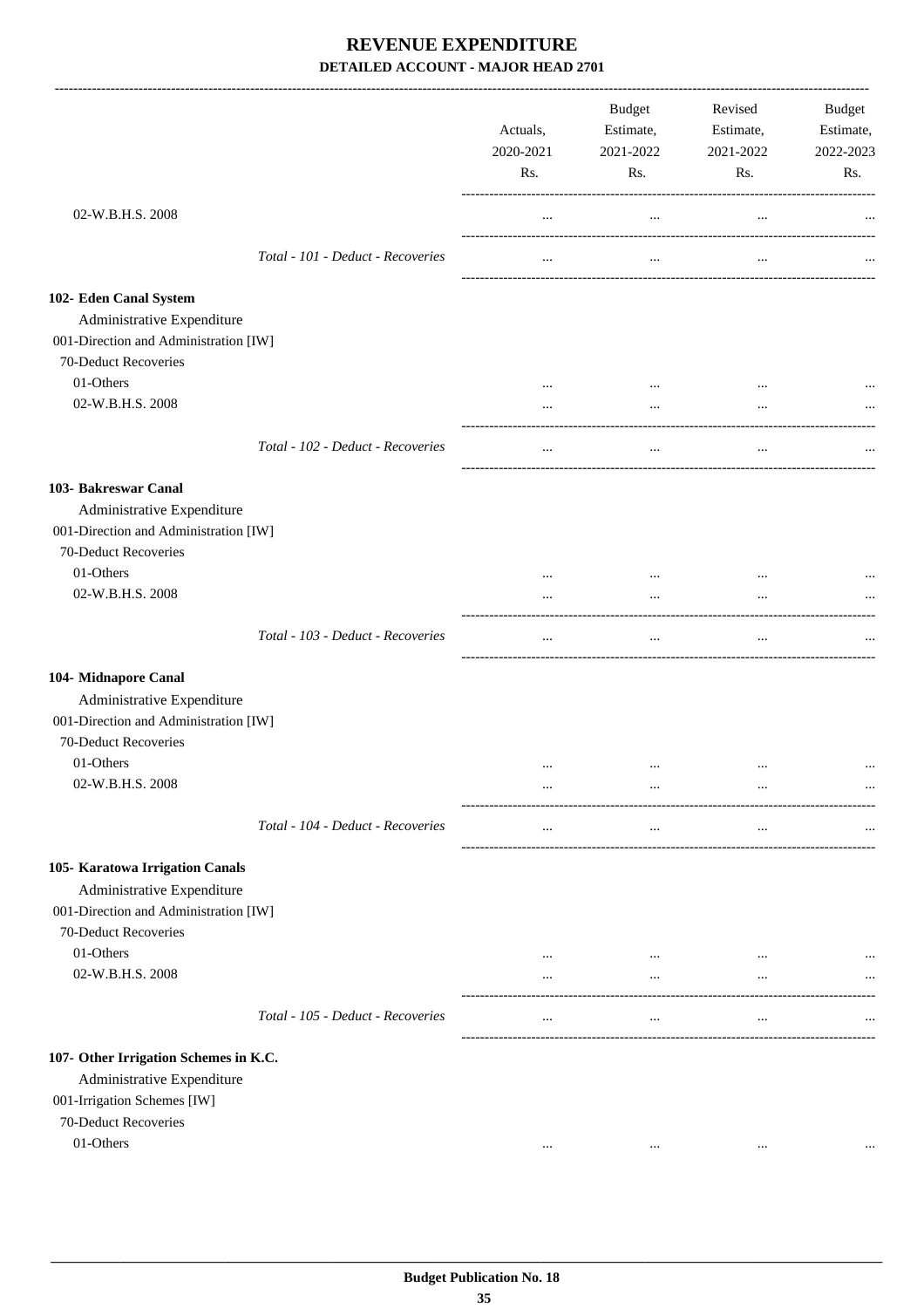|                                                       | Actuals,<br>2020-2021<br>Rs. | Budget<br>Estimate,<br>2021-2022<br>Rs. | Revised<br>Estimate,<br>2021-2022<br>Rs. | Budget<br>Estimate,<br>2022-2023<br>Rs. |
|-------------------------------------------------------|------------------------------|-----------------------------------------|------------------------------------------|-----------------------------------------|
| Total - 107 - Deduct - Recoveries                     | $\cdots$                     | $\cdots$                                | $\cdots$                                 |                                         |
| 04- MEDIUM IRRIGATION (NON-COMMERCIAL)                |                              |                                         |                                          |                                         |
| 101- Medium Irrigation Schemes in North Bengal        |                              |                                         |                                          |                                         |
| Administrative Expenditure                            |                              |                                         |                                          |                                         |
| 001-Direction and Administration [IW]                 |                              |                                         |                                          |                                         |
| 70-Deduct Recoveries                                  |                              |                                         |                                          |                                         |
| 01-Others                                             |                              | $\cdots$                                |                                          |                                         |
| 02-W.B.H.S. 2008                                      | $\cdots$                     | $\cdots$                                |                                          |                                         |
| Total - 101 - Deduct - Recoveries                     | $\cdots$                     | $\cdots$                                |                                          |                                         |
| 102- Medium Irrigation Scheme in Purulia District     |                              |                                         |                                          |                                         |
| Administrative Expenditure                            |                              |                                         |                                          |                                         |
| 001-Direction and Administration [IW]                 |                              |                                         |                                          |                                         |
| 70-Deduct Recoveries                                  |                              |                                         |                                          |                                         |
| 01-Others                                             | $\cdots$                     | $-1,000$                                | $-1,000$                                 | $-1,000$                                |
| 02-W.B.H.S. 2008                                      |                              |                                         |                                          |                                         |
| Total - 102 - Deduct - Recoveries                     | $\cdots$                     | $-1,000$                                | $-1,000$                                 | $-1,000$                                |
| 103- Medium Irritgation Schemes in Midnapore District |                              |                                         |                                          |                                         |
| Administrative Expenditure                            |                              |                                         |                                          |                                         |
| 001-Direction and Administration [IW]                 |                              |                                         |                                          |                                         |
| 70-Deduct Recoveries                                  |                              |                                         |                                          |                                         |
| 01-Others                                             | $\cdots$                     | $\ddotsc$                               |                                          |                                         |
| 02-W.B.H.S. 2008                                      | $\cdots$                     | $\ldots$                                |                                          |                                         |
| Total - 103 - Deduct - Recoveries                     | $\cdots$                     | $\cdots$                                | $\cdots$                                 |                                         |
| 105- Other Medium Irrigation Schemes                  |                              |                                         |                                          |                                         |
| Administrative Expenditure                            |                              |                                         |                                          |                                         |
| 001-Direction and Administration [IW]                 |                              |                                         |                                          |                                         |
| 70-Deduct Recoveries                                  |                              |                                         |                                          |                                         |
| 01-Others                                             | $\cdots$                     | $-1,000$                                | $-1,000$                                 | $-1,000$                                |
| 02-W.B.H.S. 2008                                      | $\cdots$                     | $\cdots$                                | $\cdots$                                 |                                         |
| Total - 105 - Deduct - Recoveries                     | $\cdots$                     | $-1,000$                                | $-1,000$                                 | $-1,000$                                |
| 911- Deduct Recoveries of Overpayments                |                              |                                         |                                          |                                         |
| Administrative Expenditure                            |                              |                                         |                                          |                                         |
| 001-Direction and Administration [IW]                 |                              |                                         |                                          |                                         |
| 70-Deduct Recoveries                                  |                              |                                         |                                          |                                         |
| 01-Others                                             | $\cdots$                     | $-1,000$                                | $-1,000$                                 | $-1,000$                                |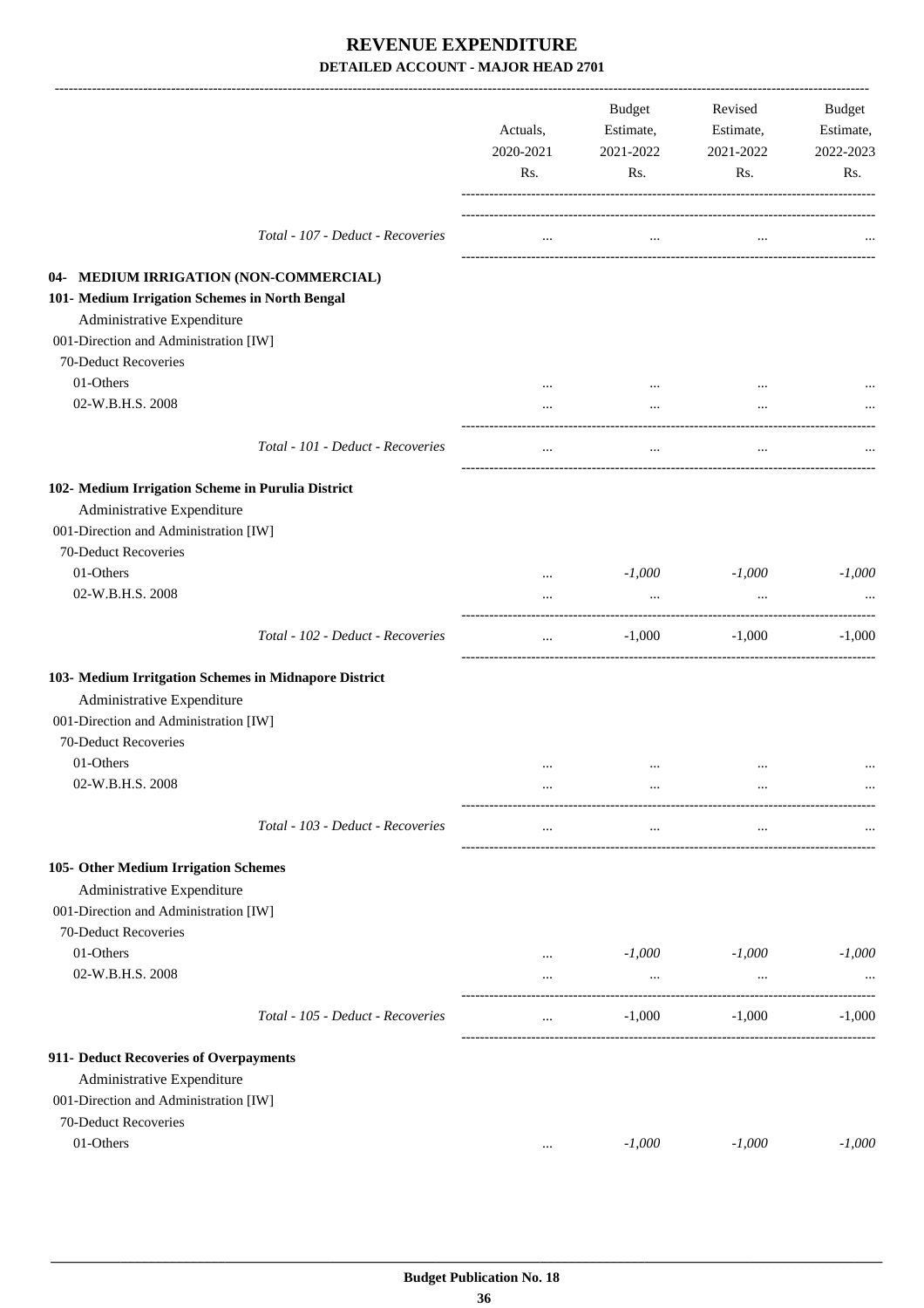|                                                                      | Actuals,<br>2020-2021<br>Rs. | Budget<br>Estimate,<br>2021-2022<br>Rs. | Revised<br>Estimate,<br>2021-2022<br>Rs. | Budget<br>Estimate,<br>2022-2023<br>Rs. |
|----------------------------------------------------------------------|------------------------------|-----------------------------------------|------------------------------------------|-----------------------------------------|
| Total - 911 - Deduct - Recoveries                                    | $\cdots$                     | $-1,000$                                | $-1,000$                                 | $-1,000$                                |
| 80- GENERAL                                                          |                              |                                         |                                          |                                         |
| 001- Direction and Administration                                    |                              |                                         |                                          |                                         |
| Administrative Expenditure                                           |                              |                                         |                                          |                                         |
| 001-General Administration [IW]                                      |                              |                                         |                                          |                                         |
| 70-Deduct Recoveries                                                 |                              |                                         |                                          |                                         |
| 01-Others                                                            | $-20,000$                    | $-1,000$                                | $-1,000$                                 | $-1,000$                                |
| 02-W.B.H.S. 2008                                                     | $\cdots$                     | $-1,000$                                | $\cdots$                                 |                                         |
| 002-establishment charges for maintenance of electrical installation |                              |                                         |                                          |                                         |
| of RRI, Haringhata [IW]                                              |                              |                                         |                                          |                                         |
| 70-Deduct Recoveries                                                 |                              |                                         |                                          |                                         |
| 01-Others                                                            |                              | $\cdots$                                |                                          |                                         |
| 02-W.B.H.S. 2008                                                     | .                            |                                         | $\ddotsc$                                |                                         |
| 014-Establishment charges of the office under Director of Personnel  |                              |                                         |                                          |                                         |
| [IW]                                                                 |                              |                                         |                                          |                                         |
| 70-Deduct Recoveries                                                 |                              |                                         |                                          |                                         |
| 01-Others                                                            | $\cdots$                     | $\cdots$                                | $\ddotsc$                                |                                         |
| 02-W.B.H.S. 2008                                                     | .                            |                                         |                                          |                                         |
| 015-Establishment charges of Project Monitoring, Programme           |                              |                                         |                                          |                                         |
| Evaluation and Advance Planning Cell [IW]                            |                              |                                         |                                          |                                         |
| 70-Deduct Recoveries                                                 |                              |                                         |                                          |                                         |
| 01-Others                                                            |                              |                                         |                                          |                                         |
| 02-W.B.H.S. 2008                                                     |                              | $\cdots$                                | $\ddotsc$                                |                                         |
| 016-Establishment charges of Central Design Office [IW]              | $\cdots$                     | $\cdots$                                | $\ddotsc$                                |                                         |
| 70-Deduct Recoveries                                                 |                              |                                         |                                          |                                         |
| 01-Others                                                            |                              |                                         |                                          |                                         |
| 02-W.B.H.S. 2008                                                     | $\cdots$                     | $\cdots$                                | $\cdots$                                 | $\cdots$                                |
| <b>State Development Schemes</b>                                     |                              | $\cdots$                                | $\cdots$                                 | $\cdots$                                |
| 003-Creation of a Unit for maintenance of electrical installation at |                              |                                         |                                          |                                         |
| Haringhata [IW]                                                      |                              |                                         |                                          |                                         |
| 70-Deduct Recoveries                                                 |                              |                                         |                                          |                                         |
| 01-Others                                                            |                              |                                         |                                          |                                         |
| 02-W.B.H.S. 2008                                                     | $\cdots$                     | $\cdots$                                | $\cdots$                                 | $\cdots$                                |
| 004-Working of the office of the Director of Personnel [IW]          |                              | $\cdots$                                | $\ddotsc$                                | $\cdots$                                |
| 70-Deduct Recoveries                                                 |                              |                                         |                                          |                                         |
| 01-Others                                                            |                              |                                         |                                          |                                         |
| 02-W.B.H.S. 2008                                                     | $\cdots$                     | $\cdots$                                | $\cdots$                                 | $\cdots$                                |
|                                                                      |                              | $\cdots$                                | $\ddotsc$                                | $\cdots$                                |
| 005-Working of a Project Monitoring, Programme Evaluation and        |                              |                                         |                                          |                                         |
| Advance Planning Cell [IW]<br>70-Deduct Recoveries                   |                              |                                         |                                          |                                         |
|                                                                      |                              |                                         |                                          |                                         |
| 01-Others                                                            | $\cdots$                     | $\cdots$                                | $\ddotsc$                                |                                         |
| 02-W.B.H.S. 2008                                                     | $\cdots$                     | $\cdots$                                | $\cdots$                                 | $\cdots$                                |
| 006-Working of Central Design Office [IW]                            |                              |                                         |                                          |                                         |
| 70-Deduct Recoveries                                                 |                              |                                         |                                          |                                         |
| 01-Others                                                            | $\cdots$                     | $\cdots$                                | $\cdots$                                 | $\cdots$                                |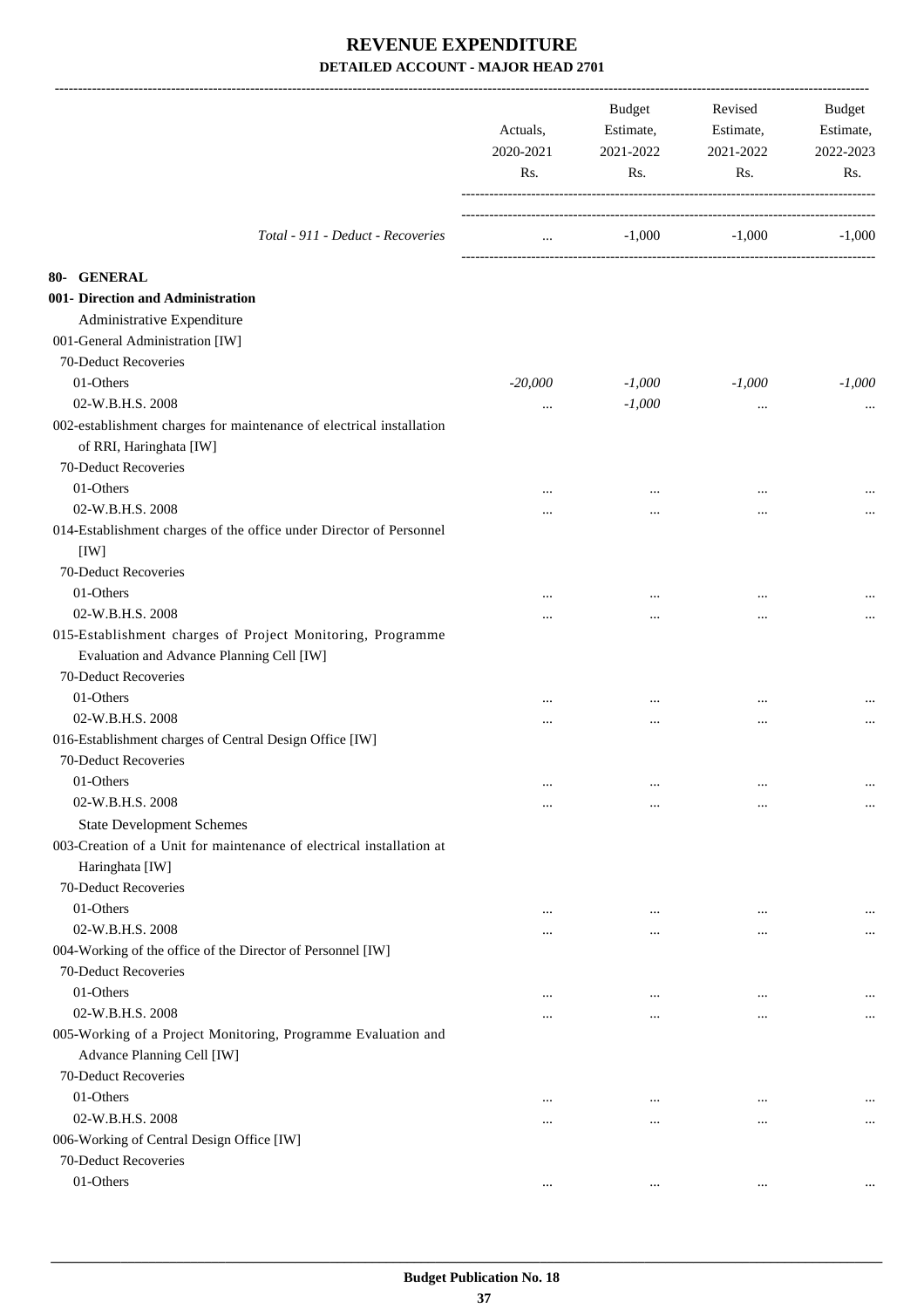-------------------------------------------------------------------------------------------------------------------------------------------------------------------------------

|                                                                                                                  | Actuals,<br>2020-2021<br>Rs. | <b>Budget</b><br>Estimate,<br>2021-2022<br>Rs. | Revised<br>Estimate,<br>2021-2022<br>Rs. | <b>Budget</b><br>Estimate,<br>2022-2023<br>Rs. |
|------------------------------------------------------------------------------------------------------------------|------------------------------|------------------------------------------------|------------------------------------------|------------------------------------------------|
| 02-W.B.H.S. 2008                                                                                                 | $\cdots$                     | $\cdots$                                       | $\cdots$                                 |                                                |
| 009-Creation of a post of Publicity Officer [IW]<br>70-Deduct Recoveries                                         |                              |                                                |                                          |                                                |
| 01-Others                                                                                                        |                              | $\ddotsc$                                      |                                          |                                                |
| 02-W.B.H.S. 2008                                                                                                 |                              | $\cdots$                                       |                                          |                                                |
| 010-Work Charged Establishment Cost of I & W Department under<br>Irrigation Sector. [IW]<br>70-Deduct Recoveries |                              |                                                |                                          |                                                |
| 01-Others                                                                                                        | $-29,130$                    | $\ddotsc$                                      | $\cdots$                                 |                                                |
|                                                                                                                  |                              |                                                |                                          |                                                |
| Total - 001 - Deduct - Recoveries                                                                                | $-49,130$                    | $-2,000$                                       | $-1,000$                                 | $-1.000$                                       |
| 002- Data Collection<br>Administrative Expenditure                                                               |                              |                                                |                                          |                                                |
| 001-Establishment charges for Public Relation and Statistical Cell<br>[IW]                                       |                              |                                                |                                          |                                                |
| 70-Deduct Recoveries                                                                                             |                              |                                                |                                          |                                                |
| 01-Others                                                                                                        | $\cdots$                     |                                                |                                          |                                                |
| 02-W.B.H.S. 2008                                                                                                 | $\cdots$                     | $\cdots$                                       |                                          | $\cdots$                                       |
| <b>State Development Schemes</b>                                                                                 |                              |                                                |                                          |                                                |
| 004-Working of Statistical Cell for improvement of Irrigation<br>Statistics [IW]                                 |                              |                                                |                                          |                                                |
| 70-Deduct Recoveries                                                                                             |                              |                                                |                                          |                                                |
| 01-Others                                                                                                        | $\cdots$                     | $\cdots$                                       |                                          |                                                |
| 02-W.B.H.S. 2008                                                                                                 | $\cdots$                     | $\cdots$                                       | $\ddotsc$                                |                                                |
| Total - 002 - Deduct - Recoveries                                                                                | $\cdots$                     | $\ldots$                                       | $\cdots$                                 |                                                |
| 003- Training                                                                                                    |                              |                                                |                                          |                                                |
| Administrative Expenditure                                                                                       |                              |                                                |                                          |                                                |
| 001-In-service training, seminars and other programme [IW]                                                       |                              |                                                |                                          |                                                |
| 70-Deduct Recoveries                                                                                             |                              |                                                |                                          |                                                |
| 01-Others                                                                                                        | $\cdots$                     | $-1,000$                                       | $-1,000$                                 | $-1,000$                                       |
| 02-W.B.H.S. 2008                                                                                                 | $\cdots$                     | $\cdots$                                       | $\cdots$                                 |                                                |
| Total - 003 - Deduct - Recoveries                                                                                | $\cdots$                     | $-1,000$                                       | $-1,000$                                 | $-1,000$                                       |
| 004- Research                                                                                                    |                              |                                                |                                          |                                                |
| Administrative Expenditure                                                                                       |                              |                                                |                                          |                                                |
| 016-Experiments on research works in the River Research Institute<br>[IW]                                        |                              |                                                |                                          |                                                |
| 70-Deduct Recoveries                                                                                             |                              |                                                |                                          |                                                |
| 01-Others                                                                                                        | $\cdots$                     | $-1,000$                                       | $-1,000$                                 | $-1,000$                                       |
| 02-W.B.H.S. 2008                                                                                                 |                              | $\cdots$                                       | $\cdots$                                 |                                                |
| 017-Establishment charges for running different labatories, RRI,<br>West Bengal [IW]                             |                              |                                                |                                          |                                                |
| 70-Deduct Recoveries                                                                                             |                              |                                                |                                          |                                                |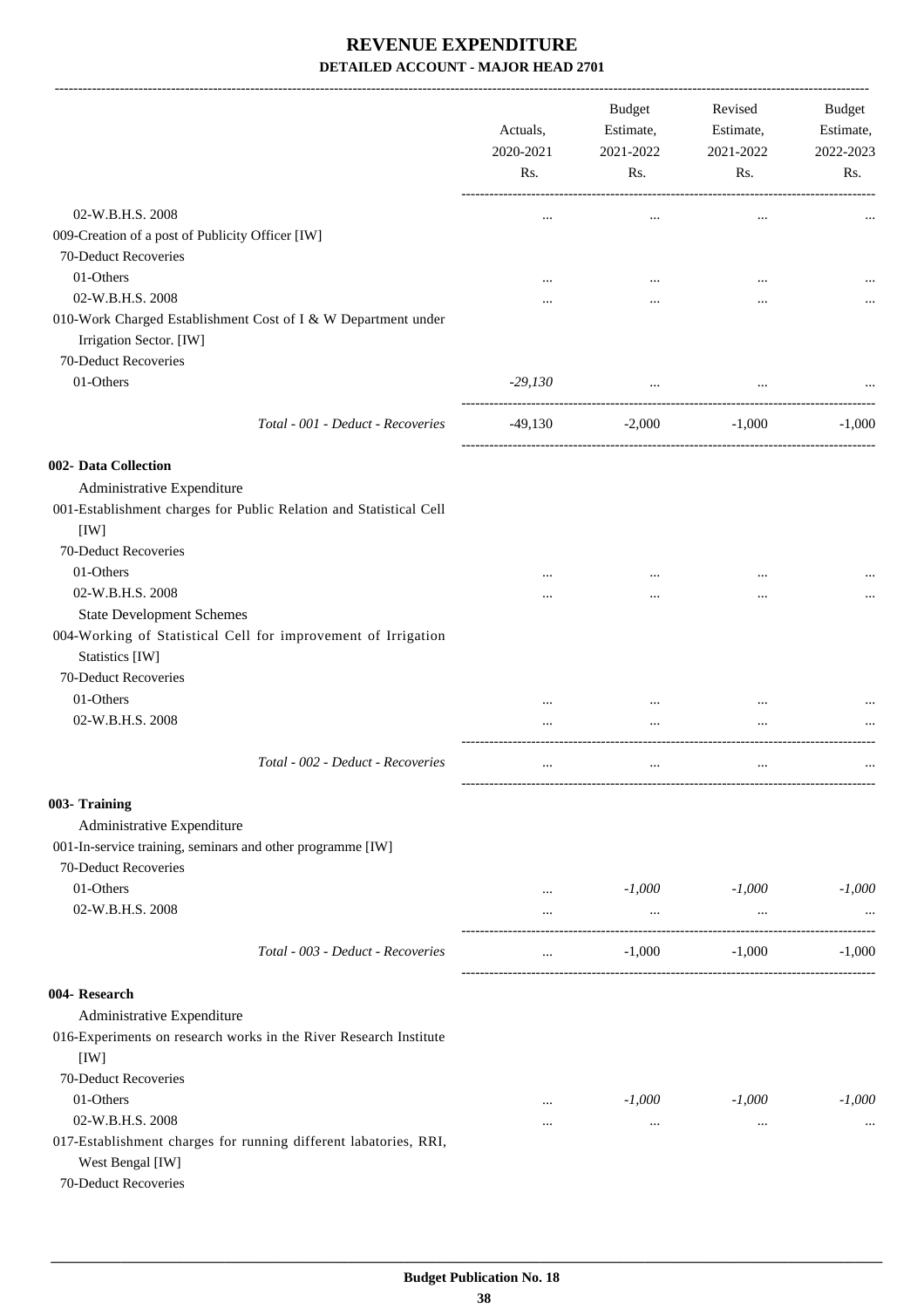-------------------------------------------------------------------------------------------------------------------------------------------------------------------------------

|                                                                     | Actuals,<br>2020-2021<br>Rs. | <b>Budget</b><br>Estimate,<br>2021-2022<br>Rs. | Revised<br>Estimate,<br>2021-2022<br>Rs. | <b>Budget</b><br>Estimate,<br>2022-2023<br>Rs. |
|---------------------------------------------------------------------|------------------------------|------------------------------------------------|------------------------------------------|------------------------------------------------|
| 01-Others                                                           |                              | $-1,000$                                       | $-1,000$                                 | $-1,000$                                       |
| 02-W.B.H.S. 2008                                                    |                              | $\cdots$                                       | $\cdots$                                 |                                                |
| <b>State Development Schemes</b>                                    |                              |                                                |                                          |                                                |
| 001-Setting up of an Improved Electronic Laboratory, R.R.I., West   |                              |                                                |                                          |                                                |
| Bengal [IW]                                                         |                              |                                                |                                          |                                                |
| 70-Deduct Recoveries                                                |                              |                                                |                                          |                                                |
| 01-Others                                                           |                              |                                                | $\cdots$                                 |                                                |
| 02-W.B.H.S. 2008                                                    |                              |                                                |                                          |                                                |
| 003-Creation of a Reservoir Sedimentation Survey Cell, R.R.I., West |                              |                                                |                                          |                                                |
| Bengal [IW]                                                         |                              |                                                |                                          |                                                |
| 70-Deduct Recoveries                                                |                              |                                                |                                          |                                                |
| 01-Others                                                           |                              |                                                |                                          |                                                |
| 02-W.B.H.S. 2008                                                    | .                            |                                                |                                          | $\cdots$                                       |
| 004-Setting up and working of a Concrete Laboratory, R.R.I., West   |                              |                                                |                                          |                                                |
| Bengal [IW]                                                         |                              |                                                |                                          |                                                |
| 70-Deduct Recoveries                                                |                              |                                                |                                          |                                                |
| 01-Others                                                           |                              | $\cdots$                                       |                                          |                                                |
| 02-W.B.H.S. 2008                                                    |                              |                                                |                                          |                                                |
|                                                                     |                              |                                                |                                          |                                                |
| Total - 004 - Deduct - Recoveries                                   | $\cdots$                     | $-2,000$                                       | $-2,000$                                 | $-2,000$                                       |
| 005- Survey and Investigation                                       |                              |                                                |                                          |                                                |
| Administrative Expenditure                                          |                              |                                                |                                          |                                                |
| 001-Other Survey Schemes [IW]                                       |                              |                                                |                                          |                                                |
| 70-Deduct Recoveries                                                |                              |                                                |                                          |                                                |
| 01-Others                                                           |                              | $-1,000$                                       | $-1,000$                                 | $-1,000$                                       |
| 02-W.B.H.S. 2008                                                    | $\cdots$                     |                                                |                                          |                                                |
| 002-Establishment charges for suevey works in Purulia [IW]          |                              |                                                |                                          |                                                |
| 70-Deduct Recoveries                                                |                              |                                                |                                          |                                                |
| 01-Others                                                           |                              |                                                |                                          |                                                |
| 02-W.B.H.S. 2008                                                    | $\cdots$                     | $\cdots$                                       | $\cdots$                                 |                                                |
| 017-Establishment charges of Investigation and Planning Offices     |                              | $\cdots$                                       |                                          | $\cdots$                                       |
| [IW]                                                                |                              |                                                |                                          |                                                |
| 70-Deduct Recoveries                                                |                              |                                                |                                          |                                                |
| 01-Others                                                           |                              |                                                |                                          |                                                |
| 02-W.B.H.S. 2008                                                    |                              | $\cdots$                                       | $\cdots$                                 |                                                |
| <b>State Development Schemes</b>                                    |                              | $\cdots$                                       | $\cdots$                                 | $\cdots$                                       |
|                                                                     |                              |                                                |                                          |                                                |
| 003-Investigation and Planning Organisation (including field        |                              |                                                |                                          |                                                |
| investigation works) [IW]                                           |                              |                                                |                                          |                                                |
| 70-Deduct Recoveries                                                |                              |                                                |                                          |                                                |
| 01-Others                                                           |                              |                                                |                                          |                                                |
| 02-W.B.H.S. 2008                                                    |                              | $\ddotsc$                                      | $\ddotsc$                                | $\cdots$                                       |
| 016-Survey and Investigation works in Purulia including Aerial      |                              |                                                |                                          |                                                |
| Survey [IW]                                                         |                              |                                                |                                          |                                                |
| 70-Deduct Recoveries                                                |                              |                                                |                                          |                                                |
| 01-Others                                                           |                              | $\cdots$                                       | $\ddotsc$                                |                                                |
| 02-W.B.H.S. 2008                                                    | $\cdots$                     | $\cdots$                                       | $\ldots$                                 | $\cdots$                                       |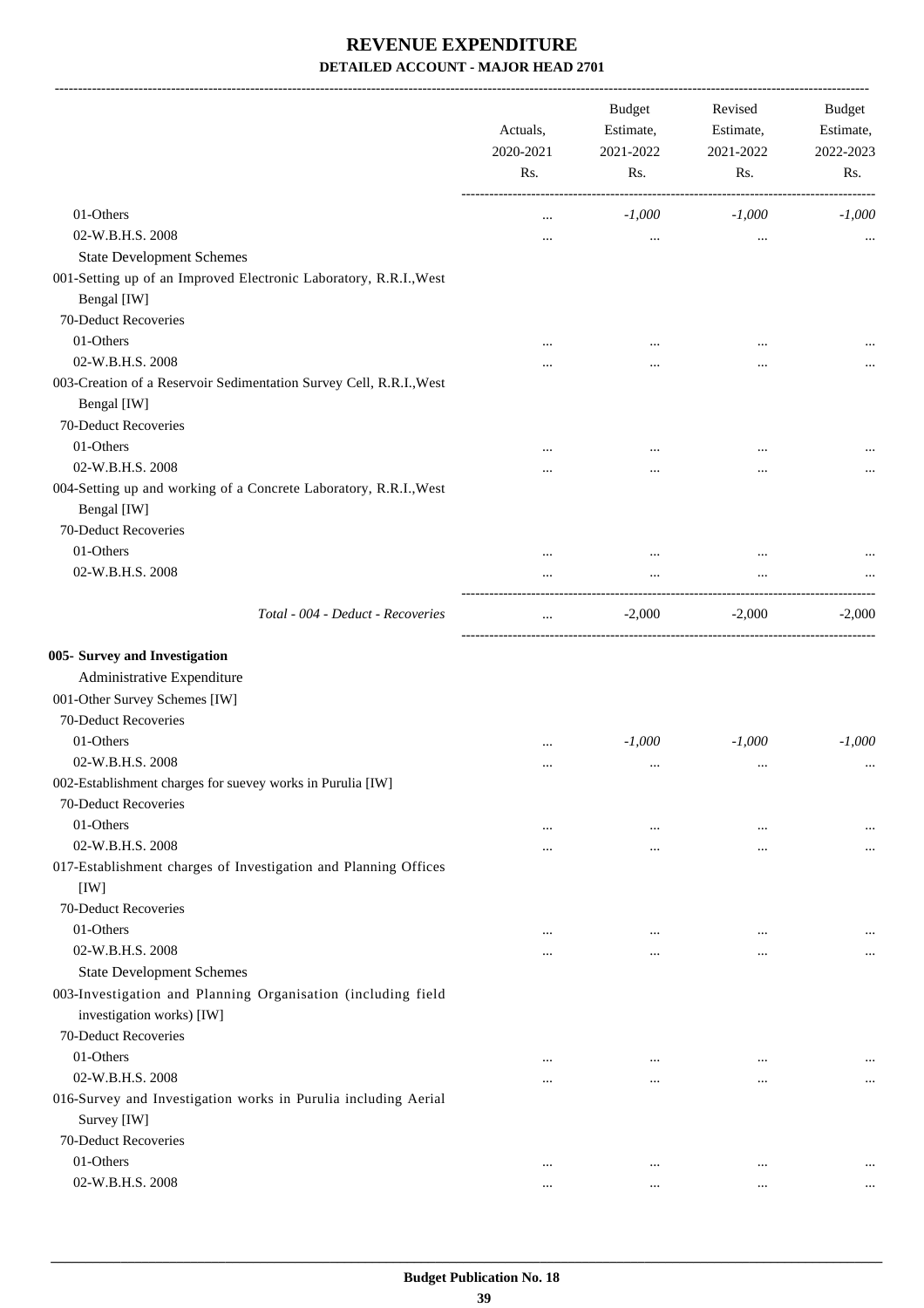|                                                                                          | Actuals,<br>2020-2021<br>Rs. | Budget<br>Estimate,<br>2021-2022<br>Rs. | Revised<br>Estimate,<br>2021-2022<br>Rs. | <b>Budget</b><br>Estimate,<br>2022-2023<br>Rs. |
|------------------------------------------------------------------------------------------|------------------------------|-----------------------------------------|------------------------------------------|------------------------------------------------|
| Total - 005 - Deduct - Recoveries                                                        | $\cdots$                     | $-1,000$                                | $-1,000$                                 | $-1,000$                                       |
| 799- Suspense<br>Administrative Expenditure<br>001-Cash Settlement Suspens Accounts [IW] |                              |                                         |                                          |                                                |
| 70-Deduct Recoveries                                                                     |                              |                                         |                                          |                                                |
| 01-Others                                                                                |                              | $\ddotsc$                               |                                          |                                                |
| 02-W.B.H.S. 2008                                                                         |                              | $\cdots$                                |                                          |                                                |
| 002-Suspense [IW]                                                                        |                              |                                         |                                          |                                                |
| 70-Deduct Recoveries                                                                     |                              |                                         |                                          |                                                |
| 01-Others                                                                                | $\ddotsc$                    |                                         |                                          |                                                |
| 02-W.B.H.S. 2008                                                                         |                              | $\cdots$                                |                                          |                                                |
| Total - 799 - Deduct - Recoveries                                                        | $\cdots$                     | $\cdots$                                | $\cdots$                                 |                                                |
| 800- Other Expenditure                                                                   |                              |                                         |                                          |                                                |
| Administrative Expenditure<br>001-Enquiry Committee [IW]<br>70-Deduct Recoveries         |                              |                                         |                                          |                                                |
| 01-Others                                                                                |                              |                                         |                                          |                                                |
| 02-W.B.H.S. 2008                                                                         | $\cdots$                     | $\cdots$                                | $\cdots$                                 |                                                |
| Total - 800 - Deduct - Recoveries                                                        | $\cdots$                     | $\cdots$                                | $\cdots$                                 |                                                |
| 911- Deduct Recoveries of Overpayments                                                   |                              |                                         |                                          |                                                |
| Administrative Expenditure                                                               |                              |                                         |                                          |                                                |
| 001-Enquiry committee [IW]                                                               |                              |                                         |                                          |                                                |
| 70-Deduct Recoveries                                                                     |                              |                                         |                                          |                                                |
| 01-Others                                                                                | $\cdots$                     | $-1,000$                                | $-1,000$                                 | $-1,000$                                       |
| 003-Establishment charges of Investigation and Planning Offices<br>[IW]                  |                              |                                         |                                          |                                                |
| 70-Deduct Recoveries                                                                     |                              |                                         |                                          |                                                |
| 01-Others                                                                                | $\cdots$                     | $-1,000$                                | $-1,000$                                 | $-1,000$                                       |
| <b>State Development Schemes</b><br>012-Maintenance charges in Irrigation Setor [IW]     |                              |                                         |                                          |                                                |
| 70-Deduct Recoveries                                                                     |                              |                                         |                                          |                                                |
| 01-Others                                                                                | $\cdots$                     | $\cdots$                                |                                          |                                                |
|                                                                                          |                              |                                         | -------------------                      |                                                |
| Total - 911 - Deduct - Recoveries                                                        | $\cdots$                     | $-2,000$                                | $-2,000$                                 | $-2,000$                                       |
| Total - 2701 - Deduct - Recoveries                                                       | $-49,130$                    | $-11,000$                               | $-10,000$                                | $-10,000$                                      |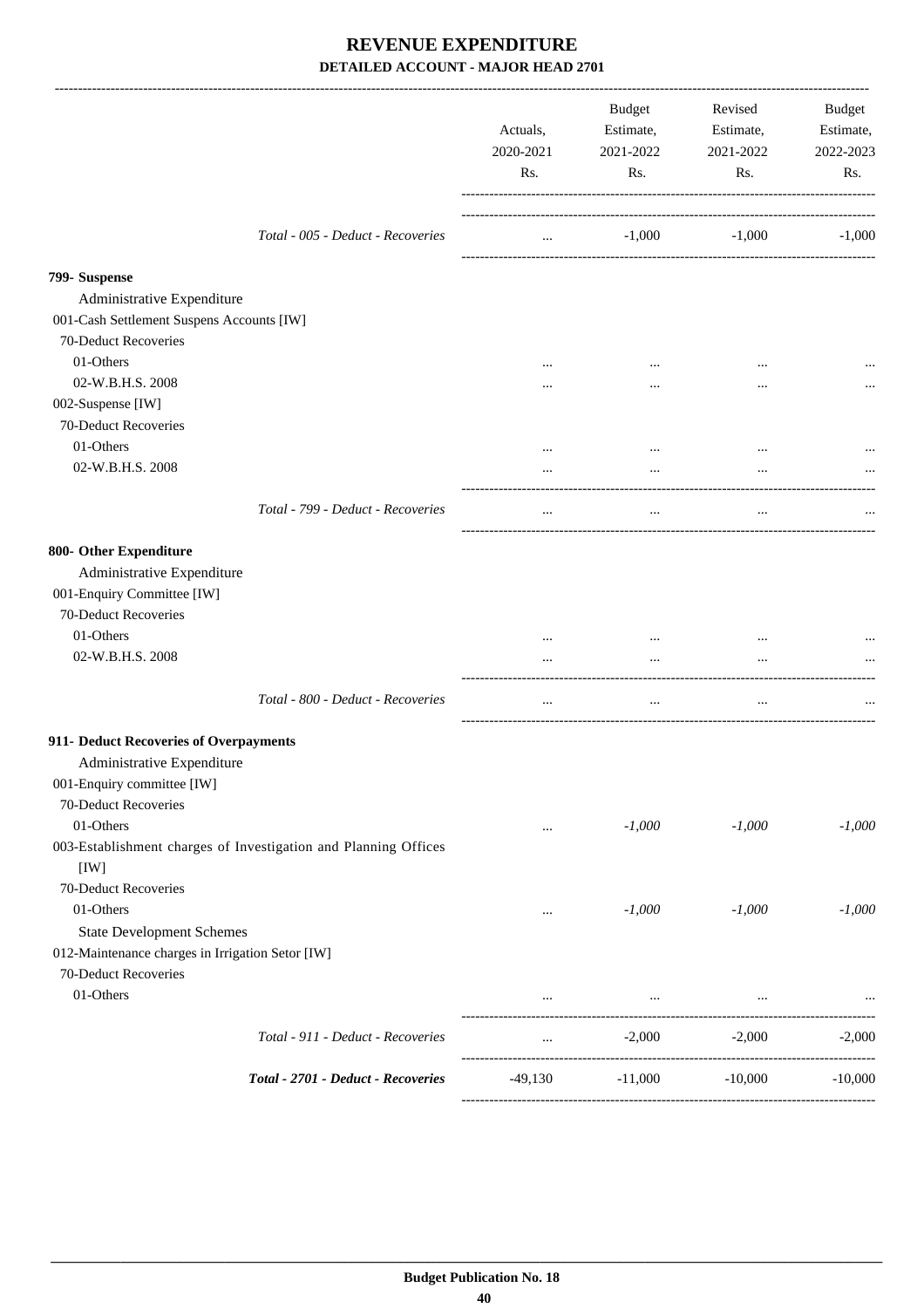# **REVENUE EXPENDITURE**

#### **DEMAND No. 32**

#### **Irrigation & Waterways Department**

## **C - Economic Services - (d) Irrigation and Flood Control**

**Head of Account : 2711 - Flood Control and Drainage**

| Voted Rs. 543,49,49,000           | <b>Charged Rs. Nil</b>                         |               |                                                 |                                                         | Total Rs. 543,49,49,000 |
|-----------------------------------|------------------------------------------------|---------------|-------------------------------------------------|---------------------------------------------------------|-------------------------|
|                                   |                                                |               | Voted Rs.                                       | ---------------------<br><b>Charged Rs.</b>             | <b>Total Rs.</b>        |
| <b>Gross Expenditure</b>          |                                                |               | 543,49,49,000                                   | ----------------------------------<br>$\cdots$          | 543,49,49,000           |
| <b>Deduct - Recoveries</b>        |                                                |               | $-27,000$                                       | $\cdots$                                                | $-27,000$               |
| <b>Net Expenditure</b>            |                                                |               | 543,49,22,000                                   |                                                         | $\dots$ 543,49,22,000   |
|                                   | REVENUE EXPENDITURE<br><b>ABSTRACT ACCOUNT</b> |               |                                                 |                                                         |                         |
|                                   |                                                |               | Budget                                          | Revised                                                 | Budget                  |
|                                   |                                                | Actuals,      | Estimate,                                       | Estimate,                                               | Estimate,               |
|                                   |                                                | 2020-2021     | 2021-2022                                       | 2021-2022                                               | 2022-2023               |
|                                   |                                                | Rs.           | Rs.                                             | Rs.                                                     | Rs.                     |
| 01 - FLOOD CONTROL                |                                                |               |                                                 |                                                         |                         |
| 001- Direction and Administration |                                                |               |                                                 |                                                         |                         |
| Administrative Expenditure        |                                                | 170,63,04,699 | 177,90,91,000                                   | 175,27,08,000                                           | 183,02,51,000           |
| <b>State Development Schemes</b>  |                                                | 24,58,21,653  | 172,80,00,000                                   | 112,53,54,000                                           | 255,15,00,000           |
|                                   | <b>Total - 001</b>                             |               |                                                 | 195,21,26,352 350,70,91,000 287,80,62,000 438,17,51,000 |                         |
| 103- Civil Works                  |                                                |               |                                                 |                                                         |                         |
| Administrative Expenditure        |                                                |               | 34, 23, 53, 074 42, 77, 52, 000 42, 92, 00, 000 |                                                         | 45,96,76,000            |
|                                   | <b>Total - 103</b>                             |               | 34, 23, 53, 074 42, 77, 52, 000                 | 42,92,00,000                                            | 45,96,76,000            |
| 799- Suspense                     |                                                |               |                                                 |                                                         |                         |
| Administrative Expenditure        |                                                | $\cdots$      | $\cdots$                                        | $\cdots$                                                |                         |
|                                   | <b>Total - 799</b>                             |               |                                                 |                                                         |                         |
|                                   | Total - 01                                     |               |                                                 | 229,44,79,426 393,48,43,000 330,72,62,000 484,14,27,000 |                         |
| 03 - DRAINAGE                     |                                                |               |                                                 |                                                         |                         |
| 001- Direction and Administration |                                                |               |                                                 |                                                         |                         |
| Administrative Expenditure        |                                                |               |                                                 | 50,00,91,790 55,98,81,000 54,58,20,000 56,53,36,000     |                         |
|                                   | <b>Total - 001</b>                             |               |                                                 | 50,00,91,790 55,98,81,000 54,58,20,000 56,53,36,000     |                         |
| 103- Civil Works                  |                                                |               |                                                 |                                                         |                         |
| Administrative Expenditure        |                                                |               | 2,68,28,772 2,72,10,000 2,73,65,000             |                                                         | 2,81,86,000             |
|                                   | <b>Total - 103</b>                             |               |                                                 | 2,68,28,772 2,72,10,000 2,73,65,000 2,81,86,000         |                         |
|                                   |                                                |               |                                                 |                                                         |                         |

**799- Suspense**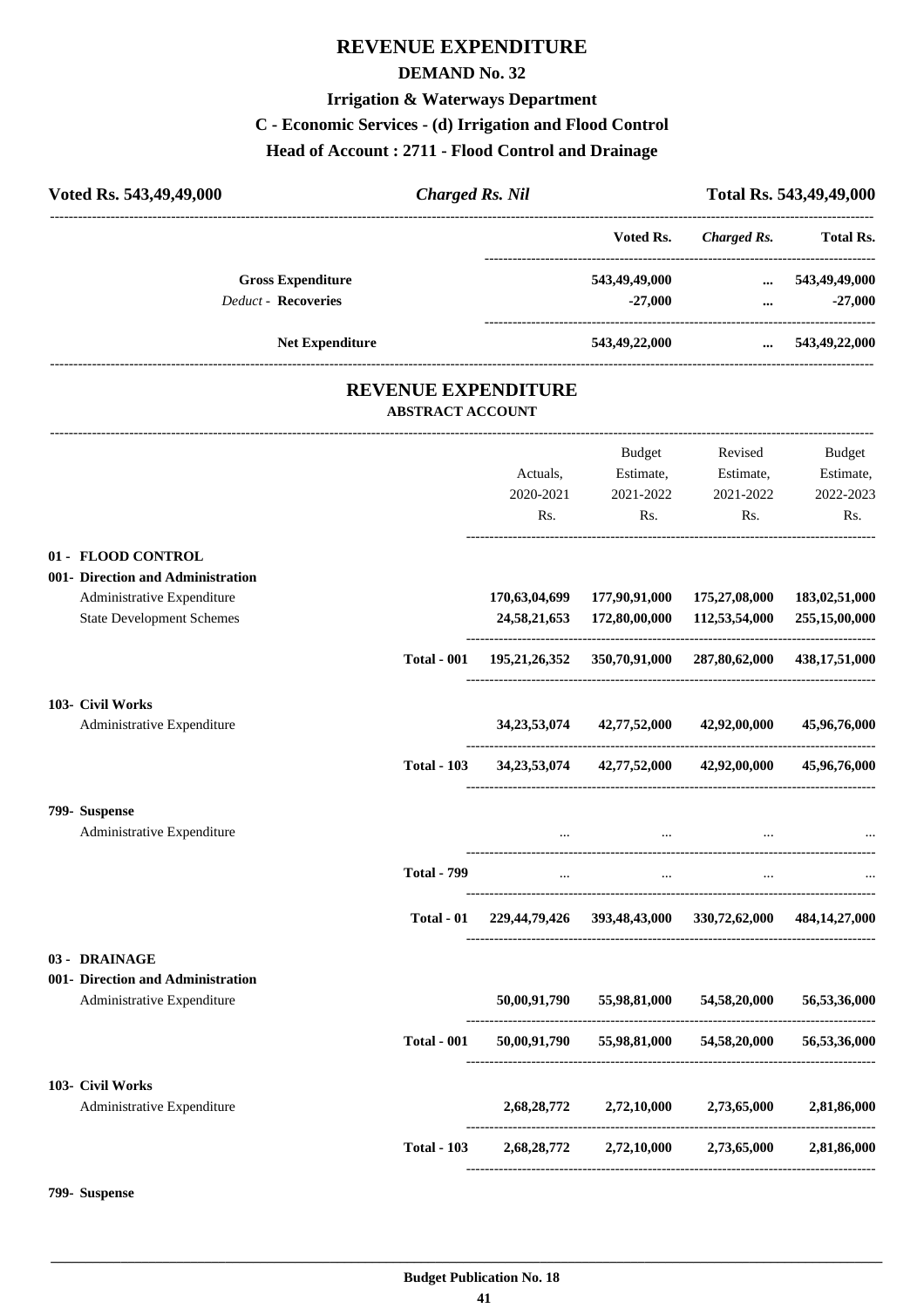#### REVENUE EXPENDITURE **ABSTRACT ACCOUNT**

|                                  |                                                                                    | Actuals,                          | Budget<br>Estimate,                                                                         | Revised<br>Estimate,                           | <b>Budget</b><br>Estimate, |
|----------------------------------|------------------------------------------------------------------------------------|-----------------------------------|---------------------------------------------------------------------------------------------|------------------------------------------------|----------------------------|
|                                  |                                                                                    | 2020-2021                         | 2021-2022                                                                                   | 2021-2022                                      | 2022-2023                  |
|                                  |                                                                                    | Rs.                               | Rs.                                                                                         | Rs.                                            | Rs.                        |
| Administrative Expenditure       |                                                                                    | $\cdots$                          | $\ldots$                                                                                    |                                                |                            |
|                                  | <b>Total - 799</b>                                                                 |                                   | $\Delta \mathbf{m}$ and $\Delta \mathbf{m}$ and $\Delta \mathbf{m}$<br>$\sim$ $\sim$ $\sim$ | $\ddotsc$                                      |                            |
|                                  | Total - 03                                                                         |                                   | 52,69,20,562 58,70,91,000 57,31,85,000 59,35,22,000                                         |                                                |                            |
| 80 - GENERAL                     |                                                                                    |                                   |                                                                                             |                                                |                            |
| 004- Research                    |                                                                                    |                                   |                                                                                             |                                                |                            |
| Administrative Expenditure       |                                                                                    | $\cdots$                          | $\sim 10^{-10}$ and $\sim 10^{-10}$                                                         | $\cdots$                                       | $\ddotsc$                  |
| <b>State Development Schemes</b> |                                                                                    | $\cdots$                          | $\mathbf{r}$ , $\mathbf{r}$ , $\mathbf{r}$                                                  | $\cdots$                                       |                            |
|                                  | <b>Total - 004</b>                                                                 | $\cdots$                          | $\cdots$                                                                                    | $\ddotsc$                                      |                            |
|                                  | Total - 80                                                                         |                                   | $\mathbf{r}$ and $\mathbf{r}$ are the set of $\mathbf{r}$ and $\mathbf{r}$                  |                                                |                            |
|                                  | <b>Grand Total - Gross</b>                                                         |                                   | 282,13,99,988 452,19,34,000 388,04,47,000 543,49,49,000                                     |                                                |                            |
|                                  | Voted                                                                              |                                   | 282,13,99,988 452,19,34,000 388,04,47,000 543,49,49,000                                     |                                                |                            |
|                                  | Charged                                                                            | <b>Contract Contract Contract</b> | and the contract of the contract of                                                         | $\mathbf{r}$ and $\mathbf{r}$ and $\mathbf{r}$ |                            |
|                                  | Administrative Expenditure 257,55,78,335 279,39,34,000 275,50,93,000 288,34,49,000 |                                   |                                                                                             |                                                |                            |
|                                  | State Development Schemes 24,58,21,653 172,80,00,000 112,53,54,000 255,15,00,000   |                                   |                                                                                             |                                                |                            |
|                                  | Deduct Recoveries -4,43,636                                                        |                                   |                                                                                             | $-8,000$ $-27,000$ $-27,000$                   |                            |
|                                  | <b>Grand Total - Net</b>                                                           |                                   | 282,09,56,352 452,19,26,000 388,04,20,000 543,49,22,000                                     |                                                |                            |
|                                  | Voted<br>Charged                                                                   | $\sim 100$                        | 282,09,56,352 452,19,26,000 388,04,20,000 543,49,22,000<br>$\sim 100$ and $\sim 100$        | $\cdots$                                       |                            |
|                                  |                                                                                    |                                   |                                                                                             |                                                |                            |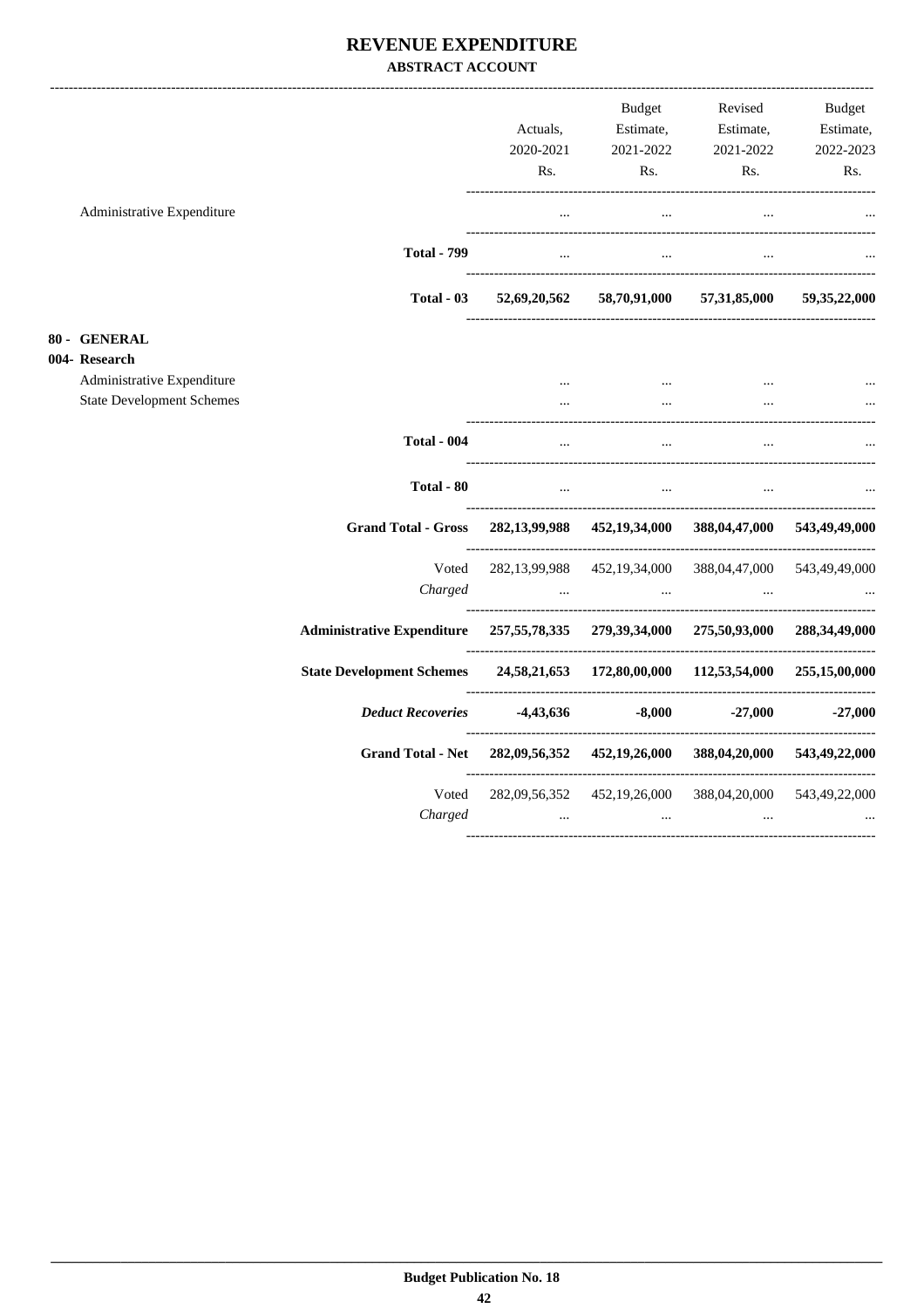|                                                                 | Actuals,<br>2020-2021<br>Rs. | Budget<br>Estimate,<br>2021-2022<br>Rs. | Revised<br>Estimate,<br>2021-2022<br>Rs.                            | <b>Budget</b><br>Estimate,<br>2022-2023<br>Rs. |
|-----------------------------------------------------------------|------------------------------|-----------------------------------------|---------------------------------------------------------------------|------------------------------------------------|
| DETAILED ACCOUNT NO. 2711-01-001 - DIRECTION AND ADMINISTRATION |                              |                                         |                                                                     |                                                |
| 01 - FLOOD CONTROL                                              |                              |                                         |                                                                     |                                                |
| 001- Direction and Administration                               |                              |                                         |                                                                     |                                                |
| <b>Administrative Expenditure</b>                               |                              |                                         |                                                                     |                                                |
| 001- General Administration [IW]                                |                              |                                         |                                                                     |                                                |
| 01- Salaries                                                    |                              |                                         |                                                                     |                                                |
| 01-Pay                                                          | 116, 31, 17, 418             | 120,66,35,000                           | 118,63,80,000                                                       | 122, 19, 71, 000                               |
| 14-Grade Pay                                                    | 81,928                       | $\cdots$                                |                                                                     |                                                |
| 02-Dearness Allowance                                           | 91,98,125                    | 3,76,99,000                             | 4,74,55,000                                                         | 7,33,18,000                                    |
| 03-House Rent Allowance                                         | 11,31,43,084                 | 11,93,80,000                            | 11,27,06,000                                                        | 11,60,87,000                                   |
| 04-Ad hoc Bonus                                                 | 69,71,264                    | 70,00,000                               | 70,00,000                                                           | 70,00,000                                      |
| 07-Other Allowances                                             | 32,64,652                    | 35,90,000                               | 33,63,000                                                           | 34,64,000                                      |
| 10-Overtime Allowance                                           | 21,595                       | $\cdots$                                | $\cdots$                                                            |                                                |
| 12-Medical Allowance                                            | 54,30,631                    | 54,54,000                               | 55,39,000                                                           | 56,50,000                                      |
| Total - 2711-01-001-001-01                                      |                              | 130, 12, 28, 697 137, 97, 58, 000       | 136, 24, 43, 000 142, 74, 90, 000                                   |                                                |
| 02- Wages                                                       | 28,70,15,612                 | 30,59,34,000                            | 30,47,82,000                                                        | 31,39,25,000                                   |
| 07- Medical Reimbursements                                      | $\cdots$                     | 1,60,000                                | 1,60,000                                                            | 1,60,000                                       |
| 11- Travel Expenses                                             | 3,93,676                     | 8,92,000                                | 8,92,000                                                            | 9,10,000                                       |
| 12- Medical Reimbursements under WBHS 2008                      | 42, 31, 698                  | 47,47,000                               | 47,47,000                                                           | 48,42,000                                      |
| 13- Office Expenses                                             |                              |                                         |                                                                     |                                                |
| 01-Electricity                                                  | 1,19,43,520                  | 1,18,76,000                             | 1,18,76,000                                                         | 1,21,14,000                                    |
| 02-Telephone                                                    | 3,41,139                     | 4,85,000                                | 4,85,000                                                            | 4,95,000                                       |
| 03-Maintenance / P.O.L. for Office Vehicles                     | 21,97,971                    | 30,00,000                               | 30,00,000                                                           | 30,00,000                                      |
| 04-Other Office Expenses                                        | 1,14,30,912                  | 1,18,00,000                             | 1,18,00,000                                                         | 1,20,36,000                                    |
| Total - 2711-01-001-001-13                                      |                              | 2,59,13,542 2,71,61,000                 | 2,71,61,000                                                         | 2,76,45,000                                    |
| 14- Rents, Rates and Taxes                                      |                              |                                         | 60,25,034 55,79,000 60,85,000                                       | 62,07,000                                      |
| 26- Advertising and Publicity Expenses                          |                              |                                         | 1,87,78,111 2,75,76,000 1,91,54,000 1,97,29,000                     |                                                |
| 50- Other Charges                                               |                              | 12,84,000                               | 12,84,000                                                           | 13,23,000                                      |
| 78- Outsourcing of Services                                     | $\cdots$                     | $\ldots$ .                              | $\sim 10^{-10}$                                                     | 20,000                                         |
| Total - 2711-01-001-001                                         |                              |                                         | 164, 35, 86, 370 175, 30, 91, 000 172, 67, 08, 000 180, 22, 51, 000 |                                                |
| 007- Flood Control and Other Allied Schemes [IW]                |                              |                                         |                                                                     |                                                |
| 19- Maintenance                                                 |                              |                                         | 6,27,18,329 2,60,00,000 2,60,00,000 2,80,00,000                     |                                                |
| Total - 2711-01-001-007                                         | 6,27,18,329                  |                                         | 2,60,00,000 2,60,00,000                                             | 2,80,00,000                                    |
| <b>Total - Administrative Expenditure</b>                       |                              |                                         | 170,63,04,699 177,90,91,000 175,27,08,000 183,02,51,000             |                                                |
| <b>State Development Schemes</b>                                |                              |                                         |                                                                     |                                                |
| 002- Maintenance Expenditure in Flood Control Sector [IW]       |                              |                                         |                                                                     |                                                |
| 19- Maintenance                                                 | 3,43,24,989                  | 96,00,00,000                            | 58,66,67,000                                                        | 161,00,00,000                                  |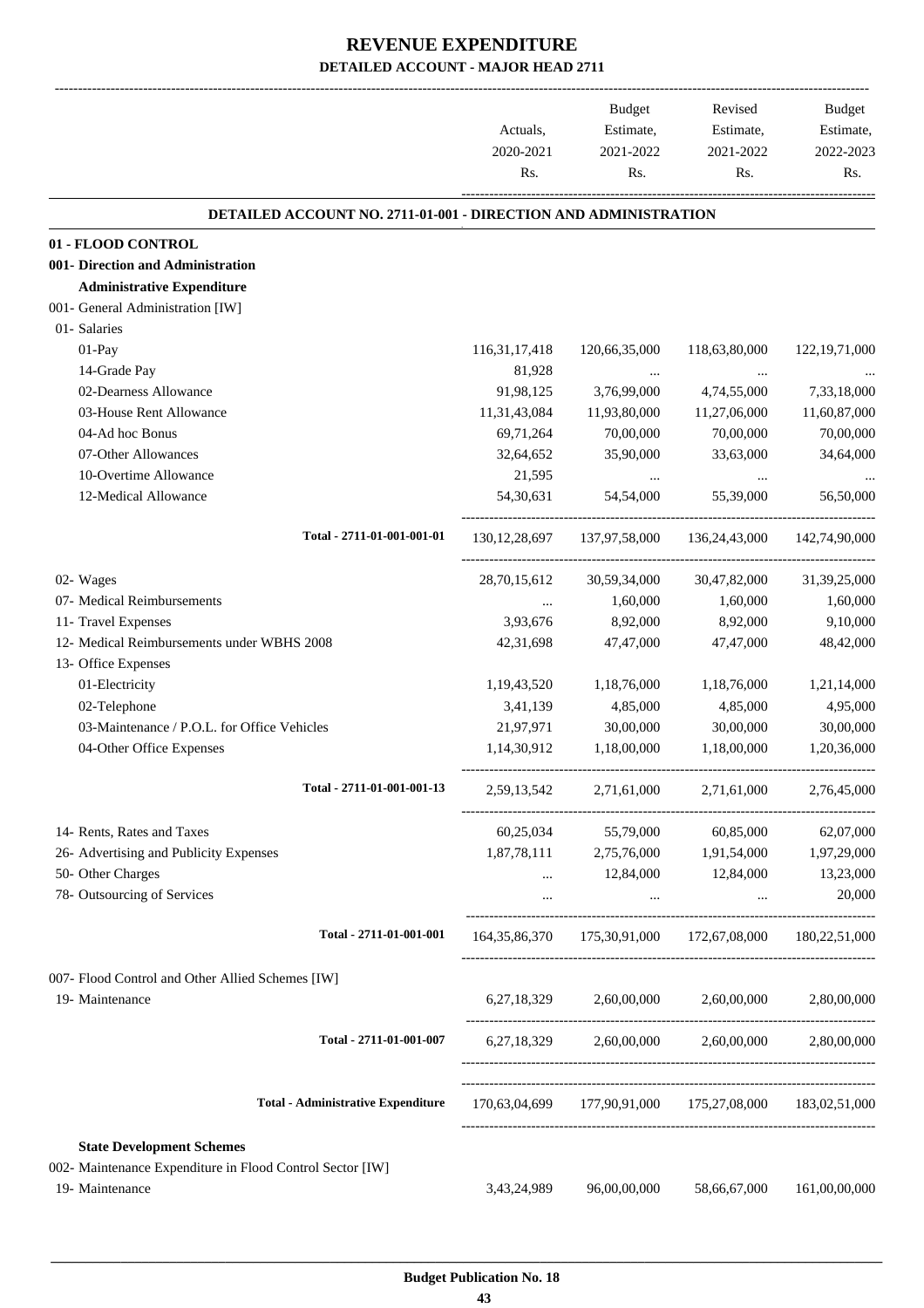-------------------------------------------------------------------------------------------------------------------------------------------------------------------------------

|                                                                                                                                       |                         | Actuals,<br>2020-2021<br>Rs. | <b>Budget</b><br>Estimate,<br>2021-2022<br>Rs. | Revised<br>Estimate,<br>2021-2022<br>Rs.      | <b>Budget</b><br>Estimate,<br>2022-2023<br>Rs. |
|---------------------------------------------------------------------------------------------------------------------------------------|-------------------------|------------------------------|------------------------------------------------|-----------------------------------------------|------------------------------------------------|
| 27- Minor Works/ Maintenance                                                                                                          |                         | 3,76,63,563                  | 47,80,00,000                                   | 38,60,00,000                                  | 69,00,00,000                                   |
|                                                                                                                                       | Total - 2711-01-001-002 |                              |                                                | 7,19,88,552 143,80,00,000 97,26,67,000        | 230,00,00,000                                  |
| 003- Old liabilities due to rental compensation of derequisitioned<br>land in Flood Control Sector [IW]<br>14- Rents, Rates and Taxes |                         |                              |                                                |                                               |                                                |
|                                                                                                                                       |                         |                              |                                                | 22,98,884 3,00,00,000 1,00,00,000             | 3,15,00,000                                    |
|                                                                                                                                       | Total - 2711-01-001-003 |                              |                                                | 22,98,884 3,00,00,000 1,00,00,000 3,15,00,000 |                                                |
| 004- Consultancy Charge in Flood and Drainage Sector [IW]<br>28- Payment of Professional and Special Services<br>02-Other charges     |                         |                              | 1,24,20,043 3,00,00,000 1,26,87,000            |                                               | 4,00,00,000                                    |
|                                                                                                                                       | Total - 2711-01-001-004 |                              |                                                | $1,24,20,043$ $3,00,00,000$ $1,26,87,000$     | 4,00,00,000                                    |
| 006- Work Charged Establishment Cost of I & W Department under<br>Flood Control Sector. [IW]<br>01- Salaries                          |                         |                              |                                                |                                               |                                                |
| 01-Pay                                                                                                                                |                         |                              | $\cdots$                                       |                                               |                                                |
| 14-Grade Pay                                                                                                                          |                         | $\cdots$                     |                                                |                                               |                                                |
| 02-Dearness Allowance<br>03-House Rent Allowance                                                                                      |                         |                              |                                                | $\cdots$                                      |                                                |
| 07-Other Allowances                                                                                                                   |                         | <br>                         | <br>$\cdots$                                   | <br>                                          |                                                |
| 12-Medical Allowance                                                                                                                  |                         | $\cdots$                     | $\cdots$                                       | $\cdots$                                      |                                                |
| 02- Wages                                                                                                                             |                         | 15,91,14,174                 | 23,00,00,000                                   | 13,00,00,000                                  | 18,00,00,000                                   |
|                                                                                                                                       | Total - 2711-01-001-006 | 15,91,14,174                 | 23,00,00,000                                   | 13,00,00,000                                  | 18,00,00,000                                   |
| <b>Total - State Development Schemes</b>                                                                                              |                         | 24, 58, 21, 653              | 172,80,00,000                                  | 112,53,54,000                                 | 255,15,00,000                                  |
|                                                                                                                                       | Total - 2711-01-001     | 195,21,26,352                | 350,70,91,000                                  | 287,80,62,000                                 | 438, 17, 51, 000                               |
|                                                                                                                                       | Voted<br>Charged        | 195, 21, 26, 352<br>$\cdots$ | 350,70,91,000<br>$\cdots$                      | 287,80,62,000<br>$\cdots$                     | 438, 17, 51, 000                               |
|                                                                                                                                       |                         |                              |                                                |                                               |                                                |

#### **DETAILED ACCOUNT NO. 2711-01-103 - CIVIL WORKS .**

| 01 - FLOOD CONTROL                |                 |              |              |              |
|-----------------------------------|-----------------|--------------|--------------|--------------|
| 103- Civil Works                  |                 |              |              |              |
| <b>Administrative Expenditure</b> |                 |              |              |              |
| 001- Flood Control Schemes [IW]   |                 |              |              |              |
| 02- Wages                         |                 |              |              |              |
| 07- Medical Reimbursements        | $\cdots$        | $\cdots$     | $\cdots$     |              |
| 19- Maintenance                   | 34, 23, 53, 074 | 42,77,52,000 | 42,92,00,000 | 45,96,76,000 |
|                                   |                 |              |              |              |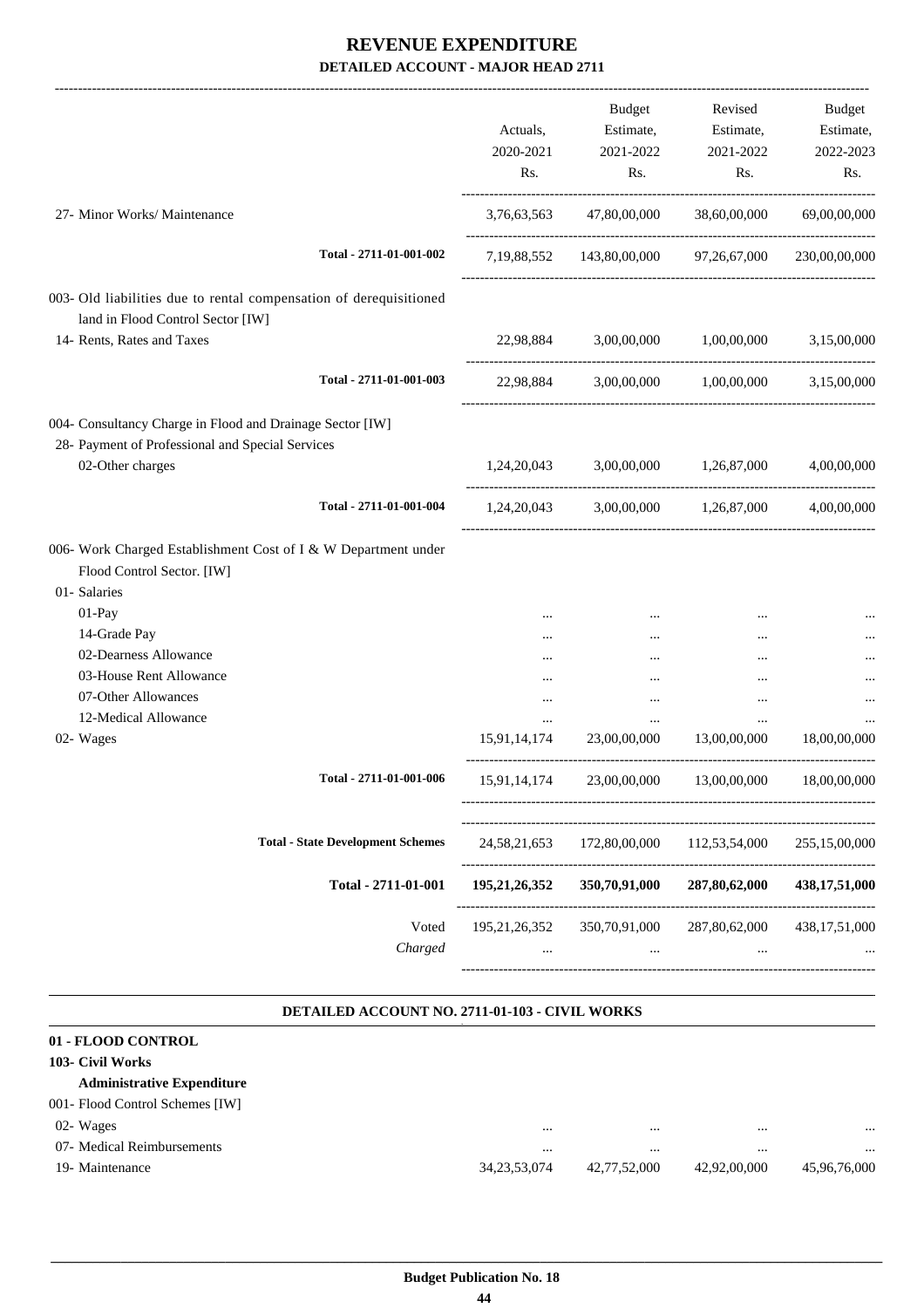|                                                                | Actuals,<br>2020-2021<br>Rs. | <b>Budget</b><br>Estimate,<br>2021-2022<br>Rs. | Revised<br>Estimate,<br>2021-2022<br>Rs.        | Budget<br>Estimate,<br>2022-2023<br>Rs. |
|----------------------------------------------------------------|------------------------------|------------------------------------------------|-------------------------------------------------|-----------------------------------------|
| Total - 2711-01-103-001                                        | 34, 23, 53, 074              |                                                | 42,77,52,000 42,92,00,000                       | 45,96,76,000                            |
| 002- Mahananda Embankment Scheme [IW]                          |                              |                                                |                                                 |                                         |
| 01- Salaries                                                   |                              |                                                |                                                 |                                         |
| $01-Pay$                                                       |                              | $\cdots$                                       |                                                 |                                         |
| 14-Grade Pay                                                   |                              | $\cdots$                                       |                                                 | $\cdots$                                |
| 02-Dearness Allowance                                          |                              |                                                | $\ddotsc$                                       |                                         |
| 03-House Rent Allowance                                        |                              |                                                |                                                 | $\cdots$                                |
| 04-Ad hoc Bonus                                                |                              |                                                |                                                 |                                         |
| 07-Other Allowances                                            |                              | $\cdots$                                       |                                                 |                                         |
| 12-Medical Allowance                                           |                              | $\cdots$                                       |                                                 |                                         |
| 02- Wages                                                      |                              |                                                |                                                 |                                         |
| 11- Travel Expenses                                            |                              |                                                |                                                 |                                         |
| 12- Medical Reimbursements under WBHS 2008                     |                              |                                                |                                                 | $\cdots$                                |
| 13- Office Expenses                                            |                              |                                                |                                                 |                                         |
| 04-Other Office Expenses                                       |                              |                                                | $\ddotsc$                                       | $\cdots$                                |
| 003- Establishment charges for Flood Control Schemes in Malda, |                              |                                                |                                                 |                                         |
| Uttar & Dakshin Dinajpur districts [IW]                        |                              |                                                |                                                 |                                         |
| 01- Salaries                                                   |                              |                                                |                                                 |                                         |
| 01-Pay                                                         | $\cdots$                     |                                                | $\cdots$                                        | $\cdots$                                |
| 14-Grade Pay                                                   |                              | $\cdots$                                       |                                                 |                                         |
| 02-Dearness Allowance                                          |                              | $\cdots$                                       |                                                 |                                         |
| 03-House Rent Allowance                                        |                              |                                                | $\ddotsc$                                       |                                         |
| 04-Ad hoc Bonus                                                |                              |                                                |                                                 |                                         |
| 07-Other Allowances                                            |                              |                                                |                                                 |                                         |
| 12-Medical Allowance                                           | $\cdots$                     | $\cdots$                                       | $\cdots$                                        |                                         |
| 11- Travel Expenses                                            |                              |                                                |                                                 | $\cdots$                                |
| 12- Medical Reimbursements under WBHS 2008                     | $\cdots$                     | $\cdots$                                       |                                                 |                                         |
| 004- Establishment charges for Flood Control Schemes in        |                              | $\cdots$                                       |                                                 | $\cdots$                                |
|                                                                |                              |                                                |                                                 |                                         |
| Murshidabad & Nadia districts [IW]                             |                              |                                                |                                                 |                                         |
| 01- Salaries                                                   |                              |                                                |                                                 |                                         |
| 01-Pay                                                         | $\ddotsc$                    | $\cdots$                                       | $\cdots$                                        | $\cdots$                                |
| 14-Grade Pay                                                   | $\cdots$                     | $\cdots$                                       |                                                 |                                         |
| 02-Dearness Allowance<br>03-House Rent Allowance               | $\cdots$                     | $\cdots$                                       | $\cdots$                                        | $\cdots$                                |
| 04-Ad hoc Bonus                                                | $\ddotsc$                    | $\cdots$                                       | $\cdots$                                        | $\cdots$                                |
|                                                                | $\cdots$                     | $\cdots$                                       | $\cdots$                                        | $\cdots$                                |
| 07-Other Allowances                                            | $\cdots$                     | $\cdots$                                       | $\cdots$                                        |                                         |
| 12-Medical Allowance                                           | $\cdots$                     | $\cdots$                                       | $\cdots$                                        | $\cdots$                                |
| 02- Wages                                                      | $\cdots$                     | $\cdots$                                       |                                                 |                                         |
| 11- Travel Expenses                                            | $\cdots$                     | $\cdots$                                       | $\cdots$                                        |                                         |
| 12- Medical Reimbursements under WBHS 2008                     |                              | $\ddots$                                       | $\cdots$                                        |                                         |
| <b>Total - Administrative Expenditure</b>                      | 34, 23, 53, 074              |                                                | 42,77,52,000 42,92,00,000                       | 45,96,76,000                            |
| Total - 2711-01-103                                            |                              |                                                | 34, 23, 53, 074 42, 77, 52, 000 42, 92, 00, 000 | 45,96,76,000                            |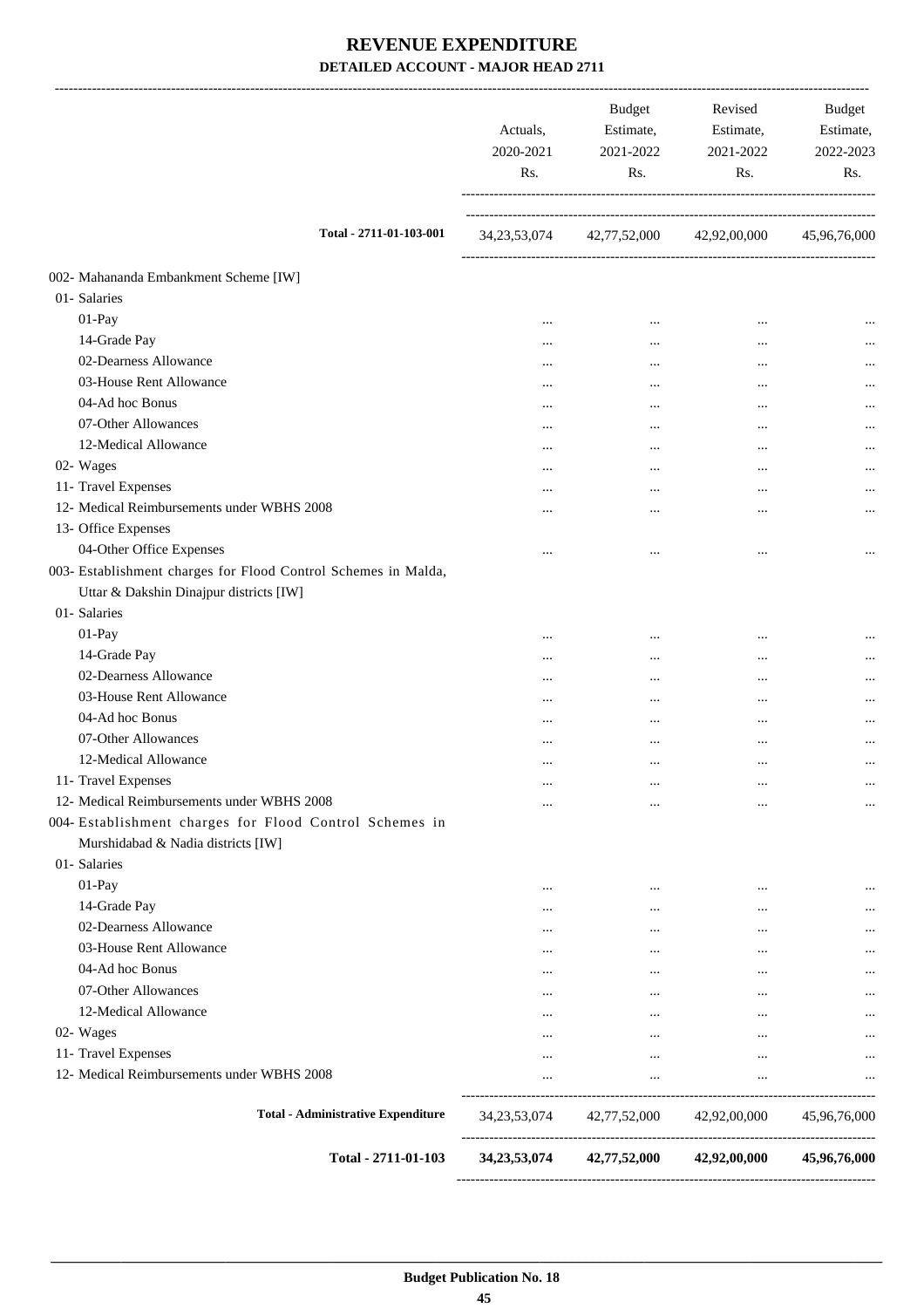|                                                                 | Actuals,<br>2020-2021<br>Rs. | <b>Budget</b><br>Estimate,<br>2021-2022<br>Rs. | Revised<br>Estimate,<br>2021-2022<br>Rs.            | <b>Budget</b><br>Estimate,<br>2022-2023<br>Rs. |
|-----------------------------------------------------------------|------------------------------|------------------------------------------------|-----------------------------------------------------|------------------------------------------------|
| Voted<br>Charged                                                | 34, 23, 53, 074              | 42,77,52,000                                   | 42,92,00,000                                        | 45,96,76,000                                   |
|                                                                 |                              |                                                |                                                     |                                                |
| DETAILED ACCOUNT NO. 2711-01-799 - SUSPENSE                     |                              |                                                |                                                     |                                                |
| 01 - FLOOD CONTROL                                              |                              |                                                |                                                     |                                                |
| 799- Suspense<br><b>Administrative Expenditure</b>              |                              |                                                |                                                     |                                                |
| 001- Cash Settlement Suspense Accounts [IW]                     |                              |                                                |                                                     |                                                |
| 65- Cash Settlement Suspense Account                            |                              |                                                |                                                     |                                                |
| 89- Stock                                                       |                              |                                                |                                                     |                                                |
| Total - 2711-01-799                                             |                              |                                                |                                                     |                                                |
| Voted                                                           |                              |                                                |                                                     |                                                |
| Charged                                                         |                              |                                                |                                                     |                                                |
|                                                                 |                              |                                                |                                                     |                                                |
| DETAILED ACCOUNT NO. 2711-03-001 - DIRECTION AND ADMINISTRATION |                              |                                                |                                                     |                                                |
| 03 - DRAINAGE                                                   |                              |                                                |                                                     |                                                |
| 001- Direction and Administration                               |                              |                                                |                                                     |                                                |
| <b>Administrative Expenditure</b>                               |                              |                                                |                                                     |                                                |
| 001- Direction and Administration [IW]                          |                              |                                                |                                                     |                                                |
| 01- Salaries                                                    |                              |                                                |                                                     |                                                |
| 01-Pay                                                          | 22, 19, 79, 523              | 24, 32, 12, 000                                | 22,64,19,000                                        | 23, 32, 12, 000                                |
| 14-Grade Pay                                                    | 2,509                        |                                                |                                                     |                                                |
| 02-Dearness Allowance                                           | 17,40,168                    | 72,96,000                                      | 90,57,000                                           | 1,39,93,000                                    |
| 03-House Rent Allowance                                         | 2,16,37,418                  | 2,31,05,000                                    | 2,15,10,000                                         | 2,21,55,000                                    |
| 04-Ad hoc Bonus                                                 | 8,39,724                     | 8,53,000                                       | 8,57,000                                            | 8,74,000                                       |
| 07-Other Allowances                                             | 9,10,881                     | 10,71,000                                      | 9,38,000                                            | 9,66,000                                       |
| 10-Overtime Allowance                                           | $\cdots$                     | $\cdots$                                       | $\ddots$                                            |                                                |
| 12-Medical Allowance                                            | 2,55,000                     | 2,70,000                                       | 2,60,000                                            | 2,65,000                                       |
| Total - 2711-03-001-001-01                                      | 24, 73, 65, 223              | 27,58,07,000                                   | 25,90,41,000                                        | 27,14,65,000                                   |
| 02- Wages                                                       | 8,95,09,261                  | 8,98,55,000                                    | 9,50,50,000                                         | 9,79,02,000                                    |
| 07- Medical Reimbursements                                      | $\sim$ $\sim$                | <b>Contract Contract</b>                       | $\sim$ $\sim$ $\sim$                                |                                                |
| 11- Travel Expenses                                             | 1,31,386                     | 1,17,000                                       | 1,17,000                                            | 1,19,000                                       |
| 12- Medical Reimbursements under WBHS 2008                      | 17,56,181                    | 21,15,000                                      | 25,00,000                                           | 25,00,000                                      |
| 13- Office Expenses                                             |                              |                                                |                                                     |                                                |
| 01-Electricity                                                  | 14, 20, 78, 549              | 17,15,00,000                                   | 17,15,00,000                                        | 17,49,30,000                                   |
| 02-Telephone                                                    | 96,99,658                    | 99,96,000                                      | 69,96,000                                           | 75,96,000                                      |
| 03-Maintenance / P.O.L. for Office Vehicles                     | 14,21,739                    | 13,76,000                                      | 14,50,000                                           | 14,79,000                                      |
| 04-Other Office Expenses                                        | 80,22,237                    | 89,66,000                                      | 89,66,000                                           | 91,45,000                                      |
| Total - 2711-03-001-001-13                                      |                              |                                                | 16,12,22,183 19,18,38,000 18,89,12,000 19,31,50,000 |                                                |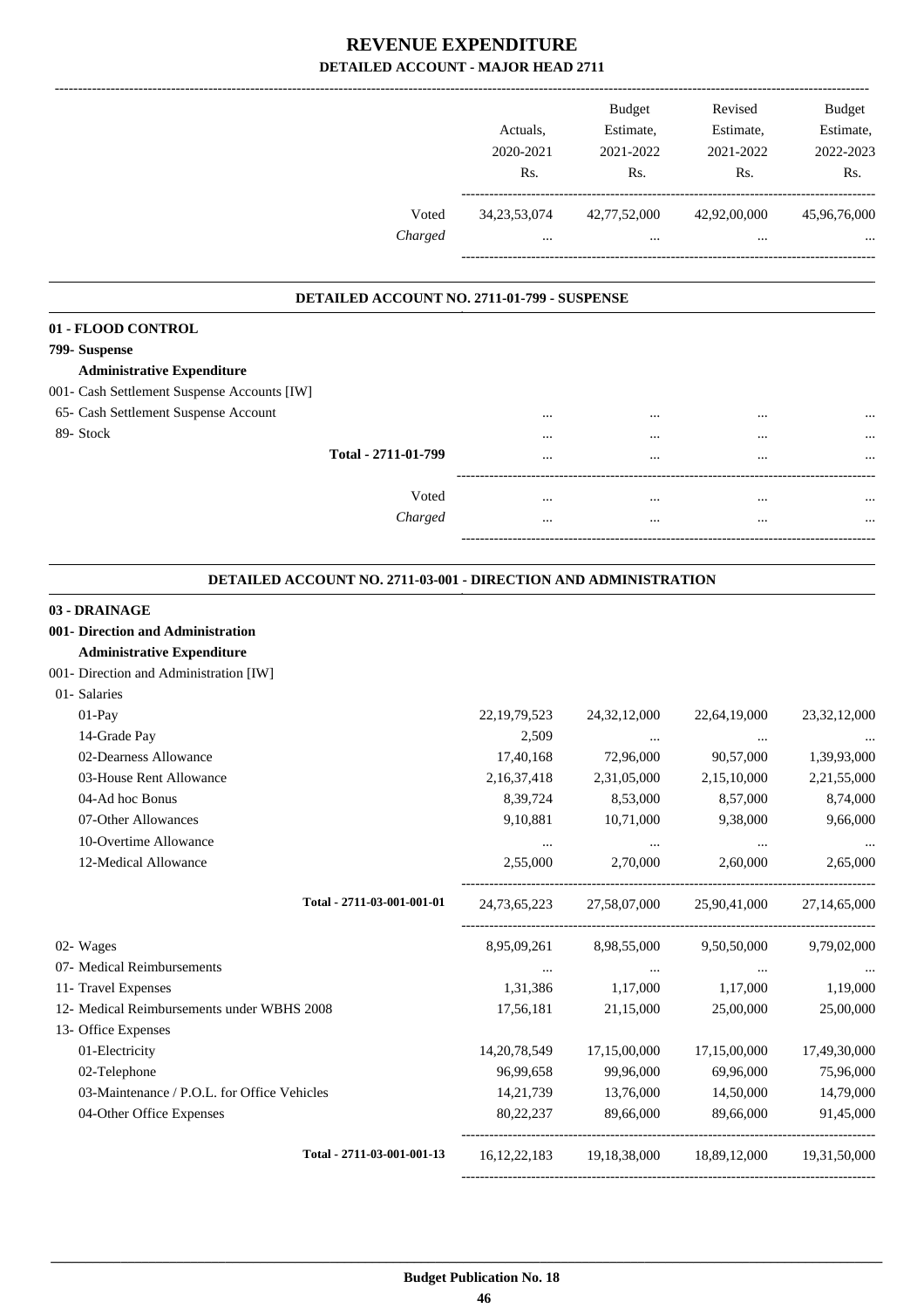-------------------------------------------------------------------------------------------------------------------------------------------------------------------------------

|                                                            |                                           | Actuals.<br>2020-2021<br>Rs. | <b>Budget</b><br>Estimate,<br>2021-2022<br>Rs. | Revised<br>Estimate,<br>2021-2022<br>Rs. | <b>Budget</b><br>Estimate,<br>2022-2023<br>Rs. |
|------------------------------------------------------------|-------------------------------------------|------------------------------|------------------------------------------------|------------------------------------------|------------------------------------------------|
| 14- Rents, Rates and Taxes<br>27- Minor Works/ Maintenance |                                           | 1,07,556<br>$\cdots$         | 1,49,000<br>$\cdots$                           | 2,00,000<br>$\cdots$                     | 2,00,000<br>$\cdots$                           |
|                                                            | <b>Total - Administrative Expenditure</b> | 50,00,91,790                 | 55,98,81,000                                   | 54, 58, 20, 000                          | 56,53,36,000                                   |
|                                                            | Total - 2711-03-001                       | 50,00,91,790                 | 55,98,81,000                                   | 54,58,20,000                             | 56,53,36,000                                   |
|                                                            | Voted<br>Charged                          | 50,00,91,790<br>$\cdots$     | 55,98,81,000<br>$\cdots$                       | 54, 58, 20, 000<br>$\cdots$              | 56,53,36,000<br>$\cdots$                       |
|                                                            |                                           |                              |                                                |                                          |                                                |

| DETAILED ACCOUNT NO. 2711-03-103 - CIVIL WORKS                   |             |                                   |             |             |
|------------------------------------------------------------------|-------------|-----------------------------------|-------------|-------------|
| 03 - DRAINAGE                                                    |             |                                   |             |             |
| 103- Civil Works                                                 |             |                                   |             |             |
| <b>Administrative Expenditure</b>                                |             |                                   |             |             |
| 006- Bagjola-Ghuni-Jatragachi Drainage Scheme [IW]               |             |                                   |             |             |
| 19- Maintenance                                                  |             |                                   |             |             |
| 007- Drainage and Navigation Schemes [IW]                        |             |                                   |             |             |
| 19- Maintenance                                                  | 2,68,28,772 | 2,72,10,000                       | 2,73,65,000 | 2,81,86,000 |
| Total - 2711-03-103-007                                          | 2,68,28,772 | ------------------<br>2,72,10,000 | 2,73,65,000 | 2,81,86,000 |
| 008- Dubda Basin Drainage Scheme in Midnapore Dist. [IW]         |             |                                   |             |             |
| 01- Salaries                                                     |             |                                   |             |             |
| 01-Pay                                                           |             |                                   |             | $\cdots$    |
| 14-Grade Pay                                                     |             |                                   |             | $\cdots$    |
| 02-Dearness Allowance                                            | $\cdots$    |                                   |             | $\cdots$    |
| 03-House Rent Allowance                                          |             |                                   |             | $\cdots$    |
| 04-Ad hoc Bonus                                                  | $\cdots$    | $\cdots$                          | $\cdots$    | $\cdots$    |
| 07-Other Allowances                                              |             |                                   |             | $\cdots$    |
| 12-Medical Allowance                                             | $\ddotsc$   | $\cdots$                          |             | $\cdots$    |
| 11- Travel Expenses                                              |             |                                   |             | $\cdots$    |
| 12- Medical Reimbursements under WBHS 2008                       | $\cdots$    | $\cdots$                          | $\cdots$    | $\cdots$    |
| 13- Office Expenses                                              |             |                                   |             |             |
| 04-Other Office Expenses                                         | $\cdots$    | $\cdots$                          | $\cdots$    | $\cdots$    |
| 009- East Mograhat Basin Drainage Scheme, South 24-Parganas [IW] |             |                                   |             |             |
| 01- Salaries                                                     |             |                                   |             |             |
| 01-Pay                                                           | $\cdots$    |                                   | $\cdots$    |             |
| 14-Grade Pay                                                     |             |                                   |             | $\cdots$    |
| 02-Dearness Allowance                                            |             | $\cdots$                          |             |             |
| 03-House Rent Allowance                                          |             | $\cdots$                          | $\ddotsc$   | $\cdots$    |
| 04-Ad hoc Bonus                                                  |             | $\cdots$                          |             | $\cdots$    |
| 07-Other Allowances                                              |             | $\cdots$                          | $\ddotsc$   |             |
| 12-Medical Allowance                                             | $\cdots$    |                                   |             | $\cdots$    |
| 11- Travel Expenses                                              |             |                                   |             | $\cdots$    |
| 12- Medical Reimbursements under WBHS 2008                       | $\cdots$    | $\cdots$                          |             | $\cdots$    |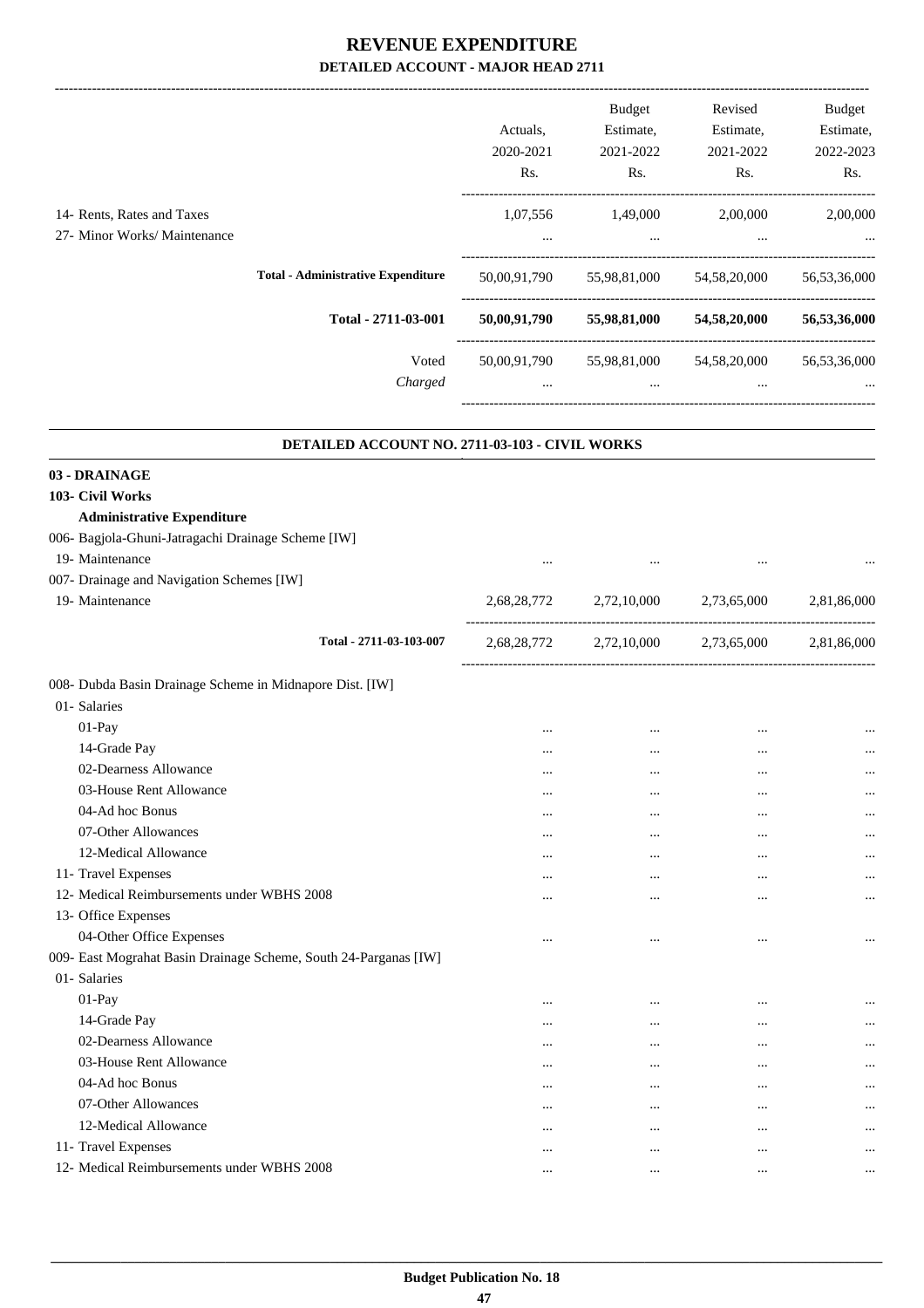|                                                             | Actuals,<br>2020-2021<br>Rs. | <b>Budget</b><br>Estimate,<br>2021-2022<br>Rs. | Revised<br>Estimate,<br>2021-2022<br>Rs. | <b>Budget</b><br>Estimate,<br>2022-2023<br>Rs. |
|-------------------------------------------------------------|------------------------------|------------------------------------------------|------------------------------------------|------------------------------------------------|
| 13- Office Expenses                                         |                              |                                                |                                          |                                                |
| 01-Electricity                                              |                              | $\ddots$                                       | $\ddotsc$                                |                                                |
| 02-Telephone                                                |                              |                                                | $\cdots$                                 |                                                |
| 04-Other Office Expenses                                    |                              |                                                | $\cdots$                                 |                                                |
| 011- Establishment charges for Lower Damodar Basin Drainage |                              |                                                |                                          |                                                |
| Scheme [IW]                                                 |                              |                                                |                                          |                                                |
| 01- Salaries                                                |                              |                                                |                                          |                                                |
| 01-Pay                                                      |                              |                                                |                                          |                                                |
| 14-Grade Pay                                                |                              |                                                | $\ddotsc$                                |                                                |
| 02-Dearness Allowance                                       |                              |                                                | $\ddotsc$                                |                                                |
| 03-House Rent Allowance                                     |                              |                                                |                                          |                                                |
| 04-Ad hoc Bonus                                             |                              |                                                |                                          |                                                |
| 07-Other Allowances                                         |                              |                                                |                                          |                                                |
| 12-Medical Allowance                                        |                              |                                                |                                          |                                                |
| 11- Travel Expenses                                         |                              |                                                |                                          |                                                |
| 12- Medical Reimbursements under WBHS 2008                  |                              |                                                | $\cdots$                                 |                                                |
| 012- Hijli Tidal Canal [IW]                                 |                              |                                                |                                          |                                                |
| 01- Salaries                                                |                              |                                                |                                          |                                                |
| 04-Ad hoc Bonus                                             |                              |                                                |                                          |                                                |
| 02- Wages                                                   |                              |                                                |                                          |                                                |
| 013- Calcutta and Eastern Canal [IW]                        |                              |                                                |                                          |                                                |
| 01- Salaries                                                |                              |                                                |                                          |                                                |
| 02-Dearness Allowance                                       |                              | $\cdots$                                       | $\ddotsc$                                |                                                |
| <b>Total - Administrative Expenditure</b>                   | 2,68,28,772                  | 2,72,10,000                                    | 2,73,65,000                              | 2,81,86,000                                    |
| Total - 2711-03-103                                         |                              | 2,68,28,772 2,72,10,000                        | 2,73,65,000                              | 2,81,86,000                                    |
| Voted                                                       |                              | 2,68,28,772 2,72,10,000                        | 2,73,65,000                              | 2,81,86,000                                    |
| Charged                                                     |                              | $\cdots$                                       |                                          |                                                |

#### **DETAILED ACCOUNT NO. 2711-03-799 - SUSPENSE**

| 03 - DRAINAGE                               |         |          |          |          |           |
|---------------------------------------------|---------|----------|----------|----------|-----------|
| 799- Suspense                               |         |          |          |          |           |
| <b>Administrative Expenditure</b>           |         |          |          |          |           |
| 001- Cash Settlement Suspense Accounts [IW] |         |          |          |          |           |
| 65- Cash Settlement Suspense Account        |         | $\cdots$ | $\cdots$ | $\cdots$ | $\cdots$  |
| 75- Purchase                                |         |          |          |          | $\cdots$  |
| 89- Stock                                   |         |          |          | $\cdots$ | $\ddotsc$ |
| 90- Miscellaneous works                     |         |          | $\cdots$ | $\cdots$ | $\cdots$  |
| Total - 2711-03-799                         |         | $\cdots$ | $\cdots$ | $\cdots$ | $\cdots$  |
|                                             |         |          |          |          |           |
|                                             | Voted   | $\cdots$ | $\cdots$ | $\cdots$ | $\cdots$  |
|                                             | Charged | $\cdots$ | $\cdots$ | $\cdots$ | $\cdots$  |
|                                             |         |          |          |          |           |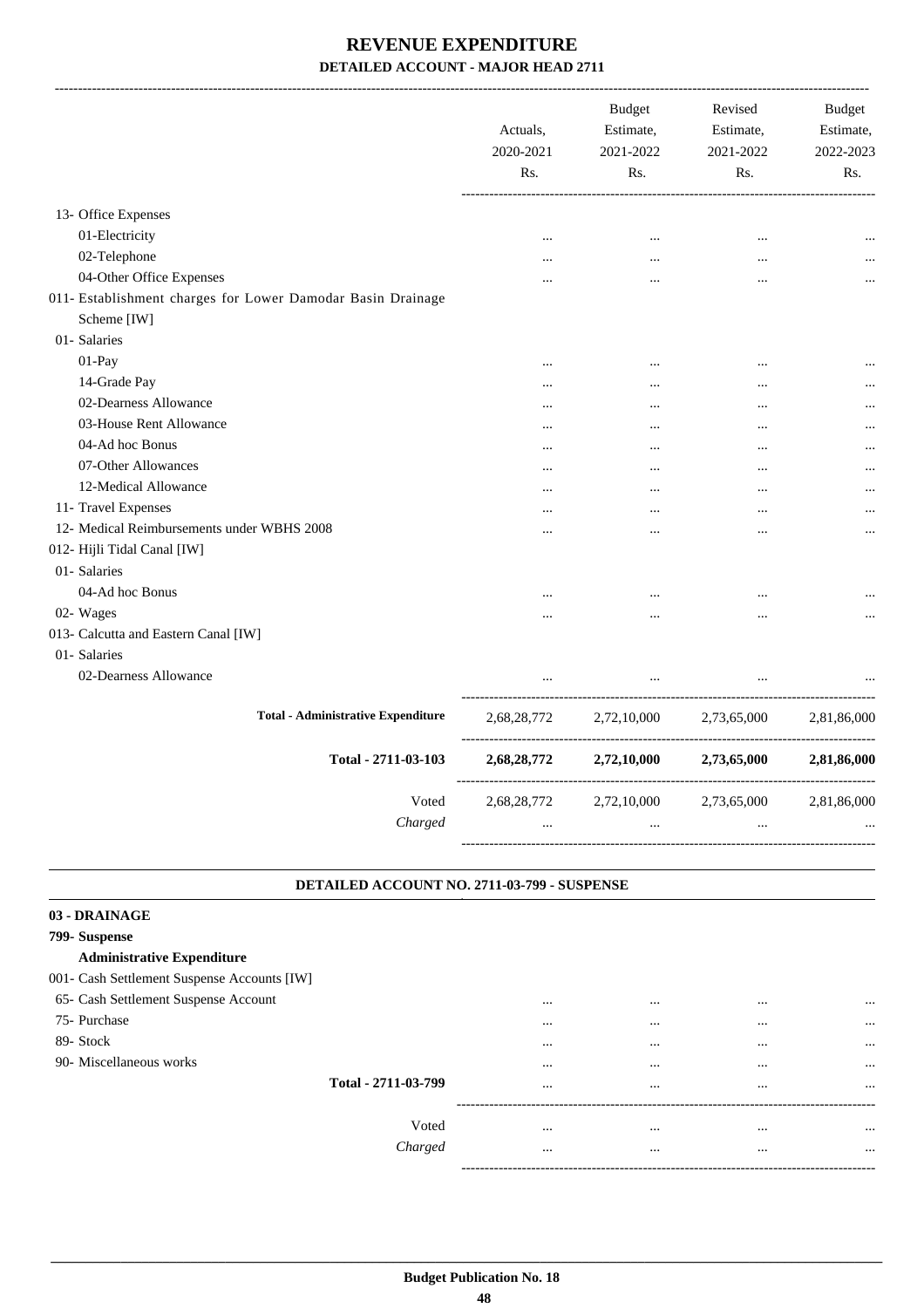|                                                                                  | Actuals,<br>2020-2021<br>Rs. | Budget<br>Estimate,<br>2021-2022<br>Rs. | Revised<br>Estimate,<br>2021-2022<br>Rs. | Budget<br>Estimate,<br>2022-2023<br>Rs. |
|----------------------------------------------------------------------------------|------------------------------|-----------------------------------------|------------------------------------------|-----------------------------------------|
| DETAILED ACCOUNT NO. 2711-80-004 - RESEARCH                                      |                              |                                         |                                          |                                         |
| 80 - GENERAL                                                                     |                              |                                         |                                          |                                         |
| 004- Research                                                                    |                              |                                         |                                          |                                         |
| <b>State Development Schemes</b>                                                 |                              |                                         |                                          |                                         |
| 003- Model Experiments and Study of Flood Problems in Trans-                     |                              |                                         |                                          |                                         |
| Damodar areas [IW]                                                               |                              |                                         |                                          |                                         |
| 27- Minor Works/ Maintenance                                                     |                              |                                         |                                          |                                         |
| 011- Other basic Investigation, Research and model Studies under                 |                              |                                         |                                          |                                         |
| River Research Institute, West Bengal [IW]                                       |                              |                                         |                                          |                                         |
| 27- Minor Works/ Maintenance                                                     |                              |                                         |                                          |                                         |
| Total - 2711-80-004                                                              |                              | $\cdots$                                |                                          |                                         |
|                                                                                  |                              |                                         |                                          |                                         |
| Voted                                                                            | $\cdots$                     | $\cdots$                                | $\cdots$                                 |                                         |
| Charged                                                                          |                              | $\cdots$                                |                                          |                                         |
|                                                                                  |                              |                                         |                                          |                                         |
|                                                                                  |                              |                                         |                                          |                                         |
| <b>DETAILED ACCOUNT NO. 2711 - DEDUCT RECOVERIES IN REDUCTION OF EXPENDITURE</b> |                              |                                         |                                          |                                         |
|                                                                                  |                              |                                         |                                          |                                         |
| 01 - FLOOD CONTROL<br>001- Direction and Administration                          |                              |                                         |                                          |                                         |
| Administrative Expenditure                                                       |                              |                                         |                                          |                                         |
| 001-General Administration [IW]                                                  |                              |                                         |                                          |                                         |
| 70-Deduct Recoveries                                                             |                              |                                         |                                          |                                         |
| 01-Others                                                                        | $-1,75,368$                  | $-1,000$                                | $-10,000$                                | $-10,000$                               |
| 02-W.B.H.S. 2008                                                                 |                              | $-1,000$                                |                                          |                                         |
| <b>State Development Schemes</b>                                                 |                              |                                         |                                          |                                         |
| 006-Work Charged Establishment Cost of I & W Department under                    |                              |                                         |                                          |                                         |
| Flood Control Sector. [IW]                                                       |                              |                                         |                                          |                                         |
| 70-Deduct Recoveries                                                             |                              |                                         |                                          |                                         |
| 01-Others                                                                        |                              |                                         | $\cdots$                                 |                                         |
|                                                                                  | $\cdots$                     | $\cdots$                                |                                          |                                         |
| Total - 001 - Deduct - Recoveries                                                | $-1,75,368$                  | $-2,000$                                | $-10,000$                                | $-10,000$                               |
| 103- Civil Works                                                                 |                              |                                         |                                          |                                         |
| Administrative Expenditure                                                       |                              |                                         |                                          |                                         |
| 001-Flood Control Schemes [IW]                                                   |                              |                                         |                                          |                                         |
| 70-Deduct Recoveries                                                             |                              |                                         |                                          |                                         |
| 01-Others                                                                        |                              | $-1,000$                                | $-1,000$                                 | $-1,000$                                |
| 02-W.B.H.S. 2008                                                                 | $\cdots$                     |                                         |                                          |                                         |
| 002-Mahananda Embankment Scheme [IW]                                             | $\cdots$                     | $\cdots$                                | $\cdots$                                 | $\cdots$                                |
| 70-Deduct Recoveries                                                             |                              |                                         |                                          |                                         |
| 01-Others                                                                        |                              |                                         |                                          |                                         |
| 02-W.B.H.S. 2008                                                                 |                              | $\cdots$                                | $\cdots$                                 |                                         |
| 003-Establishment charges for Flood Control Schemes in Malda,                    |                              | $\cdots$                                |                                          | $\cdots$                                |
| Uttar & Dakshin Dinajpur districts [IW]                                          |                              |                                         |                                          |                                         |
| 70-Deduct Recoveries                                                             |                              |                                         |                                          |                                         |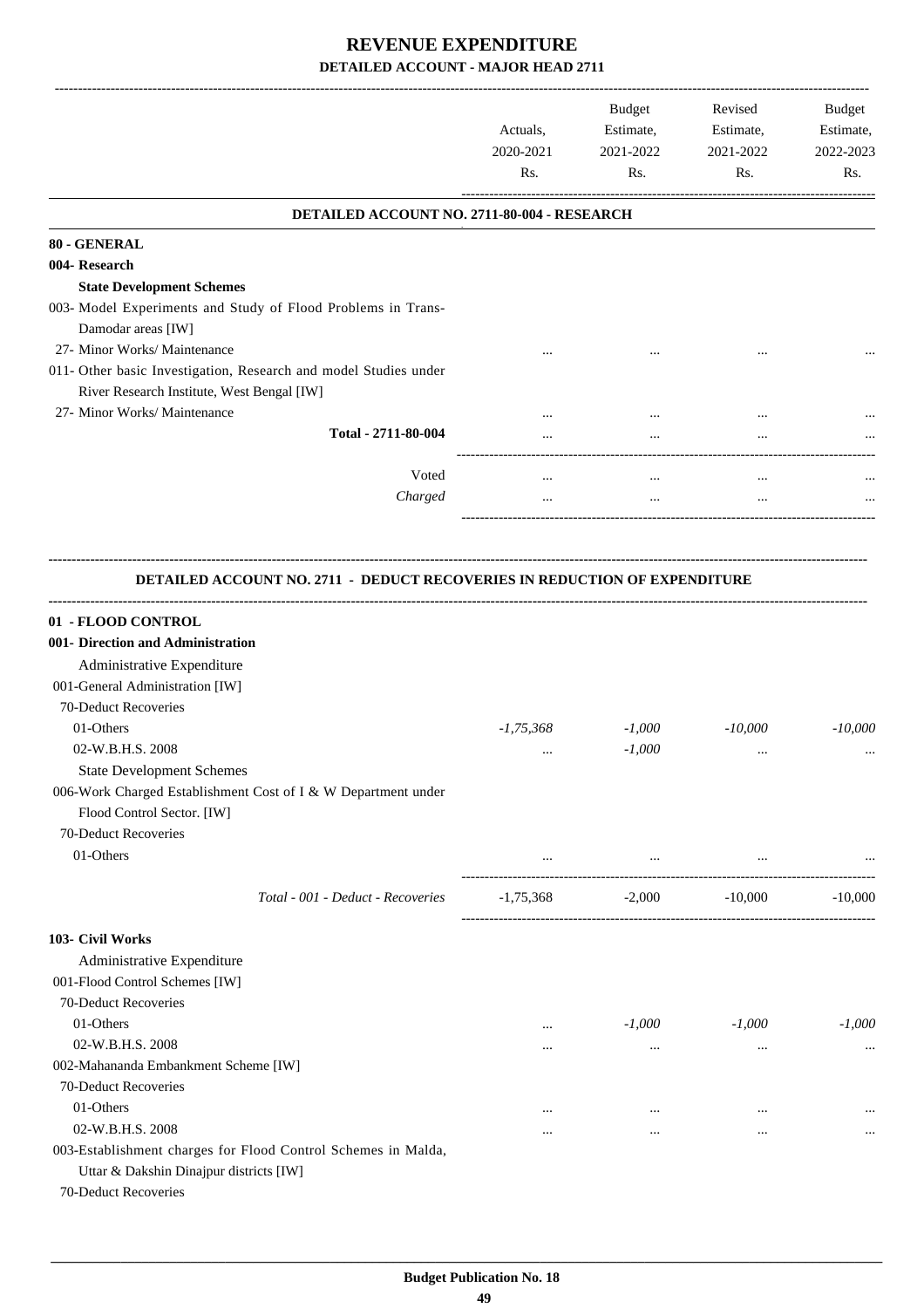|                                                                                                         | Actuals,<br>2020-2021<br>Rs. | <b>Budget</b><br>Estimate,<br>2021-2022<br>Rs.  | Revised<br>Estimate,<br>2021-2022<br>Rs. | Budget<br>Estimate,<br>2022-2023<br>Rs. |
|---------------------------------------------------------------------------------------------------------|------------------------------|-------------------------------------------------|------------------------------------------|-----------------------------------------|
| 01-Others                                                                                               | $\ddotsc$                    | $\cdots$                                        | $\cdots$                                 |                                         |
| 02-W.B.H.S. 2008                                                                                        |                              | $\ddotsc$                                       | $\ddotsc$                                |                                         |
| 004-Establishment charges for Flood Control Schemes in<br>Murshidabad & Nadia districts [IW]            |                              |                                                 |                                          |                                         |
| 70-Deduct Recoveries                                                                                    |                              |                                                 |                                          |                                         |
| 01-Others                                                                                               |                              |                                                 |                                          |                                         |
| 02-W.B.H.S. 2008                                                                                        |                              | $\ldots$                                        | $\cdots$                                 |                                         |
| Total - 103 - Deduct - Recoveries                                                                       | $\cdots$                     | $-1,000$                                        | $-1,000$                                 | $-1,000$                                |
| 799- Suspense                                                                                           |                              |                                                 |                                          |                                         |
| Administrative Expenditure                                                                              |                              |                                                 |                                          |                                         |
| 001-Cash Settlement Suspense Accounts [IW]                                                              |                              |                                                 |                                          |                                         |
| 70-Deduct Recoveries                                                                                    |                              |                                                 |                                          |                                         |
| 01-Others                                                                                               | $\cdots$                     | $\cdots$                                        |                                          |                                         |
| 02-W.B.H.S. 2008                                                                                        |                              |                                                 |                                          |                                         |
| 002-Suspense [IW]                                                                                       |                              |                                                 |                                          |                                         |
| 70-Deduct Recoveries                                                                                    |                              |                                                 |                                          |                                         |
| 01-Others                                                                                               | $\cdots$                     | $\cdots$                                        |                                          |                                         |
| 02-W.B.H.S. 2008                                                                                        |                              | $\cdots$                                        | $\ddotsc$                                |                                         |
| Total - 799 - Deduct - Recoveries                                                                       | $\ldots$                     | $\ldots$                                        | $\ldots$                                 |                                         |
| 911- Deduct Recoveries of Overpayments                                                                  |                              |                                                 |                                          |                                         |
| Administrative Expenditure                                                                              |                              |                                                 |                                          |                                         |
| 001-General Administration [IW]                                                                         |                              |                                                 |                                          |                                         |
| 70-Deduct Recoveries                                                                                    |                              |                                                 |                                          |                                         |
| 01-Others                                                                                               | $-14,830$                    | $-1,000$                                        | $-1,000$                                 | $-1,000$                                |
| 003-Establishment charges of Flood Control Schemes in Malda, Uttar<br>& Dakshin Dinajpur Districts [IW] |                              |                                                 |                                          |                                         |
| 70-Deduct Recoveries                                                                                    |                              |                                                 |                                          |                                         |
| 01-Others                                                                                               |                              | $-1,000$                                        | $-1,000$                                 | $-1,000$                                |
| 004-Mahananda Embankment Scheme [IW]                                                                    | $\cdots$                     |                                                 |                                          |                                         |
| 70-Deduct Recoveries                                                                                    |                              |                                                 |                                          |                                         |
| 01-Others                                                                                               | $\cdots$                     | $\ldots$                                        | $-1,000$                                 | $-1,000$                                |
| <b>State Development Schemes</b>                                                                        |                              |                                                 |                                          |                                         |
| 002-Maintenance Expenditure in Flood Control [IW]                                                       |                              |                                                 |                                          |                                         |
| 70-Deduct Recoveries                                                                                    |                              |                                                 |                                          |                                         |
| 01-Others                                                                                               |                              |                                                 |                                          |                                         |
|                                                                                                         |                              | the contract of the contract of the contract of | $\cdots$                                 |                                         |
| Total - 911 - Deduct - Recoveries                                                                       | $-14,830$                    | $-2,000$                                        | $-3,000$                                 | $-3,000$                                |
| 03- DRAINAGE                                                                                            |                              |                                                 |                                          |                                         |

#### **001- Direction and Administration**

Administrative Expenditure

#### 001-Direction and Administration [IW]

70-Deduct Recoveries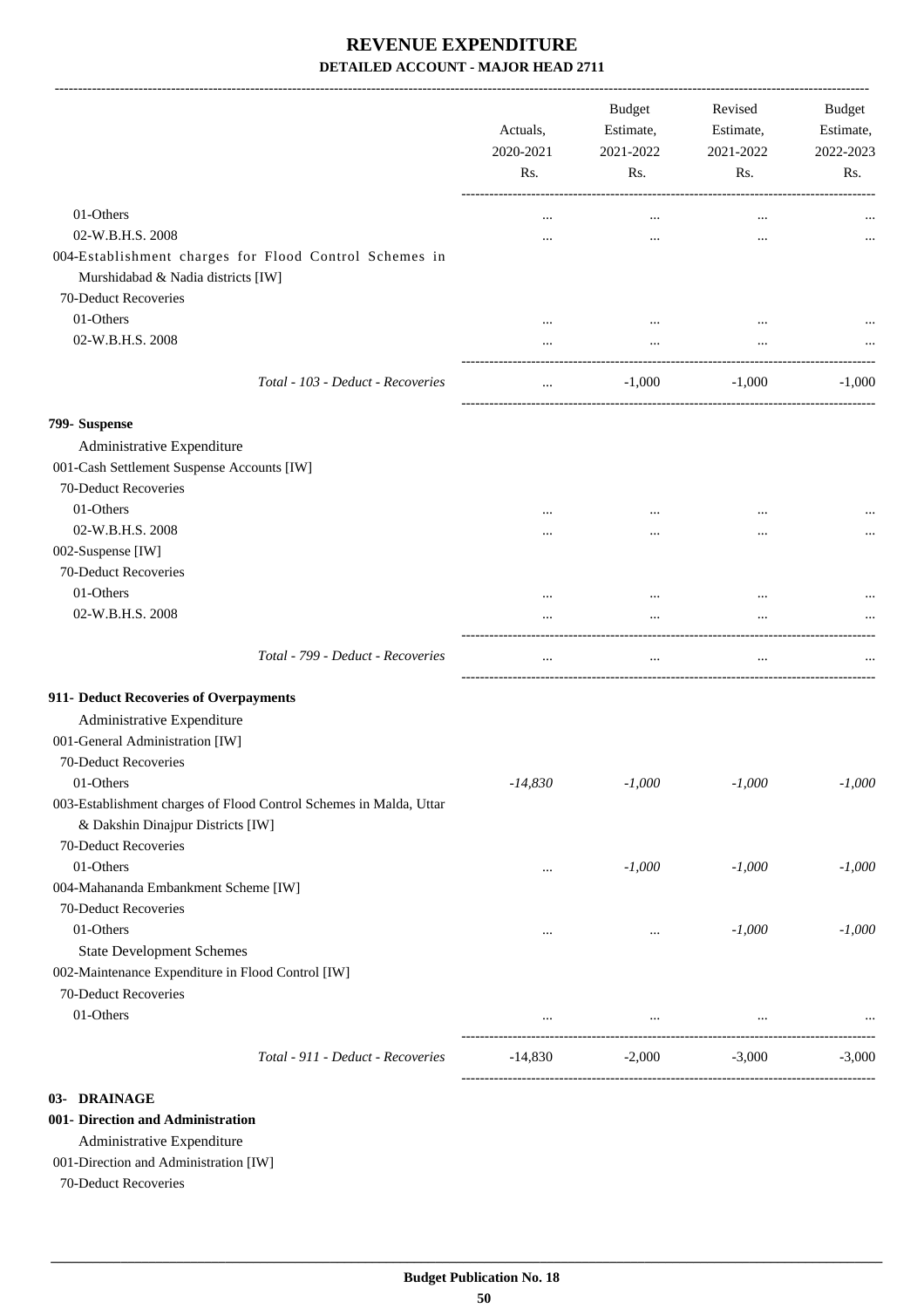|                                                                           | Actuals,<br>2020-2021<br>Rs. | <b>Budget</b><br>Estimate,<br>2021-2022<br>Rs. | Revised<br>Estimate,<br>2021-2022<br>Rs. | Budget<br>Estimate,<br>2022-2023<br>Rs. |
|---------------------------------------------------------------------------|------------------------------|------------------------------------------------|------------------------------------------|-----------------------------------------|
| 01-Others                                                                 | $-6,043$                     | $-1,000$                                       | $-1,000$                                 | $-1,000$                                |
| 02-W.B.H.S. 2008                                                          | $\cdots$                     | $-1,000$                                       | $\cdots$                                 |                                         |
| Total - 001 - Deduct - Recoveries                                         | $-6,043$                     | $-2,000$                                       | $-1,000$                                 | $-1,000$                                |
| 103- Civil Works                                                          |                              |                                                |                                          |                                         |
| Administrative Expenditure                                                |                              |                                                |                                          |                                         |
| 008-Dubda Basin Drainage Scheme in Midnapore Dist. [IW]                   |                              |                                                |                                          |                                         |
| 70-Deduct Recoveries                                                      |                              |                                                |                                          |                                         |
| 01-Others                                                                 |                              |                                                |                                          |                                         |
| 02-W.B.H.S. 2008                                                          |                              |                                                |                                          |                                         |
|                                                                           |                              | $\cdots$                                       |                                          |                                         |
| 009-East Mograhat Basin Drainage Scheme, South 24-Parganas [IW]           |                              |                                                |                                          |                                         |
| 70-Deduct Recoveries                                                      |                              |                                                |                                          |                                         |
| 01-Others                                                                 |                              |                                                |                                          |                                         |
| 02-W.B.H.S. 2008                                                          | .                            |                                                | $\cdots$                                 |                                         |
| 011-Establishment charges for Lower Damodar Basin Drainage<br>Scheme [IW] |                              |                                                |                                          |                                         |
| 70-Deduct Recoveries                                                      |                              |                                                |                                          |                                         |
| 01-Others                                                                 | $\cdots$                     | $\cdots$                                       |                                          |                                         |
| 02-W.B.H.S. 2008                                                          |                              |                                                |                                          |                                         |
| 012-Hijli Tidal Canal [IW]                                                |                              |                                                |                                          |                                         |
| 70-Deduct Recoveries                                                      |                              |                                                |                                          |                                         |
| 01-Others                                                                 | $\cdots$                     | $\cdots$                                       |                                          |                                         |
| 02-W.B.H.S. 2008                                                          | $\cdots$                     | $\cdots$                                       | $\ddotsc$                                |                                         |
| Total - 103 - Deduct - Recoveries                                         | $\cdots$                     | $\cdots$                                       | $\ddotsc$                                |                                         |
| 799- Suspense                                                             |                              |                                                |                                          |                                         |
| Administrative Expenditure                                                |                              |                                                |                                          |                                         |
| 001-Cash Settlement Suspense Accounts [IW]                                |                              |                                                |                                          |                                         |
| 70-Deduct Recoveries                                                      |                              |                                                |                                          |                                         |
| 01-Others                                                                 | $\cdots$                     | $\cdots$                                       | $\cdots$                                 | $\cdots$                                |
| 02-W.B.H.S. 2008                                                          | $\cdots$                     | $\cdots$                                       | $\cdots$                                 |                                         |
| 002-Drainage/Suspense [IW]                                                |                              |                                                |                                          |                                         |
| 70-Deduct Recoveries                                                      |                              |                                                |                                          |                                         |
| 01-Others                                                                 | $\cdots$                     | $\cdots$                                       | $\cdots$                                 |                                         |
| 02-W.B.H.S. 2008                                                          | $\cdots$                     | $\cdots$                                       | $\cdots$                                 |                                         |
|                                                                           |                              |                                                |                                          |                                         |
| Total - 799 - Deduct - Recoveries                                         | $\cdots$                     | $\cdots$                                       | $\ddotsc$                                |                                         |
| 911- Deduct Recoveries of Overpayments                                    |                              |                                                |                                          |                                         |
| Administrative Expenditure                                                |                              |                                                |                                          |                                         |
| 004-Direction and Administration [IW]                                     |                              |                                                |                                          |                                         |
| 70-Deduct Recoveries                                                      |                              |                                                |                                          |                                         |
| 01-Others                                                                 | $\cdots$                     | $\cdots$                                       | $-1,000$                                 | $-1,000$                                |
| 007-Drainage and Navigation Schemes [IW]<br>70-Deduct Recoveries          |                              |                                                |                                          |                                         |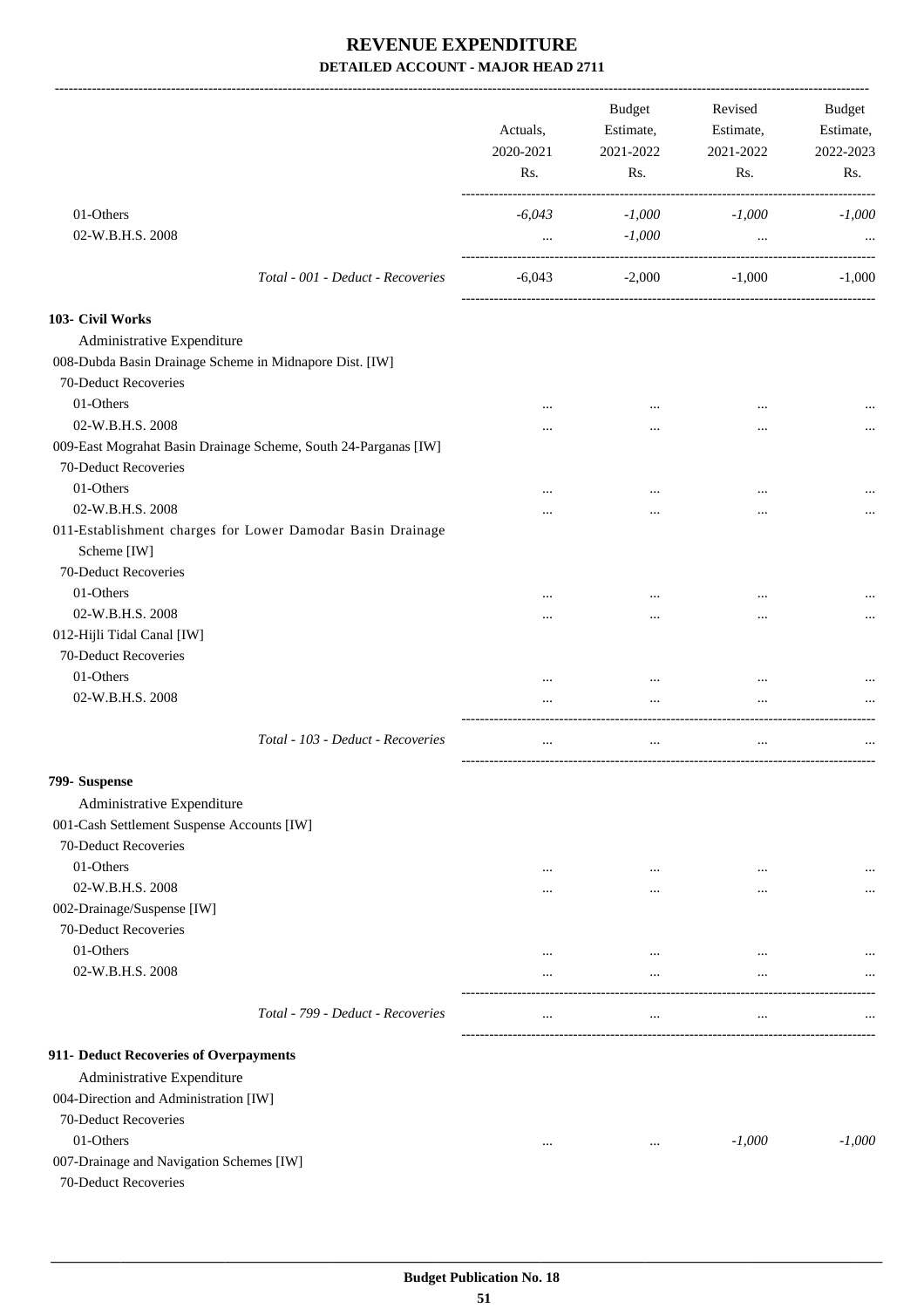|                                                                                              | Actuals,<br>2020-2021<br>Rs. | <b>Budget</b><br>Estimate,<br>2021-2022<br>Rs. | Revised<br>Estimate,<br>2021-2022<br>Rs. | Budget<br>Estimate,<br>2022-2023<br>Rs. |
|----------------------------------------------------------------------------------------------|------------------------------|------------------------------------------------|------------------------------------------|-----------------------------------------|
| 01-Others                                                                                    | $-2,47,395$                  | $\sim$ $\sim$                                  | -10,000                                  | $-10,000$                               |
| Total - 911 - Deduct - Recoveries                                                            | $-2,47,395$                  |                                                | $-11,000$<br>and the state of            | $-11,000$                               |
| 80- GENERAL                                                                                  |                              |                                                |                                          |                                         |
| 002- Data Collection                                                                         |                              |                                                |                                          |                                         |
| <b>State Development Schemes</b>                                                             |                              |                                                |                                          |                                         |
| 002-Creation of Statistical Cell and Data Bank [IW]                                          |                              |                                                |                                          |                                         |
| 70-Deduct Recoveries                                                                         |                              |                                                |                                          |                                         |
| 01-Others                                                                                    |                              | $\cdots$                                       |                                          |                                         |
| 02-W.B.H.S. 2008                                                                             | $\cdots$                     | $\cdots$                                       | $\ddotsc$                                |                                         |
| Total - 002 - Deduct - Recoveries                                                            | $\cdots$                     | $\ddotsc$                                      | $\ddotsc$                                |                                         |
|                                                                                              |                              |                                                |                                          |                                         |
| 004- Research                                                                                |                              |                                                |                                          |                                         |
| Administrative Expenditure                                                                   |                              |                                                |                                          |                                         |
| 001-Establishment charges in connection with model experiments,                              |                              |                                                |                                          |                                         |
| RRI [IW]                                                                                     |                              |                                                |                                          |                                         |
| 70-Deduct Recoveries                                                                         |                              |                                                |                                          |                                         |
| 01-Others                                                                                    |                              |                                                |                                          |                                         |
| 02-W.B.H.S. 2008                                                                             |                              |                                                |                                          |                                         |
| 012-Model Experiments in connection with Kandi Flood Protection<br>Scheme [IW]               |                              |                                                |                                          |                                         |
| 70-Deduct Recoveries                                                                         |                              |                                                |                                          |                                         |
| 01-Others                                                                                    |                              | $\cdots$                                       | $\cdots$                                 |                                         |
| 02-W.B.H.S. 2008                                                                             | $\cdots$                     |                                                | $\ddotsc$                                |                                         |
| <b>State Development Schemes</b>                                                             |                              |                                                |                                          |                                         |
| 002-Model Experiments and Study of Flood Problems in Kangasabati<br>and Keliaghye areas [IW] |                              |                                                |                                          |                                         |
| 70-Deduct Recoveries                                                                         |                              |                                                |                                          |                                         |
| 01-Others                                                                                    | $\ddotsc$                    | $\cdots$                                       | $\ddotsc$                                | $\ddotsc$                               |
| 02-W.B.H.S. 2008                                                                             |                              | $\cdots$                                       | $\ddotsc$                                | $\cdots$                                |
| 003-Model Experiments and Study of Flood Problems in Trans-                                  |                              |                                                |                                          |                                         |
| Damodar areas [IW]                                                                           |                              |                                                |                                          |                                         |
| 70-Deduct Recoveries                                                                         |                              |                                                |                                          |                                         |
| 01-Others                                                                                    | $\cdots$                     | $\ddotsc$                                      |                                          |                                         |
| 02-W.B.H.S. 2008                                                                             |                              | $\cdots$                                       | $\ddotsc$                                | $\cdots$                                |
| 004-Model Experiments in connection with Kandi Flood Protection                              |                              |                                                |                                          |                                         |
| Scheme [IW]                                                                                  |                              |                                                |                                          |                                         |
| 70-Deduct Recoveries                                                                         |                              |                                                |                                          |                                         |
| 01-Others                                                                                    | $\cdots$                     | $\cdots$                                       | $\ddotsc$                                | $\cdots$                                |
| 02-W.B.H.S. 2008                                                                             |                              | $\cdots$                                       |                                          |                                         |
| 005-Creation of Tidal Computation Unit in West Bengal [IW]                                   |                              |                                                |                                          |                                         |
| 70-Deduct Recoveries                                                                         |                              |                                                |                                          |                                         |
| 01-Others                                                                                    | $\ddotsc$                    | $\ddotsc$                                      | $\ddotsc$                                |                                         |
| 02-W.B.H.S. 2008                                                                             | $\cdots$                     | $\cdots$                                       | $\cdots$                                 |                                         |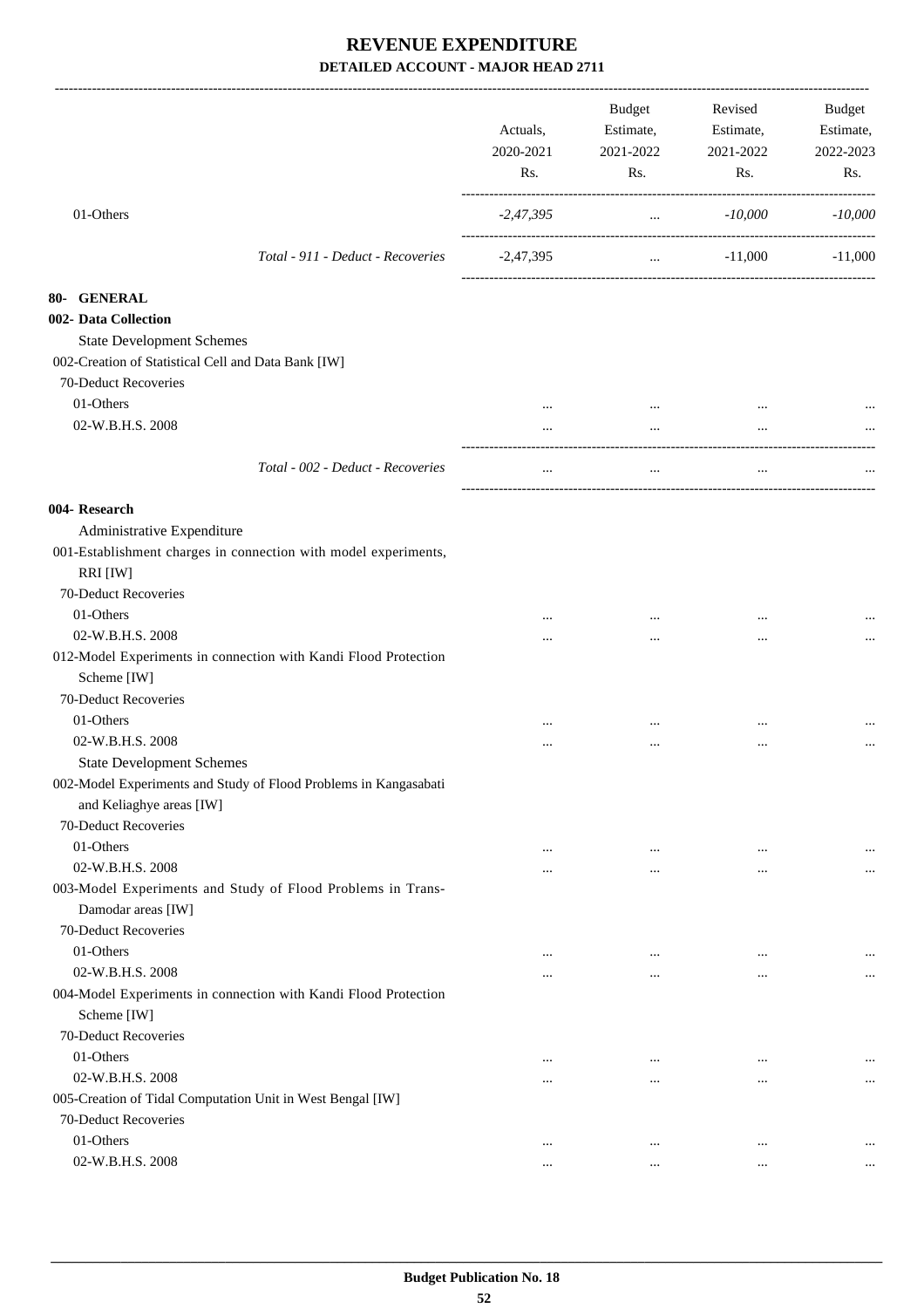|                                                                                                       | Actuals,<br>2020-2021<br>Rs. | <b>Budget</b><br>Estimate,<br>2021-2022<br>Rs. | Revised<br>Estimate,<br>2021-2022<br>Rs. | Budget<br>Estimate,<br>2022-2023<br>Rs. |
|-------------------------------------------------------------------------------------------------------|------------------------------|------------------------------------------------|------------------------------------------|-----------------------------------------|
| 006-Creation of a Research Unit for Computation of Hydrological<br>data in R.R.I. in West Bengal [IW] |                              |                                                |                                          |                                         |
| 70-Deduct Recoveries                                                                                  |                              |                                                |                                          |                                         |
| 01-Others<br>02-W.B.H.S. 2008                                                                         | $\cdots$                     | $\cdots$<br>$\cdots$                           |                                          |                                         |
| Total - 004 - Deduct - Recoveries                                                                     | $\cdots$                     | $\cdots$                                       | $\ldots$                                 |                                         |
| 005- Investigation                                                                                    |                              |                                                |                                          |                                         |
| Administrative Expenditure<br>005-Establishment charges for Flood Warning Cell in North Bengal        |                              |                                                |                                          |                                         |
| [IW]<br>70-Deduct Recoveries                                                                          |                              |                                                |                                          |                                         |
| 01-Others                                                                                             |                              |                                                |                                          |                                         |
| 02-W.B.H.S. 2008                                                                                      |                              | $\cdots$                                       |                                          |                                         |
| <b>State Development Schemes</b><br>001-Flood Warning Cell for North Bengal Rivers [IW]               |                              |                                                |                                          |                                         |
| 70-Deduct Recoveries                                                                                  |                              |                                                |                                          |                                         |
| 01-Others                                                                                             | $\cdots$                     | $\cdots$                                       | $\cdots$                                 |                                         |
| 02-W.B.H.S. 2008                                                                                      |                              |                                                |                                          |                                         |
| Total - 005 - Deduct - Recoveries                                                                     | $\cdots$                     | $\cdots$                                       | $\ldots$                                 |                                         |
| 911- Deduct Recoveries of Overpayments<br>Administrative Expenditure                                  |                              |                                                |                                          |                                         |
| 001-Establishment Charges Flood Warning Cell in North Bengal<br>[IW]                                  |                              |                                                |                                          |                                         |
| 70-Deduct Recoveries                                                                                  |                              |                                                |                                          |                                         |
| 01-Others                                                                                             |                              | $-1,000$                                       | $-1,000$                                 | $-1,000$                                |
| Total - 911 - Deduct - Recoveries                                                                     |                              | $-1,000$                                       | $-1,000$                                 | $-1,000$                                |
| Total - 2711 - Deduct - Recoveries                                                                    | $-4,43,636$                  | $-8,000$                                       | $-27,000$                                | $-27,000$                               |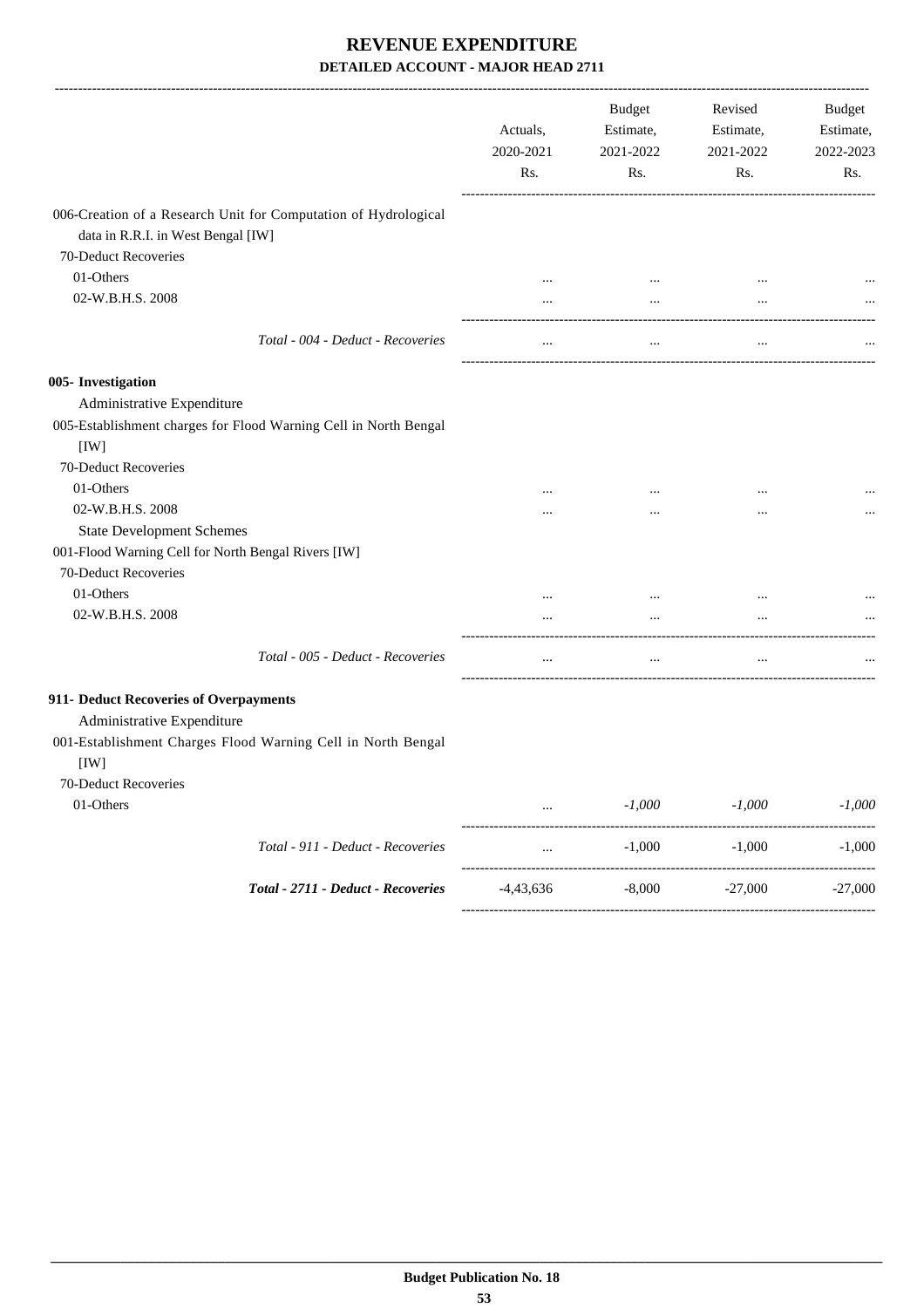# **REVENUE EXPENDITURE**

#### **DEMAND No. 32**

#### **Irrigation & Waterways Department**

**C - Economic Services - (j) General Economic Services**

#### **Head of Account : 3451 - Secretariat-Economic Services**

| Voted Rs. 8,73,71,000      | <b>Charged Rs. Nil</b> |             |             | <b>Total Rs. 8,73,71,000</b> |
|----------------------------|------------------------|-------------|-------------|------------------------------|
|                            |                        | Voted Rs.   | Charged Rs. | <b>Total Rs.</b>             |
| <b>Gross Expenditure</b>   |                        | 8,73,71,000 | $\cdots$    | 8,73,71,000                  |
| <b>Deduct - Recoveries</b> |                        | $-11.000$   | $\cdots$    | $-11,000$                    |
| <b>Net Expenditure</b>     |                        | 8,73,60,000 | $\cdots$    | 8,73,60,000                  |

#### **REVENUE EXPENDITURE ABSTRACT ACCOUNT**

---------------------------------------------------------------------------------------------------------------------------------------------------------------------------------

|                            |                                                                            |           | Budget         | Revised                                                                                             | <b>Budget</b> |
|----------------------------|----------------------------------------------------------------------------|-----------|----------------|-----------------------------------------------------------------------------------------------------|---------------|
|                            |                                                                            | Actuals,  | Estimate,      | Estimate,                                                                                           | Estimate,     |
|                            |                                                                            | 2020-2021 | 2021-2022      | 2021-2022                                                                                           | 2022-2023     |
|                            |                                                                            | Rs.       | $\mathbf{Rs.}$ | $\mathbf{Rs.}$                                                                                      | Rs.           |
| 090- Secretariate          |                                                                            |           |                |                                                                                                     |               |
| Administrative Expenditure |                                                                            |           |                | 7,56,37,165 8,77,18,000 8,34,10,000 8,73,71,000                                                     |               |
|                            |                                                                            |           |                | Total - 090 7,56,37,165 8,77,18,000 8,34,10,000 8,73,71,000                                         |               |
|                            | Grand Total - Gross 7,56,37,165 8,77,18,000 8,34,10,000 8,73,71,000        |           |                |                                                                                                     |               |
|                            | Voted                                                                      |           |                | 7,56,37,165 8,77,18,000 8,34,10,000 8,73,71,000                                                     |               |
|                            |                                                                            |           |                | Charged                                                                                             |               |
|                            | Administrative Expenditure 7,56,37,165 8,77,18,000 8,34,10,000 8,73,71,000 |           |                |                                                                                                     |               |
|                            | <i>Deduct Recoveries</i> 4,41,996 -2,000 -11,000 -11,000                   |           |                |                                                                                                     |               |
|                            | Grand Total - Net 7,51,95,169 8,77,16,000 8,33,99,000 8,73,60,000          |           |                |                                                                                                     |               |
|                            |                                                                            |           |                | Voted 7,51,95,169 8,77,16,000 8,33,99,000 8,73,60,000                                               |               |
|                            | Charged                                                                    |           |                | the contract of the contract of the contract of the contract of the contract of the contract of the |               |
|                            |                                                                            |           |                |                                                                                                     |               |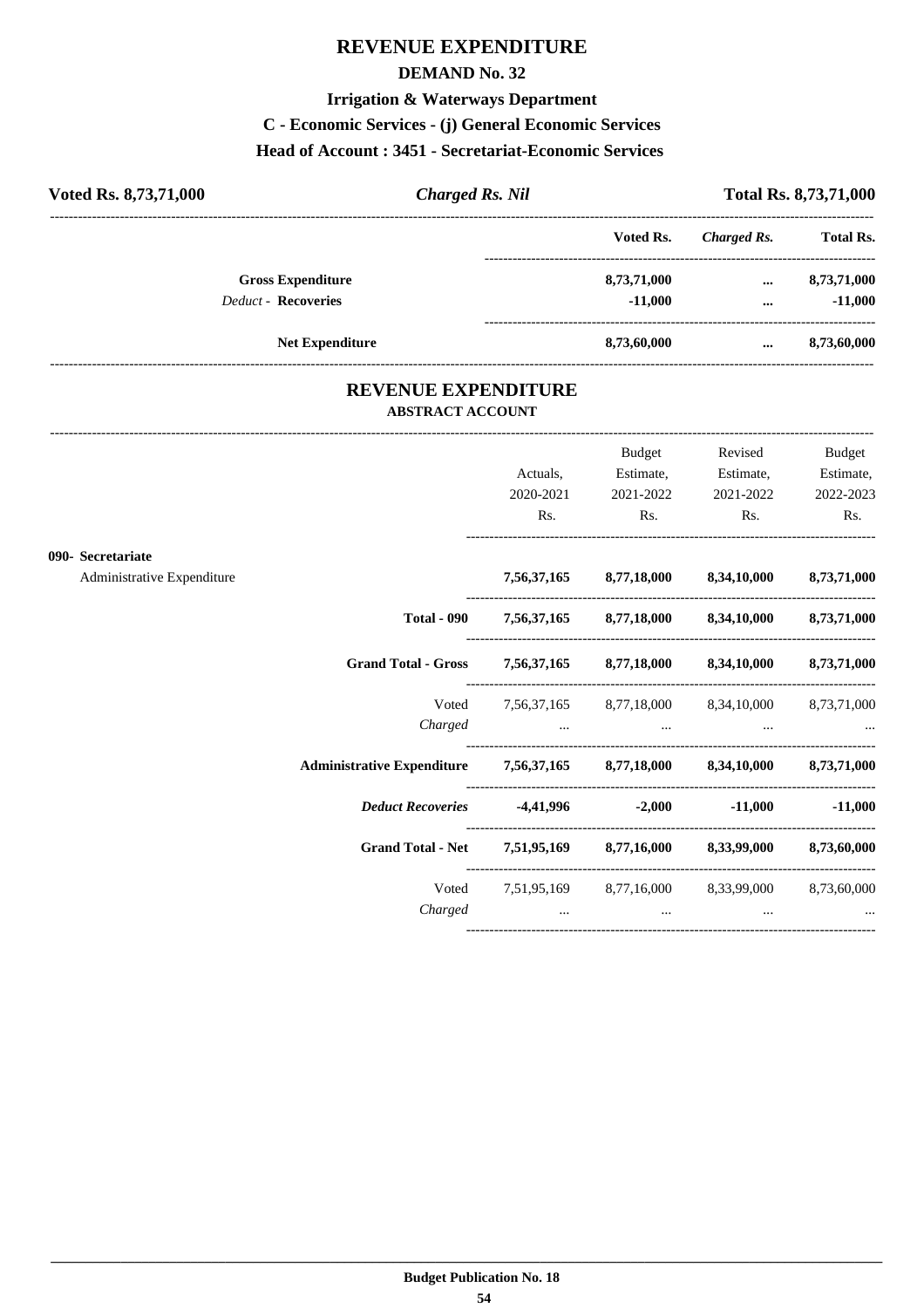| 2020-2021<br>Rs.<br>DETAILED ACCOUNT NO. 3451-00-090 - SECRETARIATE<br>090- Secretariate<br><b>Administrative Expenditure</b><br>01- Salaries<br>01-Pay<br>6,54,82,370 | 2021-2022<br>Rs.<br>7,41,04,000<br>$\ldots$<br>22,23,000<br>65,40,000<br>2,40,000<br>4,00,000 | 2021-2022<br>Rs.<br>6,67,92,000<br>$\cdots$<br>26,72,000<br>63,45,000<br>1,94,000 | 2022-2023<br>Rs.<br>6,87,96,000<br>41,28,000 |
|------------------------------------------------------------------------------------------------------------------------------------------------------------------------|-----------------------------------------------------------------------------------------------|-----------------------------------------------------------------------------------|----------------------------------------------|
|                                                                                                                                                                        |                                                                                               |                                                                                   |                                              |
|                                                                                                                                                                        |                                                                                               |                                                                                   |                                              |
| 018- Department of Irrigation and Waterways [IW]                                                                                                                       |                                                                                               |                                                                                   |                                              |
|                                                                                                                                                                        |                                                                                               |                                                                                   |                                              |
|                                                                                                                                                                        |                                                                                               |                                                                                   |                                              |
|                                                                                                                                                                        |                                                                                               |                                                                                   |                                              |
|                                                                                                                                                                        |                                                                                               |                                                                                   |                                              |
|                                                                                                                                                                        |                                                                                               |                                                                                   |                                              |
| 14-Grade Pay<br>$\cdots$                                                                                                                                               |                                                                                               |                                                                                   |                                              |
| 02-Dearness Allowance<br>7,81,332                                                                                                                                      |                                                                                               |                                                                                   |                                              |
| 03-House Rent Allowance<br>57,17,846                                                                                                                                   |                                                                                               |                                                                                   | 65,36,000                                    |
| 04-Ad hoc Bonus<br>2,35,200                                                                                                                                            |                                                                                               |                                                                                   | 2,45,000                                     |
| 07-Other Allowances<br>1,48,082                                                                                                                                        |                                                                                               | 1,53,000                                                                          | 1,58,000                                     |
| 12-Medical Allowance<br>24,032                                                                                                                                         | 40,000                                                                                        | 25,000                                                                            | 26,000                                       |
| Total - 3451-00-090-018-01                                                                                                                                             | 7,23,88,862 8,35,47,000                                                                       | 7,61,81,000                                                                       | 7,98,89,000                                  |
| 02- Wages<br>12,35,125                                                                                                                                                 | 11,40,000                                                                                     | 45,00,000                                                                         | 47,00,000                                    |
| 07- Medical Reimbursements<br>8,989                                                                                                                                    | 35,000                                                                                        | 35,000                                                                            | 36,000                                       |
| 11- Travel Expenses<br>2,19,979                                                                                                                                        | 4,86,000                                                                                      | 4,86,000                                                                          | 4,96,000                                     |
| 12- Medical Reimbursements under WBHS 2008<br>7,33,932                                                                                                                 | 9,42,000                                                                                      | 11,00,000                                                                         | 11,00,000                                    |
| 13- Office Expenses                                                                                                                                                    |                                                                                               |                                                                                   |                                              |
| 02-Telephone<br>1,01,043                                                                                                                                               | 1,14,000                                                                                      | 1,14,000                                                                          | 1,16,000                                     |
| 03-Maintenance / P.O.L. for Office Vehicles<br>1,02,800                                                                                                                | 1,70,000                                                                                      | 2,00,000                                                                          | 2,25,000                                     |
| 04-Other Office Expenses<br>3,88,859                                                                                                                                   | 7,50,000                                                                                      | 7,50,000                                                                          | 7,65,000                                     |
| Total - 3451-00-090-018-13<br>5,92,702                                                                                                                                 | 10,34,000                                                                                     | 10,64,000                                                                         | 11,06,000                                    |
| 16- Publications<br>19,276                                                                                                                                             | 14,000                                                                                        | 14,000                                                                            | 14,000                                       |
| 28- Payment of Professional and Special Services                                                                                                                       |                                                                                               |                                                                                   |                                              |
| 02-Other charges<br>4,38,300                                                                                                                                           | 5,20,000                                                                                      | 30,000                                                                            | 30,000                                       |
| 77- Computerisation<br>$\cdots$                                                                                                                                        | $\ddots$                                                                                      | $\ddots$                                                                          |                                              |
| <b>Total - Administrative Expenditure</b><br>7,56,37,165                                                                                                               | 8,77,18,000                                                                                   | 8,34,10,000                                                                       | 8,73,71,000                                  |
| Total - 3451-00-090                                                                                                                                                    | 7,56,37,165 8,77,18,000                                                                       | 8,34,10,000                                                                       | 8,73,71,000                                  |
| Voted                                                                                                                                                                  |                                                                                               | 7,56,37,165 8,77,18,000 8,34,10,000 8,73,71,000                                   |                                              |
| Charged                                                                                                                                                                |                                                                                               | and the state of the<br>$\cdots$                                                  |                                              |

#### **DETAILED ACCOUNT NO. 3451 - DEDUCT RECOVERIES IN REDUCTION OF EXPENDITURE**

**--------------------------------------------------------------------------------------------------------------------------------------------------------------------------------**

| 090- Secretariate                               |           |          |          |          |
|-------------------------------------------------|-----------|----------|----------|----------|
| Administrative Expenditure                      |           |          |          |          |
| 018-Department of Irrigation and Waterways [IW] |           |          |          |          |
| 70-Deduct Recoveries                            |           |          |          |          |
| $01$ -Others                                    | $-18.139$ | $-1.000$ | $-1.000$ | $-1.000$ |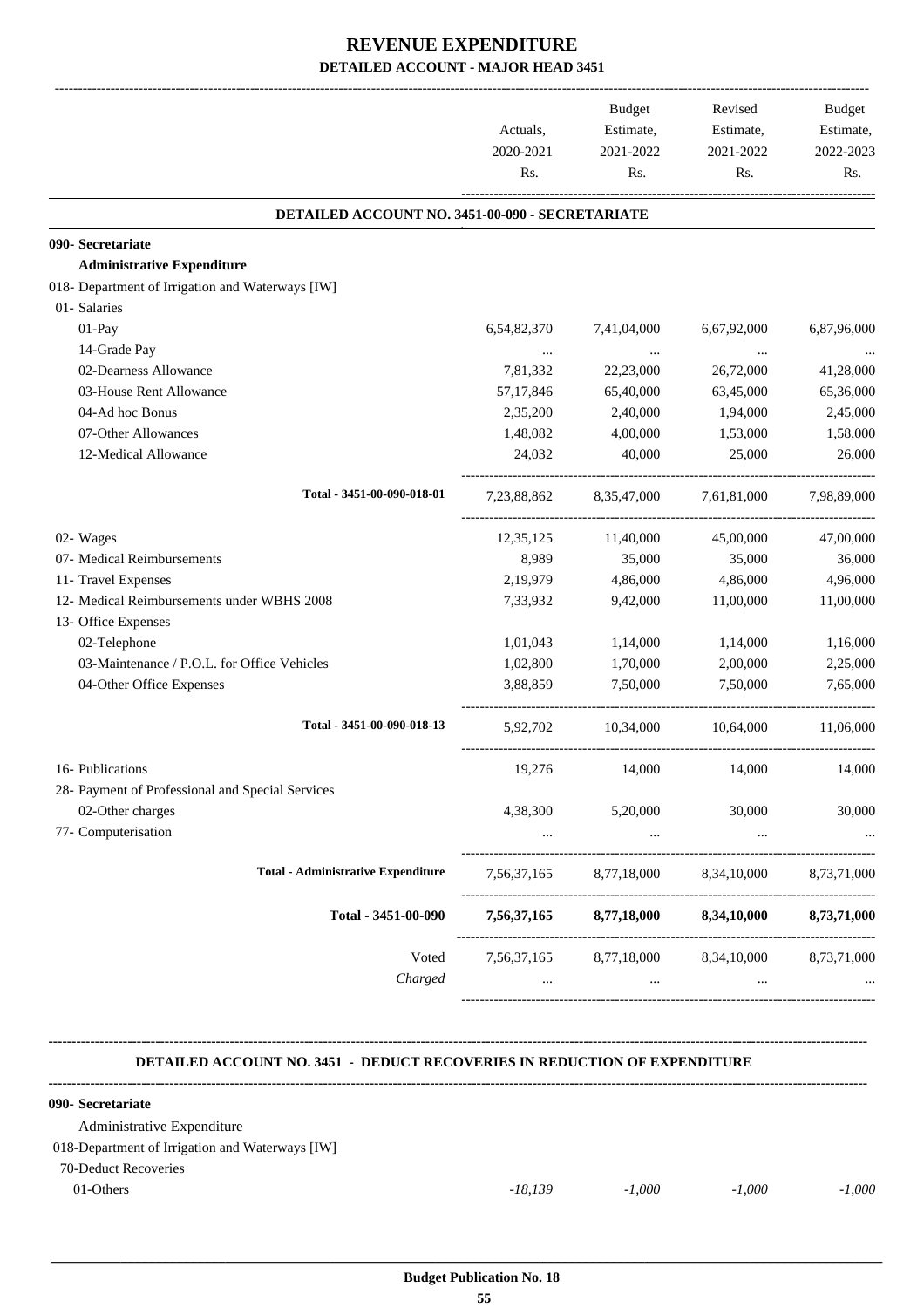|                                                 |                                    | Actuals,<br>2020-2021<br>Rs. | <b>Budget</b><br>Estimate,<br>2021-2022<br>Rs. | Revised<br>Estimate,<br>2021-2022<br>Rs. | Budget<br>Estimate,<br>2022-2023<br>Rs. |
|-------------------------------------------------|------------------------------------|------------------------------|------------------------------------------------|------------------------------------------|-----------------------------------------|
| 02-W.B.H.S. 2008                                |                                    | $\cdots$                     | $-1,000$                                       | $\cdots$                                 | $\cdots$                                |
|                                                 | Total - 090 - Deduct - Recoveries  | $-18,139$                    | $-2,000$                                       | $-1,000$                                 | $-1,000$                                |
| 911- Deduct Recoveries of Overpayments          |                                    |                              |                                                |                                          |                                         |
| Administrative Expenditure                      |                                    |                              |                                                |                                          |                                         |
| 018-Department of Irrigation and Waterways [IW] |                                    |                              |                                                |                                          |                                         |
| 70-Deduct Recoveries                            |                                    |                              |                                                |                                          |                                         |
| 01-Others                                       |                                    | $-4,23,857$                  | $\cdots$                                       | $-10,000$                                | $-10,000$                               |
|                                                 | Total - 911 - Deduct - Recoveries  | $-4,23,857$                  | $\cdots$                                       | $-10,000$                                | $-10,000$                               |
|                                                 | Total - 3451 - Deduct - Recoveries | -4,41,996                    | $-2,000$                                       | $-11,000$                                | $-11,000$                               |
|                                                 |                                    |                              |                                                |                                          |                                         |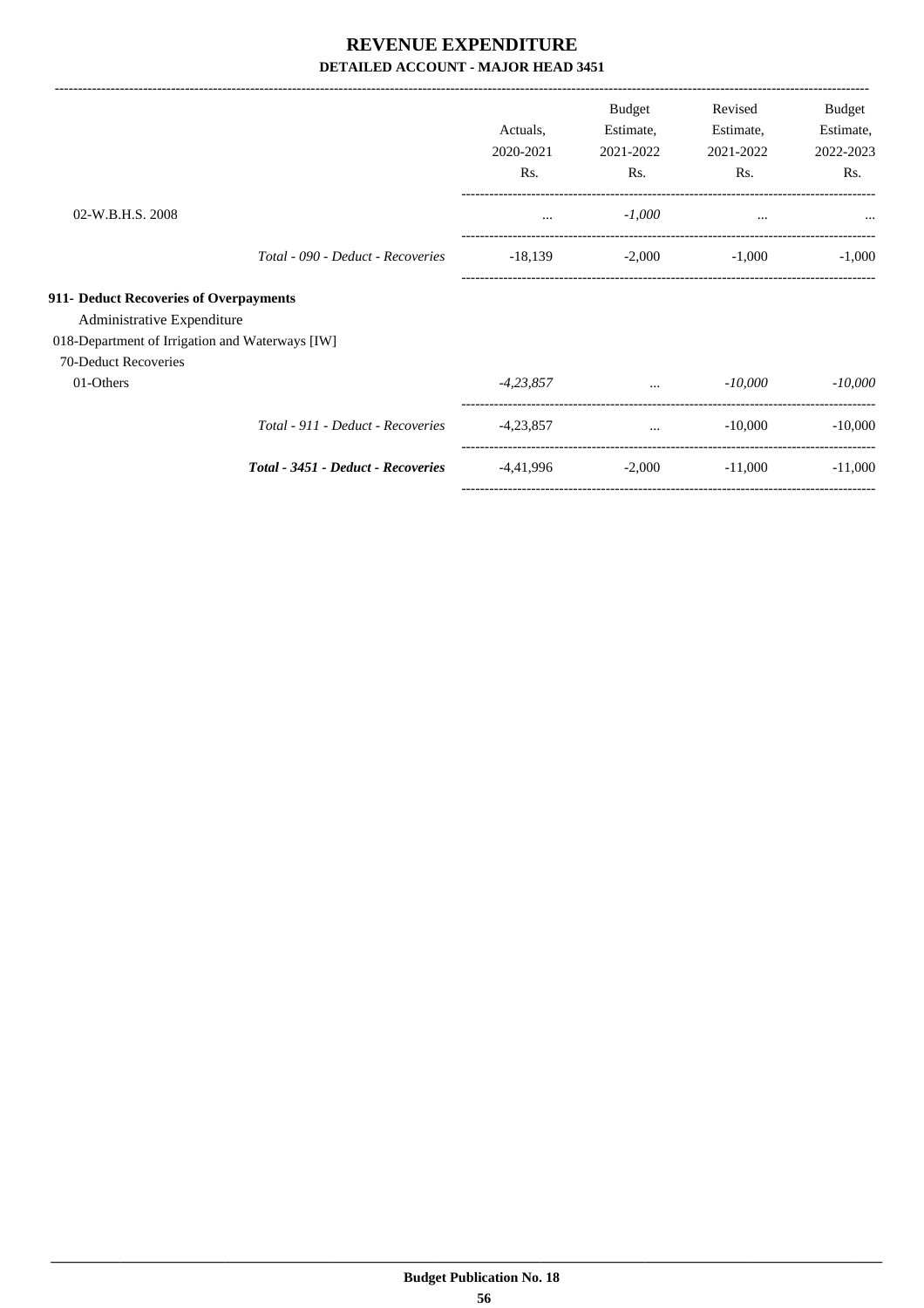# **CAPITAL EXPENDITURE**

#### **DEMAND No. 32**

#### **Irrigation & Waterways Department**

## **C. Capital Accounts of Economic Services - (d) Capital Account of Irrigation and Flood Control**

**Head of Account : 4700 - Capital Outlay on Major Irrigation**

| Voted Rs. 1374,61,00,000                         | <b>Charged Rs. Nil</b>     |              | Total Rs. 1374,61,00,000                              |                       |                        |  |
|--------------------------------------------------|----------------------------|--------------|-------------------------------------------------------|-----------------------|------------------------|--|
|                                                  |                            |              | Voted Rs.                                             |                       | Charged Rs. Total Rs.  |  |
| <b>Gross Expenditure</b>                         |                            |              | 1374,61,00,000                                        |                       | $\dots$ 1374,61,00,000 |  |
| <b>Deduct - Recoveries</b>                       |                            |              |                                                       |                       |                        |  |
| Net Expenditure                                  |                            |              | 1374,61,00,000                                        |                       | $\dots$ 1374,61,00,000 |  |
|                                                  | <b>CAPITAL EXPENDITURE</b> |              |                                                       |                       |                        |  |
|                                                  | <b>ABSTRACT ACCOUNT</b>    |              |                                                       |                       |                        |  |
|                                                  |                            |              | <b>Budget</b>                                         | Revised               | <b>Budget</b>          |  |
|                                                  |                            | Actuals,     | Estimate,                                             | Estimate,             | Estimate,              |  |
|                                                  |                            | 2020-2021    | 2021-2022                                             | 2021-2022             | 2022-2023              |  |
|                                                  |                            | Rs.          | Rs.                                                   | Rs.                   | Rs.                    |  |
| 01 - Mayurakshi Reservoir Project                |                            |              |                                                       |                       |                        |  |
| 789- Special Component Plan For Scheduled Castes |                            |              |                                                       |                       |                        |  |
| <b>State Development Schemes</b>                 |                            |              | $11,37,673$ $2,00,00,000$ $66,67,000$ $1,50,00,000$   |                       |                        |  |
|                                                  | <b>Total - 789</b>         |              | $11,37,673$ $2,00,00,000$ $66,67,000$                 |                       | 1,50,00,000            |  |
| 796- Tribal Area Sub-Plan                        |                            |              |                                                       |                       |                        |  |
| <b>State Development Schemes</b>                 |                            | 48, 22, 363  |                                                       | 2,00,00,000 66,67,000 | 1,50,00,000            |  |
|                                                  | <b>Total - 796</b>         |              | 48,22,363 2,00,00,000 66,67,000 1,50,00,000           |                       |                        |  |
| 800- Other Expenditure                           |                            |              |                                                       |                       |                        |  |
| <b>State Development Schemes</b>                 |                            | 22,36,14,514 | 20,00,00,000                                          | 26,66,67,000          | 30,00,00,000           |  |
|                                                  | <b>Total - 800</b>         | 22,36,14,514 | 20,00,00,000                                          | 26,66,67,000          | 30,00,00,000           |  |
|                                                  | Total - 01                 | 22,95,74,550 | 24,00,00,000                                          | 28,00,01,000          | 33,00,00,000           |  |
| 02 - Kangsabati Reservoir Project                |                            |              |                                                       |                       |                        |  |
| 789- Special Component Plan For Scheduled Castes |                            |              |                                                       |                       |                        |  |
| <b>State Development Schemes</b>                 |                            | 6,00,00,000  | 2,00,00,000                                           | 66,67,000             | 1,50,00,000            |  |
|                                                  | <b>Total - 789</b>         |              | $6,00,00,000$ $2,00,00,000$ $66,67,000$               |                       | 1,50,00,000            |  |
| 796- Tribal Area Sub-Plan                        |                            |              |                                                       |                       |                        |  |
| <b>State Development Schemes</b>                 |                            | 1,38,00,000  | 2,00,00,000                                           | 66,67,000             | 1,50,00,000            |  |
|                                                  | <b>Total - 796</b>         |              | $1,38,00,000$ $2,00,00,000$ $66,67,000$ $1,50,00,000$ |                       |                        |  |
| 800- Other Expenditure                           |                            |              |                                                       |                       |                        |  |
| <b>State Development Schemes</b>                 |                            | 21,70,39,918 | 20,00,00,000                                          | 6,66,67,000           | 21,00,00,000           |  |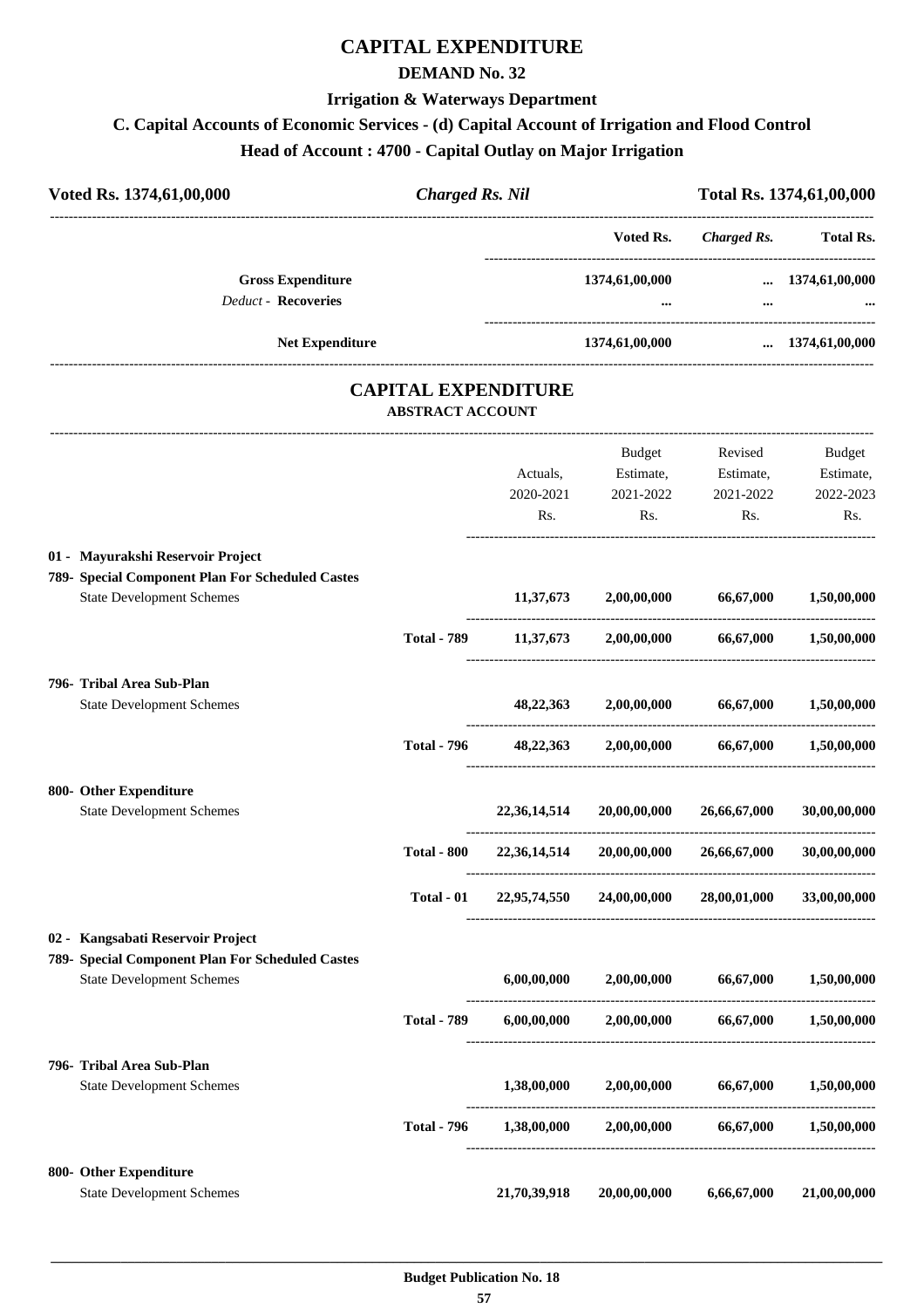|                                                                                                                                                                       |                         | Actuals,<br>2020-2021<br>Rs.                                   | Budget<br>Estimate,<br>2021-2022<br>Rs.                                         | Revised<br>Estimate,<br>2021-2022<br>Rs. | Budget<br>Estimate,<br>2022-2023<br>Rs. |
|-----------------------------------------------------------------------------------------------------------------------------------------------------------------------|-------------------------|----------------------------------------------------------------|---------------------------------------------------------------------------------|------------------------------------------|-----------------------------------------|
|                                                                                                                                                                       | <b>Total - 800</b>      | 21,70,39,918                                                   | 20,00,00,000                                                                    | 6,66,67,000                              | 21,00,00,000                            |
|                                                                                                                                                                       | Total - 02              |                                                                | 29,08,39,918 24,00,00,000 8,00,01,000                                           |                                          | 24,00,00,000                            |
| 03 - Damodar Valley Project<br>001- Direction And Administration<br><b>State Development Schemes</b>                                                                  |                         |                                                                |                                                                                 |                                          |                                         |
| State Development Schemes (Central Assistance)                                                                                                                        |                         |                                                                | $\cdots$                                                                        |                                          |                                         |
|                                                                                                                                                                       | <b>Total - 001</b>      | $\cdots$                                                       | $\cdots$                                                                        |                                          |                                         |
| 789- Special Component Plan For Scheduled Castes<br><b>State Development Schemes</b><br>State Development Schemes (Central Assistance)                                |                         | $\cdots$<br>$\cdots$                                           | $\cdots$<br>$\cdots$                                                            |                                          |                                         |
|                                                                                                                                                                       | <b>Total - 789</b>      | $\cdots$                                                       | $\cdots$                                                                        | $\cdots$                                 |                                         |
| 796- Tribal Area Sub-Plan<br><b>State Development Schemes</b><br>State Development Schemes (Central Assistance)                                                       |                         |                                                                | $\ddotsc$                                                                       |                                          |                                         |
|                                                                                                                                                                       | <b>Total - 796</b>      | $\cdots$                                                       | $\cdots$                                                                        | $\cdots$                                 |                                         |
| 800- Other Expenditure<br><b>State Development Schemes</b>                                                                                                            |                         | 14, 16, 49, 022                                                | 45,00,00,000                                                                    | 15,00,00,000                             | 47,25,00,000                            |
|                                                                                                                                                                       | <b>Total - 800</b>      | 14, 16, 49, 022                                                | 45,00,00,000                                                                    | 15,00,00,000                             | 47,25,00,000                            |
|                                                                                                                                                                       |                         | Total - 03 14,16,49,022 45,00,00,000 15,00,00,000 47,25,00,000 |                                                                                 |                                          |                                         |
| 04 - Teesta Barrage Project<br>789- Special Component Plan for Scheduled Castes<br><b>State Development Schemes</b><br>State Development Schemes (Central Assistance) |                         | $\cdots$                                                       | 22,12,99,109 9,00,00,000 8,77,33,000<br>and the contract of the con-            | and the contract of the season           | 6,50,00,000                             |
|                                                                                                                                                                       | <b>Total - 789</b>      |                                                                | 22,12,99,109 9,00,00,000 8,77,33,000 6,50,00,000                                |                                          |                                         |
| 796- Tribal Areas Sub-Plan<br><b>State Development Schemes</b><br>State Development Schemes (Central Assistance)                                                      |                         |                                                                | 4,96,29,999 8,00,00,000 9,40,00,000 6,50,00,000<br>and the contract of the con- | <b>Contract Contract</b>                 |                                         |
|                                                                                                                                                                       | <b>Total - 796</b>      |                                                                | 4,96,29,999 8,00,00,000 9,40,00,000                                             |                                          | 6,50,00,000                             |
| 800- Other Expenditure<br><b>State Development Schemes</b>                                                                                                            | <b>Voted</b><br>Charged | 18,72,89,696<br>80,18,393                                      | 70,00,00,000<br>$\cdots$                                                        | 23,33,33,000<br>$\cdots$                 | 70,00,00,000                            |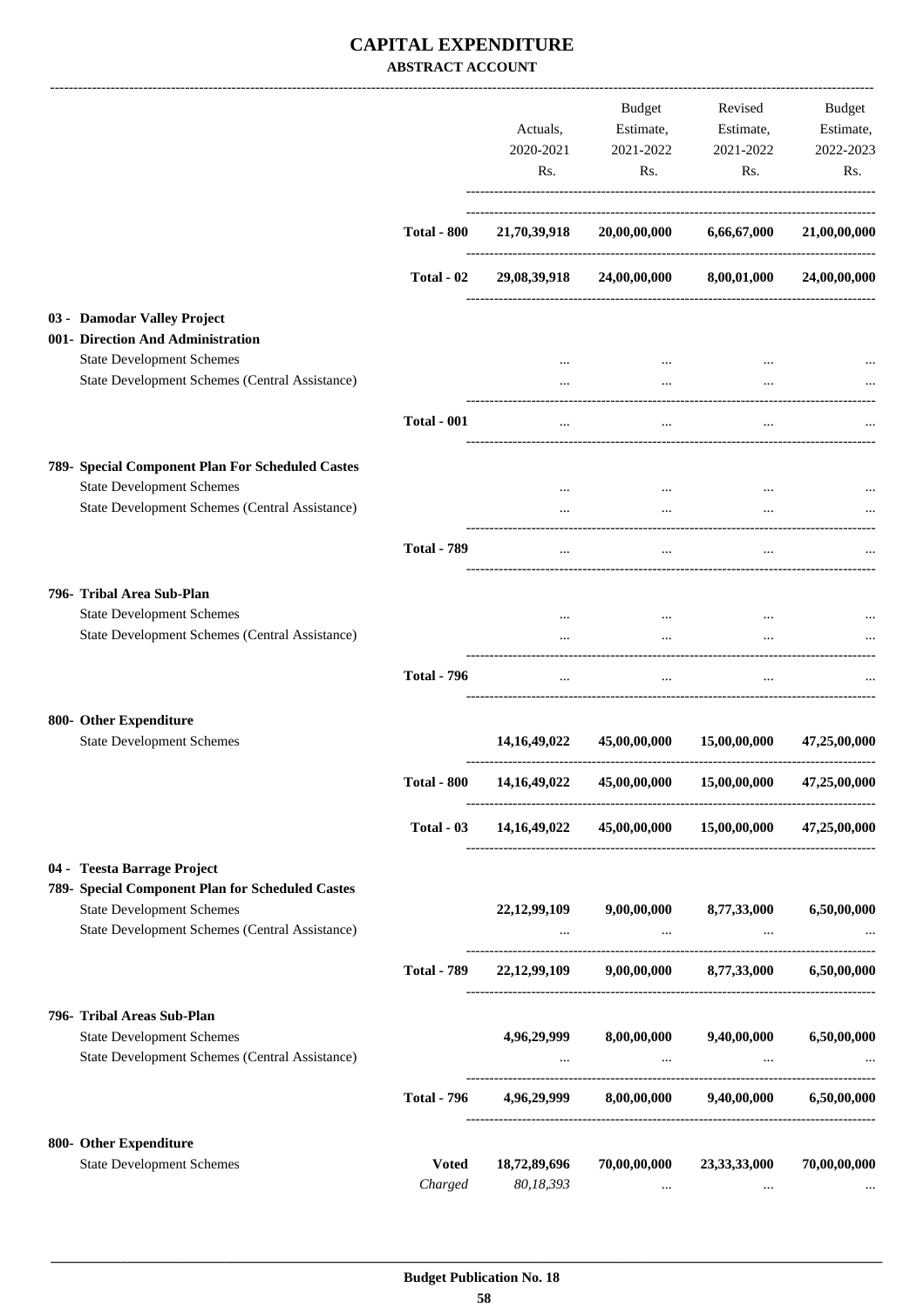|                                                                                    |                    |              | <b>Budget</b>        | Revised              | Budget       |
|------------------------------------------------------------------------------------|--------------------|--------------|----------------------|----------------------|--------------|
|                                                                                    |                    | Actuals,     | Estimate,            | Estimate,            | Estimate,    |
|                                                                                    |                    | 2020-2021    | 2021-2022            | 2021-2022            | 2022-2023    |
|                                                                                    |                    | Rs.          | Rs.                  | Rs.                  | Rs.          |
| State Development Schemes (Central Assistance)                                     |                    | $\cdots$     | $\cdots$             | $\cdots$             |              |
|                                                                                    | <b>Total - 800</b> | 19,53,08,089 | 70,00,00,000         | 23,33,33,000         | 70,00,00,000 |
|                                                                                    | Total - 04         | 46,62,37,197 | 87,00,00,000         | 41,50,66,000         | 83,00,00,000 |
|                                                                                    |                    |              |                      |                      |              |
|                                                                                    | Voted              | 45,82,18,804 | 87,00,00,000         | 41,50,66,000         | 83,00,00,000 |
|                                                                                    | Charged            | 80,18,393    | $\ddotsc$            |                      |              |
| 05 - Subarnarekha Barrage Project                                                  |                    |              |                      |                      |              |
| 800- Other Expenditure                                                             |                    |              |                      |                      |              |
| <b>State Development Schemes</b>                                                   |                    |              | $\cdots$             |                      |              |
| State Development Schemes (Central Assistance)                                     |                    |              |                      |                      |              |
|                                                                                    | <b>Total - 800</b> |              |                      |                      |              |
|                                                                                    | Total - 05         | $\cdots$     | $\ldots$             | $\cdots$             |              |
|                                                                                    |                    |              |                      |                      |              |
| 06 - MAJOR IRRIGATION PROJECTS UNDER AIBP                                          |                    |              |                      |                      |              |
| 001- Direction And Administration                                                  |                    |              |                      |                      |              |
| <b>State Development Schemes</b><br>State Development Schemes (Central Assistance) |                    |              |                      |                      |              |
|                                                                                    |                    |              |                      |                      |              |
|                                                                                    | <b>Total - 001</b> | $\ldots$     | $\cdots$             | $\cdots$             |              |
| 789- Special Component Plan For Scheduled Castes                                   |                    |              |                      |                      |              |
| <b>State Development Schemes</b>                                                   |                    |              | $\ddotsc$            | $\cdots$             |              |
| State Development Schemes (Central Assistance)                                     |                    |              |                      |                      |              |
|                                                                                    | <b>Total - 789</b> | $\cdots$     | $\ldots$             | $\cdots$             |              |
|                                                                                    |                    |              |                      |                      |              |
| 796- Tribal Areas Sub-Plan<br><b>State Development Schemes</b>                     |                    |              |                      |                      |              |
| State Development Schemes (Central Assistance)                                     |                    | <br>$\cdots$ | $\cdots$<br>$\cdots$ | $\cdots$<br>$\cdots$ |              |
|                                                                                    |                    |              |                      |                      |              |
|                                                                                    | <b>Total - 796</b> | $\cdots$     | $\cdots$             | $\cdots$             |              |
|                                                                                    | Total - 06         | $\cdots$     | $\cdots$             | $\cdots$             |              |
| 07 - IRRIGATION PROJECTS UNDER OTACA                                               |                    |              |                      |                      |              |
| 001- Direction And Administration                                                  |                    |              |                      |                      |              |
| <b>State Development Schemes</b>                                                   |                    |              | $\cdots$             |                      | $\ldots$     |
| State Development Schemes (Central Assistance)                                     |                    | $\cdots$     | $\cdots$             | $\cdots$             | $\cdots$     |
|                                                                                    | <b>Total - 001</b> | $\cdots$     | $\ldots$             | $\cdots$             | $\cdots$     |
|                                                                                    |                    |              |                      |                      |              |

**789- Special Component Plan For Scheduled Castes**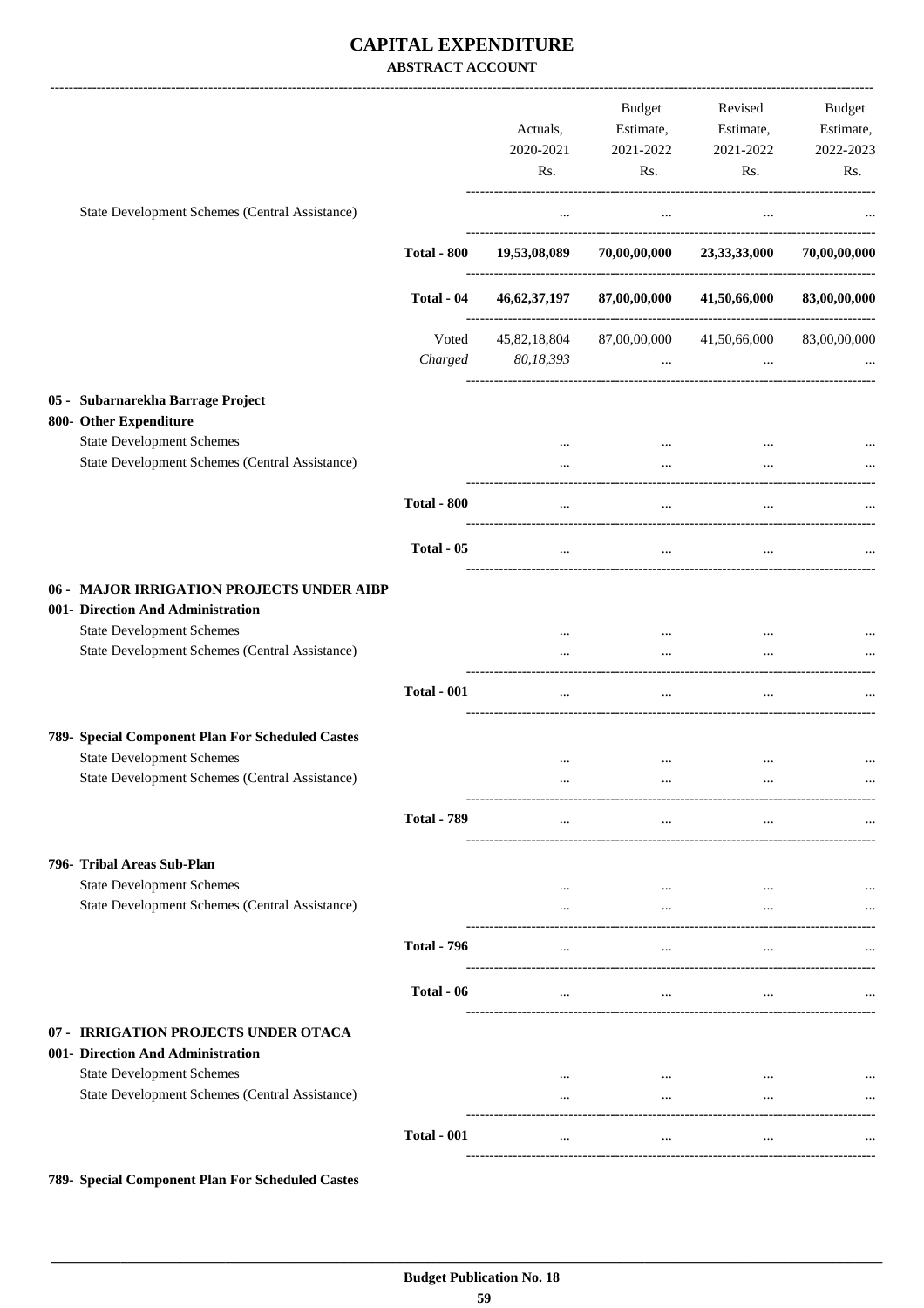|                                                                                                                                                        |                    | Actuals,<br>2020-2021<br>Rs. | Budget<br>Estimate,<br>2021-2022<br>Rs.                 | Revised<br>Estimate,<br>2021-2022<br>Rs. | Budget<br>Estimate,<br>2022-2023<br>Rs. |
|--------------------------------------------------------------------------------------------------------------------------------------------------------|--------------------|------------------------------|---------------------------------------------------------|------------------------------------------|-----------------------------------------|
| <b>State Development Schemes</b>                                                                                                                       |                    | $\cdots$                     | $\cdots$                                                |                                          |                                         |
| State Development Schemes (Central Assistance)                                                                                                         |                    | $\cdots$                     | $\cdots$                                                |                                          |                                         |
|                                                                                                                                                        | <b>Total - 789</b> | $\cdots$                     | $\cdots$                                                | $\ddotsc$                                |                                         |
| 796- Tribal Areas Sub-Plan<br><b>State Development Schemes</b>                                                                                         |                    | $\cdots$                     |                                                         |                                          |                                         |
| State Development Schemes (Central Assistance)                                                                                                         |                    |                              | $\cdots$                                                |                                          |                                         |
|                                                                                                                                                        | <b>Total - 796</b> | $\cdots$                     | $\cdots$                                                | $\cdots$                                 |                                         |
|                                                                                                                                                        | Total - 07         | $\cdots$                     | $\cdots$                                                |                                          |                                         |
| 08 - WEST BENGAL MAJOR IRRIGATION & FLOOD<br><b>MANAGEMENT PROJECT</b>                                                                                 |                    |                              |                                                         |                                          |                                         |
| 001- Direction and Administration<br><b>State Development Schemes</b>                                                                                  |                    |                              | 162,44,07,035 491,45,90,000 525,67,29,000               |                                          | 135,00,00,000                           |
|                                                                                                                                                        | <b>Total - 001</b> |                              | 162,44,07,035 491,45,90,000 525,67,29,000 135,00,00,000 |                                          |                                         |
| 789- Special Component Plan on Scheduled Castes<br><b>State Development Schemes</b>                                                                    |                    |                              | 182,39,88,000 338,54,20,000                             | $\mathbf{r}$ .                           | 160,00,00,000                           |
|                                                                                                                                                        | <b>Total - 789</b> |                              | 182,39,88,000 338,54,20,000                             | $\ddotsc$                                | 160,00,00,000                           |
| 796- Tribal Areas Sub-Plan<br><b>State Development Schemes</b>                                                                                         |                    | $\cdots$                     | 97,99,90,000                                            | $\cdots$<br>_________________            | 18,21,00,000                            |
|                                                                                                                                                        | <b>Total - 796</b> |                              | $\ldots$ 97,99,90,000                                   | $\ldots$ 18,21,00,000                    |                                         |
|                                                                                                                                                        | Total - 08         |                              | 344,83,95,035 928,00,00,000 525,67,29,000 313,21,00,000 |                                          |                                         |
| 09 - DAM REHABILITATION AND IMPROVEMENT PROJECT<br>(DRIP) II                                                                                           |                    |                              |                                                         |                                          |                                         |
| 001- Direction and Administration<br>State Development Schemes (Central Assistance)                                                                    |                    | $\cdots$                     | 15,31,00,000                                            | <b>Section</b>                           | 705,00,00,000                           |
|                                                                                                                                                        | <b>Total - 001</b> |                              | $\dots$ 15,31,00,000                                    | $\mathbf{r}$ and $\mathbf{r}$            | 705,00,00,000                           |
|                                                                                                                                                        | Total - 09         | $\cdots$                     | 15,31,00,000                                            | $\mathbf{r}$                             | 705,00,00,000                           |
| 80 - General<br>789- Special Component Plan for Scheduled Castes<br><b>State Development Schemes</b><br>State Development Schemes (Central Assistance) |                    | 9,92,88,201<br>$\cdots$      | 28,00,00,000<br>$\cdots$                                | 32,50,16,000<br>$\cdots$                 | 29,40,00,000                            |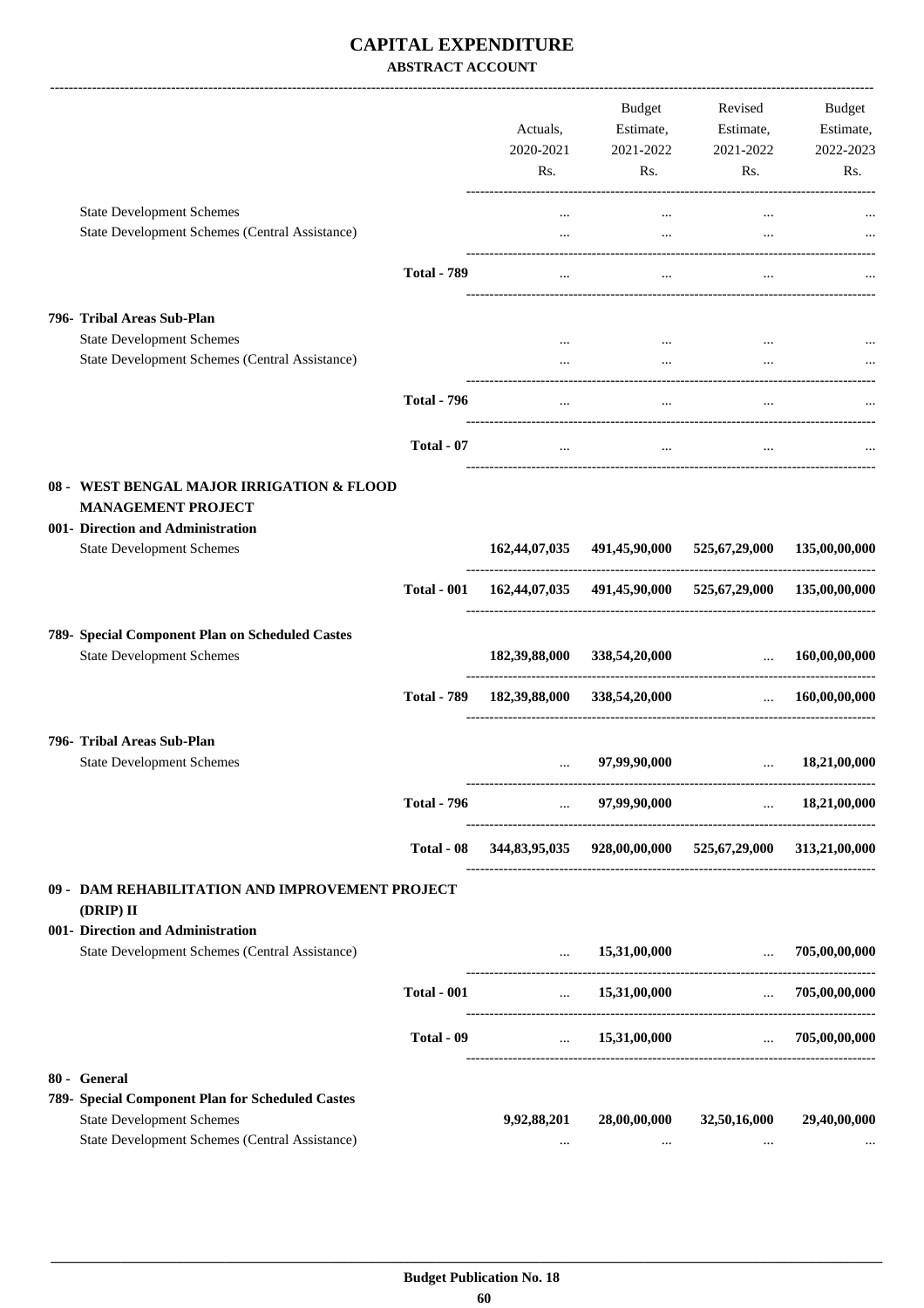|                                                                                                                  | Actuals,<br>2020-2021<br>Rs.                                    | Budget<br>Estimate,<br>2021-2022<br>Rs.                                                          | Estimate,<br>2021-2022<br>Rs.          | Revised Budget<br>Estimate,<br>2022-2023<br>Rs.    |
|------------------------------------------------------------------------------------------------------------------|-----------------------------------------------------------------|--------------------------------------------------------------------------------------------------|----------------------------------------|----------------------------------------------------|
| <b>Total - 789</b>                                                                                               | 9,92,88,201                                                     |                                                                                                  | 28,00,00,000 32,50,16,000 29,40,00,000 |                                                    |
| 796- Tribal Areas Sub-Plan<br><b>State Development Schemes</b><br>State Development Schemes (Central Assistance) |                                                                 | $12,29,05,916$ $24,00,00,000$ $17,80,77,000$ $25,20,00,000$<br>and the company of the company of |                                        |                                                    |
| <b>Total - 796</b>                                                                                               |                                                                 | 12,29,05,916 24,00,00,000 17,80,77,000 25,20,00,000                                              |                                        |                                                    |
| 800- Other Expenditure<br><b>State Development Schemes</b><br>State Development Schemes (Central Assistance)     |                                                                 | 120,08,49,039 108,00,00,000 132,18,44,000 114,55,00,000                                          | and the state of the state             | $\mathbf{r}$ and $\mathbf{r}$ are all $\mathbf{r}$ |
| Total - 800                                                                                                      |                                                                 | 120,08,49,039 108,00,00,000 132,18,44,000 114,55,00,000                                          |                                        |                                                    |
| Total - 80                                                                                                       |                                                                 | 142,30,43,156 160,00,00,000 182,49,37,000 169,15,00,000                                          |                                        |                                                    |
| Grand Total - Gross 599,97,38,878 1283,31,00,000 800,67,34,000 1374,61,00,000                                    |                                                                 |                                                                                                  |                                        |                                                    |
| Charged                                                                                                          | Voted 599,17,20,485 1283,31,00,000 800,67,34,000 1374,61,00,000 | 80,18,393                                                                                        |                                        |                                                    |
| State Development Schemes 599,97,38,878 1268,00,00,000 800,67,34,000 669,61,00,000                               |                                                                 |                                                                                                  |                                        |                                                    |
| Voted<br>Charged                                                                                                 | 80,18,393                                                       | 599,17,20,485 1268,00,00,000 800,67,34,000 669,61,00,000<br>$\sim$ $\sim$ $\sim$                 |                                        |                                                    |
| State Development Schemes (Central Assistance) $\ldots$ 15,31,00,000 $\ldots$                                    |                                                                 |                                                                                                  |                                        | 705,00,00,000                                      |
| <b>Deduct Recoveries</b>                                                                                         | $-4,46,792$                                                     | $\cdots$                                                                                         |                                        |                                                    |
| <b>Grand Total - Net</b>                                                                                         |                                                                 | 599,92,92,086 1283,31,00,000                                                                     |                                        | 800,67,34,000 1374,61,00,000                       |
| Voted<br>Charged                                                                                                 | 80,18,393                                                       | 599, 12, 73, 693 1283, 31, 00, 000 800, 67, 34, 000 1374, 61, 00, 000<br>$\cdots$                | ----------------                       |                                                    |
|                                                                                                                  |                                                                 | ---------------------                                                                            |                                        |                                                    |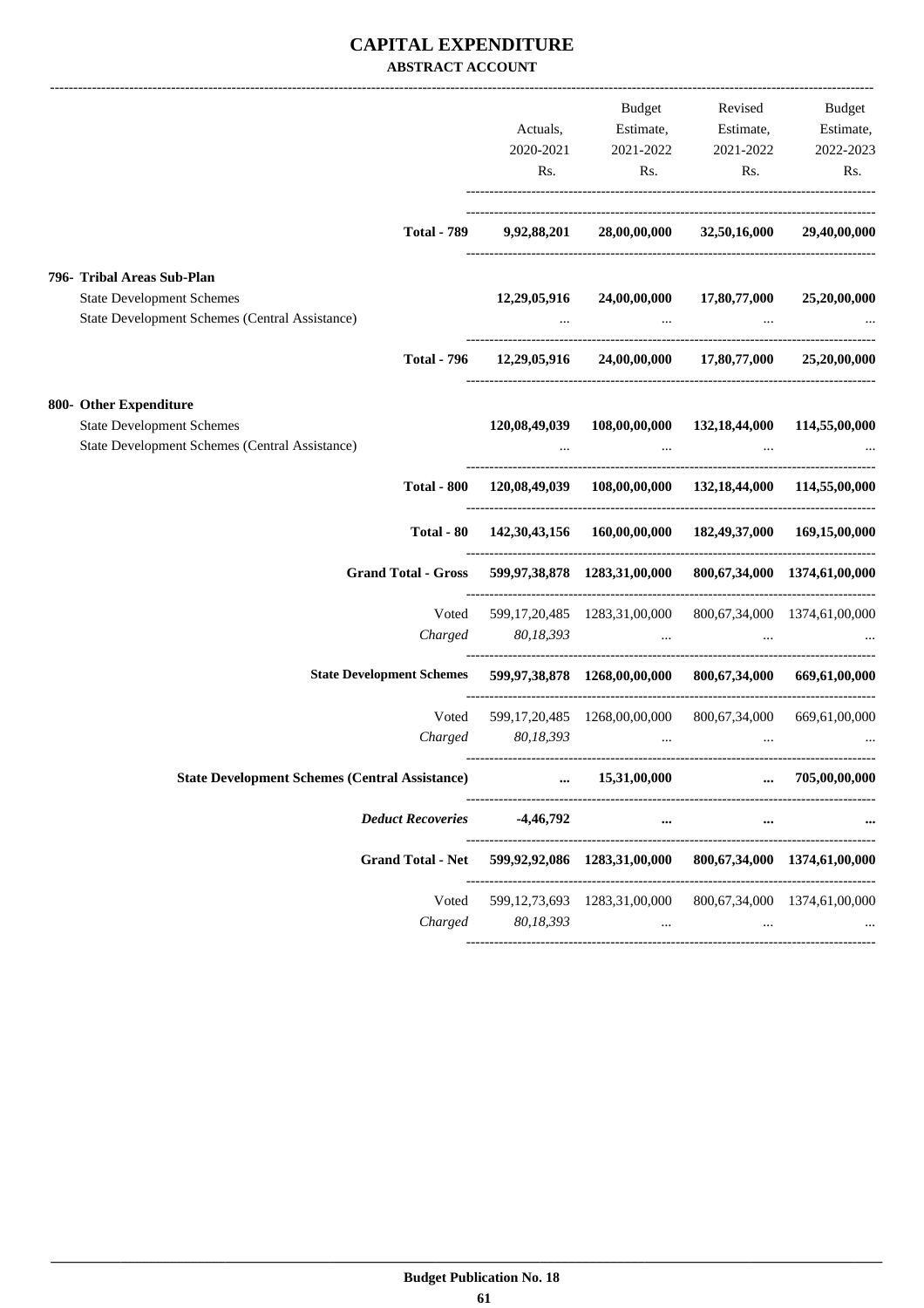|                                                                                                                           |                  | <b>Budget</b>    | Revised          | <b>Budget</b>    |
|---------------------------------------------------------------------------------------------------------------------------|------------------|------------------|------------------|------------------|
|                                                                                                                           | Actuals,         | Estimate,        | Estimate,        | Estimate,        |
|                                                                                                                           | 2020-2021<br>Rs. | 2021-2022<br>Rs. | 2021-2022<br>Rs. | 2022-2023<br>Rs. |
|                                                                                                                           |                  |                  |                  |                  |
| DETAILED ACCOUNT NO. 4700-01-789 - SPECIAL COMPONENT PLAN FOR SCHEDULED CASTES                                            |                  |                  |                  |                  |
| 01 - Mayurakshi Reservoir Project<br>789- Special Component Plan For Scheduled Castes<br><b>State Development Schemes</b> |                  |                  |                  |                  |
| 001- Special repair to Mayurakshi Reservoir Project [IW]                                                                  |                  |                  |                  |                  |
| 53- Major Works / Land and Buildings                                                                                      | 11,37,673        | 2,00,00,000      | 66,67,000        | 1,50,00,000      |
| <b>Total - State Development Schemes</b>                                                                                  | 11,37,673        | 2,00,00,000      | 66,67,000        | 1,50,00,000      |
| Total - 4700-01-789                                                                                                       | 11,37,673        | 2,00,00,000      | 66,67,000        | 1,50,00,000      |
| Voted                                                                                                                     | 11,37,673        | 2,00,00,000      | 66,67,000        | 1,50,00,000      |
| Charged                                                                                                                   | $\ddots$         | $\ddotsc$        |                  |                  |
| DETAILED ACCOUNT NO. 4700-01-796 - TRIBAL AREA SUB-PLAN                                                                   |                  |                  |                  |                  |
|                                                                                                                           |                  |                  |                  |                  |
| 01 - Mayurakshi Reservoir Project<br>796- Tribal Area Sub-Plan<br><b>State Development Schemes</b>                        |                  |                  |                  |                  |
| 001- Special repair to Mayurakshi Reservoir Project [IW]                                                                  |                  |                  |                  |                  |
| 53- Major Works / Land and Buildings                                                                                      | 48, 22, 363      | 2,00,00,000      | 66,67,000        | 1,50,00,000      |
| <b>Total - State Development Schemes</b>                                                                                  | 48, 22, 363      | 2,00,00,000      | 66,67,000        | 1,50,00,000      |
| Total - 4700-01-796                                                                                                       | 48,22,363        | 2,00,00,000      | 66,67,000        | 1,50,00,000      |
| Voted                                                                                                                     | 48,22,363        | 2,00,00,000      | 66,67,000        | 1,50,00,000      |
| Charged                                                                                                                   |                  |                  |                  |                  |
| DETAILED ACCOUNT NO. 4700-01-800 - OTHER EXPENDITURE                                                                      |                  |                  |                  |                  |
| 01 - Mayurakshi Reservoir Project                                                                                         |                  |                  |                  |                  |
| 800- Other Expenditure                                                                                                    |                  |                  |                  |                  |
| <b>State Development Schemes</b><br>001- Special Repair to Mayurakshi Reservoir Project [IW]                              |                  |                  |                  |                  |
| 53- Major Works / Land and Buildings                                                                                      | 22, 36, 14, 514  | 20,00,00,000     | 26,66,67,000     | 30,00,00,000     |
|                                                                                                                           |                  |                  |                  |                  |
| <b>Total - State Development Schemes</b>                                                                                  | 22,36,14,514     | 20,00,00,000     | 26,66,67,000     | 30,00,00,000     |
| Total - 4700-01-800                                                                                                       | 22,36,14,514     | 20,00,00,000     | 26,66,67,000     | 30,00,00,000     |
| Voted                                                                                                                     | 22, 36, 14, 514  | 20,00,00,000     | 26,66,67,000     | 30,00,00,000     |
| Charged                                                                                                                   |                  |                  |                  |                  |
|                                                                                                                           |                  |                  |                  |                  |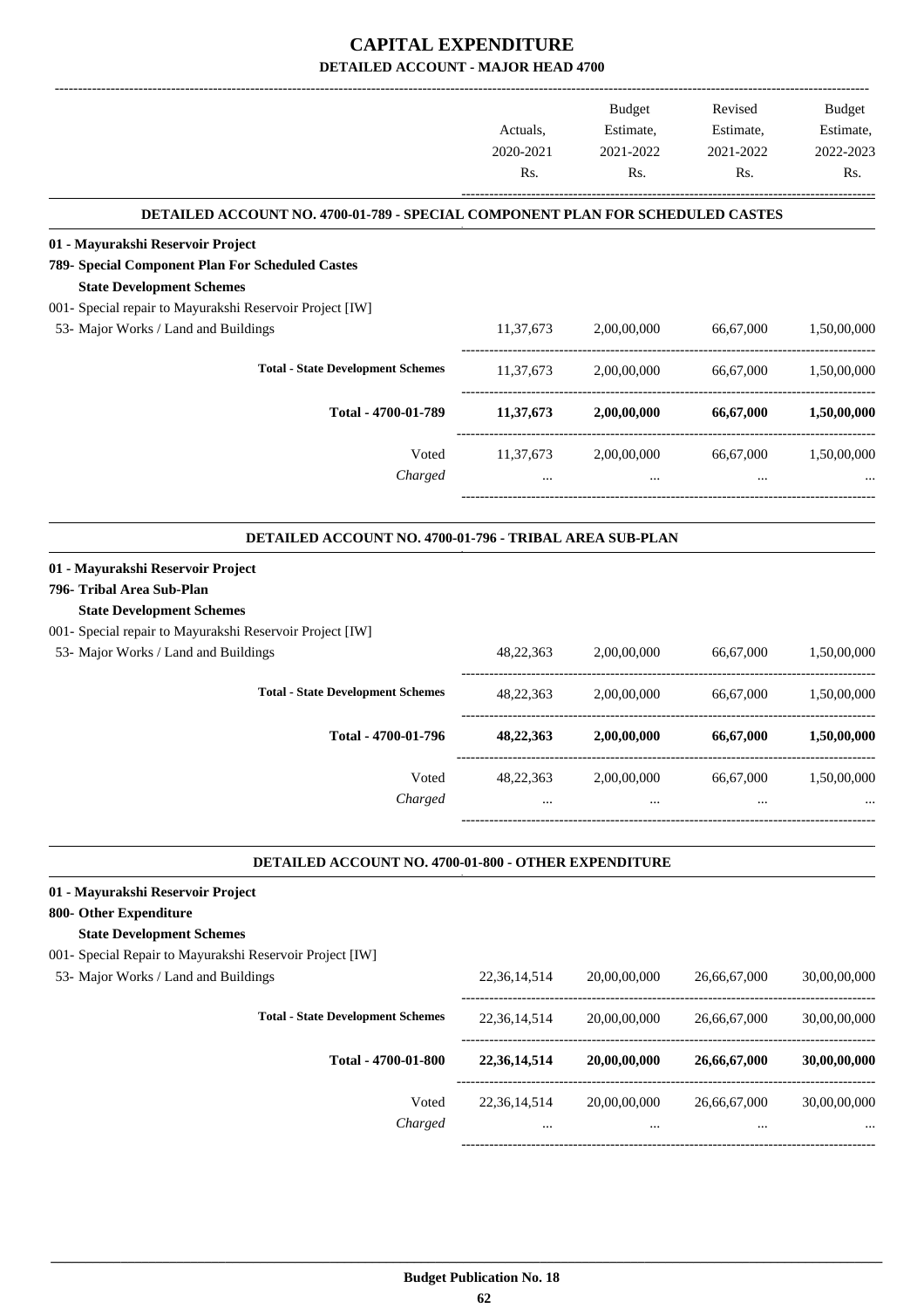|                                                                                                    |              | Budget       | Revised     | Budget       |
|----------------------------------------------------------------------------------------------------|--------------|--------------|-------------|--------------|
|                                                                                                    | Actuals,     | Estimate,    | Estimate,   | Estimate,    |
|                                                                                                    | 2020-2021    | 2021-2022    | 2021-2022   | 2022-2023    |
|                                                                                                    | Rs.          | Rs.          | Rs.         | Rs.          |
| DETAILED ACCOUNT NO. 4700-02-789 - SPECIAL COMPONENT PLAN FOR SCHEDULED CASTES                     |              |              |             |              |
| 02 - Kangsabati Reservoir Project                                                                  |              |              |             |              |
| 789- Special Component Plan For Scheduled Castes                                                   |              |              |             |              |
| <b>State Development Schemes</b><br>001- Special repair to Kangsabati Reservoir Project [IW]       |              |              |             |              |
| 53- Major Works / Land and Buildings                                                               | 6,00,00,000  | 2,00,00,000  | 66,67,000   | 1,50,00,000  |
|                                                                                                    |              |              |             |              |
| <b>Total - State Development Schemes</b>                                                           | 6,00,00,000  | 2,00,00,000  | 66,67,000   | 1,50,00,000  |
| Total - 4700-02-789                                                                                | 6,00,00,000  | 2,00,00,000  | 66,67,000   | 1,50,00,000  |
| Voted                                                                                              | 6,00,00,000  | 2,00,00,000  | 66,67,000   | 1,50,00,000  |
| Charged                                                                                            |              |              |             |              |
|                                                                                                    |              |              |             |              |
| DETAILED ACCOUNT NO. 4700-02-796 - TRIBAL AREA SUB-PLAN                                            |              |              |             |              |
| 02 - Kangsabati Reservoir Project<br>796- Tribal Area Sub-Plan<br><b>State Development Schemes</b> |              |              |             |              |
| 001- Special repair to Kangsabati Reservoir Project [IW]                                           |              |              |             |              |
| 53- Major Works / Land and Buildings                                                               | 1,38,00,000  | 2,00,00,000  | 66,67,000   | 1,50,00,000  |
| <b>Total - State Development Schemes</b>                                                           | 1,38,00,000  | 2,00,00,000  | 66,67,000   | 1,50,00,000  |
| Total - 4700-02-796                                                                                | 1,38,00,000  | 2,00,00,000  | 66,67,000   | 1,50,00,000  |
| Voted                                                                                              | 1,38,00,000  | 2,00,00,000  | 66,67,000   | 1,50,00,000  |
| Charged                                                                                            |              |              |             |              |
|                                                                                                    |              |              |             |              |
| DETAILED ACCOUNT NO. 4700-02-800 - OTHER EXPENDITURE                                               |              |              |             |              |
| 02 - Kangsabati Reservoir Project                                                                  |              |              |             |              |
| 800- Other Expenditure<br><b>State Development Schemes</b>                                         |              |              |             |              |
| 001- Special Repair to Kangsabati Reservoir Project [IW]                                           |              |              |             |              |
| 53- Major Works / Land and Buildings                                                               | 21,70,39,918 | 20,00,00,000 | 6,66,67,000 | 21,00,00,000 |
|                                                                                                    |              |              |             |              |
| <b>Total - State Development Schemes</b>                                                           | 21,70,39,918 | 20,00,00,000 | 6,66,67,000 | 21,00,00,000 |
| Total - 4700-02-800                                                                                | 21,70,39,918 | 20,00,00,000 | 6,66,67,000 | 21,00,00,000 |
| Voted                                                                                              | 21,70,39,918 | 20,00,00,000 | 6,66,67,000 | 21,00,00,000 |
| Charged                                                                                            |              |              |             |              |
|                                                                                                    |              |              |             |              |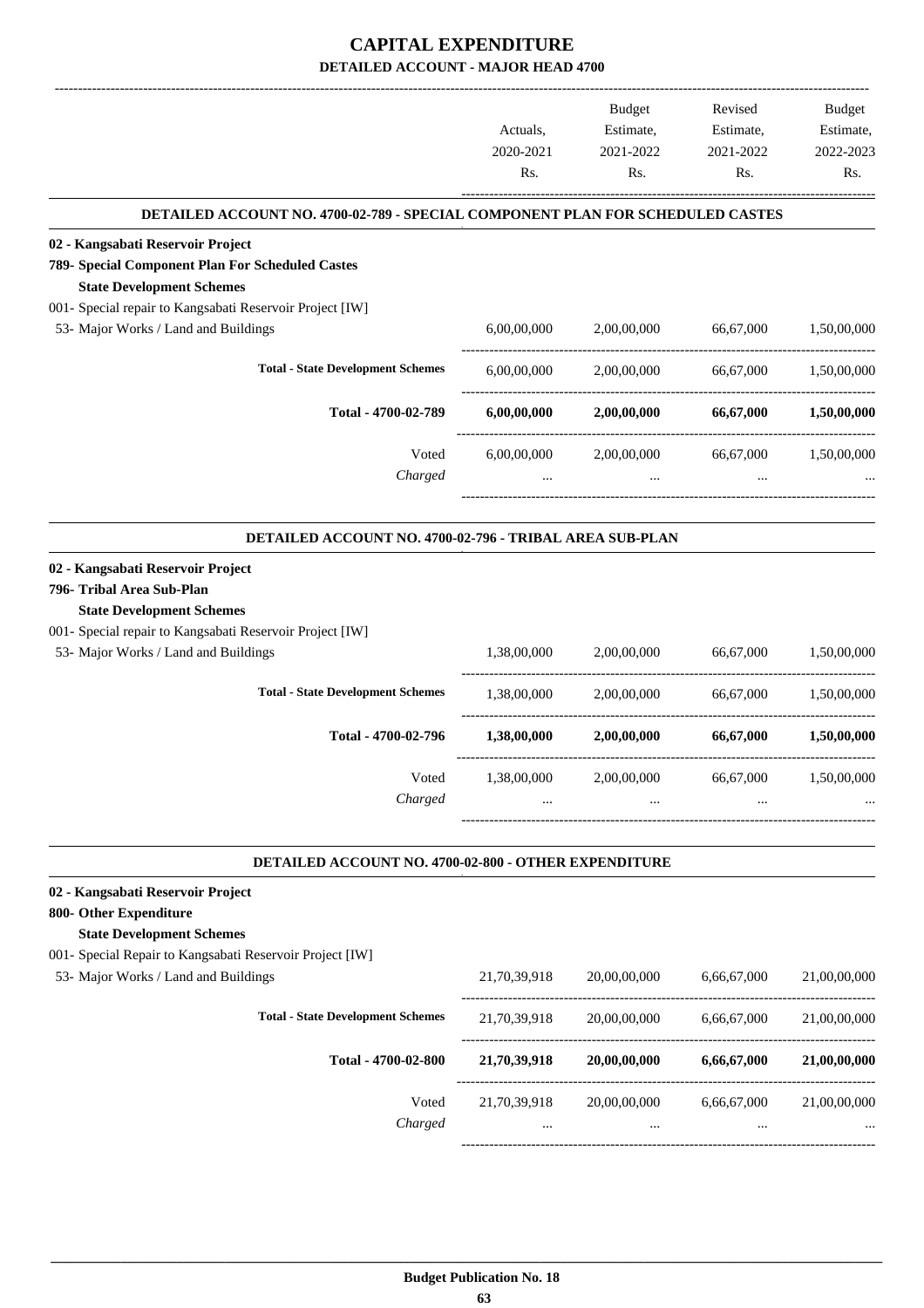| <b>DETAILED ACCOUNT NO. 4700-03-001 - DIRECTION AND ADMINISTRATION</b>                                                                           |          |  |
|--------------------------------------------------------------------------------------------------------------------------------------------------|----------|--|
|                                                                                                                                                  |          |  |
| 03 - Damodar Valley Project                                                                                                                      |          |  |
| 001- Direction And Administration                                                                                                                |          |  |
| <b>State Development Schemes</b>                                                                                                                 |          |  |
| 002- Rejuvenation & Rehabilitation of Irrigation and flood                                                                                       |          |  |
| infrastructure in Damodar Valley area in West Bengal (State<br>Share) (EAP) [IW]                                                                 |          |  |
| 53- Major Works / Land and Buildings                                                                                                             |          |  |
| 004-WB Major Irrigation & Flood Management Project                                                                                               |          |  |
| (WBMIFMP)(State Share) (EAP) [IW]                                                                                                                |          |  |
| 53- Major Works / Land and Buildings                                                                                                             |          |  |
| 60- Other Capital Expenditure                                                                                                                    |          |  |
| <b>State Development Schemes (Central Assistance)</b>                                                                                            |          |  |
| 001- Rejuvenation & Rehabilitation of Irrigation and flood<br>infrastructure in Damodar Valley area in West Bengal (Central<br>Share) (EAP) [IW] |          |  |
| 53- Major Works / Land and Buildings                                                                                                             |          |  |
| 003-WB Major Irrigation & Flood Management Project<br>(WBMIFMP)(Central Share) (EAP) [IW]                                                        |          |  |
| 53- Major Works / Land and Buildings                                                                                                             |          |  |
| 60- Other Capital Expenditure                                                                                                                    |          |  |
| Total - 4700-03-001                                                                                                                              |          |  |
| Voted                                                                                                                                            | $\cdots$ |  |
| Charged                                                                                                                                          |          |  |

#### **DETAILED ACCOUNT NO. 4700-03-789 - SPECIAL COMPONENT PLAN FOR SCHEDULED CASTES .**

.

| 03 - Damodar Valley Project                           |          |          |          |          |
|-------------------------------------------------------|----------|----------|----------|----------|
| 789- Special Component Plan For Scheduled Castes      |          |          |          |          |
| <b>State Development Schemes</b>                      |          |          |          |          |
| 002-WB Major Irrigation & Flood Management Project    |          |          |          |          |
| (WBMIFMP)(State Share) (EAP) [IW]                     |          |          |          |          |
| 53- Major Works / Land and Buildings                  | $\cdots$ | $\cdots$ |          | $\cdots$ |
| 60- Other Capital Expenditure                         | $\cdots$ | $\cdots$ | $\cdots$ | $\cdots$ |
| <b>State Development Schemes (Central Assistance)</b> |          |          |          |          |
| 001-WB Major Irrigation & Flood Management Project    |          |          |          |          |
| (WBMIFMP)(Central Share) (EAP) [IW]                   |          |          |          |          |
| 53- Major Works / Land and Buildings                  | $\cdots$ | $\cdots$ | $\cdots$ | $\cdots$ |
| 60- Other Capital Expenditure                         | $\cdots$ | $\cdots$ | $\cdots$ | $\cdots$ |
| Total - 4700-03-789                                   | $\cdots$ | $\cdots$ | $\cdots$ |          |
|                                                       |          |          |          |          |
| Voted                                                 | $\cdots$ | $\cdots$ | $\cdots$ | $\cdots$ |
| Charged                                               | $\cdots$ | $\cdots$ | $\cdots$ | $\cdots$ |
|                                                       |          |          |          |          |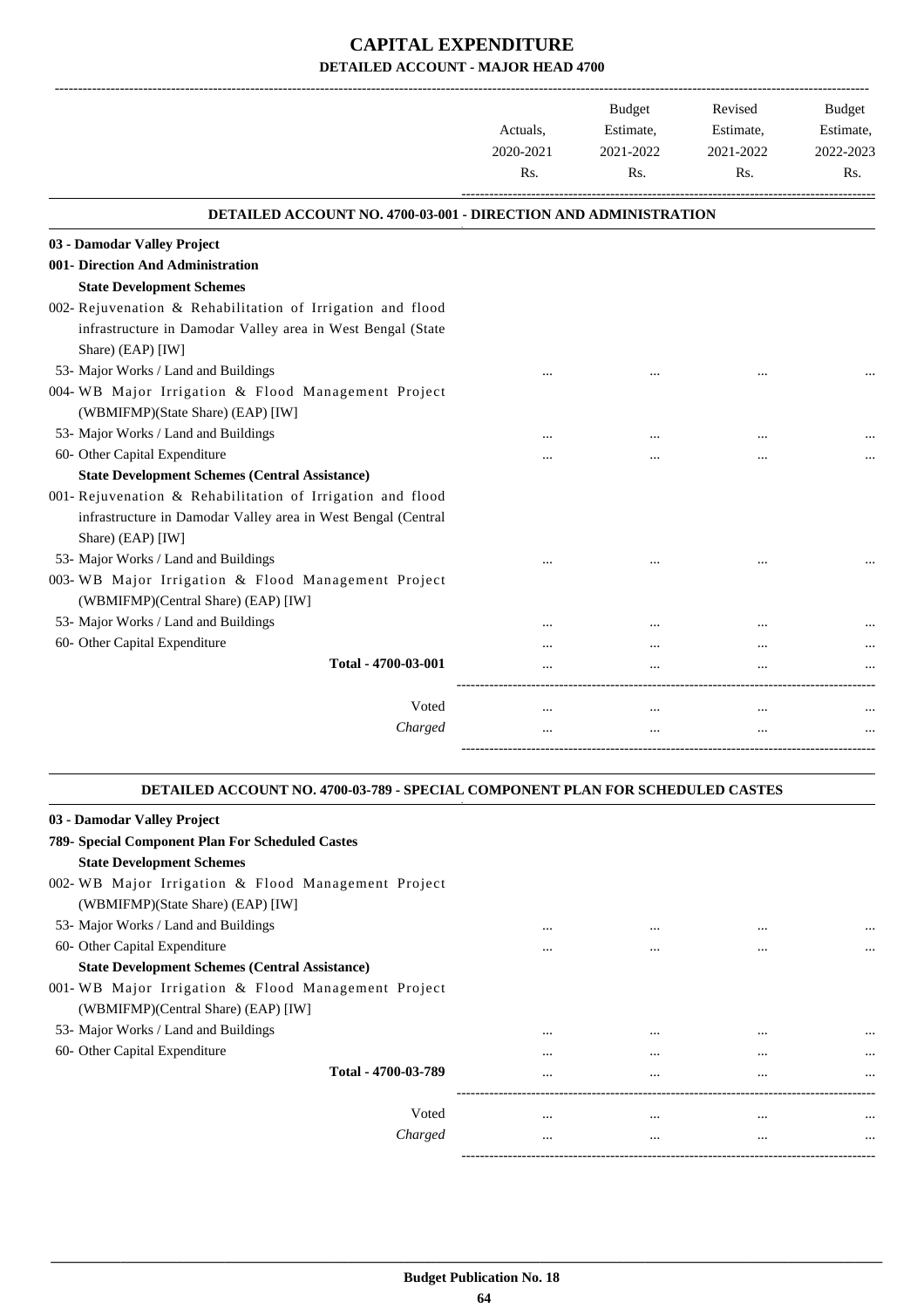| <b>Budget</b><br>Estimate,<br>2021-2022<br>Rs.          | Revised<br>Estimate,<br>2021-2022<br>Rs. | <b>Budget</b><br>Estimate,<br>2022-2023<br>Rs. |
|---------------------------------------------------------|------------------------------------------|------------------------------------------------|
| DETAILED ACCOUNT NO. 4700-03-796 - TRIBAL AREA SUB-PLAN |                                          |                                                |
|                                                         |                                          |                                                |
|                                                         |                                          |                                                |
|                                                         |                                          |                                                |
|                                                         |                                          |                                                |
|                                                         |                                          |                                                |
|                                                         |                                          |                                                |
|                                                         |                                          |                                                |
|                                                         |                                          |                                                |
|                                                         |                                          |                                                |
|                                                         |                                          |                                                |
|                                                         |                                          |                                                |
|                                                         | $\ddotsc$                                |                                                |
|                                                         |                                          |                                                |
| $\cdots$                                                | $\ddotsc$                                |                                                |
| $\cdots$                                                | $\ddotsc$                                |                                                |
| DETAILED ACCOUNT NO. 4700-03-800 - OTHER EXPENDITURE    |                                          |                                                |
|                                                         |                                          |                                                |
|                                                         |                                          |                                                |
|                                                         |                                          |                                                |
|                                                         |                                          |                                                |
|                                                         |                                          |                                                |
| 45,00,00,000                                            | 15,00,00,000                             | 47,25,00,000                                   |
| 45,00,00,000                                            | 15,00,00,000                             | 47,25,00,000                                   |
| 45,00,00,000                                            | 15,00,00,000                             | 47,25,00,000                                   |
|                                                         |                                          | 47,25,00,000                                   |
| $\cdots$                                                | $\cdots$                                 |                                                |
|                                                         | 45,00,00,000                             | 15,00,00,000                                   |

#### **DETAILED ACCOUNT NO. 4700-04-789 - SPECIAL COMPONENT PLAN FOR SCHEDULED CASTES .**

| 04 - Teesta Barrage Project                      |                 |             |             |             |
|--------------------------------------------------|-----------------|-------------|-------------|-------------|
| 789- Special Component Plan for Scheduled Castes |                 |             |             |             |
| <b>State Development Schemes</b>                 |                 |             |             |             |
| 001- Works for Teesta Barrage Project [IW]       |                 |             |             |             |
| 53- Major Works / Land and Buildings             | 22, 12, 99, 109 | 9,00,00,000 | 8.77.33,000 | 6.50,00,000 |
|                                                  |                 |             |             |             |
| <b>Total - State Development Schemes</b>         | 22, 12, 99, 109 | 9,00,00,000 | 8.77.33.000 | 6.50,00,000 |
|                                                  |                 |             |             |             |
| Total - 4700-04-789                              | 22, 12, 99, 109 | 9,00,00,000 | 8,77,33,000 | 6,50,00,000 |
|                                                  |                 |             |             |             |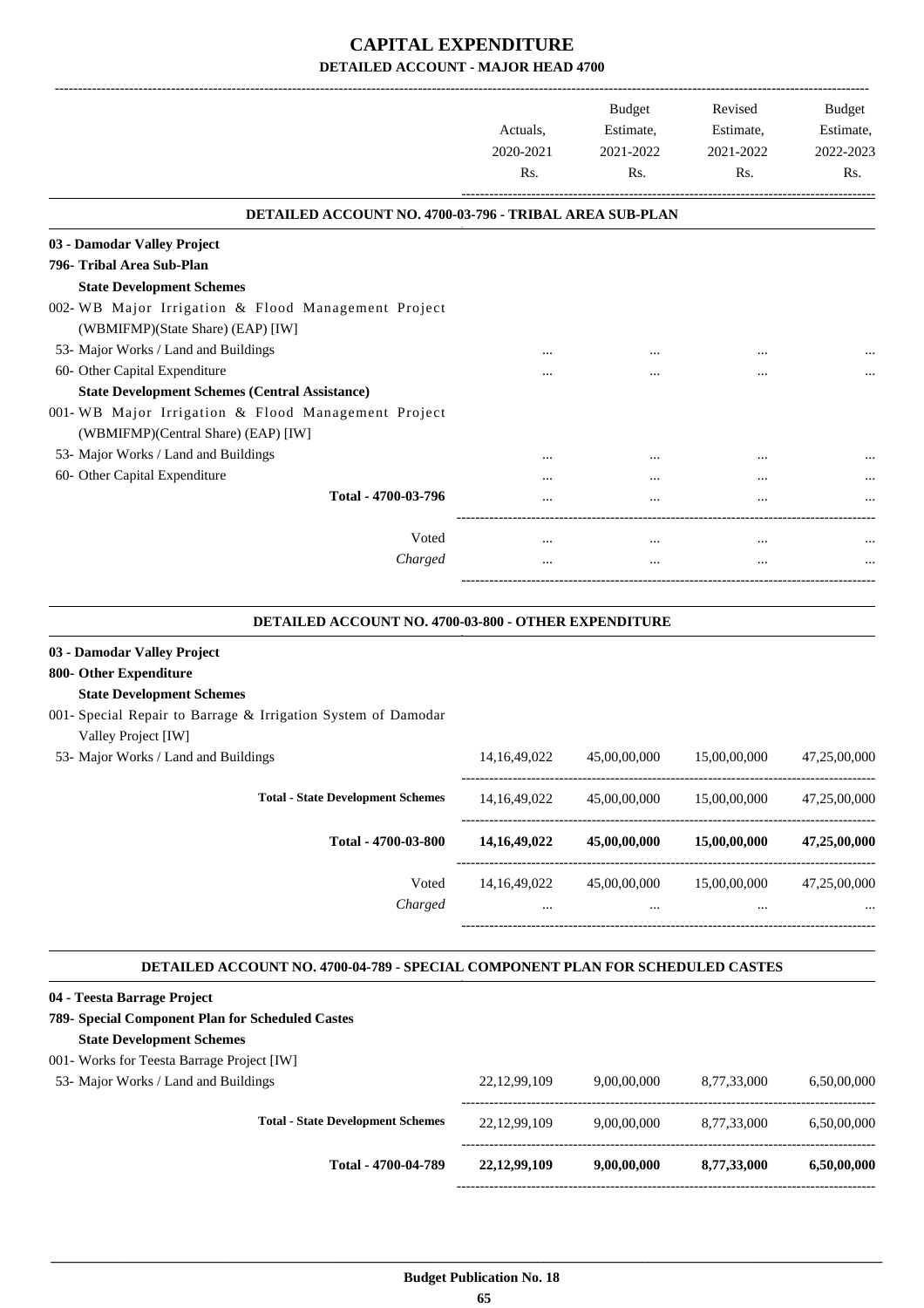|                                                                |                                                          |                           | Budget                    | Revised                                                   | <b>Budget</b> |
|----------------------------------------------------------------|----------------------------------------------------------|---------------------------|---------------------------|-----------------------------------------------------------|---------------|
|                                                                |                                                          | Actuals,                  | Estimate,                 | Estimate,                                                 | Estimate,     |
|                                                                |                                                          | 2020-2021                 | 2021-2022                 | 2021-2022                                                 | 2022-2023     |
|                                                                |                                                          | Rs.                       | Rs.                       | Rs.                                                       | Rs.           |
|                                                                | Voted                                                    | 22, 12, 99, 109           | 9,00,00,000               | 8,77,33,000                                               | 6,50,00,000   |
|                                                                | Charged                                                  |                           | $\cdots$                  |                                                           |               |
|                                                                | DETAILED ACCOUNT NO. 4700-04-796 - TRIBAL AREAS SUB-PLAN |                           |                           |                                                           |               |
| 04 - Teesta Barrage Project                                    |                                                          |                           |                           |                                                           |               |
| 796- Tribal Areas Sub-Plan                                     |                                                          |                           |                           |                                                           |               |
| <b>State Development Schemes</b>                               |                                                          |                           |                           |                                                           |               |
| 001- Works for Teesta Barrage Project [IW]                     |                                                          |                           |                           |                                                           |               |
| 53- Major Works / Land and Buildings                           |                                                          | 4,96,29,999               | 8,00,00,000               | 9,40,00,000                                               | 6,50,00,000   |
|                                                                | <b>Total - State Development Schemes</b>                 | 4,96,29,999               | 8,00,00,000               | 9,40,00,000                                               | 6,50,00,000   |
|                                                                | Total - 4700-04-796                                      | 4,96,29,999               | 8,00,00,000               | 9,40,00,000                                               | 6,50,00,000   |
|                                                                | Voted                                                    | 4,96,29,999               | 8,00,00,000               | 9,40,00,000                                               | 6,50,00,000   |
|                                                                | Charged                                                  |                           |                           |                                                           |               |
|                                                                | DETAILED ACCOUNT NO. 4700-04-800 - OTHER EXPENDITURE     |                           |                           |                                                           |               |
| 04 - Teesta Barrage Project                                    |                                                          |                           |                           |                                                           |               |
| 800- Other Expenditure                                         |                                                          |                           |                           |                                                           |               |
| <b>State Development Schemes</b>                               |                                                          |                           |                           |                                                           |               |
| 001- Works for Teesta Barrage Project [IW]                     |                                                          |                           |                           |                                                           |               |
| 53- Major Works / Land and Buildings                           | Voted<br>Charged                                         | 18,72,89,696<br>80,18,393 | 70,00,00,000<br>$\cdots$  | 23, 33, 33, 000<br>                                       | 70,00,00,000  |
|                                                                | <b>Total - State Development Schemes</b>                 |                           |                           | 19,53,08,089 70,00,00,000 23,33,33,000 70,00,00,000       |               |
|                                                                |                                                          |                           |                           |                                                           |               |
|                                                                | Voted                                                    |                           |                           | 18,72,89,696 70,00,00,000 23,33,33,000 70,00,00,000       |               |
|                                                                | Charged                                                  | 80,18,393                 |                           | and the state of the state<br>$\Delta\Delta\sim 10^{-11}$ |               |
| <b>State Development Schemes (Central Assistance)</b>          |                                                          |                           |                           |                                                           |               |
| 002- Teesta Barrage Project works under Accelerated Irrigation |                                                          |                           |                           |                                                           |               |
| Benefit Programme (AIBP) [IW]                                  |                                                          |                           |                           |                                                           |               |
| 53- Major Works / Land and Buildings                           | Charged                                                  |                           |                           |                                                           |               |
|                                                                | Total - 4700-04-800                                      | 19,53,08,089              | 70,00,00,000 23,33,33,000 |                                                           | 70,00,00,000  |
|                                                                | Voted                                                    |                           |                           | 18,72,89,696 70,00,00,000 23,33,33,000                    | 70,00,00,000  |
|                                                                | Charged                                                  | 80,18,393                 | $\ddotsc$                 | $\ddotsc$                                                 |               |
|                                                                |                                                          |                           |                           |                                                           |               |
|                                                                |                                                          |                           |                           |                                                           |               |

#### **DETAILED ACCOUNT NO. 4700-05-800 - OTHER EXPENDITURE .**

**05 - Subarnarekha Barrage Project**

#### **800- Other Expenditure**

**State Development Schemes**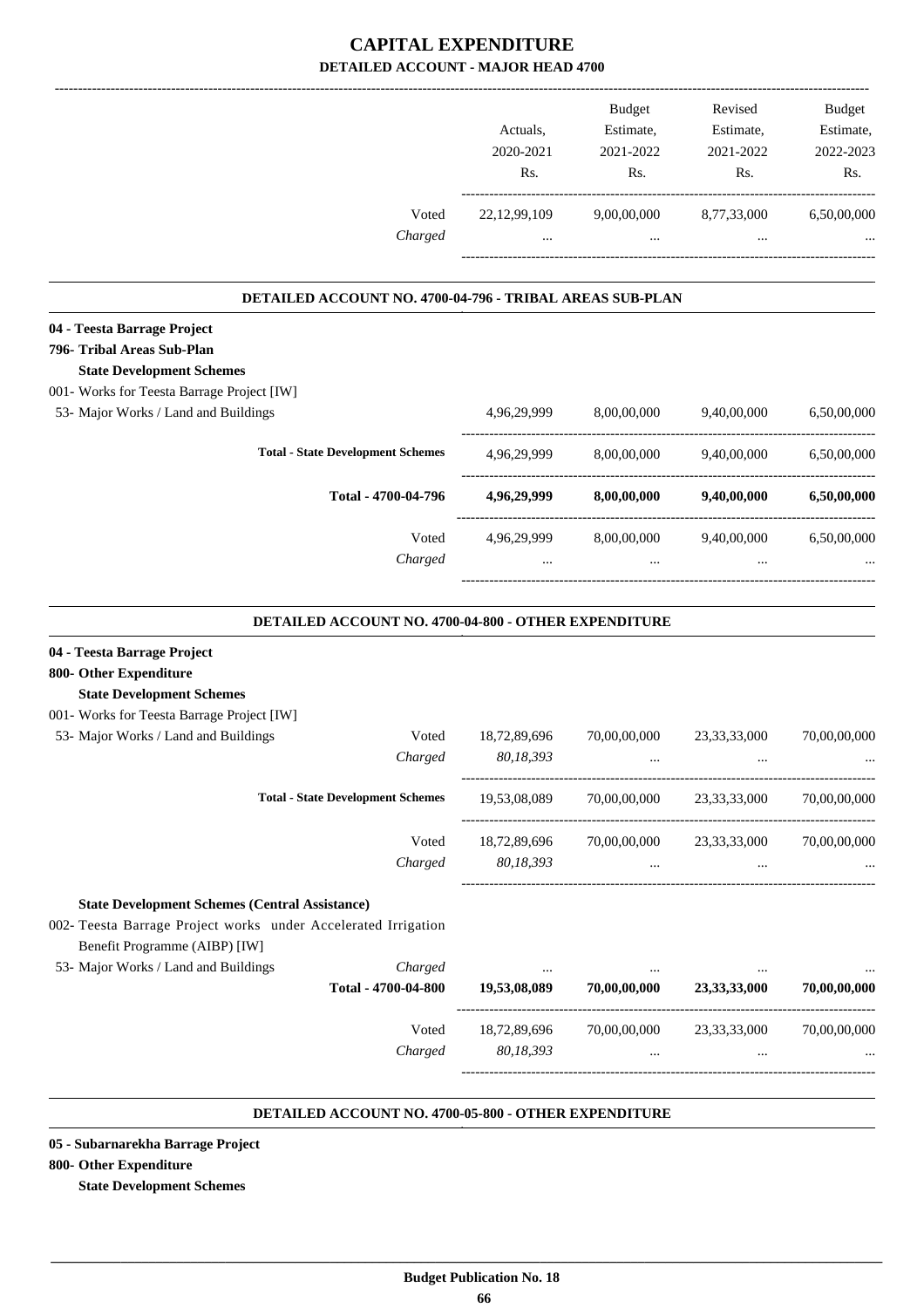|                                                  | Actuals.<br>2020-2021<br>Rs. | <b>Budget</b><br>Estimate,<br>2021-2022<br>Rs. | Revised<br>Estimate,<br>2021-2022<br>Rs. | <b>Budget</b><br>Estimate,<br>2022-2023<br>Rs. |
|--------------------------------------------------|------------------------------|------------------------------------------------|------------------------------------------|------------------------------------------------|
| 001- Works for Subarnarekha Barrage Project [IW] |                              |                                                |                                          |                                                |
| 53- Major Works / Land and Buildings             | $\cdots$                     | $\cdots$                                       | $\cdots$                                 | $\cdots$                                       |
| Total - 4700-05-800                              | $\cdots$                     |                                                | $\cdots$                                 | $\cdots$                                       |
| Voted<br>Charged                                 | $\cdots$<br>$\cdots$         | $\cdots$<br>                                   | $\cdots$<br>$\cdots$                     | $\cdots$<br>$\cdots$                           |
|                                                  |                              |                                                |                                          |                                                |

#### **DETAILED ACCOUNT NO. 4700-06-001 - DIRECTION AND ADMINISTRATION . 06 - MAJOR IRRIGATION PROJECTS UNDER AIBP 001- Direction And Administration State Development Schemes** 002- Major Irrigation project under AIBP (State Share) (AIBP) [IW] 53- Major Works / Land and Buildings ... ... ... ... **State Development Schemes (Central Assistance)** 001- Major Irrigation project under AIBP (Central Share) (AIBP) [IW] 53- Major Works / Land and Buildings ... ... ... ...

| <br> | <br>         | Total - 4700-06-001 |
|------|--------------|---------------------|
| <br> | <br>         | Voted               |
| <br> | <br>$\cdots$ | Charged             |
|      |              |                     |

.

.

| DETAILED ACCOUNT NO. 4700-06-789 - SPECIAL COMPONENT PLAN FOR SCHEDULED CASTES |          |          |          |          |  |
|--------------------------------------------------------------------------------|----------|----------|----------|----------|--|
| 06 - MAJOR IRRIGATION PROJECTS UNDER AIBP                                      |          |          |          |          |  |
| 789- Special Component Plan For Scheduled Castes                               |          |          |          |          |  |
| <b>State Development Schemes</b>                                               |          |          |          |          |  |
| 002- Major Irrigation Projects under AIBP (State Share) (AIBP) [IW]            |          |          |          |          |  |
| 53- Major Works / Land and Buildings                                           | $\cdots$ | $\cdots$ | $\cdots$ | $\cdots$ |  |
| <b>State Development Schemes (Central Assistance)</b>                          |          |          |          |          |  |
| 001- Major Irrigation Projects under AIBP (Central Share) (AIBP)               |          |          |          |          |  |
| [1W]                                                                           |          |          |          |          |  |
| 53- Major Works / Land and Buildings                                           | $\cdots$ | $\cdots$ |          |          |  |
| Total - 4700-06-789                                                            | $\cdots$ | $\cdots$ | $\cdots$ | $\cdots$ |  |
|                                                                                |          |          |          |          |  |
| Voted                                                                          | $\cdots$ | $\cdots$ | $\cdots$ | $\cdots$ |  |
| Charged                                                                        | $\cdots$ |          |          |          |  |
|                                                                                |          |          |          |          |  |

#### **DETAILED ACCOUNT NO. 4700-06-796 - TRIBAL AREAS SUB-PLAN .**

#### **06 - MAJOR IRRIGATION PROJECTS UNDER AIBP**

#### **796- Tribal Areas Sub-Plan**

#### **State Development Schemes**

- 002- Major Irrigation Projects under AIBP(State Share) (AIBP) [IW]
- 53- Major Works / Land and Buildings ... ... ...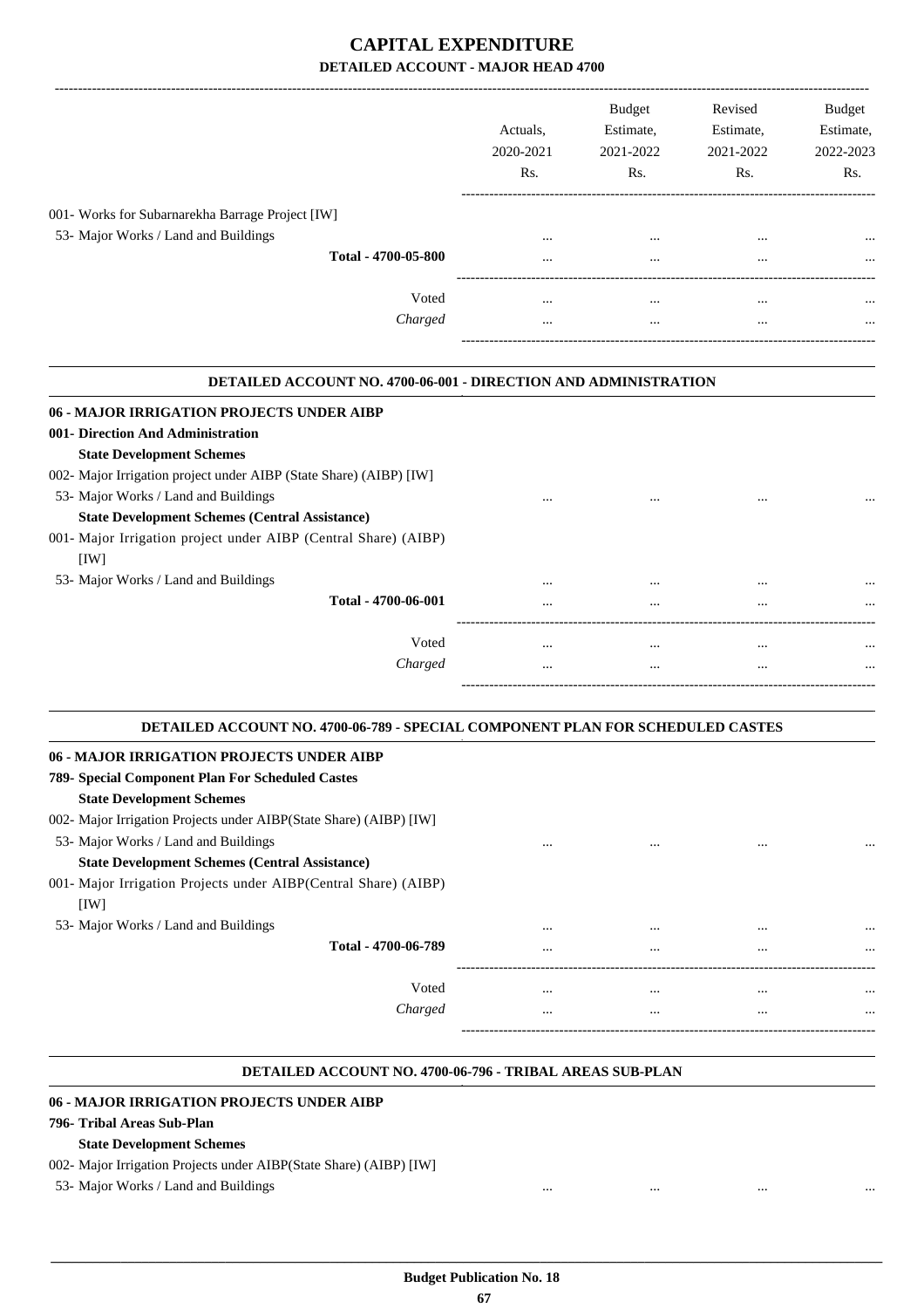|                                                                                                                                                                                                                                                       | Actuals,<br>2020-2021<br>Rs. | <b>Budget</b><br>Estimate,<br>2021-2022<br>Rs. | Revised<br>Estimate,<br>2021-2022<br>Rs. | <b>Budget</b><br>Estimate,<br>2022-2023<br>Rs. |
|-------------------------------------------------------------------------------------------------------------------------------------------------------------------------------------------------------------------------------------------------------|------------------------------|------------------------------------------------|------------------------------------------|------------------------------------------------|
| <b>State Development Schemes (Central Assistance)</b><br>001- Major Irrigation Projects under AIBP(Central Share) (AIBP)<br>[IW]                                                                                                                      |                              |                                                |                                          |                                                |
| 53- Major Works / Land and Buildings                                                                                                                                                                                                                  |                              |                                                |                                          |                                                |
| Total - 4700-06-796                                                                                                                                                                                                                                   | $\cdots$                     | $\cdots$                                       | $\cdots$                                 |                                                |
| Voted                                                                                                                                                                                                                                                 | $\ddotsc$                    |                                                | $\ddotsc$                                |                                                |
| Charged                                                                                                                                                                                                                                               | $\ddotsc$                    | $\ddotsc$                                      |                                          |                                                |
| DETAILED ACCOUNT NO. 4700-07-001 - DIRECTION AND ADMINISTRATION                                                                                                                                                                                       |                              |                                                |                                          |                                                |
| <b>State Development Schemes</b>                                                                                                                                                                                                                      |                              |                                                |                                          |                                                |
| [IW]<br>53- Major Works / Land and Buildings                                                                                                                                                                                                          |                              |                                                |                                          |                                                |
| <b>State Development Schemes (Central Assistance)</b><br>$(ACA)$ [IW]                                                                                                                                                                                 |                              |                                                |                                          |                                                |
| 07 - IRRIGATION PROJECTS UNDER OTACA<br>001- Direction And Administration<br>002- Scheme in Irrigation sector under OTACA (State Share) (ACA)<br>001- Scheme in Irrigation sector under OTACA (Central Share)<br>53- Major Works / Land and Buildings | .                            |                                                | $\cdots$                                 |                                                |
| Total - 4700-07-001                                                                                                                                                                                                                                   |                              |                                                |                                          |                                                |
| Voted                                                                                                                                                                                                                                                 |                              | $\ddotsc$                                      | $\ddotsc$                                |                                                |

| <b>DETAILED ACCOUNT NO. 4700-07-789 - SPECIAL COMPONENT PLAN FOR SCHEDULED CASTES</b> |          |          |          |           |  |
|---------------------------------------------------------------------------------------|----------|----------|----------|-----------|--|
| 07 - IRRIGATION PROJECTS UNDER OTACA                                                  |          |          |          |           |  |
| 789- Special Component Plan For Scheduled Castes                                      |          |          |          |           |  |
| <b>State Development Schemes</b>                                                      |          |          |          |           |  |
| 002- Schemes in Irrigation Sector under OTACA(State Share) (ACA)                      |          |          |          |           |  |
| [1W]                                                                                  |          |          |          |           |  |
| 53- Major Works / Land and Buildings                                                  | $\cdots$ | $\cdots$ | $\cdots$ |           |  |
| <b>State Development Schemes (Central Assistance)</b>                                 |          |          |          |           |  |
| 001- Schemes in Irrigation Sector under OTACA(Central Share)                          |          |          |          |           |  |
| $(ACA)$ $[IW]$                                                                        |          |          |          |           |  |
| 53- Major Works / Land and Buildings                                                  |          | $\cdots$ | $\cdots$ |           |  |
| Total - 4700-07-789                                                                   | $\cdots$ | $\cdots$ | $\cdots$ |           |  |
| Voted                                                                                 | $\cdots$ | $\cdots$ |          |           |  |
| Charged                                                                               |          |          |          | $\ddotsc$ |  |
|                                                                                       | $\cdots$ | $\cdots$ | $\cdots$ |           |  |
|                                                                                       |          |          |          |           |  |

**07 - IRRIGATION PROJECTS UNDER OTACA**

 **\_\_\_\_\_\_\_\_\_\_\_\_\_\_\_\_\_\_\_\_\_\_\_\_\_\_\_\_\_\_\_\_\_\_\_\_\_\_\_\_\_\_\_\_\_\_\_\_\_\_\_\_\_\_\_\_\_\_\_\_\_\_\_\_\_\_\_\_\_\_\_\_\_\_\_\_\_\_\_\_\_\_\_\_\_\_\_\_\_\_\_\_\_\_\_\_\_\_\_\_\_\_\_\_\_\_\_\_\_\_\_\_\_\_\_\_\_\_\_**

**.**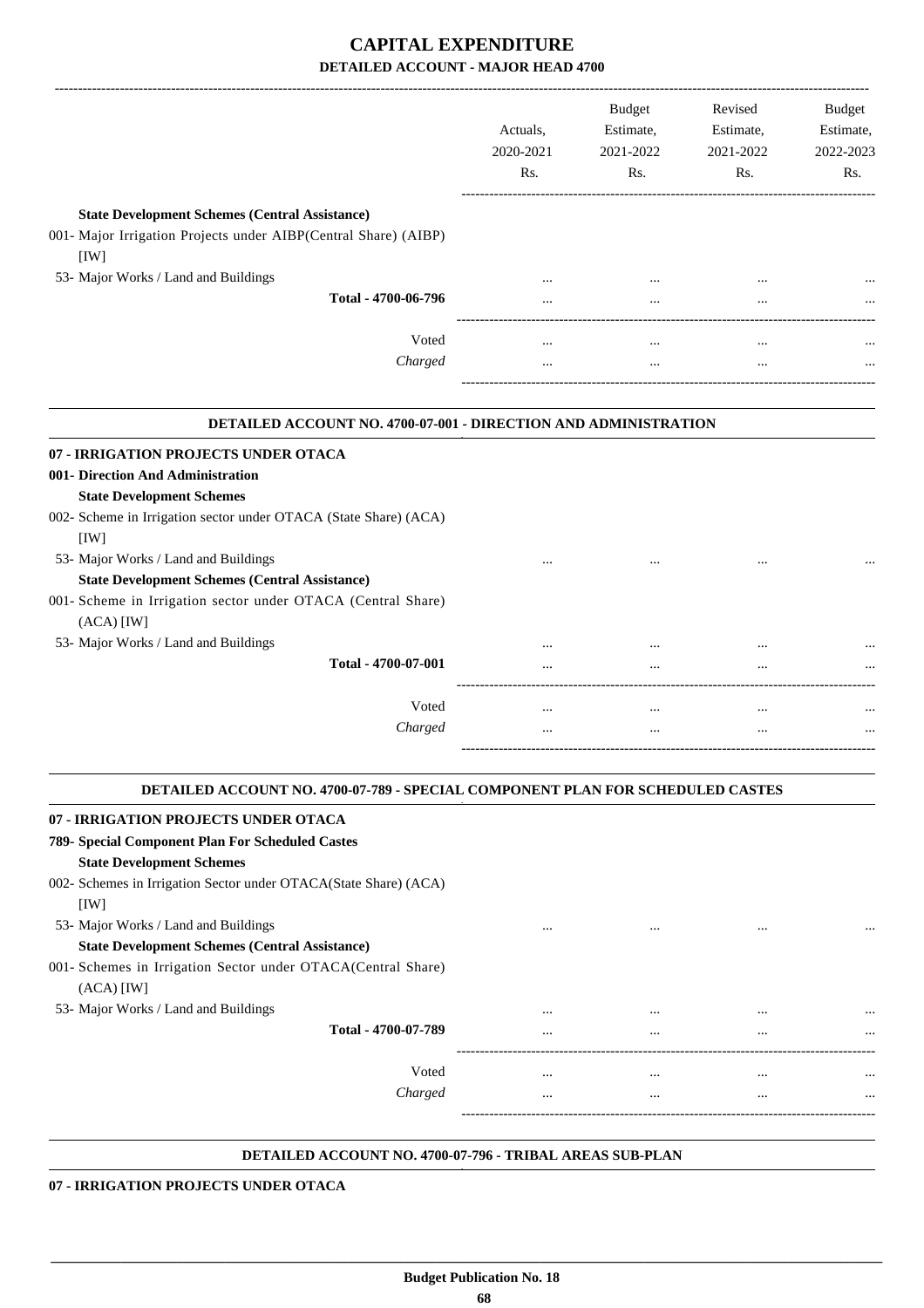|                                                                                               | Actuals,<br>2020-2021<br>Rs. | Budget<br>Estimate,<br>2021-2022<br>Rs. | Revised<br>Estimate,<br>2021-2022<br>Rs.                | Budget<br>Estimate,<br>2022-2023<br>Rs. |
|-----------------------------------------------------------------------------------------------|------------------------------|-----------------------------------------|---------------------------------------------------------|-----------------------------------------|
| 796- Tribal Areas Sub-Plan                                                                    |                              |                                         |                                                         |                                         |
| <b>State Development Schemes</b>                                                              |                              |                                         |                                                         |                                         |
| 002- Schemes in Irrigation Sector under OTACA(State Share) (ACA)                              |                              |                                         |                                                         |                                         |
| [IW]                                                                                          |                              |                                         |                                                         |                                         |
| 53- Major Works / Land and Buildings<br><b>State Development Schemes (Central Assistance)</b> |                              |                                         |                                                         |                                         |
| 001- Schemes in Irrigation Sector under OTACA(Central Share)                                  |                              |                                         |                                                         |                                         |
| $(ACA)$ [IW]                                                                                  |                              |                                         |                                                         |                                         |
| 53- Major Works / Land and Buildings                                                          |                              |                                         |                                                         |                                         |
| Total - 4700-07-796                                                                           |                              |                                         |                                                         |                                         |
|                                                                                               |                              |                                         |                                                         |                                         |
| Voted                                                                                         | $\cdots$                     |                                         |                                                         |                                         |
| Charged                                                                                       |                              | $\cdots$                                |                                                         |                                         |
|                                                                                               |                              |                                         |                                                         |                                         |
| DETAILED ACCOUNT NO. 4700-08-001 - DIRECTION AND ADMINISTRATION                               |                              |                                         |                                                         |                                         |
| 08 - WEST BENGAL MAJOR IRRIGATION & FLOOD                                                     |                              |                                         |                                                         |                                         |
| <b>MANAGEMENT PROJECT</b>                                                                     |                              |                                         |                                                         |                                         |
| 001- Direction and Administration<br><b>State Development Schemes</b>                         |                              |                                         |                                                         |                                         |
| 001- Irrigation Management under West Bengal Major Irrigation &                               |                              |                                         |                                                         |                                         |
| Flood Management Project (WBMI&FMP) (EAP) [IW]                                                |                              |                                         |                                                         |                                         |
| 53- Major Works / Land and Buildings                                                          |                              |                                         |                                                         |                                         |
| 60- Other Capital Expenditure                                                                 | 48, 15, 165                  | 16,12,00,000                            | 2,14,00,000                                             | 10.00.00.000                            |
|                                                                                               |                              |                                         |                                                         |                                         |
| Total - 4700-08-001-001                                                                       |                              | 48,15,165 16,12,00,000                  | 2,14,00,000                                             | 10,00,00,000                            |
| 002- Irrigation Modernisation under West Bengal Major Irrigation &                            |                              |                                         |                                                         |                                         |
| Flood Management Project (WBMI&FMP) (EAP) [IW]                                                |                              |                                         |                                                         |                                         |
| 53- Major Works / Land and Buildings                                                          | 16,15,05,000                 | 183,60,00,000                           |                                                         | 154,18,16,000 15,00,00,000              |
| Total - 4700-08-001-002                                                                       |                              |                                         | 16,15,05,000 183,60,00,000 154,18,16,000                | 15,00,00,000                            |
| 003- Flood Management under West Bengal Major Irrigation & Flood                              |                              |                                         |                                                         |                                         |
| Management Project (WBMI&FMP) (EAP) [IW]                                                      |                              |                                         |                                                         |                                         |
| 53- Major Works / Land and Buildings                                                          |                              | 130,03,38,867 270,75,90,000             | 352,63,36,000                                           | 100,00,00,000                           |
|                                                                                               |                              |                                         |                                                         |                                         |
| Total - 4700-08-001-003                                                                       |                              |                                         | 130,03,38,867 270,75,90,000 352,63,36,000 100,00,00,000 |                                         |
| 004- Project Management under West Bengal Major Irrigation &                                  |                              |                                         |                                                         |                                         |
| Flood Management Project (WBMI&FMP) (EAP) [IW]                                                |                              |                                         |                                                         |                                         |
| 60- Other Capital Expenditure                                                                 |                              |                                         | 15,77,48,003 20,98,00,000 16,71,77,000                  | 10,00,00,000                            |
|                                                                                               |                              |                                         |                                                         |                                         |
| Total - 4700-08-001-004                                                                       | 15,77,48,003                 |                                         | 20,98,00,000 16,71,77,000 10,00,00,000                  |                                         |
|                                                                                               |                              |                                         |                                                         |                                         |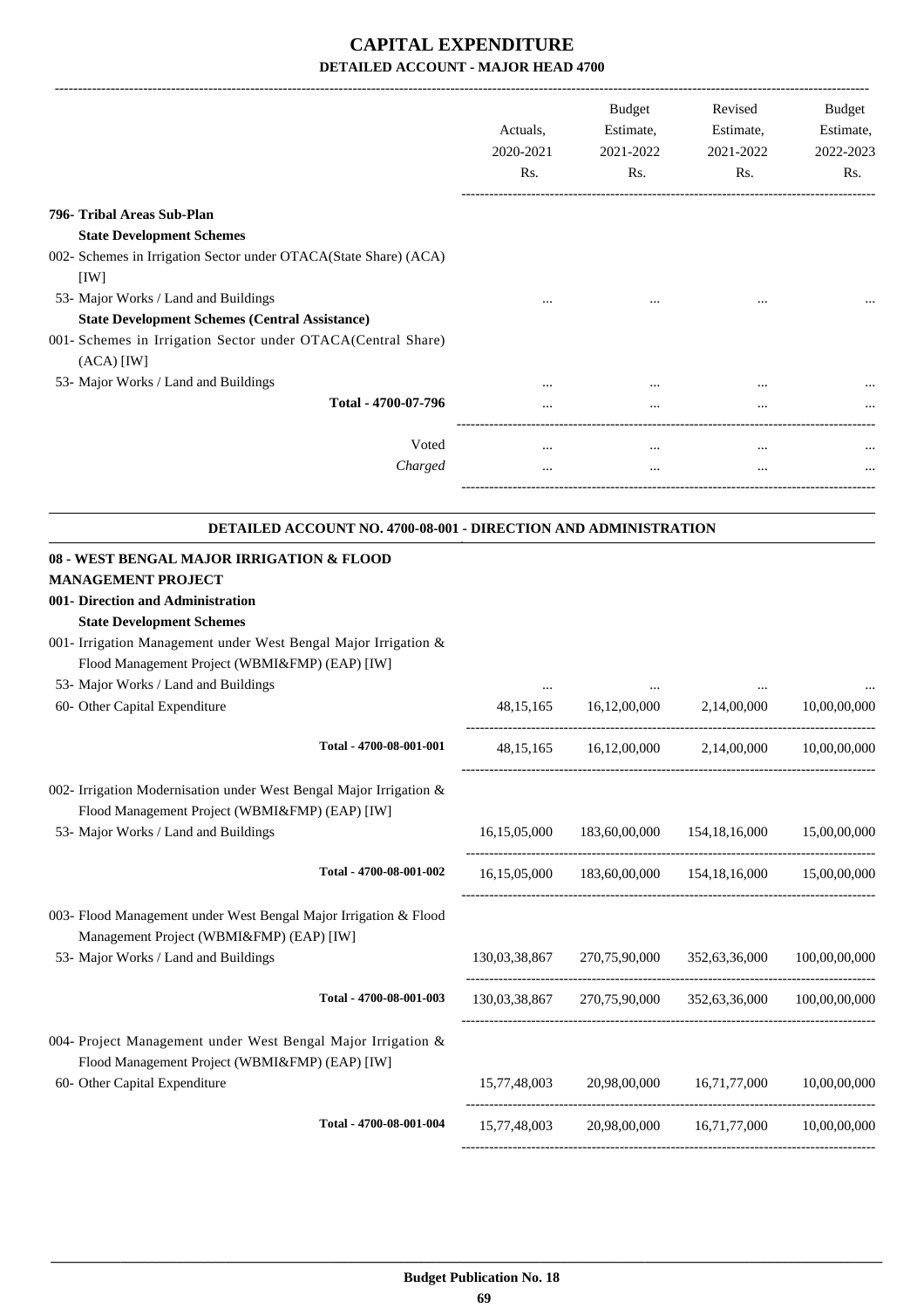|                                          | Actuals.         | <b>Budget</b><br>Estimate, | Revised<br>Estimate, | <b>Budget</b><br>Estimate, |
|------------------------------------------|------------------|----------------------------|----------------------|----------------------------|
|                                          | 2020-2021        | 2021-2022                  | 2021-2022            | 2022-2023                  |
|                                          |                  |                            |                      |                            |
|                                          | R <sub>s</sub> . | Rs.                        | Rs.                  | Rs.                        |
|                                          |                  |                            |                      |                            |
| <b>Total - State Development Schemes</b> | 162,44,07,035    | 491,45,90,000              | 525,67,29,000        | 135,00,00,000              |
| Total - 4700-08-001                      | 162,44,07,035    | 491,45,90,000              | 525,67,29,000        | 135,00,00,000              |
| Voted                                    | 162.44.07.035    | 491,45,90,000              | 525,67,29,000        | 135,00,00,000              |
| Charged                                  |                  | $\cdots$                   | $\cdots$             | $\cdots$                   |
|                                          |                  |                            |                      |                            |

.

.

| DETAILED ACCOUNT NO. 4700-08-789 - SPECIAL COMPONENT PLAN ON SCHEDULED CASTES |               |                                 |                                            |  |  |  |  |
|-------------------------------------------------------------------------------|---------------|---------------------------------|--------------------------------------------|--|--|--|--|
| 08 - WEST BENGAL MAJOR IRRIGATION & FLOOD                                     |               |                                 |                                            |  |  |  |  |
| <b>MANAGEMENT PROJECT</b>                                                     |               |                                 |                                            |  |  |  |  |
| 789- Special Component Plan on Scheduled Castes                               |               |                                 |                                            |  |  |  |  |
| <b>State Development Schemes</b>                                              |               |                                 |                                            |  |  |  |  |
| 001- Irrigation Management under West Bengal Major Irrigation &               |               |                                 |                                            |  |  |  |  |
| Flood Management Project (WBMI&FMP) (EAP) [IW]                                |               |                                 |                                            |  |  |  |  |
| 53- Major Works / Land and Buildings                                          |               |                                 |                                            |  |  |  |  |
| 002- Irrigation Modernisation under West Bengal Major Irrigation &            |               |                                 |                                            |  |  |  |  |
| Flood Management Project (WBMI&FMP) (EAP) [IW]                                |               |                                 |                                            |  |  |  |  |
| 53- Major Works / Land and Buildings                                          |               | 136,80,00,000                   | 10,00,00,000<br>$\mathbf{1}$               |  |  |  |  |
| Total - 4700-08-789-002                                                       |               | 136,80,00,000                   | $\ldots$ 10,00,00,000                      |  |  |  |  |
| 003- Flood Management under West Bengal Major Irrigation & Flood              |               |                                 |                                            |  |  |  |  |
| Management Project (WBMI&FMP) (EAP) [IW]                                      |               |                                 |                                            |  |  |  |  |
| 53- Major Works / Land and Buildings                                          |               | 182,39,88,000 201,74,20,000     | $\ldots$ 150,00,00,000                     |  |  |  |  |
| Total - 4700-08-789-003                                                       |               | 182,39,88,000 201,74,20,000     | $\ldots$ 150.00.00.000                     |  |  |  |  |
| <b>Total - State Development Schemes</b>                                      |               |                                 | 182,39,88,000 338,54,20,000  160,00,00,000 |  |  |  |  |
| Total - 4700-08-789                                                           |               | $182,39,88,000$ $338,54,20,000$ | 160,00,00,000                              |  |  |  |  |
| Voted                                                                         | 182,39,88,000 | 338,54,20,000                   | $\ldots$ 160,00,00,000                     |  |  |  |  |
| Charged                                                                       |               |                                 | $\cdots$                                   |  |  |  |  |
|                                                                               |               |                                 |                                            |  |  |  |  |

#### **DETAILED ACCOUNT NO. 4700-08-796 - TRIBAL AREAS SUB-PLAN .**

#### **08 - WEST BENGAL MAJOR IRRIGATION & FLOOD**

#### **MANAGEMENT PROJECT**

#### **796- Tribal Areas Sub-Plan**

#### **State Development Schemes**

- 001- Irrigation Management under West Bengal Major Irrigation & Flood Management Project (WBMI&FMP) (EAP) [IW]
- 53- Major Works / Land and Buildings ... ... ... ...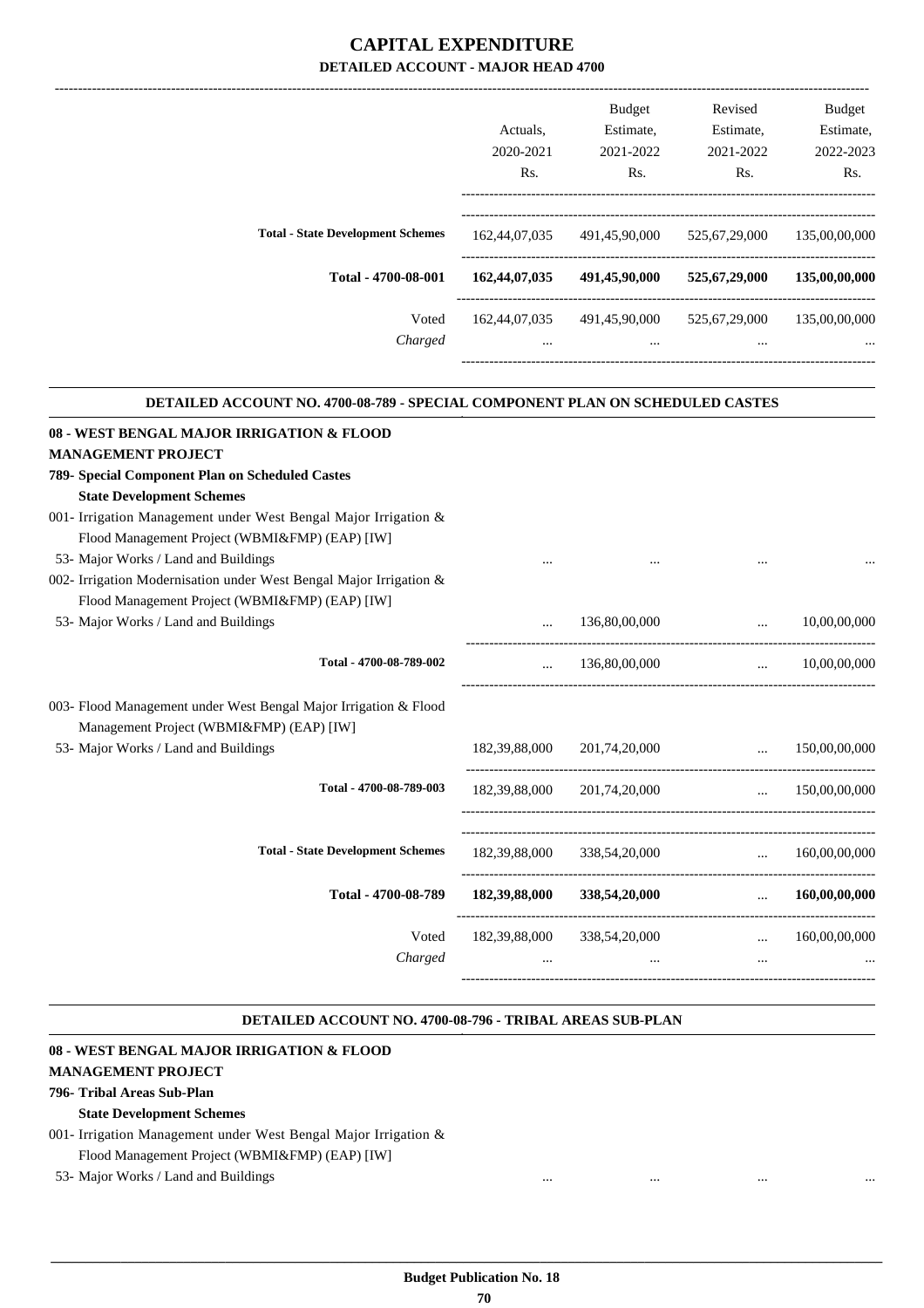|                                                                                                                      | Actuals,<br>2020-2021<br>Rs. | <b>Budget</b><br>Estimate,<br>2021-2022<br>Rs. | Revised<br>Estimate,<br>2021-2022<br>Rs.           | Budget<br>Estimate,<br>2022-2023<br>Rs. |
|----------------------------------------------------------------------------------------------------------------------|------------------------------|------------------------------------------------|----------------------------------------------------|-----------------------------------------|
| 002- Irrigation Modernisation under West Bengal Major Irrigation &<br>Flood Management Project (WBMI&FMP) (EAP) [IW] |                              |                                                |                                                    |                                         |
| 53- Major Works / Land and Buildings                                                                                 |                              | 39,60,00,000                                   | $\ddotsc$                                          | 10,00,00,000                            |
| Total - 4700-08-796-002                                                                                              |                              | 39,60,00,000                                   | -------------------------------------<br>$\ddotsc$ | 10,00,00,000                            |
| 003- Flood Management under West Bengal Major Irrigation & Flood<br>Management Project (WBMI&FMP) (EAP) [IW]         |                              |                                                |                                                    |                                         |
| 53- Major Works / Land and Buildings                                                                                 |                              | 58,39,90,000                                   | and the company of the company of                  | 8,21,00,000                             |
| Total - 4700-08-796-003                                                                                              | $\cdots$                     | 58,39,90,000                                   | $\mathbf{r}$ and $\mathbf{r}$                      | 8,21,00,000                             |
| <b>Total - State Development Schemes</b>                                                                             | $\cdots$                     | 97,99,90,000                                   | $\cdots$                                           | 18,21,00,000                            |
| Total - 4700-08-796                                                                                                  | ___________________________  | 97,99,90,000                                   | $\mathbf{1}$                                       | 18,21,00,000                            |
| Voted                                                                                                                | $\cdots$                     | 97,99,90,000                                   | $\mathbf{r}$ and $\mathbf{r}$                      | 18,21,00,000                            |
| Charged                                                                                                              | $\ddotsc$                    | $\cdots$                                       | $\ddotsc$                                          |                                         |
| DETAILED ACCOUNT NO. 4700-09-001 - DIRECTION AND ADMINISTRATION                                                      |                              |                                                |                                                    |                                         |
| 09 - DAM REHABILITATION AND IMPROVEMENT                                                                              |                              |                                                |                                                    |                                         |
| PROJECT (DRIP) II                                                                                                    |                              |                                                |                                                    |                                         |
| 001- Direction and Administration                                                                                    |                              |                                                |                                                    |                                         |
| <b>State Development Schemes (Central Assistance)</b>                                                                |                              |                                                |                                                    |                                         |
| 001- Dam Rehabilitation and Improvement Project (DRIP) -II (EAP)<br>[IW]                                             |                              |                                                |                                                    |                                         |
| 53- Major Works / Land and Buildings                                                                                 |                              | 10.00.00.000                                   | $\ldots$                                           | 700,00,00,000                           |

| 53- Major Works / Land and Buildings                          | $\cdots$ | 10,00,00,000 | $\cdots$ | 700,00,00,000 |
|---------------------------------------------------------------|----------|--------------|----------|---------------|
| 60- Other Capital Expenditure                                 | $\cdots$ | 5,31,00,000  |          | 5,00,00,000   |
| <b>Total - State Development Schemes (Central Assistance)</b> | $\cdots$ | 15,31,00,000 | $\cdots$ | 705,00,00,000 |
| Total - 4700-09-001                                           | $\cdots$ | 15,31,00,000 |          | 705,00,00,000 |
| Voted                                                         | $\cdots$ | 15,31,00,000 | $\cdots$ | 705,00,00,000 |
| Charged                                                       | $\cdots$ |              |          | $\cdots$      |
|                                                               |          |              |          |               |

#### **DETAILED ACCOUNT NO. 4700-80-789 - SPECIAL COMPONENT PLAN FOR SCHEDULED CASTES .**

-----------------------------------------------------------------------------------------

.

#### **80 - General**

| ov - General                                                    |             |              |              |              |
|-----------------------------------------------------------------|-------------|--------------|--------------|--------------|
| 789- Special Component Plan for Scheduled Castes                |             |              |              |              |
| <b>State Development Schemes</b>                                |             |              |              |              |
| 001- Schemes under Rural Infrastructure Development Fund (RIDF) |             |              |              |              |
| <b>IWI</b>                                                      |             |              |              |              |
| 53- Major Works / Land and Buildings                            | 9.92.88.201 | 28,00,00,000 | 32,50,16,000 | 29.40.00.000 |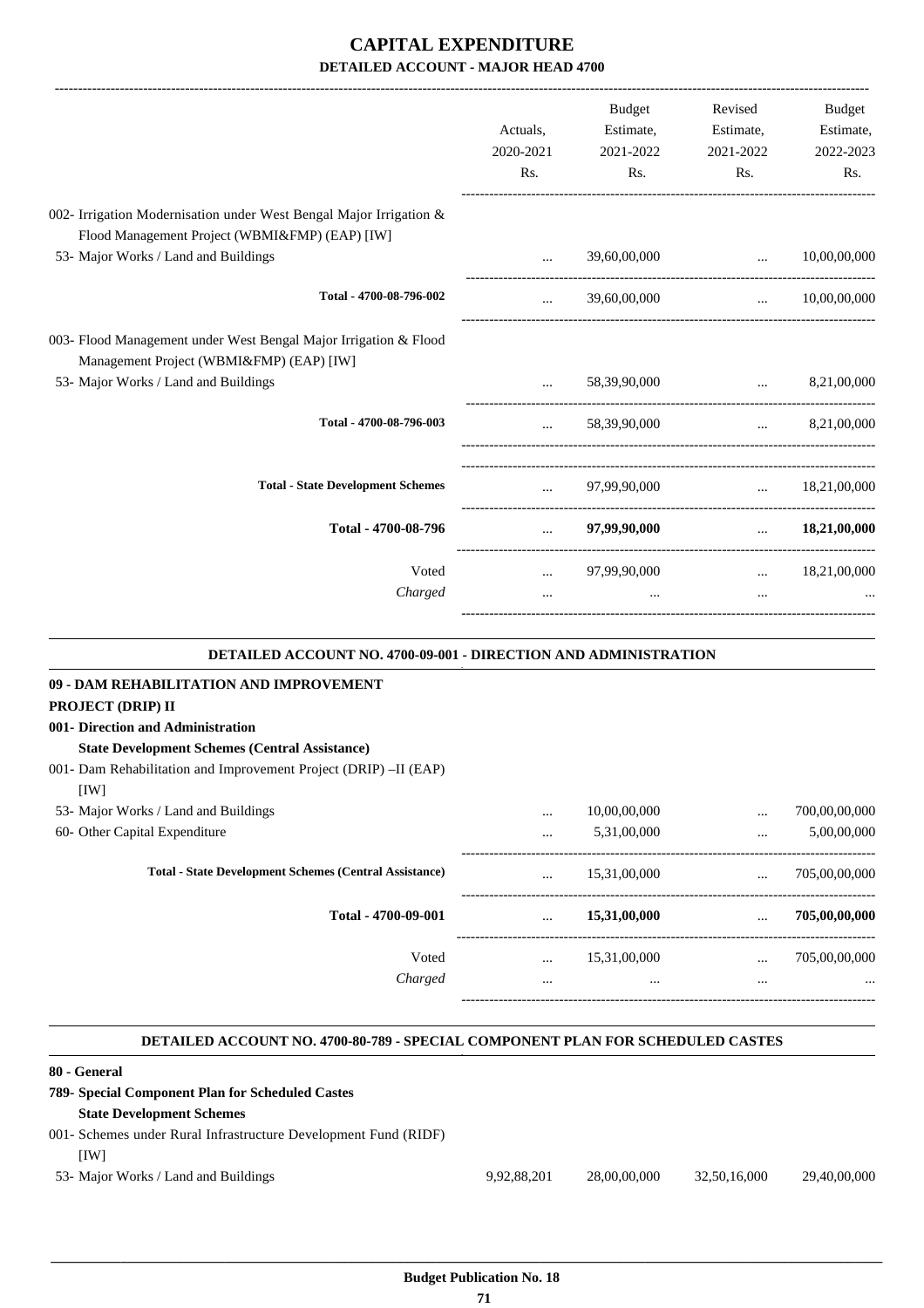|                                          |             | <b>Budget</b> | Revised      | <b>Budget</b> |
|------------------------------------------|-------------|---------------|--------------|---------------|
|                                          | Actuals.    | Estimate,     | Estimate,    | Estimate,     |
|                                          | 2020-2021   | 2021-2022     | 2021-2022    | 2022-2023     |
|                                          | Rs.         | Rs.           | Rs.          | Rs.           |
| <b>Total - State Development Schemes</b> | 9,92,88,201 | 28,00,00,000  | 32,50,16,000 | 29,40,00,000  |
| Total - 4700-80-789                      | 9,92,88,201 | 28,00,00,000  | 32,50,16,000 | 29,40,00,000  |
| Voted                                    | 9,92,88,201 | 28,00,00,000  | 32,50,16,000 | 29,40,00,000  |
| Charged                                  | $\cdots$    | $\cdots$      | $\cdots$     | $\cdots$      |

.

.

#### **DETAILED ACCOUNT NO. 4700-80-796 - TRIBAL AREAS SUB-PLAN .**

#### **80 - General**

**796- Tribal Areas Sub-Plan**

#### **State Development Schemes**

001- Schemes under Rural Infrastructure Development Fund (RIDF)

| [1W]                                     |              |              |              |              |
|------------------------------------------|--------------|--------------|--------------|--------------|
| 53- Major Works / Land and Buildings     | 12,29,05,916 | 24,00,00,000 | 17,80,77,000 | 25,20,00,000 |
| <b>Total - State Development Schemes</b> | 12,29,05,916 | 24,00,00,000 | 17,80,77,000 | 25,20,00,000 |
| Total - 4700-80-796                      | 12,29,05,916 | 24,00,00,000 | 17,80,77,000 | 25,20,00,000 |
| Voted                                    | 12,29,05,916 | 24,00,00,000 | 17,80,77,000 | 25,20,00,000 |
| Charged                                  |              |              |              | $\cdots$     |

#### **DETAILED ACCOUNT NO. 4700-80-800 - OTHER EXPENDITURE**

| 80 - General                                                                                       |                  |               |                  |               |
|----------------------------------------------------------------------------------------------------|------------------|---------------|------------------|---------------|
| 800- Other Expenditure                                                                             |                  |               |                  |               |
| <b>State Development Schemes</b>                                                                   |                  |               |                  |               |
| 004- Infrastructure development including special repair to buildings<br>in Irrigation Sector [IW] |                  |               |                  |               |
| 53- Major Works / Land and Buildings                                                               | 14,70,35,829     | 37,00,00,000  | 12,33,33,000     | 40,00,00,000  |
| <b>Total - State Development Schemes</b>                                                           | 14,70,35,829     | 37,00,00,000  | 12,33,33,000     | 40,00,00,000  |
| <b>State Development Schemes</b>                                                                   |                  |               |                  |               |
| 002- Schemes under Rural Infrastructure Development Fund (RIDF)<br>[1W]                            |                  |               |                  |               |
| 53- Major Works / Land and Buildings                                                               | 105,38,13,210    | 71,00,00,000  | 119,85,11,000    | 74,55,00,000  |
| <b>Total - State Development Schemes</b>                                                           | 105, 38, 13, 210 | 71,00,00,000  | 119,85,11,000    | 74,55,00,000  |
| Total - 4700-80-800                                                                                | 120,08,49,039    | 108,00,00,000 | 132, 18, 44, 000 | 114,55,00,000 |
|                                                                                                    |                  |               |                  |               |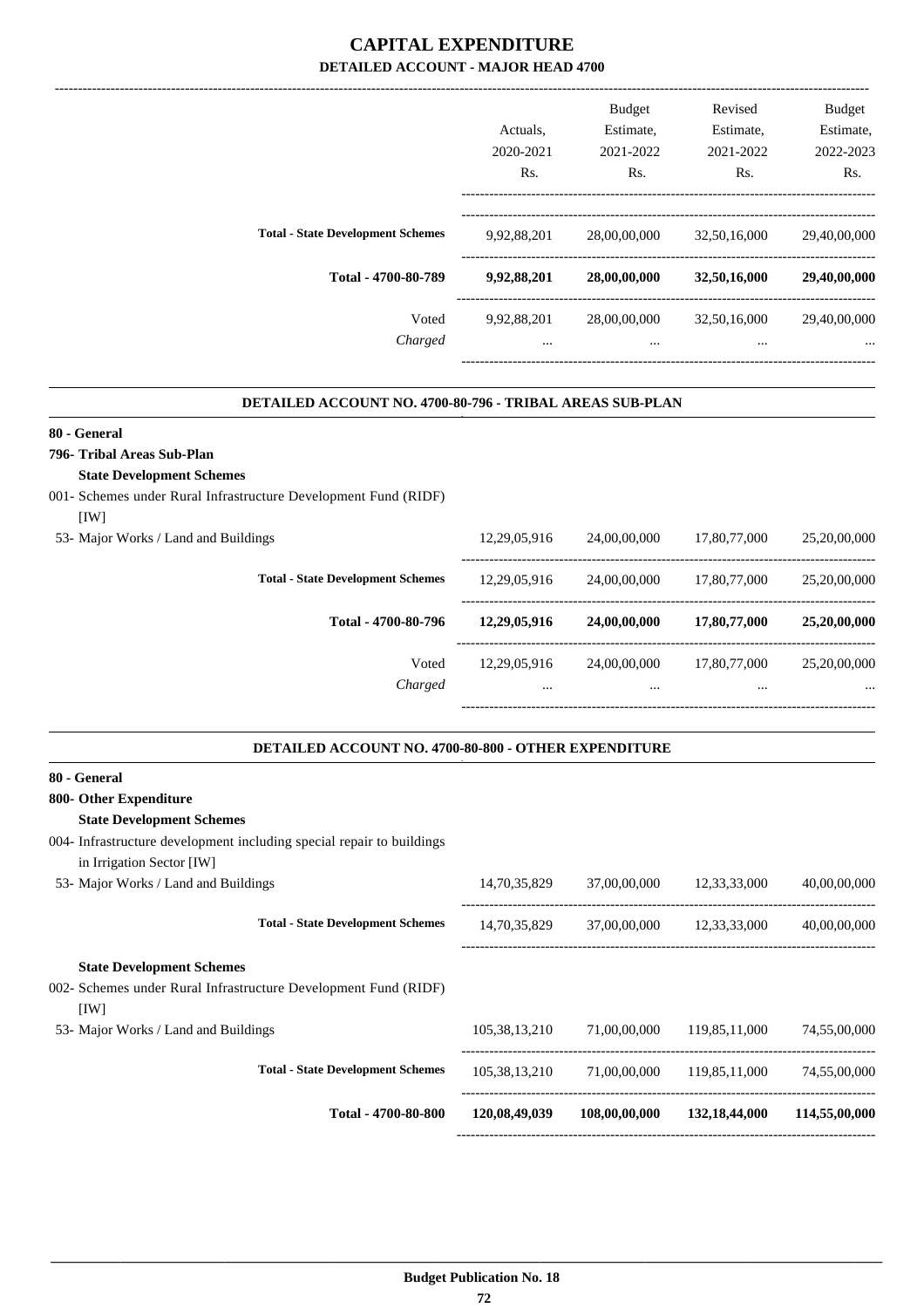|         |               | <b>Budget</b> | Revised          | <b>Budget</b> |
|---------|---------------|---------------|------------------|---------------|
|         | Actuals.      | Estimate,     | Estimate,        | Estimate,     |
|         | 2020-2021     | 2021-2022     | 2021-2022        | 2022-2023     |
|         | Rs.           | Rs.           | Rs.              | Rs.           |
| Voted   | 120,08,49,039 | 108,00,00,000 | 132, 18, 44, 000 | 114,55,00,000 |
| Charged |               |               |                  |               |
|         |               |               |                  |               |

#### **DETAILED ACCOUNT NO. 4700 - DEDUCT RECOVERIES IN REDUCTION OF EXPENDITURE**

**--------------------------------------------------------------------------------------------------------------------------------------------------------------------------------**

| 04 - Teesta Barrage Project                                          |          |          |           |          |
|----------------------------------------------------------------------|----------|----------|-----------|----------|
| 001- Direction and Administration                                    |          |          |           |          |
| Administrative Expenditure                                           |          |          |           |          |
| 002-Regular Establishment [IW]                                       |          |          |           |          |
| 70-Deduct Recoveries                                                 |          |          |           |          |
| 01-Others                                                            | $\cdots$ | $\cdots$ | $\cdots$  |          |
| 02-W.B.H.S. 2008                                                     |          | $\cdots$ | $\cdots$  |          |
| 901-Deduct Receipts and Recoveries on Capital Account [IW]           |          |          |           |          |
| 70-Deduct Recoveries                                                 |          |          |           |          |
| 01-Others                                                            | $\cdots$ | $\cdots$ | $\cdots$  |          |
| 02-W.B.H.S. 2008                                                     |          | $\cdots$ | $\ddotsc$ | $\cdots$ |
| <b>State Development Schemes</b>                                     |          |          |           |          |
| 001-Regular Establishment [IW]                                       |          |          |           |          |
| 70-Deduct Recoveries                                                 |          |          |           |          |
| 01-Others                                                            | $\cdots$ | $\cdots$ | $\cdots$  |          |
| 02-W.B.H.S. 2008                                                     |          | $\cdots$ | $\cdots$  |          |
| Total - 001 - Deduct - Recoveries                                    | $\cdots$ | $\cdots$ | $\cdots$  |          |
| 789- Special Component Plan for Scheduled Castes                     |          |          |           |          |
| <b>State Development Schemes</b>                                     |          |          |           |          |
| 901-Deduct-Receipts and Recoveries on Capital Account (AIBP)<br>[IW] |          |          |           |          |
| 70-Deduct Recoveries                                                 |          |          |           |          |
| 01-Others                                                            |          |          |           |          |
|                                                                      |          |          |           |          |
| Total - 789 - Deduct - Recoveries                                    | $\cdots$ | $\cdots$ | $\ldots$  |          |
| 799- Suspense                                                        |          |          |           |          |
| <b>State Development Schemes</b>                                     |          |          |           |          |
| 001-Cash Settlement Suspense Accounts [IW]                           |          |          |           |          |
| 70-Deduct Recoveries                                                 |          |          |           |          |
| 01-Others                                                            |          |          |           |          |
| 02-W.B.H.S. 2008                                                     | $\cdots$ |          |           |          |
| Total - 799 - Deduct - Recoveries                                    | $\cdots$ |          |           |          |
|                                                                      |          |          |           |          |
| 05- Subarnarekha Barrage Project                                     |          |          |           |          |

#### **001- Direction and Administration**

State Development Schemes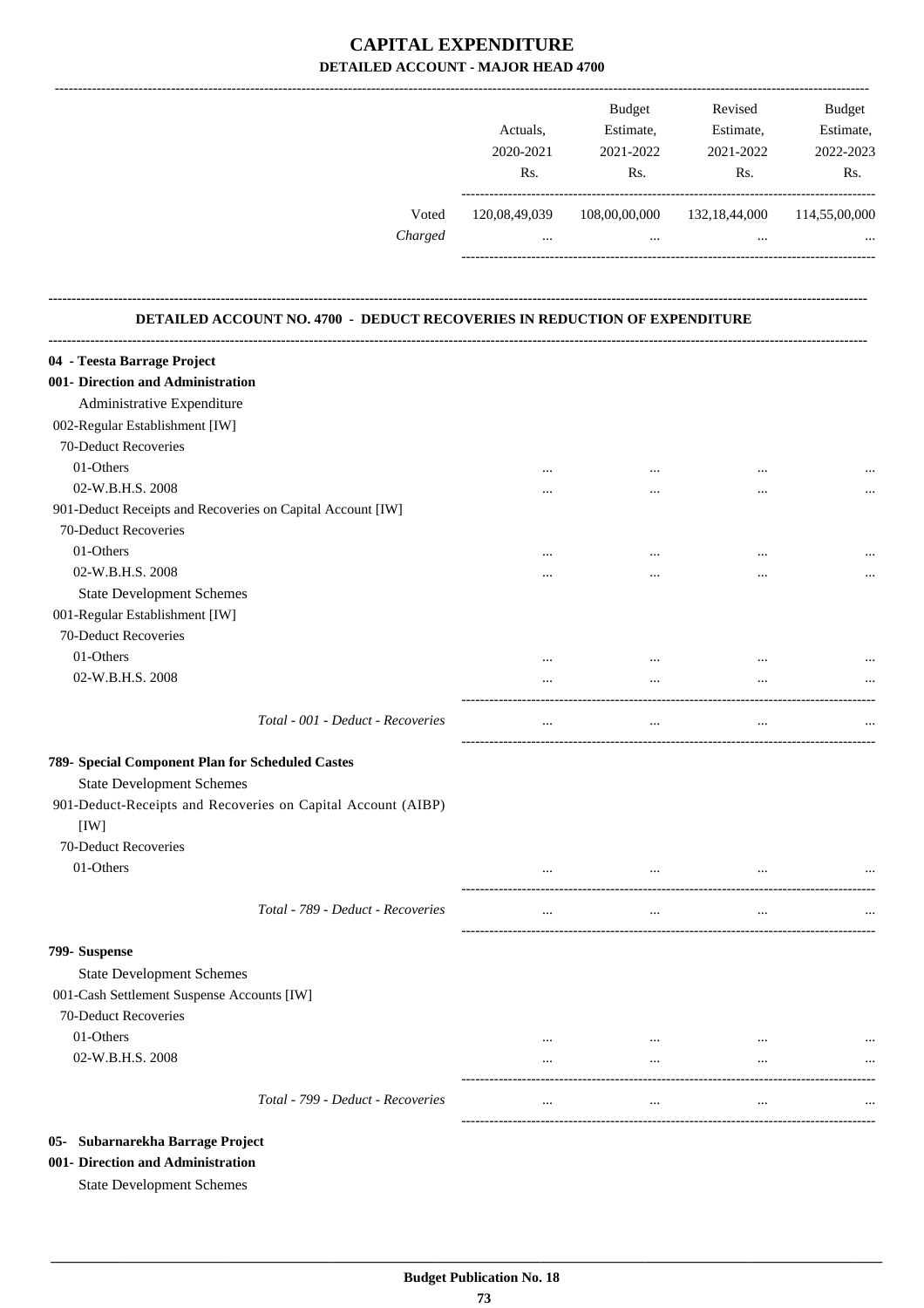|                                                                                  | Actuals,<br>2020-2021<br>Rs. | Budget<br>Estimate,<br>2021-2022<br>Rs. | Revised<br>Estimate,<br>2021-2022<br>Rs.                                                                  | Budget<br>Estimate,<br>2022-2023<br>Rs. |
|----------------------------------------------------------------------------------|------------------------------|-----------------------------------------|-----------------------------------------------------------------------------------------------------------|-----------------------------------------|
| 001-Regular Establishment [IW]                                                   |                              |                                         |                                                                                                           |                                         |
| 70-Deduct Recoveries                                                             |                              |                                         |                                                                                                           |                                         |
| 01-Others                                                                        |                              | $\cdots$                                | $\ddotsc$                                                                                                 |                                         |
| 02-W.B.H.S. 2008                                                                 |                              | $\cdots$                                |                                                                                                           |                                         |
| Total - 001 - Deduct - Recoveries                                                |                              |                                         |                                                                                                           |                                         |
| 08- WEST BENGAL MAJOR IRRIGATION & FLOOD<br><b>MANAGEMENT PROJECT</b>            |                              |                                         |                                                                                                           |                                         |
| 001- Direction and Administration                                                |                              |                                         |                                                                                                           |                                         |
| <b>State Development Schemes</b>                                                 |                              |                                         |                                                                                                           |                                         |
| 901-Deduct Receipt and Recoveries on Capital Account (EAP) [IW]                  |                              |                                         |                                                                                                           |                                         |
| 70-Deduct Recoveries                                                             |                              |                                         |                                                                                                           |                                         |
| 01-Others                                                                        |                              |                                         |                                                                                                           |                                         |
|                                                                                  |                              | $\ddotsc$                               |                                                                                                           |                                         |
| Total - 001 - Deduct - Recoveries                                                | $\cdots$                     | $\cdots$                                | $\cdots$                                                                                                  |                                         |
| 80- General                                                                      |                              |                                         |                                                                                                           |                                         |
| 800- Other Expenditure                                                           |                              |                                         |                                                                                                           |                                         |
| <b>State Development Schemes</b>                                                 |                              |                                         |                                                                                                           |                                         |
| 003-Dam Safety Measures of Irrigation Projects [IW]                              |                              |                                         |                                                                                                           |                                         |
| 70-Deduct Recoveries                                                             |                              |                                         |                                                                                                           |                                         |
| 01-Others                                                                        |                              | $\cdots$                                | $\cdots$                                                                                                  |                                         |
| 02-W.B.H.S. 2008                                                                 | .                            |                                         |                                                                                                           |                                         |
| 901-Deduct-Receipts and Recoveries on Capital Account [IW]                       |                              |                                         |                                                                                                           |                                         |
| 70-Deduct Recoveries                                                             |                              |                                         |                                                                                                           |                                         |
| 01-Others                                                                        |                              |                                         | $\cdots$                                                                                                  |                                         |
| <b>State Development Schemes</b>                                                 |                              |                                         |                                                                                                           |                                         |
| 009-Refund of Unutilized Fund of CSS Schemes (State Share)                       |                              |                                         |                                                                                                           |                                         |
| (CSSREFUND) [IW]                                                                 |                              |                                         |                                                                                                           |                                         |
| 70-Deduct Recoveries                                                             |                              |                                         |                                                                                                           |                                         |
| 01-Others                                                                        | -4,46,792                    | $\cdots$                                | $\cdots$                                                                                                  | $\cdots$                                |
| State Development Schemes (Central Assistance)                                   |                              |                                         |                                                                                                           |                                         |
| 008-Refund of Unutilized Fund of CSS Schemes (Central Share)<br>(CSSREFUND) [IW] |                              |                                         |                                                                                                           |                                         |
| 70-Deduct Recoveries                                                             |                              |                                         |                                                                                                           |                                         |
| 01-Others                                                                        |                              |                                         | $\mathbf{1}$ and $\mathbf{1}$ are all $\mathbf{1}$ and $\mathbf{1}$ and $\mathbf{1}$ are all $\mathbf{1}$ |                                         |
| Total - 800 - Deduct - Recoveries                                                | -4,46,792                    | $\cdots$                                | $\cdots$                                                                                                  |                                         |
| Total - 4700 - Deduct - Recoveries                                               | $-4,46,792$                  | $\cdots$                                | $\cdots$                                                                                                  |                                         |
|                                                                                  |                              |                                         |                                                                                                           |                                         |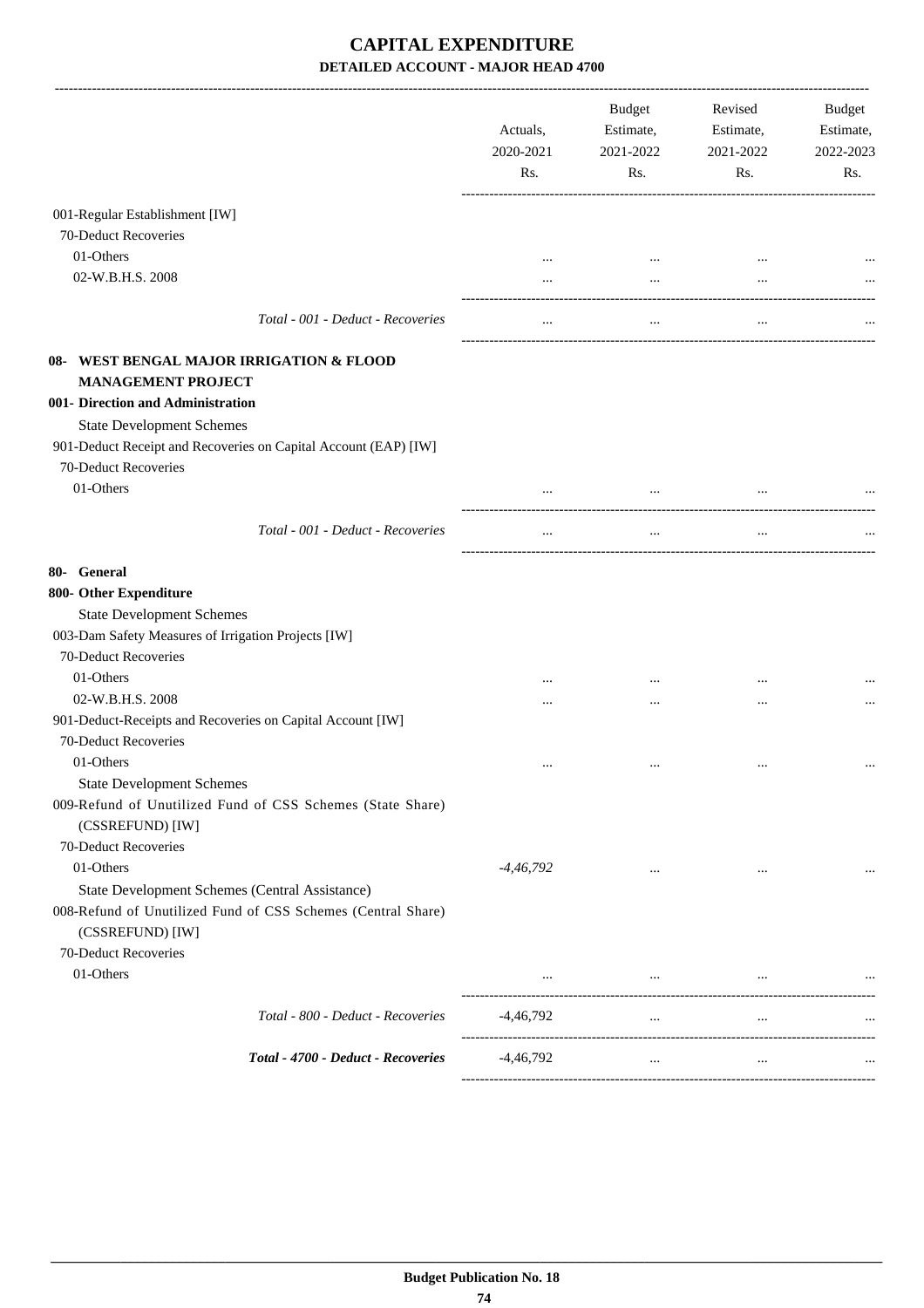#### **CAPITAL EXPENDITURE**

#### **DEMAND No. 32**

#### **Irrigation & Waterways Department**

#### **C. Capital Accounts of Economic Services - (d) Capital Account of Irrigation and Flood Control**

#### **Head of Account : 4701 - Capital Outlay on Major & Medium Irrigation**

| Voted Rs. 60,00,00,000<br><b>Charged Rs. Nil</b>      |                         |                            |               | Total Rs. 60,00,00,000 |                  |
|-------------------------------------------------------|-------------------------|----------------------------|---------------|------------------------|------------------|
|                                                       |                         |                            | Voted Rs.     | <b>Charged Rs.</b>     | <b>Total Rs.</b> |
| <b>Gross Expenditure</b>                              |                         |                            | 60,00,00,000  | $\cdots$               | 60,00,00,000     |
| <b>Deduct - Recoveries</b>                            |                         |                            | $-1,000$      | $\cdots$               | $-1,000$         |
| Net Expenditure                                       |                         |                            | 59,99,99,000  | $\cdots$               | 59,99,99,000     |
|                                                       | <b>ABSTRACT ACCOUNT</b> | <b>CAPITAL EXPENDITURE</b> |               |                        |                  |
|                                                       |                         |                            | <b>Budget</b> | Revised                | <b>Budget</b>    |
|                                                       |                         | Actuals.                   | Estimate,     | Estimate,              | Estimate,        |
|                                                       |                         | 2020-2021                  | 2021-2022     | 2021-2022              | 2022-2023        |
|                                                       |                         | Rs.                        | Rs.           | Rs.                    | Rs.              |
| MEDIUM IRRIGATION-NON-COMMERCIAL<br>$04 -$            |                         |                            |               |                        |                  |
| 101- Medium Irrigation Schemes                        |                         |                            |               |                        |                  |
| <b>State Development Schemes</b>                      | <b>Voted</b>            | 51,86,01,744               | 89,06,00,000  | 45,36,33,000           | 50,00,00,000     |
|                                                       | Charged                 | 1,39,42,908                | $\cdots$      | $\cdots$               |                  |
| <b>State Development Schemes (Central Assistance)</b> |                         | 3,06,75,724                | 5,00,00,000   | 1,34,00,000            | 10,00,00,000     |

| tate Development Schemes (Central Assistance) |                    | 3,06,75,724     | 5,00,00,000  | 1,34,00,000  | 10,00,00,000 |
|-----------------------------------------------|--------------------|-----------------|--------------|--------------|--------------|
|                                               | <b>Total - 101</b> | 56, 32, 20, 376 | 94,06,00,000 | 46,70,33,000 | 60,00,00,000 |
|                                               | Total - 04         | 56, 32, 20, 376 | 94,06,00,000 | 46,70,33,000 | 60,00,00,000 |
|                                               | Voted              | 54,92,77,468    | 94,06,00,000 | 46,70,33,000 | 60,00,00,000 |
|                                               | Charged            | 1,39,42,908     | $\cdots$     |              | $\cdots$     |
|                                               |                    |                 |              |              |              |

#### **05 - MEDIUM IRRIGATION PROJECTS UNDER AIBP 001- Direction And Administration** State Development Schemes ... ... ... ... State Development Schemes (Central Assistance) ... ... ... ... ---------------------------------------------------------------------------------------- **Total - 001** ... ... ... ... ---------------------------------------------------------------------------------------- **789- Special Component Plan For Scheduled Castes** State Development Schemes ... ... ... ... State Development Schemes (Central Assistance) ... ... ... ... ---------------------------------------------------------------------------------------- **Total - 789** ... ... ... ... ---------------------------------------------------------------------------------------- **796- Tribal Areas Sub-Plan** State Development Schemes ... ... ... ... State Development Schemes (Central Assistance) ... ... ... ...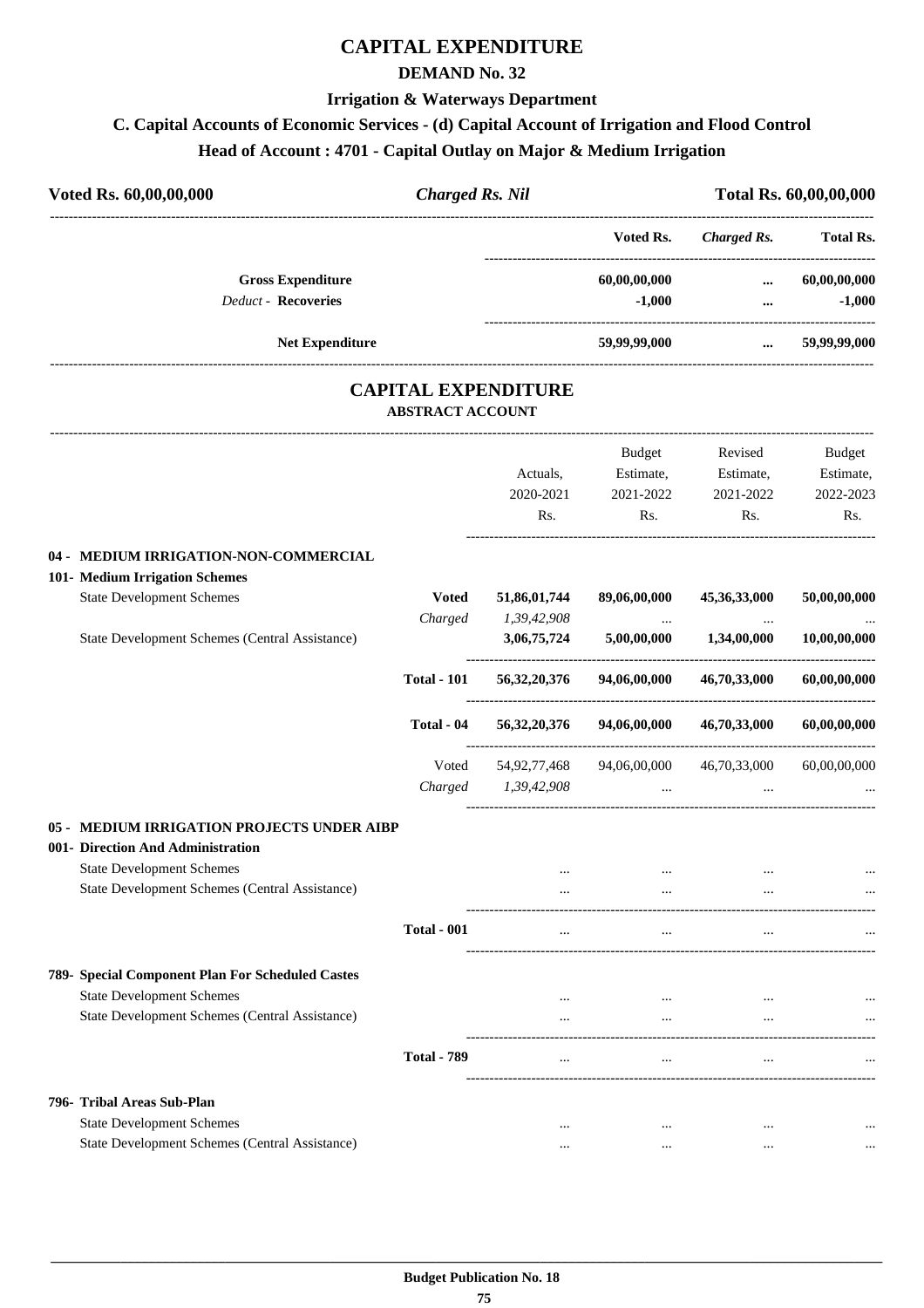#### **CAPITAL EXPENDITURE ABSTRACT ACCOUNT**

|                                                                                                  |                     | Budget                                                    | Revised                   | Budget       |
|--------------------------------------------------------------------------------------------------|---------------------|-----------------------------------------------------------|---------------------------|--------------|
|                                                                                                  | Actuals,            |                                                           | Estimate, Estimate,       | Estimate,    |
|                                                                                                  | 2020-2021           | 2021-2022                                                 | 2021-2022                 | 2022-2023    |
|                                                                                                  | Rs.                 | Rs.                                                       | Rs.                       | Rs.          |
|                                                                                                  |                     |                                                           |                           |              |
| <b>Total - 796</b>                                                                               | $\cdots$            | $\cdots$                                                  |                           |              |
| Total - 05                                                                                       | $\cdots$            | $\cdots$                                                  |                           |              |
| <b>Grand Total - Gross</b>                                                                       |                     | 56,32,20,376 94,06,00,000 46,70,33,000                    |                           | 60,00,00,000 |
| Voted                                                                                            |                     | 54,92,77,468 94,06,00,000 46,70,33,000 60,00,00,000       |                           |              |
| Charged                                                                                          | 1,39,42,908         |                                                           |                           |              |
| <b>State Development Schemes</b>                                                                 |                     | 53,25,44,652 89,06,00,000 45,36,33,000 50,00,00,000       |                           |              |
| Voted                                                                                            | 51,86,01,744        |                                                           | 89,06,00,000 45,36,33,000 | 50,00,00,000 |
|                                                                                                  | Charged 1,39,42,908 |                                                           |                           |              |
| State Development Schemes (Central Assistance) 3,06,75,724 5,00,00,000 1,34,00,000 10,00,000,000 |                     |                                                           |                           |              |
| <b>Deduct Recoveries</b>                                                                         | $\cdots$            | $-1,000$                                                  | $-1,000$                  | $-1,000$     |
| <b>Grand Total - Net</b>                                                                         |                     | 56,32,20,376 94,05,99,000 46,70,32,000                    |                           | 59,99,99,000 |
|                                                                                                  |                     | Voted 54,92,77,468 94,05,99,000 46,70,32,000 59,99,99,000 |                           |              |
|                                                                                                  | Charged 1,39,42,908 |                                                           |                           |              |
|                                                                                                  |                     |                                                           |                           |              |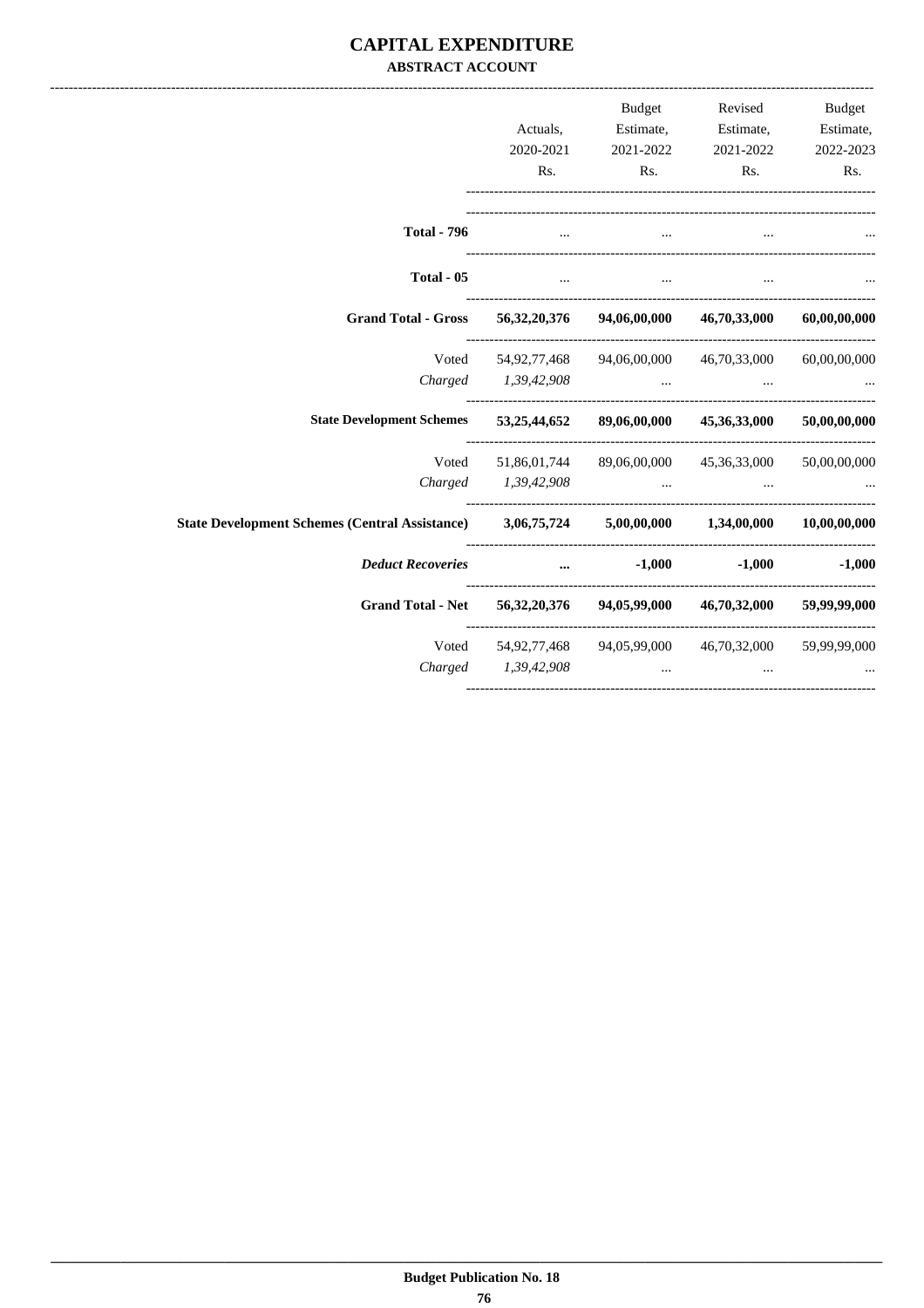|                                                                                                  | Actuals,<br>2020-2021<br>Rs. | <b>Budget</b><br>Estimate,<br>2021-2022<br>Rs. | Revised<br>Estimate,<br>2021-2022<br>Rs.                    | <b>Budget</b><br>Estimate,<br>2022-2023<br>Rs. |
|--------------------------------------------------------------------------------------------------|------------------------------|------------------------------------------------|-------------------------------------------------------------|------------------------------------------------|
| <b>DETAILED ACCOUNT NO. 4701-04-101 - MEDIUM IRRIGATION SCHEMES</b>                              |                              |                                                |                                                             |                                                |
| 04 - MEDIUM IRRIGATION-NON-COMMERCIAL                                                            |                              |                                                |                                                             |                                                |
| 101- Medium Irrigation Schemes                                                                   |                              |                                                |                                                             |                                                |
| <b>State Development Schemes</b>                                                                 |                              |                                                |                                                             |                                                |
| 003- Parga Irrigation Scheme, Purulia [IW]                                                       |                              |                                                |                                                             |                                                |
| 53- Major Works / Land and Buildings                                                             |                              |                                                |                                                             |                                                |
| 005- Beko Irrigation Scheme, Purulia [IW]                                                        |                              |                                                |                                                             |                                                |
| 53- Major Works / Land and Buildings                                                             |                              |                                                |                                                             |                                                |
| 006- Patloi Irrigation Scheme, Purulia [IW]                                                      |                              |                                                |                                                             |                                                |
| 53- Major Works / Land and Buildings                                                             |                              |                                                |                                                             |                                                |
| 007- Tatko Irrigation Scheme, Purulia [IW]                                                       |                              |                                                |                                                             |                                                |
| 53- Major Works / Land and Buildings                                                             |                              |                                                |                                                             |                                                |
| 010- Futiary Irrigation Scheme, Purulia [IW]                                                     |                              |                                                |                                                             |                                                |
| 53- Major Works / Land and Buildings                                                             |                              |                                                |                                                             |                                                |
| 086- Liabilities and Land Acquisition charges of Schemes in                                      |                              |                                                |                                                             |                                                |
| Irrigation Sector [IW]                                                                           |                              |                                                |                                                             |                                                |
| 53- Major Works / Land and Buildings<br>Voted                                                    |                              |                                                |                                                             |                                                |
| Charged                                                                                          | 1,39,42,908                  |                                                |                                                             |                                                |
| Total - 4701-04-101-086                                                                          | 1,39,42,908                  | $\ddotsc$                                      | $\cdots$                                                    |                                                |
| 095- Construction of mini Barrage & Canal System over River Kuia<br>in PS-Sainthia, Birbhum [IW] |                              |                                                |                                                             |                                                |
| 53- Major Works / Land and Buildings                                                             |                              |                                                |                                                             |                                                |
| 096- Special Repair to Completed Medium Irrigation Schemes [IW]                                  |                              |                                                |                                                             |                                                |
| 53- Major Works / Land and Buildings                                                             | 14,85,06,835                 | 43,00,00,000                                   | 21,00,00,000                                                | 30,00,00,000                                   |
| Total - 4701-04-101-096                                                                          |                              |                                                | $14,85,06,835$ $43,00,00,000$ $21,00,00,000$ $30,00,00,000$ |                                                |
| 099- Special Infrastructure Projects [IW]<br>53- Major Works / Land and Buildings                |                              |                                                | 34,96,34,294 42,73,00,000 23,47,00,000 15,00,00,000         |                                                |
| Total - 4701-04-101-099                                                                          |                              |                                                | 34,96,34,294 42,73,00,000 23,47,00,000 15,00,00,000         |                                                |
| <b>Total - State Development Schemes</b>                                                         |                              |                                                | 51,20,84,037 85,73,00,000 44,47,00,000 45,00,00,000         |                                                |
| Voted                                                                                            |                              |                                                | 49,81,41,129 85,73,00,000 44,47,00,000 45,00,00,000         |                                                |
| Charged                                                                                          | 1,39,42,908                  | and the company of the state of                | <b>Contract Contract</b>                                    |                                                |
| <b>State Development Schemes</b>                                                                 |                              |                                                |                                                             |                                                |
| 057- Schemes under NABARD (RIDF) [IW]                                                            |                              |                                                |                                                             |                                                |
| 53- Major Works / Land and Buildings                                                             | $\cdots$                     |                                                |                                                             |                                                |
| <b>State Development Schemes</b>                                                                 |                              |                                                |                                                             |                                                |
| 098- Rastriya Krishi Vikash Yojana (RKVY) (State Share) (RKVY)<br>[IW]                           |                              |                                                |                                                             |                                                |
| 53- Major Works / Land and Buildings                                                             | 2,04,60,615                  | 3,33,00,000                                    | 89,33,000                                                   | 5,00,00,000                                    |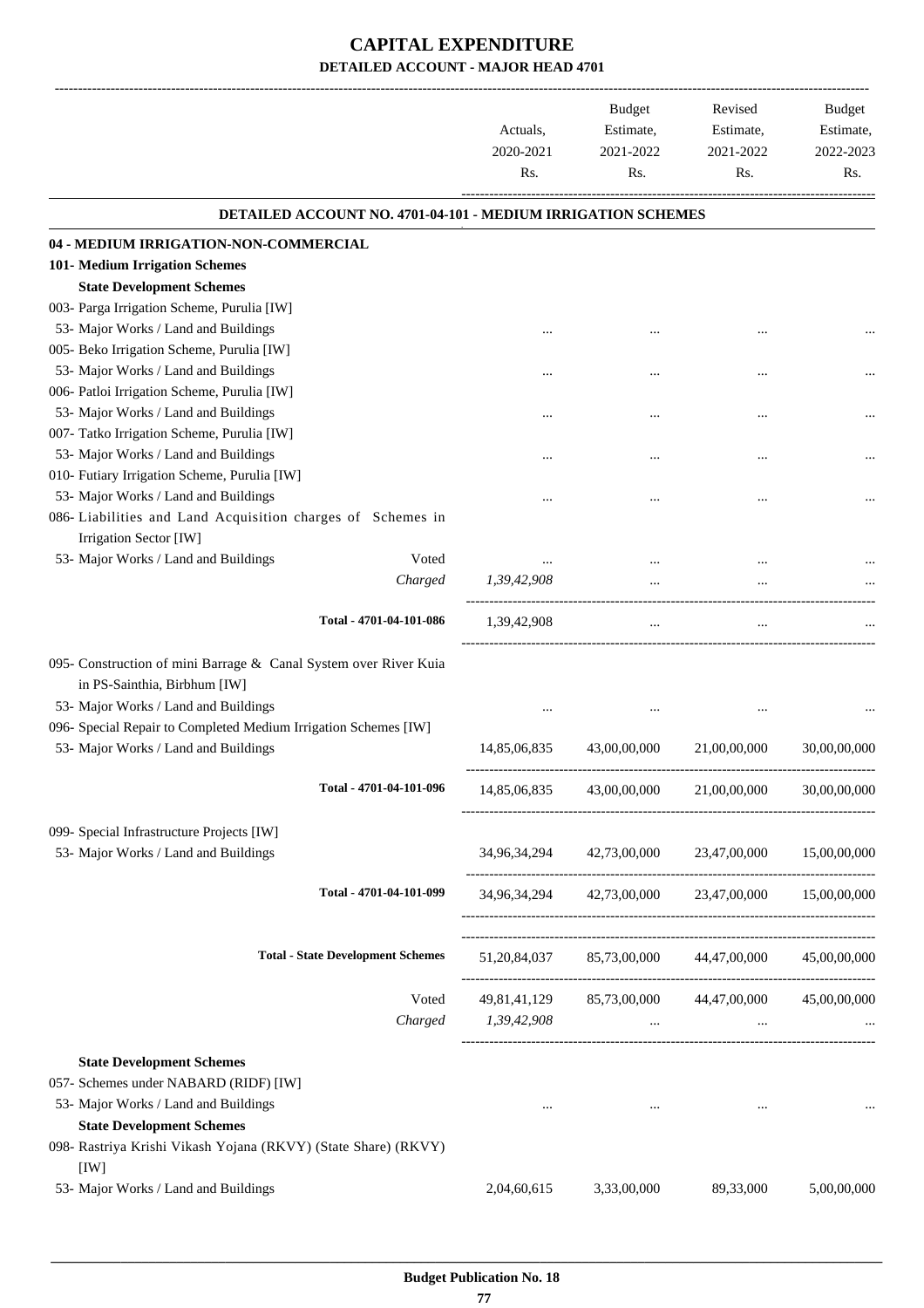|                                                                                                                                                                                        | Actuals,<br>2020-2021<br>Rs.   | <b>Budget</b><br>Estimate,<br>2021-2022<br>Rs. | Revised<br>Estimate,<br>2021-2022<br>Rs. | <b>Budget</b><br>Estimate,<br>2022-2023<br>Rs. |
|----------------------------------------------------------------------------------------------------------------------------------------------------------------------------------------|--------------------------------|------------------------------------------------|------------------------------------------|------------------------------------------------|
| <b>Total - State Development Schemes</b>                                                                                                                                               | 2,04,60,615                    | 3,33,00,000                                    | 89,33,000                                | 5,00,00,000                                    |
| <b>State Development Schemes (Central Assistance)</b><br>097- Rastriya Krishi Vikash Yojana (RKVY) (Central Share) (RKVY)<br>[1W]                                                      |                                |                                                |                                          |                                                |
| 53- Major Works / Land and Buildings                                                                                                                                                   | 3,06,75,724                    | 5,00,00,000                                    | 1,34,00,000                              | 10,00,00,000                                   |
| <b>Total - State Development Schemes (Central Assistance)</b>                                                                                                                          | 3,06,75,724                    | 5,00,00,000                                    | 1,34,00,000                              | 10,00,00,000                                   |
| Total - 4701-04-101                                                                                                                                                                    | 56, 32, 20, 376                | 94,06,00,000                                   | 46,70,33,000                             | 60,00,00,000                                   |
| Voted<br>Charged                                                                                                                                                                       | 54, 92, 77, 468<br>1,39,42,908 | 94,06,00,000                                   | 46,70,33,000                             | 60,00,00,000                                   |
| DETAILED ACCOUNT NO. 4701-05-001 - DIRECTION AND ADMINISTRATION                                                                                                                        |                                |                                                |                                          |                                                |
| 05 - MEDIUM IRRIGATION PROJECTS UNDER AIBP<br>001- Direction And Administration<br><b>State Development Schemes</b><br>002- Medium Irrigation Projects under AIBP (State Share) (AIBP) |                                |                                                |                                          |                                                |
| [IW]<br>53- Major Works / Land and Buildings<br><b>State Development Schemes (Central Assistance)</b><br>001- Medium Irrigation Projects under AIBP (Central Share) (AIBP)<br>[IW]     |                                |                                                |                                          |                                                |
| 53- Major Works / Land and Buildings                                                                                                                                                   |                                | $\cdots$                                       | $\cdots$                                 |                                                |
| Total - 4701-05-001                                                                                                                                                                    |                                |                                                |                                          |                                                |
| Voted<br>Charged                                                                                                                                                                       | <br>                           | <br>                                           | $\ddotsc$<br>                            |                                                |

#### **DETAILED ACCOUNT NO. 4701-05-789 - SPECIAL COMPONENT PLAN FOR SCHEDULED CASTES .**

.

| 05 - MEDIUM IRRIGATION PROJECTS UNDER AIBP                       |          |          |          |          |
|------------------------------------------------------------------|----------|----------|----------|----------|
| 789- Special Component Plan For Scheduled Castes                 |          |          |          |          |
| <b>State Development Schemes</b>                                 |          |          |          |          |
| 002- Medium Irrigation Projects under AIBP(State Share) (AIBP)   |          |          |          |          |
| [1W]                                                             |          |          |          |          |
| 53- Major Works / Land and Buildings                             | $\cdots$ | $\cdots$ |          |          |
| <b>State Development Schemes (Central Assistance)</b>            |          |          |          |          |
| 001- Medium Irrigation Projects under AIBP(Central Share) (AIBP) |          |          |          |          |
| [1W]                                                             |          |          |          |          |
| 53- Major Works / Land and Buildings                             | $\cdots$ | $\cdots$ | $\cdots$ | $\cdots$ |
| Total - 4701-05-789                                              | $\cdots$ |          |          | $\cdots$ |
|                                                                  |          |          |          |          |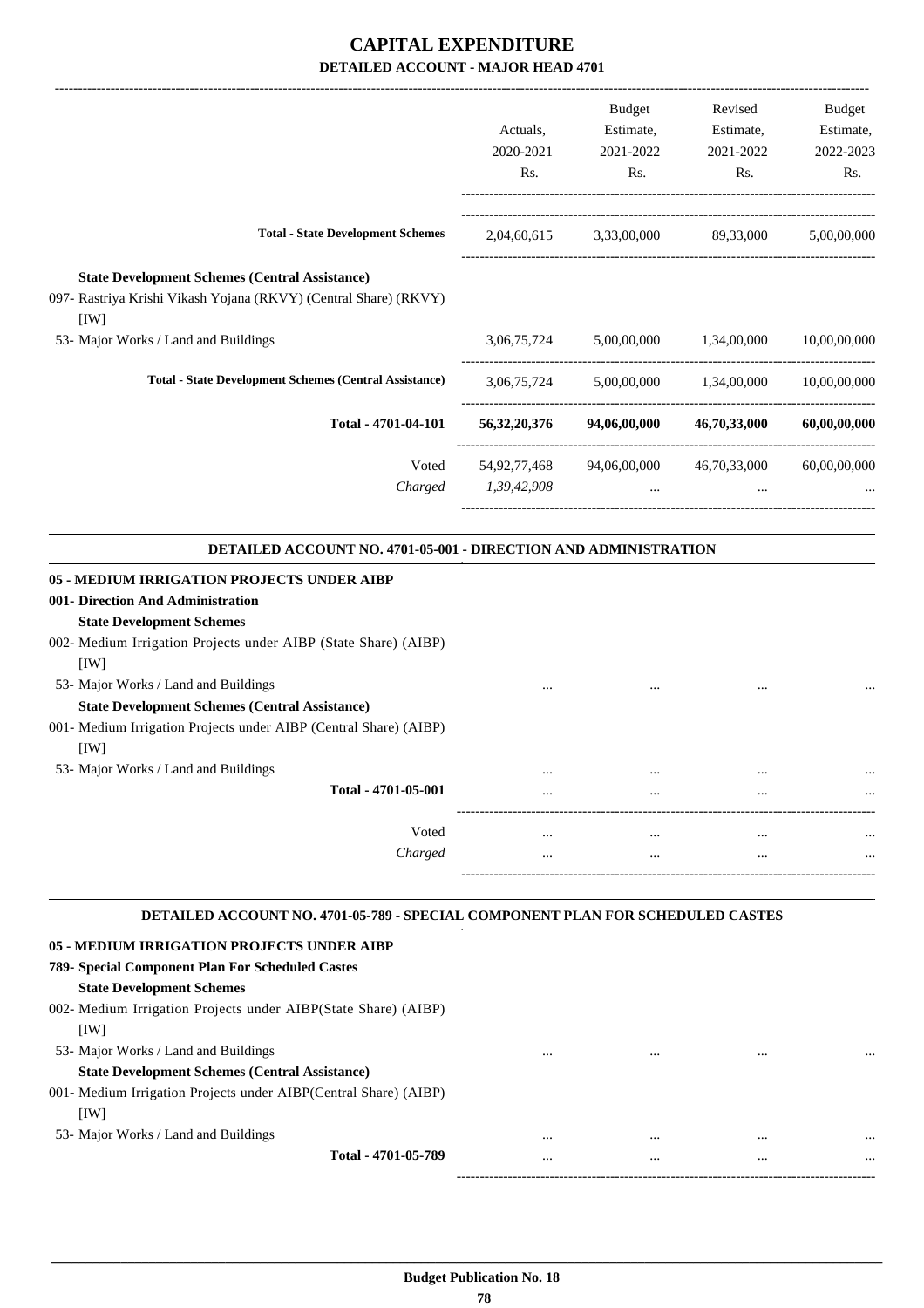|                                                                                  | Actuals,<br>2020-2021<br>Rs. | Budget<br>Estimate,<br>2021-2022<br>Rs. | Revised<br>Estimate,<br>2021-2022<br>Rs. | Budget<br>Estimate,<br>2022-2023<br>Rs. |
|----------------------------------------------------------------------------------|------------------------------|-----------------------------------------|------------------------------------------|-----------------------------------------|
| Voted                                                                            | $\cdots$                     | $\cdots$                                | $\cdots$                                 |                                         |
| Charged                                                                          | $\cdots$                     | $\cdots$                                | $\cdots$                                 |                                         |
| DETAILED ACCOUNT NO. 4701-05-796 - TRIBAL AREAS SUB-PLAN                         |                              |                                         |                                          |                                         |
| 05 - MEDIUM IRRIGATION PROJECTS UNDER AIBP                                       |                              |                                         |                                          |                                         |
| 796- Tribal Areas Sub-Plan                                                       |                              |                                         |                                          |                                         |
| <b>State Development Schemes</b>                                                 |                              |                                         |                                          |                                         |
| 002- Medium Irrigation Projects under AIBP(State Share) (AIBP)<br>[IW]           |                              |                                         |                                          |                                         |
| 53- Major Works / Land and Buildings                                             |                              |                                         |                                          |                                         |
| <b>State Development Schemes (Central Assistance)</b>                            |                              |                                         |                                          |                                         |
| 001- Medium Irrigation projects under AIBP(Central Share) (AIBP)                 |                              |                                         |                                          |                                         |
| [IW]                                                                             |                              |                                         |                                          |                                         |
| 53- Major Works / Land and Buildings                                             | $\cdots$                     | $\cdots$                                |                                          |                                         |
| Total - 4701-05-796                                                              |                              |                                         |                                          |                                         |
|                                                                                  |                              |                                         |                                          |                                         |
| Voted                                                                            | $\ldots$                     | $\cdots$                                | $\cdots$                                 |                                         |
| Charged                                                                          | $\cdots$                     | $\cdots$                                | $\cdots$                                 |                                         |
| <b>DETAILED ACCOUNT NO. 4701 - DEDUCT RECOVERIES IN REDUCTION OF EXPENDITURE</b> |                              |                                         |                                          |                                         |
| 01 - MAJOR IRRIGATION-COMMERCIAL                                                 |                              |                                         |                                          |                                         |
| 102- Kangsabati Reservoir Project                                                |                              |                                         |                                          |                                         |
| <b>State Development Schemes</b>                                                 |                              |                                         |                                          |                                         |
| 001-Direction and Administration [IW]<br>70-Deduct Recoveries                    |                              |                                         |                                          |                                         |
| 01-Others                                                                        |                              |                                         |                                          |                                         |
| 02-W.B.H.S. 2008                                                                 | $\cdots$                     | $\cdots$                                | $\cdots$                                 |                                         |
| 004-Kangsabati Reservoir Project [IW]                                            | $\cdots$                     | $\cdots$                                | $\ddotsc$                                |                                         |
| 70-Deduct Recoveries                                                             |                              |                                         |                                          |                                         |
| 01-Others                                                                        | $\cdots$                     | $\cdots$                                | $\cdots$                                 |                                         |
| 02-W.B.H.S. 2008                                                                 |                              | $\cdots$                                |                                          |                                         |
| 006-Ninth Plan Committed Expenditure in respect of completed                     |                              |                                         |                                          |                                         |
| Kangsabati Reservoir Project [IW]                                                |                              |                                         |                                          |                                         |
| 70-Deduct Recoveries                                                             |                              |                                         |                                          |                                         |
| 01-Others                                                                        |                              | $\ddotsc$                               | $\cdots$                                 |                                         |
| 02-W.B.H.S. 2008                                                                 | $\cdots$                     | $\cdots$                                | $\cdots$                                 |                                         |
|                                                                                  |                              |                                         |                                          |                                         |
| Total - 102 - Deduct - Recoveries                                                | $\cdots$                     | $\cdots$                                | $\cdots$                                 |                                         |
|                                                                                  |                              |                                         |                                          |                                         |
| 103- Damodar Valley Project                                                      |                              |                                         |                                          |                                         |

Administrative Expenditure 005-D.V. Power Scheme (i) Additional Expenditure on Power other

than Interest [IW]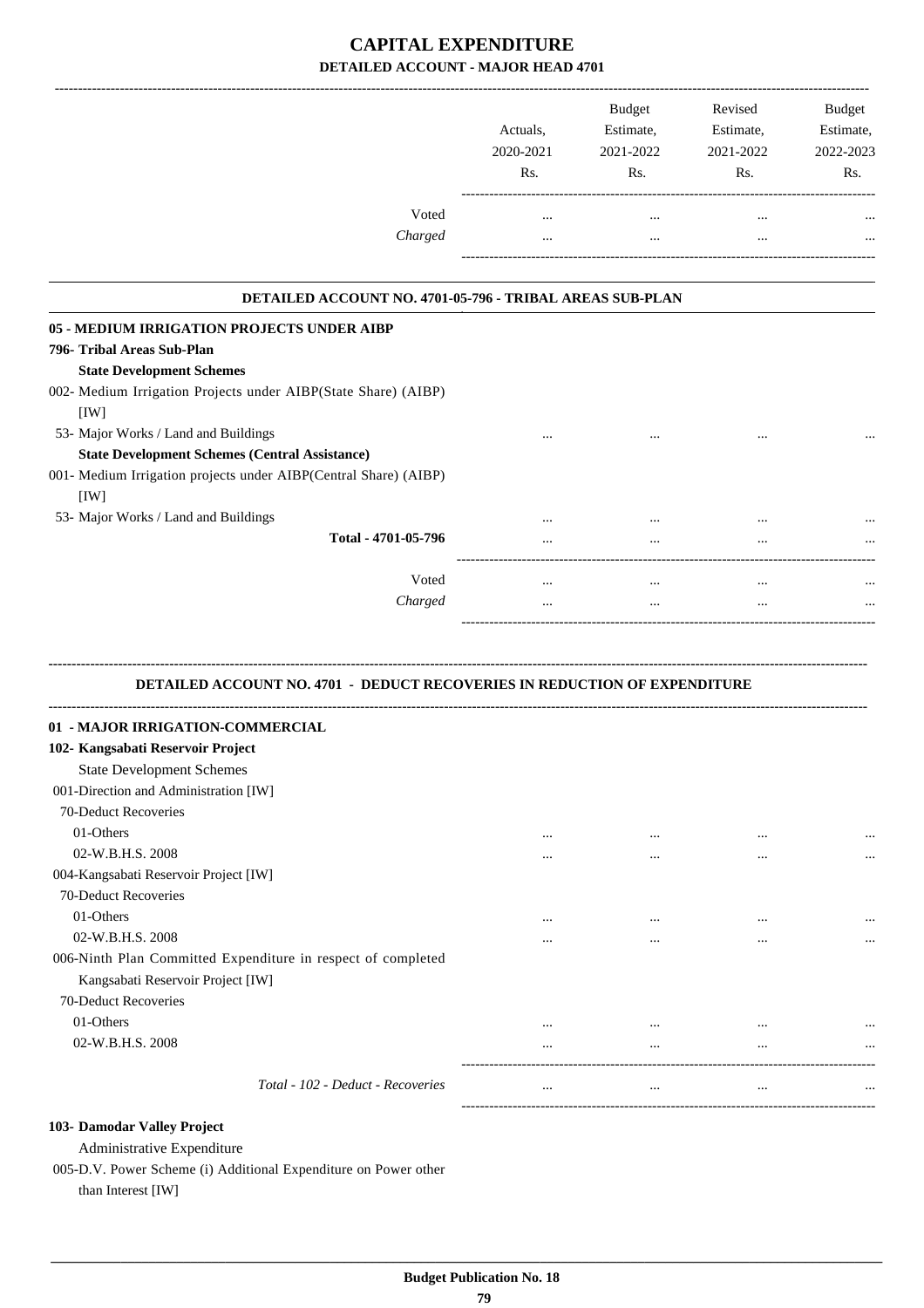|                                                            | Actuals,<br>2020-2021<br>Rs. | <b>Budget</b><br>Estimate,<br>2021-2022<br>Rs. | Revised<br>Estimate,<br>2021-2022<br>Rs. | Budget<br>Estimate,<br>2022-2023<br>Rs. |
|------------------------------------------------------------|------------------------------|------------------------------------------------|------------------------------------------|-----------------------------------------|
| 70-Deduct Recoveries                                       |                              |                                                |                                          |                                         |
| 01-Others                                                  | $\cdots$                     | $-1,000$                                       | $-1,000$                                 | $-1,000$                                |
| 02-W.B.H.S. 2008                                           | $\cdots$                     | $\cdots$                                       | $\cdots$                                 |                                         |
| Total - 103 - Deduct - Recoveries                          | $\cdots$                     | $-1,000$                                       | $-1,000$                                 | $-1,000$                                |
| 104- Teesta Barrage Project                                |                              |                                                |                                          |                                         |
| Administrative Expenditure                                 |                              |                                                |                                          |                                         |
| 901-Deduct Receipts and Recoveries on Capital Account [IW] |                              |                                                |                                          |                                         |
| 70-Deduct Recoveries                                       |                              |                                                |                                          |                                         |
| 01-Others                                                  |                              | $\cdots$                                       |                                          |                                         |
| 02-W.B.H.S. 2008                                           | $\cdots$                     |                                                | $\cdots$                                 |                                         |
| <b>State Development Schemes</b>                           |                              |                                                | $\cdots$                                 |                                         |
| 001-Direction and Administration [IW]                      |                              |                                                |                                          |                                         |
| 70-Deduct Recoveries                                       |                              |                                                |                                          |                                         |
| 01-Others                                                  |                              |                                                |                                          |                                         |
| 02-W.B.H.S. 2008                                           |                              |                                                |                                          |                                         |
| 003-Suspense [IW]                                          |                              |                                                |                                          |                                         |
| 70-Deduct Recoveries                                       |                              |                                                |                                          |                                         |
| 01-Others                                                  |                              |                                                |                                          |                                         |
| 02-W.B.H.S. 2008                                           |                              |                                                |                                          |                                         |
|                                                            |                              |                                                | $\cdots$                                 |                                         |
| Total - 104 - Deduct - Recoveries                          | $\cdots$                     | $\cdots$                                       | $\cdots$                                 |                                         |
| 109- Subarnarekha Barrage Project                          |                              |                                                |                                          |                                         |
| <b>State Development Schemes</b>                           |                              |                                                |                                          |                                         |
| 001-Direction and Administration [IW]                      |                              |                                                |                                          |                                         |
| 70-Deduct Recoveries                                       |                              |                                                |                                          |                                         |
| 01-Others                                                  |                              | $\cdots$                                       |                                          |                                         |
| 02-W.B.H.S. 2008                                           | $\cdots$                     | $\cdots$                                       | $\cdots$                                 |                                         |
|                                                            |                              |                                                |                                          |                                         |
| Total - 109 - Deduct - Recoveries                          | $\cdots$                     | $\cdots$                                       | $\cdots$                                 |                                         |
| 113- Special Repairs of Completed Irrigation Project       |                              |                                                |                                          |                                         |
| <b>State Development Schemes</b>                           |                              |                                                |                                          |                                         |
| 901-Deduct-Receipts and Recoveries on Capital Account [IW] |                              |                                                |                                          |                                         |
| 70-Deduct Recoveries                                       |                              |                                                |                                          |                                         |
| 01-Others                                                  | $\cdots$                     | $\cdots$                                       | $\cdots$                                 |                                         |
|                                                            |                              |                                                |                                          |                                         |
| Total - 113 - Deduct - Recoveries                          | $\cdots$                     | $\cdots$                                       | $\cdots$                                 |                                         |
| 80- GENERAL                                                |                              |                                                |                                          |                                         |
| 800- Other Expenditure                                     |                              |                                                |                                          |                                         |
| <b>State Development Schemes</b>                           |                              |                                                |                                          |                                         |
| 003-Refund of Unutilized Fund of CSS Schemes (State Share) |                              |                                                |                                          |                                         |
| (CSSREFUND) [IW]                                           |                              |                                                |                                          |                                         |
| 70-Deduct Recoveries                                       |                              |                                                |                                          |                                         |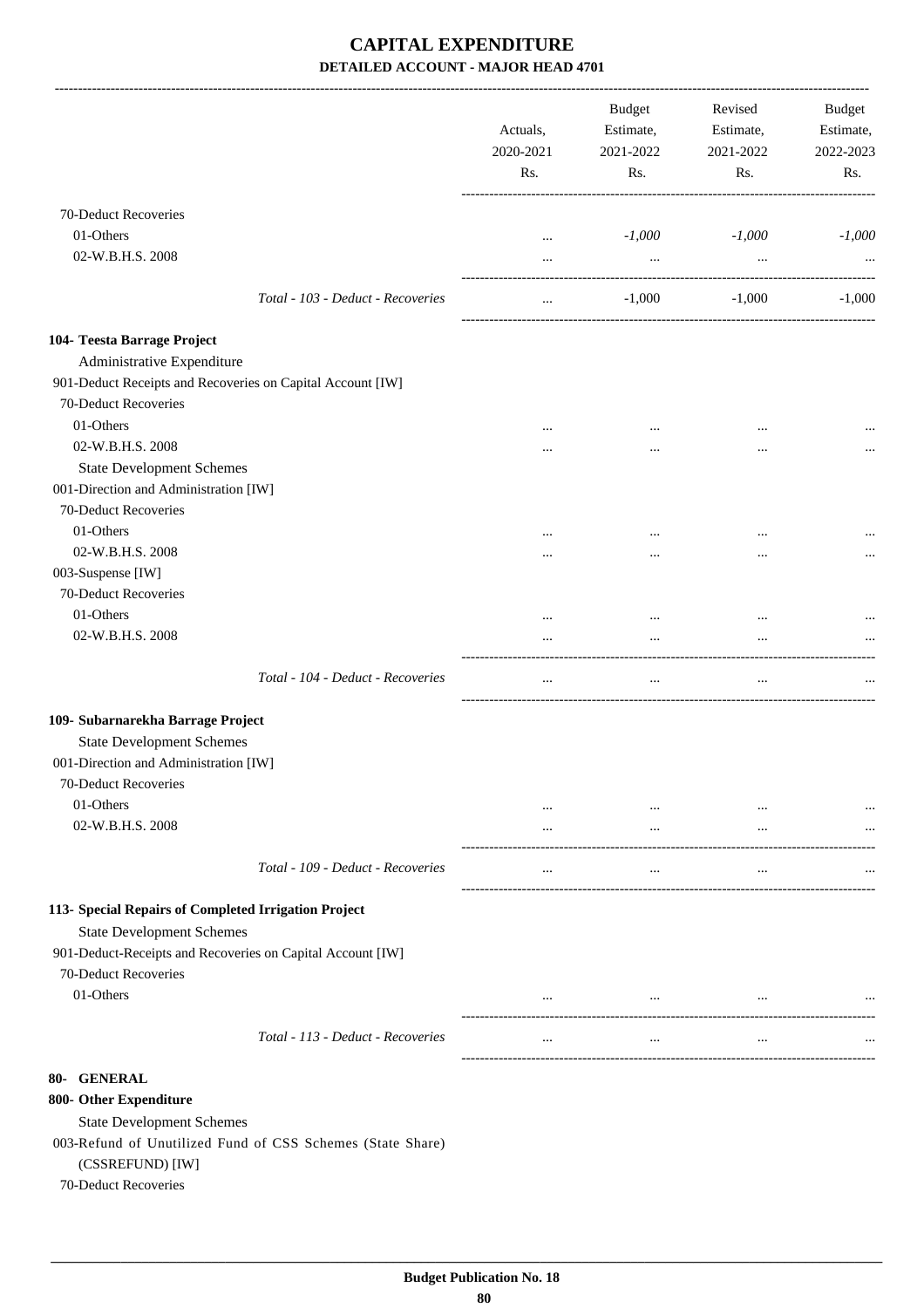|                                                                                                                                                 | Actuals.<br>2020-2021<br>Rs. | <b>Budget</b><br>Estimate,<br>2021-2022<br>Rs. | Revised<br>Estimate,<br>2021-2022<br>Rs. | Budget<br>Estimate,<br>2022-2023<br>Rs. |
|-------------------------------------------------------------------------------------------------------------------------------------------------|------------------------------|------------------------------------------------|------------------------------------------|-----------------------------------------|
| 01-Others<br>State Development Schemes (Central Assistance)<br>002-Refund of Unutilized Fund of CSS Schemes (Central Share)<br>(CSSREFUND) [IW] | $\cdots$                     | $\cdots$                                       | $\cdots$                                 | $\cdots$                                |
| 70-Deduct Recoveries<br>01-Others                                                                                                               |                              | $\cdots$                                       |                                          | $\cdots$                                |
| Total - 800 - Deduct - Recoveries                                                                                                               | $\cdots$                     | $\cdots$                                       | $\cdots$                                 | $\cdots$                                |
| Total - 4701 - Deduct - Recoveries                                                                                                              | $\cdots$                     | $-1,000$                                       | $-1,000$                                 | $-1,000$                                |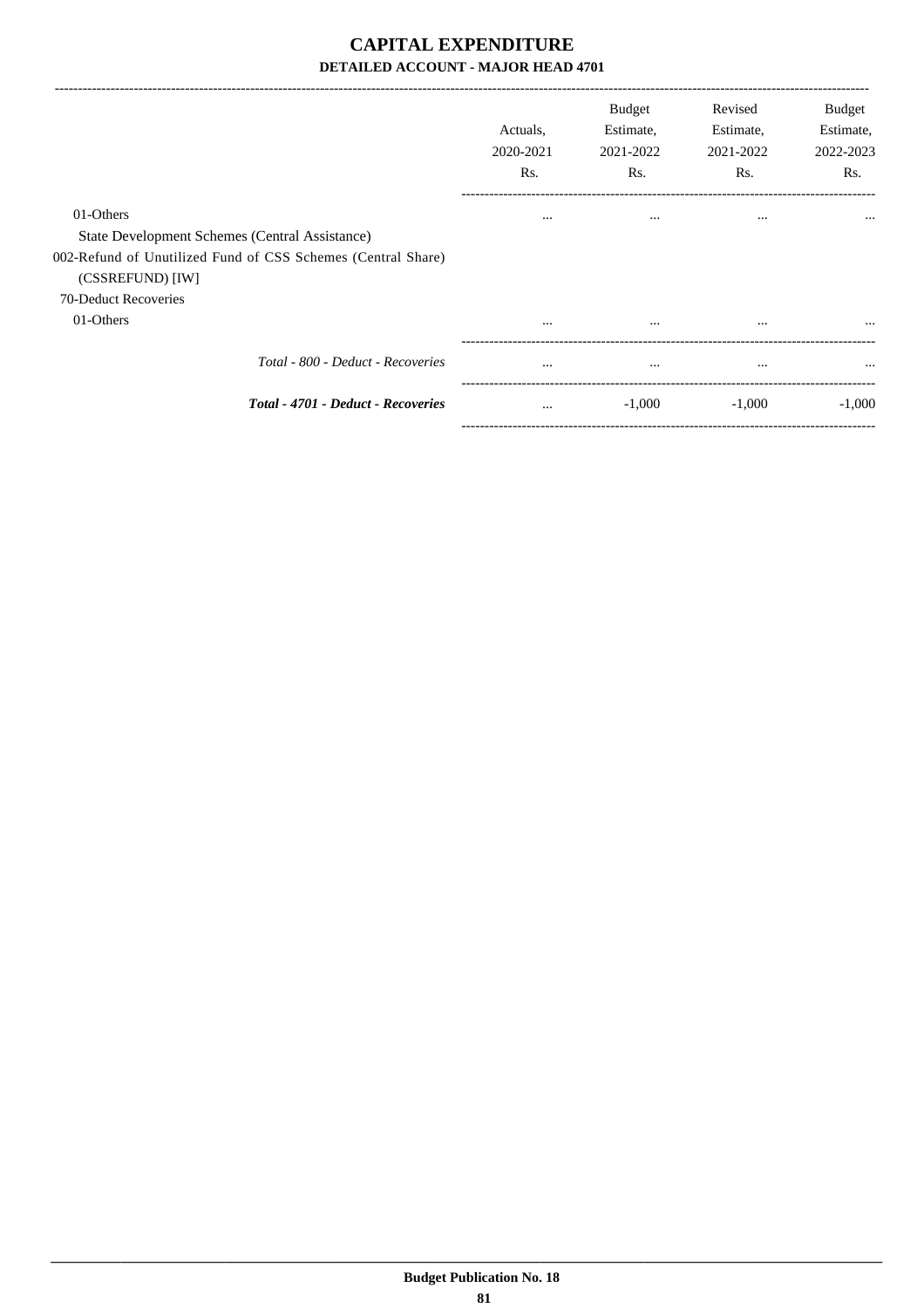## **CAPITAL EXPENDITURE**

#### **DEMAND No. 32**

#### **Irrigation & Waterways Department**

#### C. Capital Accounts of Economic Services - (d) Capital Account of Irrigation and Flood Control

## Head of Account: 4702 - Capital Outlay on Minor Irrigation

| <b>Voted Rs. Nil</b>       | <b>Charged Rs. Nil</b> |           |             | <b>Total Rs. Nil</b> |
|----------------------------|------------------------|-----------|-------------|----------------------|
|                            |                        | Voted Rs. | Charged Rs. | <b>Total Rs.</b>     |
| <b>Gross Expenditure</b>   |                        |           | $\cdots$    | $\cdots$             |
| <b>Deduct - Recoveries</b> |                        | $\cdots$  | $\cdots$    | $\cdots$             |
| <b>Net Expenditure</b>     |                        |           | $\cdots$    |                      |

#### **CAPITAL EXPENDITURE** ABSTRACT ACCOUNT

|                                                                                      |                                  | Actuals,<br>2020-2021<br>Rs. | Budget<br>Estimate,<br>2021-2022<br>Rs. | Revised<br>Estimate,<br>2021-2022<br>Rs. | <b>Budget</b><br>Estimate,<br>2022-2023<br>Rs. |
|--------------------------------------------------------------------------------------|----------------------------------|------------------------------|-----------------------------------------|------------------------------------------|------------------------------------------------|
| 101- Surface Water<br><b>State Development Schemes</b>                               |                                  | $\ddotsc$                    | $\cdots$                                |                                          |                                                |
|                                                                                      | <b>Total - 101</b>               | $\cdots$                     | $\cdots$                                | $\ddotsc$                                |                                                |
| 789- Special Component Plan for Scheduled Castes<br><b>State Development Schemes</b> |                                  | $\cdots$                     | $\cdots$                                | $\cdots$                                 | $\cdots$                                       |
|                                                                                      | <b>Total - 789</b>               | $\ddotsc$                    | $\overline{\phantom{a}}$                |                                          |                                                |
| 796- Tribal Areas Sub-Plan<br><b>State Development Schemes</b>                       |                                  | $\cdots$                     | $\cdots$                                | $\ddotsc$                                |                                                |
|                                                                                      | <b>Total - 796</b>               | $\ddots$                     | $\ddots$                                | $\cdots$                                 |                                                |
|                                                                                      | <b>Grand Total - Gross</b>       | $\cdots$                     | $\cdots$                                | $\cdots$                                 |                                                |
|                                                                                      | Voted<br>Charged                 | $\cdots$<br>$\cdots$         | $\cdots$<br>$\cdots$                    | $\ddotsc$<br>$\cdots$                    |                                                |
|                                                                                      | <b>State Development Schemes</b> | $\cdots$<br>_______________  | $\cdots$                                |                                          |                                                |
|                                                                                      | <b>Deduct Recoveries</b>         | $\cdots$                     | $\cdots$                                | $\ddotsc$                                |                                                |
|                                                                                      | <b>Grand Total - Net</b>         | $\cdots$                     | $\cdots$                                |                                          |                                                |
|                                                                                      | Voted<br>Charged                 | $\ldots$<br>$\ddots$         | $\cdots$<br>$\ddots$                    | $\cdots$<br>$\ddots$                     | $\ldots$                                       |
|                                                                                      |                                  |                              |                                         |                                          |                                                |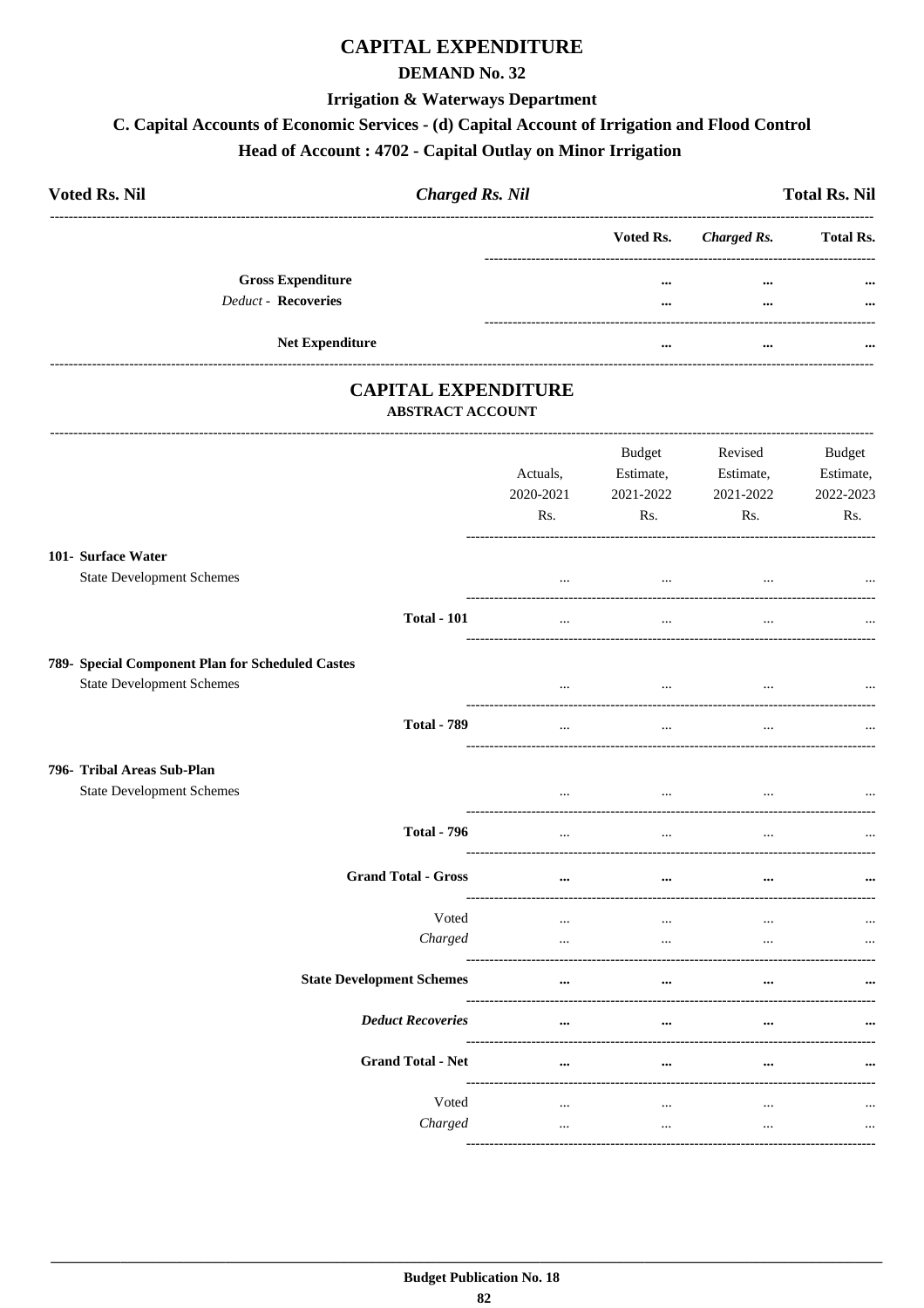|                                                                                                                                                                          |                                                          | Actuals,<br>2020-2021<br>Rs. | <b>Budget</b><br>Estimate,<br>2021-2022<br>Rs. | Revised<br>Estimate,<br>2021-2022<br>Rs. | <b>Budget</b><br>Estimate,<br>2022-2023<br>Rs. |
|--------------------------------------------------------------------------------------------------------------------------------------------------------------------------|----------------------------------------------------------|------------------------------|------------------------------------------------|------------------------------------------|------------------------------------------------|
|                                                                                                                                                                          | DETAILED ACCOUNT NO. 4702-00-101 - SURFACE WATER         |                              |                                                |                                          |                                                |
| 101- Surface Water<br><b>State Development Schemes</b><br>042- Schemes under Jalatirtha (JLT) [IW]                                                                       |                                                          |                              |                                                |                                          |                                                |
| 53- Major Works / Land and Buildings                                                                                                                                     |                                                          |                              |                                                |                                          |                                                |
|                                                                                                                                                                          | Total - 4702-00-101                                      |                              |                                                | $\ddotsc$                                |                                                |
|                                                                                                                                                                          | Voted                                                    | $\ddotsc$                    |                                                | $\ddotsc$                                |                                                |
|                                                                                                                                                                          | Charged                                                  | $\ddotsc$                    | $\ddotsc$                                      | $\ddotsc$                                |                                                |
| 789- Special Component Plan for Scheduled Castes<br><b>State Development Schemes</b><br>036- Schemes under Jalatirtha (JLT) [IW]<br>53- Major Works / Land and Buildings | Total - 4702-00-789<br>Voted<br>Charged                  | $\ddotsc$<br>                | $\ddotsc$<br>$\ddotsc$                         | $\ddotsc$<br>                            |                                                |
|                                                                                                                                                                          | DETAILED ACCOUNT NO. 4702-00-796 - TRIBAL AREAS SUB-PLAN |                              |                                                |                                          |                                                |
| 796- Tribal Areas Sub-Plan<br><b>State Development Schemes</b><br>049- Schemes under Jalatirtha (JLT) [IW]                                                               |                                                          |                              |                                                |                                          |                                                |
| 53- Major Works / Land and Buildings                                                                                                                                     |                                                          | $\ddotsc$                    | $\cdots$                                       | $\cdots$                                 |                                                |
|                                                                                                                                                                          | Total - 4702-00-796                                      |                              |                                                |                                          |                                                |
|                                                                                                                                                                          | Voted                                                    | $\ddotsc$                    | $\ddotsc$                                      | $\ddotsc$                                |                                                |
|                                                                                                                                                                          | Charged                                                  | $\cdots$                     | $\ddotsc$                                      | $\cdots$                                 |                                                |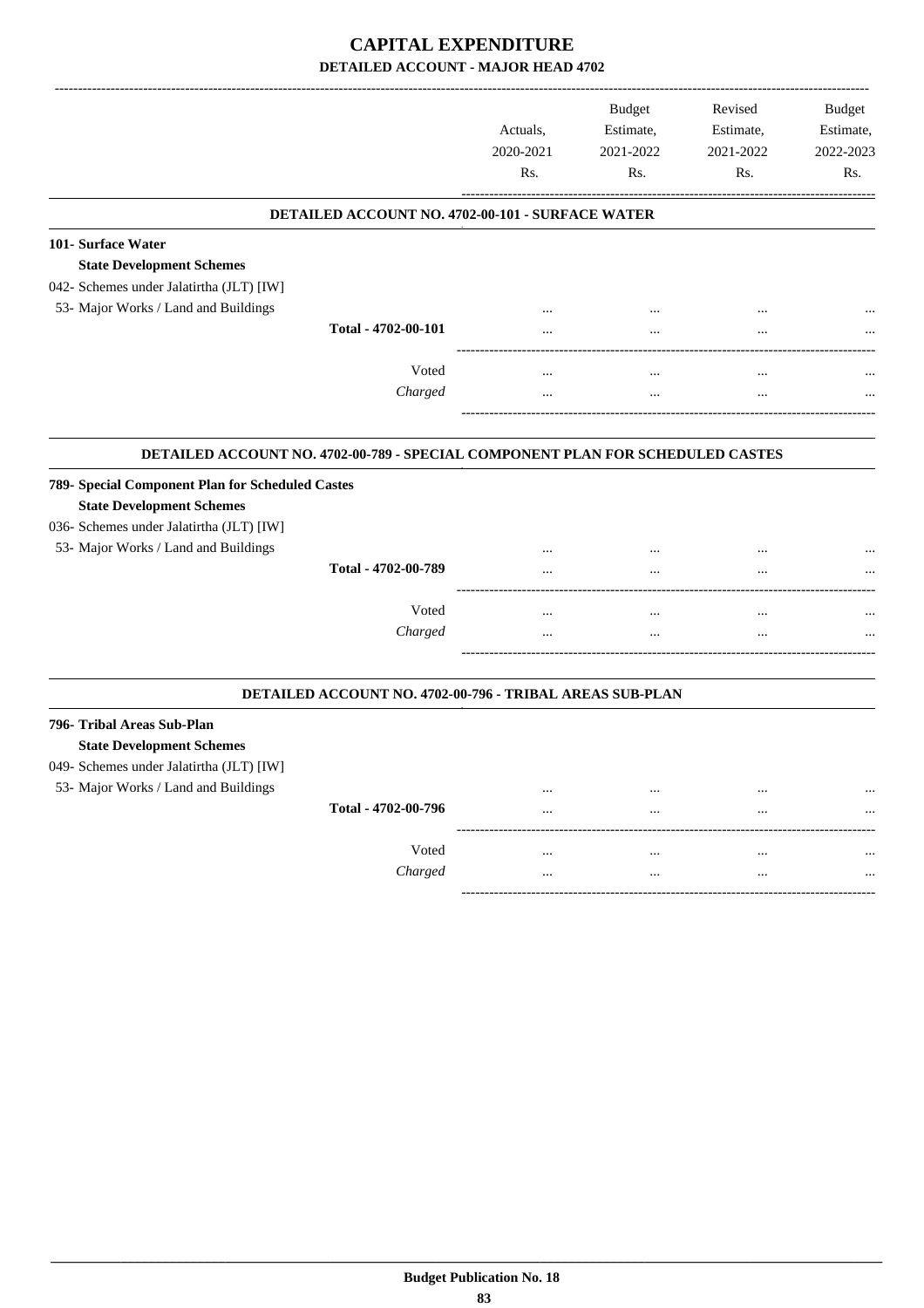## **CAPITAL EXPENDITURE**

#### **DEMAND No. 32**

#### **Irrigation & Waterways Department**

## **C. Capital Accounts of Economic Services - (d) Capital Account of Irrigation and Flood Control**

## **Head of Account : 4711 - Capital Outlay on Flood Control Projects**

| Voted Rs. 1402,07,50,000   | <b>Charged Rs. Nil</b> |                | Total Rs. 1402,07,50,000 |                        |  |
|----------------------------|------------------------|----------------|--------------------------|------------------------|--|
|                            |                        | Voted Rs.      | Charged Rs.              | <b>Total Rs.</b>       |  |
| <b>Gross Expenditure</b>   |                        | 1402,07,50,000 |                          | $\dots$ 1402,07,50,000 |  |
| <b>Deduct - Recoveries</b> |                        | $-1,000$       | $\cdots$                 | $-1,000$               |  |
| <b>Net Expenditure</b>     |                        | 1402,07,49,000 |                          | $\dots$ 1402,07,49,000 |  |

#### **CAPITAL EXPENDITURE ABSTRACT ACCOUNT**

---------------------------------------------------------------------------------------------------------------------------------------------------------------------------------

|                                                                                    |                    | Actuals,<br>2020-2021           | <b>Budget</b><br>Estimate,<br>2021-2022                 | Revised<br>Estimate,<br>2021-2022 | <b>Budget</b><br>Estimate,<br>2022-2023 |
|------------------------------------------------------------------------------------|--------------------|---------------------------------|---------------------------------------------------------|-----------------------------------|-----------------------------------------|
|                                                                                    |                    | Rs.                             | Rs.                                                     | Rs.                               | Rs.                                     |
| 01 - FLOOD CONTROL                                                                 |                    |                                 |                                                         |                                   |                                         |
| 001- Direction And Administration                                                  |                    |                                 |                                                         |                                   |                                         |
| <b>State Development Schemes</b><br>State Development Schemes (Central Assistance) |                    | $\cdots$                        | $\cdots$                                                |                                   |                                         |
|                                                                                    |                    |                                 |                                                         |                                   |                                         |
|                                                                                    | <b>Total - 001</b> | $\cdots$                        | $\cdots$                                                | $\cdots$                          |                                         |
| 052- Machinery and Equipment                                                       |                    |                                 |                                                         |                                   |                                         |
| Administrative Expenditure                                                         |                    | $\mathbf{r}$ , and $\mathbf{r}$ | $\cdots$                                                | $\cdots$                          |                                         |
|                                                                                    | <b>Total - 052</b> | $\cdots$                        | $\overline{\phantom{a}}$                                |                                   |                                         |
| 103- Civil Works                                                                   |                    |                                 |                                                         |                                   |                                         |
| Administrative Expenditure                                                         |                    |                                 |                                                         |                                   |                                         |
| <b>State Development Schemes</b>                                                   | <b>Voted</b>       |                                 | 315,70,39,558 755,53,00,000                             | 445,50,09,000                     | 709,92,00,000                           |
| State Development Schemes (Central Assistance)                                     | Charged            | $\cdots$                        | $\ddotsc$<br>77,37,02,963 63,53,00,000 5,91,97,000      | 16,55,21,000                      | 90,00,00,000                            |
| <b>Central Sector Scheme</b>                                                       |                    |                                 |                                                         |                                   |                                         |
|                                                                                    | <b>Total - 103</b> |                                 | 393,07,42,521 819,06,00,000 467,97,27,000 799,92,00,000 |                                   |                                         |
| 789- Special Component Plan for Scheduled Castes                                   |                    |                                 |                                                         |                                   |                                         |
| <b>State Development Schemes</b>                                                   |                    | 30,69,30,540                    | 78,40,00,000                                            | 65,22,34,000                      | 37,79,50,000                            |
| State Development Schemes (Central Assistance)                                     |                    | 10,75,00,000                    | 32,90,00,000                                            | 89,37,000                         | 27,50,00,000                            |
|                                                                                    | <b>Total - 789</b> |                                 | 41,44,30,540 111,30,00,000 66,11,71,000                 |                                   | 65,29,50,000                            |
| 796- Tribal Areas Sub-Plan                                                         |                    |                                 |                                                         |                                   |                                         |
| <b>State Development Schemes</b>                                                   |                    | 15,60,14,580                    | 41,57,00,000                                            | 57, 53, 41, 000                   | 31,46,00,000                            |
| State Development Schemes (Central Assistance)                                     |                    | $\ddotsc$                       | 3,57,00,000                                             | $\cdots$                          | 7,50,00,000                             |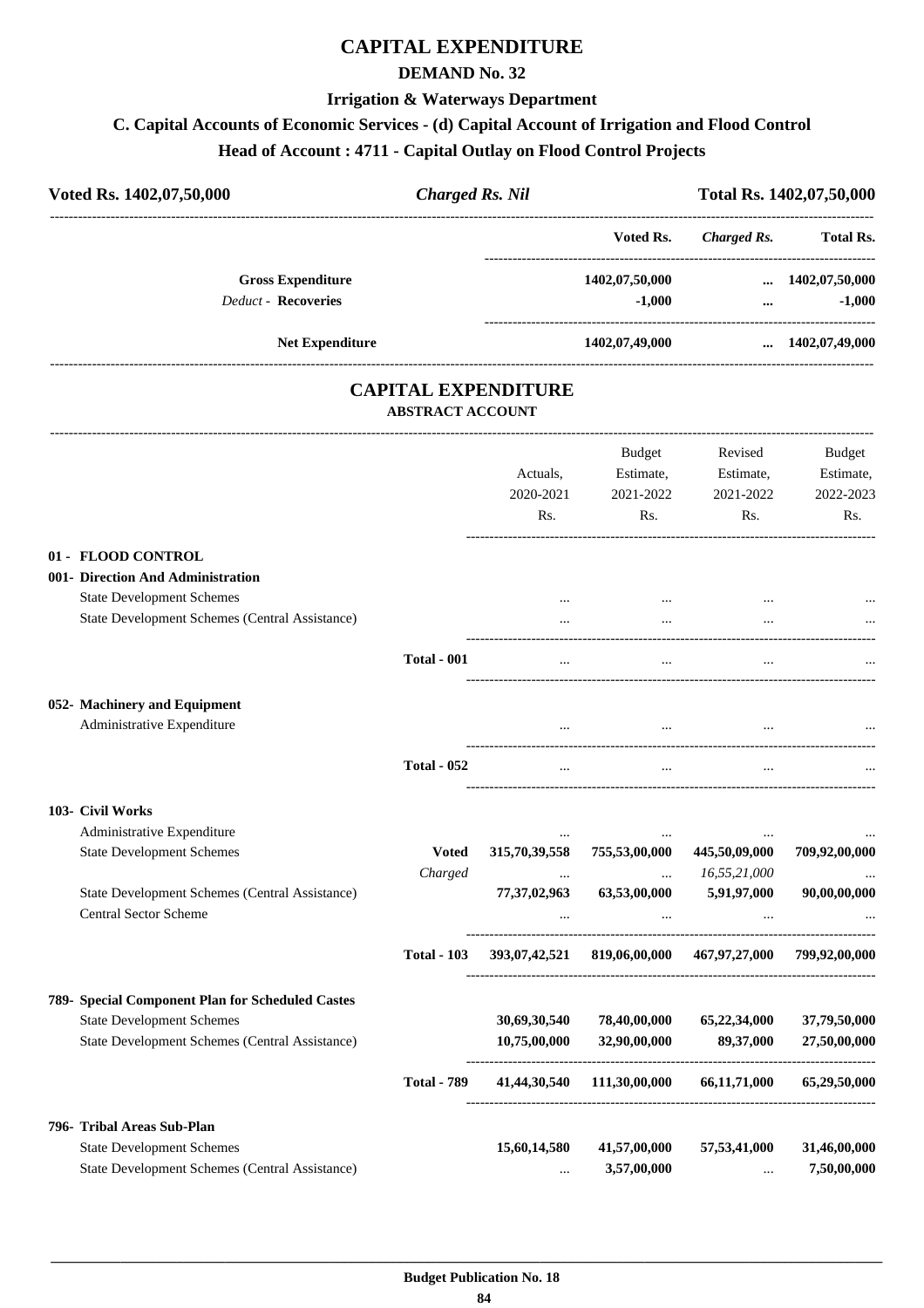#### **CAPITAL EXPENDITURE ABSTRACT ACCOUNT**

|                                                                                                     |                                            | Budget                                                                      | Revised                                                                                              | Budget        |
|-----------------------------------------------------------------------------------------------------|--------------------------------------------|-----------------------------------------------------------------------------|------------------------------------------------------------------------------------------------------|---------------|
|                                                                                                     | Actuals,                                   | Estimate,                                                                   | Estimate,                                                                                            | Estimate,     |
|                                                                                                     | 2020-2021                                  | 2021-2022                                                                   | 2021-2022                                                                                            | 2022-2023     |
|                                                                                                     | Rs.                                        | Rs.                                                                         | Rs.                                                                                                  | Rs.           |
| <b>Total - 796</b>                                                                                  | 15,60,14,580                               |                                                                             | 45,14,00,000 57,53,41,000                                                                            | 38,96,00,000  |
|                                                                                                     |                                            |                                                                             |                                                                                                      |               |
| Total - 01                                                                                          |                                            | 450,11,87,641 975,50,00,000 591,62,39,000 904,17,50,000                     |                                                                                                      |               |
| Voted                                                                                               |                                            | 450,11,87,641 975,50,00,000 575,07,18,000 904,17,50,000                     |                                                                                                      |               |
| Charged                                                                                             |                                            | $\ldots$ $16,55,21,000$                                                     |                                                                                                      |               |
| 02 - ANTI-SEA EROSION PROJECTS                                                                      |                                            |                                                                             |                                                                                                      |               |
| 103- Civil Works<br><b>State Development Schemes</b>                                                | Voted 3,25,00,000                          | 45,00,00,000                                                                | 15,00,00,000                                                                                         | 60,00,00,000  |
| Charged                                                                                             | 3,61,020                                   | <b>Contract Contract State</b>                                              | $\cdots$                                                                                             |               |
|                                                                                                     | Total - 103 3,28,61,020                    |                                                                             | $45,00,00,000$ $15,00,00,000$                                                                        | 60,00,00,000  |
| Total - 02                                                                                          | 3,28,61,020                                |                                                                             | $45,00,00,000$ $15,00,00,000$                                                                        | 60,00,00,000  |
| Voted                                                                                               | 3,25,00,000                                |                                                                             | 45,00,00,000 15,00,00,000                                                                            | 60,00,00,000  |
| Charged                                                                                             | 3,61,020                                   |                                                                             | المساوي المستخدم المساوي المستخدم المستخدم المستخدم المستخدم المستخدم المستخدم المستخدم المستخدم الم |               |
| 03 - DRAINAGE                                                                                       |                                            |                                                                             |                                                                                                      |               |
| 103- Civil Works                                                                                    |                                            |                                                                             |                                                                                                      |               |
| <b>State Development Schemes</b><br><b>Voted</b>                                                    |                                            | 133,83,33,674 396,17,00,000 320,27,00,000                                   |                                                                                                      | 437,90,00,000 |
| Charged<br>State Development Schemes (Central Assistance)                                           | <b><i>Committee States</i></b><br>$\cdots$ | $\cdots$                                                                    | $\ldots$ 4,88,12,000                                                                                 |               |
| <b>Total - 103</b>                                                                                  |                                            | 133,83,33,674 396,17,00,000 325,15,12,000 437,90,00,000                     |                                                                                                      |               |
|                                                                                                     |                                            |                                                                             |                                                                                                      |               |
|                                                                                                     |                                            | Total - 03 133,83,33,674 396,17,00,000 325,15,12,000 437,90,00,000          |                                                                                                      |               |
| Voted                                                                                               |                                            | 133,83,33,674 396,17,00,000 320,27,00,000 437,90,00,000                     |                                                                                                      |               |
| Charged                                                                                             |                                            | $\ldots$ $4,88,12,000$                                                      |                                                                                                      |               |
| Grand Total - Gross 587, 23, 82, 335 1416, 67, 00, 000 931, 77, 51, 000 1402, 07, 50, 000           |                                            |                                                                             |                                                                                                      |               |
|                                                                                                     |                                            | Voted 587, 20, 21, 315 1416, 67, 00, 000 910, 34, 18, 000 1402, 07, 50, 000 |                                                                                                      |               |
|                                                                                                     |                                            | Charged 3,61,020  21,43,33,000                                              |                                                                                                      |               |
| <b>Administrative Expenditure</b>                                                                   |                                            | $\cdots$ and $\cdots$ are the set of $\cdots$                               | $\cdots$                                                                                             |               |
| State Development Schemes 499,11,79,372 1316,67,00,000 924,96,17,000 1277,07,50,000                 |                                            |                                                                             |                                                                                                      |               |
|                                                                                                     |                                            | Voted 499,08,18,352 1316,67,00,000 903,52,84,000 1277,07,50,000             |                                                                                                      |               |
|                                                                                                     |                                            | Charged 3,61,020  21,43,33,000                                              |                                                                                                      | $\ddotsc$     |
| State Development Schemes (Central Assistance) 88,12,02,963 100,00,00,000 6,81,34,000 125,00,00,000 |                                            |                                                                             |                                                                                                      |               |
|                                                                                                     |                                            |                                                                             |                                                                                                      |               |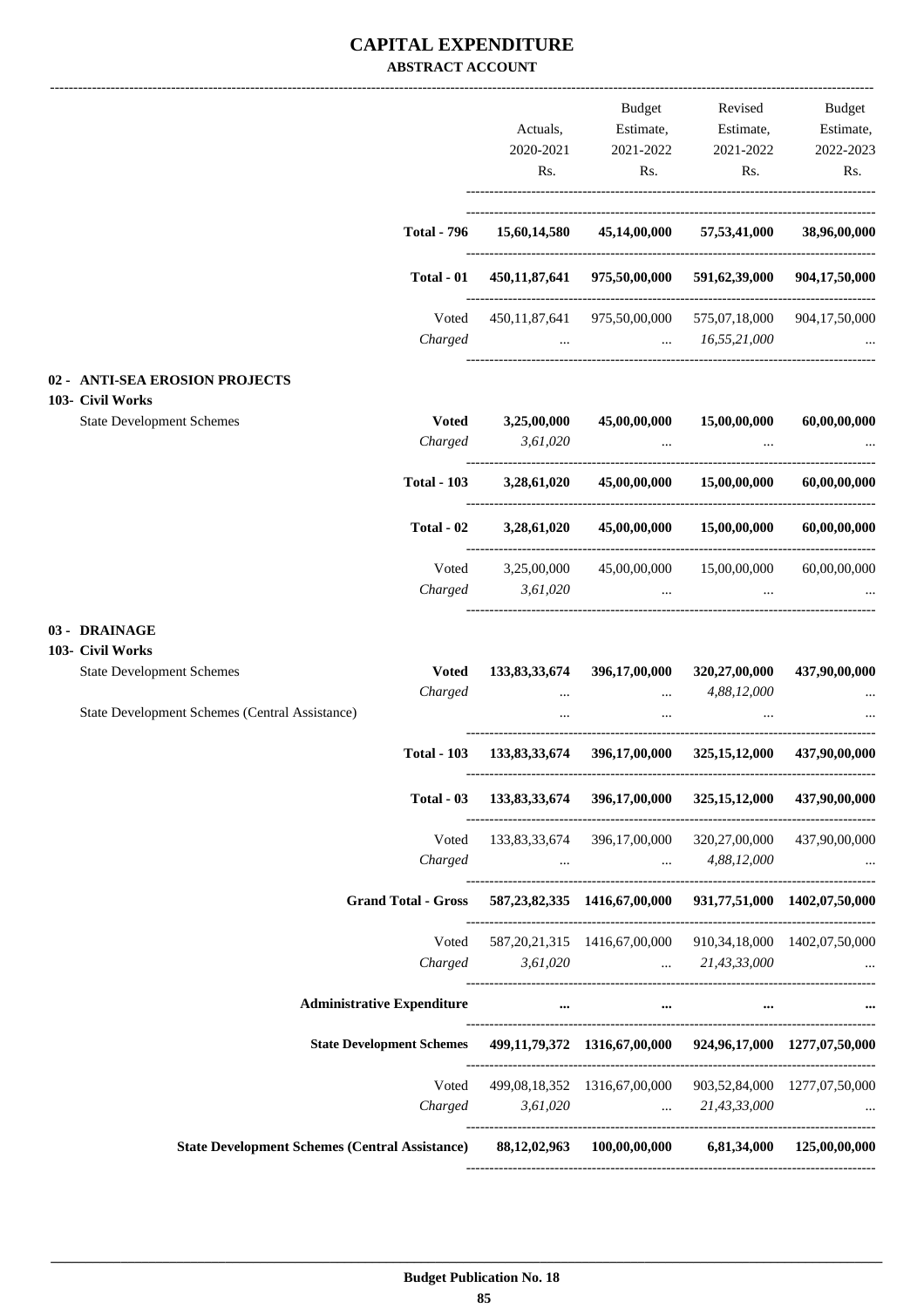#### **CAPITAL EXPENDITURE ABSTRACT ACCOUNT**

|                          | Actuals.<br>2020-2021<br>Rs. | <b>Budget</b><br>Estimate,<br>2021-2022<br>Rs. | Revised<br>Estimate.<br>2021-2022<br>Rs. | <b>Budget</b><br>Estimate,<br>2022-2023<br>Rs. |
|--------------------------|------------------------------|------------------------------------------------|------------------------------------------|------------------------------------------------|
| <b>Deduct Recoveries</b> | $\ddotsc$                    | $-1,000$                                       | $-1,000$                                 | $-1,000$                                       |
| <b>Grand Total - Net</b> | 587, 23, 82, 335             | 1416,66,99,000                                 | 931,77,50,000                            | 1402,07,49,000                                 |
| Voted<br>Charged         | 587, 20, 21, 315<br>3,61,020 | 1416,66,99,000<br>$\ddotsc$                    | 910.34.17.000<br>21,43,33,000            | 1402.07.49.000<br>$\cdots$                     |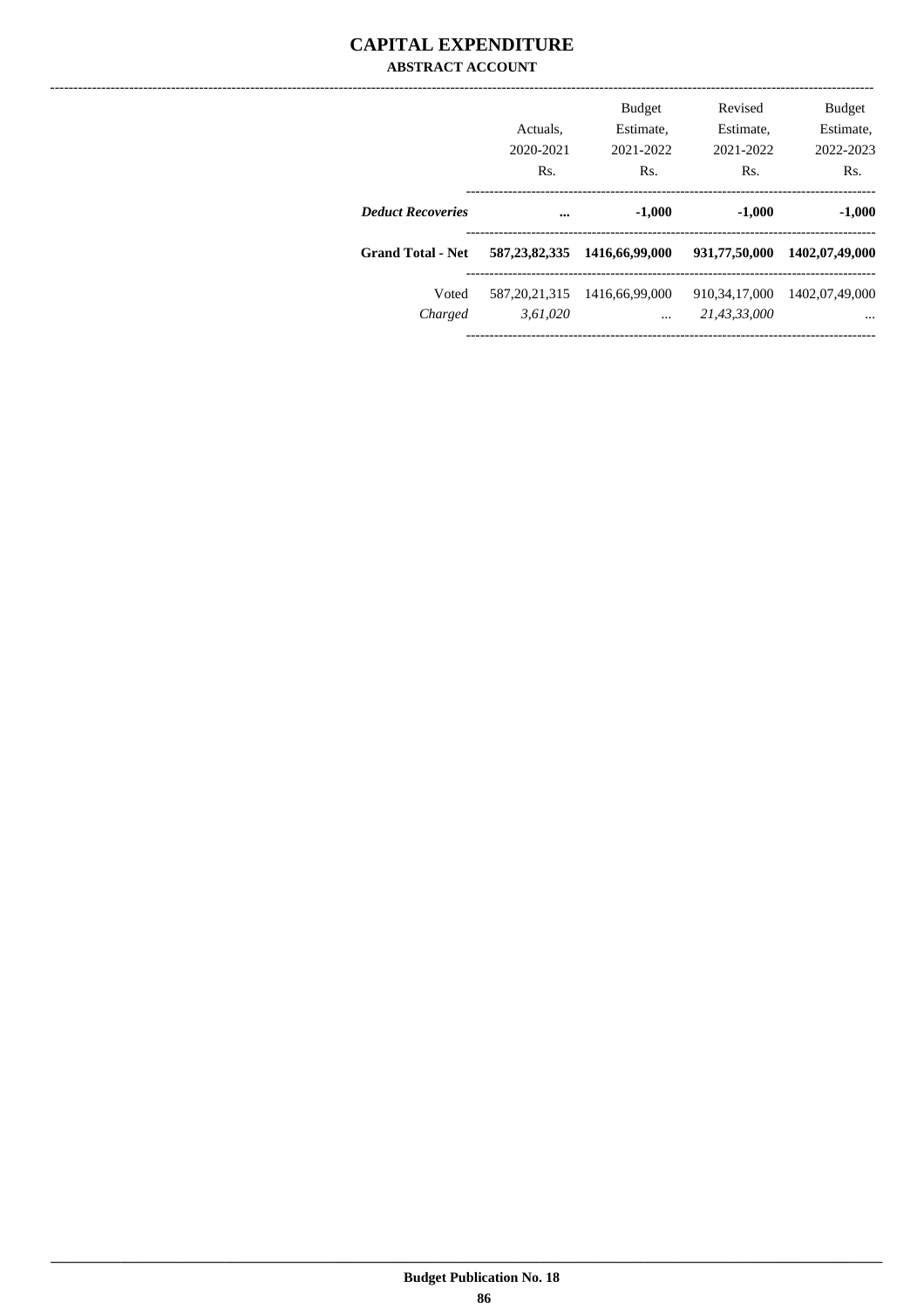|                                                                                               | Actuals.<br>2020-2021<br>Rs. | <b>Budget</b><br>Estimate,<br>2021-2022<br>Rs. | Revised<br>Estimate,<br>2021-2022<br>Rs. | Budget<br>Estimate,<br>2022-2023<br>Rs. |
|-----------------------------------------------------------------------------------------------|------------------------------|------------------------------------------------|------------------------------------------|-----------------------------------------|
| <b>DETAILED ACCOUNT NO. 4711-01-001 - DIRECTION AND ADMINISTRATION</b>                        |                              |                                                |                                          |                                         |
| 01 - FLOOD CONTROL                                                                            |                              |                                                |                                          |                                         |
| 001- Direction And Administration                                                             |                              |                                                |                                          |                                         |
| <b>State Development Schemes</b>                                                              |                              |                                                |                                          |                                         |
| 569- Schemes in flood control Sector Under OTACA (State Share)<br>$(ACA)$ [IW]                |                              |                                                |                                          |                                         |
| 53- Major Works / Land and Buildings                                                          |                              |                                                |                                          |                                         |
| <b>State Development Schemes (Central Assistance)</b>                                         |                              |                                                |                                          |                                         |
| 568- Schemes in flood control Sector Under OTACA (Central Share)<br>$(ACA)$ $[IW]$            |                              |                                                |                                          |                                         |
| 53- Major Works / Land and Buildings                                                          |                              |                                                |                                          |                                         |
| Total - 4711-01-001                                                                           |                              |                                                |                                          |                                         |
| Voted                                                                                         |                              | $\cdots$                                       | $\ddotsc$                                |                                         |
| Charged                                                                                       |                              | $\cdots$                                       | $\cdots$                                 |                                         |
| DETAILED ACCOUNT NO. 4711-01-052 - MACHINERY AND EQUIPMENT                                    |                              |                                                |                                          |                                         |
| 01 - FLOOD CONTROL                                                                            |                              |                                                |                                          |                                         |
| 052- Machinery and Equipment                                                                  |                              |                                                |                                          |                                         |
| <b>Administrative Expenditure</b>                                                             |                              |                                                |                                          |                                         |
| 001- Machinery and Equipment [IW]                                                             |                              |                                                |                                          |                                         |
| 52- Machinery and Equipment/Tools and Plants                                                  |                              |                                                |                                          |                                         |
| Total - 4711-01-052                                                                           |                              |                                                |                                          |                                         |
| Voted                                                                                         |                              | $\cdots$                                       | $\cdots$                                 |                                         |
| Charged                                                                                       |                              |                                                |                                          |                                         |
| DETAILED ACCOUNT NO. 4711-01-103 - CIVIL WORKS                                                |                              |                                                |                                          |                                         |
| 01 - FLOOD CONTROL                                                                            |                              |                                                |                                          |                                         |
| 103- Civil Works                                                                              |                              |                                                |                                          |                                         |
| <b>State Development Schemes</b>                                                              |                              |                                                |                                          |                                         |
| 001- North Bengal Flood Control Commission - execution of Flood<br>Control Schemes. [IW]      |                              |                                                |                                          |                                         |
| 53- Major Works / Land and Buildings<br>Voted                                                 | 37,54,60,212                 | 50,00,00,000                                   | 33,76,00,000                             | 38,00,00,000                            |
| Charged                                                                                       |                              | $\cdots$                                       | --------------------                     |                                         |
| Total - 4711-01-103-001                                                                       | 37,54,60,212                 | 50,00,00,000                                   | 33,76,00,000                             | 38,00,00,000                            |
| 007- Anti-erosion Schemes at different location in Sundarban areas,<br>South 24-Parganas [IW] |                              |                                                |                                          |                                         |
| 53- Major Works / Land and Buildings<br>Voted                                                 | 61, 62, 46, 336              | 50,00,00,000                                   | 31,94,67,000                             | 52,50,00,000                            |
| Charged                                                                                       | $\cdots$                     | $\ldots$                                       | $\ldots$                                 |                                         |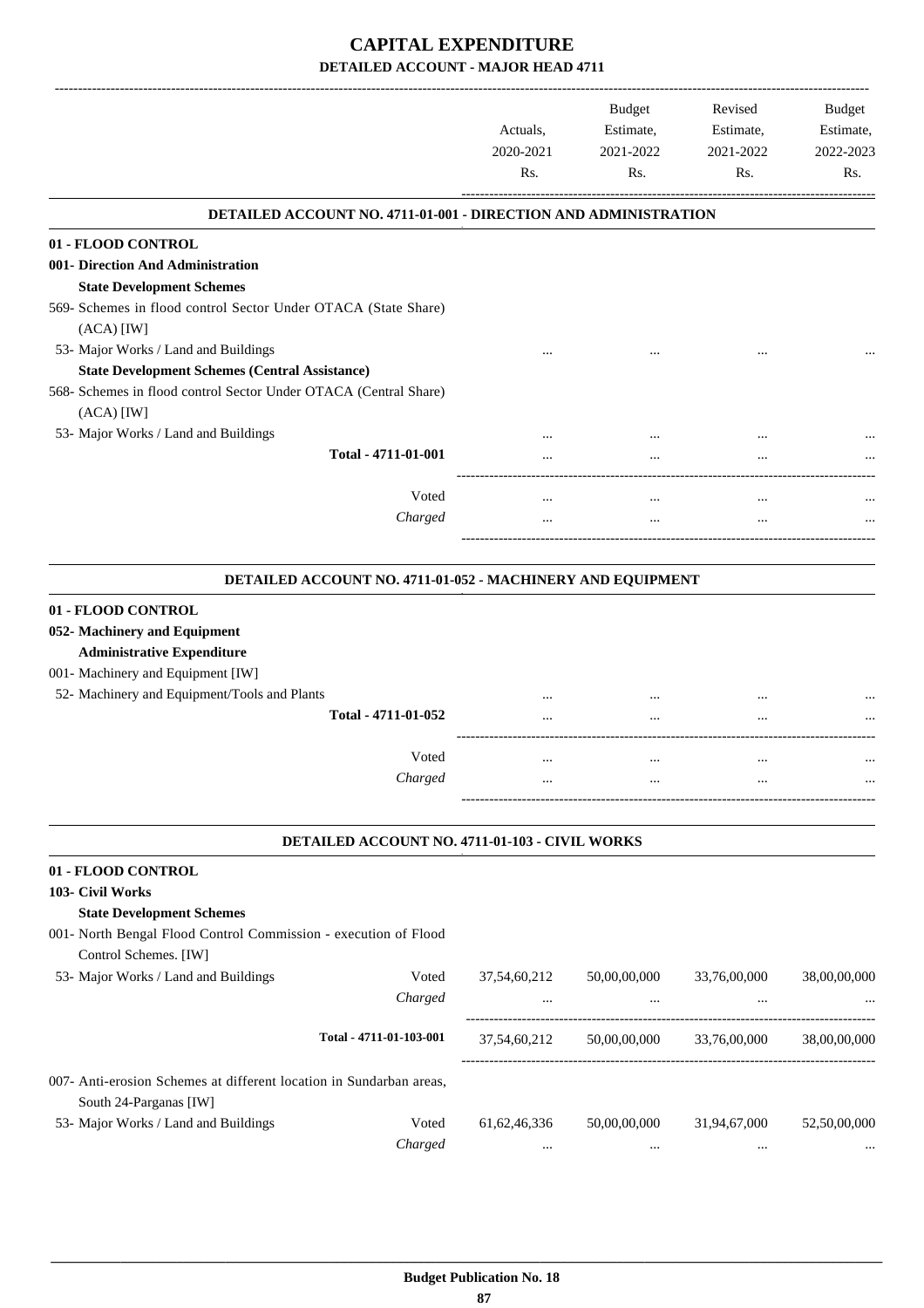|                                                                                                                              | Actuals,<br>2020-2021<br>Rs. | Budget<br>Estimate,<br>2021-2022<br>Rs. | Revised<br>Estimate,<br>2021-2022<br>Rs. | <b>Budget</b><br>Estimate,<br>2022-2023<br>Rs. |
|------------------------------------------------------------------------------------------------------------------------------|------------------------------|-----------------------------------------|------------------------------------------|------------------------------------------------|
| Total - 4711-01-103-007                                                                                                      | 61, 62, 46, 336              |                                         | 50,00,00,000 31,94,67,000                | 52,50,00,000                                   |
| 011- Protection works on the western bank of river Hooghly, Howrah                                                           |                              |                                         |                                          |                                                |
| & Hooghly. [IW]                                                                                                              |                              |                                         |                                          |                                                |
| 53- Major Works / Land and Buildings                                                                                         |                              |                                         |                                          |                                                |
| 024- Remodelling of embankment under Kandi Irrigation Sub-<br>Division including construction of sluices in Murshidabad [IW] |                              |                                         |                                          |                                                |
| 53- Major Works / Land and Buildings                                                                                         |                              |                                         |                                          |                                                |
| 035- Bank protection works on both banks of river Bhagirathi in the                                                          |                              |                                         |                                          |                                                |
| districts of Murshidabad and Nadia [IW]                                                                                      |                              |                                         |                                          |                                                |
| 53- Major Works / Land and Buildings                                                                                         |                              |                                         |                                          |                                                |
| 164- Anti-erosion scheme at different reaches on the left bank of river                                                      |                              |                                         |                                          |                                                |
| Rupnarayan, Howrah [IW]<br>53- Major Works / Land and Buildings                                                              |                              |                                         |                                          |                                                |
| 455- Liabilities and land acquisition charges for schemes in Flood                                                           |                              |                                         |                                          |                                                |
| Control Sectors [IW]                                                                                                         |                              |                                         |                                          |                                                |
| 53- Major Works / Land and Buildings<br>Voted                                                                                | 2,01,998                     | 6,00,00,000                             | 2,00,00,000                              | 6,30,00,000                                    |
| Charged                                                                                                                      |                              |                                         |                                          |                                                |
| Total - 4711-01-103-455                                                                                                      | 2,01,998                     | 6,00,00,000                             | 2,00,00,000                              | 6,30,00,000                                    |
|                                                                                                                              |                              |                                         |                                          |                                                |
| 483- Bank protection works on upper reaches of Dwaraka, Brahmani<br>and Mayurakshi river system, Birbhum [IW]                |                              |                                         |                                          |                                                |
| 53- Major Works / Land and Buildings                                                                                         |                              |                                         |                                          |                                                |
| 545- Flood Control Schemes on different rivers in Uttar & Dakshin                                                            |                              |                                         |                                          |                                                |
| Dinajpur Disatricts [IW]                                                                                                     |                              |                                         |                                          |                                                |
| 53- Major Works / Land and Buildings                                                                                         |                              |                                         |                                          |                                                |
| 546- Improvement of Mahananda / Fulahar Embankment including                                                                 |                              |                                         |                                          |                                                |
| provision of inspection path and construction of sluices in<br>Malda District [IW]                                           |                              |                                         |                                          |                                                |
| 53- Major Works / Land and Buildings                                                                                         |                              | $\cdots$                                |                                          |                                                |
| 548- Raising, strengthening and improvement of embankments on                                                                |                              |                                         |                                          |                                                |
| different rivers in Murshidabad and Nadia [IW]                                                                               |                              |                                         |                                          |                                                |
| 53- Major Works / Land and Buildings                                                                                         |                              |                                         |                                          |                                                |
| 549- Raising, strengthening and improvement of embankments on                                                                |                              |                                         |                                          |                                                |
| different rivers in Birbhum District [IW]                                                                                    |                              |                                         |                                          |                                                |
| 53- Major Works / Land and Buildings                                                                                         |                              | $\cdots$                                |                                          |                                                |
| 550- Protection work on Dwarakeswar and other rivers in Bankura                                                              |                              |                                         |                                          |                                                |
| District [IW]                                                                                                                |                              |                                         |                                          |                                                |
| 53- Major Works / Land and Buildings                                                                                         |                              | $\cdots$                                |                                          | $\ddotsc$                                      |
| 552- Raising, strengthening and improvement of embankments in                                                                |                              |                                         |                                          |                                                |
| Purba and Paschim Medinipur Districts [IW]                                                                                   |                              |                                         |                                          |                                                |
| 53- Major Works / Land and Buildings                                                                                         |                              |                                         |                                          |                                                |
| 553- Raising & strengthening of embankment and other flood                                                                   |                              |                                         |                                          |                                                |
| protection schemes in Burdwan and Hooghly under Damodar<br>Irrigation Circle [IW]                                            |                              |                                         |                                          |                                                |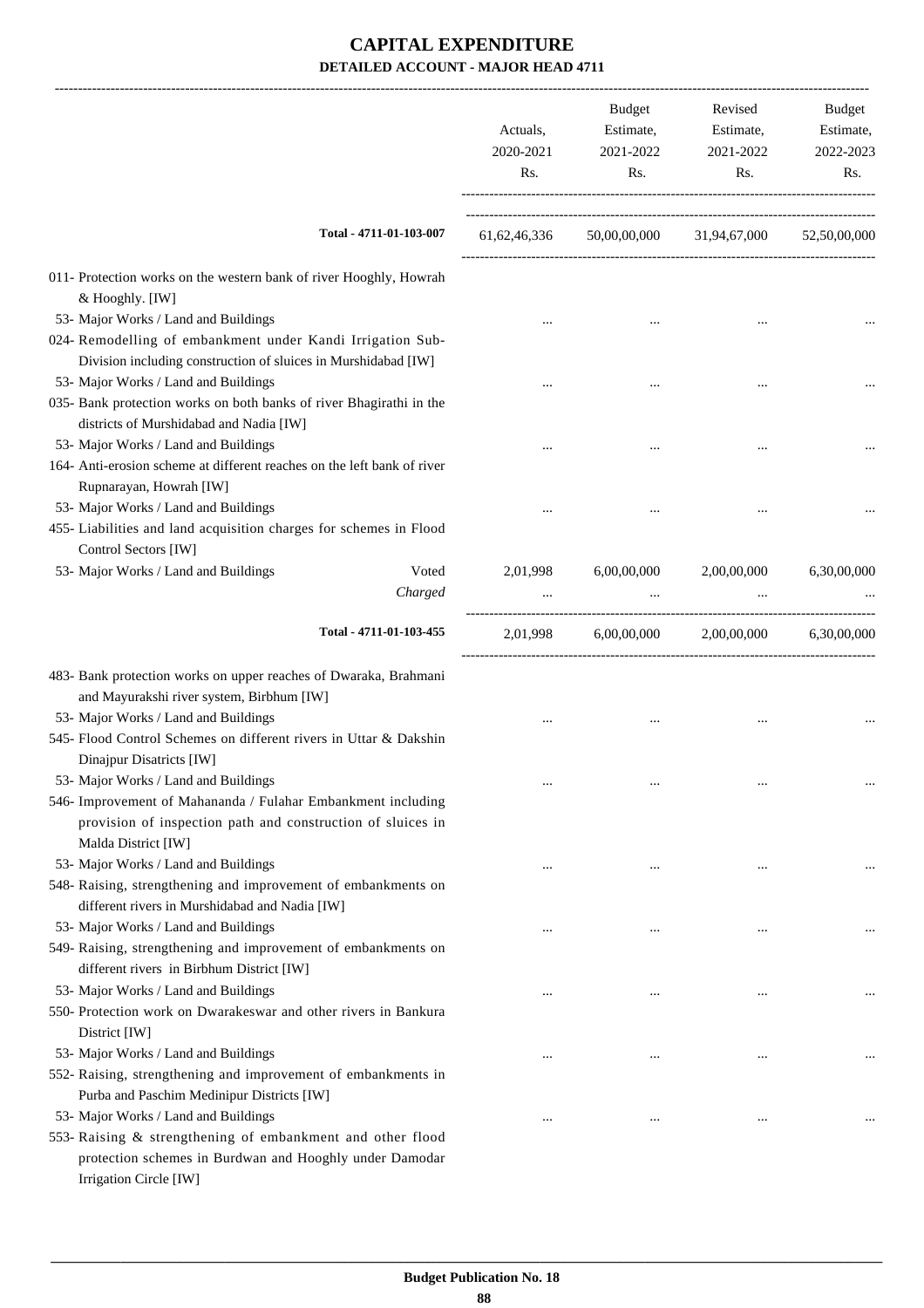|                                                                                                                                                                                                                                                            | Actuals,<br>2020-2021<br>Rs. | Budget<br>Estimate,<br>2021-2022<br>Rs. | Revised<br>Estimate,<br>2021-2022<br>Rs.                | Budget<br>Estimate,<br>2022-2023<br>Rs. |
|------------------------------------------------------------------------------------------------------------------------------------------------------------------------------------------------------------------------------------------------------------|------------------------------|-----------------------------------------|---------------------------------------------------------|-----------------------------------------|
| 53- Major Works / Land and Buildings                                                                                                                                                                                                                       |                              |                                         |                                                         |                                         |
| 554- Raising & strengthening of embankment and other flood<br>protective works in Hooghly & Howrah under Western Circle<br>[IW]                                                                                                                            |                              |                                         |                                                         |                                         |
| 53- Major Works / Land and Buildings<br>Voted                                                                                                                                                                                                              |                              |                                         |                                                         |                                         |
| Charged<br>555- Raising, strengthening and improvement of embankment along<br>with other bank protection works in North & South 24-Parganas<br>under Eastern Circle [IW]                                                                                   |                              |                                         |                                                         |                                         |
| 53- Major Works / Land and Buildings<br>Voted                                                                                                                                                                                                              |                              |                                         |                                                         |                                         |
| Charged<br>559- Infrastructural development including special repair to buildings<br>in Flood Control Sector [IW]                                                                                                                                          |                              |                                         |                                                         |                                         |
| 51- Motor Vehicles<br>53- Major Works / Land and Buildings                                                                                                                                                                                                 | 22, 15, 19, 618              | 55,00,00,000                            | 29,28,00,000                                            | 57,75,00,000                            |
| Total - 4711-01-103-559                                                                                                                                                                                                                                    | 22, 15, 19, 618              | 55,00,00,000                            | 29,28,00,000                                            | 57,75,00,000                            |
| 560- Critical Flood Control and River Management Works under<br>Centrally Assisted Flood Management Programme during XIth<br>Plan [IW]<br>53- Major Works / Land and Buildings<br>561- Improvement of embankments through Tie-ups with NREGS<br>[IW]       |                              |                                         |                                                         |                                         |
| 53- Major Works / Land and Buildings                                                                                                                                                                                                                       | 2,31,74,261                  | 5,00,00,000                             | 1,66,67,000                                             | 5,25,00,000                             |
| Total - 4711-01-103-561                                                                                                                                                                                                                                    | 2,31,74,261                  | 5,00,00,000                             | 1,66,67,000                                             | 5,25,00,000                             |
| 562- Special Repair to flood damaged infrustructures [IW]<br>53- Major Works / Land and Buildings                                                                                                                                                          |                              | 137,45,78,076 450,00,00,000             | 276,71,33,000                                           | 430,00,00,000                           |
| Total - 4711-01-103-562                                                                                                                                                                                                                                    |                              |                                         | 137,45,78,076 450,00,00,000 276,71,33,000 430,00,00,000 |                                         |
| 573- Liabilities and Committed Works of Centrally Assisted Flood<br>Management Schemes, now brought under State Sector [IW]<br>53- Major Works / Land and Buildings<br>574- Schemes under "Alo Shree" Program [IW]<br>53- Major Works / Land and Buildings | $\cdots$                     | $\cdots$                                | $\cdots$                                                |                                         |
| <b>Total - State Development Schemes</b>                                                                                                                                                                                                                   |                              |                                         | 261,11,80,501 616,00,00,000 375,36,67,000 589,80,00,000 |                                         |
| <b>State Development Schemes</b><br>475- Schemes sanctioned under NABARD (RIDF) [IW]<br>53- Major Works / Land and Buildings                                                                                                                               | 44,89,26,057                 |                                         | 76,00,00,000 64,21,45,000                               | 79,80,00,000                            |
| Total - 4711-01-103-475                                                                                                                                                                                                                                    |                              |                                         | 44,89,26,057 76,00,00,000 64,21,45,000 79,80,00,000     |                                         |
|                                                                                                                                                                                                                                                            |                              |                                         |                                                         |                                         |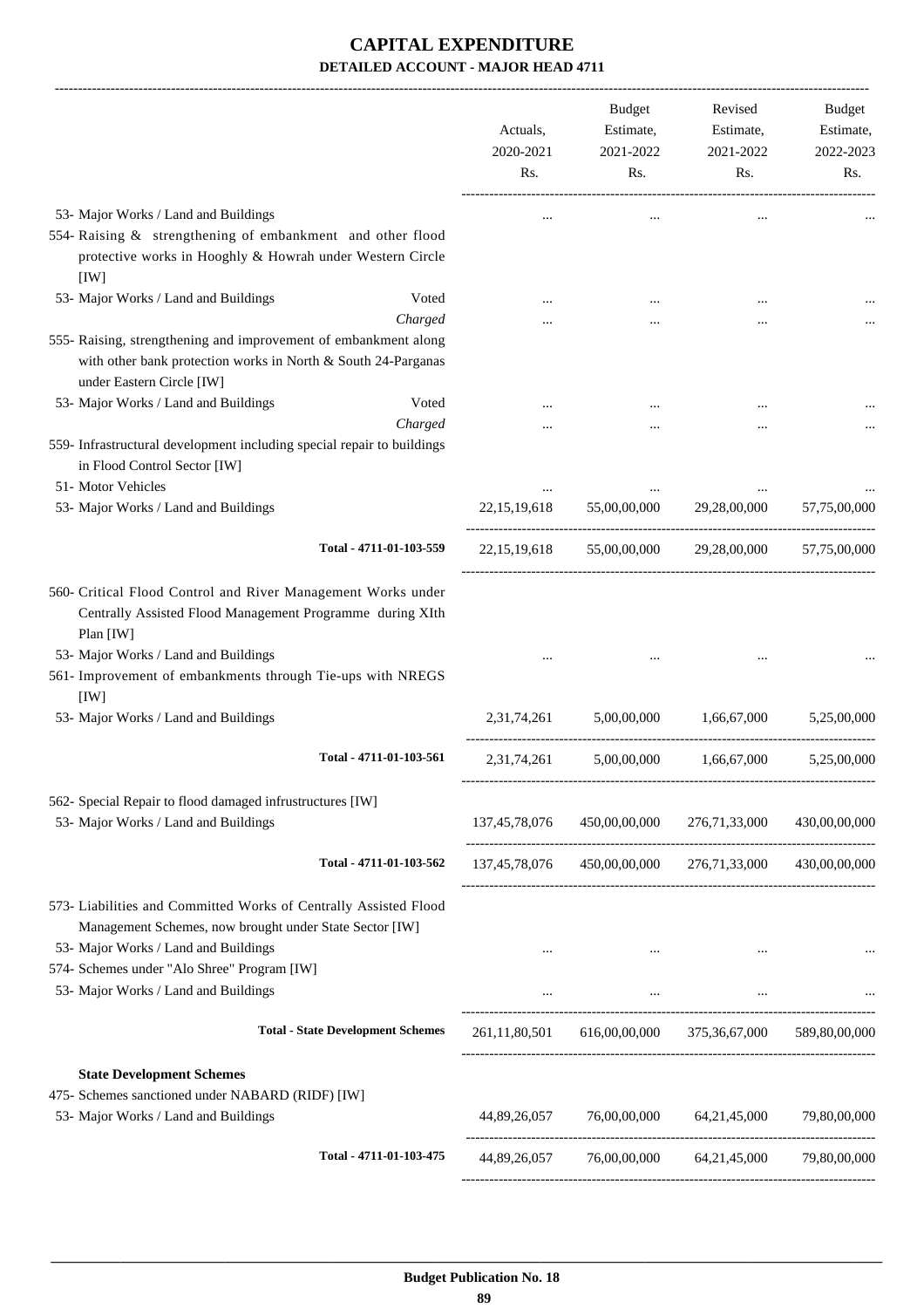|                                                                                                                      | Actuals,<br>2020-2021<br>Rs. | Budget<br>Estimate,<br>2021-2022<br>Rs. | Revised<br>Estimate,<br>2021-2022<br>Rs.                                                       | Budget<br>Estimate,<br>2022-2023<br>Rs. |
|----------------------------------------------------------------------------------------------------------------------|------------------------------|-----------------------------------------|------------------------------------------------------------------------------------------------|-----------------------------------------|
| 572- Schemes under the 13th Finance Commission funded by the<br>State (13-FCS) [IW]                                  |                              |                                         |                                                                                                |                                         |
| 53- Major Works / Land and Buildings                                                                                 |                              |                                         |                                                                                                |                                         |
| <b>Total - State Development Schemes</b>                                                                             |                              |                                         | 44,89,26,057 76,00,00,000 64,21,45,000                                                         | 79,80,00,000                            |
| <b>State Development Schemes</b><br>564- Schemes Under Flood Management Programme (FMP) (State<br>Share) (AIBP) [IW] |                              |                                         |                                                                                                |                                         |
| 53- Major Works / Land and Buildings<br>Voted                                                                        | 9,69,33,000                  | 60,20,00,000                            | 5,91,97,000                                                                                    | 40,32,00,000                            |
| Charged                                                                                                              | $\cdots$                     |                                         | 16,55,21,000                                                                                   |                                         |
| Total - 4711-01-103-564                                                                                              | 9,69,33,000                  |                                         | 60,20,00,000 22,47,18,000                                                                      | 40,32,00,000                            |
| Voted                                                                                                                | 9,69,33,000                  |                                         | 60,20,00,000 5,91,97,000                                                                       | 40,32,00,000                            |
| Charged                                                                                                              | $\cdots$                     |                                         | 16,55,21,000                                                                                   |                                         |
| 586- River Management Activities and Works Related to Border<br>Areas (RMBA) (State Share) (AIBP) [IW]               |                              |                                         |                                                                                                |                                         |
| 53- Major Works / Land and Buildings                                                                                 |                              | 3,33,00,000                             |                                                                                                |                                         |
| Total - 4711-01-103-586                                                                                              | $\cdots$                     | 3,33,00,000                             | $\ddotsc$                                                                                      |                                         |
| <b>Total - State Development Schemes</b>                                                                             |                              |                                         | 9,69,33,000 63,53,00,000 22,47,18,000 40,32,00,000                                             |                                         |
| Voted                                                                                                                |                              | 9,69,33,000 63,53,00,000                | 5,91,97,000                                                                                    | 40,32,00,000                            |
| Charged                                                                                                              |                              |                                         | 16,55,21,000                                                                                   |                                         |
| <b>State Development Schemes (Central Assistance)</b>                                                                |                              |                                         |                                                                                                |                                         |
| 002- River Management Activities and Works related to Border Areas<br>$(AIBP)$ [IW]                                  |                              |                                         |                                                                                                |                                         |
| 53- Major Works / Land and Buildings                                                                                 | $\cdots$                     | $\cdots$                                | $\cdots$                                                                                       |                                         |
| 565- Schemes Under Flood Management Programme (FMP) (Cental                                                          |                              |                                         |                                                                                                |                                         |
| Share) (AIBP) [IW]                                                                                                   |                              |                                         |                                                                                                |                                         |
| 53- Major Works / Land and Buildings                                                                                 |                              |                                         | $77,37,02,963 \qquad \qquad 60,20,00,000 \qquad \qquad 5,91,97,000 \qquad \qquad 90,00,00,000$ |                                         |
| Total - 4711-01-103-565                                                                                              |                              |                                         |                                                                                                |                                         |
| 566- Schemes in Flood Control Sector under Special BRGF (Central<br>Share) (BRGFS) [IW]                              |                              |                                         |                                                                                                |                                         |
| 53- Major Works / Land and Buildings                                                                                 | $\cdots$                     | $\cdots$                                | $\ldots$                                                                                       |                                         |
| 570- Grant from Finance Commission (FC) [IW]                                                                         |                              |                                         |                                                                                                |                                         |
| 53- Major Works / Land and Buildings                                                                                 | $\cdots$                     | $\cdots$                                | $\cdots$                                                                                       |                                         |
| 585- River Management Activities and Works Related to Border<br>Areas (RMBA) (Cental Share) (AIBP) [IW]              |                              |                                         |                                                                                                |                                         |
| 53- Major Works / Land and Buildings                                                                                 | $\cdots$                     | 3,33,00,000                             | $\cdots$                                                                                       |                                         |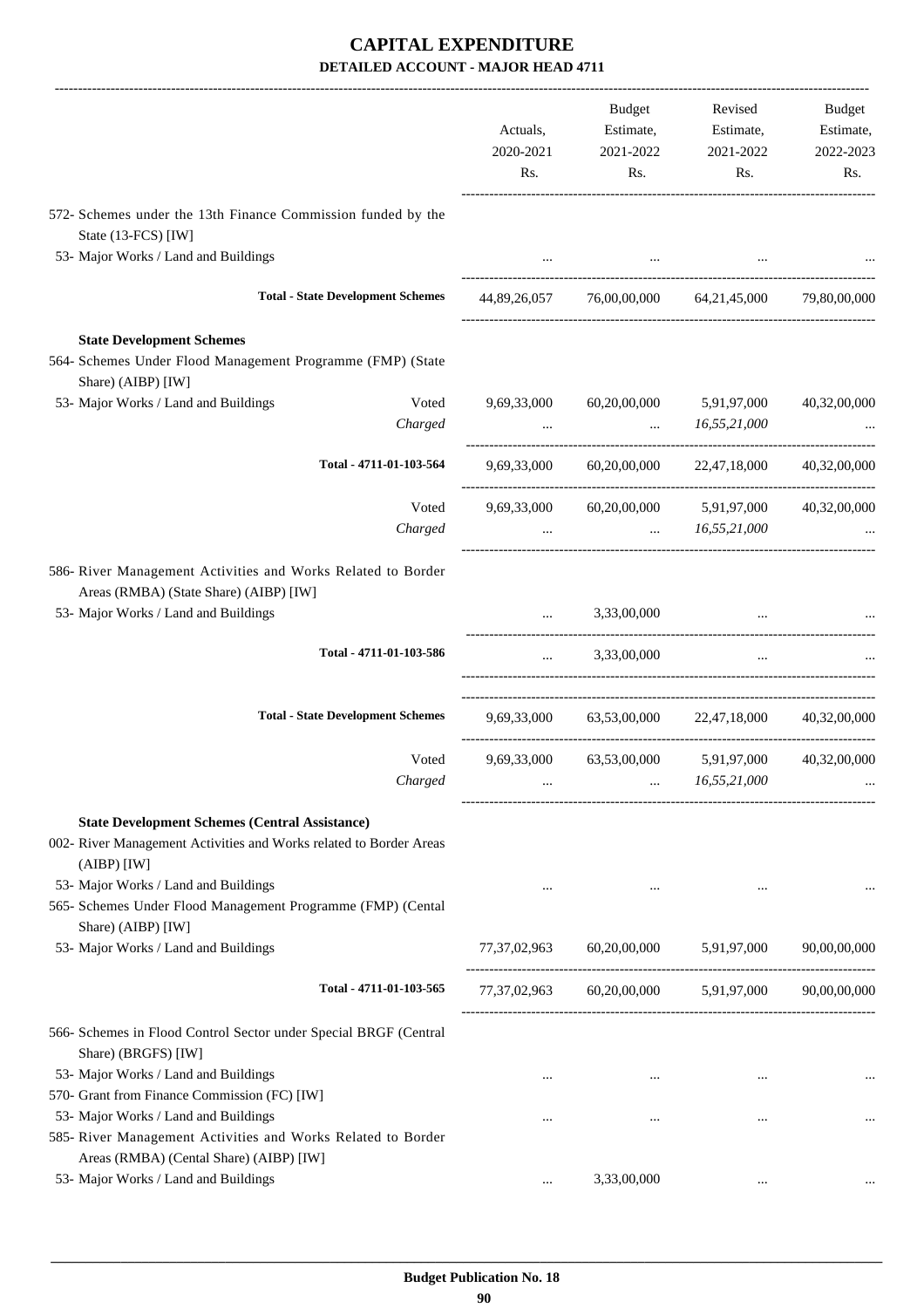|                                                                                  |              | Budget                  | Revised                                                    | Budget        |
|----------------------------------------------------------------------------------|--------------|-------------------------|------------------------------------------------------------|---------------|
|                                                                                  | Actuals,     | Estimate,               | Estimate,                                                  | Estimate,     |
|                                                                                  | 2020-2021    | 2021-2022               | 2021-2022                                                  | 2022-2023     |
|                                                                                  | Rs.          | Rs.                     | Rs.                                                        | Rs.           |
| Total - 4711-01-103-585                                                          |              | $\ldots$ 3,33,00,000    | $\cdots$                                                   |               |
|                                                                                  |              |                         |                                                            |               |
| <b>Total - State Development Schemes (Central Assistance)</b>                    |              |                         | 77,37,02,963 63,53,00,000 5,91,97,000 90,00,00,000         |               |
| Total - 4711-01-103                                                              |              |                         | 393,07,42,521 819,06,00,000 467,97,27,000                  | 799,92,00,000 |
| Voted<br>Charged                                                                 |              | $\ldots$ $16,55,21,000$ | 393,07,42,521 819,06,00,000 451,42,06,000                  | 799,92,00,000 |
| DETAILED ACCOUNT NO. 4711-01-789 - SPECIAL COMPONENT PLAN FOR SCHEDULED CASTES   |              |                         |                                                            |               |
| 01 - FLOOD CONTROL                                                               |              |                         |                                                            |               |
| 789- Special Component Plan for Scheduled Castes                                 |              |                         |                                                            |               |
| <b>State Development Schemes</b>                                                 |              |                         |                                                            |               |
| 001- Execution of Flood Control Schemes under NBFCC [IW]                         |              |                         |                                                            |               |
| 53- Major Works / Land and Buildings                                             |              |                         | $14,17,29,202$ $16,00,00,000$ $17,06,67,000$ $7,00,00,000$ |               |
| Total - 4711-01-789-001                                                          |              |                         | 14,17,29,202 16,00,00,000 17,06,67,000 7,00,00,000         |               |
| 021- Liabilities and Committed Works of Centrally Assisted Flood                 |              |                         |                                                            |               |
| Management Schemes, now brought under State Sector [IW]                          |              |                         |                                                            |               |
| 53- Major Works / Land and Buildings                                             |              |                         | <b>Contract Contract Contract Contract</b>                 |               |
| <b>Total - State Development Schemes</b>                                         |              |                         | 14,17,29,202 16,00,00,000 17,06,67,000 7,00,00,000         |               |
| <b>State Development Schemes</b>                                                 |              |                         |                                                            |               |
| 002- Schemes sanctioned under NABARD in Flood Control Sector<br>$(RIDF)$ [IW]    |              |                         |                                                            |               |
| 53- Major Works / Land and Buildings                                             |              |                         | 5,01,82,592 29,00,00,000 39,78,72,000 17,95,00,000         |               |
| Total - 4711-01-789-002                                                          |              |                         | 5,01,82,592 29,00,00,000 39,78,72,000 17,95,00,000         |               |
| 024- Backward Region Grant (Special) funded by the State<br>(BRGFSW) [IW]        |              |                         |                                                            |               |
| 53- Major Works / Land and Buildings                                             |              |                         | 81,21,476 50,00,000 38,00,000 52,50,000                    |               |
| Total - 4711-01-789-024                                                          |              |                         | 81,21,476 50,00,000 38,00,000 52,50,000                    |               |
| <b>Total - State Development Schemes</b>                                         |              |                         | 5,83,04,068 29,50,00,000 40,16,72,000 18,47,50,000         |               |
| <b>State Development Schemes</b>                                                 |              |                         |                                                            |               |
| 012- Schemes Under Flood Management Programme (FMP) (State<br>Share) (AIBP) [IW] |              |                         |                                                            |               |
| 53- Major Works / Land and Buildings                                             | 10,68,97,270 | 32,90,00,000            | 7,98,95,000                                                | 12,32,00,000  |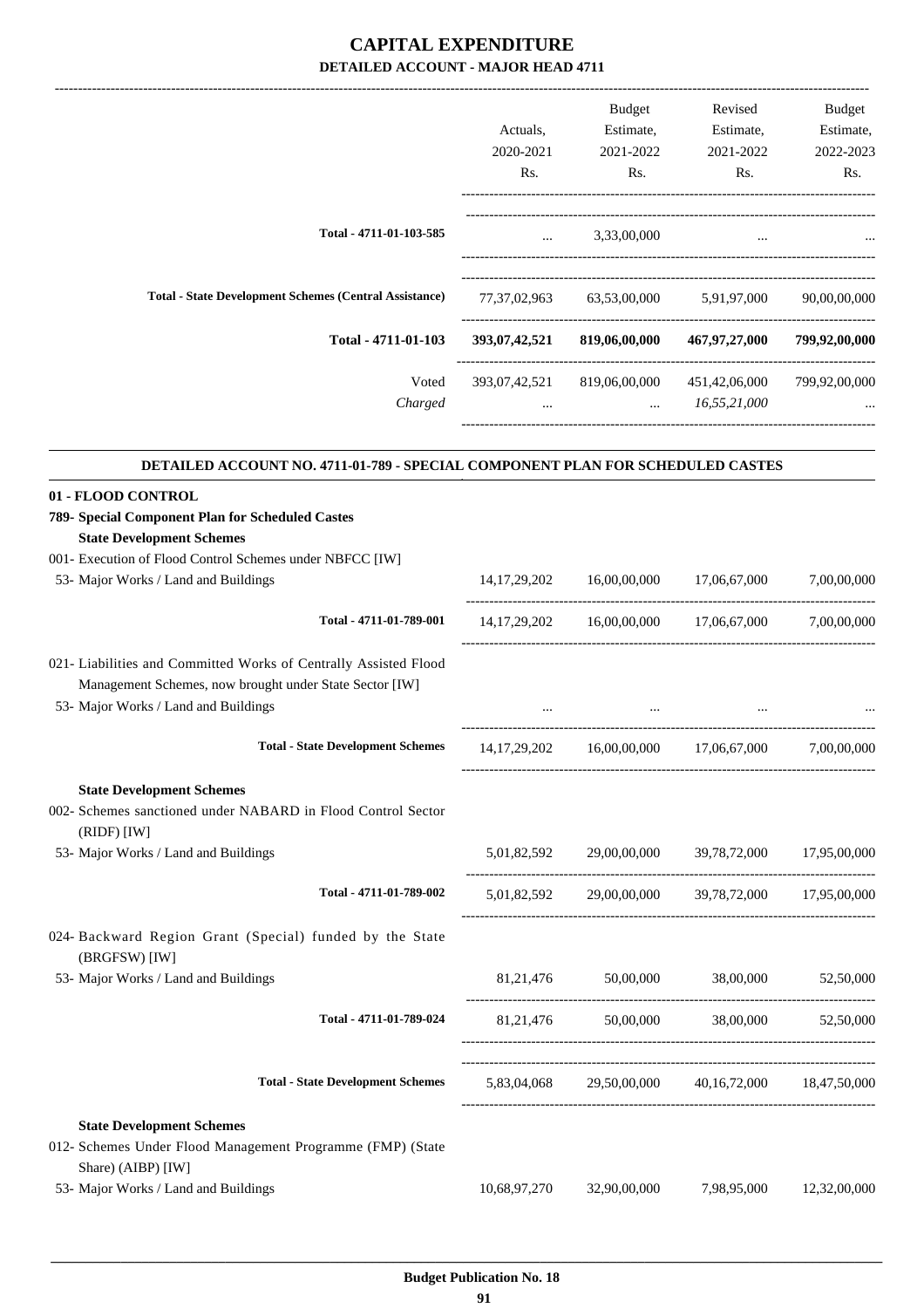|                                                                                                                                                                                                   | Actuals,<br>2020-2021<br>Rs. | Budget<br>Estimate,<br>2021-2022<br>Rs.              | Revised<br>Estimate,<br>2021-2022<br>Rs.                       | Budget<br>Estimate,<br>2022-2023<br>Rs. |
|---------------------------------------------------------------------------------------------------------------------------------------------------------------------------------------------------|------------------------------|------------------------------------------------------|----------------------------------------------------------------|-----------------------------------------|
| Total - 4711-01-789-012                                                                                                                                                                           |                              | 10,68,97,270 32,90,00,000 7,98,95,000 12,32,00,000   |                                                                |                                         |
| 016- Schemes in Flood Control Sector under OTACA (State Share)<br>$(ACA)$ [IW]                                                                                                                    |                              |                                                      |                                                                |                                         |
| 53- Major Works / Land and Buildings                                                                                                                                                              |                              |                                                      |                                                                |                                         |
| <b>Total - State Development Schemes</b>                                                                                                                                                          |                              | 10,68,97,270 32,90,00,000 7,98,95,000 12,32,00,000   |                                                                |                                         |
| <b>State Development Schemes (Central Assistance)</b><br>013- Schemes Under Flood Management Programme (FMP) (Cental<br>Share) (AIBP) [IW]<br>53- Major Works / Land and Buildings                | 10,75,00,000                 |                                                      | 32,90,00,000 89,37,000                                         | 27,50,00,000                            |
| Total - 4711-01-789-013                                                                                                                                                                           |                              | 10,75,00,000 32,90,00,000 89,37,000 27,50,00,000     |                                                                |                                         |
| 014- Schemes in Flood Control Sector under Special BRGF (Central<br>Share) (BRGFS) [IW]<br>53- Major Works / Land and Buildings<br>015- Schemes inFlood Contral Sector under OTACA(Central Share) |                              |                                                      | $\cdots$                                                       |                                         |
| $(ACA)$ [IW]<br>53- Major Works / Land and Buildings                                                                                                                                              |                              |                                                      |                                                                |                                         |
| 017- Grant from Finance Commission (FC) [IW]                                                                                                                                                      |                              |                                                      |                                                                |                                         |
| 53- Major Works / Land and Buildings                                                                                                                                                              |                              |                                                      |                                                                |                                         |
| <b>Total - State Development Schemes (Central Assistance)</b>                                                                                                                                     |                              | 10,75,00,000 32,90,00,000 89,37,000                  |                                                                | 27,50,00,000                            |
| Total - 4711-01-789                                                                                                                                                                               |                              | 41,44,30,540 111,30,00,000 66,11,71,000 65,29,50,000 |                                                                |                                         |
| Voted<br>Charged                                                                                                                                                                                  | 41,44,30,540<br>$\cdots$     |                                                      | 111,30,00,000 66,11,71,000<br>and the state of the<br>$\cdots$ | 65,29,50,000                            |
| DETAILED ACCOUNT NO. 4711-01-796 - TRIBAL AREAS SUB-PLAN                                                                                                                                          |                              |                                                      |                                                                |                                         |
| 01 - FLOOD CONTROL<br>796- Tribal Areas Sub-Plan<br><b>State Development Schemes</b>                                                                                                              |                              |                                                      |                                                                |                                         |
| 001- Execution of Flood Control Schemes under NBFCC [IW]<br>53- Major Works / Land and Buildings                                                                                                  | 12, 20, 36, 883              | 16,00,00,000                                         | 17,45,33,000                                                   | 5,00,00,000                             |
| Total - 4711-01-796-001                                                                                                                                                                           | 12, 20, 36, 883              | 16,00,00,000                                         | 17,45,33,000                                                   | 5,00,00,000                             |
| 021- Liabilities and Committed Works of Centrally Assisted Flood<br>Management Schemes, now brought under State Sector [IW]<br>53- Major Works / Land and Buildings                               | $\cdots$                     | $\cdots$                                             | $\cdots$                                                       |                                         |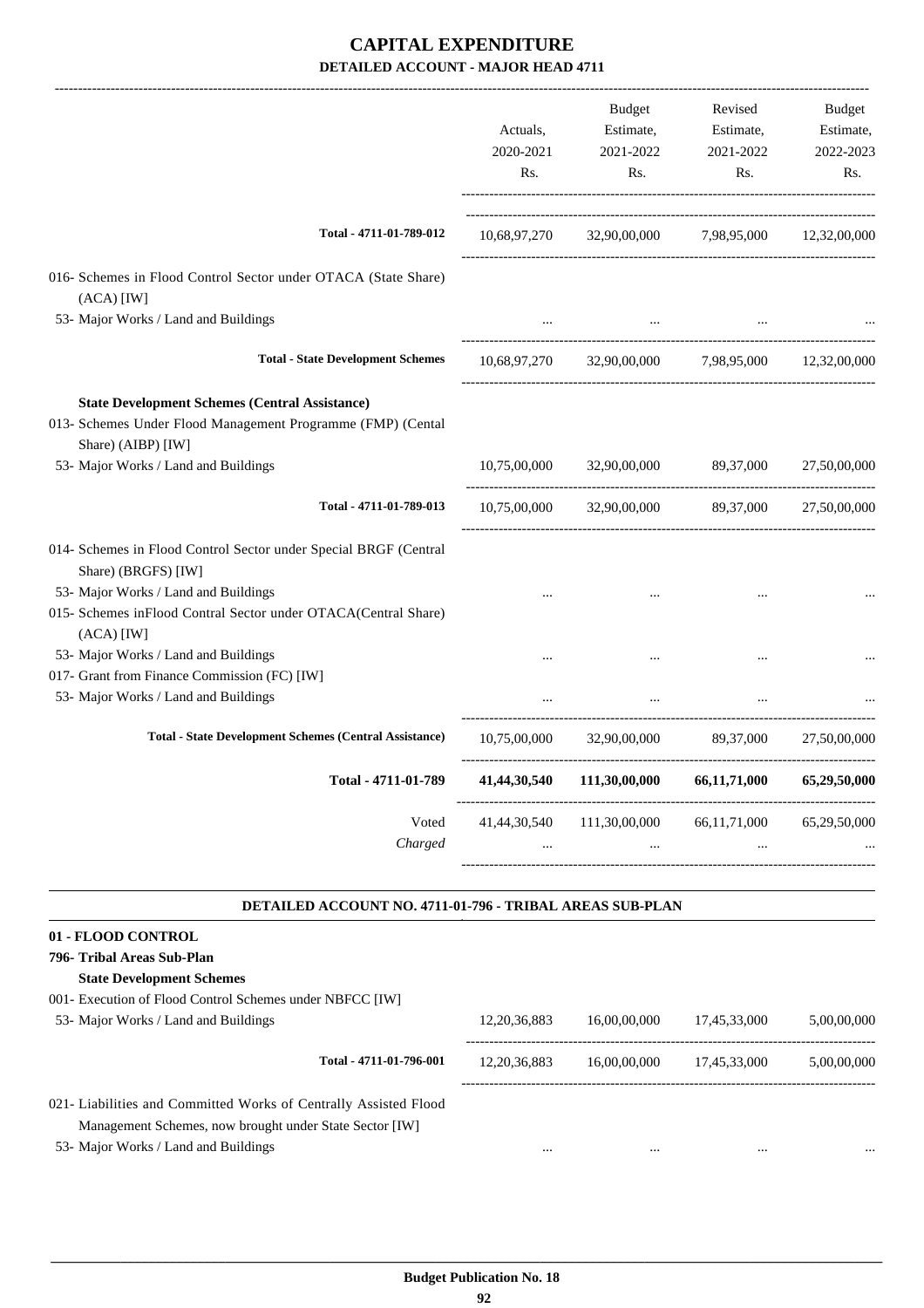|                                                                                                                                            | Actuals,<br>2020-2021<br>Rs. | <b>Budget</b><br>Estimate,<br>2021-2022<br>Rs. | Revised<br>Estimate,<br>2021-2022<br>Rs.            | Budget<br>Estimate,<br>2022-2023<br>Rs. |
|--------------------------------------------------------------------------------------------------------------------------------------------|------------------------------|------------------------------------------------|-----------------------------------------------------|-----------------------------------------|
| <b>Total - State Development Schemes</b>                                                                                                   |                              |                                                | 12,20,36,883 16,00,00,000 17,45,33,000 5,00,00,000  |                                         |
| <b>State Development Schemes</b><br>002- Schemes sanctioned under NABARD in Flood Control Sector<br>(RIDF) [IW]                            |                              |                                                |                                                     |                                         |
| 53- Major Works / Land and Buildings                                                                                                       |                              | 3,39,77,697 22,00,00,000                       | 40,08,08,000                                        | 23,10,00,000                            |
| <b>Total - State Development Schemes</b>                                                                                                   |                              |                                                | 3,39,77,697 22,00,00,000 40,08,08,000 23,10,00,000  |                                         |
| <b>State Development Schemes</b><br>012- Schemes Under Flood Management Programme (FMP) (State<br>Share) (AIBP) [IW]                       |                              |                                                |                                                     |                                         |
| 53- Major Works / Land and Buildings                                                                                                       |                              | 3,57,00,000                                    |                                                     | $\ldots$ 3,36,00,000                    |
| Total - 4711-01-796-012                                                                                                                    | $\cdots$                     | 3,57,00,000                                    | $\mathbf{r}$                                        | 3,36,00,000                             |
| 016- Schemes in Flood Control Sector under OTACA(State Share)<br>$(ACA)$ [IW]                                                              |                              |                                                |                                                     |                                         |
| 53- Major Works / Land and Buildings                                                                                                       |                              | <b>Contract Contract</b>                       |                                                     |                                         |
| <b>Total - State Development Schemes</b>                                                                                                   |                              |                                                | $\ldots$ 3,57,00,000 $\ldots$ 3,36,00,000           |                                         |
| <b>State Development Schemes (Central Assistance)</b><br>013- Schemes Under Flood Management Programme (FMP) (Cental<br>Share) (AIBP) [IW] |                              |                                                |                                                     |                                         |
| 53- Major Works / Land and Buildings                                                                                                       | $\cdots$                     | 3,57,00,000                                    |                                                     | 7,50,00,000                             |
| Total - 4711-01-796-013                                                                                                                    | $\cdots$                     | 3,57,00,000                                    | $\cdots$                                            | 7,50,00,000                             |
| 014- Schemes in Flood Control Sector under Special BRGF (Central<br>Share) (BRGFS) [IW]                                                    |                              |                                                |                                                     |                                         |
| 53- Major Works / Land and Buildings<br>015- Schemes in Flood Control Sector under OTACA(Central Share)<br>$(ACA)$ [IW]                    |                              |                                                |                                                     |                                         |
| 53- Major Works / Land and Buildings                                                                                                       |                              |                                                |                                                     |                                         |
| 017- Grant from Finance Commission (FC) [IW]<br>53- Major Works / Land and Buildings                                                       | $\cdots$                     | $\cdots$                                       |                                                     |                                         |
|                                                                                                                                            |                              |                                                |                                                     |                                         |
| <b>Total - State Development Schemes (Central Assistance)</b>                                                                              | $\cdots$                     | 3,57,00,000                                    | <b>Sales Committee</b>                              | 7,50,00,000                             |
| Total - 4711-01-796                                                                                                                        |                              |                                                | 15,60,14,580 45,14,00,000 57,53,41,000 38,96,00,000 |                                         |
| Voted<br>Charged                                                                                                                           |                              | $\cdots$                                       | 15,60,14,580 45,14,00,000 57,53,41,000              | 38,96,00,000                            |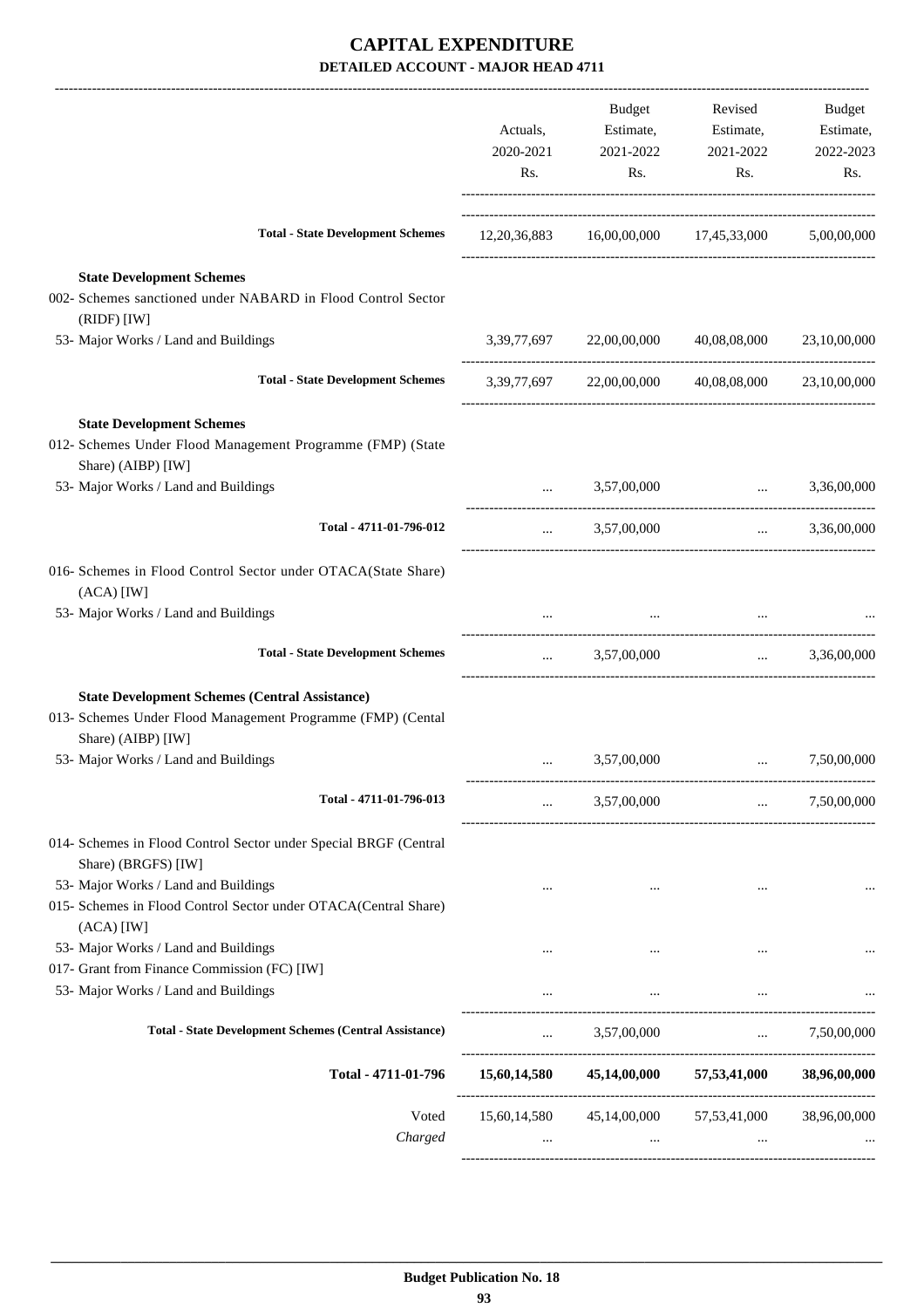|                                                                                              | Actuals,      | Budget<br>Estimate,                                        | Revised<br>Estimate,      | <b>Budget</b><br>Estimate, |
|----------------------------------------------------------------------------------------------|---------------|------------------------------------------------------------|---------------------------|----------------------------|
|                                                                                              | 2020-2021     | 2021-2022                                                  | 2021-2022                 | 2022-2023                  |
|                                                                                              | Rs.           | Rs.                                                        | Rs.                       | Rs.                        |
| DETAILED ACCOUNT NO. 4711-02-103 - CIVIL WORKS                                               |               |                                                            |                           |                            |
| 02 - ANTI-SEA EROSION PROJECTS                                                               |               |                                                            |                           |                            |
| 103- Civil Works                                                                             |               |                                                            |                           |                            |
| <b>State Development Schemes</b>                                                             |               |                                                            |                           |                            |
| 011- Beach and estuarine protection work in Sundarban and                                    |               |                                                            |                           |                            |
| Midnapore [IW]                                                                               |               |                                                            |                           |                            |
| 53- Major Works / Land and Buildings<br>Voted                                                | 3,25,00,000   | 45,00,00,000                                               | 15,00,00,000              | 60,00,00,000               |
| Charged                                                                                      | 3,61,020      |                                                            |                           |                            |
| <b>Total - State Development Schemes</b>                                                     | 3,28,61,020   | 45,00,00,000                                               | 15,00,00,000              | 60,00,00,000               |
| Voted                                                                                        | 3,25,00,000   |                                                            | 45,00,00,000 15,00,00,000 | 60,00,00,000               |
| Charged                                                                                      | 3,61,020      | $\cdots$                                                   | $\cdots$                  |                            |
|                                                                                              |               |                                                            |                           |                            |
| Total - 4711-02-103                                                                          | 3,28,61,020   |                                                            | 45,00,00,000 15,00,00,000 | 60,00,00,000               |
| Voted                                                                                        | 3,25,00,000   | 45,00,00,000                                               | 15,00,00,000              | 60,00,00,000               |
| Charged                                                                                      | 3,61,020      | $\ddotsc$                                                  | $\ddotsc$                 |                            |
|                                                                                              |               |                                                            |                           |                            |
| DETAILED ACCOUNT NO. 4711-03-103 - CIVIL WORKS                                               |               |                                                            |                           |                            |
| 03 - DRAINAGE                                                                                |               |                                                            |                           |                            |
| 103- Civil Works                                                                             |               |                                                            |                           |                            |
| <b>State Development Schemes</b>                                                             |               |                                                            |                           |                            |
| 029- Revised Lower Damodar Drainage Scheme in Hooghly and                                    |               |                                                            |                           |                            |
| Howrah [IW]                                                                                  |               |                                                            |                           |                            |
| 53- Major Works / Land and Buildings                                                         | $\cdots$      |                                                            | $\ldots$                  | $\cdots$                   |
| 057- Remodelling of the pumping machinery in connection with                                 |               |                                                            |                           |                            |
| Pump Drainage Scheme in Greater Calcutta Area including                                      |               |                                                            |                           |                            |
| Uttarbhag Pump House, 24 Parganas [IW]                                                       |               |                                                            |                           |                            |
| 53- Major Works / Land and Buildings                                                         | 50,30,399     | 16,00,00,000                                               | 5,33,33,000               | 16,80,00,000               |
| Total - 4711-03-103-057                                                                      |               | 50,30,399 16,00,00,000 5,33,33,000 16,80,00,000            |                           |                            |
|                                                                                              |               |                                                            |                           |                            |
| 107- Dredging of drainage channels including purchase of new<br>machinery and equipment [IW] |               |                                                            |                           |                            |
| 53- Major Works / Land and Buildings<br>Voted                                                | 104,80,66,721 | 150,00,00,000                                              | 132,61,33,000             | 181,50,00,000              |
| Charged                                                                                      | $\cdots$      |                                                            | $4,88,12,000$             |                            |
| Total - 4711-03-103-107                                                                      |               | 104,80,66,721  150,00,00,000  137,49,45,000  181,50,00,000 |                           |                            |
|                                                                                              |               |                                                            |                           |                            |

149- Improvement of Khardah Basin Drainage Scheme, North 24- Parganas [IW]

Voted 104,80,66,721 150,00,00,000 132,61,33,000 181,50,00,000 *Charged* ... ... 4,88,12,000 ...

-----------------------------------------------------------------------------------------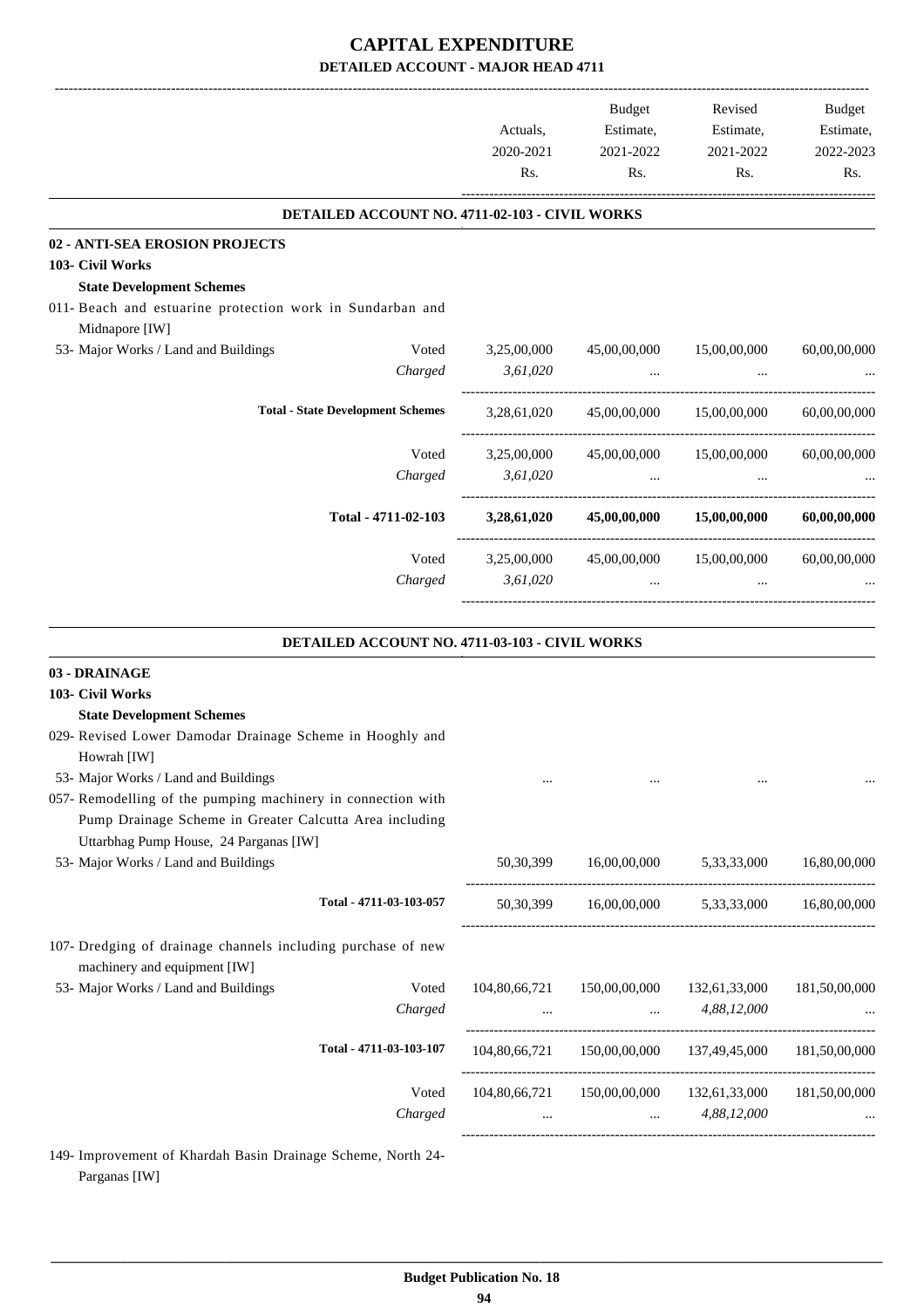|                                                                                                                                                                                                                                     | Actuals,<br>2020-2021<br>Rs. | Budget<br>Estimate,<br>2021-2022<br>Rs.           | Revised<br>Estimate,<br>2021-2022<br>Rs.                                                  | Budget<br>Estimate,<br>2022-2023<br>Rs. |
|-------------------------------------------------------------------------------------------------------------------------------------------------------------------------------------------------------------------------------------|------------------------------|---------------------------------------------------|-------------------------------------------------------------------------------------------|-----------------------------------------|
| 53- Major Works / Land and Buildings                                                                                                                                                                                                | Voted                        |                                                   |                                                                                           |                                         |
| 164- Construction of sluice on Drainage channel under Western Circle<br>(Howrah, Hooghly, Midnapore) [IW]                                                                                                                           | Charged                      |                                                   |                                                                                           |                                         |
| 53- Major Works / Land and Buildings<br>231- Re-excavation of Tolly- Nullah including dredging & manual<br>excavation and lining, South 24- Parganas [IW]                                                                           |                              |                                                   |                                                                                           |                                         |
| 53- Major Works / Land and Buildings<br>282- Replacement of timber bridges on Drainage Channel by R.C.C.                                                                                                                            |                              |                                                   |                                                                                           |                                         |
| Bridges in Howrah, Hooghly and Midnapore [IW]<br>53- Major Works / Land and Buildings                                                                                                                                               | 7, 29, 88, 745               | 20,00,00,000                                      | 10,00,00,000                                                                              | 21.00.00.000                            |
| Total - 4711-03-103-282                                                                                                                                                                                                             | 7,29,88,745                  |                                                   |                                                                                           | 21,00,00,000                            |
| 297- Ghatal Master Plan, Midnapore. [IW]<br>53- Major Works / Land and Buildings                                                                                                                                                    | 3,75,00,000                  | 100,00,00,000                                     |                                                                                           | 105,00,00,000                           |
| Total - 4711-03-103-297                                                                                                                                                                                                             | 3,75,00,000                  | 100,00,00,000                                     |                                                                                           | 105,00,00,000                           |
| 298- Remodelling and Improvement of Sluices in North and South 24<br>Parganas. [IW]<br>53- Major Works / Land and Buildings<br>310- Construction of RCC Bridges at North & South 24-Parganas<br>Districts under Eastern Circle [IW] |                              |                                                   | 20.00.00.000 10.00.00.000<br>123,60,00,000<br>123,60,00,000<br>7,89,00,000<br>7,89,00,000 |                                         |
| 53- Major Works / Land and Buildings                                                                                                                                                                                                | 4,81,99,895                  | 11,67,00,000                                      |                                                                                           | 10,00,00,000                            |
| Total - 4711-03-103-310                                                                                                                                                                                                             | 4,81,99,895                  | 11,67,00,000                                      |                                                                                           | 10,00,00,000                            |
| 311- Construction of RCC Bridges at North & South 24-Parganas<br>Districts under Greater Calcutta Drainage Circle [IW]<br>53- Major Works / Land and Buildings                                                                      |                              | 4,86,12,087 12,00,00,000 8,00,00,000 12,60,00,000 |                                                                                           |                                         |
| Total - 4711-03-103-311                                                                                                                                                                                                             |                              | 4,86,12,087 12,00,00,000 8,00,00,000 12,60,00,000 |                                                                                           |                                         |
| 312- Reconstruction of RCC Steel Bridges in Kolkata, North &<br>South 24-Parganas Districts under Metropolitan Drainage Circle<br>[IW]                                                                                              |                              |                                                   |                                                                                           |                                         |
| 53- Major Works / Land and Buildings                                                                                                                                                                                                |                              | 3,40,00,000 7,50,00,000 5,16,67,000 8,00,00,000   |                                                                                           |                                         |
| Total - 4711-03-103-312                                                                                                                                                                                                             |                              | 3,40,00,000 7,50,00,000 5,16,67,000 8,00,00,000   |                                                                                           |                                         |
| 318- Development of Assets by architectural upliftment including<br>beautification of Canal Banks and river embankments [IW]<br>53- Major Works / Land and Buildings                                                                |                              | 99,99,937 4,00,00,000 2,66,67,000                 |                                                                                           | 3,00,00,000                             |
| Total - 4711-03-103-318                                                                                                                                                                                                             | 99,99,937                    |                                                   | 4,00,00,000 2,66,67,000                                                                   | 3,00,00,000                             |
|                                                                                                                                                                                                                                     |                              |                                                   |                                                                                           |                                         |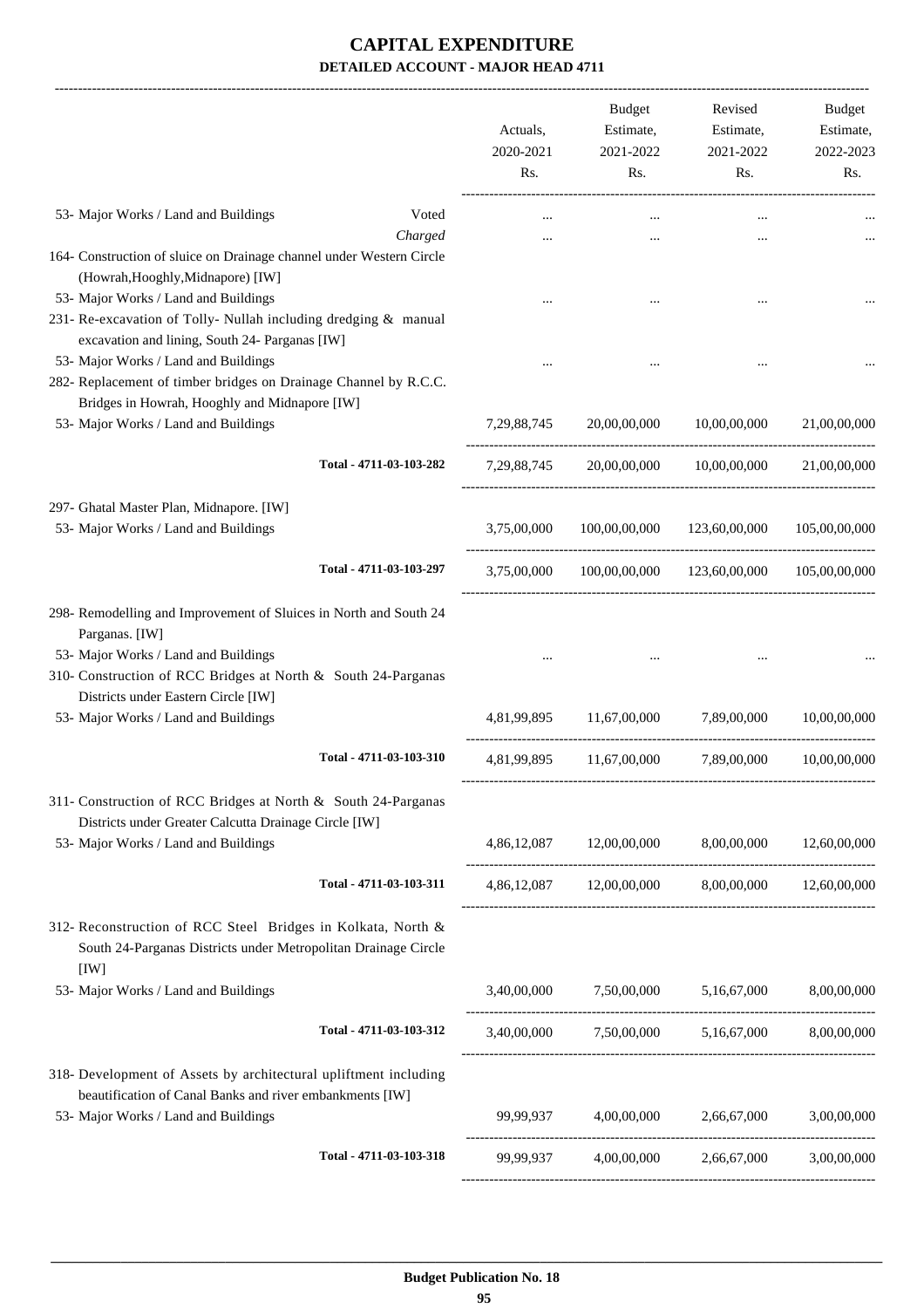|                                                                                                                                                                                                                                      | Actuals,<br>2020-2021<br>Rs. | <b>Budget</b><br>Estimate,<br>2021-2022<br>Rs. | Revised<br>Estimate,<br>2021-2022<br>Rs.                                      | <b>Budget</b><br>Estimate,<br>2022-2023<br>Rs. |
|--------------------------------------------------------------------------------------------------------------------------------------------------------------------------------------------------------------------------------------|------------------------------|------------------------------------------------|-------------------------------------------------------------------------------|------------------------------------------------|
| 320- Special Infrastructure Projects [IW]                                                                                                                                                                                            |                              |                                                |                                                                               |                                                |
| 53- Major Works / Land and Buildings                                                                                                                                                                                                 | 3,39,35,890                  | 75,00,00,000                                   | 25,00,00,000                                                                  | 80,00,00,000                                   |
| Total - 4711-03-103-320                                                                                                                                                                                                              |                              |                                                | ------------------------------------<br>3,39,35,890 75,00,00,000 25,00,00,000 | 80,00,00,000                                   |
| <b>Total - State Development Schemes</b>                                                                                                                                                                                             | 133,83,33,674                | 396,17,00,000                                  | 325, 15, 12, 000                                                              | 437,90,00,000                                  |
| Voted<br>Charged                                                                                                                                                                                                                     | $\cdots$                     | and the control and the con-                   | 133,83,33,674 396,17,00,000 320,27,00,000<br>4,88,12,000                      | 437,90,00,000                                  |
| <b>State Development Schemes</b><br>257- Schemes sanctioned under NABARD (RIDF) [IW]<br>53- Major Works / Land and Buildings<br><b>State Development Schemes</b><br>316- State Share of Schemes under JNNURM Funding (JNURM)<br>[IW] |                              |                                                |                                                                               |                                                |
| 53- Major Works / Land and Buildings<br>Total - 4711-03-103                                                                                                                                                                          | 133,83,33,674                | 396,17,00,000                                  | 325, 15, 12, 000                                                              | 437,90,00,000                                  |
|                                                                                                                                                                                                                                      |                              |                                                |                                                                               |                                                |
| Voted<br>Charged                                                                                                                                                                                                                     |                              | $\cdots$                                       | 133,83,33,674 396,17,00,000 320,27,00,000<br>4,88,12,000                      | 437,90,00,000                                  |
| <b>DETAILED ACCOUNT NO. 4711 - DEDUCT RECOVERIES IN REDUCTION OF EXPENDITURE</b>                                                                                                                                                     |                              |                                                |                                                                               |                                                |
| - FLOOD CONTROL<br>103- Civil Works<br>Administrative Expenditure<br>584-Deduct Receipts and Recoveries on Capital Account [IW]<br>70-Deduct Recoveries                                                                              |                              |                                                |                                                                               |                                                |
| 01-Others                                                                                                                                                                                                                            | $\cdots$                     | $-1,000$                                       | $-1,000$                                                                      | $-1,000$                                       |
| 02-W.B.H.S. 2008<br><b>State Development Schemes</b>                                                                                                                                                                                 | $\cdots$                     | $\ldots$                                       | $\ldots$                                                                      | $\cdots$                                       |
| 001-North Bengal Flood Control Commission - execution of Flood<br>Control Schemes. [IW]<br>70-Deduct Recoveries                                                                                                                      |                              |                                                |                                                                               |                                                |
| 01-Others<br>02-W.B.H.S. 2008                                                                                                                                                                                                        | $\ddotsc$<br>                | $\cdots$<br>$\cdots$                           | $\cdots$<br>$\cdots$                                                          | $\cdots$                                       |
| 397-Spl. Grant-Spl. Problems on Ganga /Padma erosion - Anti -<br>erosion and flood protection schemes on Ganga / Padma in the<br>dist. of Malda (Experts-Committee) [IW]<br>70-Deduct Recoveries                                     |                              |                                                |                                                                               |                                                |
| 01-Others                                                                                                                                                                                                                            | $\cdots$                     | $\ddotsc$                                      | $\cdots$                                                                      |                                                |
| 02-W.B.H.S. 2008                                                                                                                                                                                                                     | $\ddotsc$                    | $\cdots$                                       | $\cdots$                                                                      |                                                |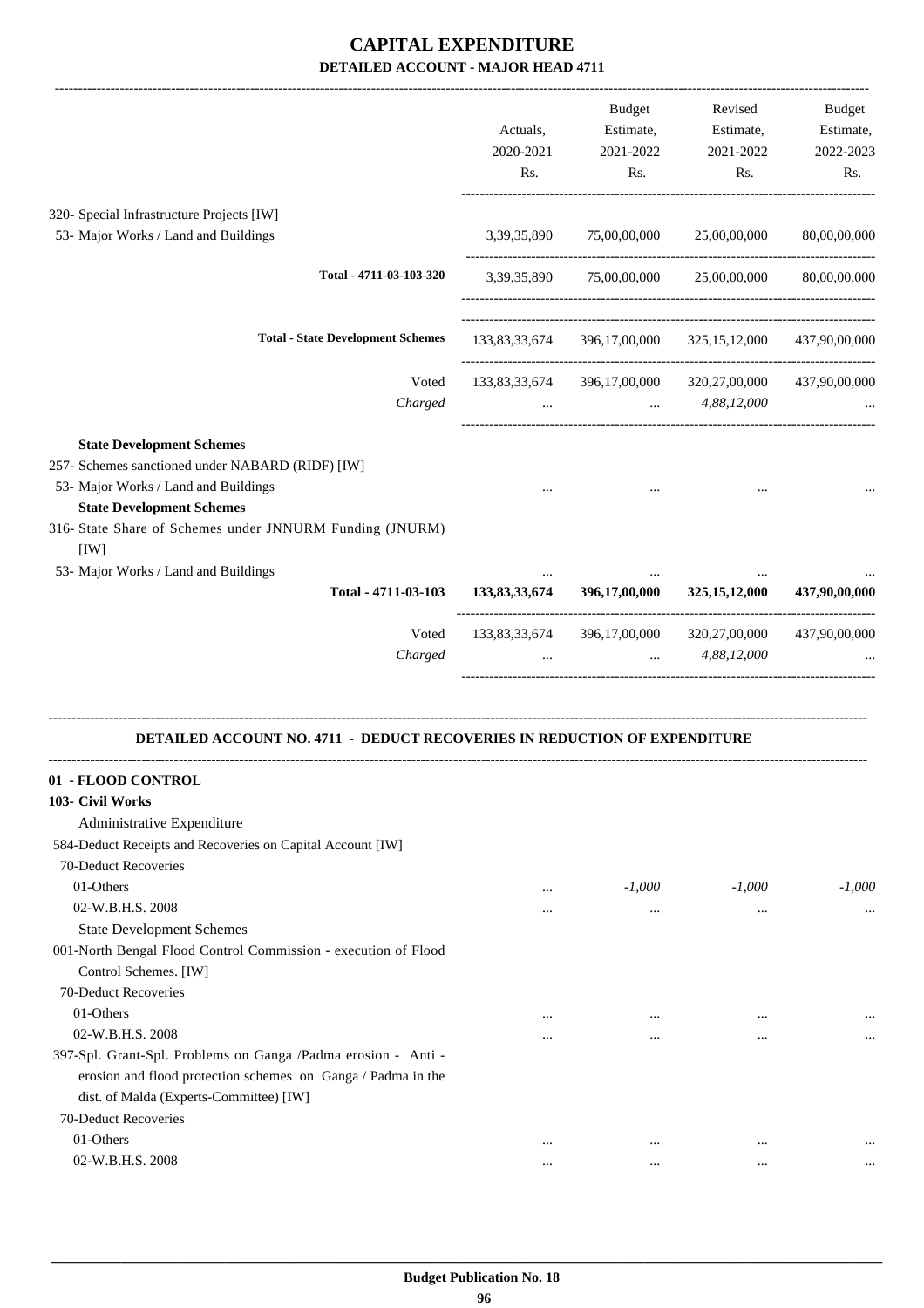|                                                                                                                                                                                | Actuals,<br>2020-2021<br>Rs. | <b>Budget</b><br>Estimate,<br>2021-2022<br>Rs. | Revised<br>Estimate,<br>2021-2022<br>Rs. | Budget<br>Estimate,<br>2022-2023<br>Rs. |
|--------------------------------------------------------------------------------------------------------------------------------------------------------------------------------|------------------------------|------------------------------------------------|------------------------------------------|-----------------------------------------|
| 398-Spl. Grant-Spl. Problems on Ganga / Padma erosion - Anti -<br>erosion and flood proection schemes on Ganga / Padma in the<br>dist. of Murshidabad (Experts-Committee) [IW] |                              |                                                |                                          |                                         |
| 70-Deduct Recoveries                                                                                                                                                           |                              |                                                |                                          |                                         |
| 01-Others                                                                                                                                                                      |                              |                                                |                                          |                                         |
| 02-W.B.H.S. 2008                                                                                                                                                               |                              |                                                | $\cdots$                                 |                                         |
| 455-Liabilities and land acquisition charges for schemes in Flood<br>Control Sectors [IW]                                                                                      |                              |                                                |                                          |                                         |
| 70-Deduct Recoveries                                                                                                                                                           |                              |                                                |                                          |                                         |
| 01-Others                                                                                                                                                                      |                              |                                                | $\cdots$                                 |                                         |
| 901-Deduct Receipts and Recoveries on Capital Account [IW]<br>70-Deduct Recoveries                                                                                             |                              |                                                |                                          |                                         |
| 01-Others                                                                                                                                                                      |                              |                                                |                                          |                                         |
| <b>State Development Schemes</b>                                                                                                                                               |                              |                                                |                                          |                                         |
| 900-Deduct Recoveries for Capital Accounts (12-FC) [IW]                                                                                                                        |                              |                                                |                                          |                                         |
| 70-Deduct Recoveries                                                                                                                                                           |                              |                                                |                                          |                                         |
| 01-Others                                                                                                                                                                      |                              |                                                |                                          |                                         |
| 02-W.B.H.S. 2008                                                                                                                                                               |                              | $\cdots$                                       | $\cdots$                                 |                                         |
| Total - 103 - Deduct - Recoveries                                                                                                                                              | $\cdots$                     | $-1,000$                                       | $-1,000$                                 | $-1.000$                                |
|                                                                                                                                                                                |                              |                                                |                                          |                                         |
| 789- Special Component Plan for Scheduled Castes                                                                                                                               |                              |                                                |                                          |                                         |
| <b>State Development Schemes</b>                                                                                                                                               |                              |                                                |                                          |                                         |
| 901-Deduct Receipts and Recoveries on Capital Account [IW]                                                                                                                     |                              |                                                |                                          |                                         |
| 70-Deduct Recoveries                                                                                                                                                           |                              |                                                |                                          |                                         |
| 01-Others                                                                                                                                                                      |                              |                                                |                                          |                                         |
| Total - 789 - Deduct - Recoveries                                                                                                                                              |                              |                                                | $\cdots$                                 |                                         |
| 800- Other Expenditure                                                                                                                                                         |                              |                                                |                                          |                                         |
| <b>State Development Schemes</b>                                                                                                                                               |                              |                                                |                                          |                                         |
| 003-Refund of Unutilized Fund of CSS Schemes (State Share)<br>(CSSREFUND) [IW]                                                                                                 |                              |                                                |                                          |                                         |
| 70-Deduct Recoveries<br>01-Others                                                                                                                                              | $\cdots$                     | $\cdots$                                       | $\cdots$                                 |                                         |
| State Development Schemes (Central Assistance)<br>002-Refund of Unutilized Fund of CSS Schemes (Central Share)<br>(CSSREFUND) [IW]                                             |                              |                                                |                                          |                                         |
| 70-Deduct Recoveries                                                                                                                                                           |                              |                                                |                                          |                                         |
| 01-Others                                                                                                                                                                      |                              | $\cdots$                                       | $\cdots$                                 |                                         |
| Total - 800 - Deduct - Recoveries                                                                                                                                              | $\cdots$                     | $\cdots$                                       | $\cdots$                                 |                                         |
| 911- Deduct Recoveries of Overpayments<br><b>State Development Schemes</b>                                                                                                     |                              |                                                |                                          |                                         |

001-Deduct Recoveries of Payments [IW]

70-Deduct Recoveries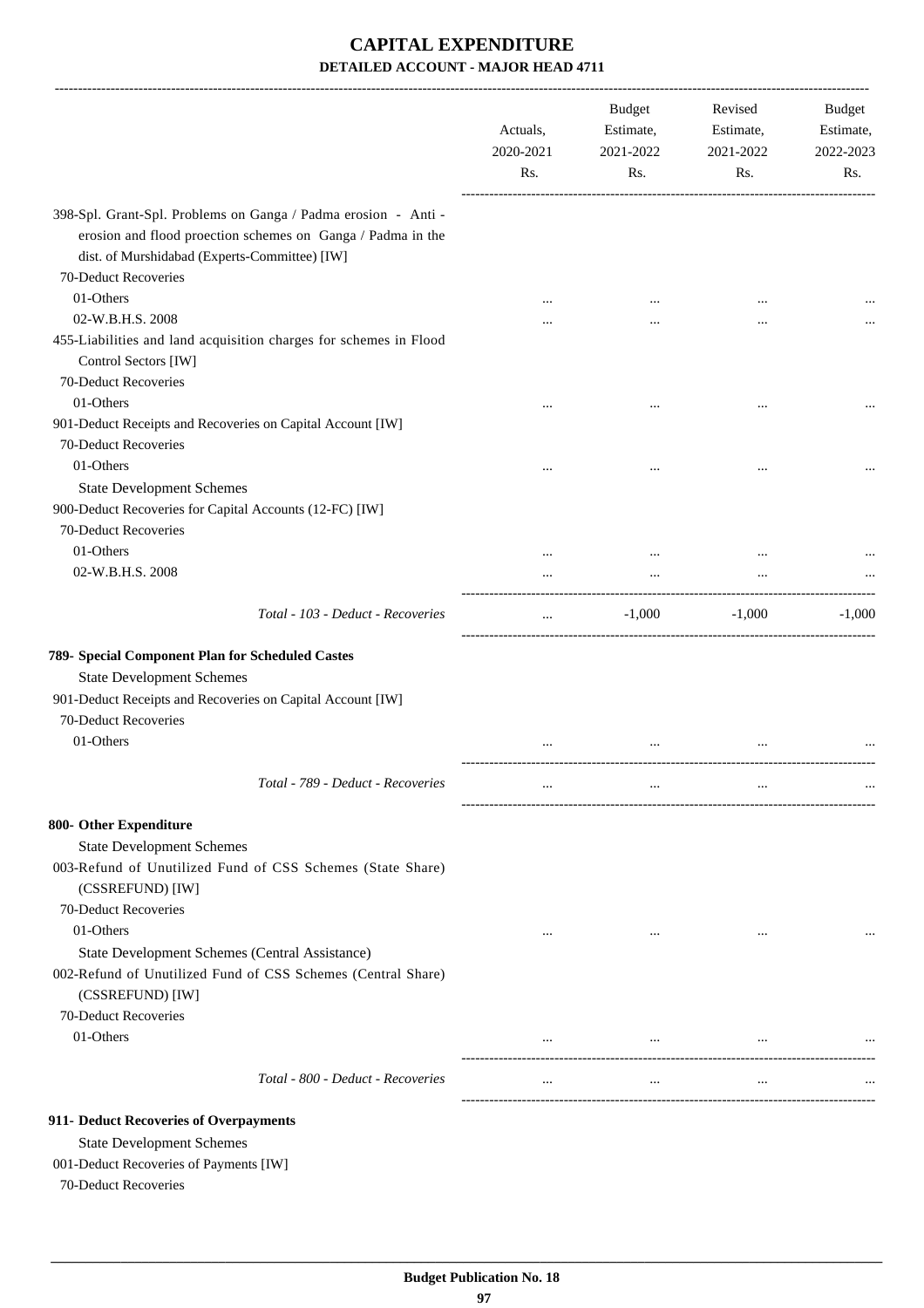|                                                                 | Actuals,<br>2020-2021<br>Rs. | <b>Budget</b><br>Estimate,<br>2021-2022<br>Rs. | Revised<br>Estimate,<br>2021-2022<br>Rs. | <b>Budget</b><br>Estimate,<br>2022-2023<br>Rs. |
|-----------------------------------------------------------------|------------------------------|------------------------------------------------|------------------------------------------|------------------------------------------------|
| 01-Others                                                       | $\cdots$                     | $\cdots$                                       | $\cdots$                                 |                                                |
| Total - 911 - Deduct - Recoveries                               | $\cdots$                     | $\cdots$                                       | $\cdots$                                 |                                                |
| 03- DRAINAGE                                                    |                              |                                                |                                          |                                                |
| 103- Civil Works                                                |                              |                                                |                                          |                                                |
| <b>State Development Schemes</b>                                |                              |                                                |                                          |                                                |
| 029-Revised Lower Damodar Drainage Scheme in Hooghly and        |                              |                                                |                                          |                                                |
| Howrah [IW]                                                     |                              |                                                |                                          |                                                |
| 70-Deduct Recoveries                                            |                              |                                                |                                          |                                                |
| 01-Others                                                       |                              |                                                |                                          |                                                |
| 02-W.B.H.S. 2008                                                |                              | $\cdots$                                       | $\cdots$                                 |                                                |
| 282-Replacement of timber bridges on Drainage Channel by R.C.C. |                              |                                                |                                          |                                                |
| Bridges in Howrah, Hooghly and Midnapore [IW]                   |                              |                                                |                                          |                                                |
| 70-Deduct Recoveries                                            |                              |                                                |                                          |                                                |
| 01-Others                                                       |                              |                                                |                                          |                                                |
| 303-Ninth Plan Committed Expenditure of completed East Mograhat |                              |                                                |                                          |                                                |
| Basin Drainage Scheme, South 24 Parganas. [IW]                  |                              |                                                |                                          |                                                |
| 70-Deduct Recoveries                                            |                              |                                                |                                          |                                                |
| 01-Others                                                       | $\cdots$                     | $\cdots$                                       | $\cdots$                                 |                                                |
| 02-W.B.H.S. 2008                                                |                              | $\cdots$                                       | $\cdots$                                 |                                                |
| 901-Deduct Receipts and Recoveries on Capital Account [IW]      |                              |                                                |                                          |                                                |
| 70-Deduct Recoveries                                            |                              |                                                |                                          |                                                |
| 01-Others                                                       |                              | $\ddotsc$                                      |                                          |                                                |
| Total - 103 - Deduct - Recoveries                               | $\cdots$                     | $\ddots$                                       | $\cdots$                                 |                                                |
| Total - 4711 - Deduct - Recoveries                              | $\ddots$                     | $-1,000$                                       | $-1,000$                                 | $-1,000$                                       |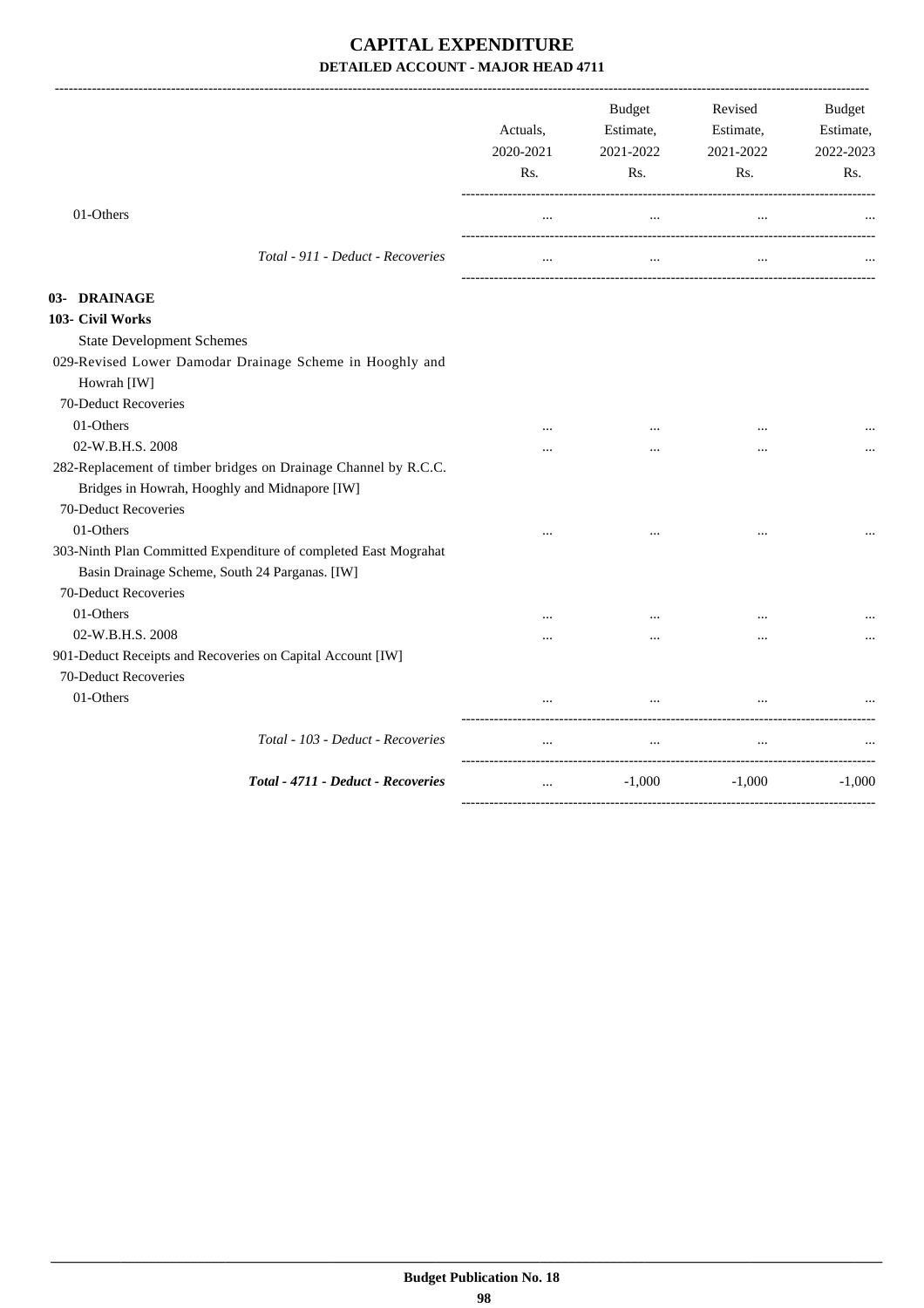## **LOAN AND ADVANCES-DISBURSEMENT**

#### **DEMAND No. 32**

#### **Irrigation & Waterways Department**

#### **E. Public Debt -**

#### **Head of Account : 6004 - Loans and Advances from the Central Government**

| <b>Voted Rs. Nil</b>                                   | <b>Charged Rs. 30,00,000</b> |              | <b>Total Rs. 30,00,000</b> |                       |
|--------------------------------------------------------|------------------------------|--------------|----------------------------|-----------------------|
|                                                        |                              | Voted Rs.    | Charged Rs.                | <b>Total Rs.</b>      |
| <b>Gross Expenditure</b><br><b>Deduct - Recoveries</b> |                              | <br>$\cdots$ | 30,00,000<br>              | 30,00,000<br>$\cdots$ |
| <b>Net Expenditure</b>                                 |                              | $\cdots$     | 30,00,000                  | 30,00,000             |
|                                                        |                              |              |                            |                       |

#### **LOAN AND ADVANCES-DISBURSEMENT ABSTRACT ACCOUNT**

|                                                   |                                   |                  | Budget    | Revised   | <b>Budget</b>    |
|---------------------------------------------------|-----------------------------------|------------------|-----------|-----------|------------------|
|                                                   |                                   | Actuals,         | Estimate, | Estimate, | Estimate,        |
|                                                   |                                   | 2020-2021<br>Rs. | 2021-2022 | 2021-2022 | 2022-2023<br>Rs. |
|                                                   |                                   |                  | Rs.       | Rs.       |                  |
| 01 - NON-PLAN LOANS                               |                                   |                  |           |           |                  |
| 800- Other Loans                                  |                                   |                  |           |           |                  |
| Administrative Expenditure                        | <b>Voted</b>                      |                  |           |           |                  |
|                                                   | Charged                           | 24,86,800        | 24,00,000 | 30,00,000 | 30,00,000        |
|                                                   | <b>Total - 800</b>                | 24,86,800        | 24,00,000 | 30,00,000 | 30,00,000        |
|                                                   | Total - 01                        | 24,86,800        | 24,00,000 | 30,00,000 | 30,00,000        |
|                                                   | Voted                             | $\cdots$         | $\cdots$  |           |                  |
|                                                   | Charged                           | 24,86,800        | 24,00,000 | 30,00,000 | 30,00,000        |
| 09 - OTHER LOANS FOR STATES / UNION TERITORY WITH |                                   |                  |           |           |                  |
| <b>LEGISLATURE SCHEMES</b>                        |                                   |                  |           |           |                  |
| 800- Other Loans                                  |                                   |                  |           |           |                  |
| Administrative Expenditure                        |                                   |                  |           |           |                  |
|                                                   | <b>Total - 800</b>                | $\ddotsc$        | $\ddotsc$ |           |                  |
|                                                   | Total - 09                        | $\cdots$         | $\ddots$  |           |                  |
|                                                   | <b>Grand Total - Gross</b>        | 24,86,800        | 24,00,000 | 30,00,000 | 30,00,000        |
|                                                   | Voted                             | $\ldots$         | $\cdots$  |           |                  |
|                                                   | Charged                           | 24,86,800        | 24,00,000 | 30,00,000 | 30,00,000        |
|                                                   | <b>Administrative Expenditure</b> | 24,86,800        | 24,00,000 | 30,00,000 | 30,00,000        |
|                                                   | Voted                             | $\ddotsc$        |           |           |                  |
|                                                   | Charged                           | 24,86,800        | 24,00,000 | 30,00,000 | 30,00,000        |
|                                                   |                                   |                  |           |           |                  |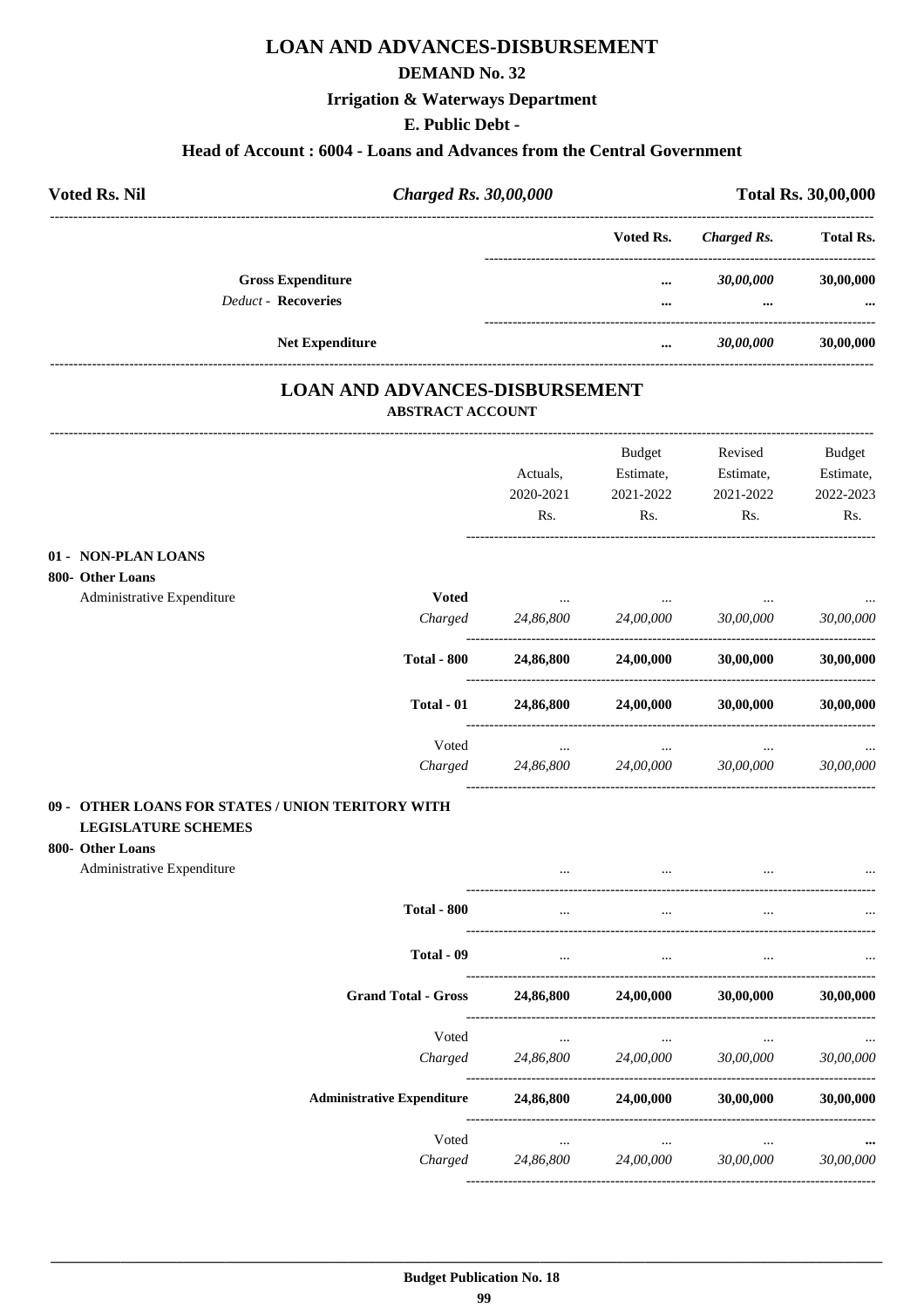#### **LOAN AND ADVANCES-DISBURSEMENT ABSTRACT ACCOUNT**

|                          | Actuals.<br>2020-2021<br>Rs. | <b>Budget</b><br>Estimate,<br>2021-2022<br>Rs. | Revised<br>Estimate,<br>2021-2022<br>Rs. | <b>Budget</b><br>Estimate,<br>2022-2023<br>Rs. |
|--------------------------|------------------------------|------------------------------------------------|------------------------------------------|------------------------------------------------|
| <b>Deduct Recoveries</b> | $\cdots$                     | $\cdots$                                       | $\cdots$                                 |                                                |
| <b>Grand Total - Net</b> | 24,86,800                    | 24,00,000                                      | 30,00,000                                | 30,00,000                                      |
| Voted<br>Charged         | $\cdots$<br>24,86,800        | <br>24,00,000                                  | <br>30,00,000                            | <br>30,00,000                                  |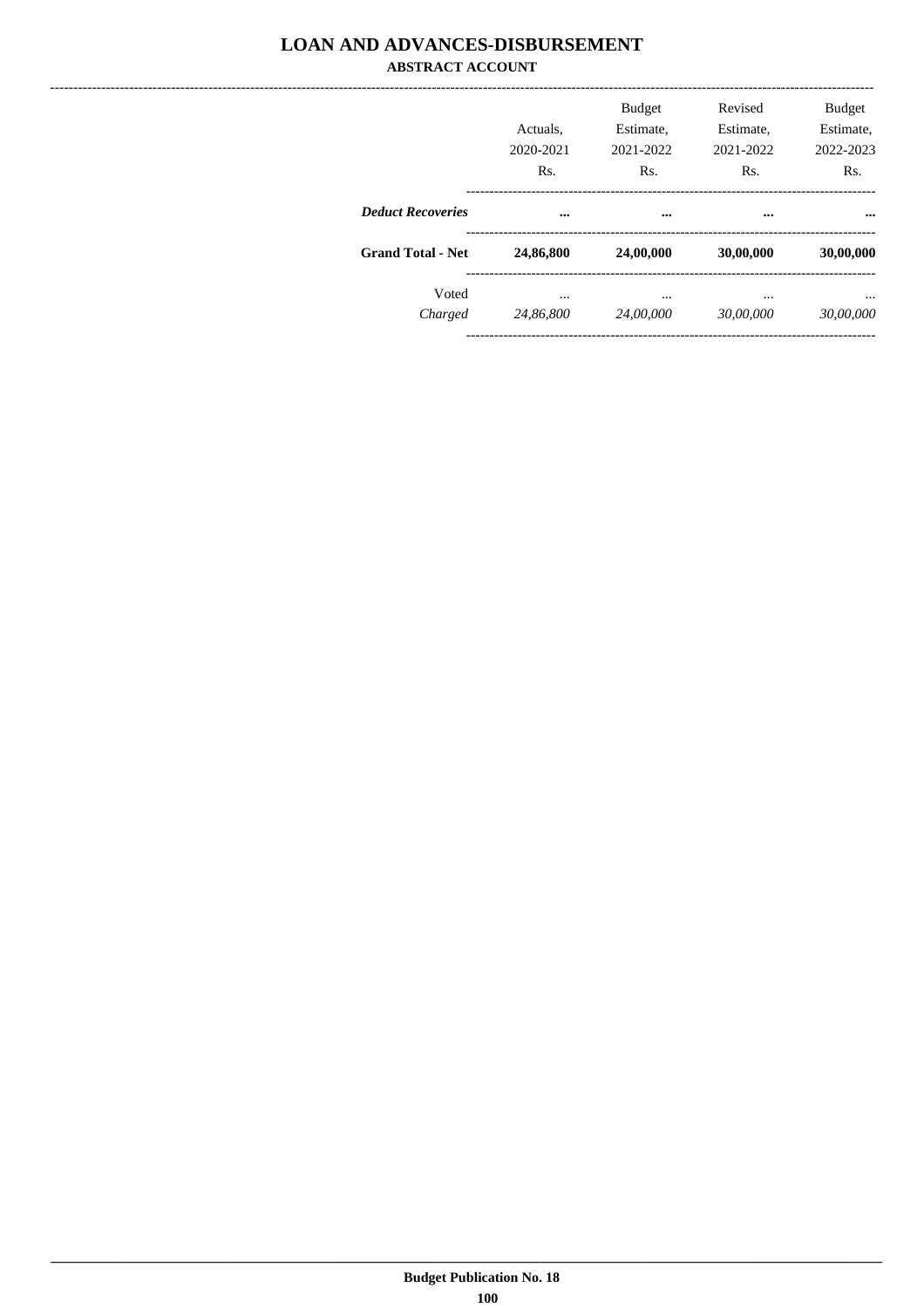# **LOAN AND ADVANCES-DISBURSEMENT**

**DETAILED ACCOUNT - MAJOR HEAD 6004**

|                                                                          |                                                |           | <b>Budget</b> | Revised   | <b>Budget</b> |
|--------------------------------------------------------------------------|------------------------------------------------|-----------|---------------|-----------|---------------|
|                                                                          |                                                | Actuals,  | Estimate,     | Estimate, | Estimate,     |
|                                                                          |                                                | 2020-2021 | 2021-2022     | 2021-2022 | 2022-2023     |
|                                                                          |                                                | Rs.       | Rs.           | Rs.       | Rs.           |
|                                                                          | DETAILED ACCOUNT NO. 6004-01-800 - OTHER LOANS |           |               |           |               |
| 01 - NON-PLAN LOANS                                                      |                                                |           |               |           |               |
| 800- Other Loans                                                         |                                                |           |               |           |               |
| <b>Administrative Expenditure</b>                                        |                                                |           |               |           |               |
| 011- Loans for Irrigation, Navigation, Flood Control and Drainage        |                                                |           |               |           |               |
| Projects: Emergent flood protection/anti-errosion works [IW]             |                                                |           |               |           |               |
| 56- Repayment of Loans                                                   | Charged                                        | 24,86,800 | 24,00,000     | 30,00,000 | 30,00,000     |
|                                                                          | <b>Total - Administrative Expenditure</b>      | 24,86,800 | 24,00,000     | 30,00,000 | 30,00,000     |
|                                                                          | Total - 6004-01-800                            | 24,86,800 | 24,00,000     | 30,00,000 | 30,00,000     |
|                                                                          | Voted                                          |           |               |           |               |
|                                                                          | Charged                                        | 24,86,800 | 24,00,000     | 30,00,000 | 30,00,000     |
|                                                                          | DETAILED ACCOUNT NO. 6004-09-800 - OTHER LOANS |           |               |           |               |
| 09 - OTHER LOANS FOR STATES / UNION TERITORY<br>WITH LEGISLATURE SCHEMES |                                                |           |               |           |               |
| 800- Other Loans                                                         |                                                |           |               |           |               |
| <b>Administrative Expenditure</b>                                        |                                                |           |               |           |               |
| 003- Loans for Irrigation, Navigation, Flood Control and Drainage        |                                                |           |               |           |               |
| Projects: Emergent Flood Protection / Anti-erosion Works [IW]            |                                                |           |               |           |               |
| 56- Repayment of Loans                                                   | Charged                                        |           |               |           |               |
|                                                                          | Total - 6004-09-800                            |           |               |           |               |
|                                                                          | Voted                                          |           |               |           |               |
|                                                                          | Charged                                        | .         | $\ddotsc$     | $\ddotsc$ |               |
|                                                                          |                                                |           |               |           |               |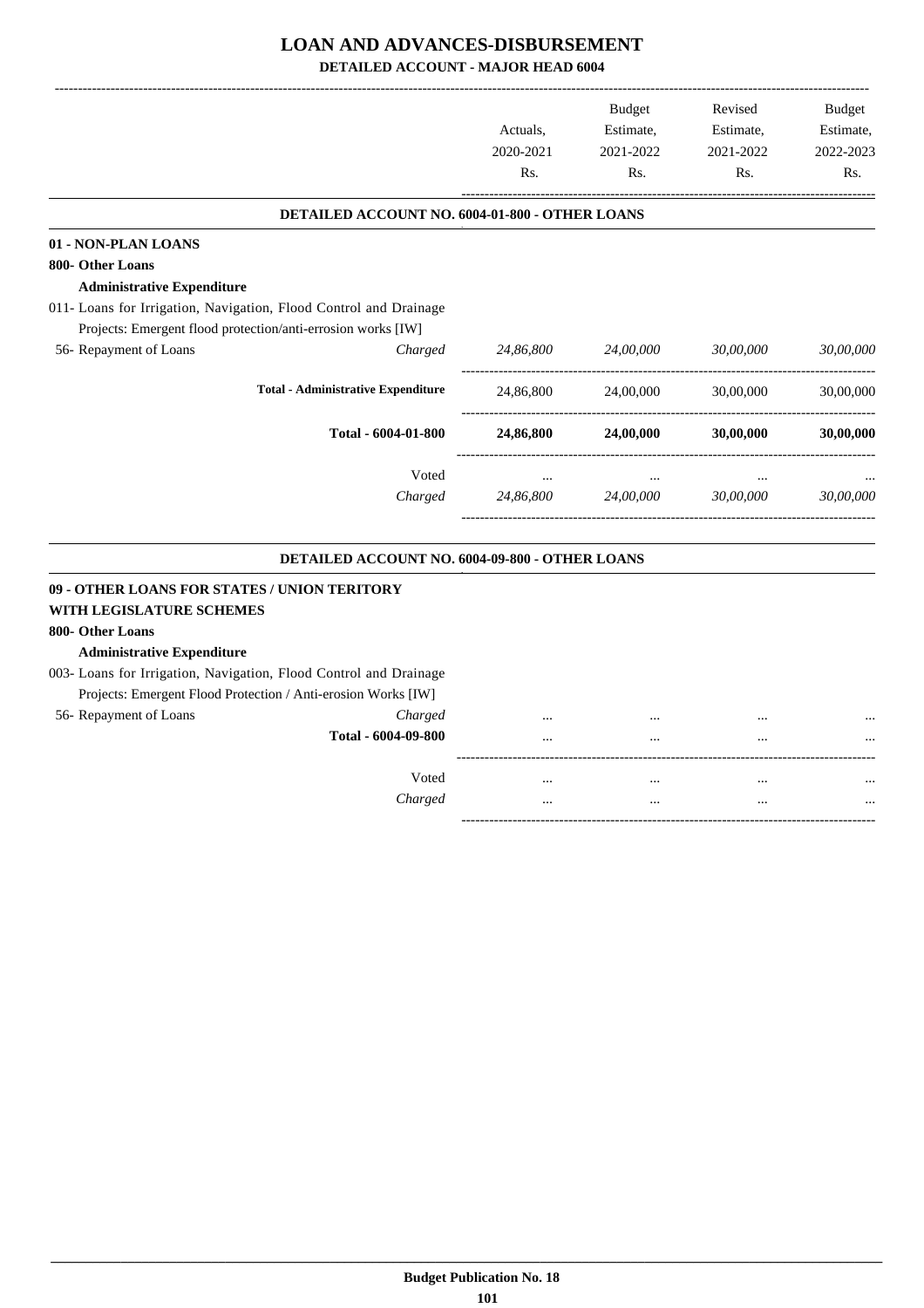## **REVENUE EXPENDITURE**

#### **DEMAND No. 33**

#### **Correctional Administration Department**

#### **A. General Services - (d) Administrative Services**

#### **Head of Account : 2052 - Secretariat--General Services**

| Voted Rs. 3,79,34,000      | <b>Charged Rs. Nil</b> |             |             | Total Rs. 3,79,34,000 |  |  |
|----------------------------|------------------------|-------------|-------------|-----------------------|--|--|
|                            |                        | Voted Rs.   | Charged Rs. | <b>Total Rs.</b>      |  |  |
| <b>Gross Expenditure</b>   |                        | 3,79,34,000 | $\cdots$    | 3,79,34,000           |  |  |
| <b>Deduct - Recoveries</b> |                        | $-1.000$    | $\cdots$    | $-1,000$              |  |  |
| <b>Net Expenditure</b>     |                        | 3,79,33,000 | $\cdots$    | 3,79,33,000           |  |  |

#### **REVENUE EXPENDITURE ABSTRACT ACCOUNT**

---------------------------------------------------------------------------------------------------------------------------------------------------------------------------------

|                                                |                                                                               | Actuals,<br>2020-2021<br>Rs. | <b>Budget</b><br>Estimate,<br>2021-2022<br>$\mathbf{Rs.}$ | Revised<br>Estimate,<br>2021-2022<br>$\mathbf{Rs.}$                                                            | <b>Budget</b><br>Estimate,<br>2022-2023<br>Rs. |
|------------------------------------------------|-------------------------------------------------------------------------------|------------------------------|-----------------------------------------------------------|----------------------------------------------------------------------------------------------------------------|------------------------------------------------|
| 090- Secretariat<br>Administrative Expenditure |                                                                               |                              |                                                           | 3,14,35,383 4,61,39,000 3,70,24,000 3,79,34,000                                                                |                                                |
|                                                |                                                                               |                              |                                                           | Total - 090 3,14,35,383 4,61,39,000 3,70,24,000 3,79,34,000                                                    |                                                |
|                                                | Grand Total - Gross 3,14,35,383 4,61,39,000 3,70,24,000 3,79,34,000           |                              |                                                           |                                                                                                                |                                                |
|                                                |                                                                               |                              |                                                           | Voted 3, 14, 35, 383 4, 61, 39, 000 3, 70, 24, 000 3, 79, 34, 000<br>$Charged$ $\dots$ $\dots$ $\dots$ $\dots$ |                                                |
|                                                | Administrative Expenditure 3,14,35,383 4,61,39,000 3,70,24,000 3,79,34,000    |                              |                                                           |                                                                                                                |                                                |
|                                                | Deduct Recoveries 14,000 -1,000                                               |                              |                                                           |                                                                                                                | $-1,000$ $-1,000$                              |
|                                                | Grand Total - Net 3, 14, 21, 383 4, 61, 38, 000 3, 70, 23, 000 3, 79, 33, 000 |                              |                                                           |                                                                                                                |                                                |
|                                                | Charged                                                                       |                              | $\cdots$                                                  | Voted 3, 14, 21, 383 4, 61, 38, 000 3, 70, 23, 000 3, 79, 33, 000<br>$\cdots$                                  |                                                |
|                                                |                                                                               |                              |                                                           |                                                                                                                |                                                |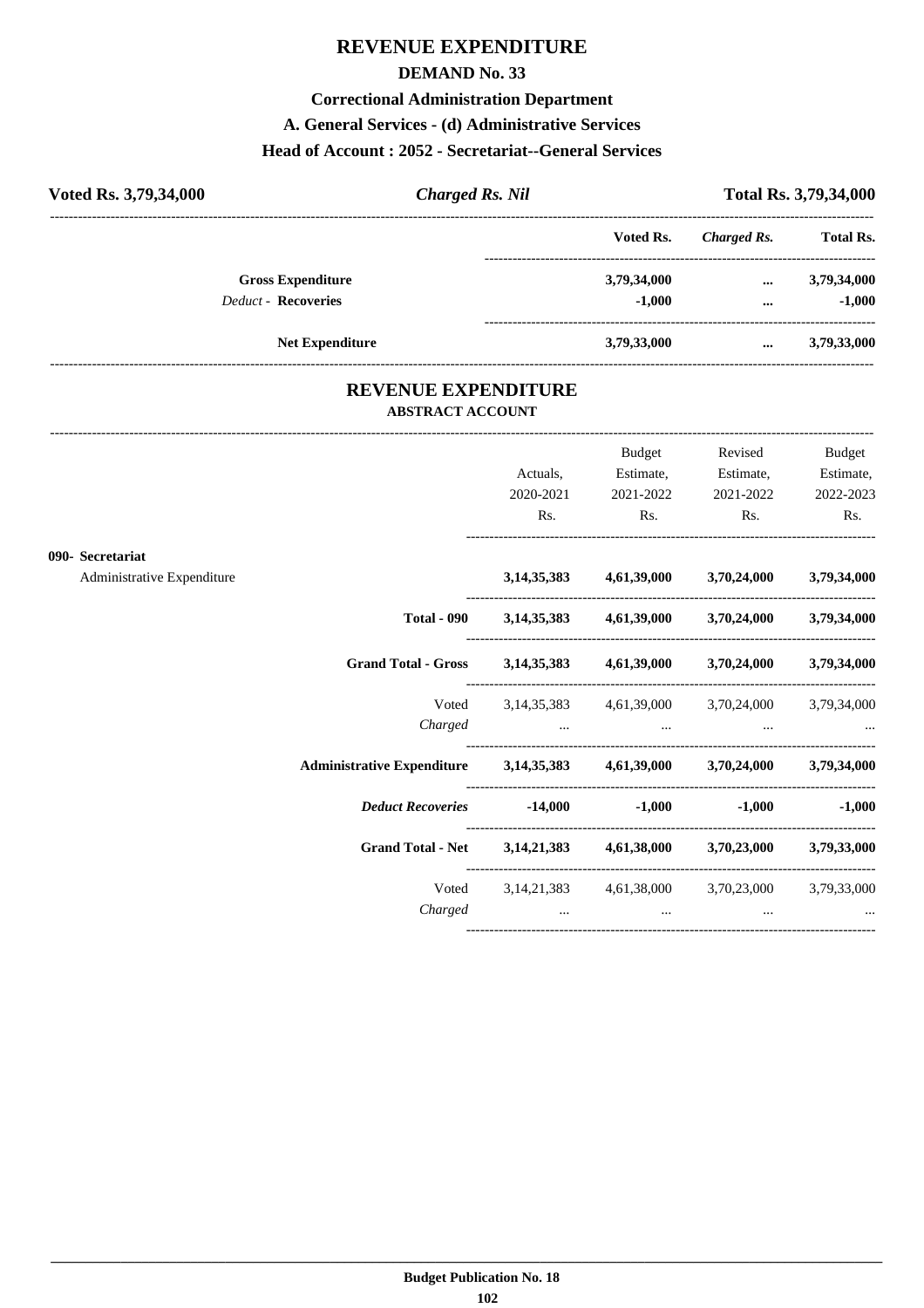## **REVENUE EXPENDITURE DETAILED ACCOUNT - MAJOR HEAD 2052**

| Actuals,<br>Estimate,<br>2020-2021<br>2021-2022<br>2021-2022<br>Rs.<br>Rs.<br>Rs.<br>Rs.<br>DETAILED ACCOUNT NO. 2052-00-090 - SECRETARIAT<br>090- Secretariat<br><b>Administrative Expenditure</b><br>01- Salaries<br>01-Pay<br>2,45,15,484<br>3,56,29,000<br>2,59,90,000<br>14-Grade Pay<br>$\ddots$<br>$\ldots$<br>02-Dearness Allowance<br>5,09,931<br>9,50,000<br>12,93,000<br>03-House Rent Allowance<br>17,86,254<br>30,85,000<br>27,74,000<br>04-Ad hoc Bonus<br>80,000<br>71,400<br>73,000<br>07-Other Allowances<br>18,000<br>4,00,000<br>2,90,000<br>12-Medical Allowance<br>12,968<br>17,000<br>20,000<br>Total - 2052-00-090-019-01<br>4,01,61,000<br>3,04,40,000<br>2,69,14,037<br>02- Wages<br>6,66,000<br>6,26,800<br>7,84,000<br>07- Medical Reimbursements<br>39,000<br>1,20,000<br>$\cdots$<br>11- Travel Expenses<br>35,000<br>35,000<br>$\cdots$<br>12- Medical Reimbursements under WBHS 2008<br>4,96,000<br>4,96,000<br>3,74,123<br>13- Office Expenses<br>02-Telephone<br>2,37,187<br>3,15,000<br>3,15,000<br>03-Maintenance / P.O.L. for Office Vehicles<br>21,41,618<br>21,40,000<br>28,00,000<br>04-Other Office Expenses<br>13,69,000<br>13,69,000<br>6,65,487<br>Total - 2052-00-090-019-13<br>30,44,292<br>38,24,000<br>44,84,000<br>28- Payment of Professional and Special Services<br>02-Other charges<br>2,80,000<br>2,63,000<br>2,63,000<br>2,63,374<br>50- Other Charges<br>64,553<br>1,36,000<br>1,36,000<br>1,40,000<br>77- Computerisation<br>1,48,204<br>3,84,000<br>3,84,000<br><b>Total - Administrative Expenditure</b><br>4,61,39,000<br>3, 14, 35, 383<br>3,70,24,000<br>Total - 2052-00-090<br>4,61,39,000<br>3,70,24,000<br>3, 14, 35, 383<br>Voted<br>3, 14, 35, 383<br>4,61,39,000<br>3,70,24,000<br>Charged<br>$\cdots$ |                                                 | <b>Budget</b> | Revised | Budget      |
|---------------------------------------------------------------------------------------------------------------------------------------------------------------------------------------------------------------------------------------------------------------------------------------------------------------------------------------------------------------------------------------------------------------------------------------------------------------------------------------------------------------------------------------------------------------------------------------------------------------------------------------------------------------------------------------------------------------------------------------------------------------------------------------------------------------------------------------------------------------------------------------------------------------------------------------------------------------------------------------------------------------------------------------------------------------------------------------------------------------------------------------------------------------------------------------------------------------------------------------------------------------------------------------------------------------------------------------------------------------------------------------------------------------------------------------------------------------------------------------------------------------------------------------------------------------------------------------------------------------------------------------------------------------------------------------------------------------------------------------------------------------------------|-------------------------------------------------|---------------|---------|-------------|
|                                                                                                                                                                                                                                                                                                                                                                                                                                                                                                                                                                                                                                                                                                                                                                                                                                                                                                                                                                                                                                                                                                                                                                                                                                                                                                                                                                                                                                                                                                                                                                                                                                                                                                                                                                           |                                                 | Estimate,     |         | Estimate,   |
|                                                                                                                                                                                                                                                                                                                                                                                                                                                                                                                                                                                                                                                                                                                                                                                                                                                                                                                                                                                                                                                                                                                                                                                                                                                                                                                                                                                                                                                                                                                                                                                                                                                                                                                                                                           |                                                 |               |         | 2022-2023   |
|                                                                                                                                                                                                                                                                                                                                                                                                                                                                                                                                                                                                                                                                                                                                                                                                                                                                                                                                                                                                                                                                                                                                                                                                                                                                                                                                                                                                                                                                                                                                                                                                                                                                                                                                                                           |                                                 |               |         |             |
|                                                                                                                                                                                                                                                                                                                                                                                                                                                                                                                                                                                                                                                                                                                                                                                                                                                                                                                                                                                                                                                                                                                                                                                                                                                                                                                                                                                                                                                                                                                                                                                                                                                                                                                                                                           |                                                 |               |         |             |
|                                                                                                                                                                                                                                                                                                                                                                                                                                                                                                                                                                                                                                                                                                                                                                                                                                                                                                                                                                                                                                                                                                                                                                                                                                                                                                                                                                                                                                                                                                                                                                                                                                                                                                                                                                           |                                                 |               |         |             |
|                                                                                                                                                                                                                                                                                                                                                                                                                                                                                                                                                                                                                                                                                                                                                                                                                                                                                                                                                                                                                                                                                                                                                                                                                                                                                                                                                                                                                                                                                                                                                                                                                                                                                                                                                                           |                                                 |               |         |             |
|                                                                                                                                                                                                                                                                                                                                                                                                                                                                                                                                                                                                                                                                                                                                                                                                                                                                                                                                                                                                                                                                                                                                                                                                                                                                                                                                                                                                                                                                                                                                                                                                                                                                                                                                                                           | 019- Department of Correctional Homes.[JL] [JL] |               |         |             |
|                                                                                                                                                                                                                                                                                                                                                                                                                                                                                                                                                                                                                                                                                                                                                                                                                                                                                                                                                                                                                                                                                                                                                                                                                                                                                                                                                                                                                                                                                                                                                                                                                                                                                                                                                                           |                                                 |               |         |             |
|                                                                                                                                                                                                                                                                                                                                                                                                                                                                                                                                                                                                                                                                                                                                                                                                                                                                                                                                                                                                                                                                                                                                                                                                                                                                                                                                                                                                                                                                                                                                                                                                                                                                                                                                                                           |                                                 |               |         | 2,67,70,000 |
|                                                                                                                                                                                                                                                                                                                                                                                                                                                                                                                                                                                                                                                                                                                                                                                                                                                                                                                                                                                                                                                                                                                                                                                                                                                                                                                                                                                                                                                                                                                                                                                                                                                                                                                                                                           |                                                 |               |         |             |
|                                                                                                                                                                                                                                                                                                                                                                                                                                                                                                                                                                                                                                                                                                                                                                                                                                                                                                                                                                                                                                                                                                                                                                                                                                                                                                                                                                                                                                                                                                                                                                                                                                                                                                                                                                           |                                                 |               |         | 16,06,000   |
|                                                                                                                                                                                                                                                                                                                                                                                                                                                                                                                                                                                                                                                                                                                                                                                                                                                                                                                                                                                                                                                                                                                                                                                                                                                                                                                                                                                                                                                                                                                                                                                                                                                                                                                                                                           |                                                 |               |         | 25,44,000   |
|                                                                                                                                                                                                                                                                                                                                                                                                                                                                                                                                                                                                                                                                                                                                                                                                                                                                                                                                                                                                                                                                                                                                                                                                                                                                                                                                                                                                                                                                                                                                                                                                                                                                                                                                                                           |                                                 |               |         | 74,000      |
|                                                                                                                                                                                                                                                                                                                                                                                                                                                                                                                                                                                                                                                                                                                                                                                                                                                                                                                                                                                                                                                                                                                                                                                                                                                                                                                                                                                                                                                                                                                                                                                                                                                                                                                                                                           |                                                 |               |         | 3,20,000    |
|                                                                                                                                                                                                                                                                                                                                                                                                                                                                                                                                                                                                                                                                                                                                                                                                                                                                                                                                                                                                                                                                                                                                                                                                                                                                                                                                                                                                                                                                                                                                                                                                                                                                                                                                                                           |                                                 |               |         | 20,000      |
|                                                                                                                                                                                                                                                                                                                                                                                                                                                                                                                                                                                                                                                                                                                                                                                                                                                                                                                                                                                                                                                                                                                                                                                                                                                                                                                                                                                                                                                                                                                                                                                                                                                                                                                                                                           |                                                 |               |         | 3,13,34,000 |
|                                                                                                                                                                                                                                                                                                                                                                                                                                                                                                                                                                                                                                                                                                                                                                                                                                                                                                                                                                                                                                                                                                                                                                                                                                                                                                                                                                                                                                                                                                                                                                                                                                                                                                                                                                           |                                                 |               |         | 6,86,000    |
|                                                                                                                                                                                                                                                                                                                                                                                                                                                                                                                                                                                                                                                                                                                                                                                                                                                                                                                                                                                                                                                                                                                                                                                                                                                                                                                                                                                                                                                                                                                                                                                                                                                                                                                                                                           |                                                 |               |         | 40,000      |
|                                                                                                                                                                                                                                                                                                                                                                                                                                                                                                                                                                                                                                                                                                                                                                                                                                                                                                                                                                                                                                                                                                                                                                                                                                                                                                                                                                                                                                                                                                                                                                                                                                                                                                                                                                           |                                                 |               |         | 36,000      |
|                                                                                                                                                                                                                                                                                                                                                                                                                                                                                                                                                                                                                                                                                                                                                                                                                                                                                                                                                                                                                                                                                                                                                                                                                                                                                                                                                                                                                                                                                                                                                                                                                                                                                                                                                                           |                                                 |               |         | 5,06,000    |
|                                                                                                                                                                                                                                                                                                                                                                                                                                                                                                                                                                                                                                                                                                                                                                                                                                                                                                                                                                                                                                                                                                                                                                                                                                                                                                                                                                                                                                                                                                                                                                                                                                                                                                                                                                           |                                                 |               |         |             |
|                                                                                                                                                                                                                                                                                                                                                                                                                                                                                                                                                                                                                                                                                                                                                                                                                                                                                                                                                                                                                                                                                                                                                                                                                                                                                                                                                                                                                                                                                                                                                                                                                                                                                                                                                                           |                                                 |               |         | 3,21,000    |
|                                                                                                                                                                                                                                                                                                                                                                                                                                                                                                                                                                                                                                                                                                                                                                                                                                                                                                                                                                                                                                                                                                                                                                                                                                                                                                                                                                                                                                                                                                                                                                                                                                                                                                                                                                           |                                                 |               |         | 28,28,000   |
|                                                                                                                                                                                                                                                                                                                                                                                                                                                                                                                                                                                                                                                                                                                                                                                                                                                                                                                                                                                                                                                                                                                                                                                                                                                                                                                                                                                                                                                                                                                                                                                                                                                                                                                                                                           |                                                 |               |         | 13,96,000   |
|                                                                                                                                                                                                                                                                                                                                                                                                                                                                                                                                                                                                                                                                                                                                                                                                                                                                                                                                                                                                                                                                                                                                                                                                                                                                                                                                                                                                                                                                                                                                                                                                                                                                                                                                                                           |                                                 |               |         | 45,45,000   |
|                                                                                                                                                                                                                                                                                                                                                                                                                                                                                                                                                                                                                                                                                                                                                                                                                                                                                                                                                                                                                                                                                                                                                                                                                                                                                                                                                                                                                                                                                                                                                                                                                                                                                                                                                                           |                                                 |               |         |             |
|                                                                                                                                                                                                                                                                                                                                                                                                                                                                                                                                                                                                                                                                                                                                                                                                                                                                                                                                                                                                                                                                                                                                                                                                                                                                                                                                                                                                                                                                                                                                                                                                                                                                                                                                                                           |                                                 |               |         |             |
|                                                                                                                                                                                                                                                                                                                                                                                                                                                                                                                                                                                                                                                                                                                                                                                                                                                                                                                                                                                                                                                                                                                                                                                                                                                                                                                                                                                                                                                                                                                                                                                                                                                                                                                                                                           |                                                 |               |         |             |
|                                                                                                                                                                                                                                                                                                                                                                                                                                                                                                                                                                                                                                                                                                                                                                                                                                                                                                                                                                                                                                                                                                                                                                                                                                                                                                                                                                                                                                                                                                                                                                                                                                                                                                                                                                           |                                                 |               |         | 3,84,000    |
|                                                                                                                                                                                                                                                                                                                                                                                                                                                                                                                                                                                                                                                                                                                                                                                                                                                                                                                                                                                                                                                                                                                                                                                                                                                                                                                                                                                                                                                                                                                                                                                                                                                                                                                                                                           |                                                 |               |         | 3,79,34,000 |
|                                                                                                                                                                                                                                                                                                                                                                                                                                                                                                                                                                                                                                                                                                                                                                                                                                                                                                                                                                                                                                                                                                                                                                                                                                                                                                                                                                                                                                                                                                                                                                                                                                                                                                                                                                           |                                                 |               |         | 3,79,34,000 |
|                                                                                                                                                                                                                                                                                                                                                                                                                                                                                                                                                                                                                                                                                                                                                                                                                                                                                                                                                                                                                                                                                                                                                                                                                                                                                                                                                                                                                                                                                                                                                                                                                                                                                                                                                                           |                                                 |               |         | 3,79,34,000 |
|                                                                                                                                                                                                                                                                                                                                                                                                                                                                                                                                                                                                                                                                                                                                                                                                                                                                                                                                                                                                                                                                                                                                                                                                                                                                                                                                                                                                                                                                                                                                                                                                                                                                                                                                                                           |                                                 |               |         |             |

 **DETAILED ACCOUNT NO. 2052 - DEDUCT RECOVERIES IN REDUCTION OF EXPENDITURE**

| 090- Secretariat                                |           |          |          |          |
|-------------------------------------------------|-----------|----------|----------|----------|
| Administrative Expenditure                      |           |          |          |          |
| 019-Department of Correctional Homes. [JL] [JL] |           |          |          |          |
| 70-Deduct Recoveries                            |           |          |          |          |
| 01-Others                                       | $-14,000$ | $-1.000$ | $-1.000$ | $-1.000$ |

**--------------------------------------------------------------------------------------------------------------------------------------------------------------------------------**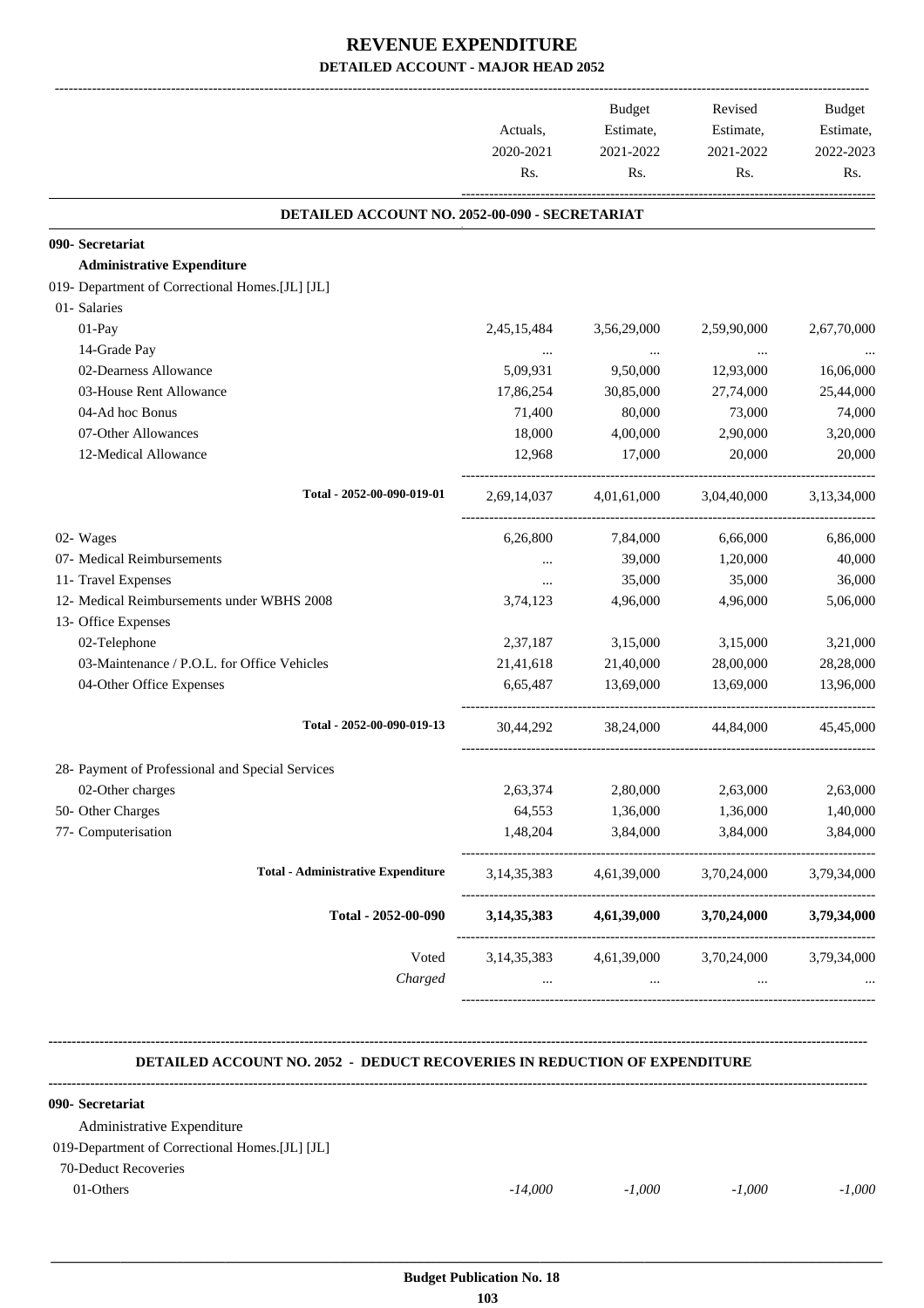## REVENUE EXPENDITURE DETAILED ACCOUNT - MAJOR HEAD 2052

| 02-W.B.H.S. 2008 |                                           | Actuals.<br>2020-2021<br>Rs.<br>$\cdots$ | <b>Budget</b><br>Estimate,<br>2021-2022<br>Rs.<br>$\cdots$ | Revised<br>Estimate,<br>2021-2022<br>Rs.<br> | <b>Budget</b><br>Estimate,<br>2022-2023<br>Rs.<br> |
|------------------|-------------------------------------------|------------------------------------------|------------------------------------------------------------|----------------------------------------------|----------------------------------------------------|
|                  | Total - 090 - Deduct - Recoveries         | $-14,000$                                | $-1,000$                                                   | $-1,000$                                     | $-1,000$                                           |
|                  | <b>Total - 2052 - Deduct - Recoveries</b> | $-14,000$                                | $-1,000$                                                   | $-1.000$                                     | $-1,000$                                           |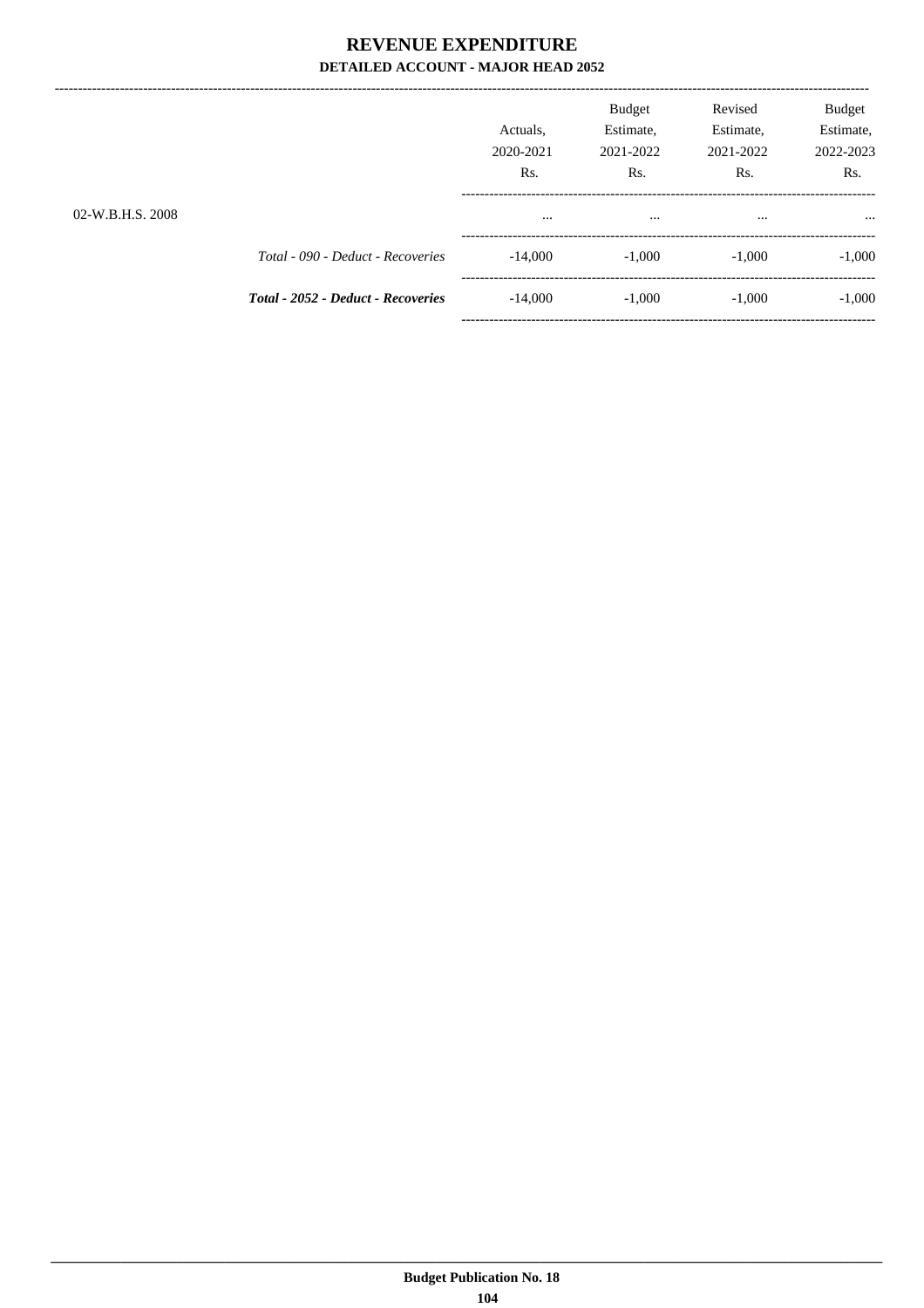# **REVENUE EXPENDITURE**

#### **DEMAND No. 33**

## **Correctional Administration Department**

#### **A. General Services - (d) Administrative Services**

**Head of Account : 2056 - Jails**

| Voted Rs. 312,09,48,000                                                          | <b>Charged Rs. Nil</b>                                                             |                                                                     | Total Rs. 312,09,48,000                                                                                                     |                                     |                              |
|----------------------------------------------------------------------------------|------------------------------------------------------------------------------------|---------------------------------------------------------------------|-----------------------------------------------------------------------------------------------------------------------------|-------------------------------------|------------------------------|
|                                                                                  |                                                                                    |                                                                     | Voted Rs.                                                                                                                   | Charged Rs.                         | <b>Total Rs.</b>             |
| <b>Gross Expenditure</b><br><b>Deduct - Recoveries</b><br><b>Net Expenditure</b> |                                                                                    |                                                                     | 312,09,48,000<br>$-4,10,000$                                                                                                | $\cdots$<br>$\cdots$                | 312,09,48,000<br>$-4,10,000$ |
|                                                                                  |                                                                                    |                                                                     |                                                                                                                             | 312,05,38,000  312,05,38,000        |                              |
|                                                                                  | <b>REVENUE EXPENDITURE</b><br><b>ABSTRACT ACCOUNT</b>                              |                                                                     |                                                                                                                             |                                     |                              |
|                                                                                  |                                                                                    |                                                                     | Budget                                                                                                                      | Revised                             | Budget                       |
|                                                                                  |                                                                                    | Actuals,                                                            |                                                                                                                             | Estimate, Estimate,                 | Estimate,                    |
|                                                                                  |                                                                                    | 2020-2021                                                           | 2021-2022                                                                                                                   | 2021-2022                           | 2022-2023                    |
|                                                                                  |                                                                                    | Rs.                                                                 | Rs.                                                                                                                         | Rs.                                 | Rs.                          |
| 001- Direction and Administration                                                |                                                                                    |                                                                     |                                                                                                                             |                                     |                              |
| Administrative Expenditure                                                       |                                                                                    | 5,60,94,359                                                         |                                                                                                                             | 6,51,06,000 5,59,32,000 5,76,02,000 |                              |
|                                                                                  | <b>Total - 001</b>                                                                 |                                                                     | 5,60,94,359 6,51,06,000 5,59,32,000 5,76,02,000                                                                             |                                     |                              |
| 101- Correctional Homes                                                          |                                                                                    |                                                                     |                                                                                                                             |                                     |                              |
| Administrative Expenditure<br>Central Sector Scheme                              |                                                                                    |                                                                     | 247,66,35,251 265,21,15,000 285,52,39,000<br><b>Contract Contract Contract</b>                                              | 19,82,000                           | 289,81,93,000                |
|                                                                                  |                                                                                    |                                                                     |                                                                                                                             |                                     |                              |
|                                                                                  |                                                                                    | Total - 101 247,66,35,251 265,21,15,000 285,72,21,000 289,81,93,000 |                                                                                                                             |                                     |                              |
| <b>102- Correctional Homes Manufactures</b>                                      |                                                                                    |                                                                     |                                                                                                                             |                                     |                              |
| Administrative Expenditure                                                       |                                                                                    | 2.40.69.740                                                         | 3,50,55,000                                                                                                                 | 2,56,31,000                         | 2,61,99,000                  |
|                                                                                  | <b>Total - 102</b>                                                                 | 2,40,69,740                                                         | 3,50,55,000                                                                                                                 | 2,56,31,000                         | 2,61,99,000                  |
| 800- Other Expenditure                                                           |                                                                                    |                                                                     |                                                                                                                             |                                     |                              |
| Administrative Expenditure                                                       |                                                                                    |                                                                     | 47,71,173 91,54,000 57,72,000                                                                                               |                                     | 71,54,000                    |
| <b>State Development Schemes</b>                                                 |                                                                                    |                                                                     | 2,49,30,999 12,80,00,000 4,53,76,000                                                                                        |                                     | 13,18,00,000                 |
| <b>Central Sector Scheme</b>                                                     |                                                                                    |                                                                     | $\mathbf{m}_{\mathrm{eff}}$ and $\mathbf{m}_{\mathrm{eff}}$ and $\mathbf{m}_{\mathrm{eff}}$ and $\mathbf{m}_{\mathrm{eff}}$ | $\sim$ $\sim$ $\sim$                | $\ddotsc$                    |
|                                                                                  | <b>Total - 800</b>                                                                 |                                                                     | 2,97,02,172 13,71,54,000 5,11,48,000 13,89,54,000                                                                           |                                     |                              |
|                                                                                  | Grand Total - Gross 258,65,01,522 288,94,30,000 298,99,32,000 312,09,48,000        |                                                                     |                                                                                                                             |                                     |                              |
|                                                                                  | Voted                                                                              |                                                                     | 258,65,01,522 288,94,30,000 298,99,32,000 312,09,48,000                                                                     |                                     |                              |
|                                                                                  | Charged                                                                            |                                                                     | the company of the company of the company of the company of the company of the company of                                   |                                     |                              |
|                                                                                  | Administrative Expenditure 256,15,70,523 276,14,30,000 294,25,74,000 298,91,48,000 |                                                                     |                                                                                                                             |                                     |                              |
|                                                                                  |                                                                                    |                                                                     |                                                                                                                             |                                     |                              |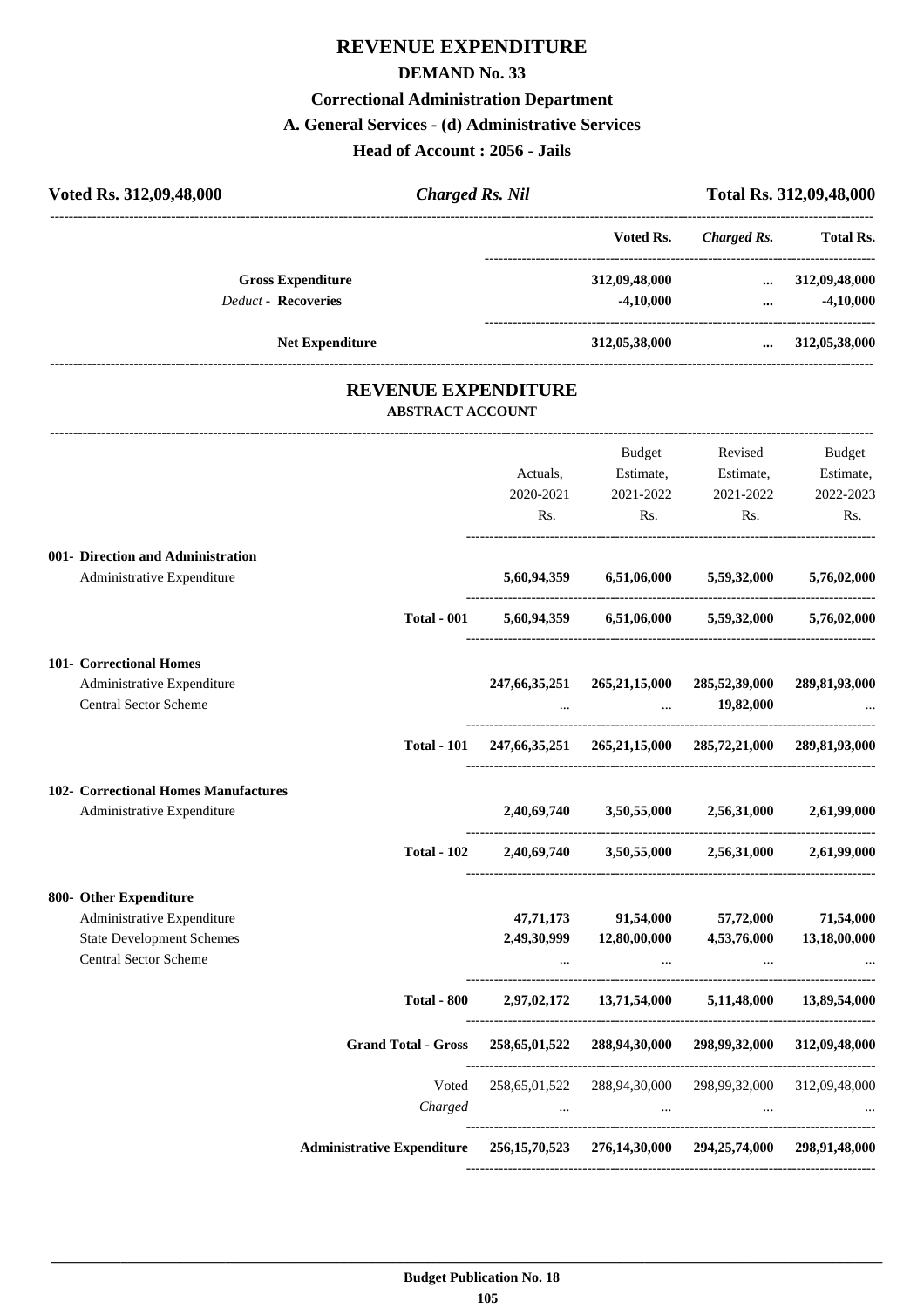## REVENUE EXPENDITURE **ABSTRACT ACCOUNT**

|                                  | Actuals.<br>2020-2021<br>Rs. | <b>Budget</b><br>Estimate,<br>2021-2022<br>Rs. | Revised<br>Estimate,<br>2021-2022<br>Rs. | <b>Budget</b><br>Estimate,<br>2022-2023<br>Rs. |
|----------------------------------|------------------------------|------------------------------------------------|------------------------------------------|------------------------------------------------|
| <b>State Development Schemes</b> | 2,49,30,999                  | 12,80,00,000                                   | 4,53,76,000                              | 13,18,00,000                                   |
| <b>Central Sector Scheme</b>     |                              |                                                | 19,82,000                                |                                                |
| <b>Deduct Recoveries</b>         | $-3,67,29,094$               | $-84,000$                                      | $-4,05,000$                              | $-4,10,000$                                    |
| <b>Grand Total - Net</b>         | 254,97,72,428                | 288,93,46,000                                  | 298,95,27,000                            | 312,05,38,000                                  |
| Voted<br>Charged                 | 254,97,72,428<br>$\cdots$    | 288,93,46,000<br>$\cdots$                      | 298,95,27,000<br>$\cdots$                | 312,05,38,000                                  |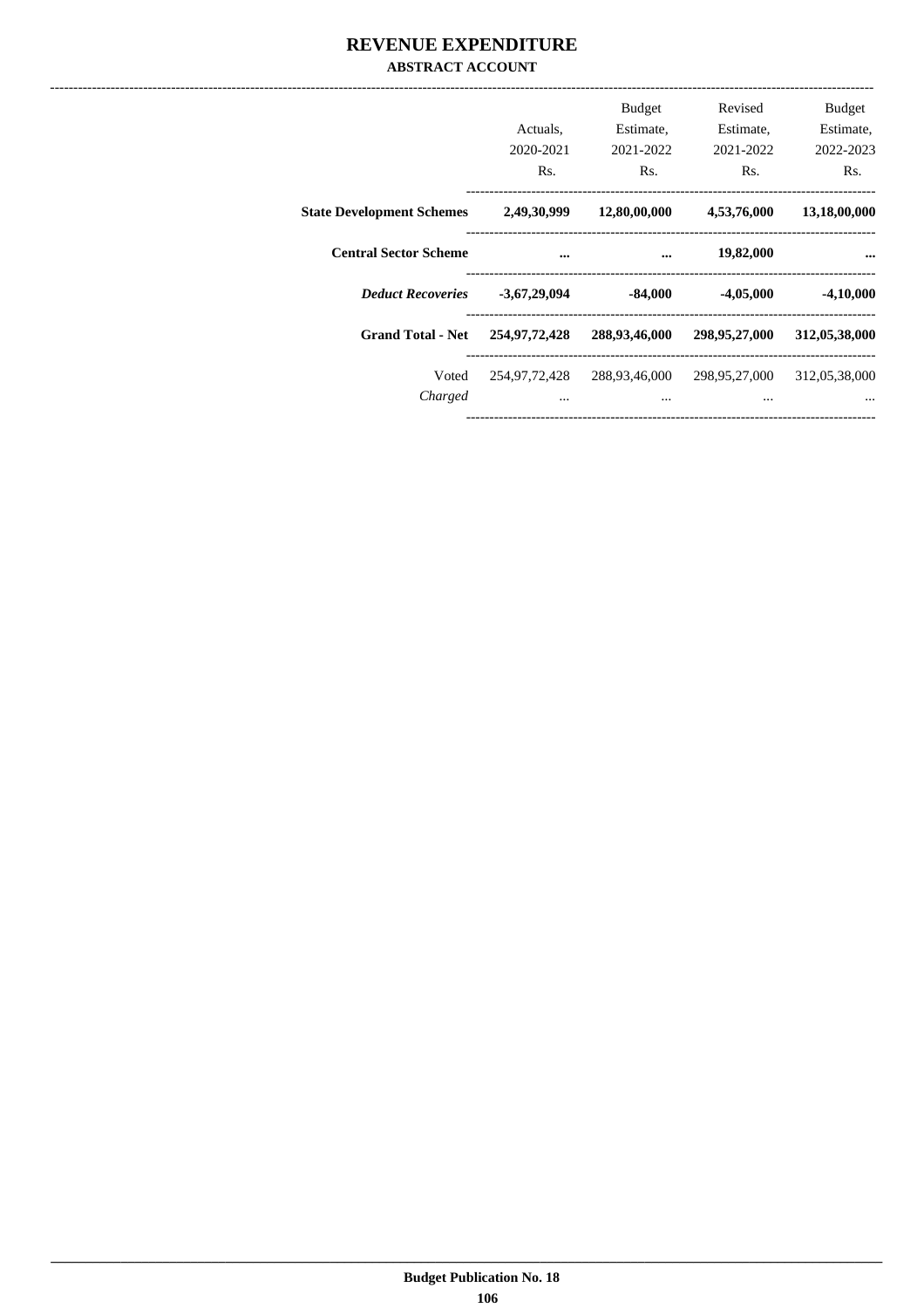|                                                                        | Actuals,<br>2020-2021<br>Rs. | <b>Budget</b><br>Estimate,<br>2021-2022<br>Rs. | Revised<br>Estimate,<br>2021-2022<br>Rs. | Budget<br>Estimate,<br>2022-2023<br>Rs. |
|------------------------------------------------------------------------|------------------------------|------------------------------------------------|------------------------------------------|-----------------------------------------|
| <b>DETAILED ACCOUNT NO. 2056-00-001 - DIRECTION AND ADMINISTRATION</b> |                              |                                                |                                          |                                         |
| 001- Direction and Administration                                      |                              |                                                |                                          |                                         |
| <b>Administrative Expenditure</b>                                      |                              |                                                |                                          |                                         |
| 001- Superintendence [JL]                                              |                              |                                                |                                          |                                         |
| 01- Salaries                                                           |                              |                                                |                                          |                                         |
| 01-Pay                                                                 | 2,91,96,301                  | 3,83,39,000                                    | 2,97,80,000                              | 3,06,73,000                             |
| 14-Grade Pay                                                           |                              | $\cdots$                                       |                                          |                                         |
| 02-Dearness Allowance                                                  | 4,25,182                     | 9,60,000                                       | 11,91,000                                | 18,40,000                               |
| 03-House Rent Allowance                                                | 32,88,869                    | 36,42,000                                      | 31,90,000                                | 29,14,000                               |
| 04-Ad hoc Bonus                                                        | 75,600                       | 1,11,000                                       | 86,000                                   | 79,000                                  |
| 07-Other Allowances                                                    | 1,26,600                     | 1,85,000                                       | 1,30,000                                 | 1,34,000                                |
| 09-Ration Allowance                                                    | 32,400                       | 44,000                                         | 56,000                                   | 34,000                                  |
| 12-Medical Allowance                                                   | 5,000                        | 6,000                                          | 5,000                                    | 5,000                                   |
| Total - 2056-00-001-001-01                                             | 3,31,49,952                  | 4,32,87,000                                    | 3,44,38,000                              | 3.56.79.000                             |
| 02- Wages                                                              | $\cdots$                     | $\cdots$                                       | 66,00,000                                | 66,50,000                               |
| 07- Medical Reimbursements                                             | 28,843                       | 56,000                                         | 56,000                                   | 57,000                                  |
| 11- Travel Expenses                                                    | 57,579                       | 93,000                                         | 93,000                                   | 95,000                                  |
| 12- Medical Reimbursements under WBHS 2008                             | 8,05,813                     | 6,28,000                                       | 18,00,000                                | 18,41,000                               |
| 13- Office Expenses                                                    |                              |                                                |                                          |                                         |
| 01-Electricity                                                         |                              | 5,000                                          | 5,000                                    | 5,000                                   |
| 02-Telephone                                                           | 4,88,258                     | 9,05,000                                       | 4,89,000                                 | 4,89,000                                |
| 03-Maintenance / P.O.L. for Office Vehicles                            | 2,93,657                     | 6,25,000                                       | 6,25,000                                 | 6,25,000                                |
| 04-Other Office Expenses                                               | 3,33,630                     | 6,80,000                                       | 6,80,000                                 | 6,94,000                                |
| Total - 2056-00-001-001-13                                             | 11,15,545                    | 22,15,000                                      | 17,99,000                                | 18,13,000                               |
| 16- Publications                                                       | 12,000                       | 29,000                                         | 29,000                                   | 30,000                                  |
| 26- Advertising and Publicity Expenses                                 | 5,78,071                     | 5,82,000                                       | 5,90,000                                 | 6,08,000                                |
| 28- Payment of Professional and Special Services                       |                              |                                                |                                          |                                         |
| 02-Other charges                                                       |                              | 1,30,42,000                                    | 54,00,000                                | 56,00,000                               |
| 41- Secret Service Expenditure                                         | 1,26,63,955                  |                                                |                                          |                                         |
| 50- Other Charges                                                      | 2,63,000<br>51,74,994        | 3,75,000<br>21,65,000                          | 2,66,000<br>21,65,000                    | 2,71,000<br>22,30,000                   |
| Total - 2056-00-001-001                                                |                              |                                                |                                          |                                         |
|                                                                        | 5,38,49,752                  |                                                | 6,24,72,000 5,32,36,000                  | 5,48,74,000                             |
| 002- District Head Quarters [JL]                                       |                              |                                                |                                          |                                         |
| 01- Salaries                                                           |                              |                                                |                                          |                                         |
| 01-Pay                                                                 | 21,18,800                    | 20,94,000                                      | 22,68,000                                | 22,26,000                               |
| 14-Grade Pay                                                           | $\ddotsc$                    | $\cdots$                                       | $\cdots$                                 | $\cdots$                                |
| 02-Dearness Allowance                                                  | 10,698                       | 63,000                                         | 86,000                                   | 1,34,000                                |
| 03-House Rent Allowance                                                | $\cdots$                     | 2,08,000                                       | 80,000                                   | 1,00,000                                |
| 04-Ad hoc Bonus                                                        | $\ddotsc$                    | $\cdots$                                       | $\cdots$                                 |                                         |
| 07-Other Allowances                                                    | 3,000                        | 10,000                                         | 3,000                                    | 3,000                                   |
| 12-Medical Allowance                                                   | $\cdots$                     | $\ddotsc$                                      | $\cdots$                                 |                                         |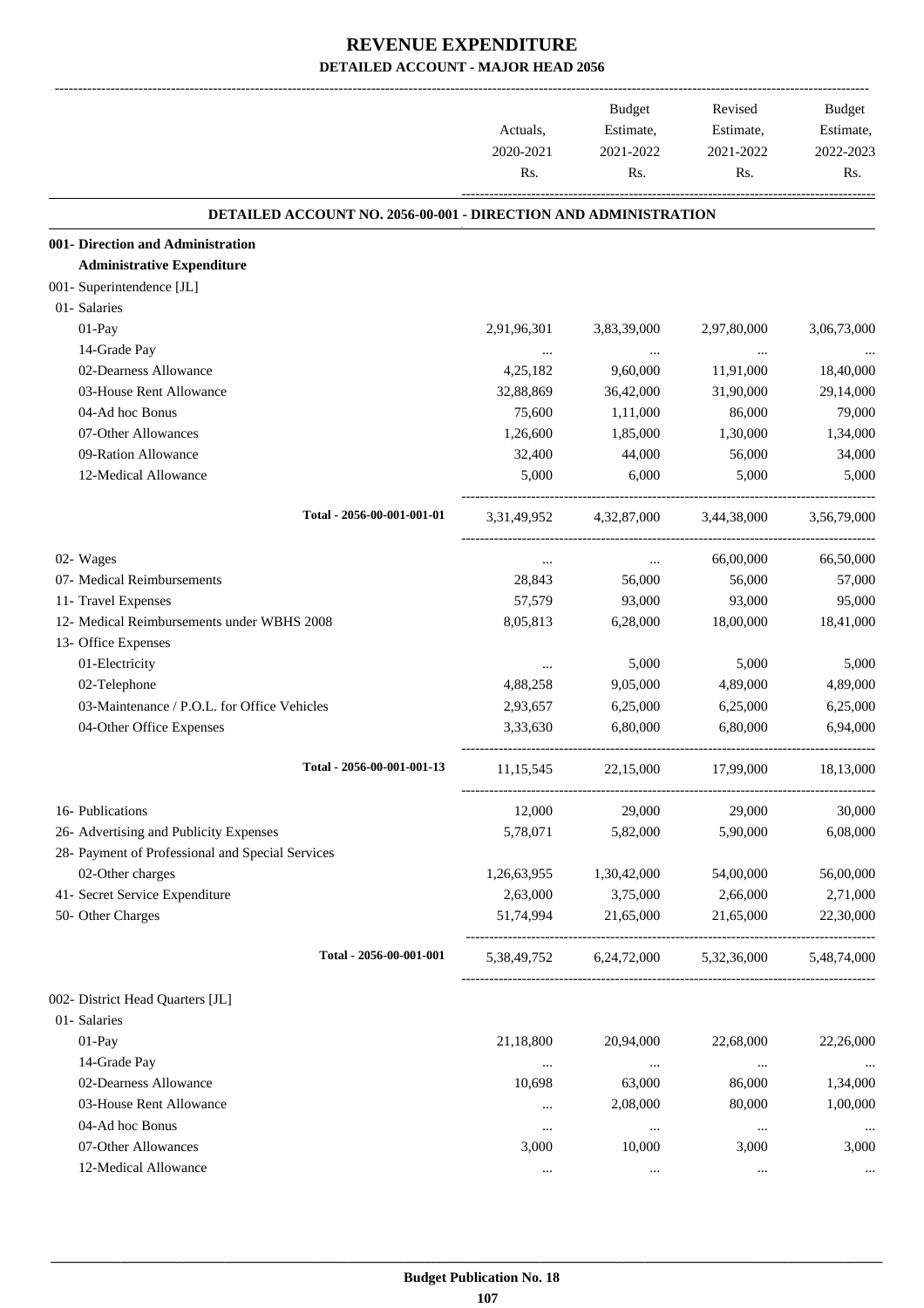|                                                                                                                                  | Actuals,<br>2020-2021<br>Rs.    | <b>Budget</b><br>Estimate,<br>2021-2022<br>Rs. | Revised<br>Estimate,<br>2021-2022<br>Rs.        | <b>Budget</b><br>Estimate,<br>2022-2023<br>Rs. |
|----------------------------------------------------------------------------------------------------------------------------------|---------------------------------|------------------------------------------------|-------------------------------------------------|------------------------------------------------|
| Total - 2056-00-001-002-01                                                                                                       | 21, 32, 498                     | 23,75,000                                      | 24,37,000                                       | 24,63,000                                      |
| 07- Medical Reimbursements<br>11- Travel Expenses<br>12- Medical Reimbursements under WBHS 2008                                  | $\cdots$<br>13,321<br>$\cdots$  | 5,000<br>15,000<br>22,000                      | 5,000<br>15,000<br>22,000                       | 5,000<br>15,000<br>22,000                      |
| 13- Office Expenses<br>01-Electricity<br>02-Telephone<br>03-Maintenance / P.O.L. for Office Vehicles<br>04-Other Office Expenses | $\ddotsc$<br>$\cdots$<br>18,808 | $\cdots$<br>$\cdots$<br>47,000                 | <br>$\ddotsc$<br>47,000                         | 48,000                                         |
| Total - 2056-00-001-002-13                                                                                                       | 18,808                          |                                                | 47,000 47,000                                   | 48,000                                         |
| 14- Rents, Rates and Taxes<br>21- Materials and Supplies/Stores and Equipment<br>04-Others<br>50- Other Charges                  | $\ddotsc$<br>$\cdots$<br>79,980 | $\cdots$<br>$\cdots$<br>1,70,000 1,70,000      | $\cdots$                                        | 1,75,000                                       |
| Total - 2056-00-001-002                                                                                                          | 22,44,607                       |                                                | 26,34,000 26,96,000                             | 27,28,000                                      |
| <b>Total - Administrative Expenditure</b>                                                                                        |                                 |                                                | 5,60,94,359 6,51,06,000 5,59,32,000             | 5,76,02,000                                    |
| Total - 2056-00-001                                                                                                              |                                 |                                                | 5,60,94,359 6,51,06,000 5,59,32,000 5,76,02,000 |                                                |
| Voted<br>Charged                                                                                                                 | $\cdots$                        | $\cdots$                                       | 5,60,94,359 6,51,06,000 5,59,32,000<br>$\cdots$ | 5,76,02,000                                    |

#### **DETAILED ACCOUNT NO. 2056-00-101 - CORRECTIONAL HOMES .**

.

## **101- Correctional Homes**

## **Administrative Expenditure**

| 001- Presidency Correctional Home. [JL] [JL] |  |  |  |  |
|----------------------------------------------|--|--|--|--|
|----------------------------------------------|--|--|--|--|

| 01- Salaries            |                            |                 |              |              |              |
|-------------------------|----------------------------|-----------------|--------------|--------------|--------------|
| $01-Pav$                |                            | 13, 72, 71, 879 | 13,78,47,000 | 17,30,00,000 | 17,81,90,000 |
| 14-Grade Pay            |                            |                 |              |              |              |
| 02-Dearness Allowance   |                            | 6,47,183        | 41,35,000    | 56,01,000    | 86,53,000    |
| 03-House Rent Allowance |                            | 1,28,87,906     | 1,31,50,000  | 1,65,20,000  | 1,69,00,000  |
| 04-Ad hoc Bonus         |                            | 6,59,400        | 7.32,000     | 6,73,000     | 6,86,000     |
| 07-Other Allowances     |                            | 2.500           | 90,000       | 1.40,000     | 1,40,000     |
| 09-Ration Allowance     |                            | 33,73,284       | 36,00,000    | 63,50,000    | 63,50,000    |
| 12-Medical Allowance    |                            | 3,64,432        | 3.59,000     | 9,54,000     | 9,54,000     |
|                         | Total - 2056-00-101-001-01 | 15,52,06,584    | 15,99,13,000 | 20,32,38,000 | 21,18,73,000 |
| 02- Wages               |                            | 34,08,674       | 32,88,000    | 36,20,000    | 37,29,000    |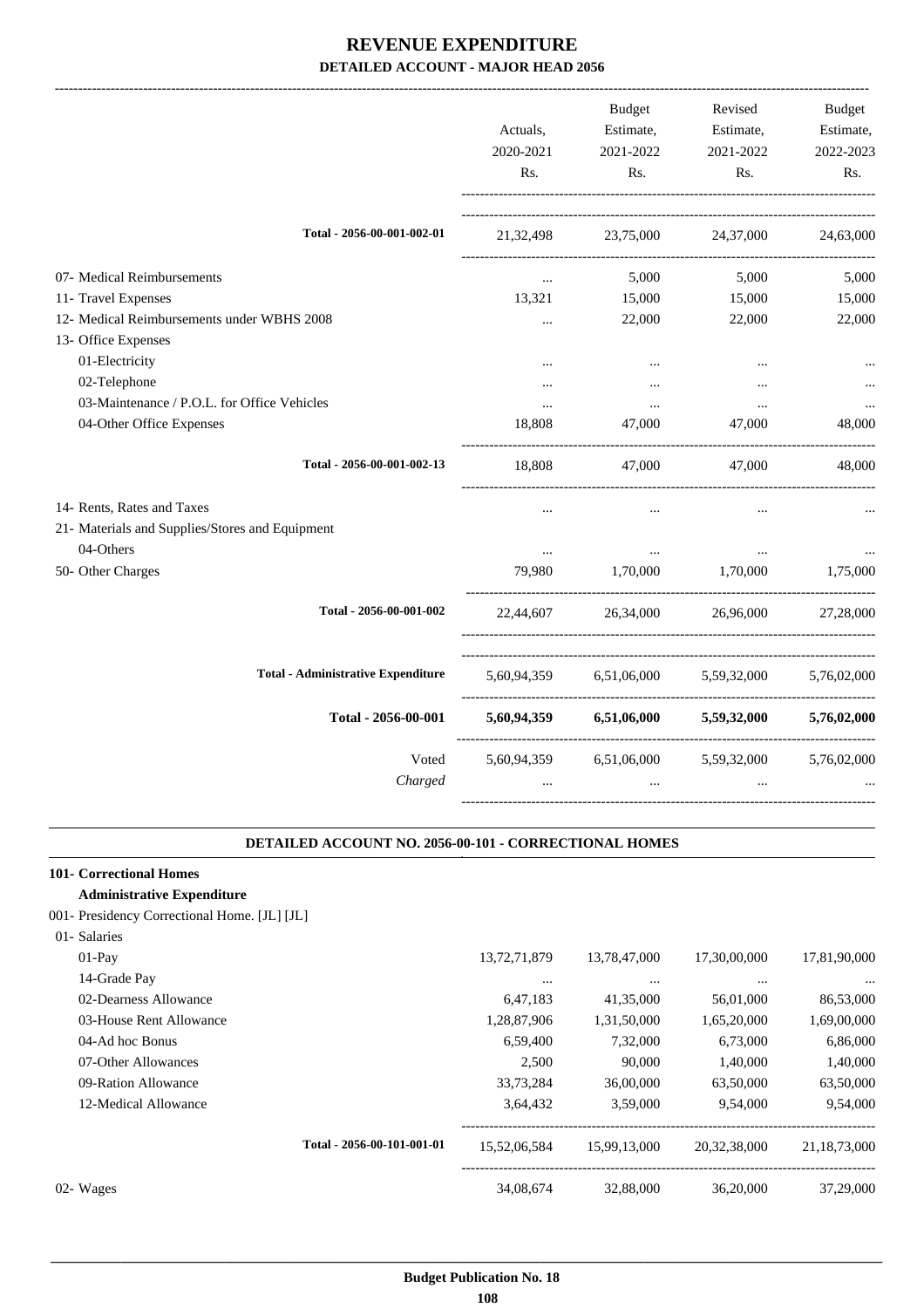-------------------------------------------------------------------------------------------------------------------------------------------------------------------------------

|                                                                   | Actuals,<br>2020-2021<br>Rs. | <b>Budget</b><br>Estimate,<br>2021-2022<br>Rs. | Revised<br>Estimate,<br>2021-2022<br>Rs.        | <b>Budget</b><br>Estimate,<br>2022-2023<br>Rs. |
|-------------------------------------------------------------------|------------------------------|------------------------------------------------|-------------------------------------------------|------------------------------------------------|
| 07- Medical Reimbursements                                        | $\ddotsc$                    | $\cdots$                                       | $\ddotsc$                                       |                                                |
| 11- Travel Expenses                                               | 47,950                       | 58,000                                         | 58,000                                          | 59,000                                         |
| 12- Medical Reimbursements under WBHS 2008                        | 7,97,926                     | 16,37,000                                      | 16,37,000                                       | 16,70,000                                      |
| 13- Office Expenses                                               |                              |                                                |                                                 |                                                |
| 01-Electricity                                                    | 89,08,031                    | 95,00,000                                      | 95,00,000                                       | 96,90,000                                      |
| 02-Telephone                                                      | 73,262                       | 1,60,000                                       | 1,60,000                                        | 1,63,000                                       |
| 03-Maintenance / P.O.L. for Office Vehicles                       | 9,84,481                     | 18,50,000                                      | 10,04,000                                       | 10,24,000                                      |
| 04-Other Office Expenses                                          | 5,39,547                     | 9,70,000                                       | 9,70,000                                        | 9,89,000                                       |
| Total - 2056-00-101-001-13                                        |                              |                                                | $1,05,05,321$ $1,24,80,000$ $1,16,34,000$       | 1,18,66,000                                    |
| 14- Rents, Rates and Taxes                                        | $\cdots$                     | $\cdots$                                       | $\cdots$                                        |                                                |
| 21- Materials and Supplies/Stores and Equipment                   |                              |                                                |                                                 |                                                |
| 01-Diet                                                           | 4,72,04,439                  | 4,95,80,000                                    | 5,50,00,000                                     | 5,52,72,000                                    |
| 02-Drug                                                           | 1,12,00,139                  | 1,71,30,000                                    | 1,71,30,000                                     | 1,74,73,000                                    |
| 03-Other Hospital Consumables                                     | $\cdots$                     | $\ldots$                                       | $\ddots$                                        |                                                |
| 04-Others                                                         | 18,48,006                    | 32,00,000                                      | 32,00,000                                       | 32,64,000                                      |
| Total - 2056-00-101-001-21                                        |                              |                                                | 6,02,52,584 6,99,10,000 7,53,30,000 7,60,09,000 |                                                |
| 27- Minor Works/ Maintenance                                      | 29,964                       | 60,000                                         | 31,000                                          | 32,000                                         |
| 28- Payment of Professional and Special Services                  |                              |                                                |                                                 |                                                |
| 02-Other charges                                                  | 5,09,600                     | 6,60,000                                       | 5,10,000                                        | 5,10,000                                       |
| 50- Other Charges                                                 | 4,23,113                     | 7,00,000                                       | 7,00,000                                        | 7,21,000                                       |
| 86- Hospital and Sanitation Charges                               | 3.31.093                     | 2,33,000                                       | 2,33,000                                        | 2,40,000                                       |
| Total - 2056-00-101-001                                           | 23, 15, 12, 809              | 24,89,39,000                                   | 29,69,91,000                                    | 30,67,09,000                                   |
| 002- Central Correctional Homes. [JL] [JL]                        |                              |                                                |                                                 |                                                |
| 01- Salaries                                                      |                              |                                                |                                                 |                                                |
| $01-Pay$                                                          | 53,74,45,504                 | 55,69,66,000                                   | 64,50,94,000                                    | 66,44,46,000                                   |
| 14-Grade Pay                                                      | 3,62,257                     | $\ldots$                                       | 3,62,000                                        | 3,62,000                                       |
| 02-Dearness Allowance                                             | 50,01,822                    | 1,67,09,000                                    | 2,19,28,000                                     | 3,38,78,000                                    |
| 03-House Rent Allowance                                           | 4,56,84,176                  | 5,29,12,000                                    | 5,58,54,000                                     | 5,36,41,000                                    |
| 04-Ad hoc Bonus                                                   | 23,10,000                    | 27,81,000                                      | 27,88,000                                       | 24,03,000                                      |
| 07-Other Allowances                                               | 1,76,788                     | 1,80,000                                       | 1,82,000                                        | 1,87,000                                       |
| 09-Ration Allowance                                               | 1,08,61,041                  | 1,20,38,000                                    | 2,30,26,000                                     | 1,13,00,000                                    |
| 12-Medical Allowance                                              | 19,53,672                    | 20,23,000                                      | 36,21,000                                       | 36,21,000                                      |
| Total - 2056-00-101-002-01                                        | 60, 37, 95, 260              | 64,36,09,000                                   | 75,28,55,000                                    | 76,98,38,000                                   |
| 02- Wages                                                         | 22,71,608                    | 21,09,000                                      | 60,40,000                                       | 24,84,000                                      |
| 07- Medical Reimbursements                                        | $\cdots$                     | $\ldots$                                       |                                                 |                                                |
| 11- Travel Expenses                                               | 5,75,991                     | 9,03,000                                       | 4,52,000                                        | 5,87,000                                       |
| 12- Medical Reimbursements under WBHS 2008<br>13- Office Expenses | 23,16,931                    | 28,27,000                                      | 28,27,000                                       | 28,84,000                                      |
| 01-Electricity                                                    | 4, 18, 21, 928               | 4,15,00,000                                    | 4,15,00,000                                     | 4,23,30,000                                    |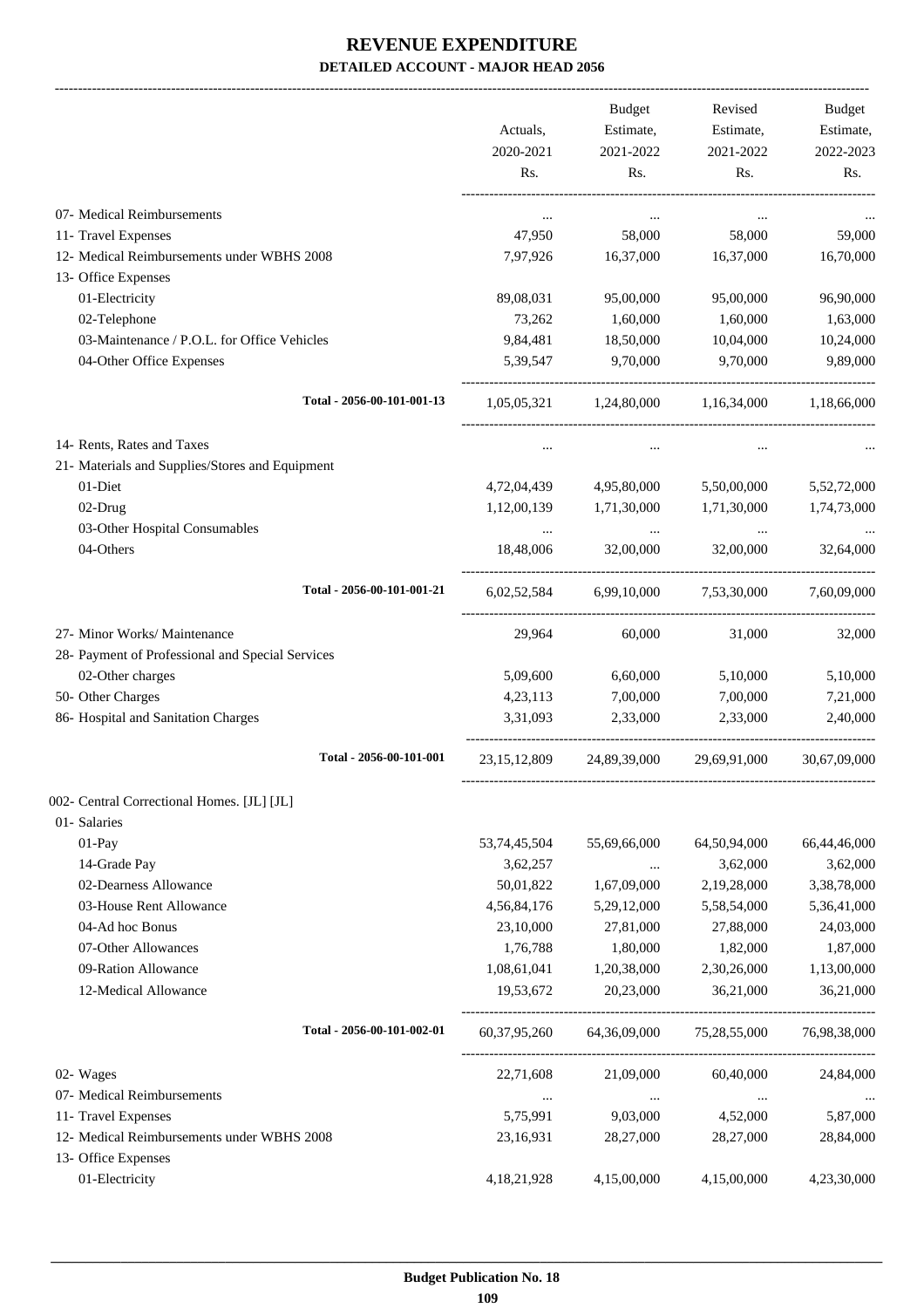-------------------------------------------------------------------------------------------------------------------------------------------------------------------------------

|                                                  | Actuals,<br>2020-2021<br>Rs.                   | Budget<br>Estimate,<br>2021-2022<br>Rs. | Revised<br>Estimate,<br>2021-2022<br>Rs.               | <b>Budget</b><br>Estimate,<br>2022-2023<br>Rs. |
|--------------------------------------------------|------------------------------------------------|-----------------------------------------|--------------------------------------------------------|------------------------------------------------|
| 02-Telephone                                     | 3,97,420                                       |                                         | 4,75,000 3,98,000                                      | 4,00,000                                       |
| 03-Maintenance / P.O.L. for Office Vehicles      | 25, 33, 315                                    | 25,00,000                               | 25,84,000                                              | 26,36,000                                      |
| 04-Other Office Expenses                         |                                                | 10,18,916 20,60,000                     | 20,60,000                                              | 21,01,000                                      |
| Total - 2056-00-101-002-13                       |                                                |                                         | 4,57,71,579 4,65,35,000 4,65,42,000 4,74,67,000        |                                                |
| 14- Rents, Rates and Taxes                       |                                                | 64,817 2,70,000                         | 65,000                                                 | 66,000                                         |
| 21- Materials and Supplies/Stores and Equipment  |                                                |                                         |                                                        |                                                |
| $01-Diet$                                        | 22, 18, 31, 515                                | 22,00,00,000                            | 22,00,00,000                                           | 22,44,00,000                                   |
| 02-Drug                                          | 6,09,46,299                                    | 6,75,90,000                             | 6,75,90,000                                            | 6,89,42,000                                    |
| 03-Other Hospital Consumables                    | $\mathbf{1}$ and $\mathbf{1}$ and $\mathbf{1}$ | 1,00,000                                | 1,00,000                                               | 1,02,000                                       |
| 04-Others                                        |                                                | 64,27,884 1,18,30,000                   | 68,00,000                                              | 69,36,000                                      |
| Total - 2056-00-101-002-21                       |                                                |                                         | 28,92,05,698 29,95,20,000 29,44,90,000 30,03,80,000    |                                                |
| 27- Minor Works/ Maintenance                     | 3,38,240                                       | 9,50,000                                | 3,45,000                                               | 3,55,000                                       |
| 28- Payment of Professional and Special Services |                                                |                                         |                                                        |                                                |
| 02-Other charges                                 |                                                | 2,36,285 7,10,000                       | 2,36,000                                               | 2,36,000                                       |
| 50- Other Charges                                | 33,51,905                                      | 60,88,000                               | 60,88,000                                              | 62,71,000                                      |
| 86- Hospital and Sanitation Charges              | 22,67,220                                      | 39,99,000                               | 39,99,000                                              | 41,19,000                                      |
| Total - 2056-00-101-002                          |                                                |                                         | 95,01,95,534 100,75,20,000 111,39,39,000 113,46,87,000 |                                                |
| 003- District Correctional Homes. [JL] [JL]      |                                                |                                         |                                                        |                                                |
| 01- Salaries                                     |                                                |                                         |                                                        |                                                |
| 01-Pay                                           | 44,62,05,346                                   | 45,05,50,000                            | 48,77,24,000                                           | 50,23,56,000                                   |
| 14-Grade Pay                                     | 25,451                                         | $\cdots$                                | 25,000                                                 | 25,000                                         |
| 02-Dearness Allowance                            | 26,60,282                                      | 1,40,20,000                             | 1,82,05,000                                            | 3,01,42,000                                    |
| 03-House Rent Allowance                          | 3,60,19,253                                    | 4,43,96,000                             | 4,32,37,000                                            | 4,45,34,000                                    |
| 04-Ad hoc Bonus                                  | 19,81,000                                      | 22,50,000                               | 14,80,000                                              | 15,00,000                                      |
| 07-Other Allowances                              | 1,95,901                                       | 3,00,000                                | 2,80,000                                               | 2,88,000                                       |
| 09-Ration Allowance                              | 85,81,606                                      | 1,05,52,000                             | 1,56,73,000                                            | 89,28,000                                      |
| 11-Compensatory Allowance                        | 13,84,320                                      | 14,23,000                               | 16,71,000                                              | 14,55,000                                      |
| 12-Medical Allowance                             | 16,09,577                                      | 17,10,000                               | 21,85,000                                              | 21,85,000                                      |
| Total - 2056-00-101-003-01                       |                                                | 49,86,62,736 52,52,01,000               | 57,04,80,000                                           | 59, 14, 13, 000                                |
| 02- Wages                                        | 22,55,571                                      | 23,93,000                               | 23,95,000                                              | 24,67,000                                      |
| 07- Medical Reimbursements                       | $\ldots$                                       | $\ldots$                                | $\ldots$                                               |                                                |
| 11- Travel Expenses                              | 5,21,014                                       | 7,83,000                                | 7,83,000                                               | 7,99,000                                       |
| 12- Medical Reimbursements under WBHS 2008       | 13,02,407                                      | 9,61,000                                | 20,00,000                                              | 20,00,000                                      |
| 13- Office Expenses                              |                                                |                                         |                                                        |                                                |
| 01-Electricity                                   | 2,91,75,889                                    | 3,12,00,000                             | 2,91,00,000                                            | 2,96,82,000                                    |
| 02-Telephone                                     | 6,27,689                                       | 7,40,000                                | 7,40,000                                               | 7,55,000                                       |
| 03-Maintenance / P.O.L. for Office Vehicles      | 19,58,290                                      | 19,40,000                               | 19,97,000                                              | 20,37,000                                      |
| 04-Other Office Expenses                         | 7,47,785                                       | 14,50,000                               | 14,50,000                                              | 14,79,000                                      |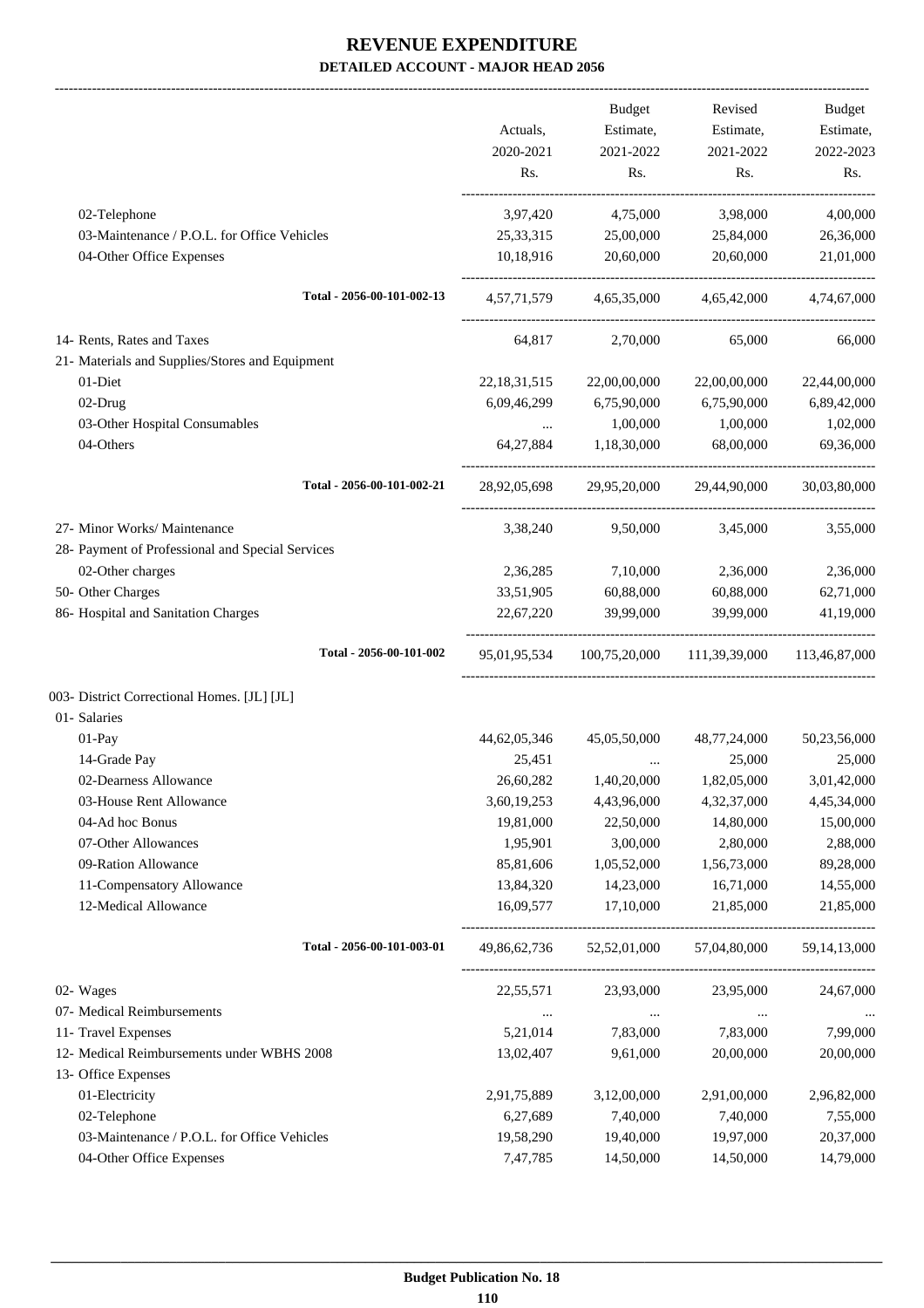|                                                                         | Actuals,<br>2020-2021<br>Rs. | Budget<br>Estimate,<br>2021-2022<br>Rs. | Revised<br>Estimate,<br>2021-2022<br>Rs.            | Budget<br>Estimate,<br>2022-2023<br>Rs. |
|-------------------------------------------------------------------------|------------------------------|-----------------------------------------|-----------------------------------------------------|-----------------------------------------|
| Total - 2056-00-101-003-13                                              |                              |                                         | 3,25,09,653 3,53,30,000 3,32,87,000 3,39,53,000     |                                         |
| 14- Rents, Rates and Taxes                                              |                              | 6,47,331 12,00,000                      | 6,54,000                                            | 6,67,000                                |
| 21- Materials and Supplies/Stores and Equipment                         |                              |                                         |                                                     |                                         |
| 01-Diet                                                                 | 17, 29, 13, 051              | 15,45,00,000                            | 18,54,00,000                                        | 15,75,90,000                            |
| 02-Drug                                                                 | 23,53,278                    | 78,50,000                               | 24,00,000                                           | 24,48,000                               |
| 03-Other Hospital Consumables                                           | 29,212                       | 50,000                                  | 50,000                                              | 51,000                                  |
| 04-Others                                                               | 25,36,147                    | 46,10,000                               | 26,00,000                                           | 26,52,000                               |
| Total - 2056-00-101-003-21                                              |                              |                                         | 17,78,31,688 16,70,10,000 19,04,50,000 16,27,41,000 |                                         |
| 27- Minor Works/ Maintenance                                            | 4,22,399                     | 8,10,000                                | 4,31,000                                            | 4,44,000                                |
| 28- Payment of Professional and Special Services                        |                              |                                         |                                                     |                                         |
| 02-Other charges                                                        | 1,62,473                     | 5,30,000                                | 5,52,000                                            | 5,52,000                                |
| 50- Other Charges                                                       | 28,50,365                    | 50,47,000                               | 50,47,000                                           | 51,98,000                               |
| 86- Hospital and Sanitation Charges                                     | 13,79,350                    | 12,88,000                               | 15,50,000                                           | 15,70,000                               |
| Total - 2056-00-101-003                                                 |                              |                                         | 71,85,44,987 74,05,53,000 80,76,29,000              | 80,18,04,000                            |
| 004- Subsidiary Correctional Home [JL]                                  |                              |                                         |                                                     |                                         |
| 01- Salaries                                                            |                              |                                         |                                                     |                                         |
| 01-Pay                                                                  | 24, 12, 71, 698              | 24, 32, 02, 000                         | 25,98,85,000                                        | 26,76,92,000                            |
| 14-Grade Pay                                                            | 24,076                       | $\cdots$                                | 24,000                                              | 24,000                                  |
| 02-Dearness Allowance                                                   | 12, 15, 215                  | 70,96,000                               | 98,44,000                                           | 1,62,62,000                             |
| 03-House Rent Allowance                                                 | 2, 19, 27, 946               | 2,26,04,000                             | 2,33,79,000                                         | 2,40,81,000                             |
| 04-Ad hoc Bonus                                                         | 12,05,400                    | 13,62,000                               | 9,60,000                                            | 9,60,000                                |
| 07-Other Allowances                                                     | 35,000                       | 1,00,000                                | 1,00,000                                            | 1,00,000                                |
| 09-Ration Allowance                                                     | 53,87,804                    | 65,98,000                               | 92,00,000                                           | 65,98,000                               |
| 11-Compensatory Allowance                                               | 3,32,000                     | 3,75,000                                | 3,75,000                                            | 3,75,000                                |
| 12-Medical Allowance                                                    | 9,72,056                     | 10,57,000                               | 10,75,000                                           | 10,75,000                               |
| Total - 2056-00-101-004-01                                              | 27, 23, 71, 195              | 28,23,94,000                            | 30,48,42,000                                        | 31,71,67,000                            |
| 02- Wages                                                               | $\cdots$                     |                                         | $\cdots$                                            |                                         |
| 07- Medical Reimbursements                                              | $\cdots$                     | $\cdots$                                | $\cdots$                                            |                                         |
| 11- Travel Expenses                                                     | 1,19,284                     | 1,22,000                                | 1,22,000                                            | 1,24,000                                |
| 12- Medical Reimbursements under WBHS 2008                              | 5,03,568                     | 6,04,000                                | 6,04,000                                            | 6,16,000                                |
| 13- Office Expenses                                                     |                              |                                         |                                                     |                                         |
| 01-Electricity                                                          | 1,56,54,022                  | 2,00,00,000                             | 1,57,00,000                                         | 1,60,14,000                             |
| 02-Telephone                                                            | 3,79,565                     | 4,10,000                                | 4,10,000                                            | 4,18,000                                |
| 03-Maintenance / P.O.L. for Office Vehicles<br>04-Other Office Expenses | 8,30,847                     | 7,75,000                                | 8,47,000                                            | 8,64,000                                |
|                                                                         | 4,68,543                     | 6,76,000                                | 6,76,000                                            | 6,90,000                                |
| Total - 2056-00-101-004-13                                              | 1,73,32,977                  | 2,18,61,000                             | 1,76,33,000                                         | 1,79,86,000                             |
| 14- Rents, Rates and Taxes                                              | 2,27,737                     | 2,90,000                                | 2,30,000                                            | 2,35,000                                |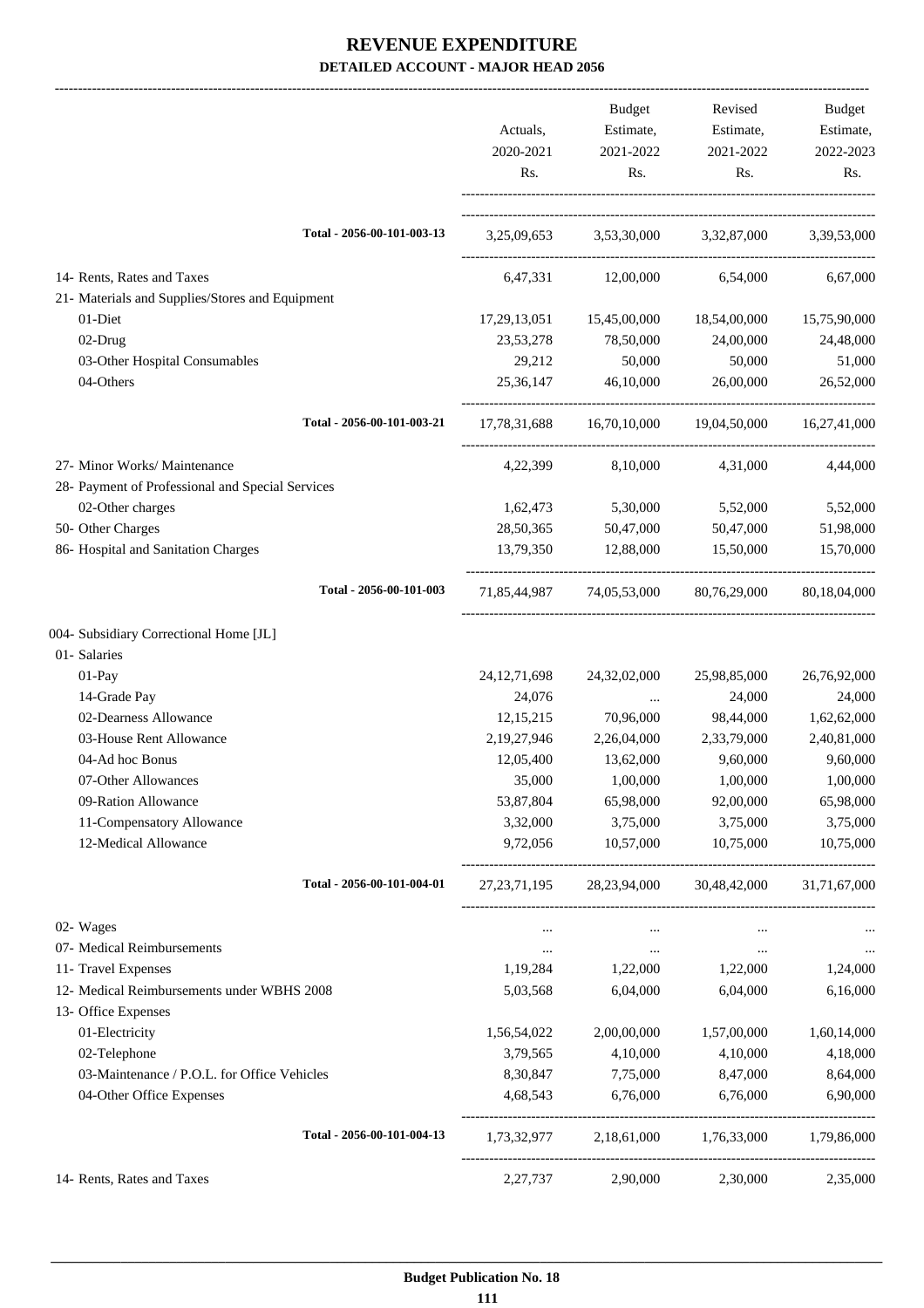|                                                            |              | Budget                              | Revised                   | Budget       |
|------------------------------------------------------------|--------------|-------------------------------------|---------------------------|--------------|
|                                                            | Actuals,     | Estimate,                           | Estimate,                 | Estimate,    |
|                                                            | 2020-2021    | 2021-2022                           | 2021-2022                 | 2022-2023    |
|                                                            | Rs.          | Rs.                                 | Rs.                       | Rs.          |
| 21- Materials and Supplies/Stores and Equipment            |              |                                     |                           |              |
| 01-Diet                                                    | 8,41,90,115  | 8,33,13,000                         | 9,10,00,000               | 9,20,00,000  |
| 02-Drug                                                    | 2,68,361     | 3,83,000                            | 3,83,000                  | 3,91,000     |
| 03-Other Hospital Consumables                              | 37,130       | 1,51,000                            | 1,51,000                  | 1,54,000     |
| 04-Others                                                  | 11,86,908    | 24,19,000                           | 24,19,000                 | 24,67,000    |
| Total - 2056-00-101-004-21                                 |              | 8,56,82,514 8,62,66,000 9,39,53,000 |                           | 9,50,12,000  |
| 27- Minor Works/ Maintenance                               | 17,37,112    | 15,00,000                           | 17,72,000                 | 18,25,000    |
| 28- Payment of Professional and Special Services           |              |                                     |                           |              |
| 02-Other charges                                           |              |                                     |                           |              |
| 50- Other Charges                                          | 27,70,977    | $\sim$ 0.000 $\mu$<br>55,93,000     | 55,93,000                 | 57,61,000    |
| 86- Hospital and Sanitation Charges                        | 10,23,464    | 14,49,000                           | 14,49,000                 | 14,92,000    |
| Total - 2056-00-101-004                                    | 38,17,68,828 |                                     | 40,00,79,000 42,61,98,000 | 44,02,18,000 |
| 005- Calcutta Police Lock-up [JL]                          |              |                                     |                           |              |
| 01- Salaries                                               |              |                                     |                           |              |
| 01-Pay                                                     | 13,64,600    | 15,13,000                           | 15,17,000                 | 15,63,000    |
| 14-Grade Pay                                               | $\cdots$     | $\cdots$                            | $\cdots$                  |              |
| 02-Dearness Allowance                                      | 7,494        | 46,000                              | 56,000                    | 86,000       |
| 03-House Rent Allowance                                    | $\cdots$     | 1,44,000                            | 10,000                    | 10,000       |
| 04-Ad hoc Bonus                                            | $\ldots$     | $\ldots$                            | $\cdots$                  | $\cdots$     |
| 07-Other Allowances                                        | 1,100        | 6,000                               | 6,000                     | 6,000        |
| 12-Medical Allowance                                       | 5,500        | 6,000                               | 6,000                     | 6,000        |
| Total - 2056-00-101-005-01                                 | 13,78,694    | 17,15,000                           | 15,95,000                 | 16,71,000    |
| 07- Medical Reimbursements                                 |              |                                     |                           |              |
| 12- Medical Reimbursements under WBHS 2008                 | $\cdots$     |                                     |                           |              |
| 21- Materials and Supplies/Stores and Equipment            |              |                                     |                           |              |
| 03-Other Hospital Consumables                              |              | $\cdots$                            |                           |              |
| 50- Other Charges                                          |              |                                     |                           |              |
| Total - 2056-00-101-005                                    | 13,78,694    | 17,15,000                           | 15,95,000                 | 16,71,000    |
| 006- Release of Offenders on Admonition and Probation [JL] |              |                                     |                           |              |
| 01- Salaries                                               |              |                                     |                           |              |
| $01-Pay$                                                   | 2,43,92,665  | 2,54,72,000                         | 2,78,10,000               | 2,78,10,000  |
| 14-Grade Pay                                               | $\cdots$     | $\cdots$                            | $\cdots$                  |              |
| 02-Dearness Allowance                                      | 2,96,370     | 7,65,000                            | 9,95,000                  | 16,69,000    |
| 03-House Rent Allowance                                    | 24,74,857    | 24,20,000                           | 28,07,000                 | 26,42,000    |
| 04-Ad hoc Bonus                                            | 1,38,600     | 1,50,000                            | 1,41,000                  | 1,44,000     |
| 07-Other Allowances                                        | 8,960        | 20,000                              | 20,000                    | 20,000       |
| 09-Ration Allowance                                        | $\cdots$     | $\cdots$                            | $\cdots$                  |              |
| 11-Compensatory Allowance                                  | 24,000       | 40,000                              | 25,000                    | 26,000       |
| 12-Medical Allowance                                       | 1,48,224     | 1,50,000                            | 1,64,000                  | 1,54,000     |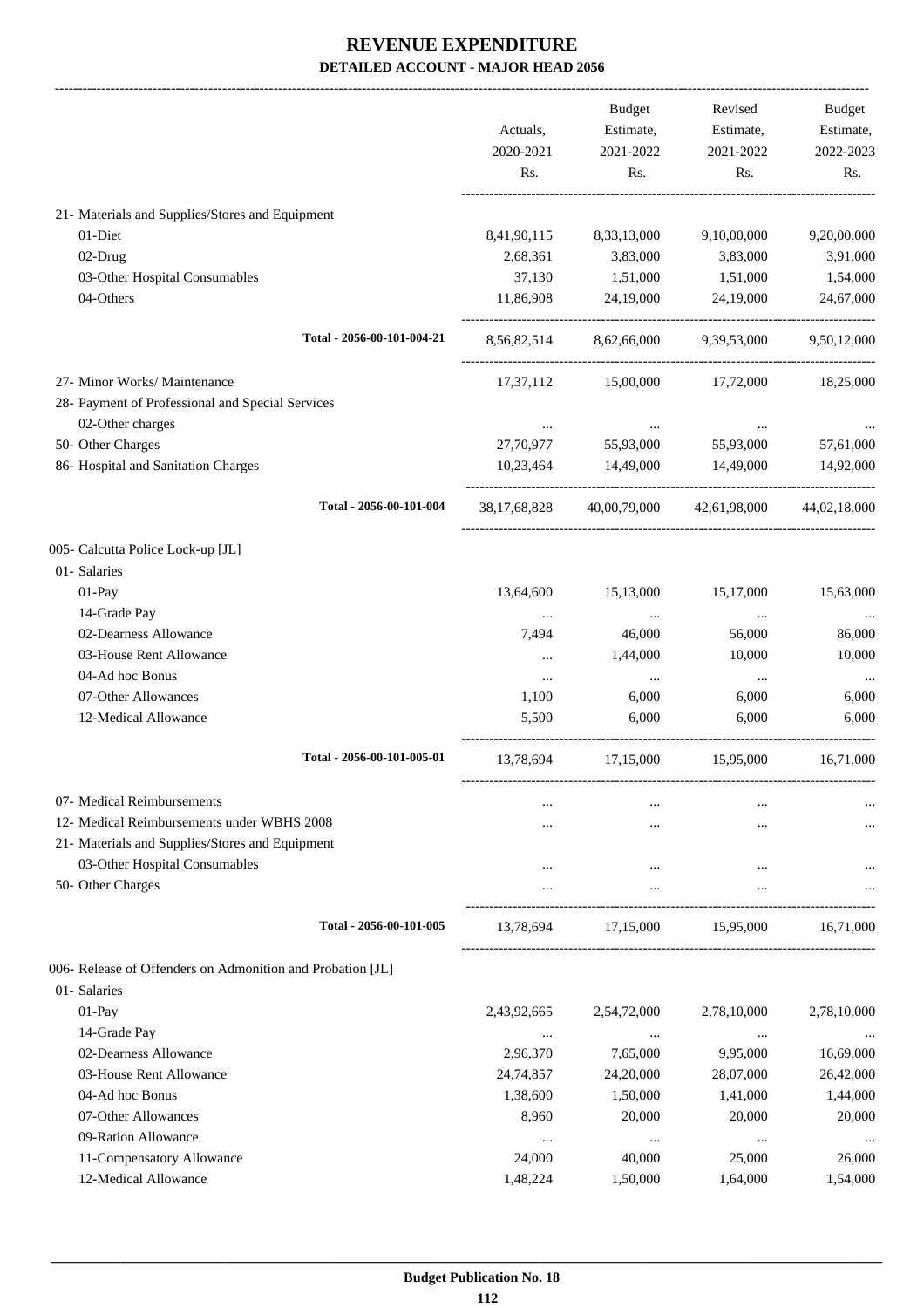|                                                           |             | <b>Budget</b> | Revised                                         | Budget      |
|-----------------------------------------------------------|-------------|---------------|-------------------------------------------------|-------------|
|                                                           | Actuals,    | Estimate,     | Estimate,                                       | Estimate,   |
|                                                           | 2020-2021   | 2021-2022     | 2021-2022                                       | 2022-2023   |
|                                                           | Rs.         | Rs.           | Rs.                                             | Rs.         |
| Total - 2056-00-101-006-01                                |             |               | 2,74,83,676 2,90,17,000 3,19,62,000 3,24,65,000 |             |
|                                                           |             |               |                                                 |             |
| 07- Medical Reimbursements                                | $\ddotsc$   | $\ldots$      | $\cdots$                                        |             |
| 11- Travel Expenses                                       | 3,900       | 11,000        | 11,000                                          | 11,000      |
| 12- Medical Reimbursements under WBHS 2008                | $\cdots$    | 12,000        | 12,000                                          | 12,000      |
| 13- Office Expenses                                       |             |               |                                                 |             |
| 01-Electricity                                            | $\cdots$    | 1,000         | 1,000                                           | 1,000       |
| 02-Telephone                                              | 8,248       | 12,000        | 12,000                                          | 12,000      |
| 03-Maintenance / P.O.L. for Office Vehicles               | $\ddots$    | 10,000        | $\ddots$                                        | $\ldots$    |
| 04-Other Office Expenses                                  | 35,314      | 72,000        | 72,000                                          | 73,000      |
| Total - 2056-00-101-006-13                                | 43.562      | 95,000        | 85,000                                          | 86,000      |
| 50- Other Charges                                         |             |               | 19,949 1,02,000 1,02,000 1,05,000               |             |
| Total - 2056-00-101-006                                   |             |               | 2,75,51,087 2,92,37,000 3,21,72,000 3,26,79,000 |             |
| 007- Training Institute for Correctional Homes staff [JL] |             |               |                                                 |             |
| 01- Salaries                                              |             |               |                                                 |             |
| 01-Pay                                                    | 1,17,90,409 | 1,43,33,000   | 1,27,50,000                                     | 1,23,87,000 |
| 14-Grade Pay                                              | $\ldots$    | $\ldots$      | $\cdots$                                        |             |
| 02-Dearness Allowance                                     | 3,51,440    | 4,00,000      | 7,38,000                                        | 7,43,000    |
| 03-House Rent Allowance                                   | 7,96,157    | 13,62,000     | 8,50,000                                        | 11,76,000   |
| 04-Ad hoc Bonus                                           | 33,600      | 44,000        | 23,000                                          | 35,000      |
| 07-Other Allowances                                       | 4,68,648    | 6,60,000      | 4,83,000                                        | 4,97,000    |
| 09-Ration Allowance                                       | 3,26,736    | 3,90,000      | 4,34,000                                        | 3,40,000    |
| 12-Medical Allowance                                      | 42,000      | 40,000        | 43,000                                          | 44,000      |
| Total - 2056-00-101-007-01                                | 1,38,08,990 |               | 1,72,29,000 1,53,21,000 1,52,22,000             |             |
| 07- Medical Reimbursements                                | $\ldots$    | $\cdots$      | $\cdots$                                        |             |
| 11- Travel Expenses                                       | 9,643       | 24,000        | 24,000                                          | 24,000      |
| 12- Medical Reimbursements under WBHS 2008                | 61,188      | 30,000        | 30,000                                          | 31,000      |
| 13- Office Expenses                                       |             |               |                                                 |             |
| 01-Electricity                                            | 4,55,636    | 5,00,000      | 3,50,000                                        | 5,00,000    |
| 02-Telephone                                              | 83,631      | 95,000        | 95,000                                          | 97,000      |
| 03-Maintenance / P.O.L. for Office Vehicles               | 2, 14, 787  | 4,40,000      | 2,19,000                                        | 2,23,000    |
| 04-Other Office Expenses                                  | 47,817      | 70,000        | 70,000                                          | 71,000      |
| Total - 2056-00-101-007-13                                | 8,01,871    |               | 11,05,000 7,34,000                              | 8,91,000    |
| 21- Materials and Supplies/Stores and Equipment           |             |               |                                                 |             |
| 02-Drug                                                   | $\cdots$    | 5,000         | 5,000                                           | 5,000       |
| 04-Others                                                 | 1,03,546    | 1,85,000      | 1,85,000                                        | 1,89,000    |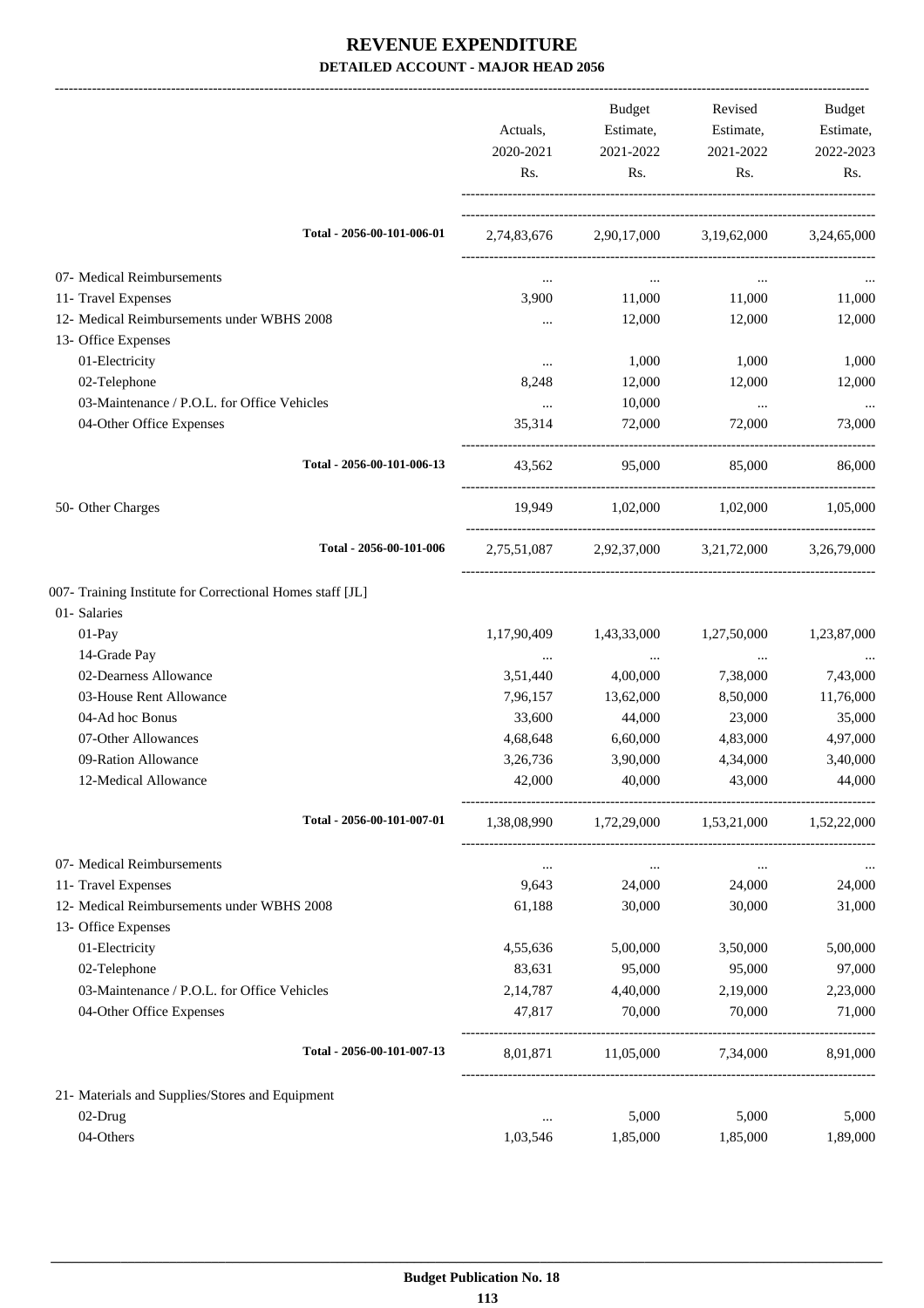|                                                                                                                                                                |                  | Budget                                                 | Revised                             | Budget           |
|----------------------------------------------------------------------------------------------------------------------------------------------------------------|------------------|--------------------------------------------------------|-------------------------------------|------------------|
|                                                                                                                                                                | Actuals,         | Estimate,                                              | Estimate,                           | Estimate,        |
|                                                                                                                                                                | 2020-2021<br>Rs. | 2021-2022<br>Rs.                                       | 2021-2022<br>Rs.                    | 2022-2023<br>Rs. |
|                                                                                                                                                                |                  |                                                        |                                     |                  |
| Total - 2056-00-101-007-21                                                                                                                                     |                  | 1,03,546 1,90,000 1,90,000 1,94,000                    |                                     |                  |
| 27- Minor Works/ Maintenance                                                                                                                                   | 5,99,885         | $\Delta\Delta\omega$ and                               | 6,12,000                            | 6,30,000         |
| 50- Other Charges                                                                                                                                              |                  | 6,44,955 12,97,000 12,50,000 12,83,000                 |                                     |                  |
| 98- Training                                                                                                                                                   |                  | 2,54,816 5,25,000 5,25,000                             |                                     | 5,25,000         |
| Total - 2056-00-101-007                                                                                                                                        | 1,62,84,894      |                                                        | 2,04,00,000 1,86,86,000 1,88,00,000 |                  |
| 008- Maintenance of generator installed in different Correctional<br>Homes of West Bengal [JL]<br>02- Wages                                                    |                  |                                                        |                                     |                  |
| 19- Maintenance                                                                                                                                                | 10,23,015        | 23,70,000                                              | 23,70,000                           | 23,74,000        |
| Total - 2056-00-101-008                                                                                                                                        |                  | 10,23,015 23,70,000 23,70,000                          |                                     | 23,74,000        |
| 009- Wages to the convicts sentenced under rigorous imprisonment                                                                                               |                  |                                                        |                                     |                  |
| $[\mathrm{J} \mathrm{L}]$<br>02- Wages                                                                                                                         |                  | 11,27,40,900 16,53,63,000 11,97,20,000 12,33,12,000    |                                     |                  |
| Total - 2056-00-101-009                                                                                                                                        |                  | 11,27,40,900  16,53,63,000  11,97,20,000  12,33,12,000 |                                     |                  |
| 010- Payment of Wages to the Extra Temporary workers of different<br>Correctional Homes [JL]                                                                   |                  |                                                        |                                     |                  |
| 02- Wages                                                                                                                                                      |                  | 3,56,34,503 3,59,39,000 3,59,39,000                    |                                     | 3,59,39,000      |
| Total - 2056-00-101-010                                                                                                                                        |                  | 3,56,34,503 3,59,39,000 3,59,39,000                    |                                     | 3,59,39,000      |
| 011- Payment of charges relating to medical treatment of ailing<br>inmates/children with parent inmates of different Correctional<br>Homes in West Bengal [JL] |                  |                                                        |                                     |                  |
| 50- Other Charges<br>012-012-Development of Cultural Activities by Inmates of<br>Correctional Home [JL]                                                        |                  | $\cdots$                                               |                                     |                  |
| 50- Other Charges                                                                                                                                              | $\cdots$         | $\cdots$                                               | $\cdots$                            |                  |
| <b>Total - Administrative Expenditure</b>                                                                                                                      | 247,66,35,251    | 265, 21, 15, 000                                       | 285,52,39,000                       | 289,81,93,000    |
| <b>Central Sector Scheme</b>                                                                                                                                   |                  |                                                        |                                     |                  |
| 013- Implementation of e-Prison Project (Central Sector) (OTHER)<br>[JL]                                                                                       |                  |                                                        |                                     |                  |
| 19- Maintenance                                                                                                                                                |                  | $\cdots$                                               | $\cdots$                            | $\cdots$         |
| 28- Payment of Professional and Special Services                                                                                                               |                  |                                                        |                                     |                  |
| 02-Other charges                                                                                                                                               | $\cdots$         | $\cdots$                                               | 19,82,000                           |                  |
| 50- Other Charges                                                                                                                                              | $\cdots$         | $\cdots$                                               | $\cdots$                            | $\cdots$         |
| 77- Computerisation                                                                                                                                            |                  | $\cdots$                                               |                                     |                  |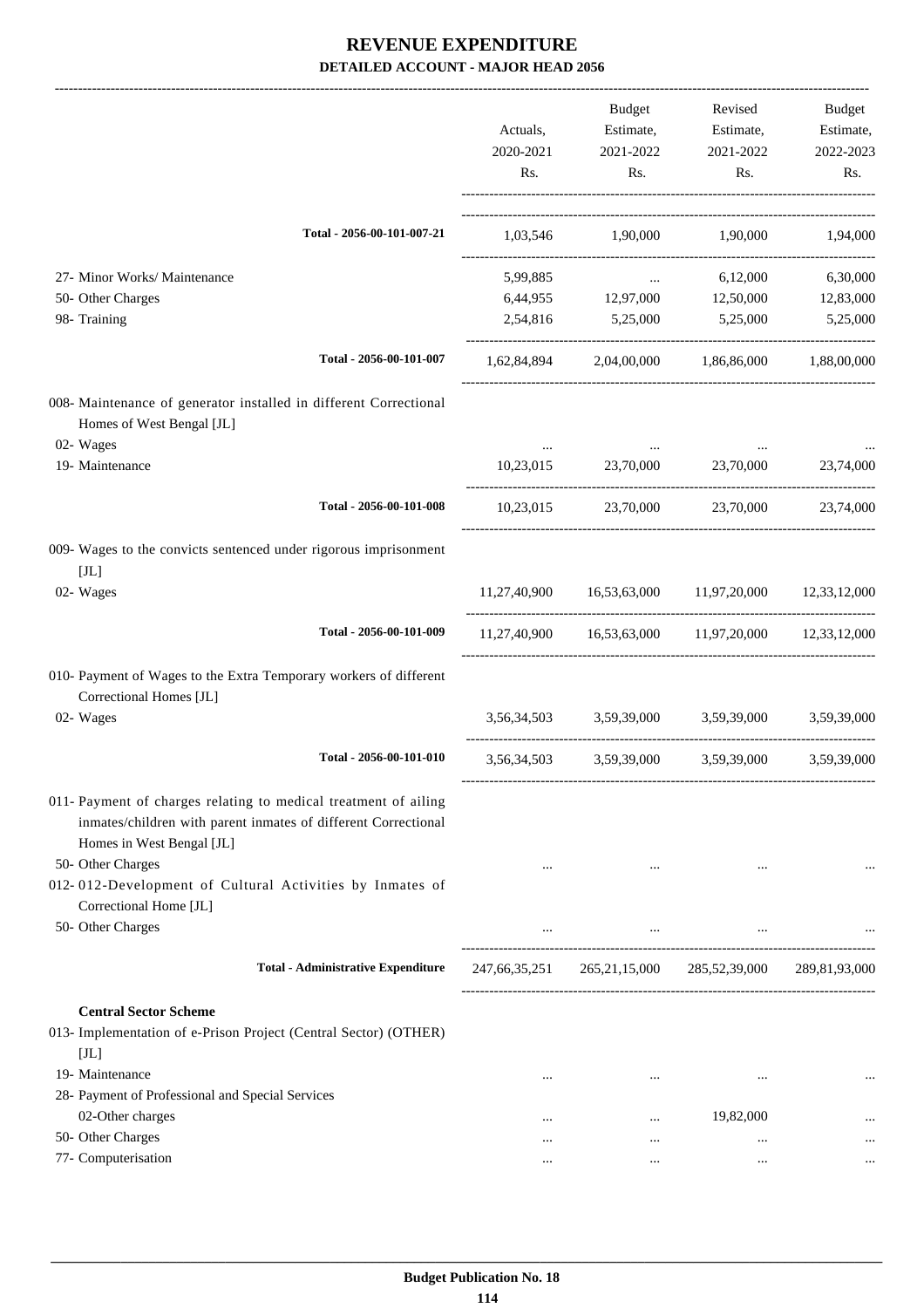|                                      |                  | <b>Budget</b>    | Revised       | <b>Budget</b> |
|--------------------------------------|------------------|------------------|---------------|---------------|
|                                      | Actuals.         | Estimate,        | Estimate,     | Estimate,     |
|                                      | 2020-2021        | 2021-2022        | 2021-2022     | 2022-2023     |
|                                      | Rs.              | Rs.              | Rs.           | Rs.           |
| <b>Total - Central Sector Scheme</b> | $\cdots$         | $\cdots$         | 19,82,000     | $\cdots$      |
| Total - 2056-00-101                  | 247, 66, 35, 251 | 265, 21, 15, 000 | 285,72,21,000 | 289,81,93,000 |
| Voted                                | 247,66,35,251    | 265, 21, 15, 000 | 285,72,21,000 | 289,81,93,000 |
| Charged                              | $\cdots$         | $\cdots$         | $\cdots$      | $\cdots$      |
|                                      |                  |                  |               |               |

.

#### **DETAILED ACCOUNT NO. 2056-00-102 - CORRECTIONAL HOMES MANUFACTURES**

| 102- Correctional Homes Manufactures            |                            |             |                                     |                                                         |             |
|-------------------------------------------------|----------------------------|-------------|-------------------------------------|---------------------------------------------------------|-------------|
| <b>Administrative Expenditure</b>               |                            |             |                                     |                                                         |             |
| 001- Clerical and Mechanical Establishment [JL] |                            |             |                                     |                                                         |             |
| 01- Salaries                                    |                            |             |                                     |                                                         |             |
| 01-Pay                                          |                            | 45, 39, 391 | 54,68,000                           | 48,45,000                                               | 47,69,000   |
| 14-Grade Pay                                    |                            | $\cdots$    | $\cdots$                            | $\cdots$                                                |             |
| 02-Dearness Allowance                           |                            | 19,098      | 1,64,000                            | 1,85,000                                                | 2,86,000    |
| 03-House Rent Allowance                         |                            | 4,31,880    | 5,19,000                            | 4,40,000                                                | 4,53,000    |
| 04-Ad hoc Bonus                                 |                            | 4,200       | 4,000                               | 5,000                                                   | 5,000       |
| 06-Constituency Allowance                       |                            | $\cdots$    | $\cdots$                            | $\cdots$                                                |             |
| 07-Other Allowances                             |                            | $\cdots$    | 50,000                              | 50,000                                                  | 50,000      |
| 09-Ration Allowance                             |                            | 15,400      | 50,000                              | 16,000                                                  | 16,000      |
| 12-Medical Allowance                            |                            | 11,500      | 17,000                              | 12,000                                                  | 12,000      |
|                                                 | Total - 2056-00-102-001-01 |             |                                     | 50,21,469 62,72,000 55,53,000                           | 55,91,000   |
| 07- Medical Reimbursements                      |                            | $\cdots$    | $\ldots$                            | $\cdots$                                                |             |
| 11- Travel Expenses                             |                            | $\cdots$    | 5,000                               | 5,000                                                   | 5,000       |
| 12- Medical Reimbursements under WBHS 2008      |                            | 94,477      | 1,37,000                            | 1,37,000                                                | 1,40,000    |
| 13- Office Expenses                             |                            |             |                                     |                                                         |             |
| 01-Electricity                                  |                            | $\cdots$    | $\cdots$                            | $\cdots$                                                |             |
| 03-Maintenance / P.O.L. for Office Vehicles     |                            | $\cdots$    | $\cdots$                            | $\cdots$                                                |             |
| 04-Other Office Expenses                        |                            | 293         | 10,000                              | 10,000                                                  | 10.000      |
|                                                 | Total - 2056-00-102-001-13 | 293         | 10,000                              | 10.000                                                  | 10,000      |
| 21- Materials and Supplies/Stores and Equipment |                            |             |                                     |                                                         |             |
| 03-Other Hospital Consumables                   |                            | 17,546      | 1,75,000                            | 1,00,000                                                | 1,00,000    |
| 04-Others                                       |                            |             | 1,60,19,153 2,37,30,000 1,65,00,000 |                                                         | 1,70,00,000 |
|                                                 | Total - 2056-00-102-001-21 |             |                                     | $1,60,36,699$ $2,39,05,000$ $1,66,00,000$ $1,71,00,000$ |             |
| 50- Other Charges                               |                            |             |                                     | 3,84,252 4,90,000 4,90,000                              | 5.05.000    |
|                                                 | Total - 2056-00-102-001    |             |                                     | 2,15,37,190 3,08,19,000 2,27,95,000 2,33,51,000         |             |
|                                                 |                            |             |                                     |                                                         |             |

002- Correctional Home Depot Establishment [JL]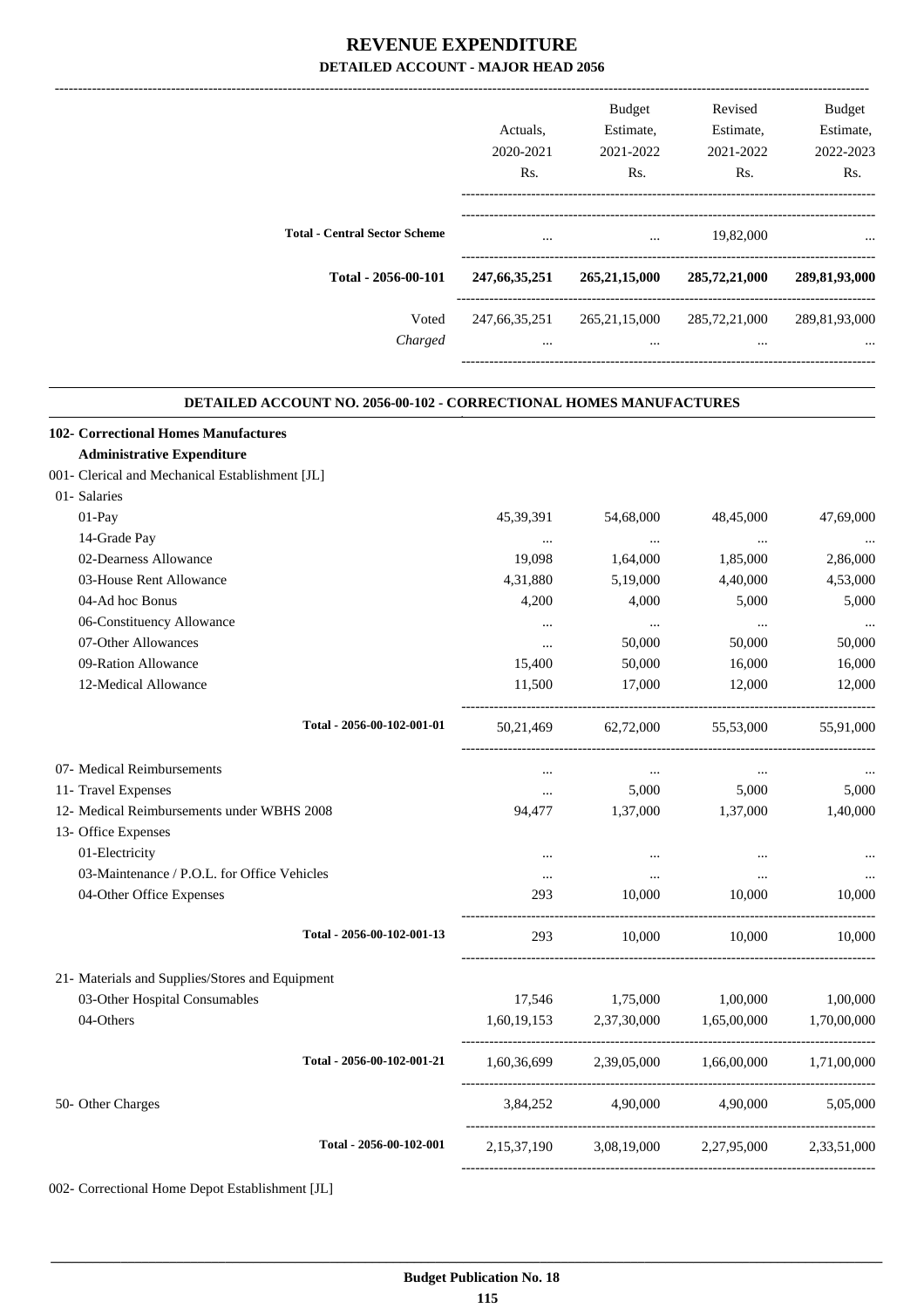|                                                                  | Actuals,<br>2020-2021<br>Rs. | Budget<br>Estimate,<br>2021-2022<br>Rs. | Revised<br>Estimate,<br>2021-2022<br>Rs. | Budget<br>Estimate,<br>2022-2023<br>Rs. |
|------------------------------------------------------------------|------------------------------|-----------------------------------------|------------------------------------------|-----------------------------------------|
| 01- Salaries                                                     |                              |                                         |                                          |                                         |
| 01-Pay                                                           | 22,22,200                    | 36,45,000                               | 23,19,000                                | 23,35,000                               |
| 14-Grade Pay                                                     | $\cdots$                     | $\sim$ $\sim$ $\sim$                    | <b>Contract Contract</b>                 | $\ldots$                                |
| 02-Dearness Allowance                                            | 12,234                       | 1,00,000                                | 91,000                                   | 1,40,000                                |
| 03-House Rent Allowance                                          | 2,66,304                     | 3,46,000                                | 2,79,000                                 | 2,22,000                                |
| 04-Ad hoc Bonus                                                  | 12,600                       | 20,000                                  | 14,000                                   | 14,000                                  |
| 07-Other Allowances                                              | $\cdots$                     | 10,000                                  | 10,000                                   | 10,000                                  |
| 12-Medical Allowance                                             | 8,500                        | 11,000                                  | 9,000                                    | 9,000                                   |
| Total - 2056-00-102-002-01                                       |                              | 25,21,838 41,32,000 27,22,000 27,30,000 |                                          |                                         |
| 07- Medical Reimbursements                                       |                              | $\cdots$                                | $\cdots$                                 |                                         |
| 12- Medical Reimbursements under WBHS 2008                       |                              | $\cdots$                                | 10,000                                   | 11,000                                  |
| 13- Office Expenses                                              |                              |                                         |                                          |                                         |
| 01-Electricity                                                   | $\cdots$                     | $\cdots$                                | $\cdots$                                 |                                         |
| 03-Maintenance / P.O.L. for Office Vehicles                      | $\cdots$                     | $\cdots$                                | $\cdots$                                 |                                         |
| 04-Other Office Expenses                                         | 8,212                        | 25,000                                  | 25,000                                   | 26,000                                  |
| Total - 2056-00-102-002-13                                       | 8,212                        | 25,000                                  | 25,000                                   | 26,000                                  |
| 21- Materials and Supplies/Stores and Equipment                  |                              |                                         |                                          |                                         |
| 04-Others                                                        | $\cdots$                     | 49,000                                  | 49,000                                   | 50,000                                  |
| 50- Other Charges                                                | 2,500                        | 30,000                                  | 30,000                                   | 31,000                                  |
| Total - 2056-00-102-002                                          | 25,32,550                    | 42,36,000                               | 28,36,000                                | 28,48,000                               |
| 003- Special Officer, Correctional Home Industries Establishment |                              |                                         |                                          |                                         |
| $[JL]$                                                           |                              |                                         |                                          |                                         |
| 01- Salaries                                                     |                              |                                         |                                          |                                         |
| 01-Pay                                                           | $\cdots$                     | $\cdots$                                | $\cdots$                                 | $\ddotsc$                               |
| 14-Grade Pay<br>02-Dearness Allowance                            | $\cdots$                     | $\cdots$                                |                                          |                                         |
| 03-House Rent Allowance                                          | $\cdots$                     | $\cdots$                                | $\cdots$                                 |                                         |
| 04-Ad hoc Bonus                                                  | $\cdots$                     | $\cdots$                                |                                          | $\cdots$                                |
| 07-Other Allowances                                              | $\cdots$                     | $\cdots$                                |                                          | $\cdots$                                |
| 09-Ration Allowance                                              | $\ddotsc$                    | $\cdots$                                |                                          |                                         |
| 12-Medical Allowance                                             | $\cdots$<br>$\cdots$         | $\cdots$<br>$\cdots$                    | <br>$\cdots$                             | $\cdots$<br>                            |
| 07- Medical Reimbursements                                       |                              | $\cdots$                                | $\cdots$                                 |                                         |
| 12- Medical Reimbursements under WBHS 2008                       | $\cdots$                     | $\cdots$                                | $\cdots$                                 |                                         |
| 13- Office Expenses                                              |                              |                                         |                                          |                                         |
| 03-Maintenance / P.O.L. for Office Vehicles                      | $\cdots$                     | $\cdots$                                | $\cdots$                                 |                                         |
| 04-Other Office Expenses                                         | $\cdots$                     | $\cdots$                                | $\cdots$                                 |                                         |
| 50- Other Charges                                                | $\cdots$                     | $\cdots$                                | $\cdots$                                 | $\cdots$                                |
| 004- Manufacturing Activities by Inmates at CCHs [JL]            |                              |                                         |                                          |                                         |
| 01- Salaries                                                     |                              |                                         |                                          |                                         |
| 01-Pay                                                           | $\cdots$                     | $\cdots$                                | $\cdots$                                 | $\ddotsc$                               |
| 14-Grade Pay                                                     | $\cdots$                     | $\cdots$                                | $\cdots$                                 | $\cdots$                                |
|                                                                  |                              |                                         |                                          |                                         |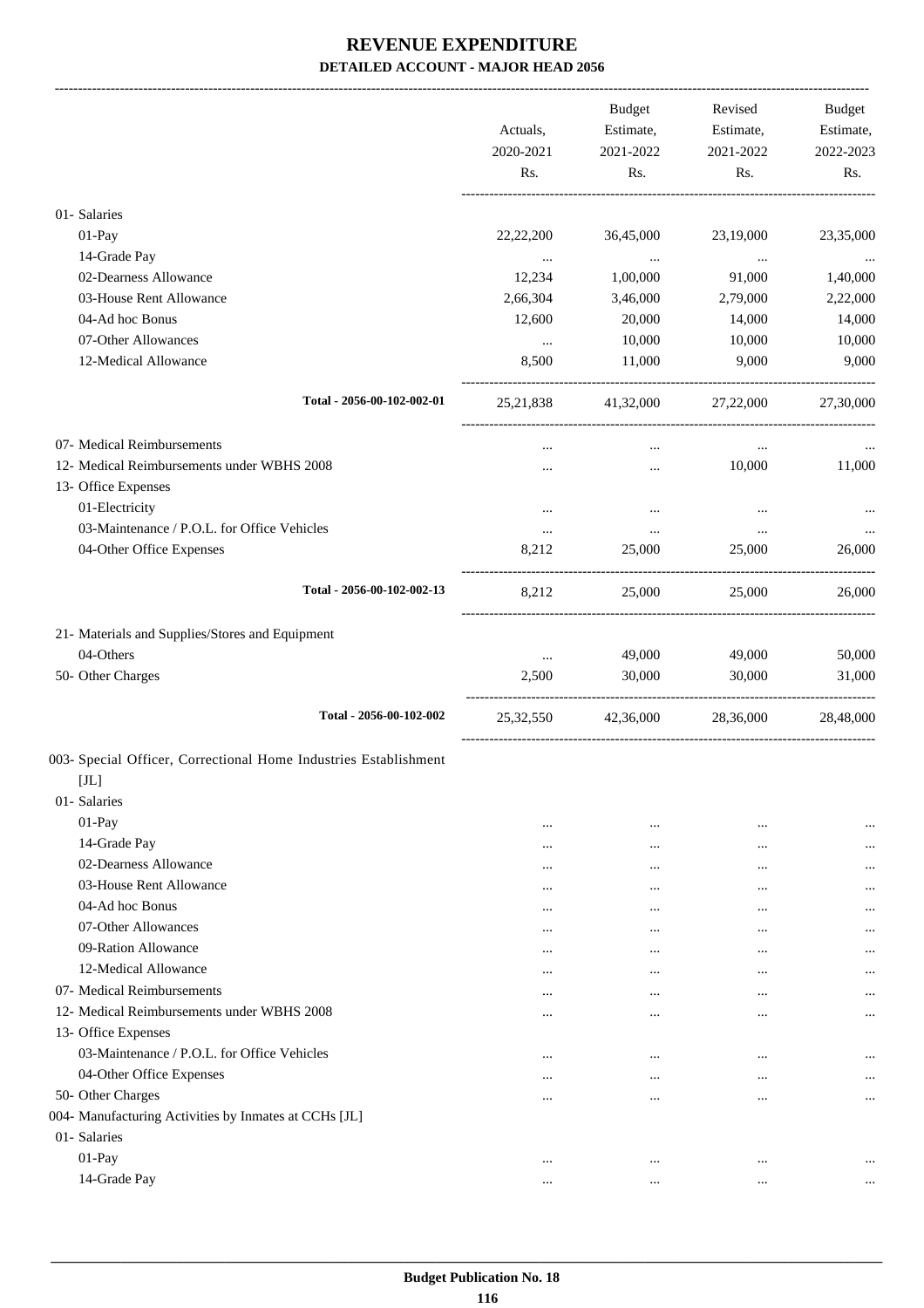|                                                 | Actuals,<br>2020-2021<br>Rs. | <b>Budget</b><br>Estimate,<br>2021-2022<br>Rs. | Revised<br>Estimate,<br>2021-2022<br>Rs. | Budget<br>Estimate,<br>2022-2023<br>Rs. |
|-------------------------------------------------|------------------------------|------------------------------------------------|------------------------------------------|-----------------------------------------|
| 02-Dearness Allowance                           | $\ddotsc$                    |                                                |                                          |                                         |
| 03-House Rent Allowance                         | $\cdots$                     | $\cdots$                                       | $\cdots$                                 |                                         |
| 04-Ad hoc Bonus                                 |                              | $\cdots$                                       | $\cdots$                                 |                                         |
| 07-Other Allowances                             |                              |                                                |                                          |                                         |
| 09-Ration Allowance                             |                              |                                                | $\cdots$                                 |                                         |
| 12-Medical Allowance                            |                              | $\cdots$                                       | $\cdots$                                 |                                         |
| 07- Medical Reimbursements                      | $\ddotsc$                    | $\cdots$                                       | $\cdots$                                 |                                         |
| 11- Travel Expenses                             |                              |                                                | $\cdots$                                 |                                         |
| 12- Medical Reimbursements under WBHS 2008      | .                            | $\cdots$                                       | $\ddotsc$                                |                                         |
| 13- Office Expenses                             |                              |                                                |                                          |                                         |
| 01-Electricity                                  | $\cdots$                     |                                                |                                          |                                         |
| 02-Telephone                                    |                              |                                                |                                          |                                         |
| 03-Maintenance / P.O.L. for Office Vehicles     | $\ddotsc$                    |                                                | $\cdots$                                 |                                         |
| 04-Other Office Expenses                        |                              |                                                |                                          |                                         |
| 21- Materials and Supplies/Stores and Equipment |                              |                                                |                                          |                                         |
| 03-Other Hospital Consumables                   | $\ddotsc$                    | $\ddotsc$                                      | $\ddotsc$                                |                                         |
| 04-Others                                       |                              |                                                |                                          |                                         |
| 50- Other Charges                               |                              |                                                | $\ddotsc$                                |                                         |
| 77- Computerisation                             | $\cdots$                     | $\cdots$                                       | $\cdots$                                 |                                         |
| <b>Total - Administrative Expenditure</b>       | 2,40,69,740                  | 3,50,55,000                                    | 2,56,31,000                              | 2,61,99,000                             |
| Total - 2056-00-102                             | 2,40,69,740                  | 3,50,55,000                                    | 2,56,31,000                              | 2,61,99,000                             |
| Voted                                           |                              | 2,40,69,740 3,50,55,000 2,56,31,000            |                                          | 2,61,99,000                             |
| Charged                                         | $\cdots$                     | $\cdots$                                       | $\cdots$                                 |                                         |
|                                                 |                              |                                                |                                          |                                         |

#### **DETAILED ACCOUNT NO. 2056-00-800 - OTHER EXPENDITURE .**

.

#### **800- Other Expenditure**

#### **Administrative Expenditure**

| 003- Charges for Police Custody [JL]   |                                           |             |           |           |           |
|----------------------------------------|-------------------------------------------|-------------|-----------|-----------|-----------|
| 50- Other Charges                      |                                           | 47, 71, 173 | 91,54,000 | 57,72,000 | 71,54,000 |
|                                        | Total - 2056-00-800-003                   | 47, 71, 173 | 91,54,000 | 57,72,000 | 71,54,000 |
| 009- Scheme of Prison Reforms [JL]     |                                           |             |           |           |           |
| 27- Minor Works/ Maintenance           |                                           | $\cdots$    |           | $\cdots$  | $\cdots$  |
| 50- Other Charges                      |                                           |             |           |           | $\cdots$  |
| 013- Charges for Moving Prisoners [JL] |                                           |             |           |           |           |
| 50- Other Charges                      |                                           | $\cdots$    | $\cdots$  | $\cdots$  | $\cdots$  |
|                                        | <b>Total - Administrative Expenditure</b> | 47.71.173   | 91,54,000 | 57,72,000 | 71,54,000 |
|                                        |                                           |             |           |           |           |

#### **State Development Schemes**

001- Modernisation of Prison Administration [JL]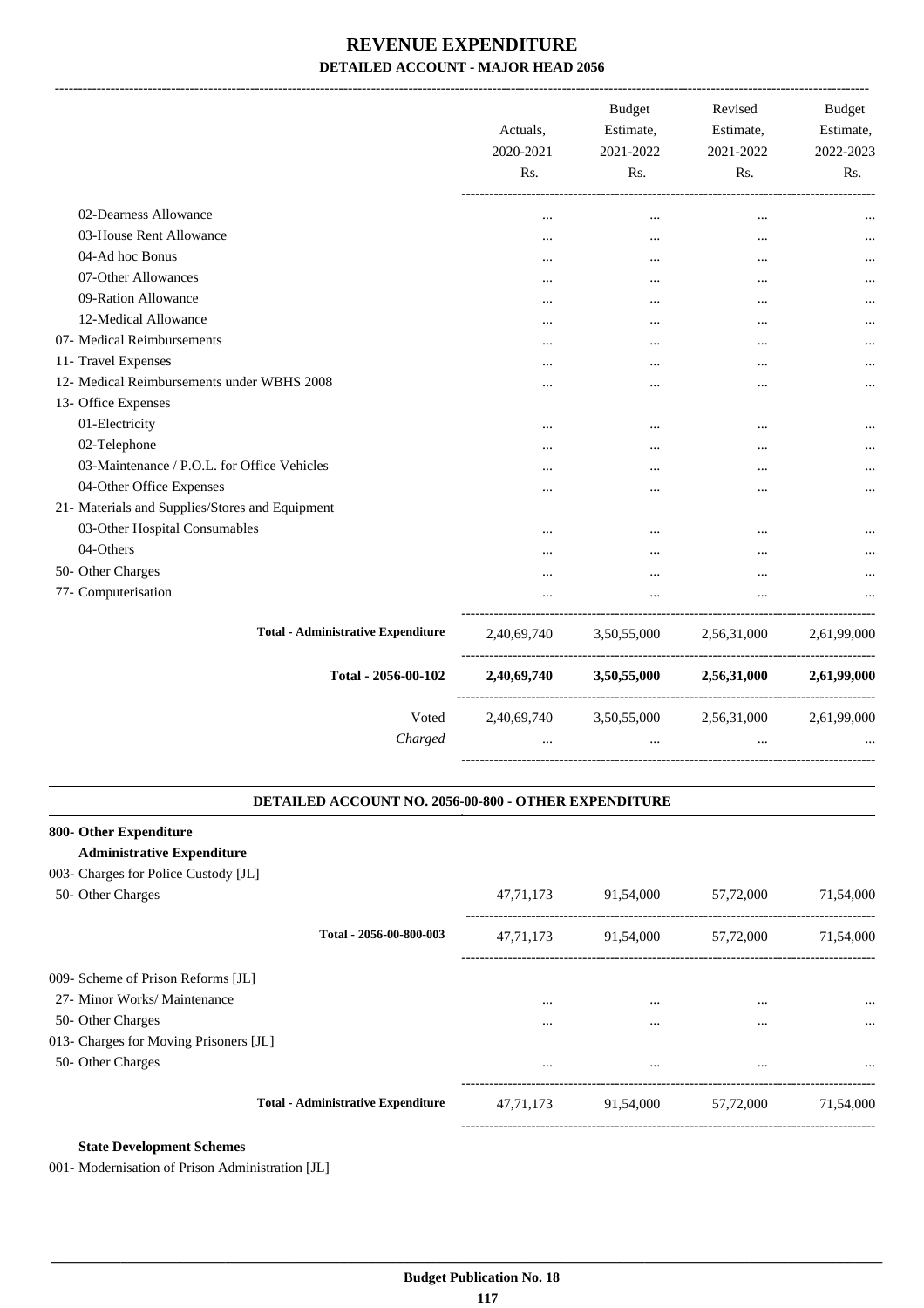|                                                                                                         |             | <b>Budget</b>                        | Revised                                           | <b>Budget</b> |
|---------------------------------------------------------------------------------------------------------|-------------|--------------------------------------|---------------------------------------------------|---------------|
|                                                                                                         | Actuals,    | Estimate,                            | Estimate,                                         | Estimate,     |
|                                                                                                         | 2020-2021   | 2021-2022                            | 2021-2022                                         | 2022-2023     |
|                                                                                                         | Rs.         | Rs.                                  | Rs.                                               | Rs.           |
| 28- Payment of Professional and Special Services                                                        |             |                                      |                                                   |               |
| 02-Other charges                                                                                        | $\cdots$    | 5,00,000                             | 1,67,000                                          | 1,25,000      |
| 50- Other Charges                                                                                       | 15,52,046   | 50,00,000                            | 16,67,000                                         | 12,50,000     |
| 77- Computerisation                                                                                     | $\cdots$    | 5,00,000                             | 1,67,000                                          | 1,25,000      |
| Total - 2056-00-800-001                                                                                 | 15,52,046   | 60,00,000                            | 20,01,000                                         | 15,00,000     |
| 002- Miscellaneous Development Works [JL]                                                               |             |                                      |                                                   |               |
| 27- Minor Works/ Maintenance                                                                            | 2,02,30,822 | 10,20,00,000                         | 3,60,93,000                                       | 10,91,00,000  |
| 50- Other Charges                                                                                       | 31,48,131   | 1,00,00,000                          | 37,45,000                                         | 1,33,00,000   |
| 77- Computerisation                                                                                     | $\cdots$    | 50,00,000                            | 16,67,000                                         | 52,50,000     |
| Total - 2056-00-800-002                                                                                 |             | 2,33,78,953 11,70,00,000             | 4,15,05,000                                       | 12,76,50,000  |
| 004- Expansion of Teaching and Educational Facilities to children of                                    |             |                                      |                                                   |               |
| women inmates up to 6 years (JL) [JL]                                                                   |             |                                      |                                                   |               |
| 50- Other Charges                                                                                       | $\ddots$    | 5,00,000                             | 1,67,000                                          | 5,00,000      |
| Total - 2056-00-800-004                                                                                 | $\cdots$    | 5,00,000                             | 1,67,000                                          | 5,00,000      |
| 005- Schemes of Women Correctional Homes in West Bengal (JL)<br>[JL]                                    |             |                                      |                                                   |               |
| 50- Other Charges                                                                                       | $\cdots$    | 5,00,000                             | 3,70,000                                          | 5,50,000      |
| Total - 2056-00-800-005                                                                                 | $\cdots$    | 5,00,000                             | 3,70,000                                          | 5,50,000      |
| 008- Vocational Training to Inmates (irrespective of male and female)<br>in the Correctional Homes [JL] |             |                                      |                                                   |               |
| 50- Other Charges                                                                                       |             | 30,00,000                            | 10,00,000                                         | 10,50,000     |
| Total - 2056-00-800-008                                                                                 | $\cdots$    |                                      | 30,00,000   10,00,000   10,50,000                 |               |
| 014- Vocational Training for Women Inmates (JL) [JL]                                                    |             |                                      |                                                   |               |
| 50- Other Charges                                                                                       |             | 10,00,000                            | 3,33,000                                          | 5,50,000      |
| Total - 2056-00-800-014                                                                                 | $\cdots$    | 10,00,000                            | 3,33,000                                          | 5,50,000      |
| <b>Total - State Development Schemes</b>                                                                |             |                                      | 2,49,30,999 12,80,00,000 4,53,76,000 13,18,00,000 |               |
|                                                                                                         |             |                                      |                                                   |               |
| Total - 2056-00-800                                                                                     |             |                                      | 2,97,02,172 13,71,54,000 5,11,48,000 13,89,54,000 |               |
| Voted                                                                                                   |             | 2,97,02,172 13,71,54,000 5,11,48,000 |                                                   | 13,89,54,000  |
| Charged                                                                                                 | $\cdots$    | $\cdots$                             |                                                   |               |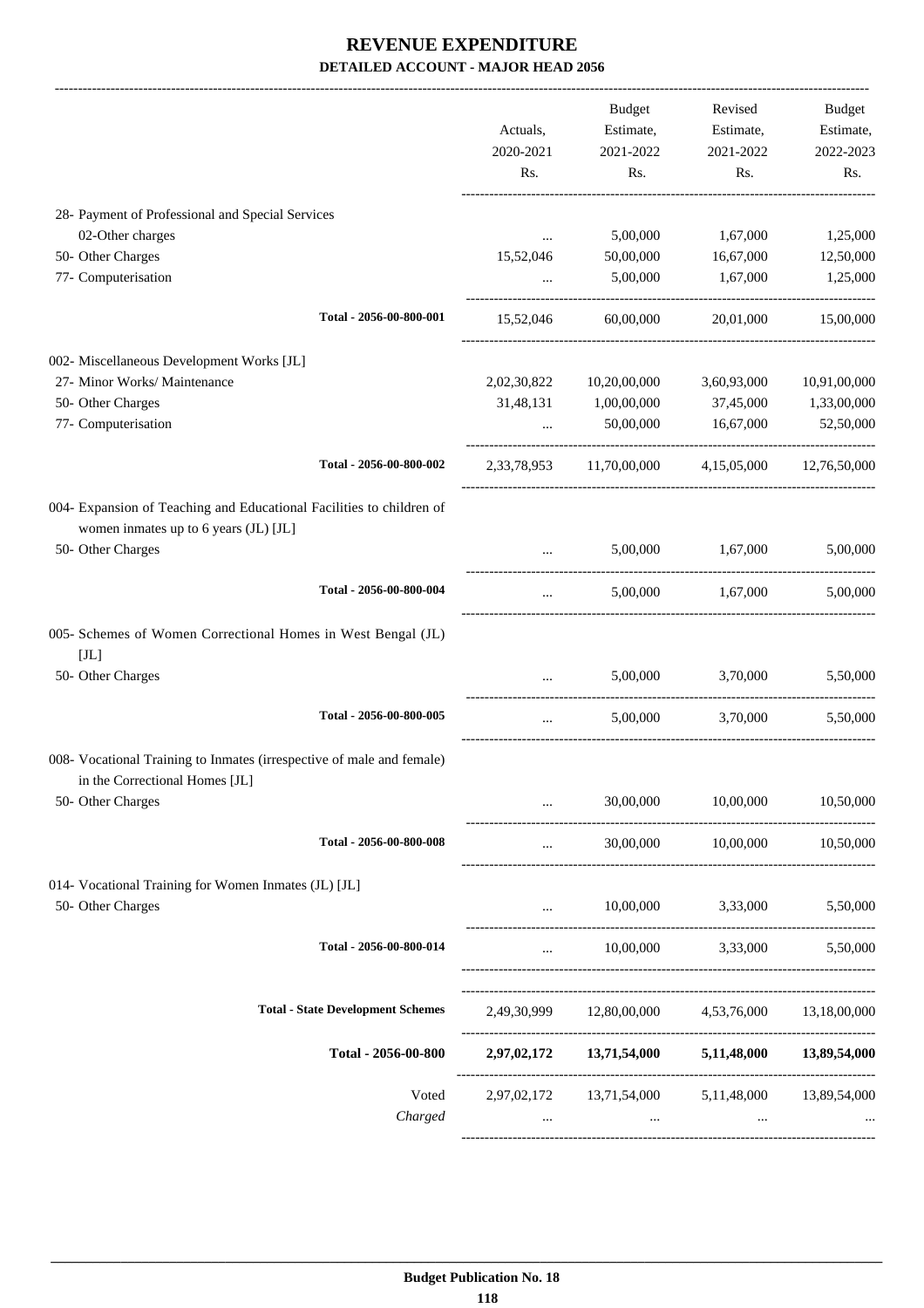|                                                                                  |             | Budget    | Revised     | Budget      |
|----------------------------------------------------------------------------------|-------------|-----------|-------------|-------------|
|                                                                                  | Actuals,    | Estimate, | Estimate,   | Estimate,   |
|                                                                                  | 2020-2021   | 2021-2022 | 2021-2022   | 2022-2023   |
|                                                                                  | Rs.         | Rs.       | Rs.         | Rs.         |
| <b>DETAILED ACCOUNT NO. 2056 - DEDUCT RECOVERIES IN REDUCTION OF EXPENDITURE</b> |             |           |             |             |
| 001- Direction and Administration                                                |             |           |             |             |
| Administrative Expenditure                                                       |             |           |             |             |
| 001-Superintendence [JL]                                                         |             |           |             |             |
| 70-Deduct Recoveries                                                             |             |           |             |             |
| 01-Others                                                                        |             | $-1,000$  | $-1,000$    | $-1,000$    |
| 02-W.B.H.S. 2008                                                                 |             | $-1,000$  | $\cdots$    |             |
| 002-District Head Quarters [JL]                                                  |             |           |             |             |
| 70-Deduct Recoveries                                                             |             |           |             |             |
| 01-Others                                                                        |             | $-1,000$  | $-1,000$    | $-1,000$    |
| 02-W.B.H.S. 2008                                                                 |             | $-1,000$  | $\ddotsc$   |             |
|                                                                                  |             |           |             |             |
| Total - 001 - Deduct - Recoveries                                                | $\cdots$    | $-4,000$  | $-2,000$    | $-2,000$    |
| 101- Correctional Homes                                                          |             |           |             |             |
| Administrative Expenditure                                                       |             |           |             |             |
| 001-Presidency Correctional Home. [JL] [JL]                                      |             |           |             |             |
| 70-Deduct Recoveries                                                             |             |           |             |             |
| 01-Others                                                                        |             | $-1,000$  | $-1,000$    | $-1,000$    |
| 02-W.B.H.S. 2008                                                                 | $\cdots$    | $-1,000$  | $\cdots$    | $\cdots$    |
| 002-Central Correctional Homes. [JL] [JL]                                        |             |           |             |             |
| 70-Deduct Recoveries                                                             |             |           |             |             |
| 01-Others                                                                        | $-3,06,245$ | $-10,000$ | $-3,00,000$ | $-3,00,000$ |
| 02-W.B.H.S. 2008                                                                 |             | $-1,000$  | $\cdots$    |             |
| 003-District Correctional Homes. [JL] [JL]                                       |             |           |             |             |
| 70-Deduct Recoveries                                                             |             |           |             |             |
| 01-Others                                                                        | $-28,933$   | $-10,000$ | $-25,000$   | $-30,000$   |
| 02-W.B.H.S. 2008                                                                 |             | $-1,000$  | $\cdots$    | $\cdots$    |
| 004-Subsidiary Correctional Home [JL]                                            |             |           |             |             |
| 70-Deduct Recoveries                                                             |             |           |             |             |
| 01-Others                                                                        | $-4,339$    | $-10,000$ | $-10,000$   | $-10,000$   |
| 02-W.B.H.S. 2008                                                                 |             | $-1,000$  | $\cdots$    |             |
| 005-Calcutta Police Lock-up [JL]                                                 |             |           |             |             |
| 70-Deduct Recoveries                                                             |             |           |             |             |
| 01-Others                                                                        | $\cdots$    | $-1,000$  | $-1,000$    | $-1,000$    |
| 02-W.B.H.S. 2008                                                                 |             | $-1,000$  | $\cdots$    | $\cdots$    |
| 006-Release of Offenders on Admonition and Probation [JL]                        |             |           |             |             |
| 70-Deduct Recoveries                                                             |             |           |             |             |
| 01-Others                                                                        |             | $-1,000$  | $-1,000$    | $-1,000$    |
| 02-W.B.H.S. 2008                                                                 |             | $-1,000$  |             | $\cdots$    |
| 007-Training Institute for Correctional Homes staff [JL]                         |             |           |             |             |
| 70-Deduct Recoveries                                                             |             |           |             |             |
| 01-Others                                                                        |             | $-1,000$  | $-1,000$    | $-1,000$    |
| 02-W.B.H.S. 2008                                                                 |             | $-1,000$  | $\cdots$    |             |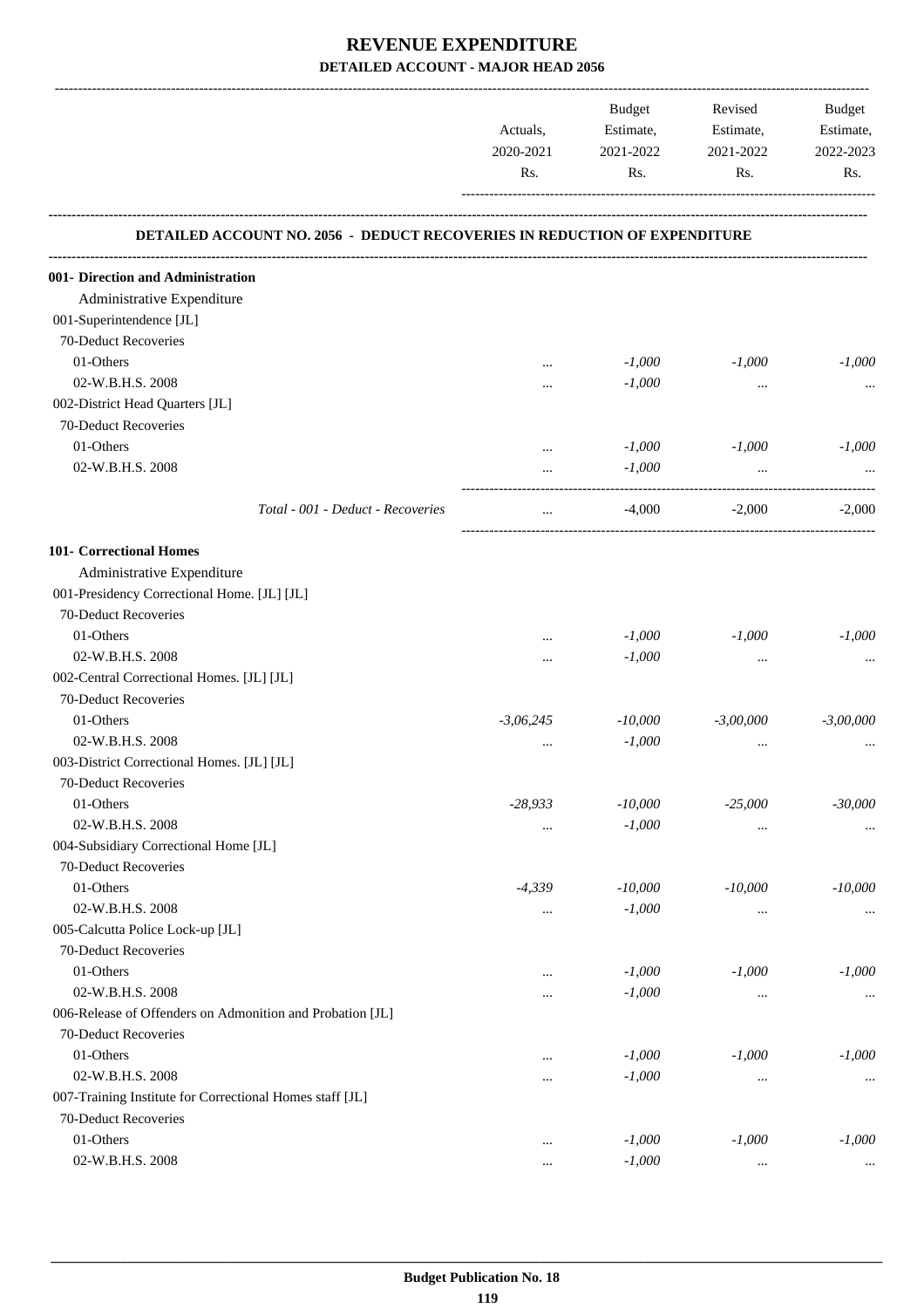|                                                                                                                                    | Actuals,<br>2020-2021<br>Rs. | Budget<br>Estimate,<br>2021-2022<br>Rs. | Revised<br>Estimate,<br>2021-2022<br>Rs. | Budget<br>Estimate,<br>2022-2023<br>Rs. |
|------------------------------------------------------------------------------------------------------------------------------------|------------------------------|-----------------------------------------|------------------------------------------|-----------------------------------------|
| 009-Wages to the convicts sentenced under rigorous imprisonment                                                                    |                              |                                         |                                          |                                         |
| [JL]                                                                                                                               |                              |                                         |                                          |                                         |
| 70-Deduct Recoveries                                                                                                               |                              |                                         |                                          |                                         |
| 01-Others                                                                                                                          |                              | $-10,000$                               | $-10,000$                                | $-10,000$                               |
| 010-Payment of Wages to the Extra Temporary workers of different<br>Correctional Homes [JL]                                        |                              |                                         |                                          |                                         |
| 70-Deduct Recoveries                                                                                                               |                              |                                         |                                          |                                         |
| 01-Others                                                                                                                          |                              | $\ddotsc$                               | $-1,000$                                 | $-1,000$                                |
| 02-W.B.H.S. 2008                                                                                                                   |                              |                                         | $\cdots$                                 |                                         |
| <b>State Development Schemes</b>                                                                                                   |                              |                                         |                                          |                                         |
| 015-Refund of Unutilised Fund of CSS Schemes (State Share)<br>(CSSREFUND) [JL]                                                     |                              |                                         |                                          |                                         |
| 70-Deduct Recoveries                                                                                                               |                              |                                         |                                          |                                         |
| 01-Others                                                                                                                          | $\cdots$                     |                                         |                                          |                                         |
| State Development Schemes (Central Assistance)<br>014-Refund of Unutilised Fund of CSS Schemes (Central Share)<br>(CSSREFUND) [JL] |                              |                                         |                                          |                                         |
| 70-Deduct Recoveries                                                                                                               |                              |                                         |                                          |                                         |
| 01-Others                                                                                                                          |                              | $\cdots$                                |                                          |                                         |
|                                                                                                                                    |                              |                                         |                                          |                                         |
| Total - 101 - Deduct - Recoveries                                                                                                  |                              | $-3,39,517$ $-51,000$ $-3,50,000$       |                                          | $-3,55,000$                             |
| <b>102- Correctional Homes Manufactures</b>                                                                                        |                              |                                         |                                          |                                         |
| Administrative Expenditure                                                                                                         |                              |                                         |                                          |                                         |
| 001-Clerical and Mechanical Establishment [JL]                                                                                     |                              |                                         |                                          |                                         |
| 70-Deduct Recoveries                                                                                                               |                              |                                         |                                          |                                         |
| 01-Others                                                                                                                          | $\cdots$                     | $-1,000$                                | $-1,000$                                 | $-1,000$                                |
| 02-W.B.H.S. 2008                                                                                                                   | $\cdots$                     | $-1,000$                                | $\cdots$                                 | $\cdots$                                |
| 002-Correctional Home Depot Establishment [JL]                                                                                     |                              |                                         |                                          |                                         |
| 70-Deduct Recoveries                                                                                                               |                              |                                         |                                          |                                         |
| 01-Others                                                                                                                          | $\cdots$                     | $-1,000$                                | $-1,000$                                 | $-1,000$                                |
| 02-W.B.H.S. 2008                                                                                                                   |                              | $\cdots$                                | $\cdots$                                 | $\cdots$                                |
| 003-Special Officer, Correctional Home Industries Establishment<br>[JL]                                                            |                              |                                         |                                          |                                         |
| 70-Deduct Recoveries                                                                                                               |                              |                                         |                                          |                                         |
| 01-Others                                                                                                                          |                              | $\cdots$                                |                                          |                                         |
| 02-W.B.H.S. 2008                                                                                                                   | $\cdots$                     | $\cdots$                                | $\cdots$                                 |                                         |
| Total - 102 - Deduct - Recoveries                                                                                                  | $\cdots$                     | $-3,000$                                | $-2,000$                                 | $-2,000$                                |
| 800- Other Expenditure                                                                                                             |                              |                                         |                                          |                                         |
| Administrative Expenditure                                                                                                         |                              |                                         |                                          |                                         |
| 003-Charges for Police Custody [JL]                                                                                                |                              |                                         |                                          |                                         |
| 70-Deduct Recoveries                                                                                                               |                              |                                         |                                          |                                         |
| 01-Others                                                                                                                          | $\cdots$                     | $-1,000$                                | $-1,000$                                 | $-1,000$                                |
| 02-W.B.H.S. 2008                                                                                                                   | $\cdots$                     | $\cdots$                                | $\cdots$                                 |                                         |
| 012-Junior High School for Prisoners [JL]                                                                                          |                              |                                         |                                          |                                         |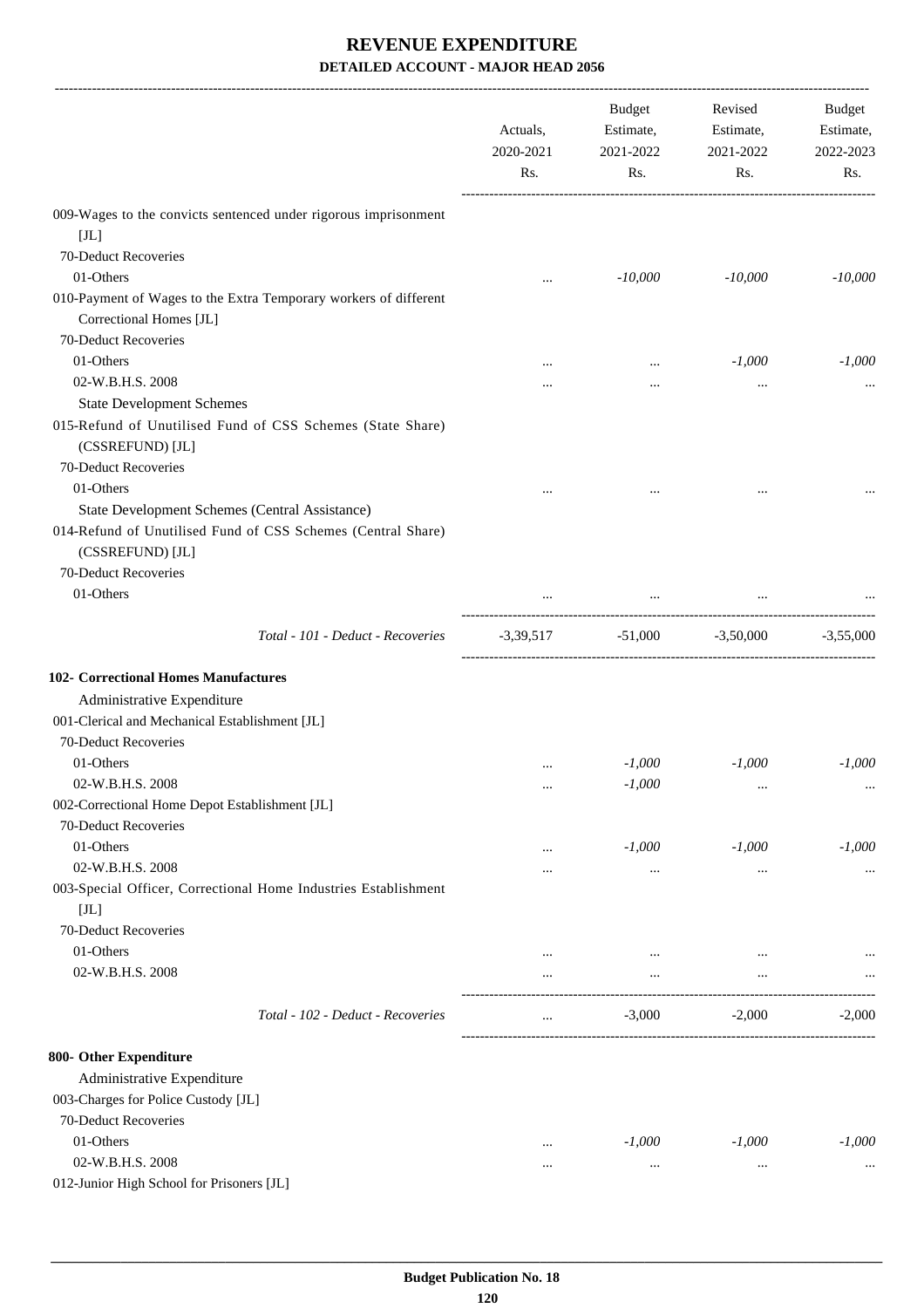|                                                                  | Actuals,<br>2020-2021<br>Rs. | <b>Budget</b><br>Estimate,<br>2021-2022<br>Rs. | Revised<br>Estimate,<br>2021-2022<br>Rs. | Budget<br>Estimate,<br>2022-2023<br>Rs. |
|------------------------------------------------------------------|------------------------------|------------------------------------------------|------------------------------------------|-----------------------------------------|
|                                                                  |                              |                                                |                                          |                                         |
| 70-Deduct Recoveries                                             |                              |                                                |                                          |                                         |
| 01-Others                                                        | $\ddotsc$                    |                                                |                                          |                                         |
| 02-W.B.H.S. 2008                                                 |                              |                                                |                                          |                                         |
| 013-Charges for Moving Prisoners [JL]                            |                              |                                                |                                          |                                         |
| 70-Deduct Recoveries                                             |                              |                                                |                                          |                                         |
| 01-Others                                                        |                              |                                                |                                          |                                         |
| <b>State Development Schemes</b>                                 |                              |                                                |                                          |                                         |
| 001-Modernisation of Prison Administration [JL]                  |                              |                                                |                                          |                                         |
| 70-Deduct Recoveries                                             |                              |                                                |                                          |                                         |
| 01-Others                                                        |                              |                                                |                                          |                                         |
| 002-Miscellaneous Development Works [JL]                         | $\cdots$                     |                                                |                                          |                                         |
| 70-Deduct Recoveries                                             |                              |                                                |                                          |                                         |
| 01-Others                                                        |                              |                                                |                                          |                                         |
|                                                                  |                              |                                                |                                          |                                         |
| Total - 800 - Deduct - Recoveries                                | $\cdots$                     | $-1,000$                                       | $-1,000$                                 | $-1,000$                                |
| 911- Deduct Recoveries of Overpayments                           |                              |                                                |                                          |                                         |
| Administrative Expenditure                                       |                              |                                                |                                          |                                         |
| 001-Presidency Jail [JL]                                         |                              |                                                |                                          |                                         |
| 70-Deduct Recoveries                                             |                              |                                                |                                          |                                         |
| 01-Others                                                        | $-24,700$                    | $-1,000$                                       | $-25,000$                                | $-25,000$                               |
| 004-Subsidiary Jail [JL]                                         |                              |                                                |                                          |                                         |
| 70-Deduct Recoveries                                             |                              |                                                |                                          |                                         |
| 01-Others                                                        |                              | $-10,000$                                      | $-10,000$                                | $-10,000$                               |
| 02-W.B.H.S. 2008                                                 |                              | $\cdots$                                       |                                          |                                         |
| 006-Release of Offenders on Admonition and Probation[JL] [JL]    |                              |                                                |                                          |                                         |
| 70-Deduct Recoveries                                             |                              |                                                |                                          |                                         |
| 01-Others                                                        |                              | $-1,000$                                       | $-1,000$                                 | $-1,000$                                |
| 009-Wages to the convicts sentenced under rigorous imprisonment  | $\cdots$                     |                                                |                                          |                                         |
| $[\mathrm{JL}]$                                                  |                              |                                                |                                          |                                         |
| 70-Deduct Recoveries                                             |                              |                                                |                                          |                                         |
| 01-Others                                                        | $-4,07,606$                  | $-1,000$                                       | $-1,000$                                 | $-1,000$                                |
| 010-Payment of wages to the Extra Temporary Workers of different |                              |                                                |                                          |                                         |
| Correctional Homes [JL]                                          |                              |                                                |                                          |                                         |
| 70-Deduct Recoveries                                             |                              |                                                |                                          |                                         |
| 01-Others                                                        |                              | $-1,000$                                       | $-1,000$                                 | $-1,000$                                |
| 012-Development of Cultural Activities by the Inmates of         | $\cdots$                     |                                                |                                          |                                         |
| Correctional Homes [JL]                                          |                              |                                                |                                          |                                         |
| 70-Deduct Recoveries                                             |                              |                                                |                                          |                                         |
| 01-Others                                                        |                              |                                                |                                          |                                         |
|                                                                  | $\cdots$                     |                                                | $-1,000$                                 | $-1,000$                                |
| 013-Central Jail [JL]                                            |                              |                                                |                                          |                                         |
| 70-Deduct Recoveries                                             |                              |                                                |                                          |                                         |
| 01-Others                                                        | $\ldots$                     | $-10,000$                                      | $-10,000$                                | $-10,000$                               |
| 014-District Jails [JL]                                          |                              |                                                |                                          |                                         |
| 70-Deduct Recoveries                                             |                              |                                                |                                          |                                         |
| 01-Others                                                        | $\cdots$                     | $-1,000$                                       | $-1,000$                                 | $-1,000$                                |
| 02-W.B.H.S. 2008                                                 | $\cdots$                     |                                                | $\cdots$                                 |                                         |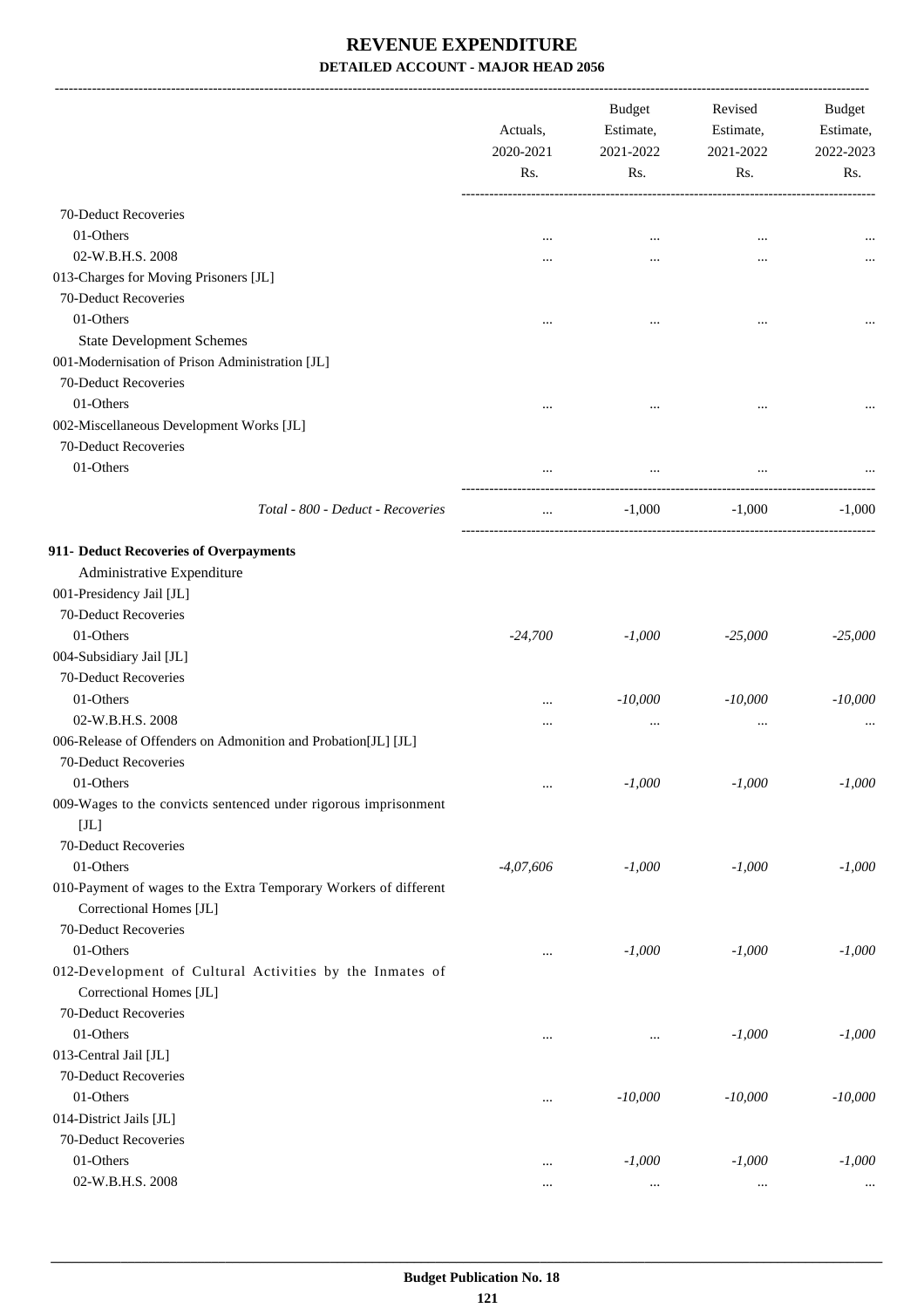|                                                           | Actuals.<br>2020-2021<br>Rs. | Budget<br>Estimate,<br>2021-2022<br>Rs. | Revised<br>Estimate,<br>2021-2022<br>Rs. | <b>Budget</b><br>Estimate,<br>2022-2023<br>Rs. |
|-----------------------------------------------------------|------------------------------|-----------------------------------------|------------------------------------------|------------------------------------------------|
| <b>State Development Schemes</b>                          |                              |                                         |                                          |                                                |
| 002-Miscellaneous development works [JL]                  |                              |                                         |                                          |                                                |
| 70-Deduct Recoveries                                      |                              |                                         |                                          |                                                |
| 01-Others                                                 | $-3,59,50,523$               | $\cdots$                                | $\cdots$                                 | $\cdots$                                       |
| 003-Refund of unutilised funds under various Schemes [JL] |                              |                                         |                                          |                                                |
| 70-Deduct Recoveries                                      |                              |                                         |                                          |                                                |
| 01-Others                                                 | $-6,748$                     | $\cdots$                                | $\cdots$                                 |                                                |
| Total - 911 - Deduct - Recoveries                         | $-3,63,89,577$               | $-25,000$                               | $-50,000$                                | $-50,000$                                      |
| Total - 2056 - Deduct - Recoveries                        | $-3,67,29,094$               | $-84,000$                               | $-4,05,000$                              | $-4.10,000$                                    |
|                                                           |                              |                                         |                                          |                                                |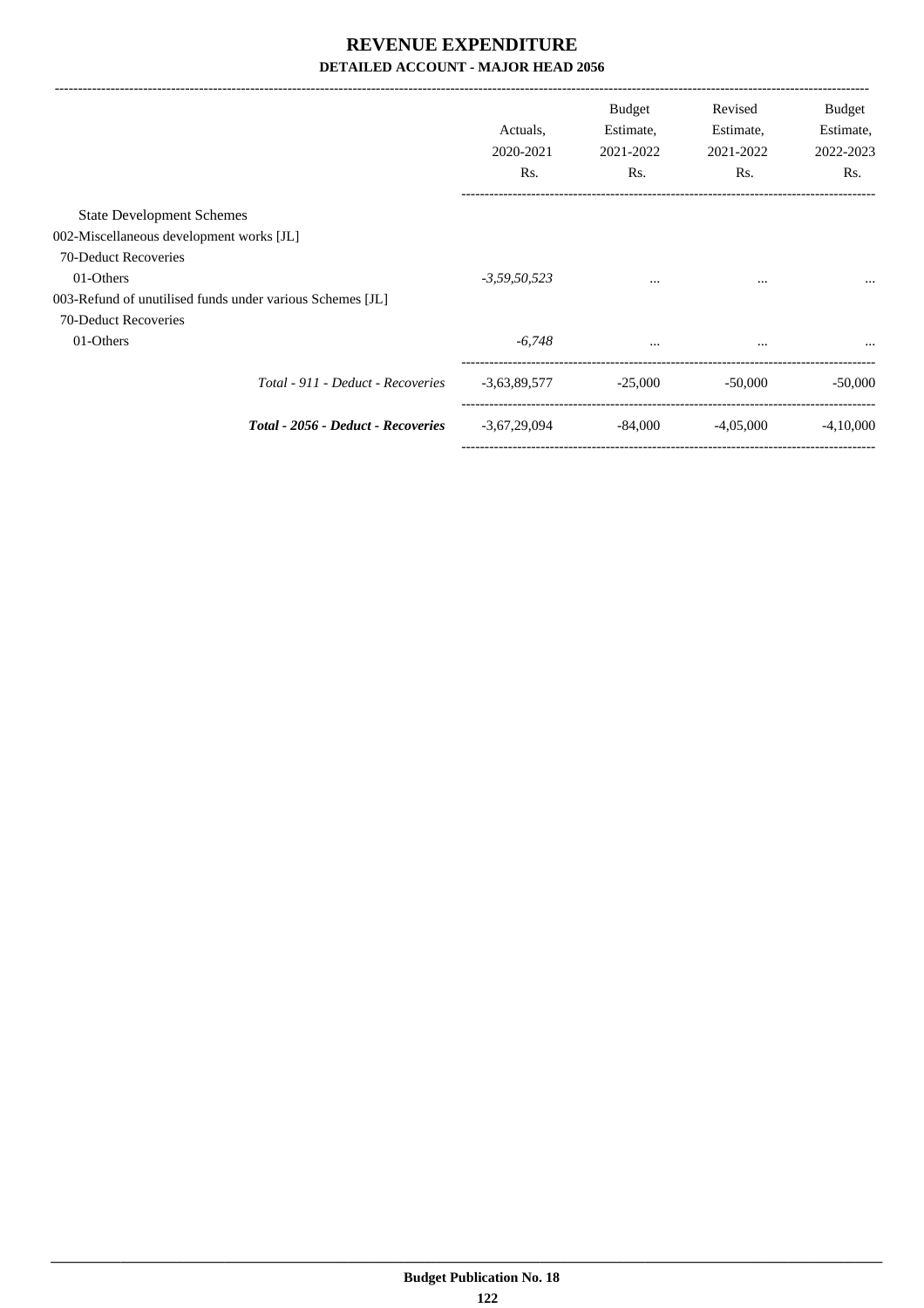# **REVENUE EXPENDITURE**

#### **DEMAND No. 33**

#### **Correctional Administration Department**

#### **A. General Services - (d) Administrative Services**

## **Head of Account : 2058 - Stationery and Printing**

| Voted Rs. 3,28,09,000      | <b>Charged Rs. Nil</b> |             |             | Total Rs. 3,28,09,000 |
|----------------------------|------------------------|-------------|-------------|-----------------------|
|                            |                        | Voted Rs.   | Charged Rs. | <b>Total Rs.</b>      |
| <b>Gross Expenditure</b>   |                        | 3,28,09,000 | $\cdots$    | 3,28,09,000           |
| <b>Deduct - Recoveries</b> |                        | $-1,000$    | $\cdots$    | $-1,000$              |
|                            | <b>Net Expenditure</b> | 3,28,08,000 | $\cdots$    | 3,28,08,000           |

## **REVENUE EXPENDITURE ABSTRACT ACCOUNT**

---------------------------------------------------------------------------------------------------------------------------------------------------------------------------------

|                                                                            | Actuals,<br>2020-2021<br>Rs. | Budget<br>Estimate,<br>2021-2022<br>$\mathbf{Rs.}$ | Revised<br>Estimate,<br>2021-2022<br>$\mathbf{Rs.}$                            | <b>Budget</b><br>Estimate,<br>2022-2023<br>Rs. |
|----------------------------------------------------------------------------|------------------------------|----------------------------------------------------|--------------------------------------------------------------------------------|------------------------------------------------|
|                                                                            |                              |                                                    |                                                                                |                                                |
| 102- Printing, Storage and Distribution of Forms                           |                              |                                                    |                                                                                |                                                |
| Administrative Expenditure                                                 |                              |                                                    | $3,27,71,421$ $3,55,78,000$ $3,12,65,000$ $3,28,09,000$                        |                                                |
|                                                                            |                              |                                                    | Total - 102 3,27,71,421 3,55,78,000 3,12,65,000 3,28,09,000                    |                                                |
| Grand Total - Gross 3,27,71,421 3,55,78,000 3,12,65,000 3,28,09,000        |                              |                                                    |                                                                                |                                                |
|                                                                            |                              |                                                    | Voted 3,27,71,421 3,55,78,000 3,12,65,000 3,28,09,000<br>Charged               |                                                |
| Administrative Expenditure 3,27,71,421 3,55,78,000 3,12,65,000 3,28,09,000 |                              |                                                    |                                                                                |                                                |
| <i>Deduct Recoveries</i> 2,000 -1,000 -1,000                               |                              |                                                    |                                                                                |                                                |
| Grand Total - Net 3,27,71,421 3,55,76,000 3,12,64,000 3,28,08,000          |                              |                                                    |                                                                                |                                                |
|                                                                            |                              |                                                    | Voted 3,27,71,421 3,55,76,000 3,12,64,000 3,28,08,000<br>$Charged$ $$ $$ $$ $$ |                                                |
|                                                                            |                              |                                                    |                                                                                |                                                |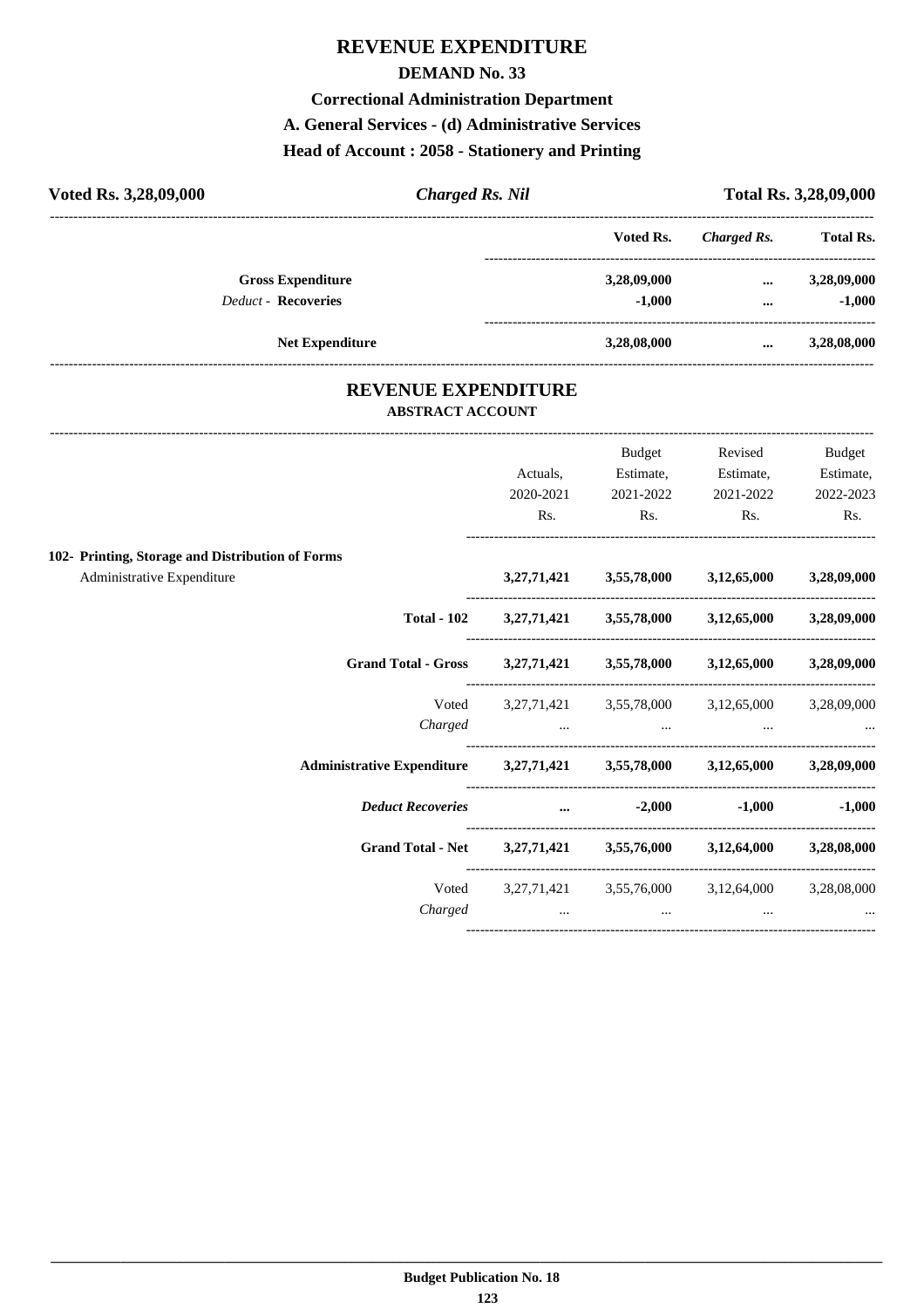| 2,84,69,371<br>1,38,069<br>30,60,693<br>1,05,000<br>$\cdots$<br>2,31,486<br>4,790<br>3, 20, 09, 409 | DETAILED ACCOUNT NO. 2058-00-102 - PRINTING, STORAGE AND DISTRIBUTION OF FORMS<br>3,02,61,000<br>$\ldots$<br>9,00,000<br>28,75,000<br>1,11,000<br>$\cdots$<br>2,97,000<br>3,000<br>3,44,47,000 | 2,62,50,000<br>$\cdots$<br>9,00,000<br>28,61,000<br>1,13,000<br>$\ldots$<br>2,38,000<br>15,000<br>3,03,77,000 |                                                                                                                         |
|-----------------------------------------------------------------------------------------------------|------------------------------------------------------------------------------------------------------------------------------------------------------------------------------------------------|---------------------------------------------------------------------------------------------------------------|-------------------------------------------------------------------------------------------------------------------------|
|                                                                                                     |                                                                                                                                                                                                |                                                                                                               |                                                                                                                         |
|                                                                                                     |                                                                                                                                                                                                |                                                                                                               |                                                                                                                         |
|                                                                                                     |                                                                                                                                                                                                |                                                                                                               | 2,70,38,000<br>16,23,000<br>28,41,000<br>1,13,000<br>2,45,000<br>15,000<br>3,18,75,000                                  |
|                                                                                                     |                                                                                                                                                                                                |                                                                                                               |                                                                                                                         |
|                                                                                                     |                                                                                                                                                                                                |                                                                                                               |                                                                                                                         |
|                                                                                                     |                                                                                                                                                                                                |                                                                                                               |                                                                                                                         |
|                                                                                                     |                                                                                                                                                                                                |                                                                                                               |                                                                                                                         |
|                                                                                                     |                                                                                                                                                                                                |                                                                                                               |                                                                                                                         |
|                                                                                                     |                                                                                                                                                                                                |                                                                                                               |                                                                                                                         |
|                                                                                                     |                                                                                                                                                                                                |                                                                                                               |                                                                                                                         |
|                                                                                                     |                                                                                                                                                                                                |                                                                                                               |                                                                                                                         |
|                                                                                                     |                                                                                                                                                                                                |                                                                                                               |                                                                                                                         |
|                                                                                                     |                                                                                                                                                                                                |                                                                                                               |                                                                                                                         |
|                                                                                                     |                                                                                                                                                                                                |                                                                                                               |                                                                                                                         |
|                                                                                                     | 26,000                                                                                                                                                                                         | 1,000                                                                                                         | 26,000                                                                                                                  |
|                                                                                                     | 5,000                                                                                                                                                                                          | 5,000                                                                                                         | 5,000                                                                                                                   |
|                                                                                                     | 2,000                                                                                                                                                                                          | 7,000                                                                                                         | 10,000                                                                                                                  |
| 2,55,392                                                                                            | 2,10,000                                                                                                                                                                                       | 2,10,000                                                                                                      | 2,14,000                                                                                                                |
|                                                                                                     |                                                                                                                                                                                                |                                                                                                               |                                                                                                                         |
| 2,48,265                                                                                            | 4,30,000                                                                                                                                                                                       | 2,50,000                                                                                                      | 2,55,000                                                                                                                |
| 16,150                                                                                              | 33,000                                                                                                                                                                                         | 33,000                                                                                                        | 34,000                                                                                                                  |
| $\ldots$                                                                                            | $\cdots$                                                                                                                                                                                       | $\cdots$                                                                                                      |                                                                                                                         |
| 96,161                                                                                              | 1,20,000                                                                                                                                                                                       | 1,20,000                                                                                                      | 1,22,000                                                                                                                |
| 3,60,576                                                                                            | 5,83,000                                                                                                                                                                                       | 4,03,000                                                                                                      | 4,11,000                                                                                                                |
| 16,498                                                                                              | 20,000                                                                                                                                                                                         | 17,000                                                                                                        | 17,000                                                                                                                  |
| 63,492                                                                                              | 1,05,000                                                                                                                                                                                       | 65,000                                                                                                        | 67,000                                                                                                                  |
|                                                                                                     |                                                                                                                                                                                                |                                                                                                               |                                                                                                                         |
| 36,300                                                                                              | 1,45,000                                                                                                                                                                                       | 1,45,000                                                                                                      | 1,48,000                                                                                                                |
| 29,754                                                                                              | 35,000                                                                                                                                                                                         | 35,000                                                                                                        | 36,000                                                                                                                  |
|                                                                                                     |                                                                                                                                                                                                |                                                                                                               | 3,28,09,000                                                                                                             |
|                                                                                                     |                                                                                                                                                                                                |                                                                                                               | 3,28,09,000                                                                                                             |
|                                                                                                     |                                                                                                                                                                                                |                                                                                                               | 3,28,09,000                                                                                                             |
|                                                                                                     | $\cdots$                                                                                                                                                                                       |                                                                                                               |                                                                                                                         |
|                                                                                                     |                                                                                                                                                                                                |                                                                                                               | 3,27,71,421 3,55,78,000 3,12,65,000<br>$3,27,71,421$ $3,55,78,000$ $3,12,65,000$<br>3,27,71,421 3,55,78,000 3,12,65,000 |

#### **-------------------------------------------------------------------------------------------------------------------------------------------------------------------------------- DETAILED ACCOUNT NO. 2058 - DEDUCT RECOVERIES IN REDUCTION OF EXPENDITURE**

 **\_\_\_\_\_\_\_\_\_\_\_\_\_\_\_\_\_\_\_\_\_\_\_\_\_\_\_\_\_\_\_\_\_\_\_\_\_\_\_\_\_\_\_\_\_\_\_\_\_\_\_\_\_\_\_\_\_\_\_\_\_\_\_\_\_\_\_\_\_\_\_\_\_\_\_\_\_\_\_\_\_\_\_\_\_\_\_\_\_\_\_\_\_\_\_\_\_\_\_\_\_\_\_\_\_\_\_\_\_\_\_\_\_\_\_\_\_\_\_**

#### **--------------------------------------------------------------------------------------------------------------------------------------------------------------------------------**

**102- Printing, Storage and Distribution of Forms**

Administrative Expenditure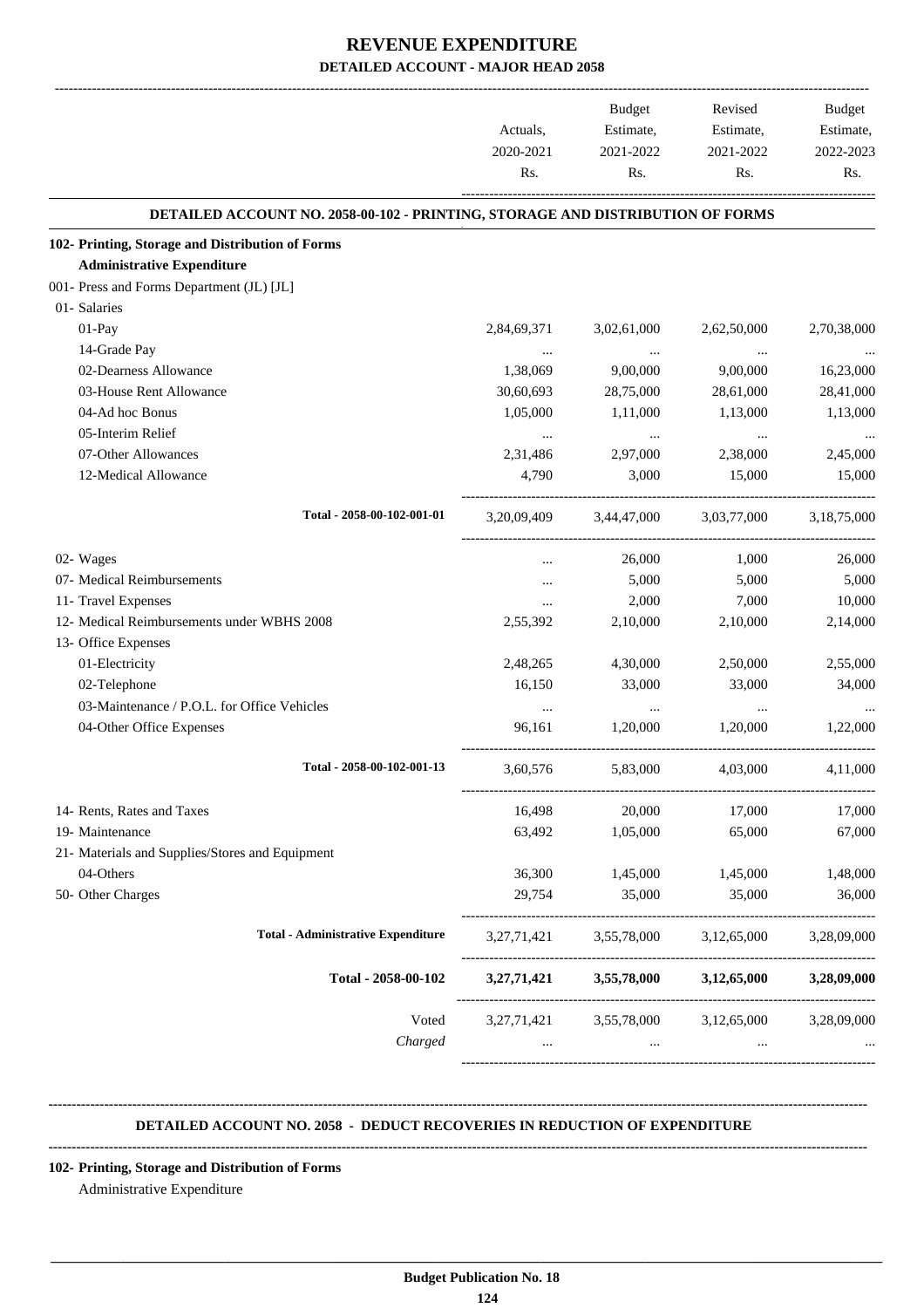|                                          |                                    | Actuals.<br>2020-2021<br>Rs. | <b>Budget</b><br>Estimate,<br>2021-2022<br>Rs. | Revised<br>Estimate,<br>2021-2022<br>Rs. | <b>Budget</b><br>Estimate,<br>2022-2023<br>Rs. |
|------------------------------------------|------------------------------------|------------------------------|------------------------------------------------|------------------------------------------|------------------------------------------------|
| 001-Press and Forms Department (JL) [JL] |                                    |                              |                                                |                                          |                                                |
| 70-Deduct Recoveries                     |                                    |                              |                                                |                                          |                                                |
| 01-Others                                |                                    | $\cdots$                     | $-1,000$                                       | $-1,000$                                 | $-1,000$                                       |
| 02-W.B.H.S. 2008                         |                                    | $\cdots$                     | $-1,000$                                       | $\cdots$                                 |                                                |
|                                          | Total - 102 - Deduct - Recoveries  | $\cdots$                     | $-2,000$                                       | $-1.000$                                 | $-1,000$                                       |
|                                          | Total - 2058 - Deduct - Recoveries | $\cdots$                     | $-2,000$                                       | $-1,000$                                 | $-1,000$                                       |
|                                          |                                    |                              |                                                |                                          |                                                |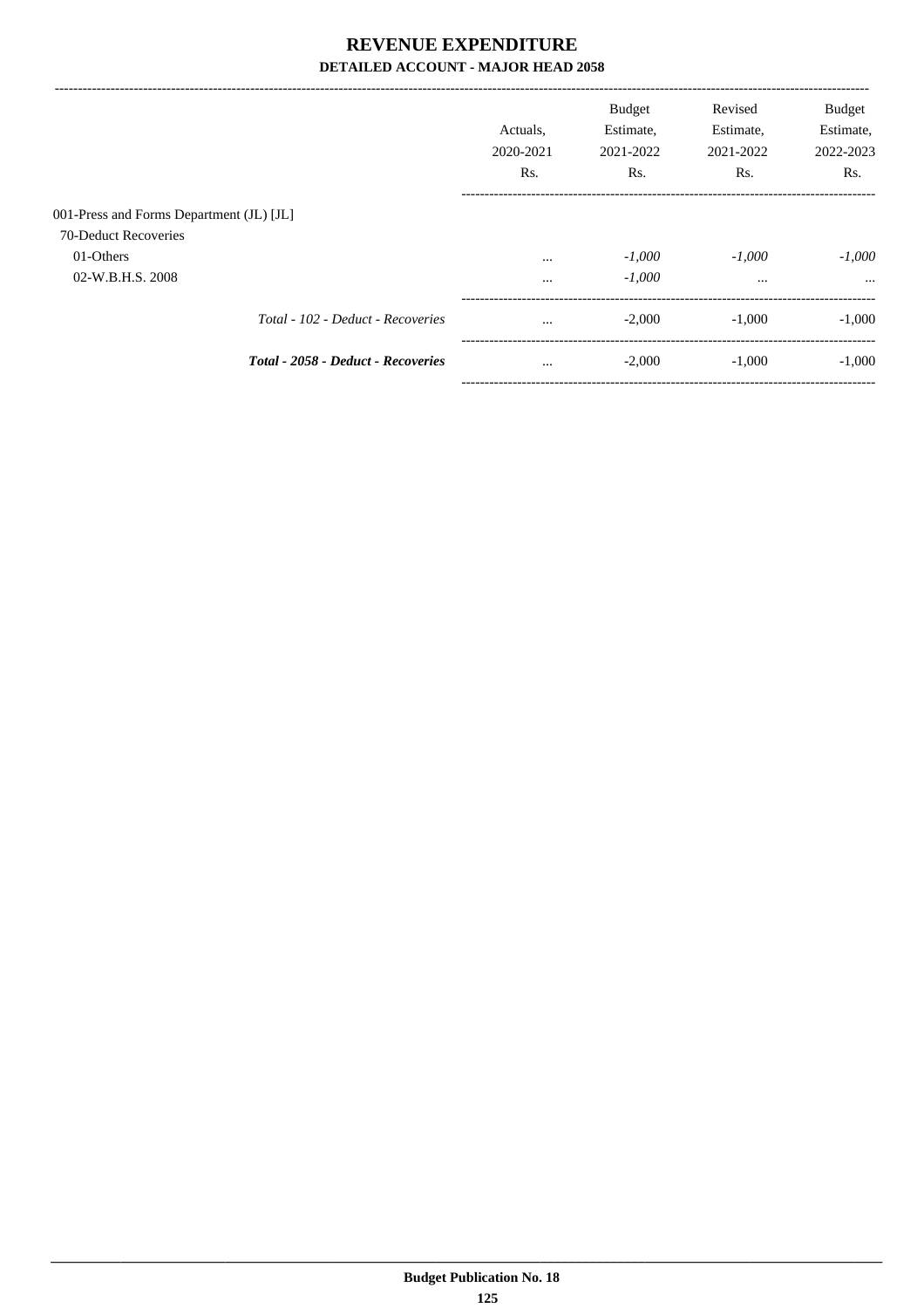# REVENUE EXPENDITURE

#### **DEMAND No. 33**

#### **Correctional Administration Department**

#### A. General Services - (d) Administrative Services

## Head of Account: 2059 - Public Works

| <b>Voted Rs. 60,000</b>                                | <b>Charged Rs. Nil</b> |                                   | <b>Total Rs. 60,000</b> |                    |  |
|--------------------------------------------------------|------------------------|-----------------------------------|-------------------------|--------------------|--|
|                                                        |                        | Voted Rs.                         | Charged Rs.             | <b>Total Rs.</b>   |  |
| <b>Gross Expenditure</b><br><b>Deduct - Recoveries</b> |                        | 60,000<br>$\bullet\bullet\bullet$ | $\cdots$<br>$\cdots$    | 60,000<br>$\cdots$ |  |
| <b>Net Expenditure</b>                                 |                        | 60,000                            | $\cdots$                | 60,000             |  |

## REVENUE EXPENDITURE **ABSTRACT ACCOUNT**

|                                                                          |                                   | Actuals,<br>2020-2021<br>Rs. | Budget<br>2021-2022<br>Rs. | Revised<br>Estimate, Estimate,<br>2021-2022<br>Rs. | <b>Budget</b><br>Estimate,<br>2022-2023<br>Rs. |
|--------------------------------------------------------------------------|-----------------------------------|------------------------------|----------------------------|----------------------------------------------------|------------------------------------------------|
| 01 - OFFICE BUILDINGS<br>051- Construction<br>Administrative Expenditure |                                   | $\cdots$                     | 60,000                     | 60,000                                             | 60,000                                         |
|                                                                          | <b>Total - 051</b>                | $\cdots$                     | 60,000                     | 60,000                                             | 60,000                                         |
|                                                                          | <b>Grand Total - Gross</b>        | $\cdots$                     | 60,000                     | 60,000                                             | 60,000                                         |
|                                                                          | Voted<br>Charged                  | $\ddotsc$<br>$\cdots$        | 60,000<br>$\cdots$         | 60,000<br>$\cdots$                                 | 60,000                                         |
|                                                                          | <b>Administrative Expenditure</b> | $\cdots$                     | 60,000                     | 60,000                                             | 60,000                                         |
|                                                                          | <b>Deduct Recoveries</b>          | $\cdots$                     | $\cdots$                   | $\cdots$                                           |                                                |
|                                                                          | <b>Grand Total - Net</b>          | $\cdots$                     | 60,000                     | 60,000                                             | 60,000                                         |
|                                                                          | Voted<br>Charged                  | $\cdots$<br>$\cdots$         | 60,000<br>$\cdots$         | 60,000<br>$\cdots$                                 | 60,000<br>$\cdots$                             |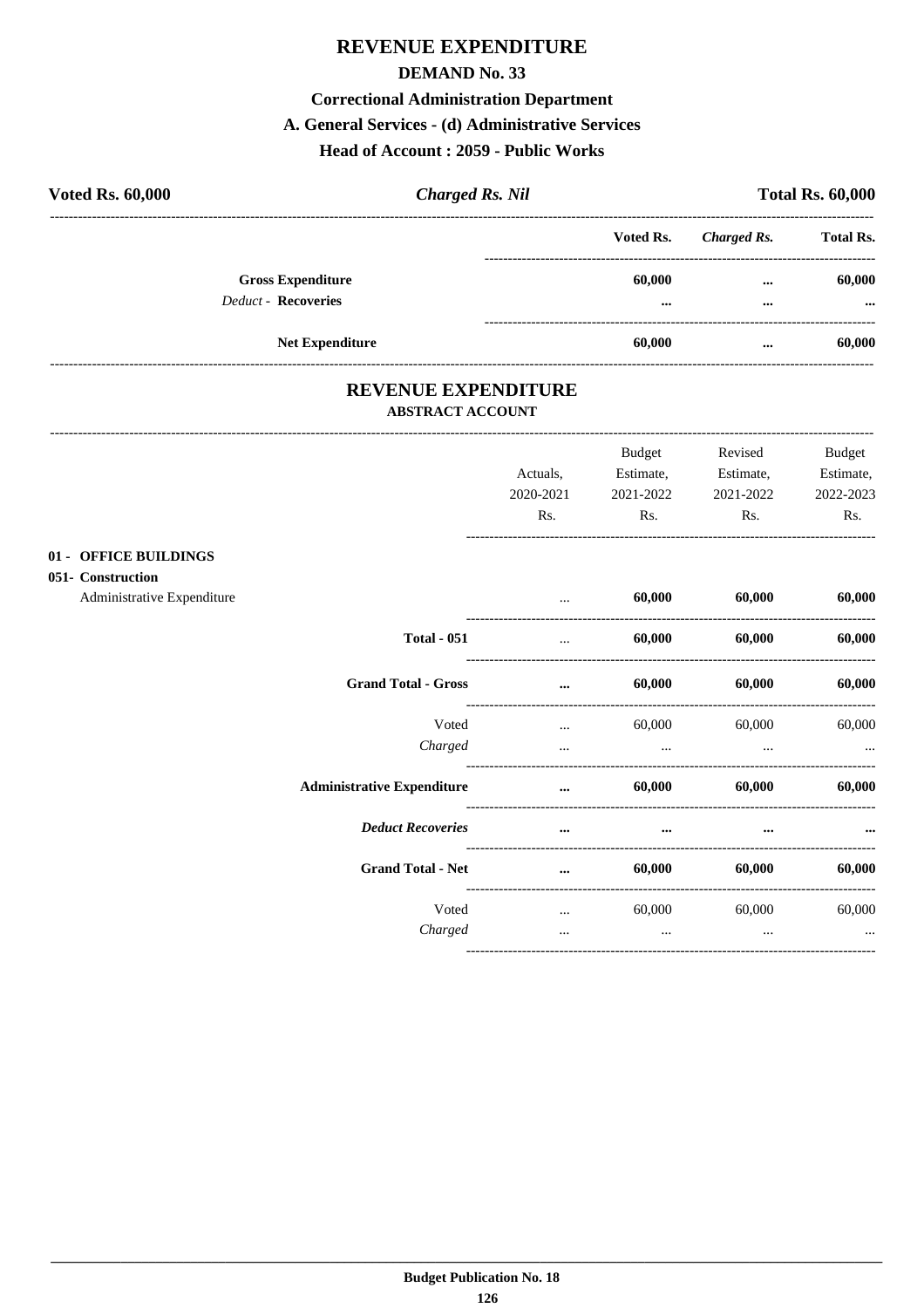|                                                                                 |                                                 | Actuals,<br>2020-2021<br>Rs. | <b>Budget</b><br>Estimate,<br>2021-2022<br>Rs. | Revised<br>Estimate,<br>2021-2022<br>Rs. | Budget<br>Estimate,<br>2022-2023<br>Rs. |
|---------------------------------------------------------------------------------|-------------------------------------------------|------------------------------|------------------------------------------------|------------------------------------------|-----------------------------------------|
|                                                                                 |                                                 |                              |                                                |                                          |                                         |
|                                                                                 | DETAILED ACCOUNT NO. 2059-01-051 - CONSTRUCTION |                              |                                                |                                          |                                         |
| 01 - OFFICE BUILDINGS<br>051- Construction<br><b>Administrative Expenditure</b> |                                                 |                              |                                                |                                          |                                         |
| 009- Jails [JL]                                                                 |                                                 |                              |                                                |                                          |                                         |
| 27- Minor Works/ Maintenance                                                    |                                                 | $\cdots$                     | 60,000                                         | 60,000                                   | 60,000                                  |
|                                                                                 | <b>Total - Administrative Expenditure</b>       | $\cdots$                     | 60,000                                         | 60,000                                   | 60,000                                  |
|                                                                                 | Total - 2059-01-051                             |                              | 60,000                                         | 60,000                                   | 60,000                                  |
|                                                                                 | Voted                                           | $\cdots$                     | 60,000                                         | 60,000                                   | 60,000                                  |
|                                                                                 | Charged                                         |                              | $\cdots$                                       | $\cdots$                                 |                                         |
|                                                                                 |                                                 |                              |                                                |                                          |                                         |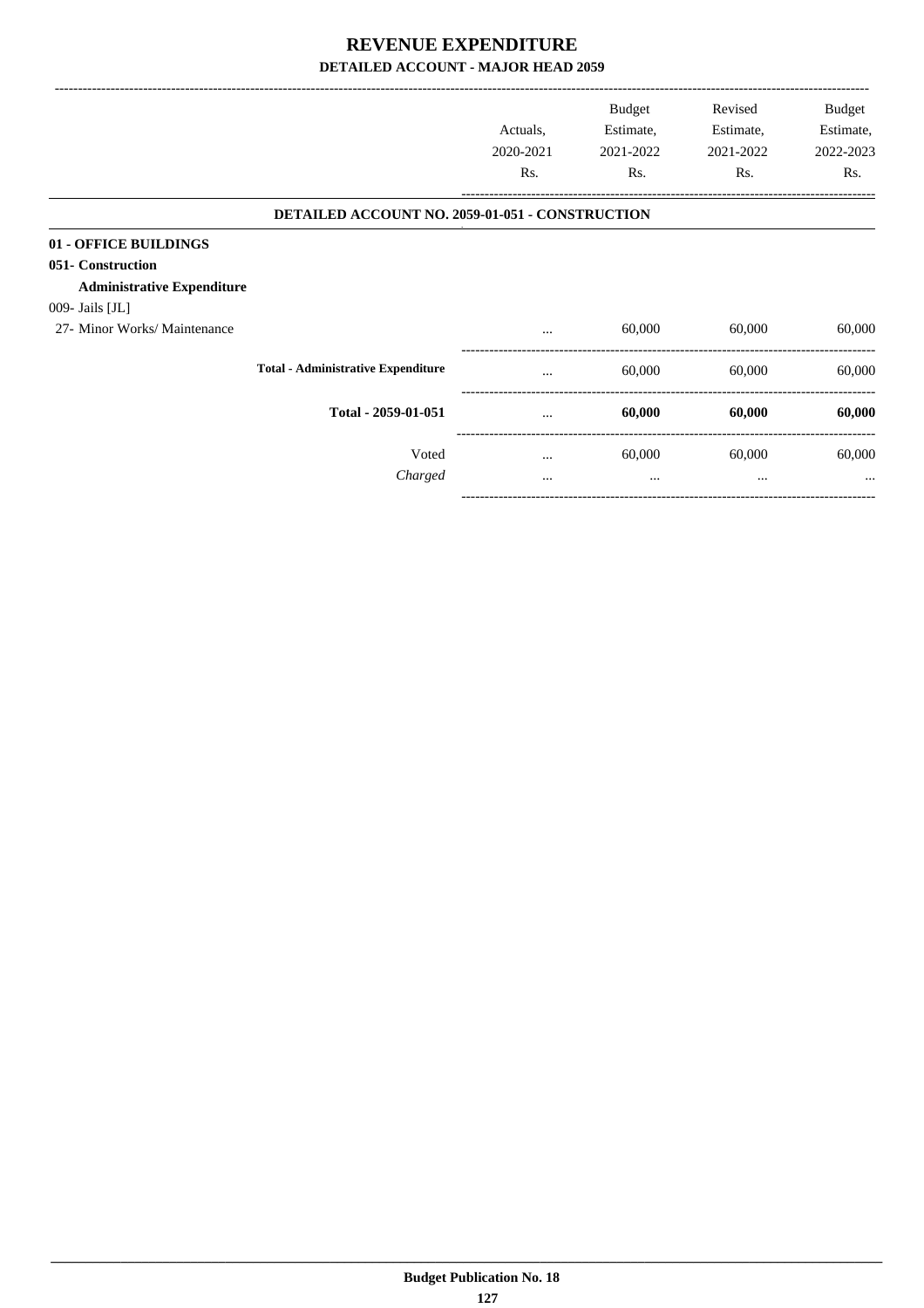# REVENUE EXPENDITURE

#### **DEMAND No. 33**

#### **Correctional Administration Department**

#### B - Social Services - (a) Education, Sports, Art and Culture

#### Head of Account: 2202 - General Education

| <b>Voted Rs. Nil</b>       | <b>Charged Rs. Nil</b> |          |                       | <b>Total Rs. Nil</b>    |
|----------------------------|------------------------|----------|-----------------------|-------------------------|
|                            |                        |          | Voted Rs. Charged Rs. | <b>Total Rs.</b>        |
| <b>Gross Expenditure</b>   |                        |          | $\cdots$              | $\bullet\bullet\bullet$ |
| <b>Deduct - Recoveries</b> |                        | $\cdots$ | $\cdots$              | $\cdots$                |
| <b>Net Expenditure</b>     |                        | $\cdots$ | $\cdots$              | $\cdots$                |

## REVENUE EXPENDITURE **ABSTRACT ACCOUNT**

|                            | Actuals,<br>2020-2021<br>Rs. | <b>Budget</b><br>Estimate,<br>2021-2022<br>Rs. | Revised<br>Estimate,<br>2021-2022<br>Rs. | <b>Budget</b><br>Estimate.<br>2022-2023<br>Rs. |
|----------------------------|------------------------------|------------------------------------------------|------------------------------------------|------------------------------------------------|
| <b>Grand Total - Gross</b> | $\cdots$                     | $\cdots$                                       | $\cdots$                                 | $\cdots$                                       |
| Voted                      | $\cdots$                     | $\cdots$                                       | $\cdots$                                 |                                                |
| Charged                    | $\cdots$                     | $\cdots$                                       | $\cdots$                                 | $\cdots$                                       |
| <b>Deduct Recoveries</b>   | $\ddotsc$                    | $\cdots$                                       | $\cdots$                                 |                                                |
| <b>Grand Total - Net</b>   | $\cdots$                     | $\cdots$                                       | $\cdots$                                 |                                                |
| Voted                      | $\cdots$                     | $\cdots$                                       | $\cdots$                                 |                                                |
| Charged                    |                              | $\cdots$                                       | $\cdots$                                 |                                                |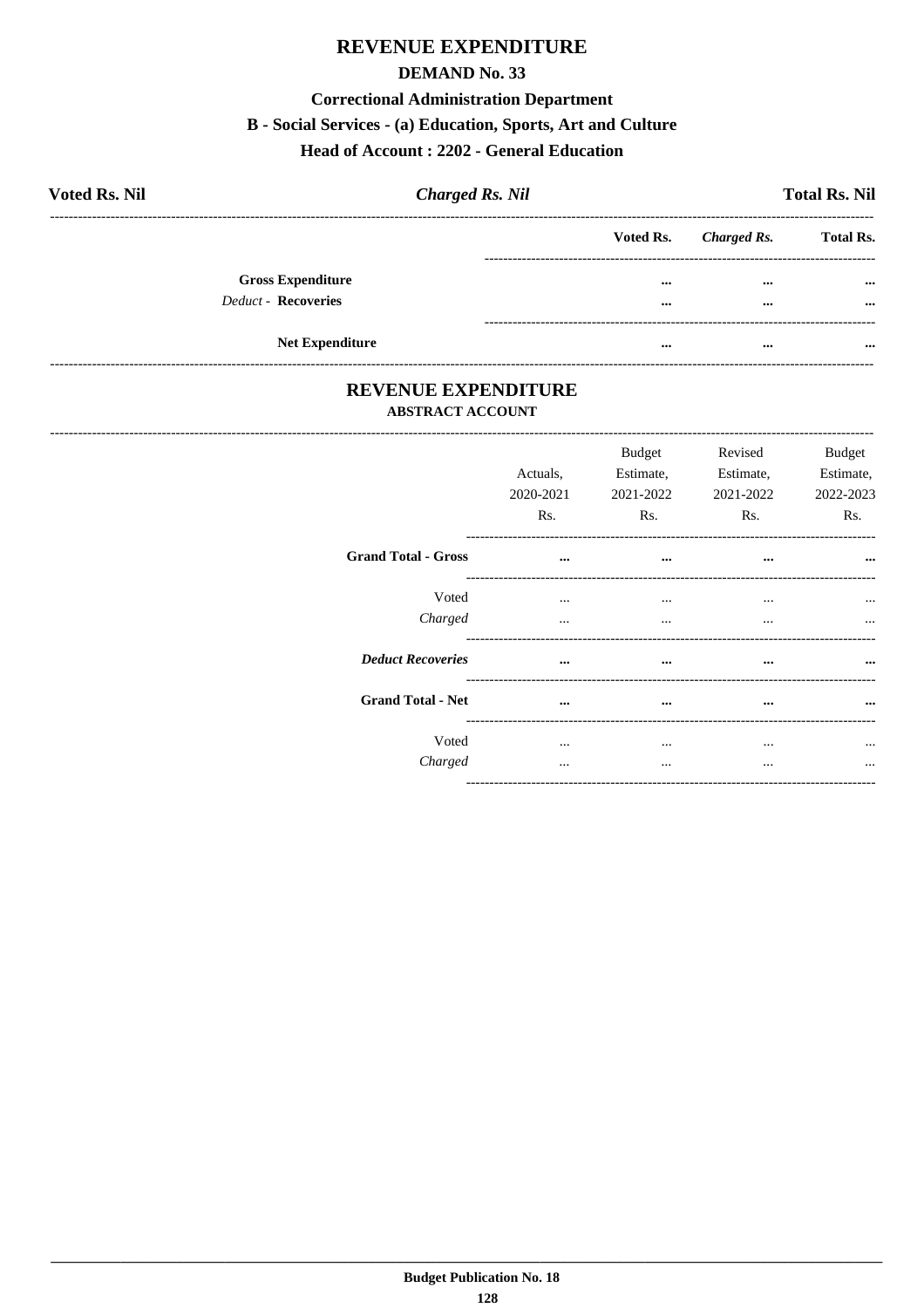|                                                                                  | Actuals,<br>2020-2021<br>Rs. | <b>Budget</b><br>Estimate,<br>2021-2022<br>Rs. | Revised<br>Estimate,<br>2021-2022<br>Rs. | <b>Budget</b><br>Estimate,<br>2022-2023<br>Rs. |
|----------------------------------------------------------------------------------|------------------------------|------------------------------------------------|------------------------------------------|------------------------------------------------|
| <b>DETAILED ACCOUNT NO. 2202 - DEDUCT RECOVERIES IN REDUCTION OF EXPENDITURE</b> |                              |                                                |                                          |                                                |
| 80 - GENERAL                                                                     |                              |                                                |                                          |                                                |
| 800- Other Expenditure                                                           |                              |                                                |                                          |                                                |
| Administrative Expenditure                                                       |                              |                                                |                                          |                                                |
| 033-Primary Education Schemes (Education) [ES] [JL]                              |                              |                                                |                                          |                                                |
| 70-Deduct Recoveries                                                             |                              |                                                |                                          |                                                |
| 01-Others                                                                        | $\cdots$                     | $\cdots$                                       | $\cdots$                                 | $\cdots$                                       |
| Total - 800 - Deduct - Recoveries                                                | $\cdots$                     | $\cdots$                                       | $\cdots$                                 | $\cdots$                                       |
| <b>Total - 2202 - Deduct - Recoveries</b>                                        | $\cdots$                     | $\cdots$                                       | $\cdots$                                 | $\cdots$                                       |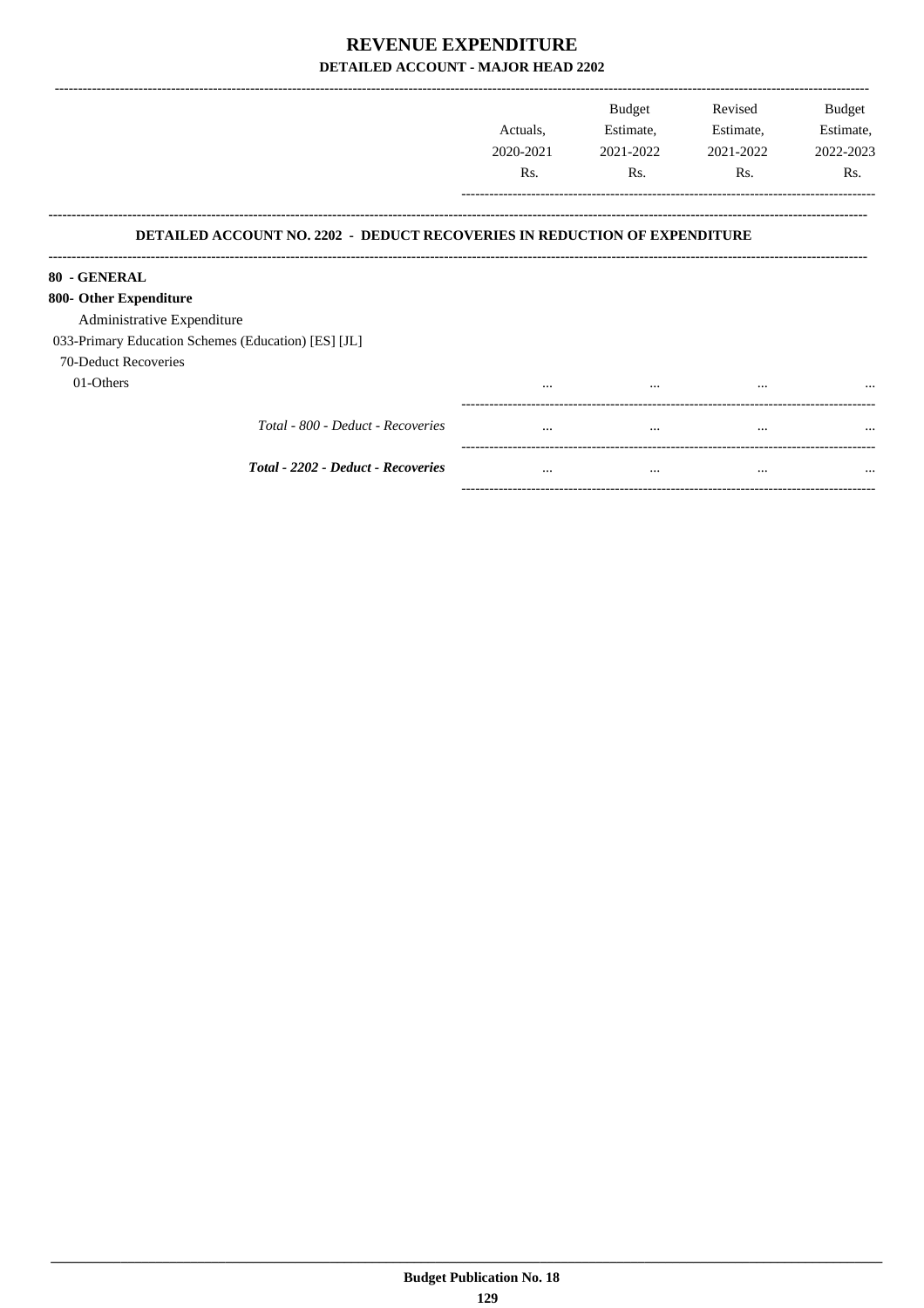# **REVENUE EXPENDITURE**

#### **DEMAND No. 33**

#### **Correctional Administration Department**

## B - Social Services - (g) Social Welfare and Nutrition

## Head of Account: 2235 - Social Security And Welfare

| <b>Voted Rs. 3,00,000</b>                              | <b>Charged Rs. Nil</b> |                      | <b>Total Rs. 3,00,000</b> |                      |
|--------------------------------------------------------|------------------------|----------------------|---------------------------|----------------------|
|                                                        |                        | Voted Rs.            | Charged Rs.               | <b>Total Rs.</b>     |
| <b>Gross Expenditure</b><br><b>Deduct - Recoveries</b> |                        | 3,00,000<br>$\cdots$ | <br>                      | 3,00,000<br>$\cdots$ |
| <b>Net Expenditure</b>                                 |                        | 3.00.000             | $\cdots$                  | 3,00,000             |

# REVENUE EXPENDITURE

#### **ABSTRACT ACCOUNT**

|                                                                    |                                   |                                                                                                                                                          | Budget         | Revised                    | <b>Budget</b> |
|--------------------------------------------------------------------|-----------------------------------|----------------------------------------------------------------------------------------------------------------------------------------------------------|----------------|----------------------------|---------------|
|                                                                    |                                   | Actuals,                                                                                                                                                 | Estimate,      | Estimate,                  | Estimate,     |
|                                                                    |                                   | 2020-2021                                                                                                                                                | 2021-2022      | 2021-2022                  | 2022-2023     |
|                                                                    |                                   | Rs.                                                                                                                                                      | $\mathbf{Rs.}$ | Rs.                        | Rs.           |
| <b>60 - OTHER SOCIAL SECURITY AND WELFARE</b><br><b>PROGRAMMES</b> |                                   |                                                                                                                                                          |                |                            |               |
| 200- Other Programmes                                              |                                   |                                                                                                                                                          |                |                            |               |
| Administrative Expenditure                                         |                                   | $\mathbf{r}$ and $\mathbf{r}$ and $\mathbf{r}$                                                                                                           |                | 3,00,000 3,00,000 3,00,000 |               |
|                                                                    | <b>Total - 200</b>                | $\cdots$ . The same of $\cdots$                                                                                                                          | 3,00,000       | 3,00,000                   | 3,00,000      |
|                                                                    | <b>Grand Total - Gross</b>        | $\cdots$                                                                                                                                                 |                | 3,00,000 3,00,000 3,00,000 |               |
|                                                                    | Voted                             | $\mathbf{1}_{\mathbf{1}_{\mathbf{2}}\mathbf{1}_{\mathbf{3}}\mathbf{2}_{\mathbf{4}}\mathbf{3}_{\mathbf{5}}\mathbf{4}_{\mathbf{6}}\mathbf{4}_{\mathbf{7}}$ |                | 3,00,000 3,00,000 3,00,000 |               |
|                                                                    | Charged                           | $\ddots$                                                                                                                                                 | $\cdots$       | $\cdots$                   |               |
|                                                                    | <b>Administrative Expenditure</b> | $\cdots$                                                                                                                                                 |                | $3,00,000$ $3,00,000$      | 3,00,000      |
|                                                                    | <b>Deduct Recoveries</b>          | $\cdots$                                                                                                                                                 | $\cdots$       |                            |               |
|                                                                    | <b>Grand Total - Net</b>          | $\cdots$                                                                                                                                                 |                | $3,00,000$ $3,00,000$      | 3,00,000      |
|                                                                    | Voted                             | $\mathbf{m}$ and $\mathbf{m}$ and $\mathbf{m}$                                                                                                           |                | 3,00,000 3,00,000 3,00,000 |               |
|                                                                    | Charged                           | $\cdots$                                                                                                                                                 | $\cdots$       | $\cdots$                   | $\cdots$      |
|                                                                    |                                   |                                                                                                                                                          |                |                            |               |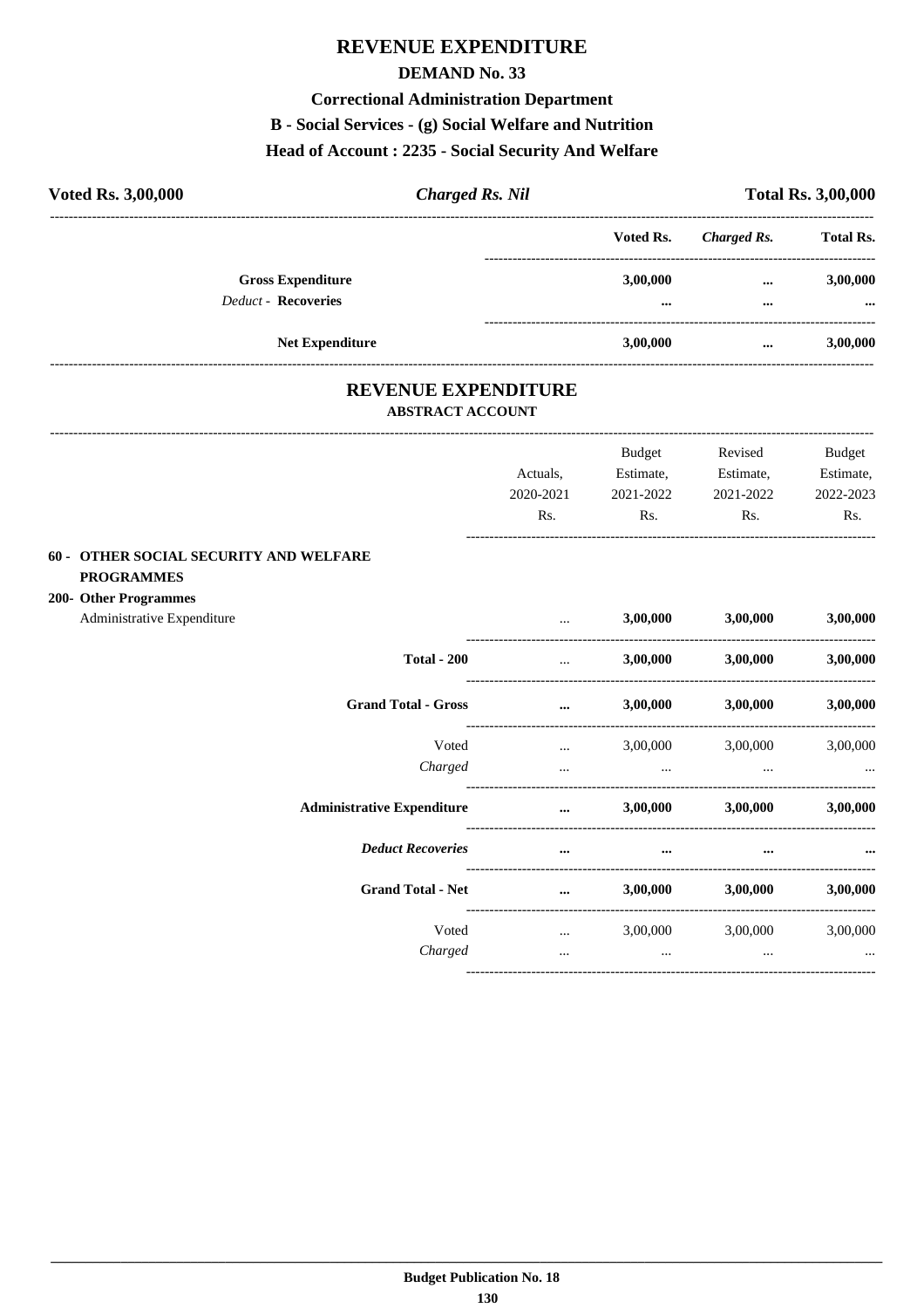-------------------------------------------------------------------------------------------------------------------------------------------------------------------------------

-----------------------------------------------------------------------------------------

|                                                     | Actuals,<br>2020-2021<br>Rs. | <b>Budget</b><br>Estimate,<br>2021-2022<br>Rs. | Revised<br>Estimate,<br>2021-2022<br>Rs. | Budget<br>Estimate,<br>2022-2023<br>Rs. |
|-----------------------------------------------------|------------------------------|------------------------------------------------|------------------------------------------|-----------------------------------------|
| DETAILED ACCOUNT NO. 2235-60-200 - OTHER PROGRAMMES |                              |                                                |                                          |                                         |
| 60 - OTHER SOCIAL SECURITY AND WELFARE              |                              |                                                |                                          |                                         |
| <b>PROGRAMMES</b>                                   |                              |                                                |                                          |                                         |
| 200- Other Programmes                               |                              |                                                |                                          |                                         |
| <b>Administrative Expenditure</b>                   |                              |                                                |                                          |                                         |
| 087- Compensation in case of Unnatural Death [JL]   |                              |                                                |                                          |                                         |
| 31- Grants-in-aid-GENERAL                           |                              |                                                |                                          |                                         |
| 02-Other Grants                                     | $\cdots$                     | 3,00,000                                       | 3,00,000                                 | 3,00,000                                |
| <b>Total - Administrative Expenditure</b>           | $\cdots$                     | 3,00,000                                       | 3,00,000                                 | 3,00,000                                |
| Total - 2235-60-200                                 | $\cdots$                     | 3,00,000                                       | 3,00,000                                 | 3,00,000                                |
| Voted                                               | $\cdots$                     | 3,00,000                                       | 3,00,000                                 | 3,00,000                                |
| Charged                                             | $\cdots$                     | $\cdots$                                       | $\cdots$                                 | $\cdots$                                |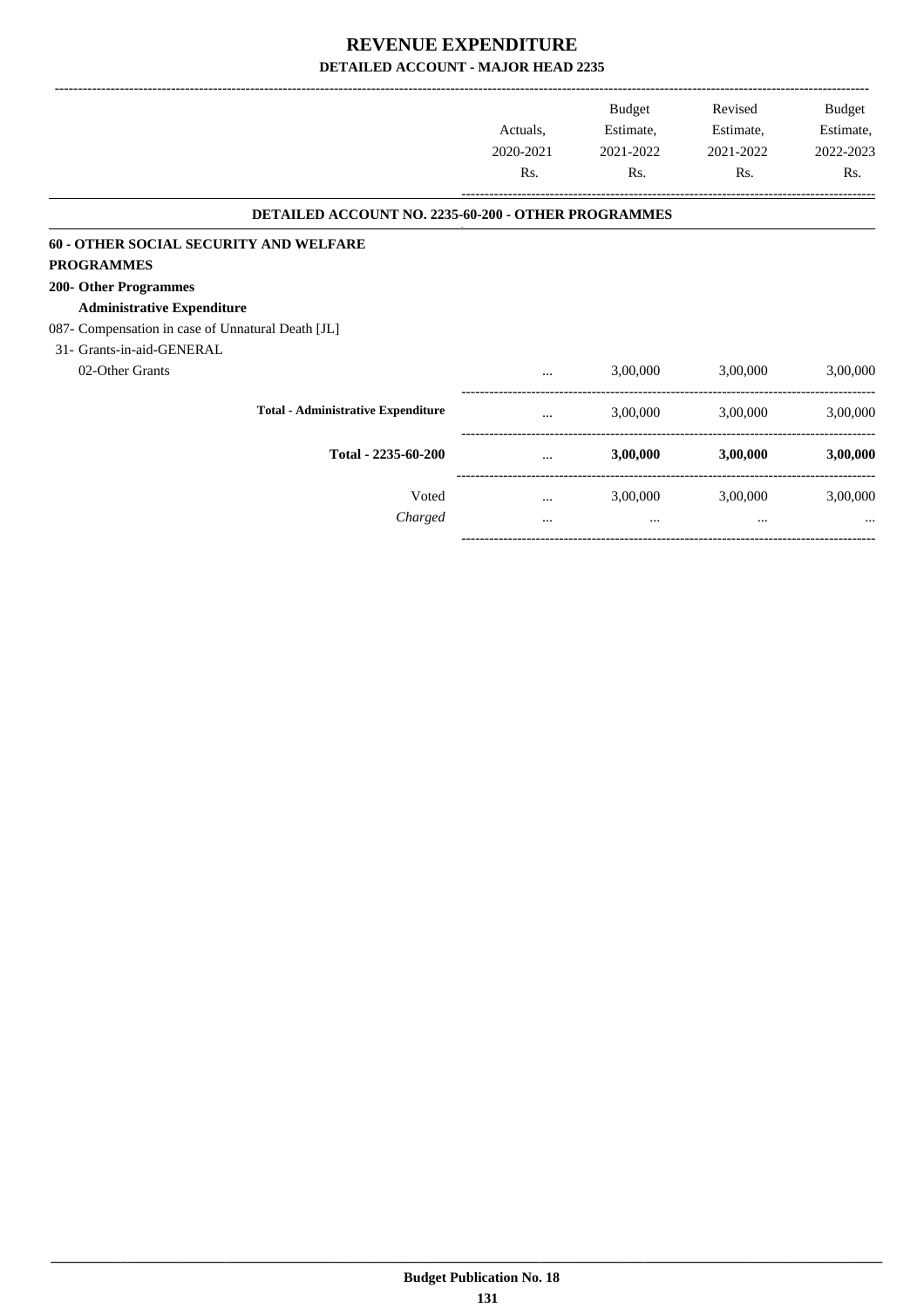# **CAPITAL EXPENDITURE**

#### **DEMAND No. 33**

#### **Correctional Administration Department**

**A. Capital Account of General Services -**

# **Head of Account : 4059 - Capital Outlay on Public Works**

| Voted Rs. 28,34,50,000                     | <b>Charged Rs. Nil</b>                                |          |                                                           |                                 | Total Rs. 28,34,50,000 |
|--------------------------------------------|-------------------------------------------------------|----------|-----------------------------------------------------------|---------------------------------|------------------------|
|                                            |                                                       |          |                                                           | Voted Rs. Charged Rs. Total Rs. |                        |
| <b>Gross Expenditure</b>                   |                                                       |          | 28,34,50,000                                              |                                 | $\ldots$ 28,34,50,000  |
| <b>Deduct - Recoveries</b>                 |                                                       |          | $\cdots$                                                  |                                 |                        |
| <b>Net Expenditure</b>                     |                                                       |          | 28,34,50,000                                              |                                 | $\ldots$ 28,34,50,000  |
|                                            | <b>CAPITAL EXPENDITURE</b><br><b>ABSTRACT ACCOUNT</b> |          |                                                           |                                 |                        |
|                                            |                                                       |          | <b>Budget</b>                                             | Revised                         | Budget                 |
|                                            |                                                       | Actuals, | Estimate, Estimate,                                       |                                 | Estimate,              |
|                                            |                                                       |          | 2020-2021 2021-2022 2021-2022                             |                                 | 2022-2023              |
|                                            |                                                       | Rs.      | $\mathbf{Rs.}$                                            | Rs.                             | Rs.                    |
| 01 - OFFICE BUILDINGS<br>051- Construction |                                                       |          |                                                           |                                 |                        |
| Administrative Expenditure                 |                                                       |          |                                                           | and the contract of the state   |                        |
| <b>State Development Schemes</b>           |                                                       |          | 27,10,057 4,00,00,000 1,33,33,000                         |                                 | 4,00,00,000            |
|                                            |                                                       |          | Total - 051 27,10,057 4,00,00,000 1,33,33,000 4,00,00,000 |                                 |                        |
|                                            |                                                       |          | Total - 01 $27,10,057$ $4,00,00,000$ $1,33,33,000$        |                                 | 4,00,00,000            |

#### **60 - OTHER BUILDINGS**

| 051- Constructions               |                                   |              |              |                 |                 |
|----------------------------------|-----------------------------------|--------------|--------------|-----------------|-----------------|
| Administrative Expenditure       |                                   | $\cdots$     | $\cdots$     | $\cdots$        | $\cdots$        |
| <b>State Development Schemes</b> |                                   | 11,48,16,859 | 23,70,00,000 | 50,00,00,000    | 24,34,50,000    |
|                                  | <b>Total - 051</b>                | 11,48,16,859 | 23,70,00,000 | 50,00,00,000    | 24,34,50,000    |
|                                  | Total - 60                        | 11,48,16,859 | 23,70,00,000 | 50,00,00,000    | 24,34,50,000    |
|                                  | <b>Grand Total - Gross</b>        | 11,75,26,916 | 27,70,00,000 | 51, 33, 33, 000 | 28,34,50,000    |
|                                  | Voted                             | 11,75,26,916 | 27,70,00,000 | 51,33,33,000    | 28, 34, 50, 000 |
|                                  | Charged                           | $\cdots$     | $\cdots$     | $\cdots$        | $\cdots$        |
|                                  | <b>Administrative Expenditure</b> | $\cdots$     | $\cdots$     | $\cdots$        |                 |
|                                  | <b>State Development Schemes</b>  | 11,75,26,916 | 27,70,00,000 | 51, 33, 33, 000 | 28,34,50,000    |
|                                  | <b>Deduct Recoveries</b>          | $\cdots$     | $\cdots$     | $\cdots$        | $\cdots$        |
|                                  |                                   |              |              |                 |                 |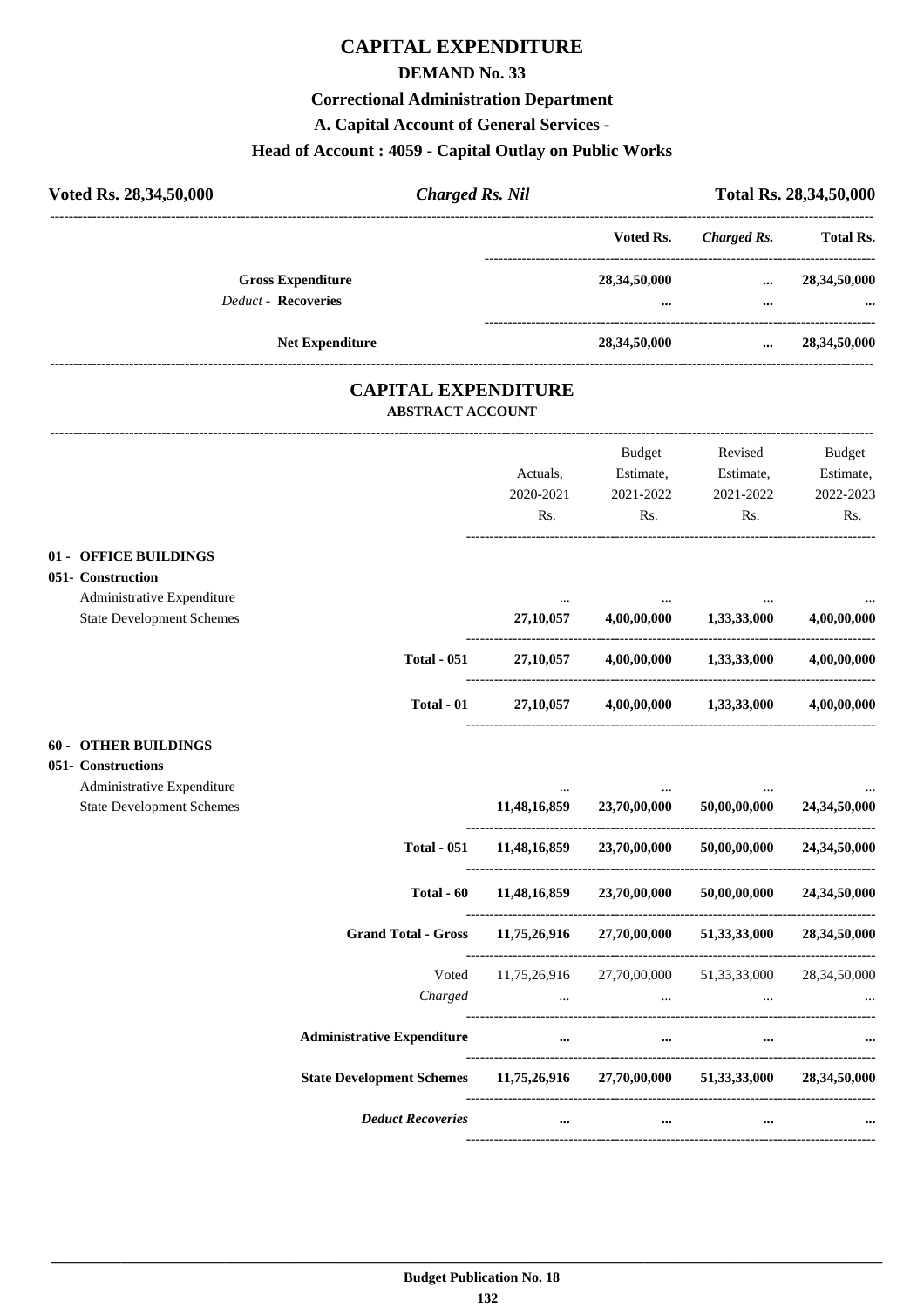## **CAPITAL EXPENDITURE ABSTRACT ACCOUNT**

|                          | Actuals,<br>2020-2021<br>Rs. | <b>Budget</b><br>Estimate,<br>2021-2022<br>Rs. | Revised<br>Estimate,<br>2021-2022<br>Rs. | <b>Budget</b><br>Estimate,<br>2022-2023<br>Rs. |
|--------------------------|------------------------------|------------------------------------------------|------------------------------------------|------------------------------------------------|
| <b>Grand Total - Net</b> | 11,75,26,916                 | 27,70,00,000                                   | 51, 33, 33, 000                          | 28,34,50,000                                   |
| Voted<br>Charged         | 11,75,26,916<br>$\cdots$     | 27,70,00,000<br>                               | 51, 33, 33, 000<br>$\cdots$              | 28, 34, 50, 000<br>$\cdots$                    |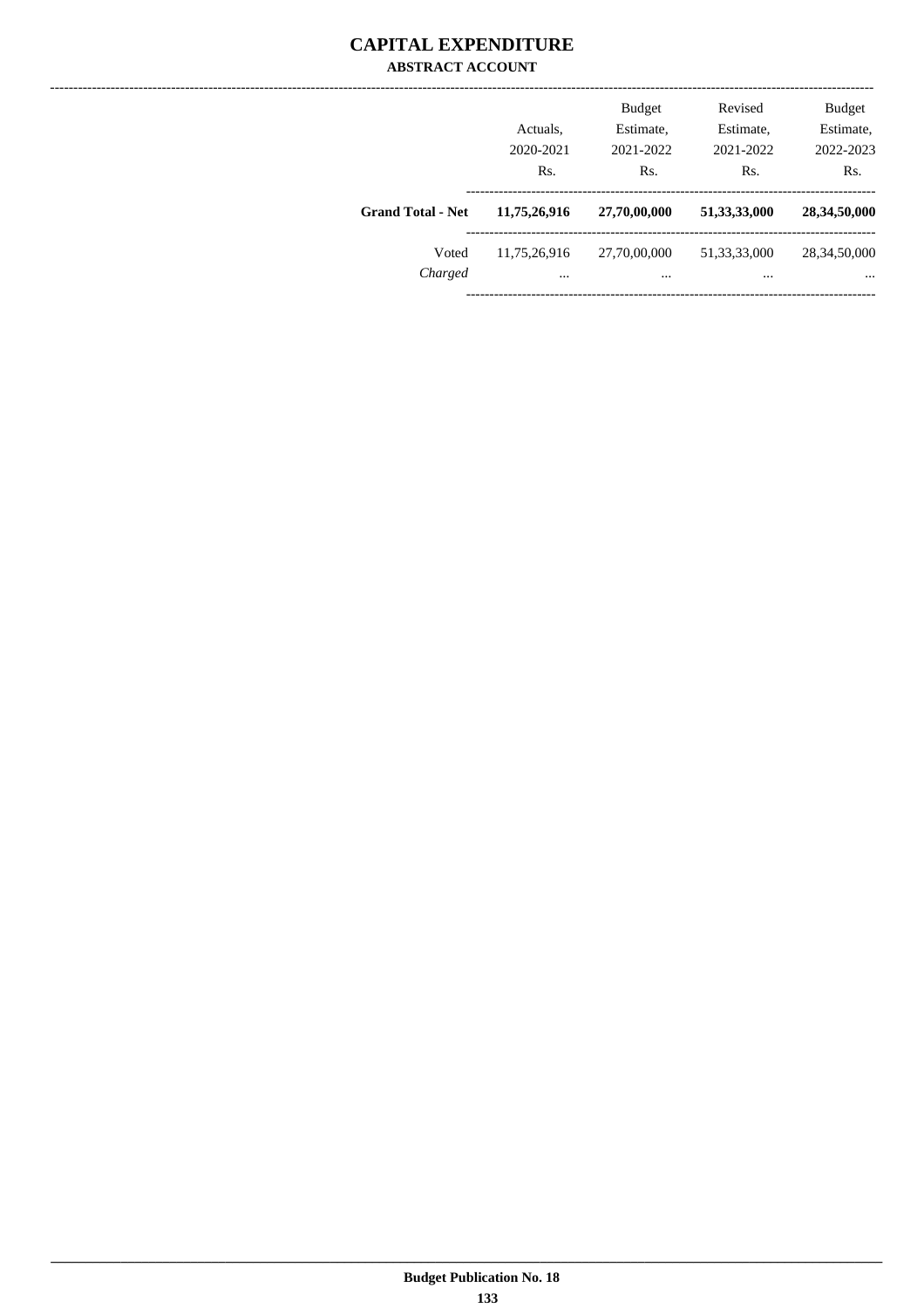# **CAPITAL EXPENDITURE DETAILED ACCOUNT - MAJOR HEAD 4059**

| DETAILED ACCOUNT NO. 4059-01-051 - CONSTRUCTION<br>27,10,057<br>27, 10, 057 | 4,00,00,000  | 4,00,00,000 1,33,33,000<br>1,33,33,000                                            |                                                                                      |
|-----------------------------------------------------------------------------|--------------|-----------------------------------------------------------------------------------|--------------------------------------------------------------------------------------|
|                                                                             |              |                                                                                   |                                                                                      |
|                                                                             |              |                                                                                   | 4,00,00,000                                                                          |
|                                                                             |              |                                                                                   |                                                                                      |
|                                                                             |              |                                                                                   |                                                                                      |
|                                                                             |              |                                                                                   |                                                                                      |
|                                                                             |              |                                                                                   |                                                                                      |
|                                                                             |              |                                                                                   | 4,00,00,000                                                                          |
|                                                                             |              |                                                                                   | 4,00,00,000                                                                          |
| 27,10,057                                                                   |              | 1,33,33,000                                                                       | 4,00,00,000                                                                          |
|                                                                             | $\cdots$     |                                                                                   |                                                                                      |
|                                                                             |              |                                                                                   |                                                                                      |
|                                                                             |              |                                                                                   |                                                                                      |
|                                                                             |              |                                                                                   |                                                                                      |
|                                                                             |              |                                                                                   |                                                                                      |
|                                                                             |              |                                                                                   |                                                                                      |
|                                                                             |              |                                                                                   |                                                                                      |
|                                                                             |              |                                                                                   |                                                                                      |
|                                                                             |              |                                                                                   |                                                                                      |
|                                                                             |              |                                                                                   |                                                                                      |
|                                                                             |              |                                                                                   |                                                                                      |
| 11,48,16,859                                                                | 23,70,00,000 | 50,00,00,000                                                                      | 24, 34, 50, 000                                                                      |
| 11,48,16,859                                                                | 23,70,00,000 | 50,00,00,000                                                                      | 24,34,50,000                                                                         |
| 11,48,16,859                                                                | 23,70,00,000 | 50,00,00,000                                                                      | 24,34,50,000                                                                         |
|                                                                             |              |                                                                                   | 24, 34, 50, 000                                                                      |
| $\cdots$                                                                    | $\cdots$     | $\cdots$                                                                          |                                                                                      |
|                                                                             |              | 27,10,057<br>DETAILED ACCOUNT NO. 4059-60-051 - CONSTRUCTIONS<br>---------------- | $4,00,00,000$ $1,33,33,000$<br>4,00,00,000<br>11,48,16,859 23,70,00,000 50,00,00,000 |

 **DETAILED ACCOUNT NO. 4059 - DEDUCT RECOVERIES IN REDUCTION OF EXPENDITURE**

**--------------------------------------------------------------------------------------------------------------------------------------------------------------------------------**

#### **01 - OFFICE BUILDINGS**

#### **101- Construction-General Pool Accommodation**

**--------------------------------------------------------------------------------------------------------------------------------------------------------------------------------**

State Development Schemes

#### 901-Deduct Recoveries on Capital Accounts [JL]

70-Deduct Recoveries

01-Others ... ... ... ...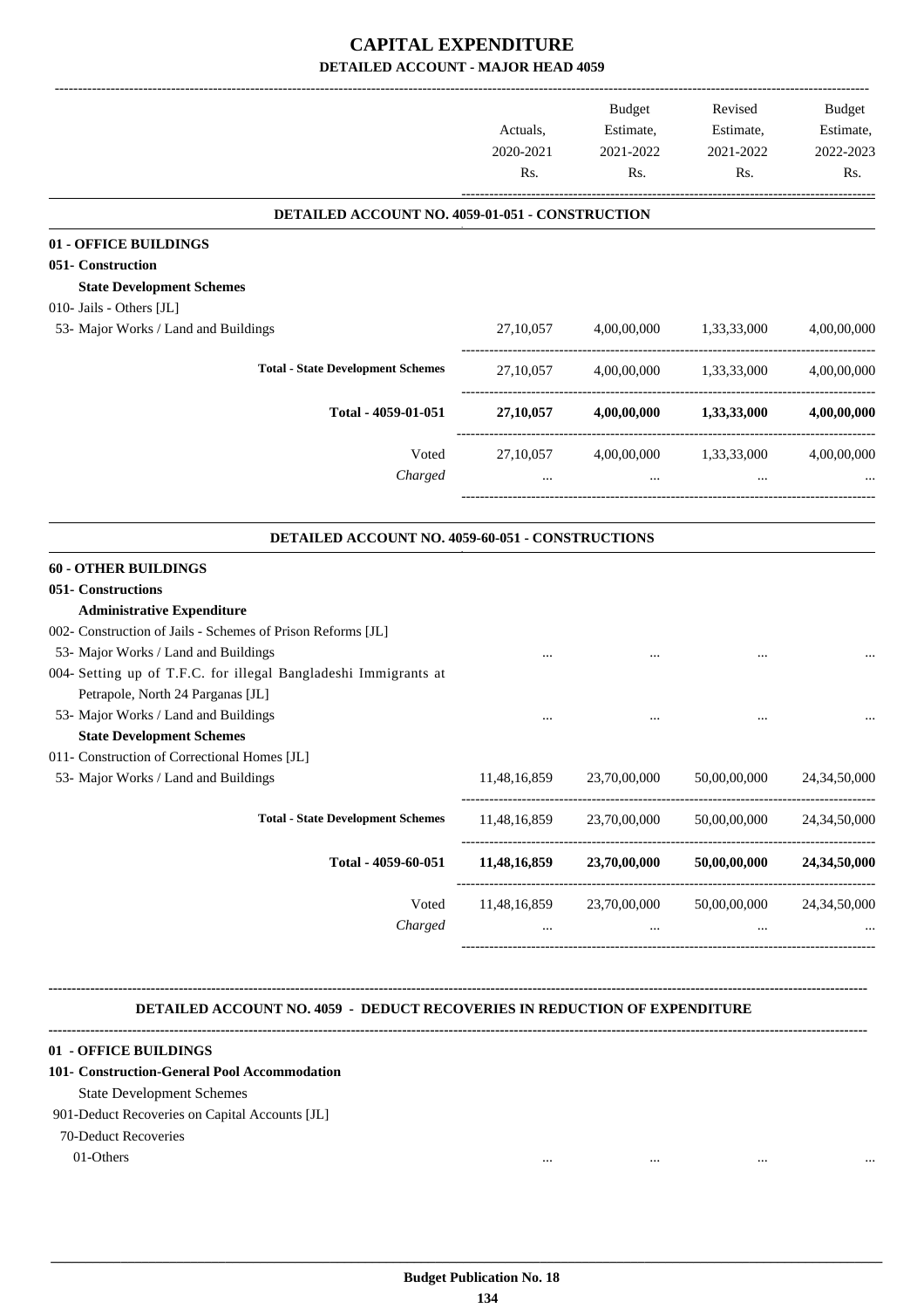# **CAPITAL EXPENDITURE DETAILED ACCOUNT - MAJOR HEAD 4059**

|                                                            | Actuals,<br>2020-2021<br>Rs. | <b>Budget</b><br>Estimate,<br>2021-2022<br>Rs. | Revised<br>Estimate,<br>2021-2022<br>Rs. | <b>Budget</b><br>Estimate,<br>2022-2023<br>Rs. |
|------------------------------------------------------------|------------------------------|------------------------------------------------|------------------------------------------|------------------------------------------------|
| Total - 101 - Deduct - Recoveries                          | $\cdots$                     | $\cdots$                                       | $\cdots$                                 |                                                |
| <b>60- OTHER BUILDINGS</b>                                 |                              |                                                |                                          |                                                |
| 051- Constructions                                         |                              |                                                |                                          |                                                |
| Administrative Expenditure                                 |                              |                                                |                                          |                                                |
| 002-Construction of Jails - Schemes of Prison Reforms [JL] |                              |                                                |                                          |                                                |
| 70-Deduct Recoveries                                       |                              |                                                |                                          |                                                |
| 01-Others                                                  |                              |                                                | $\ddotsc$                                |                                                |
| <b>State Development Schemes</b>                           |                              |                                                |                                          |                                                |
| 010-Jails-Others [JL]                                      |                              |                                                |                                          |                                                |
| 70-Deduct Recoveries                                       |                              |                                                |                                          |                                                |
| 01-Others                                                  | $\cdots$                     | $\cdots$                                       |                                          |                                                |
| 901-Deduct Recoveries on Capital Accounts [JL]             |                              |                                                |                                          |                                                |
| 70-Deduct Recoveries                                       |                              |                                                |                                          |                                                |
| 01-Others                                                  |                              |                                                |                                          |                                                |
| Total - 051 - Deduct - Recoveries                          |                              | $\ddotsc$                                      | $\ddotsc$                                |                                                |
| Total - 4059 - Deduct - Recoveries                         |                              | $\cdots$                                       | $\ddotsc$                                |                                                |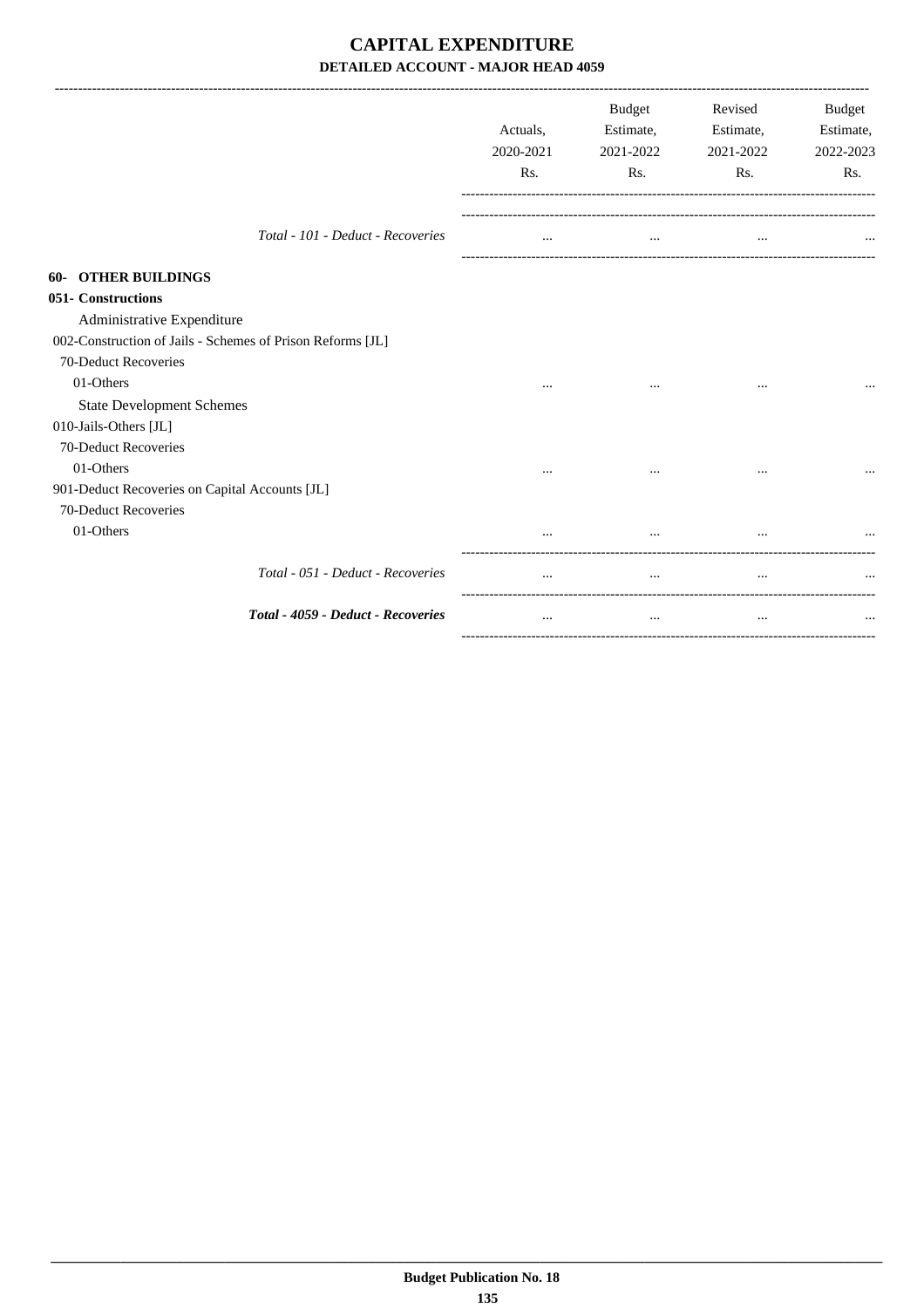# **CAPITAL EXPENDITURE**

#### **DEMAND No. 33**

#### **Correctional Administration Department**

**A. Capital Account of General Services -**

# **Head of Account : 4070 - Capital Outlay on Other Administrative Services**

| Voted Rs. 6,30,00,000 |                                                        | <b>Charged Rs. Nil</b> |                         |                      | Total Rs. 6,30,00,000   |
|-----------------------|--------------------------------------------------------|------------------------|-------------------------|----------------------|-------------------------|
|                       |                                                        |                        | Voted Rs.               | Charged Rs.          | <b>Total Rs.</b>        |
|                       | <b>Gross Expenditure</b><br><b>Deduct - Recoveries</b> |                        | 6,30,00,000<br>$\cdots$ | $\cdots$<br>$\cdots$ | 6,30,00,000<br>$\cdots$ |
|                       | <b>Net Expenditure</b>                                 |                        | 6,30,00,000             | $\cdots$             | 6,30,00,000             |

## **CAPITAL EXPENDITURE ABSTRACT ACCOUNT**

|                                                                       |           | Budget      | Revised                     | <b>Budget</b> |
|-----------------------------------------------------------------------|-----------|-------------|-----------------------------|---------------|
|                                                                       | Actuals.  | Estimate,   | Estimate,                   | Estimate,     |
|                                                                       | 2020-2021 | 2021-2022   | 2021-2022                   | 2022-2023     |
|                                                                       | Rs.       | Rs.         | Rs.                         | Rs.           |
|                                                                       |           |             |                             |               |
| 001- Direction and Administration<br><b>State Development Schemes</b> | 85,00,000 | 6,00,00,000 | 2,00,00,000                 | 6,30,00,000   |
|                                                                       |           |             |                             |               |
| <b>Total - 001</b>                                                    | 85,00,000 | 6,00,00,000 | 2,00,00,000                 | 6,30,00,000   |
| <b>Grand Total - Gross</b>                                            | 85,00,000 | 6,00,00,000 | 2,00,00,000                 | 6,30,00,000   |
| Voted                                                                 | 85,00,000 |             | $6,00,00,000$ $2,00,00,000$ | 6,30,00,000   |
| Charged                                                               | $\cdots$  | $\cdots$    |                             |               |
| <b>State Development Schemes</b>                                      | 85,00,000 | 6,00,00,000 | 2,00,00,000                 | 6,30,00,000   |
| <b>Deduct Recoveries</b>                                              | $\cdots$  | $\cdots$    |                             |               |
| <b>Grand Total - Net</b>                                              | 85,00,000 | 6,00,00,000 | 2,00,00,000                 | 6,30,00,000   |
| Voted                                                                 | 85,00,000 | 6,00,00,000 | 2,00,00,000                 | 6,30,00,000   |
| Charged                                                               | $\cdots$  | $\cdots$    | $\cdots$                    | $\cdots$      |
|                                                                       |           |             |                             |               |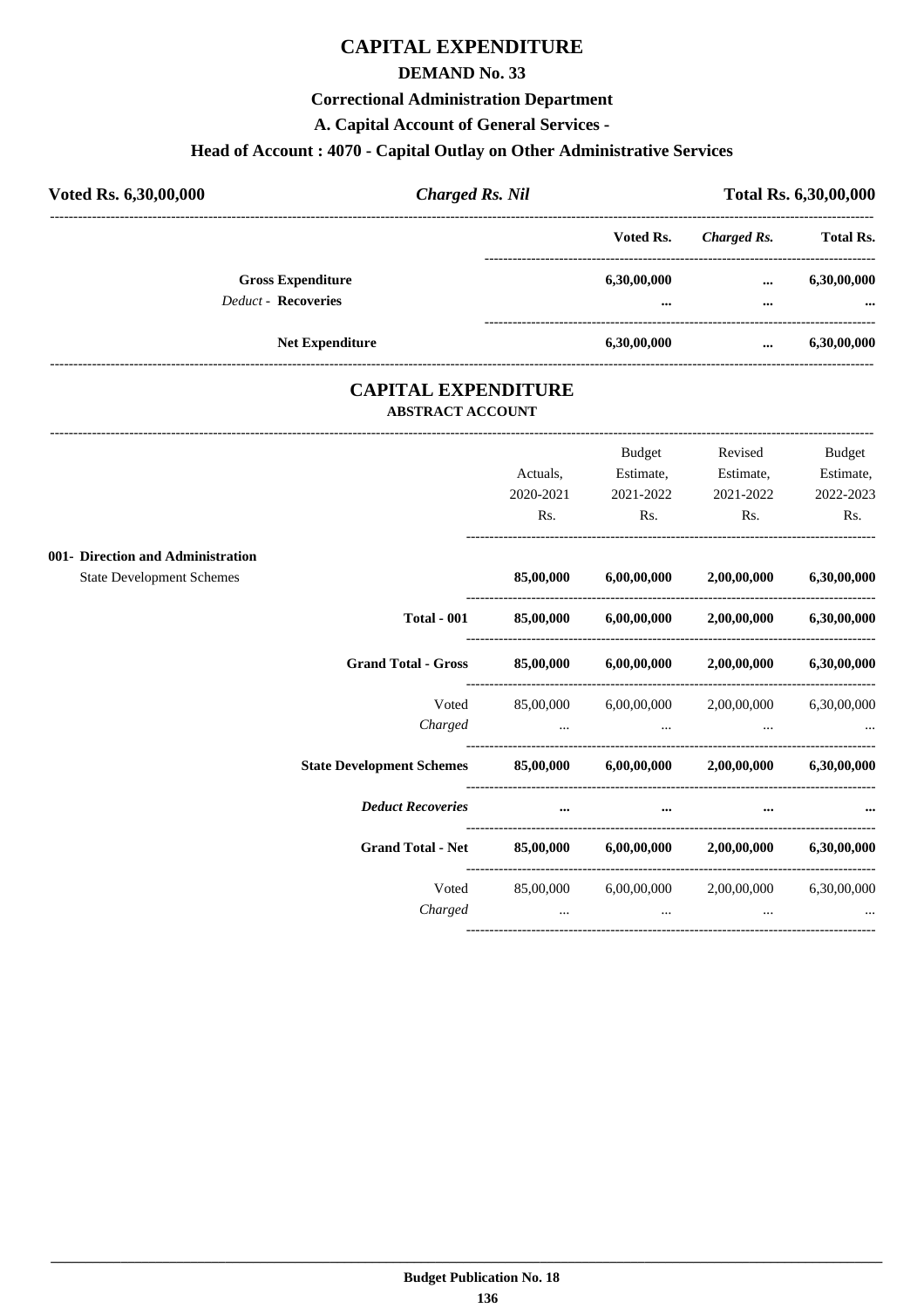# **CAPITAL EXPENDITURE DETAILED ACCOUNT - MAJOR HEAD 4070**

|                                                                        |           | <b>Budget</b> | Revised     | Budget      |
|------------------------------------------------------------------------|-----------|---------------|-------------|-------------|
|                                                                        | Actuals,  | Estimate,     | Estimate,   | Estimate,   |
|                                                                        | 2020-2021 | 2021-2022     | 2021-2022   | 2022-2023   |
|                                                                        | Rs.       | Rs.           | Rs.         | Rs.         |
| <b>DETAILED ACCOUNT NO. 4070-00-001 - DIRECTION AND ADMINISTRATION</b> |           |               |             |             |
| 001- Direction and Administration                                      |           |               |             |             |
| <b>State Development Schemes</b>                                       |           |               |             |             |
| 003- Modernisation of Prison Administration [JL]                       |           |               |             |             |
| 51- Motor Vehicles                                                     | $\cdots$  | 50,00,000     | 16,67,000   | 52,50,000   |
| 52- Machinery and Equipment/Tools and Plants                           | 85,00,000 | 5,50,00,000   | 1,83,33,000 | 5,77,50,000 |
| <b>Total - State Development Schemes</b>                               | 85,00,000 | 6,00,00,000   | 2,00,00,000 | 6,30,00,000 |
| Total - 4070-00-001                                                    | 85,00,000 | 6,00,00,000   | 2,00,00,000 | 6,30,00,000 |
| Voted                                                                  | 85,00,000 | 6,00,00,000   | 2,00,00,000 | 6,30,00,000 |
| Charged                                                                | $\cdots$  | $\cdots$      | $\cdots$    |             |
|                                                                        |           |               |             |             |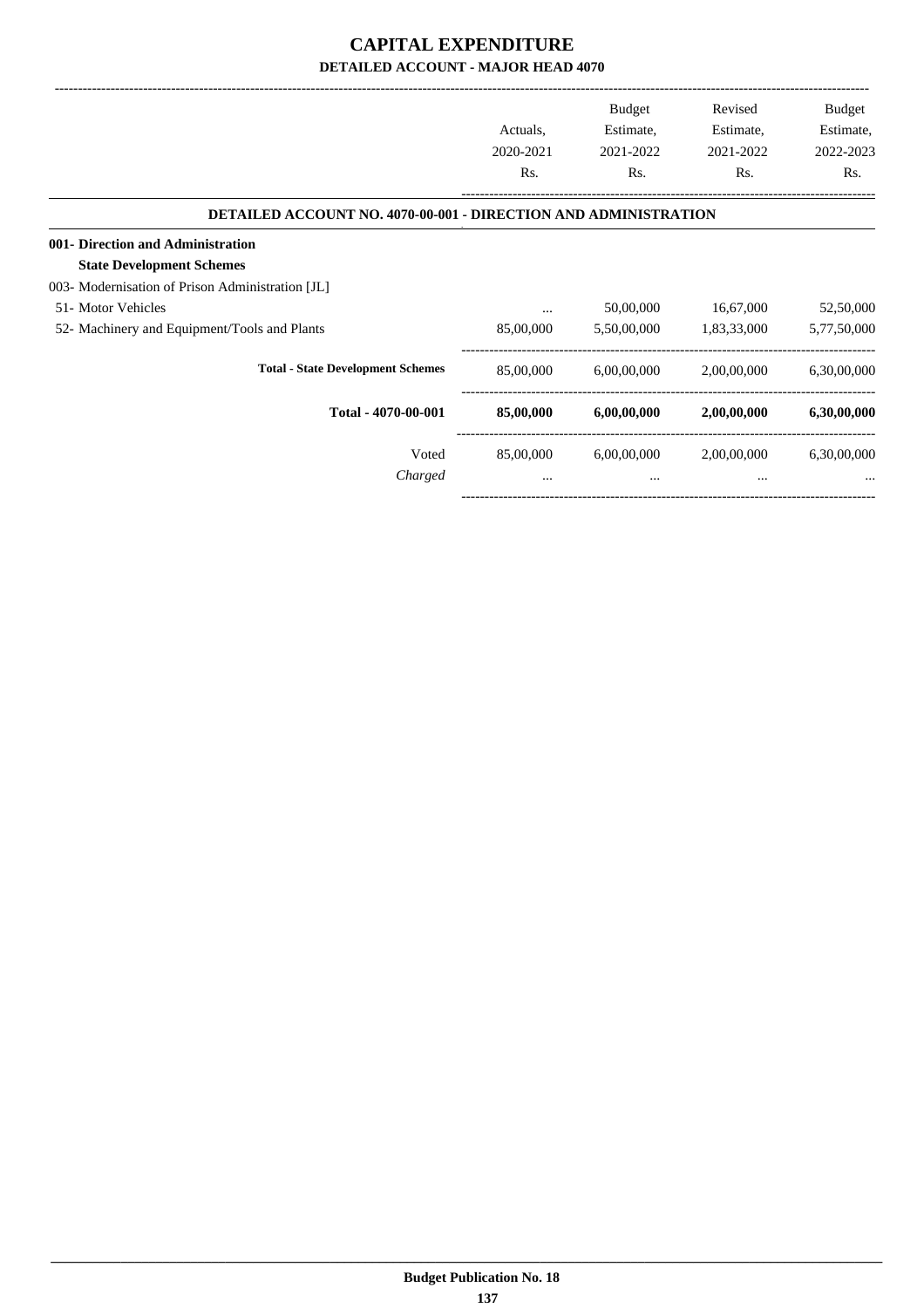# **CAPITAL EXPENDITURE**

## **DEMAND No. 33**

#### **Correctional Administration Department**

**B. Capital Account of Social Services - (c) Capital Account of Water Supply, Sanitation, Housing and Urban**

#### **Development**

## **Head of Account : 4216 - Capital Outlay on Housing**

| Voted Rs.<br><b>Charged Rs.</b><br><b>Gross Expenditure</b><br>6,82,50,000<br>$\ddotsc$<br><b>Deduct - Recoveries</b><br>$\cdots$ | <b>Total Rs.</b><br>6,82,50,000<br>6,82,50,000 |
|-----------------------------------------------------------------------------------------------------------------------------------|------------------------------------------------|
|                                                                                                                                   |                                                |
|                                                                                                                                   |                                                |
|                                                                                                                                   |                                                |
| <b>Net Expenditure</b><br>6,82,50,000<br>$\ddotsc$                                                                                |                                                |
| <b>CAPITAL EXPENDITURE</b><br><b>ABSTRACT ACCOUNT</b>                                                                             |                                                |
| Budget<br>Revised                                                                                                                 | Budget                                         |
| Estimate,<br>Actuals,<br>Estimate,                                                                                                | Estimate,                                      |
| 2020-2021<br>2021-2022<br>2021-2022                                                                                               | 2022-2023                                      |
| Rs.<br>Rs.<br>Rs.                                                                                                                 | Rs.                                            |
| 01 - GOVERNMENT RESIDENTIAL BUILDINGS<br>106- General Pool Accommodation                                                          |                                                |
| <b>State Development Schemes</b><br>6,50,00,000<br>5,37,98,000<br>1,34,88,253                                                     | 6,82,50,000                                    |
| $1,34,88,253$ $6,50,00,000$<br><b>Total - 106</b><br>5,37,98,000                                                                  | 6,82,50,000                                    |
| <b>Grand Total - Gross</b><br>$1,34,88,253$ $6,50,00,000$ $5,37,98,000$                                                           | 6,82,50,000                                    |
| Voted 1,34,88,253 6,50,00,000 5,37,98,000                                                                                         | 6,82,50,000                                    |
| Charged<br>and the company of the company<br><b><i>Contractor Contractor</i></b>                                                  |                                                |
| State Development Schemes 1,34,88,253 6,50,00,000 5,37,98,000                                                                     | 6,82,50,000                                    |
| <b>Deduct Recoveries</b><br>$\cdots$                                                                                              |                                                |
| Grand Total - Net 1,34,88,253 6,50,00,000<br>5,37,98,000                                                                          | 6,82,50,000                                    |
| Voted<br>1,34,88,253 6,50,00,000 5,37,98,000                                                                                      | 6,82,50,000                                    |
| Charged<br>$\cdots$                                                                                                               |                                                |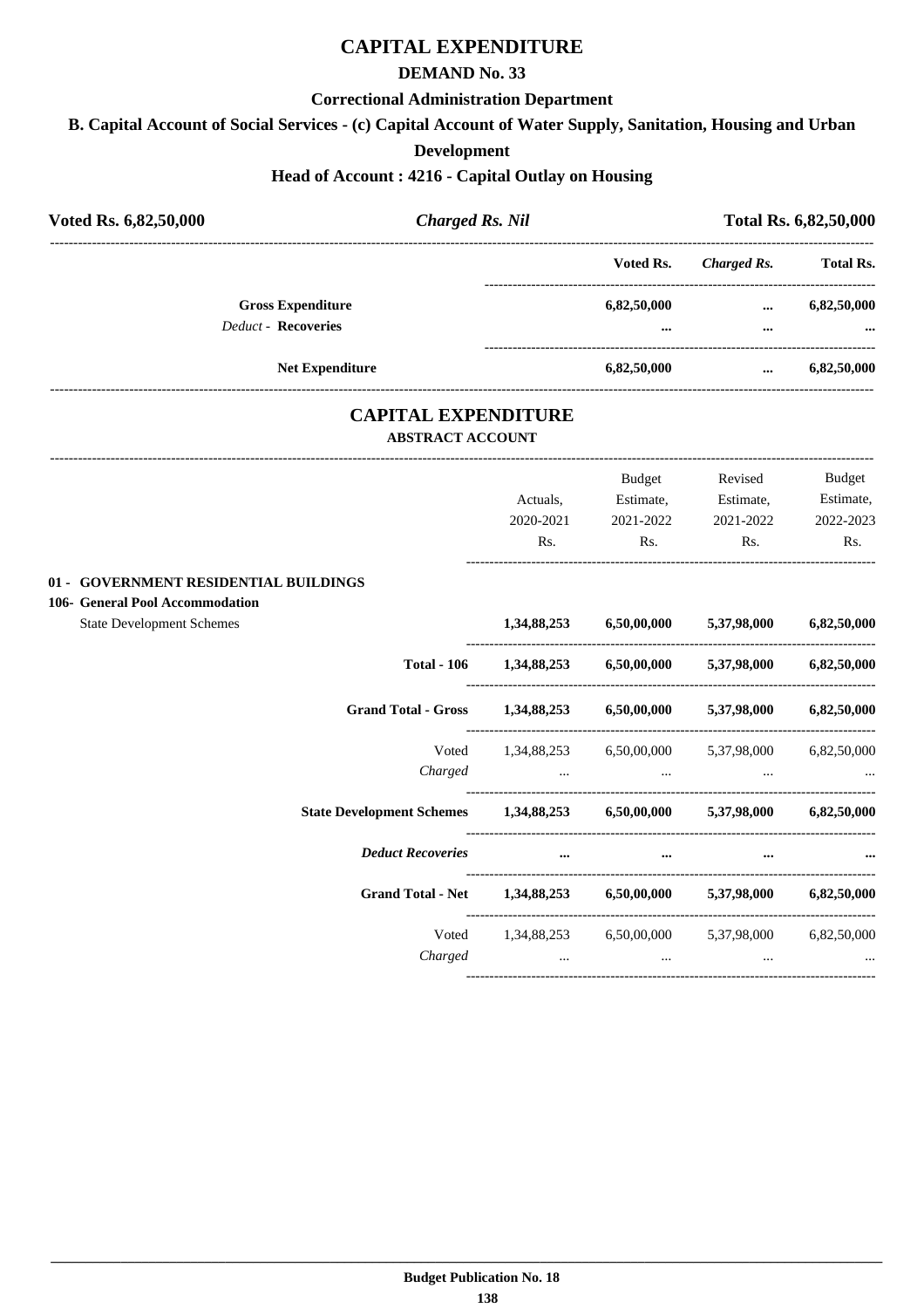# **CAPITAL EXPENDITURE DETAILED ACCOUNT - MAJOR HEAD 4216**

-------------------------------------------------------------------------------------------------------------------------------------------------------------------------------

|                                                                                          |           | <b>Budget</b> | Revised                                                     | <b>Budget</b> |
|------------------------------------------------------------------------------------------|-----------|---------------|-------------------------------------------------------------|---------------|
|                                                                                          | Actuals.  | Estimate,     | Estimate,                                                   | Estimate,     |
|                                                                                          | 2020-2021 | 2021-2022     | 2021-2022                                                   | 2022-2023     |
|                                                                                          | Rs.       | Rs.           | Rs.                                                         | Rs.           |
| <b>DETAILED ACCOUNT NO. 4216-01-106 - GENERAL POOL ACCOMMODATION</b>                     |           |               |                                                             |               |
| 01 - GOVERNMENT RESIDENTIAL BUILDINGS                                                    |           |               |                                                             |               |
| 106- General Pool Accommodation                                                          |           |               |                                                             |               |
| <b>State Development Schemes</b>                                                         |           |               |                                                             |               |
| 028- Construction of Quarters/Barracks for Officers and Staff in<br>different Jails [JL] |           |               |                                                             |               |
| 53- Major Works / Land and Buildings                                                     |           |               | 1,22,38,253 6,00,00,000 5,21,31,000 6,52,00,000             |               |
| Total - 4216-01-106-028                                                                  |           |               | 1,22,38,253 6,00,00,000 5,21,31,000 6,52,00,000             |               |
| 029- Barracks for Female Warders in different Jails [JL]                                 |           |               |                                                             |               |
| 53- Major Works / Land and Buildings                                                     |           |               | 12,50,000 50,00,000 16,67,000 30,50,000                     |               |
| Total - 4216-01-106-029                                                                  | 12.50.000 |               | 50,00,000 16,67,000                                         | 30,50,000     |
| <b>Total - State Development Schemes</b>                                                 |           |               | 1,34,88,253 6,50,00,000 5,37,98,000 6,82,50,000             |               |
| Total - 4216-01-106                                                                      |           |               | 1,34,88,253 6,50,00,000 5,37,98,000 6,82,50,000             |               |
| Voted<br>Charged                                                                         | $\cdots$  | $\cdots$      | 1,34,88,253 6,50,00,000 5,37,98,000 6,82,50,000<br>$\cdots$ |               |
|                                                                                          |           |               |                                                             |               |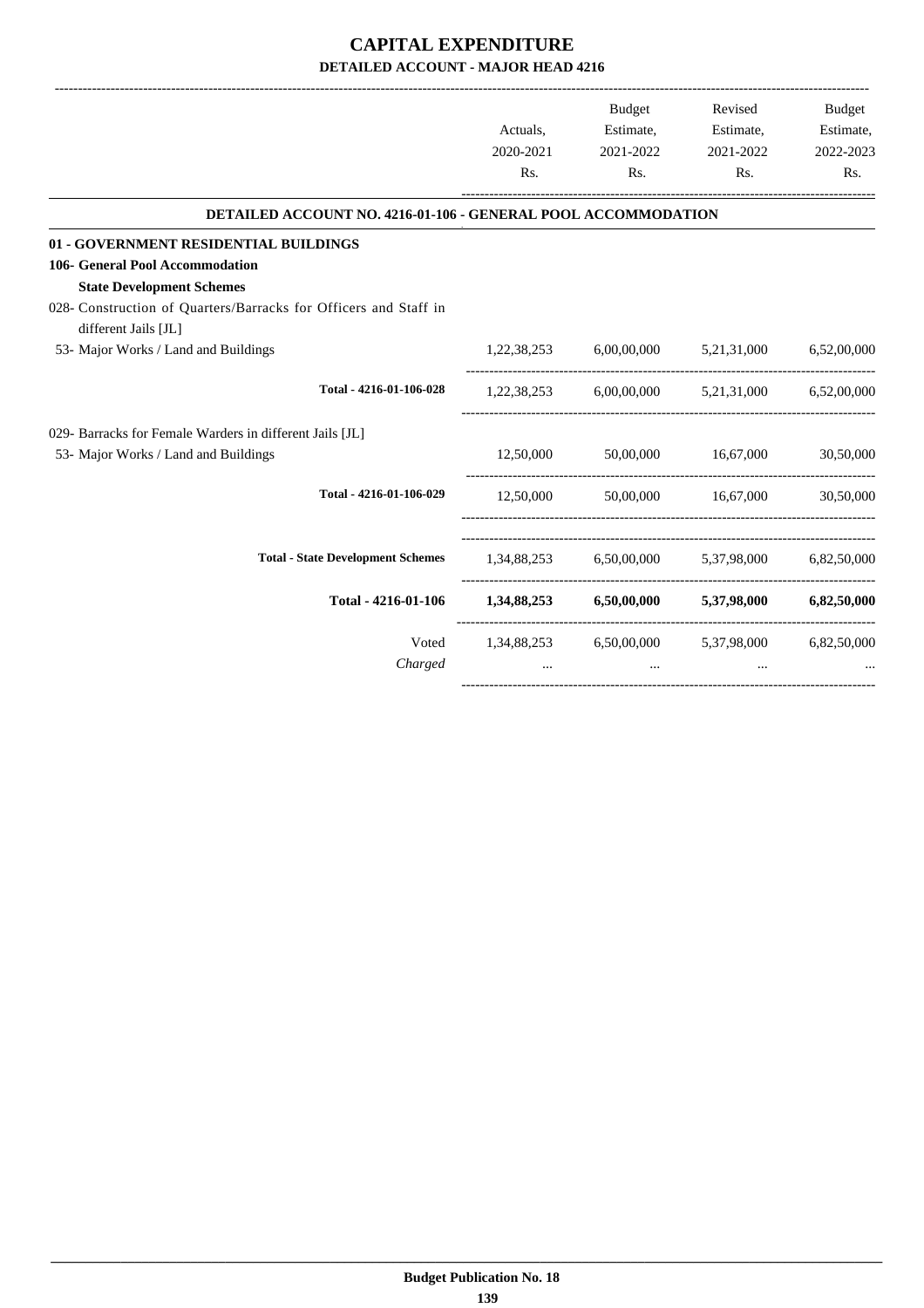# **REVENUE EXPENDITURE**

## **DEMAND No. 34**

#### **Judicial Department**

#### **A. General Services - (a) Organs of State**

#### **Head of Account : 2014 - Administration of Justice**

| Voted Rs. 674,14,37,000 |                                                | Charged Rs. 315,53,73,000                             |                                                                     |                  |                                                 | Total Rs. 989,68,10,000 |
|-------------------------|------------------------------------------------|-------------------------------------------------------|---------------------------------------------------------------------|------------------|-------------------------------------------------|-------------------------|
|                         |                                                |                                                       |                                                                     | Voted Rs.        | -------------------<br>Charged Rs.              | <b>Total Rs.</b>        |
|                         | <b>Gross Expenditure</b>                       |                                                       |                                                                     | 674,14,37,000    | 315,53,73,000                                   | 989,68,10,000           |
|                         | <b>Deduct - Recoveries</b>                     |                                                       |                                                                     | $-53,63,000$     | $-2,67,000$                                     | $-56,30,000$            |
|                         | <b>Net Expenditure</b>                         |                                                       |                                                                     |                  | 673,60,74,000 315,51,06,000 989,11,80,000       |                         |
|                         |                                                | <b>REVENUE EXPENDITURE</b><br><b>ABSTRACT ACCOUNT</b> |                                                                     |                  |                                                 |                         |
|                         |                                                |                                                       |                                                                     |                  |                                                 |                         |
|                         |                                                |                                                       |                                                                     | Budget           | Revised                                         | Budget                  |
|                         |                                                |                                                       | Actuals,                                                            | Estimate,        | Estimate,                                       | Estimate,               |
|                         |                                                |                                                       | 2020-2021<br>Rs.                                                    | 2021-2022<br>Rs. | 2021-2022<br>Rs.                                | 2022-2023<br>Rs.        |
|                         | 003- Training                                  |                                                       |                                                                     |                  |                                                 |                         |
|                         | <b>State Development Schemes</b>               |                                                       | 45,99,100                                                           | 3,00,00,000      | 1,00,00,000                                     | 2,00,00,000             |
|                         |                                                | <b>Total - 003</b>                                    | 45,99,100                                                           | 3,00,00,000      | 1,00,00,000                                     | 2,00,00,000             |
|                         | 102- High Courts                               |                                                       |                                                                     |                  |                                                 |                         |
|                         | Administrative Expenditure                     | <b>Voted</b>                                          | 2,39,81,044                                                         | 9,85,20,000      | 5,32,67,000                                     | 5,47,74,000             |
|                         |                                                | Charged                                               | 169,39,97,478                                                       | 298,08,91,000    | 291,41,53,000                                   | 315,49,68,000           |
|                         | <b>State Development Schemes</b>               |                                                       | 3,42,55,971                                                         | 9,00,00,000      | 3,56,07,000                                     | 5,00,00,000             |
|                         | State Development Schemes (Central Assistance) |                                                       | 4,86,52,239                                                         | $\cdots$         | 1,10,87,000                                     |                         |
|                         |                                                | <b>Total - 102</b>                                    | 180,08,86,732                                                       | 316,94,11,000    | 301,41,14,000                                   | 325,97,42,000           |
|                         | 103- Special Courts                            |                                                       |                                                                     |                  |                                                 |                         |
|                         | Administrative Expenditure                     |                                                       | 2,69,72,497                                                         | 3,39,61,000      | 3,90,25,000                                     | 4,00,09,000             |
|                         |                                                | <b>Total - 103</b>                                    |                                                                     |                  | 2,69,72,497 3,39,61,000 3,90,25,000 4,00,09,000 |                         |
|                         | 105- Civil and Sessions Courts                 |                                                       |                                                                     |                  |                                                 |                         |
|                         | Administrative Expenditure                     |                                                       | 437,91,42,124                                                       | 505,17,23,000    | 506,60,96,000                                   | 524,05,12,000           |
|                         | <b>State Development Schemes</b>               |                                                       | $\cdots$                                                            | $\sim$ $\sim$    | <b>Contractor</b>                               |                         |
|                         | <b>Central Sector Scheme</b>                   |                                                       | $\cdots$                                                            | $\cdots$         | $\cdots$                                        |                         |
|                         |                                                |                                                       | Total - 105 437,91,42,124 505,17,23,000 506,60,96,000 524,05,12,000 |                  |                                                 |                         |
|                         | 106- Small Causes Courts                       |                                                       |                                                                     |                  |                                                 |                         |
|                         | Administrative Expenditure                     |                                                       | 7,11,09,812                                                         | 7,66,45,000      | 8,20,38,000                                     | 8,44,63,000             |
|                         |                                                | <b>Total - 106</b>                                    |                                                                     |                  | 7,11,09,812 7,66,45,000 8,20,38,000 8,44,63,000 |                         |
|                         |                                                |                                                       |                                                                     |                  |                                                 |                         |

#### **107- Presidency Magistrates Courts**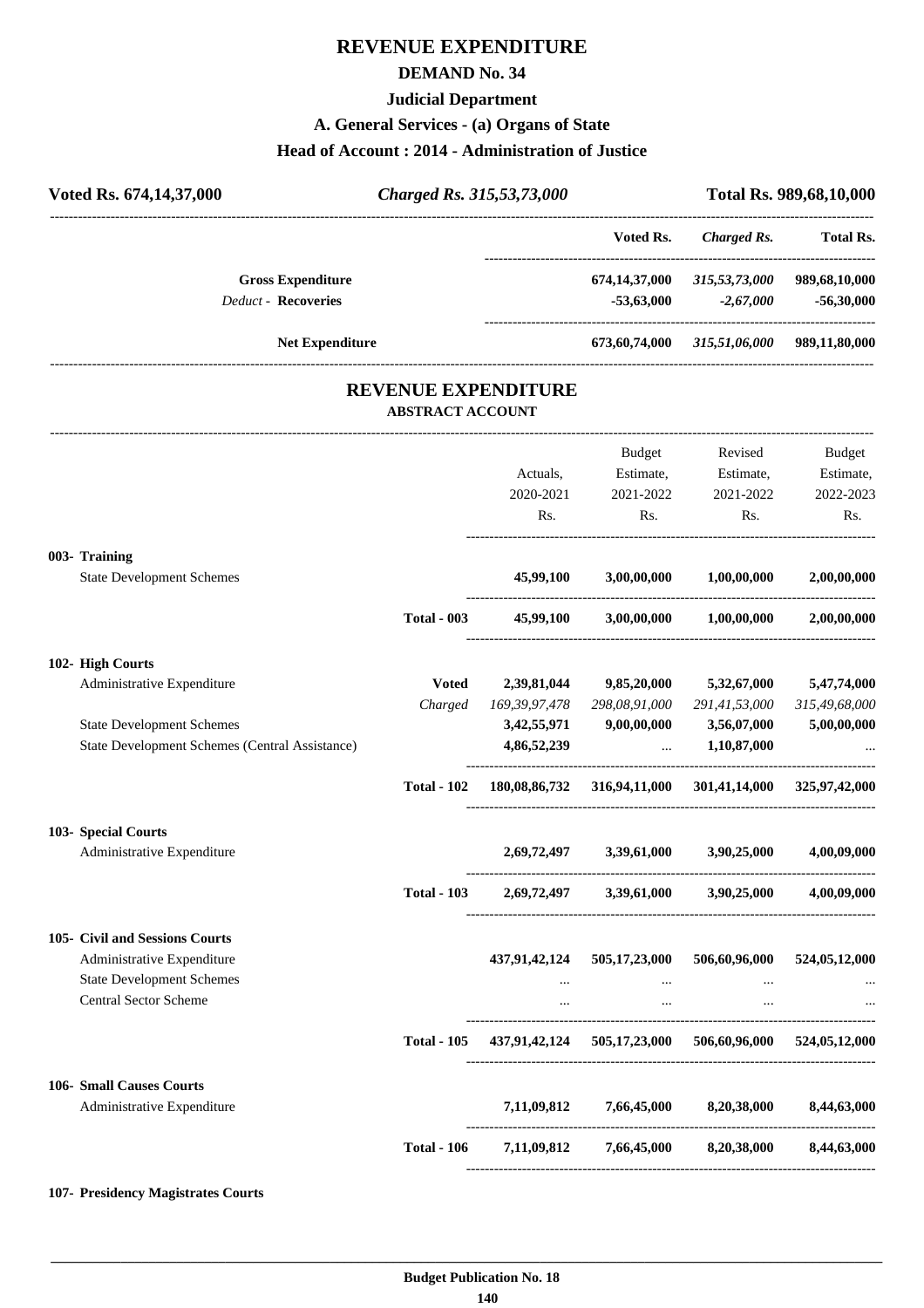## **REVENUE EXPENDITURE ABSTRACT ACCOUNT**

|                                                           |                    |             |                                                             | Budget Revised                | Budget       |
|-----------------------------------------------------------|--------------------|-------------|-------------------------------------------------------------|-------------------------------|--------------|
|                                                           |                    | Actuals,    |                                                             | Estimate, Estimate, Estimate, |              |
|                                                           |                    |             | 2020-2021 2021-2022 2021-2022                               |                               | 2022-2023    |
|                                                           |                    |             | Rs.                                                         | Rs.<br>Rs.                    | Rs.          |
| Administrative Expenditure                                |                    |             | 12,26,80,576 13,89,23,000 15,09,43,000 15,45,63,000         |                               |              |
|                                                           | <b>Total - 107</b> |             | 12,26,80,576  13,89,23,000  15,09,43,000  15,45,63,000      |                               |              |
| 108- Criminal Courts                                      |                    |             |                                                             |                               |              |
| Administrative Expenditure                                |                    |             |                                                             |                               |              |
|                                                           | <b>Total - 108</b> | $\cdots$    | $\cdots$                                                    |                               |              |
| 109- Coroners Courts                                      |                    |             |                                                             |                               |              |
| Administrative Expenditure                                |                    |             | 6,11,650 9,17,000 8,33,000 8,81,000                         |                               |              |
|                                                           | <b>Total - 109</b> |             | 6,11,650 9,17,000 8,33,000 8,81,000                         |                               |              |
| 110- Administrator-General and Official Trustees          |                    |             |                                                             |                               |              |
| Administrative Expenditure                                |                    |             | 2,75,05,404 3,27,00,000 3,32,19,000 3,45,04,000             |                               |              |
|                                                           |                    |             | Total - 110 2,75,05,404 3,27,00,000 3,32,19,000 3,45,04,000 |                               |              |
| 111- Official Assignees                                   |                    |             |                                                             |                               |              |
| Administrative Expenditure                                |                    |             | 27,83,720 32,64,000 29,82,000                               |                               | 30,72,000    |
|                                                           | <b>Total - 111</b> |             | 27,83,720 32,64,000 29,82,000                               |                               | 30,72,000    |
| 112- Official Receivers                                   |                    |             |                                                             |                               |              |
| Administrative Expenditure                                |                    |             | $1,88,91,349$ $2,03,08,000$ $1,99,46,000$ $2,05,53,000$     |                               |              |
|                                                           | <b>Total - 112</b> |             | 1,88,91,349 2,03,08,000                                     | 1,99,46,000                   | 2,05,53,000  |
| 113- Sheriffs and Reporters<br>Administrative Expenditure | <b>Voted</b>       |             | $1,04,47,364$ $1,18,55,000$ $1,15,13,000$                   |                               | 1,18,86,000  |
|                                                           | Charged            |             | $8,50,000$                                                  | 3,96,000                      | 4,05,000     |
|                                                           | <b>Total - 113</b> |             | $1,04,47,364$ $1,27,05,000$ $1,19,09,000$ $1,22,91,000$     |                               |              |
| 114- Legal Advisers and Counsels                          |                    |             |                                                             |                               |              |
| Administrative Expenditure                                |                    |             | 73,77,43,830 98,48,72,000 98,43,55,000                      |                               | 99,16,70,000 |
|                                                           | <b>Total - 114</b> |             | 73,77,43,830 98,48,72,000 98,43,55,000                      |                               | 99,16,70,000 |
| 797- Transfer to Reserve Fund/Deposit Account             |                    |             |                                                             |                               |              |
| Administrative Expenditure                                |                    |             | and the state of the state of the state of the state of the |                               |              |
|                                                           | <b>Total - 797</b> |             | $\cdots$<br>$\mathbf{1}$                                    |                               |              |
| 800- Other Expenditure                                    |                    |             |                                                             |                               |              |
| Administrative Expenditure                                |                    | 2,39,50,040 | 45,00,000                                                   | 45,00,000                     | 45,50,000    |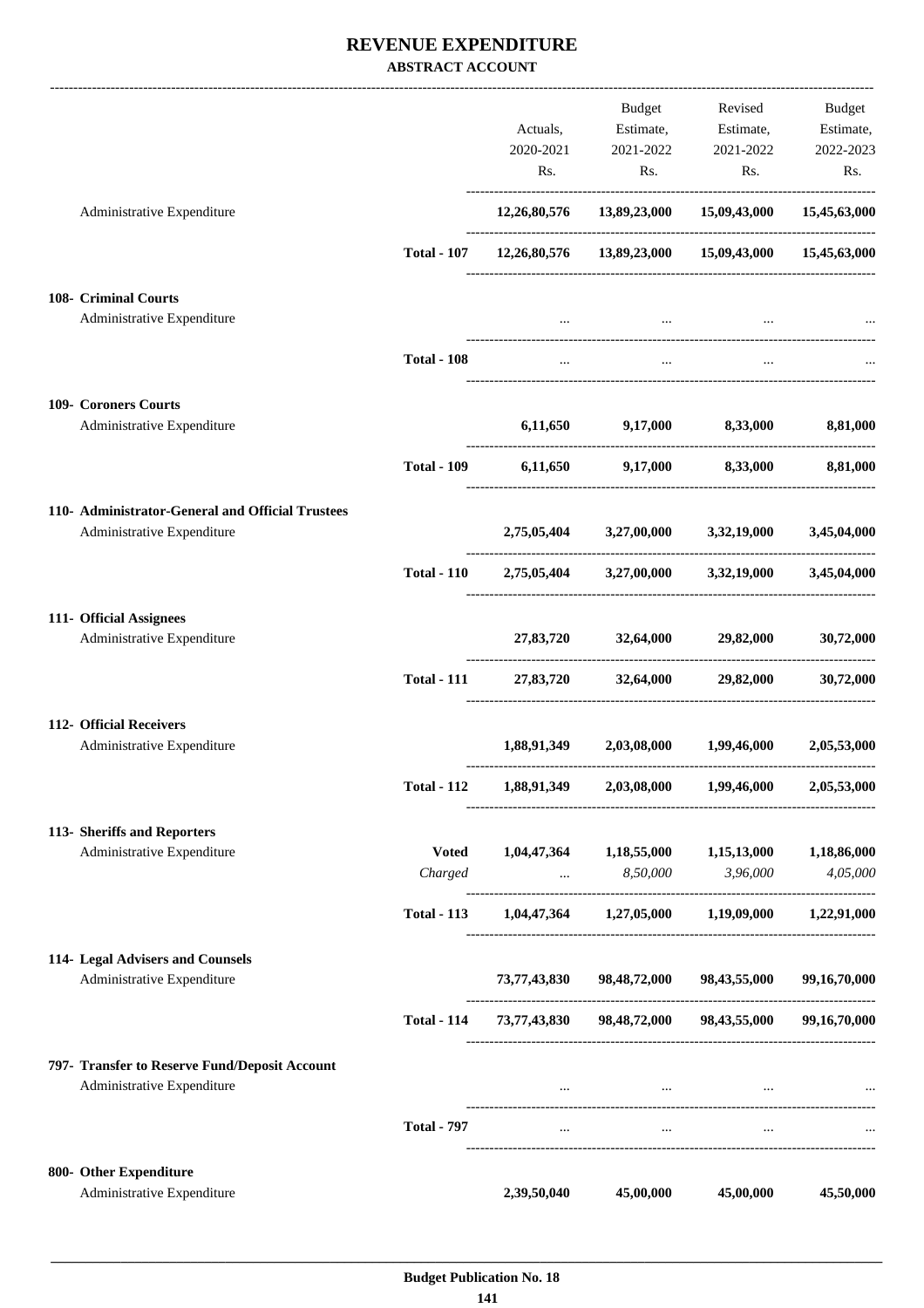#### **REVENUE EXPENDITURE ABSTRACT ACCOUNT**

|                                                       |                  | <b>Budget</b> | Revised          | <b>Budget</b>    |
|-------------------------------------------------------|------------------|---------------|------------------|------------------|
|                                                       | Actuals,         | Estimate,     | Estimate,        | Estimate,        |
|                                                       | 2020-2021        | 2021-2022     | 2021-2022        | 2022-2023        |
|                                                       | Rs.              | Rs.           | Rs.              | Rs.              |
| <b>State Development Schemes</b>                      | 1,31,81,092      | 5,00,00,000   | 1,66,67,000      | 3,00,00,000      |
| <b>Total - 800</b>                                    | 3,71,31,132      | 5,45,00,000   | 2,11,67,000      | 3,45,50,000      |
| <b>Grand Total - Gross</b>                            | 724,05,05,290    | 960,99,29,000 | 943,66,27,000    | 989,68,10,000    |
| Voted                                                 | 554, 65, 07, 812 | 662,81,88,000 | 652, 20, 78, 000 | 674,14,37,000    |
| Charged                                               | 169, 39, 97, 478 | 298,17,41,000 | 291,45,49,000    | 315,53,73,000    |
| <b>Administrative Expenditure</b>                     | 713,98,16,888    | 943,99,29,000 | 936, 32, 66, 000 | 979,68,10,000    |
| Voted                                                 | 544,58,19,410    | 645,81,88,000 | 644, 87, 17, 000 | 664, 14, 37, 000 |
| Charged                                               | 169, 39, 97, 478 | 298,17,41,000 | 291,45,49,000    | 315,53,73,000    |
| <b>State Development Schemes</b>                      | 5,20,36,163      | 17,00,00,000  | 6,22,74,000      | 10,00,00,000     |
| <b>State Development Schemes (Central Assistance)</b> | 4,86,52,239      |               | 1,10,87,000      |                  |
| <b>Central Sector Scheme</b>                          |                  |               |                  |                  |
| <b>Deduct Recoveries</b>                              | -64,54,586       | $-3,11,000$   | $-55,00,000$     | $-56,30,000$     |
| Voted                                                 | $-61,69,234$     | $-2,98,000$   | $-52,33,000$     | $-53,63,000$     |
| Charged                                               | $-2,85,352$      | $-13,000$     | $-2,67,000$      | $-2,67,000$      |
| <b>Grand Total - Net</b>                              | 723,40,50,704    | 960,96,18,000 | 943, 11, 27, 000 | 989,11,80,000    |
| Voted                                                 | 554,03,38,578    | 662,78,90,000 | 651, 68, 45, 000 | 673,60,74,000    |
| Charged                                               | 169, 37, 12, 126 | 298,17,28,000 | 291,42,82,000    | 315,51,06,000    |
|                                                       |                  |               |                  |                  |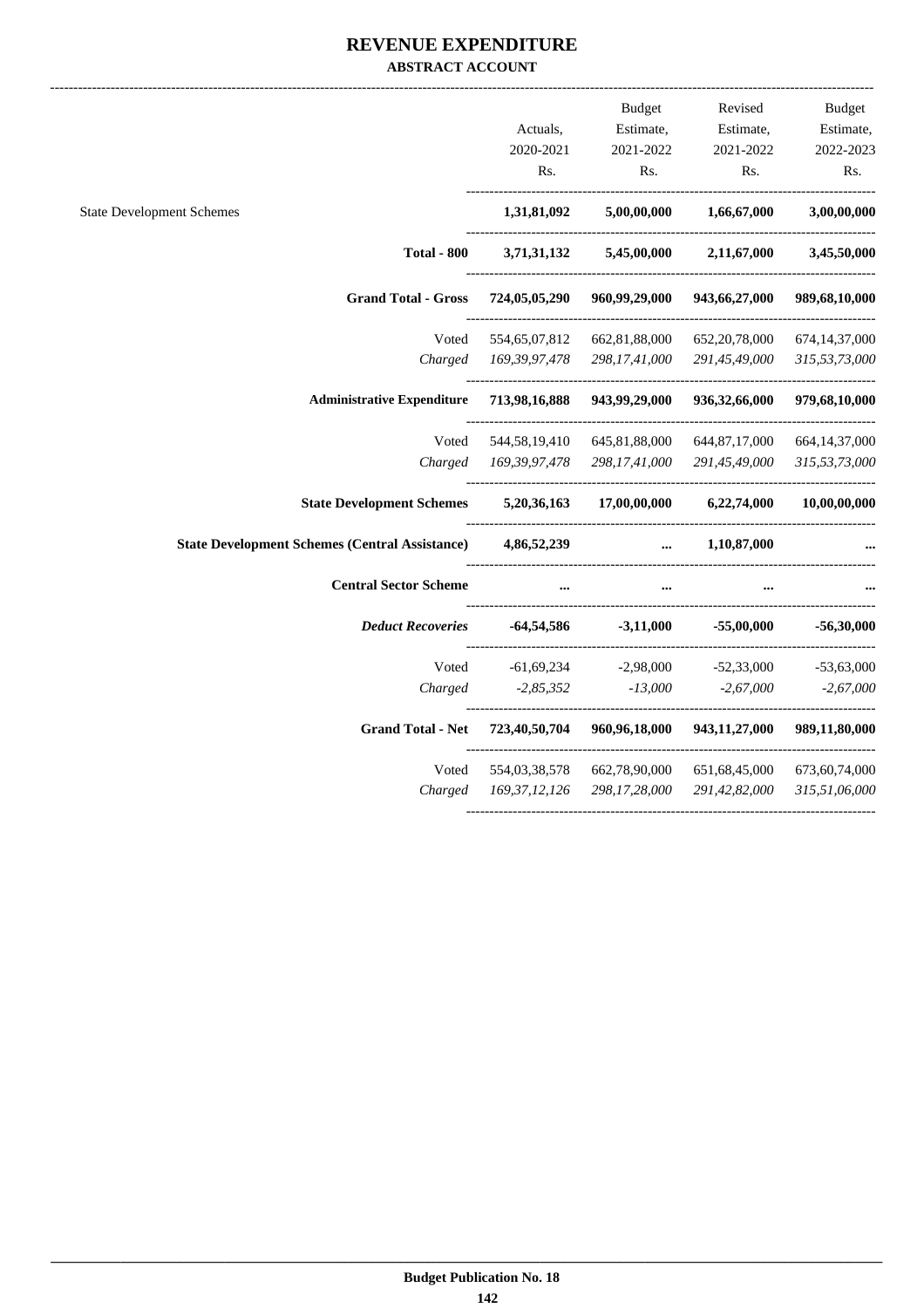|                                                                     |                                                | Actuals,<br>2020-2021<br>Rs. | Budget<br>Estimate,<br>2021-2022<br>Rs. | Revised<br>Estimate,<br>2021-2022<br>Rs.                        | Budget<br>Estimate,<br>2022-2023<br>Rs. |
|---------------------------------------------------------------------|------------------------------------------------|------------------------------|-----------------------------------------|-----------------------------------------------------------------|-----------------------------------------|
|                                                                     | DETAILED ACCOUNT NO. 2014-00-003 - TRAINING    |                              |                                         |                                                                 |                                         |
| 003- Training                                                       |                                                |                              |                                         |                                                                 |                                         |
| <b>State Development Schemes</b>                                    |                                                |                              |                                         |                                                                 |                                         |
| 001- Training of Judicial Officers / Public Prosecutors / Assistant |                                                |                              |                                         |                                                                 |                                         |
| Public Prosecutors [JD]                                             |                                                |                              |                                         |                                                                 |                                         |
| 98- Training                                                        |                                                | 45,99,100                    | 3,00,00,000                             | 1,00,00,000                                                     | 2,00,00,000                             |
|                                                                     | <b>Total - State Development Schemes</b>       | 45,99,100                    | 3,00,00,000                             | 1,00,00,000                                                     | 2,00,00,000                             |
|                                                                     | Total - 2014-00-003                            | 45,99,100                    | 3,00,00,000                             | 1,00,00,000                                                     | 2,00,00,000                             |
|                                                                     | Voted                                          | 45,99,100                    | 3,00,00,000                             | 1,00,00,000                                                     | 2,00,00,000                             |
|                                                                     | Charged                                        | $\cdots$                     | $\ldots$                                |                                                                 |                                         |
|                                                                     | DETAILED ACCOUNT NO. 2014-00-102 - HIGH COURTS |                              |                                         |                                                                 |                                         |
| 102- High Courts                                                    |                                                |                              |                                         |                                                                 |                                         |
| <b>Administrative Expenditure</b>                                   |                                                |                              |                                         |                                                                 |                                         |
| 001- Judges [JD]                                                    |                                                |                              |                                         |                                                                 |                                         |
| 01- Salaries                                                        |                                                |                              |                                         |                                                                 |                                         |
| 01-Pay                                                              | Charged                                        | 9,78,83,395                  | 25,00,00,000                            | 25,00,00,000                                                    | 25,75,00,000                            |
| 14-Grade Pay                                                        | Charged                                        | $\cdots$                     |                                         |                                                                 |                                         |
| 02-Dearness Allowance                                               | Charged                                        | 1,67,82,045                  | 6,80,00,000                             | 5,00,00,000                                                     | 5,90,00,000                             |
| 03-House Rent Allowance                                             | Charged                                        | 2,14,55,070                  | 6,18,00,000                             | 5,00,00,000                                                     | 6,20,00,000                             |
| 04-Ad hoc Bonus                                                     | Charged                                        | $\cdots$                     |                                         |                                                                 |                                         |
| 05-Interim Relief                                                   | Charged                                        |                              | 2,00,000                                |                                                                 |                                         |
| 07-Other Allowances                                                 | Charged                                        | 4,64,00,094                  | 6,08,61,000                             | 6,00,00,000                                                     | 6,12,00,000                             |
| 11-Compensatory Allowance                                           | Charged                                        | 3,42,097                     | 3,37,000                                | 4,13,000                                                        | 4,22,000                                |
| 12-Medical Allowance                                                | Charged                                        |                              | 1,000<br><b>ALCOHOL:</b> The Contractor | $\cdots$                                                        | $\ldots$                                |
|                                                                     | Total - 2014-00-102-001-01                     |                              |                                         | 18,28,62,701 44,11,99,000 41,04,13,000                          | 44,01,22,000                            |
| 07- Medical Reimbursements                                          | Charged                                        | 2, 20, 72, 343               | 2,15,02,000                             | 2,15,02,000                                                     | 2,19,32,000                             |
| 11- Travel Expenses                                                 | Charged                                        | 24,16,008                    | 89,55,000                               | 75,00,000                                                       | 80,00,000                               |
| 13- Office Expenses                                                 |                                                |                              |                                         |                                                                 |                                         |
| 01-Electricity                                                      | Charged                                        | 25,84,203                    | 31,51,000                               | 38,80,000                                                       | 39,58,000                               |
| 02-Telephone                                                        | Charged                                        | 18,28,774                    | 17,82,000                               | 25,00,000                                                       | 25,50,000                               |
| 03-Maintenance / P.O.L. for Office Vehicles                         | Charged                                        | $\cdots$                     | $\sim 100$ and $\sim 100$               | $\cdots$                                                        | $\cdots$                                |
| 04-Other Office Expenses                                            | Charged                                        | 6,77,463                     | 8,00,000                                | 17,00,000                                                       | 17,34,000                               |
|                                                                     | Total - 2014-00-102-001-13                     |                              |                                         | 50,90,440 57,33,000 80,80,000 82,42,000                         |                                         |
| 77- Computerisation                                                 | Charged                                        |                              | <b>The Committee Committee</b>          | and the company of the<br>$\cdots$                              |                                         |
|                                                                     | Total - 2014-00-102-001                        |                              |                                         | 21, 24, 41, 492 47, 73, 89, 000 44, 74, 95, 000 47, 82, 96, 000 |                                         |
|                                                                     |                                                |                              |                                         |                                                                 |                                         |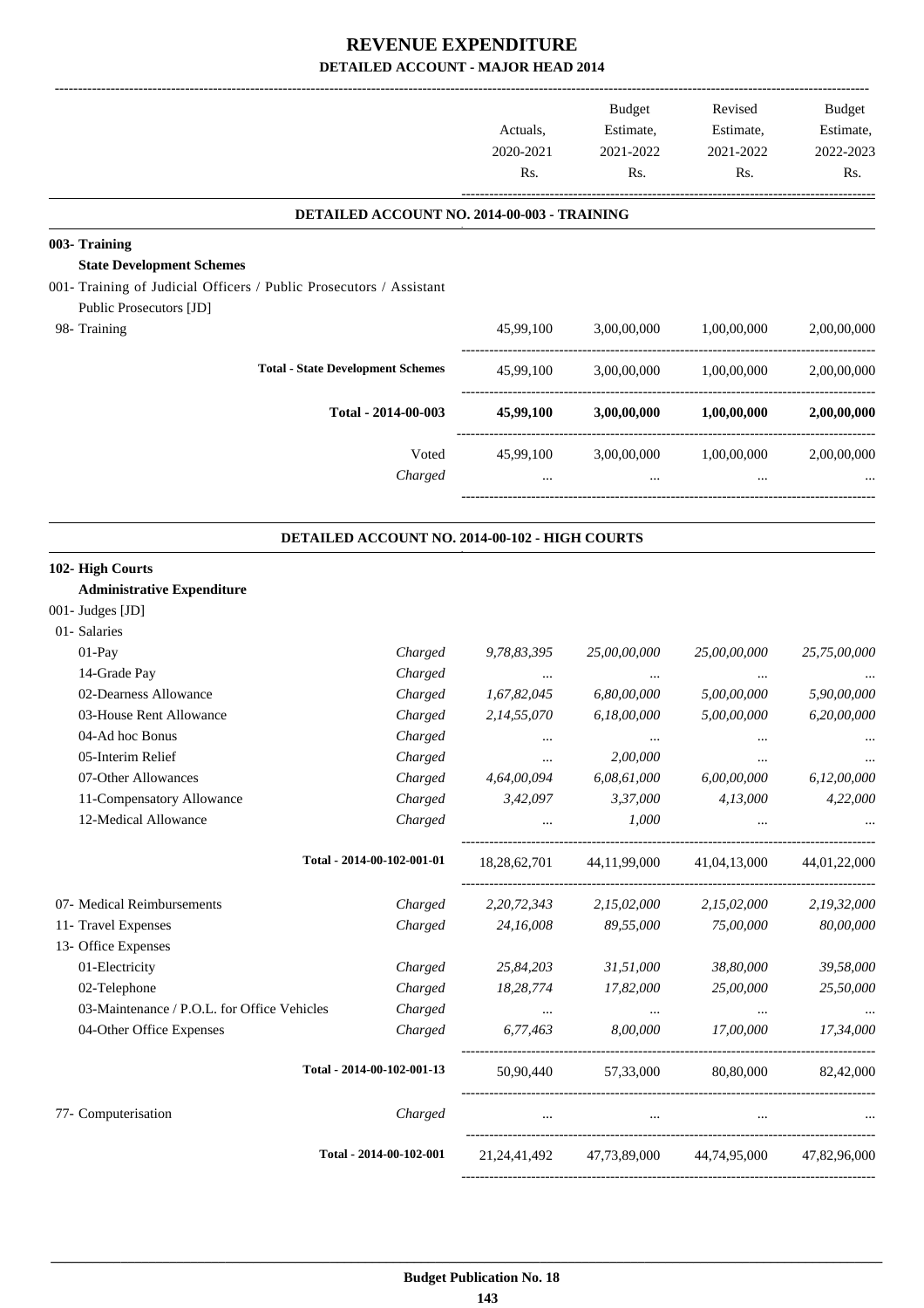|                                                  |                            | Actuals,<br>2020-2021<br>Rs. | <b>Budget</b><br>Estimate,<br>2021-2022<br>Rs. | Revised<br>Estimate,<br>2021-2022<br>Rs. | Budget<br>Estimate,<br>2022-2023<br>Rs. |
|--------------------------------------------------|----------------------------|------------------------------|------------------------------------------------|------------------------------------------|-----------------------------------------|
| 002- Original Side [JD]                          |                            |                              |                                                |                                          |                                         |
| 01- Salaries                                     |                            |                              |                                                |                                          |                                         |
| 01-Pay                                           | Charged                    | 19,00,15,671                 | 21,50,00,000                                   | 27,07,77,000                             | 27,89,01,000                            |
| 14-Grade Pay                                     | Charged                    | 1,00,06,800                  | 1,72,00,000                                    | 30,00,000                                | 30,00,000                               |
| 02-Dearness Allowance                            | Charged                    | 6,32,42,035                  | 13,50,00,000                                   | 11,50,00,000                             | 12,50,00,000                            |
| 03-House Rent Allowance                          | Charged                    | 3,05,88,004                  | 6,00,00,000                                    | 5,80,00,000                              | 6,10,00,000                             |
| 04-Ad hoc Bonus                                  | Charged                    | 12,18,000                    | 11,58,000                                      | 12,42,000                                | 12,67,000                               |
| 05-Interim Relief                                | Charged                    | 2,52,949                     | 2,50,000                                       | 2,59,000                                 | 2,59,000                                |
| 07-Other Allowances                              | Charged                    | 3,39,33,706                  | 14,00,00,000                                   | 12,50,00,000                             | 14,00,00,000                            |
| 12-Medical Allowance                             | Charged                    | 5,76,660                     | 6,20,000                                       | 6,15,000                                 | 6,22,000                                |
|                                                  | Total - 2014-00-102-002-01 | 32,98,33,825                 | 56,92,28,000                                   | 57,38,93,000                             | 61,00,49,000                            |
| 02- Wages                                        | Charged                    | 1,22,91,903                  | 2,27,94,000                                    | 2,00,00,000                              | 2,04,00,000                             |
| 07- Medical Reimbursements                       | Charged                    | 2,95,442                     | 3,70,000                                       | 5,00,000                                 | 5,20,000                                |
| 11- Travel Expenses                              | Charged                    | 25,250                       | 5,50,000                                       | 5,50,000                                 | 5,61,000                                |
| 12- Medical Reimbursements under WBHS 2008       | Charged                    | 22,64,643                    | 27,00,000                                      | 27,00,000                                | 27,54,000                               |
| 13- Office Expenses                              |                            |                              |                                                |                                          |                                         |
| 01-Electricity                                   | Charged                    | 21,155                       | 20,000                                         | 34,000                                   | 35,000                                  |
| 02-Telephone                                     | Charged                    | 4,75,643                     | 4,50,000                                       | 4,50,000                                 | 4,59,000                                |
| 03-Maintenance / P.O.L. for Office Vehicles      | Charged                    | $\cdots$                     | 21,000                                         |                                          |                                         |
| 04-Other Office Expenses                         | Charged                    | 15,08,854                    | 35,53,000                                      | 35,53,000                                | 36,25,000                               |
|                                                  | Total - 2014-00-102-002-13 | 20,05,652                    | 40,44,000                                      | 40,37,000                                | 41,19,000                               |
| 14- Rents, Rates and Taxes                       | Charged                    | $\cdots$                     | 1,06,000                                       | 1,06,000                                 | 1,06,000                                |
| 16- Publications                                 | Charged                    | 30,44,303                    | 80,50,000                                      | 80,00,000                                | 81,00,000                               |
| 26- Advertising and Publicity Expenses           | Charged                    | 1,04,429                     | 1,20,000                                       | 1,50,000                                 | 1,53,000                                |
| 28- Payment of Professional and Special Services |                            |                              |                                                |                                          |                                         |
| 02-Other charges                                 | Charged                    | $\cdots$                     |                                                |                                          |                                         |
| 77- Computerisation                              | Charged                    | $\cdots$                     | 2,04,000                                       | 2,00,000                                 | 2,04,000                                |
|                                                  | Total - 2014-00-102-002    | 34,98,65,447                 | 60,81,66,000                                   | 61,01,36,000                             | 64,69,66,000                            |
| 003- Appellate Side [JD]                         |                            |                              |                                                |                                          |                                         |
| 01- Salaries                                     |                            |                              |                                                |                                          |                                         |
| 01-Pay                                           | Charged                    | 54,00,44,568                 | 55,48,61,000                                   | 75,31,71,000                             | 77,57,67,000                            |
| 14-Grade Pay                                     | Charged                    | 2,69,58,802                  | 1,49,50,000                                    | 30,00,000                                | 30,00,000                               |
| 02-Dearness Allowance                            | Charged                    | 18,19,62,638                 | 43,00,00,000                                   | 30,00,00,000                             | 33,00,00,000                            |
| 03-House Rent Allowance                          | Charged                    | 8,57,02,756                  | 20,00,00,000                                   | 14,00,00,000                             | 18,00,00,000                            |
| 04-Ad hoc Bonus                                  | Charged                    | 37,04,400                    | 38,20,000                                      | 37,78,000                                | 38,54,000                               |
| 05-Interim Relief                                | Charged                    | 30,53,598                    | 32,00,000                                      | 30,54,000                                | 30,54,000                               |
| 07-Other Allowances                              | Voted                      | $\cdots$                     | $\cdots$                                       | $\cdots$                                 |                                         |
|                                                  | Charged                    | 6,37,01,625                  | 38,00,00,000                                   | 20,00,00,000                             | 30,00,00,000                            |
| 11-Compensatory Allowance                        | Charged                    | 5,04,090                     | 7,70,000                                       | 8,57,000                                 | 8,75,000                                |
| 12-Medical Allowance                             | Charged                    | 26,85,692                    | 17,74,000                                      | 26,59,000                                | 26,86,000                               |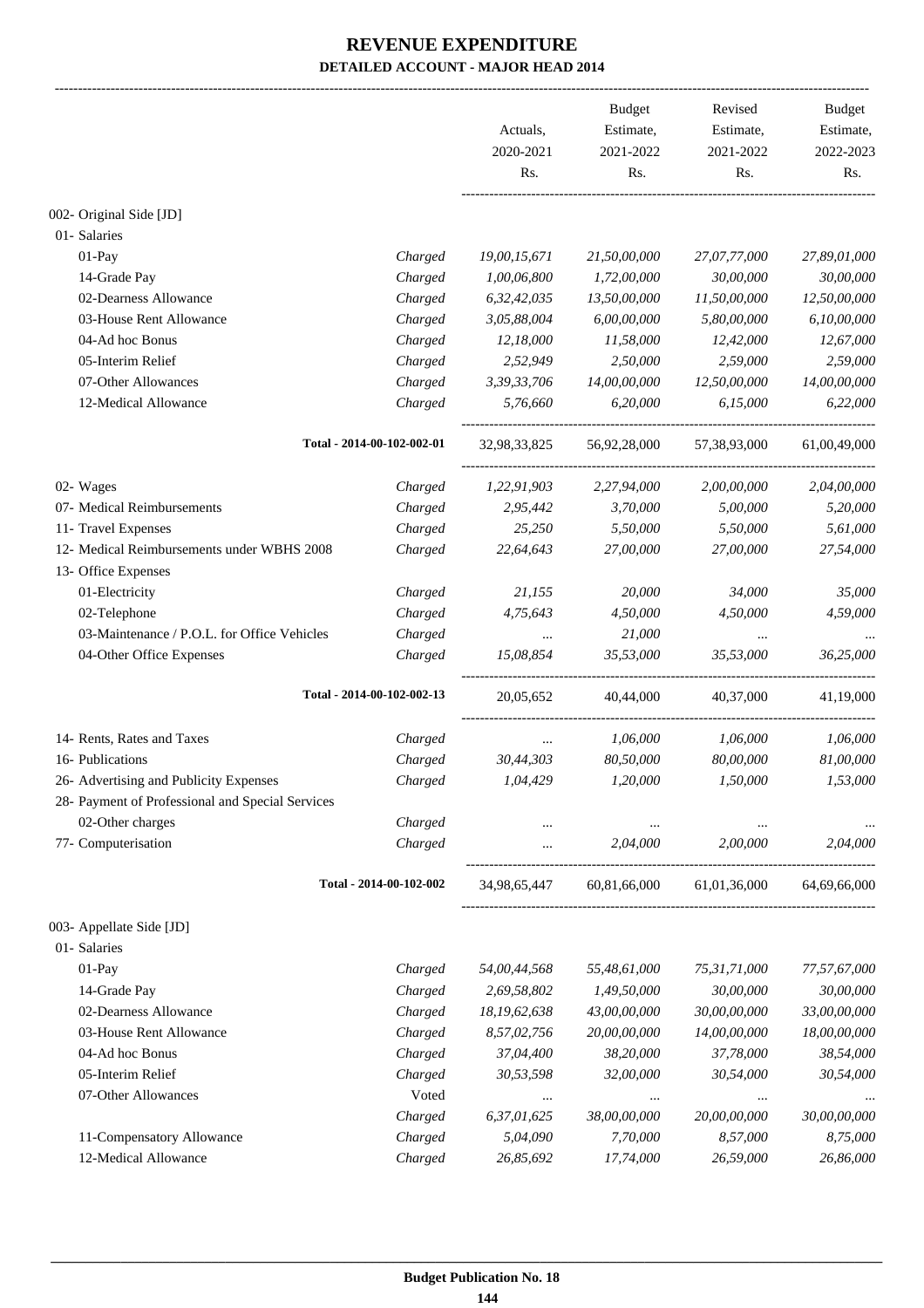|                                                               |                            | Actuals,<br>2020-2021<br>Rs. | <b>Budget</b><br>Estimate,<br>2021-2022<br>Rs. | Revised<br>Estimate,<br>2021-2022<br>Rs. | <b>Budget</b><br>Estimate,<br>2022-2023<br>Rs. |
|---------------------------------------------------------------|----------------------------|------------------------------|------------------------------------------------|------------------------------------------|------------------------------------------------|
|                                                               | Total - 2014-00-102-003-01 | 90,83,18,169                 | 158,93,75,000                                  | 140,65,19,000                            | 159,92,36,000                                  |
|                                                               | Voted                      |                              |                                                |                                          |                                                |
|                                                               | Charged                    | 90,83,18,169                 | 158,93,75,000                                  | 140,65,19,000                            | 159,92,36,000                                  |
| 02- Wages                                                     | Charged                    | 3,56,21,380                  | 4,70,94,000                                    | 4,20,09,000                              | 4,28,50,000                                    |
| 07- Medical Reimbursements                                    | Charged                    | 29,56,641                    | 28,00,000                                      | 28,00,000                                | 28,56,000                                      |
| 11- Travel Expenses                                           | Charged                    | 6,96,713                     | 8,52,000                                       | 8,52,000                                 | 8,69,000                                       |
| 12- Medical Reimbursements under WBHS 2008                    | Charged                    | 46,16,214                    | 39,61,000                                      | 59,00,000                                | 60,18,000                                      |
| 13- Office Expenses                                           |                            |                              |                                                |                                          |                                                |
| 01-Electricity                                                | Charged                    | 1,73,41,191                  | 3,11,00,000                                    | 3,11,00,000                              | 3,17,22,000                                    |
| 02-Telephone                                                  | Charged                    | 27,86,784                    | 22,45,000                                      | 31,98,000                                | 32,62,000                                      |
| 03-Maintenance / P.O.L. for Office Vehicles                   | Charged                    | 1,48,04,567                  | 1,82,00,000                                    | 2,45,50,000                              | 2,50,41,000                                    |
| 04-Other Office Expenses                                      | Charged                    | 5,63,45,287                  | 4,29,00,000                                    | 6,98,00,000                              | 7,11,96,000                                    |
|                                                               | Total - 2014-00-102-003-13 | 9, 12, 77, 829               | 9,44,45,000                                    | 12,86,48,000                             | 13, 12, 21, 000                                |
|                                                               |                            |                              |                                                |                                          |                                                |
| 16- Publications                                              | Charged                    | 3,18,52,396                  | 7,29,61,000                                    | 14,70,00,000                             | 14,99,40,000                                   |
| 19- Maintenance                                               | Charged                    |                              | 7,00,000                                       | 4,50,000                                 | 5,00,000                                       |
| 28- Payment of Professional and Special Services              |                            |                              |                                                |                                          |                                                |
| 02-Other charges                                              | Charged                    | 51,93,586                    | 57,80,000                                      | 51,94,000                                | 51,94,000                                      |
| 50- Other Charges                                             | Charged                    | 1,15,45,414                  | 1,80,00,000                                    | 1,70,00,000                              | 1,80,00,000                                    |
| 77- Computerisation                                           | Voted                      |                              |                                                |                                          |                                                |
|                                                               | Charged                    | 54,16,200                    | 17,00,000                                      | 4,57,00,000                              | 1,70,00,000                                    |
|                                                               | Total - 2014-00-102-003    | 109,74,94,542                | 183,76,68,000                                  | 180, 20, 72, 000                         | 197, 36, 84, 000                               |
|                                                               | Voted                      | $-1,50,042$                  | $\cdots$                                       | $-1,50,000$                              | $-1,50,000$                                    |
|                                                               | Charged                    |                              | 109,74,39,775 183,76,58,000                    | 180,20,22,000                            | 197,36,34,000                                  |
| 004- Circuit Bench of calcutta High court at Jalpaiguri. [JD] |                            |                              |                                                |                                          |                                                |
| 01- Salaries                                                  |                            |                              |                                                |                                          |                                                |
| $01-Pay$                                                      | Charged                    | 18,41,000                    | 80,00,000                                      | 50,00,000                                | 51,50,000                                      |
| 14-Grade Pay                                                  | Charged                    | $\ldots$                     | $\cdots$                                       | $\ldots$                                 | $\cdots$                                       |
| 02-Dearness Allowance                                         | Charged                    | 14,58,842                    | 58,00,000                                      | 58,00,000                                | 59,74,000                                      |
| 03-House Rent Allowance                                       | Charged                    | 1,22,554                     | 30,00,000                                      | 29,00,000                                | 30,05,000                                      |
| 04-Ad hoc Bonus                                               | Charged                    | $\cdots$                     | $\cdots$                                       |                                          |                                                |
| 05-Interim Relief                                             | Charged                    | 2,65,980                     | 2,65,000                                       | 2,66,000                                 | 2,66,000                                       |
| 07-Other Allowances                                           | Charged                    | 42,200                       | 7,19,000                                       | 6,00,000                                 | 6,12,000                                       |
| 11-Compensatory Allowance                                     | Charged                    | $\cdots$                     | $\cdots$                                       | $\cdots$                                 |                                                |
| 12-Medical Allowance                                          | Charged                    | 12,000                       | 40,000                                         | 30,000                                   | 31,000                                         |
|                                                               | Total - 2014-00-102-004-01 | 37,42,576                    | 1,78,24,000                                    | 1,45,96,000                              | 1,50,38,000                                    |
| 02- Wages                                                     | Charged                    | 1,40,37,097                  | 2,00,00,000                                    | 1,86,51,000                              | 1,90,25,000                                    |
| 07- Medical Reimbursements                                    | Charged                    | 3,02,565                     | 50,000                                         | 50,000                                   | 51,000                                         |
|                                                               |                            |                              |                                                |                                          |                                                |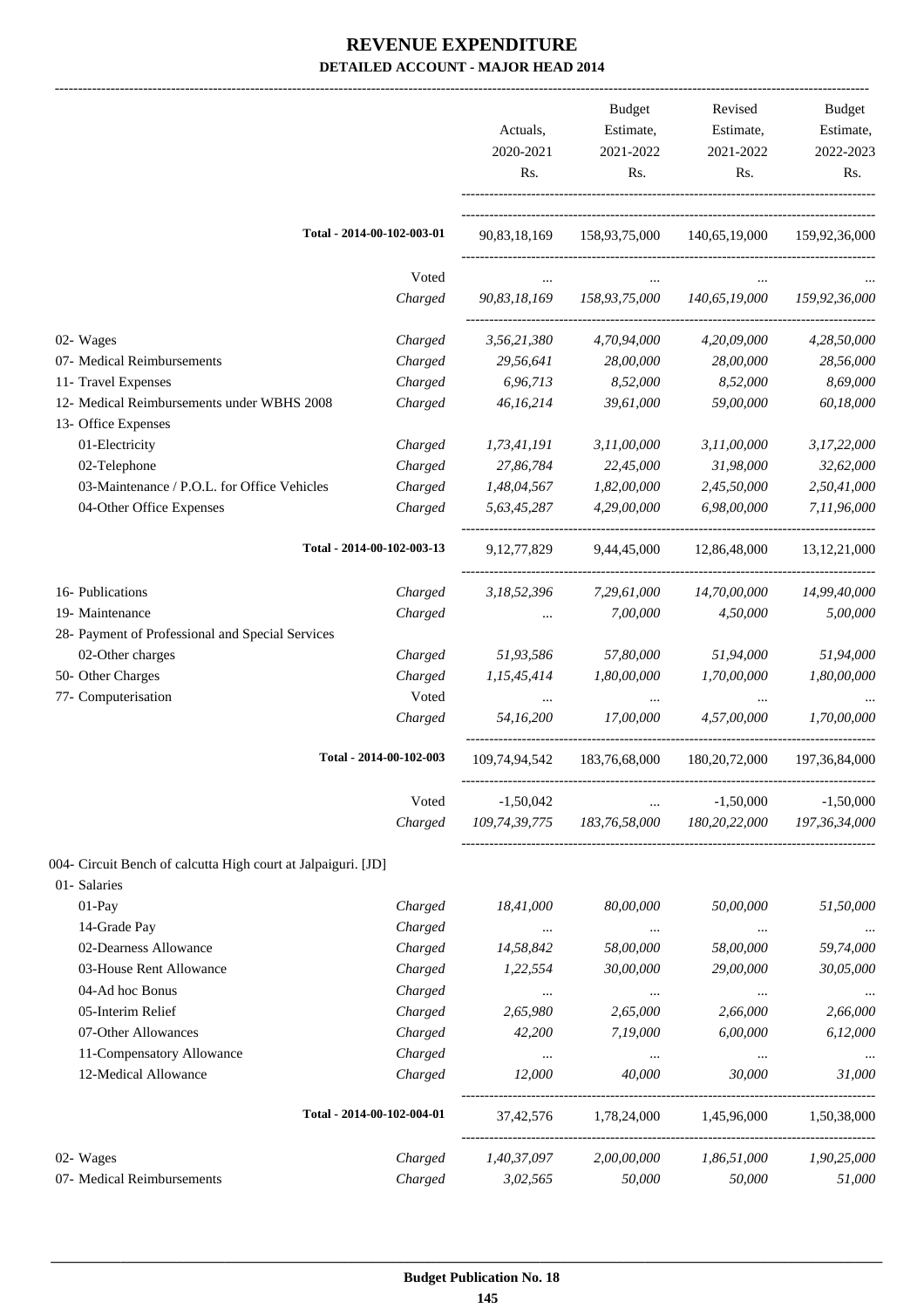-------------------------------------------------------------------------------------------------------------------------------------------------------------------------------

|                                                                   |                            | Actuals,<br>2020-2021 | <b>Budget</b><br>Estimate,<br>2021-2022 | Revised<br>Estimate,<br>2021-2022 | <b>Budget</b><br>Estimate,<br>2022-2023 |
|-------------------------------------------------------------------|----------------------------|-----------------------|-----------------------------------------|-----------------------------------|-----------------------------------------|
|                                                                   |                            | Rs.                   | Rs.                                     | Rs.                               | Rs.                                     |
| 11- Travel Expenses                                               | Charged                    | 31,155                | 37,000                                  | 37,000                            | 38,000                                  |
| 12- Medical Reimbursements under WBHS 2008<br>13- Office Expenses | Charged                    | $\cdots$              | 12,000                                  | 12,000                            | 12,000                                  |
| 01-Electricity                                                    | Charged                    | 16,77,924             | 7,20,000                                | 14,70,000                         | 15,00,000                               |
| 02-Telephone                                                      | Charged                    | 5,42,573              | 6,50,000                                | 6,50,000                          | 6,63,000                                |
| 03-Maintenance / P.O.L. for Office Vehicles                       | Charged                    | 9,70,727              | 20,00,000                               | 20,00,000                         | 20,40,000                               |
| 04-Other Office Expenses                                          | Charged                    | 22, 25, 562           | 57,00,000                               | 50,00,000                         | 55,00,000                               |
|                                                                   | Total - 2014-00-102-004-13 | 54, 16, 786           | 90,70,000                               | 91,20,000                         | 97,03,000                               |
| 14- Rents, Rates and Taxes                                        | Charged                    | 54,14,975             | 35,40,000                               | 54,69,000                         | 55,78,000                               |
| 16- Publications                                                  | Charged                    | $\cdots$              | 10,000                                  | 10,000                            | 10,000                                  |
| 20- Other Administrative Expenses                                 | Charged                    | $\cdots$              | 5,000                                   | 5,000                             | 5,000                                   |
| 28- Payment of Professional and Special Services                  |                            |                       |                                         |                                   |                                         |
| 02-Other charges                                                  | Charged                    | $\cdots$              | 2,20,000                                |                                   |                                         |
| 50- Other Charges                                                 | Charged                    | 24,73,043             | 35,00,000                               | 31,00,000                         | 31,62,000                               |
| 78- Outsourcing of Services                                       | Charged                    | 27,77,800             | 34,00,000                               | 34,00,000                         | 34,00,000                               |
|                                                                   | Total - 2014-00-102-004    | 3,41,95,997           | 5,76,68,000                             | 5,44,50,000                       | 5,60,22,000                             |
|                                                                   | Voted                      | $-38,452$             | $\ddots$                                | $-30,000$                         | $-30,000$                               |
|                                                                   | Charged                    | 3,41,95,997           | 5,76,66,000                             | 5,44,48,000                       | 5,60,20,000                             |
| 006- Commercial Courts in West Bengal [JD]                        |                            |                       |                                         |                                   |                                         |
| 01- Salaries                                                      |                            |                       |                                         |                                   |                                         |
| $01-Pav$                                                          |                            | 26,69,140             | 2,50,00,000                             | 36,00,000                         | 37,08,000                               |
| 14-Grade Pay                                                      |                            | $\cdots$              | $\cdots$                                |                                   |                                         |
| 02-Dearness Allowance                                             |                            | 43,77,400             | 55,00,000                               | 55,00,000                         | 56,65,000                               |
| 03-House Rent Allowance                                           |                            | 3,94,714              | 45,00,000                               | 20,00,000                         | 20,60,000                               |
| 04-Ad hoc Bonus                                                   |                            | $\ldots$              | 1,50,000                                | $\cdots$                          |                                         |
| 05-Interim Relief                                                 |                            | 8,00,742              | 25,00,000                               | 8,20,000                          | 8,20,000                                |
| 07-Other Allowances                                               |                            | 2,59,680              | 10,00,000                               | 9,80,000                          | 10,00,000                               |
| 12-Medical Allowance                                              |                            | 46,000                | 6,00,000                                | 1,50,000                          | 1,52,000                                |
|                                                                   | Total - 2014-00-102-006-01 | 85,47,676             | 3,92,50,000                             | 1,30,50,000                       | 1,34,05,000                             |
| 02- Wages                                                         |                            | 46, 43, 769           | 80,00,000                               | 75,00,000                         | 80,00,000                               |
| 07- Medical Reimbursements                                        |                            | 10,53,124             | 60,00,000                               | 25,00,000                         | 25,50,000                               |
| 11- Travel Expenses                                               |                            | 79,174                | 6,60,000                                | 2,50,000                          | 2,55,000                                |
| 12- Medical Reimbursements under WBHS 2008                        |                            | $\cdots$              | 2,50,000                                | 1,50,000                          | 1,53,000                                |
| 13- Office Expenses                                               |                            |                       |                                         |                                   |                                         |
| 01-Electricity                                                    |                            | 98,521                | 4,50,000                                | 2,00,000                          | 2,04,000                                |
| 02-Telephone                                                      |                            | 2,39,032              | 4,00,000                                | 3,50,000                          | 3,57,000                                |
| 03-Maintenance / P.O.L. for Office Vehicles                       |                            | 9,43,224              | 29,00,000                               | 23,00,000                         | 23,46,000                               |
| 04-Other Office Expenses                                          |                            | 42,92,495             | 2,65,00,000                             | 1,90,00,000                       | 1,93,80,000                             |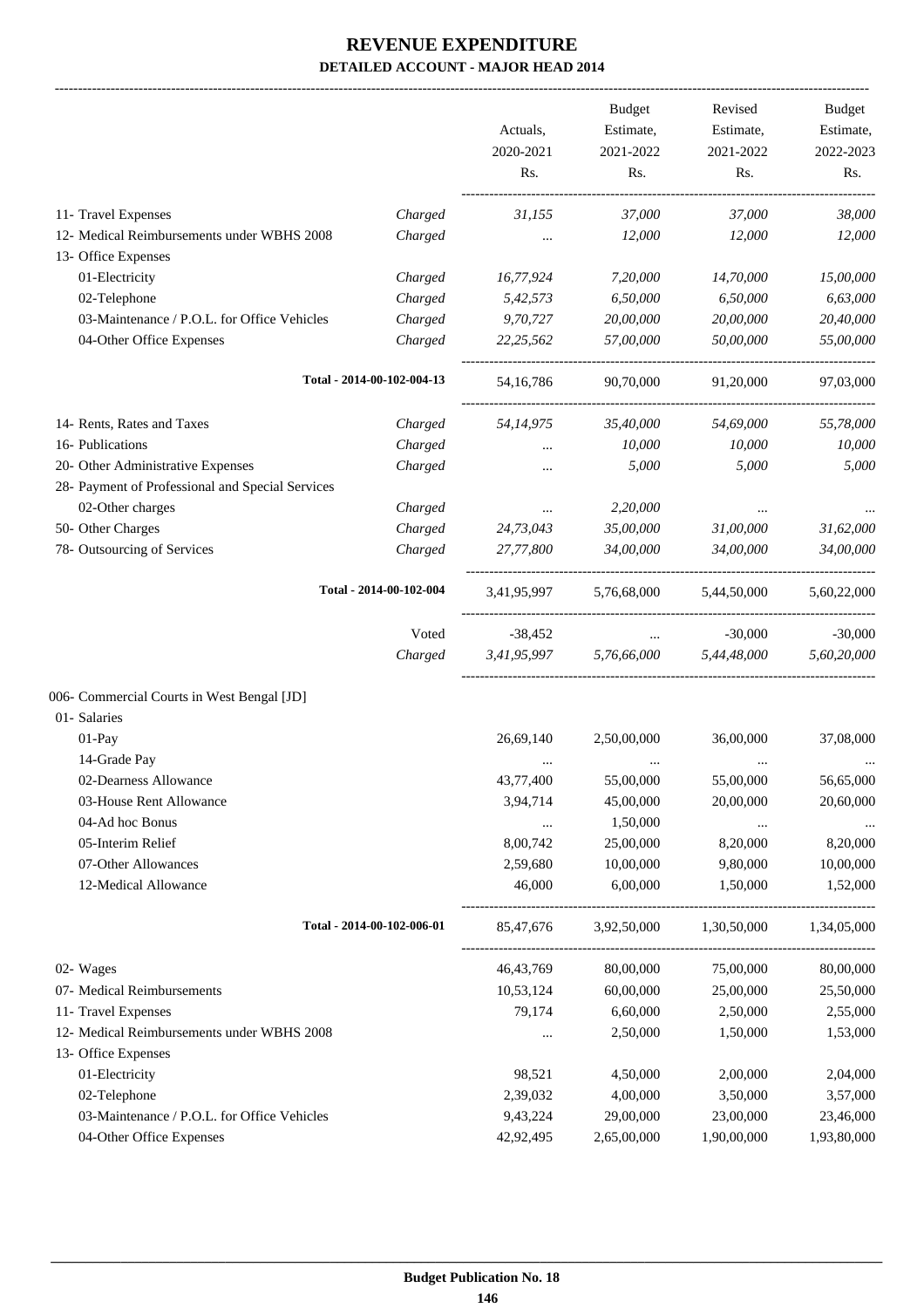|                                                                                   |               | Budget                                                  | Revised                                        | Budget                   |
|-----------------------------------------------------------------------------------|---------------|---------------------------------------------------------|------------------------------------------------|--------------------------|
|                                                                                   | Actuals,      | Estimate,                                               | Estimate,                                      | Estimate,                |
|                                                                                   | 2020-2021     | 2021-2022                                               | 2021-2022                                      | 2022-2023                |
|                                                                                   | Rs.           | Rs.                                                     | Rs.                                            | Rs.                      |
| Total - 2014-00-102-006-13                                                        |               | 55,73,272 3,02,50,000 2,18,50,000 2,22,87,000           |                                                |                          |
| 14- Rents, Rates and Taxes                                                        | 7,59,208      | 6,00,000                                                | 7,67,000                                       | 7,82,000                 |
| 28- Payment of Professional and Special Services                                  |               |                                                         |                                                |                          |
| 02-Other charges                                                                  | 25,750        | 2,10,000                                                | 2,00,000                                       | 2,04,000                 |
| 50- Other Charges                                                                 | 3,04,467      | 20,00,000                                               | 10,00,000                                      | 10,20,000                |
| 77- Computerisation                                                               | 28, 21, 854   | 1,00,00,000                                             | 50,00,000                                      | 51,00,000                |
| 78- Outsourcing of Services                                                       | 1,65,750      | 12,00,000                                               | 9,00,000                                       | 9,18,000                 |
| 98- Training                                                                      | 7,000         | 1,00,000                                                | 1,00,000                                       | 1,00,000                 |
| Total - 2014-00-102-006                                                           |               | 2,39,81,044 9,85,20,000 5,32,67,000                     |                                                | 5,47,74,000              |
| <b>Total - Administrative Expenditure</b>                                         |               | 171,79,78,522 307,94,11,000 296,74,20,000 320,97,42,000 |                                                |                          |
| Voted                                                                             | 2,39,81,044   |                                                         | 9,85,20,000 5,32,67,000                        | 5,47,74,000              |
| Charged                                                                           |               | 169,39,97,478 298,08,91,000 291,41,53,000 315,49,68,000 |                                                |                          |
| <b>State Development Schemes</b>                                                  |               |                                                         |                                                |                          |
| 008- Computerisation Project of Calcutta High Court - Recurring<br>Expenses. [JD] |               |                                                         |                                                |                          |
| 13- Office Expenses                                                               |               |                                                         |                                                |                          |
| 02-Telephone                                                                      | 3,36,61,251   | 1,00,00,000                                             | 2,02,45,000                                    | 1,05,00,000              |
| 50- Other Charges                                                                 | 5,94,720      | 8,00,00,000                                             | 1,53,62,000                                    | 3,95,00,000              |
| <b>Total - State Development Schemes</b>                                          | 3,42,55,971   | 9,00,00,000                                             | 3,56,07,000                                    | 5,00,00,000              |
| <b>State Development Schemes (Central Assistance)</b>                             |               |                                                         |                                                |                          |
| 007- e-court project (Central Share) (OTHER) [JD]                                 |               |                                                         |                                                |                          |
| 50- Other Charges                                                                 | 4,51,67,811   | $\ddots$                                                | 45,44,000                                      |                          |
| 77- Computerisation                                                               | 34,84,428     | $\cdots$<br>---------------------------------           | 65,43,000<br>--------------------------------- |                          |
| <b>Total - State Development Schemes (Central Assistance)</b>                     | 4,86,52,239   | <b>Second Contract</b>                                  | 1,10,87,000                                    |                          |
| Total - 2014-00-102                                                               | 180,08,86,732 | 316,94,11,000                                           | 301,41,14,000                                  | 325,97,42,000            |
|                                                                                   |               |                                                         |                                                |                          |
| Voted                                                                             |               | 10,68,89,254 18,85,20,000                               |                                                | 9,99,61,000 10,47,74,000 |

#### **DETAILED ACCOUNT NO. 2014-00-103 - SPECIAL COURTS .**

| 103- Special Courts                                            |           |             |             |             |
|----------------------------------------------------------------|-----------|-------------|-------------|-------------|
| <b>Administrative Expenditure</b>                              |           |             |             |             |
| 001- Setting up of Special Court for C.B.I. Cases in W.B. [JD] |           |             |             |             |
| 01- Salaries                                                   |           |             |             |             |
| $01-Pav$                                                       | 77.52.452 | 1.81.60.000 | 1,04,54,000 | 1,07,68,000 |
|                                                                |           |             |             |             |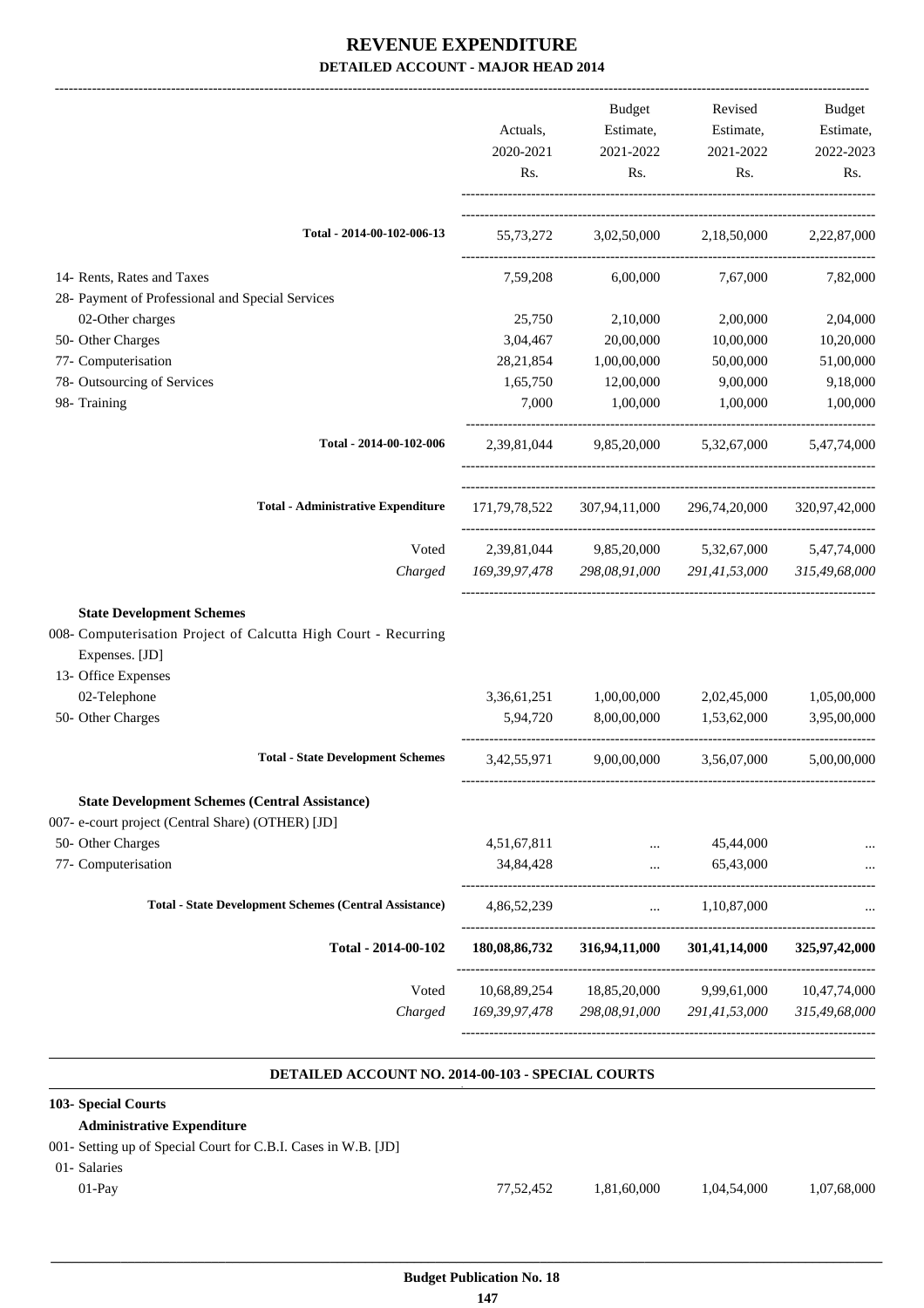|                                                  |             | <b>Budget</b> | Revised     | <b>Budget</b> |
|--------------------------------------------------|-------------|---------------|-------------|---------------|
|                                                  | Actuals.    | Estimate,     | Estimate,   | Estimate,     |
|                                                  | 2020-2021   | 2021-2022     | 2021-2022   | 2022-2023     |
|                                                  | Rs.         | Rs.           | Rs.         | Rs.           |
| 14-Grade Pay                                     | 1,800       | $\cdots$      |             |               |
| 02-Dearness Allowance                            | 89, 56, 257 | 5,45,000      | 1,24,85,000 | 1,28,60,000   |
| 03-House Rent Allowance                          | 15,36,410   | 17,25,000     | 20,69,000   | 21,32,000     |
| 04-Ad hoc Bonus                                  | 21,000      | 27,000        | 21,000      | 21,000        |
| 05-Interim Relief                                | 15,52,026   | 6,50,000      | 20,21,000   | 20,21,000     |
| 07-Other Allowances                              | 7,19,090    | 11,17,000     | 10,00,000   | 11,00,000     |
| 12-Medical Allowance                             | 87,500      | 1,48,000      | 1,35,000    | 1,37,000      |
| Total - 2014-00-103-001-01                       | 2,06,26,535 | 2,23,72,000   | 2,81,85,000 | 2,90,39,000   |
| 02- Wages                                        | 43,01,629   | 44,19,000     | 46,37,000   | 47,30,000     |
| 07- Medical Reimbursements                       | 5,13,910    | 26,39,000     | 26,39,000   | 26,92,000     |
| 11- Travel Expenses                              | $\ddotsc$   | 1,70,000      | 1,00,000    | 1,02,000      |
| 12- Medical Reimbursements under WBHS 2008       | $\cdots$    | 66,000        | 40,000      | 41,000        |
| 13- Office Expenses                              |             |               |             |               |
| 01-Electricity                                   | 25,960      | 84,000        | 1,84,000    | 1,00,000      |
| 02-Telephone                                     | 80,236      | 1,68,000      | 1,50,000    | 1,53,000      |
| 03-Maintenance / P.O.L. for Office Vehicles      | 11,30,623   | 33,32,000     | 24,00,000   | 24,48,000     |
| 04-Other Office Expenses                         | 2,90,204    | 6,09,000      | 5,90,000    | 6,02,000      |
| Total - 2014-00-103-001-13                       | 15,27,023   | 41,93,000     | 33,24,000   | 33,03,000     |
| 28- Payment of Professional and Special Services |             |               |             |               |
| 02-Other charges                                 | $\ldots$    |               |             |               |
| 77- Computerisation                              | 3,400       | 1,02,000      | 1,00,000    | 1,02,000      |
| <b>Total - Administrative Expenditure</b>        | 2,69,72,497 | 3,39,61,000   | 3,90,25,000 | 4,00,09,000   |
| Total - 2014-00-103                              | 2,69,72,497 | 3,39,61,000   | 3,90,25,000 | 4,00,09,000   |
| Voted                                            | 2,69,72,497 | 3,39,61,000   | 3,90,25,000 | 4,00,09,000   |
| Charged                                          |             |               |             |               |
|                                                  |             |               |             |               |

#### **DETAILED ACCOUNT NO. 2014-00-105 - CIVIL AND SESSIONS COURTS .**

.

### **105- Civil and Sessions Courts**

#### **Administrative Expenditure** 001- Civil and Sessions Courts [JD]

| 01- Salaries              |                 |               |                 |               |
|---------------------------|-----------------|---------------|-----------------|---------------|
| $01-Pav$                  | 151,48,06,930   | 185,75,31,000 | 180,00,00,000   | 185,40,00,000 |
| 14-Grade Pay              | 15,56,085       | 17,40,000     | 16,00,000       | 16,00,000     |
| 02-Dearness Allowance     | 36, 45, 55, 492 | 38,01,68,000  | 45, 15, 82, 000 | 46,51,30,000  |
| 03-House Rent Allowance   | 16,49,15,488    | 17,78,92,000  | 17,50,00,000    | 18,02,50,000  |
| 04-Ad hoc Bonus           | 1,06,76,400     | 1,09,24,000   | 1,08,90,000     | 1,11,08,000   |
| 05-Interim Relief         | 6,45,43,762     | 6,70,00,000   | 6,72,00,000     | 6,72,00,000   |
| 07-Other Allowances       | 2,37,33,108     | 2,56,84,000   | 2,52,77,000     | 2,57,83,000   |
| 11-Compensatory Allowance | 37, 70, 715     | 44,41,000     | 56,46,000       | 57,59,000     |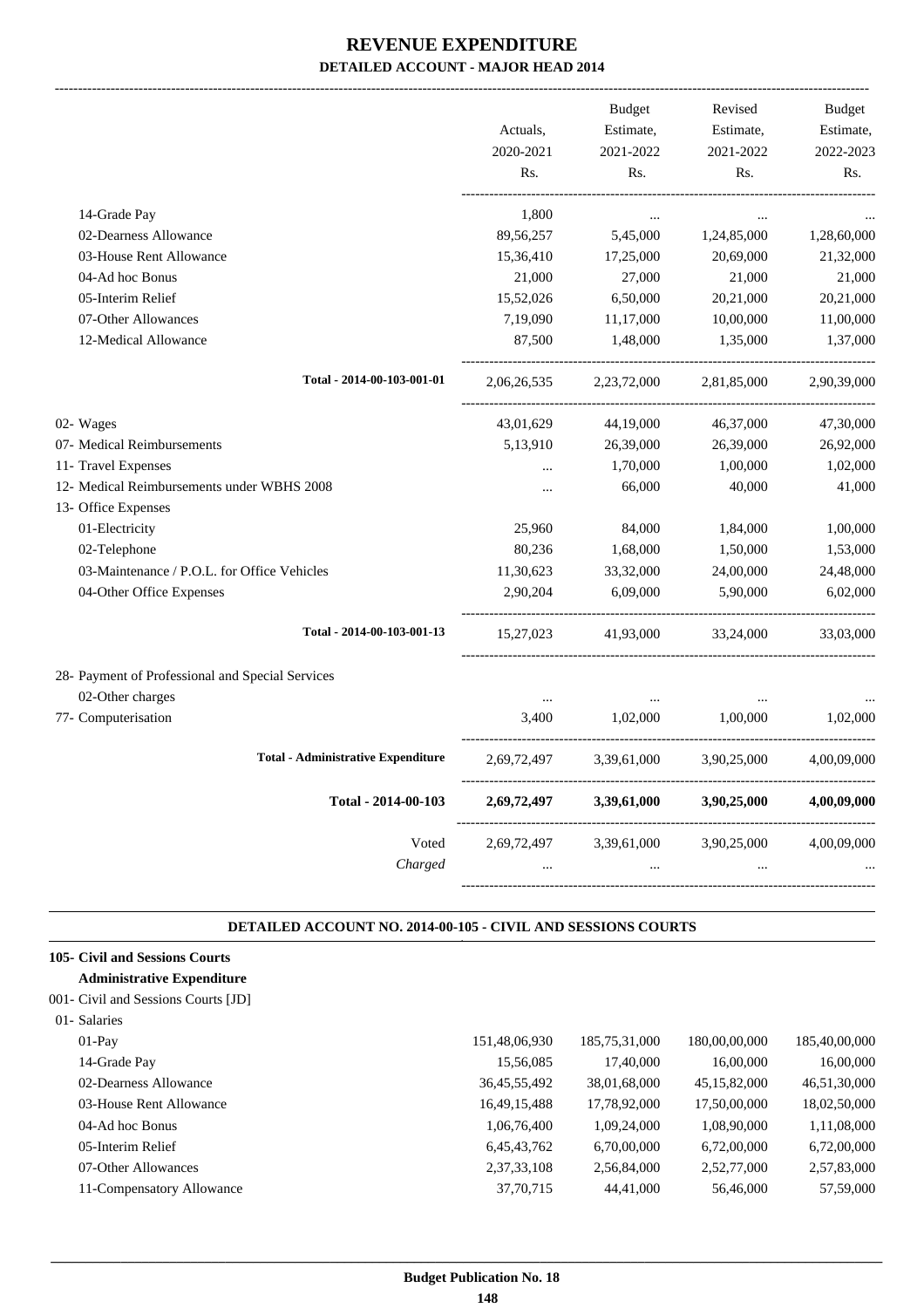|                                                  |                  | Budget                              | Revised                                | Budget           |
|--------------------------------------------------|------------------|-------------------------------------|----------------------------------------|------------------|
|                                                  | Actuals,         | Estimate,                           | Estimate,                              | Estimate,        |
|                                                  | 2020-2021        | 2021-2022                           | 2021-2022                              | 2022-2023        |
|                                                  | Rs.              | Rs.                                 | Rs.                                    | Rs.              |
| 12-Medical Allowance                             |                  | 1,51,41,246 1,56,75,000 1,56,00,000 |                                        | 1,57,56,000      |
| Total - 2014-00-105-001-01                       | 216,36,99,226    | 254, 10, 55, 000                    | 255, 27, 95, 000                       | 262, 65, 86, 000 |
| 02- Wages                                        | 21,46,594        | 30,00,000                           | 42,00,000                              | 42,84,000        |
| 07- Medical Reimbursements                       | 3,69,05,363      | 4,26,74,000                         | 5,72,44,000                            | 5,83,89,000      |
| 11- Travel Expenses                              | 27,81,165        | 10,36,000                           | 10,36,000                              | 10,57,000        |
| 12- Medical Reimbursements under WBHS 2008       | 53,47,712        | 31,62,000                           | 75,00,000                              | 76,50,000        |
| 13- Office Expenses                              |                  |                                     |                                        |                  |
| 01-Electricity                                   | 3,61,07,815      | 4,12,00,000                         | 4,00,00,000                            | 4,08,00,000      |
| 02-Telephone                                     | 37,26,014        | 43,00,000                           | 43,00,000                              | 43,86,000        |
| 03-Maintenance / P.O.L. for Office Vehicles      | 3,43,56,843      | 4,15,00,000                         | 4,00,00,000                            | 4,15,00,000      |
| 04-Other Office Expenses                         | 2,58,76,935      | 4,45,00,000                         | 4,39,00,000                            | 4,45,00,000      |
| Total - 2014-00-105-001-13                       |                  |                                     | 10,00,67,607 13,15,00,000 12,82,00,000 | 13,11,86,000     |
|                                                  |                  |                                     |                                        |                  |
| 14- Rents, Rates and Taxes                       | 32,74,766        | 19,00,000                           | 33,08,000                              | 33,74,000        |
| 19- Maintenance                                  |                  | 12,000                              | 12,000                                 | 12,000           |
| 26- Advertising and Publicity Expenses           | $\cdots$         | $\cdots$                            | $\cdots$                               |                  |
| 28- Payment of Professional and Special Services |                  |                                     |                                        |                  |
| 02-Other charges                                 | 8,000            | 3,00,000                            | 2,00,000                               | 2,04,000         |
| 50- Other Charges                                | 11,34,674        | 24,00,000                           | 23,50,000                              | 24,00,000        |
| 77- Computerisation                              | 54, 53, 804      | 65,00,000                           | 64,00,000                              | 67,00,000        |
| 78- Outsourcing of Services                      | 10,20,079        | 28,00,000                           | 25,00,000                              | 26,00,000        |
| 98- Training                                     | 18,200           | 20,000                              | 20,000                                 | 20,000           |
| Total - 2014-00-105-001                          | 232, 18, 57, 190 | 273,63,59,000                       | 276,57,65,000                          | 284,44,62,000    |
| 002- Process and serving Establishment [JD]      |                  |                                     |                                        |                  |
| 01- Salaries                                     |                  |                                     |                                        |                  |
| 01-Pay                                           | 19,95,91,619     | 19,62,34,000                        | 20,09,78,000                           | 20,70,08,000     |
| 14-Grade Pay                                     | 24,860           |                                     | 20,000                                 | 20,000           |
| 02-Dearness Allowance                            | 11,01,396        | 58,87,000                           | 60,55,000                              | 62,37,000        |
| 03-House Rent Allowance                          | 2,22,86,811      | 2,28,66,000                         | 2,23,89,000                            | 2,30,61,000      |
| 04-Ad hoc Bonus                                  | 20,79,000        | 21,00,000                           | 21,21,000                              | 21,63,000        |
| 05-Interim Relief                                | 2,443            | 5,000                               | 2,000                                  | 2,000            |
| 07-Other Allowances                              | 13,78,395        | 15,76,000                           | 16,17,000                              | 16,50,000        |
| 11-Compensatory Allowance                        | 1,85,829         | 1,57,000                            | 2,24,000                               | 2,29,000         |
| 12-Medical Allowance                             | 20,45,281        | 20,50,000                           | 20,50,000                              | 20,71,000        |
| Total - 2014-00-105-002-01                       | 22,86,95,634     | 23,08,75,000                        | 23,54,56,000                           | 24, 24, 41, 000  |
| 02- Wages                                        | $\cdots$         | 60,000                              |                                        |                  |
| 07- Medical Reimbursements                       | $\cdots$         | $\cdots$                            | $\cdots$                               |                  |
| 11- Travel Expenses                              | 8,44,947         | 15,00,000                           | 15,00,000                              | 15,30,000        |
| 12- Medical Reimbursements under WBHS 2008       | 1,53,732         | 2,70,000                            | 2,70,000                               | 2,75,000         |
|                                                  |                  |                                     |                                        |                  |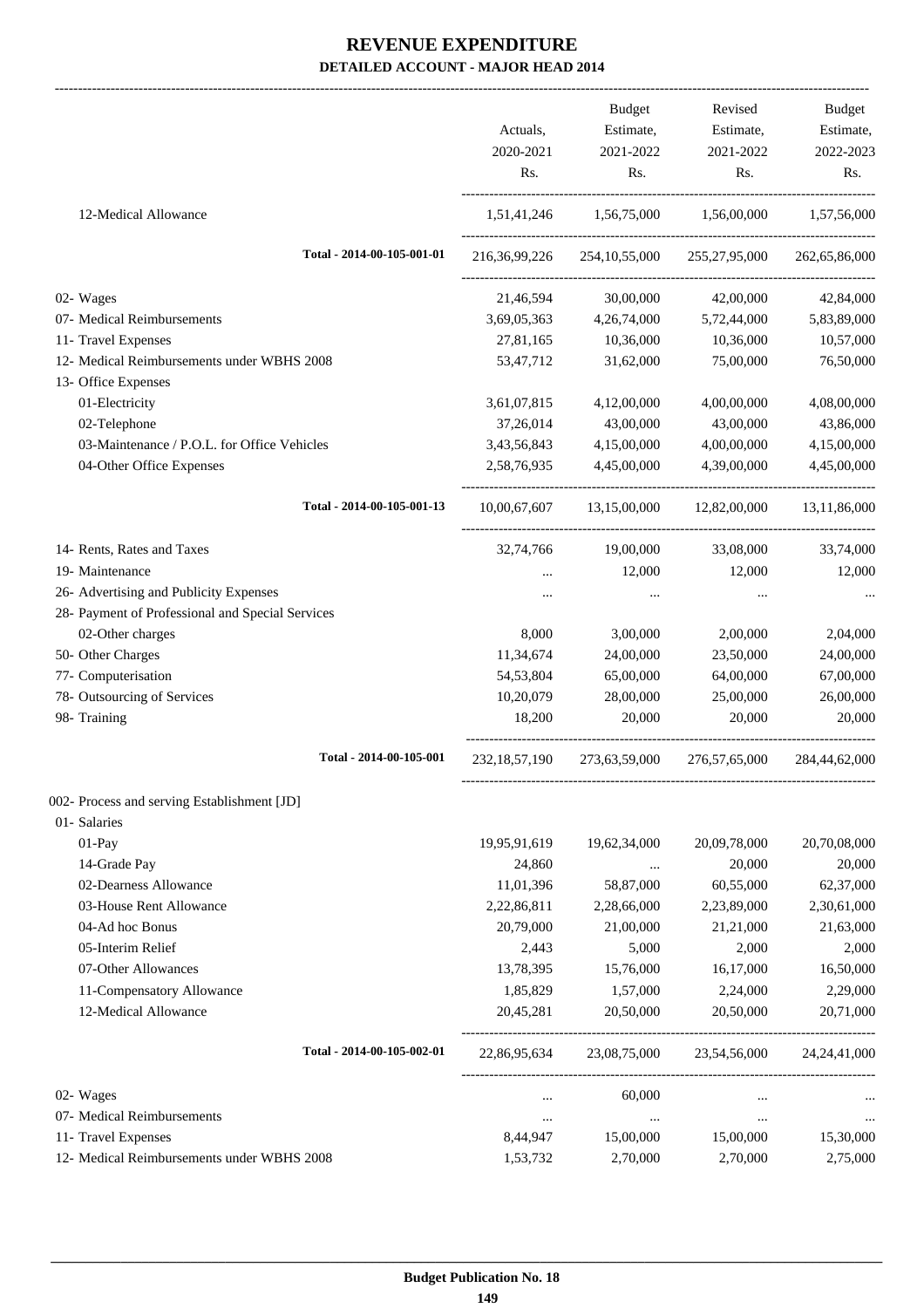-------------------------------------------------------------------------------------------------------------------------------------------------------------------------------

|                                                  | Actuals,<br>2020-2021<br>Rs. | <b>Budget</b><br>Estimate,<br>2021-2022<br>Rs. | Revised<br>Estimate,<br>2021-2022<br>Rs.               | <b>Budget</b><br>Estimate,<br>2022-2023<br>Rs. |
|--------------------------------------------------|------------------------------|------------------------------------------------|--------------------------------------------------------|------------------------------------------------|
| 13- Office Expenses                              |                              |                                                |                                                        |                                                |
| 02-Telephone                                     | 16,265                       | 32,000                                         | 32,000                                                 | 33,000                                         |
| 03-Maintenance / P.O.L. for Office Vehicles      | $\cdots$                     | $\sim 100$ and $\sim 100$                      | $\ldots$                                               |                                                |
| 04-Other Office Expenses                         | $\cdots$                     | 10,000                                         | $\cdots$                                               |                                                |
| Total - 2014-00-105-002-13                       | 16,265                       | 42,000                                         | 32,000                                                 | 33,000                                         |
| Total - 2014-00-105-002                          |                              |                                                | 22,97,10,578 23,27,47,000 23,72,58,000 24,42,79,000    |                                                |
| 004- City Civil and Sessions Courts [JD]         |                              |                                                |                                                        |                                                |
| 01- Salaries                                     |                              |                                                |                                                        |                                                |
| 01-Pay                                           | 8,77,19,941                  | 9,78,50,000                                    | 8,94,29,000                                            | 9,80,00,000                                    |
| 14-Grade Pay                                     | 34,461                       | 46,000                                         | 39,000                                                 | 39,000                                         |
| 02-Dearness Allowance                            | 1,43,30,034                  | 1,45,46,000                                    | 2,21,05,000                                            | 2,27,69,000                                    |
| 03-House Rent Allowance                          | 1,08,47,562                  | 1,10,21,000                                    | 1,17,45,000                                            | 1,20,98,000                                    |
| 04-Ad hoc Bonus                                  | 5,46,000                     | 6,65,000                                       | 6,17,000                                               | 6,30,000                                       |
| 05-Interim Relief                                | 25,58,808                    | 25,34,000                                      | 32,54,000                                              | 32,54,000                                      |
| 07-Other Allowances                              | 15,55,406                    | 12,94,000                                      | 11,89,000                                              | 12,13,000                                      |
| 12-Medical Allowance                             | 4,46,949                     | 4,62,000                                       | 4,62,000                                               | 4,67,000                                       |
| Total - 2014-00-105-004-01                       |                              | 11,80,39,161  12,84,18,000  12,88,40,000       |                                                        | 13,84,70,000                                   |
| 07- Medical Reimbursements                       | 12,88,281                    | 30,00,000                                      | 30,00,000                                              | 30,60,000                                      |
| 11- Travel Expenses                              | 26,621                       | 61,000                                         | 61,000                                                 | 62,000                                         |
| 12- Medical Reimbursements under WBHS 2008       | 6,88,975                     | 5,13,000                                       | 7,50,000                                               | 7,65,000                                       |
| 13- Office Expenses                              |                              |                                                |                                                        |                                                |
| 01-Electricity                                   | 30,79,595                    | 54,00,000                                      | 52,00,000                                              | 53,04,000                                      |
| 02-Telephone                                     | 3,21,931                     | 3,02,000                                       | 6,50,000                                               | 6,63,000                                       |
| 03-Maintenance / P.O.L. for Office Vehicles      | 18,81,626                    | 21,00,000                                      | 20,90,000                                              | 21,32,000                                      |
| 04-Other Office Expenses                         | 13,38,976                    | 13,20,000                                      | 13,20,000                                              | 13,46,000                                      |
| Total - 2014-00-105-004-13                       | 66,22,128                    | 91,22,000                                      | 92,60,000                                              | 94,45,000                                      |
| 14- Rents, Rates and Taxes                       | $\cdots$                     | $\cdots$                                       | $\cdots$                                               |                                                |
| 16- Publications                                 | $\cdots$                     | $\ldots$                                       | $\cdots$                                               | $\cdots$                                       |
| 28- Payment of Professional and Special Services |                              |                                                |                                                        |                                                |
| 02-Other charges                                 | $\ldots$                     | 10,000                                         | $\cdots$                                               |                                                |
| 50- Other Charges                                | 2,940                        | 12,000                                         | 10,000                                                 | 11,000                                         |
| 77- Computerisation                              | $\cdots$                     | $\ldots$                                       | $\cdots$                                               | $\ldots$                                       |
| 78- Outsourcing of Services                      | 17,700                       | 76,000                                         | 50,000                                                 | 51,000                                         |
| Total - 2014-00-105-004                          |                              |                                                | 12,66,85,806  14,12,12,000  14,19,71,000  15,18,64,000 |                                                |
| 005- Judicial Magistrates' Courts [JD]           |                              |                                                |                                                        |                                                |
| 01- Salaries                                     |                              |                                                |                                                        |                                                |
| $01-Pay$                                         | 73, 74, 44, 341              | 82,80,93,000                                   | 78,00,00,000                                           | 83,00,00,000                                   |
| 14-Grade Pay                                     | 4,89,293                     | 4,50,000                                       | 4,50,000                                               | 4,50,000                                       |
|                                                  |                              |                                                |                                                        |                                                |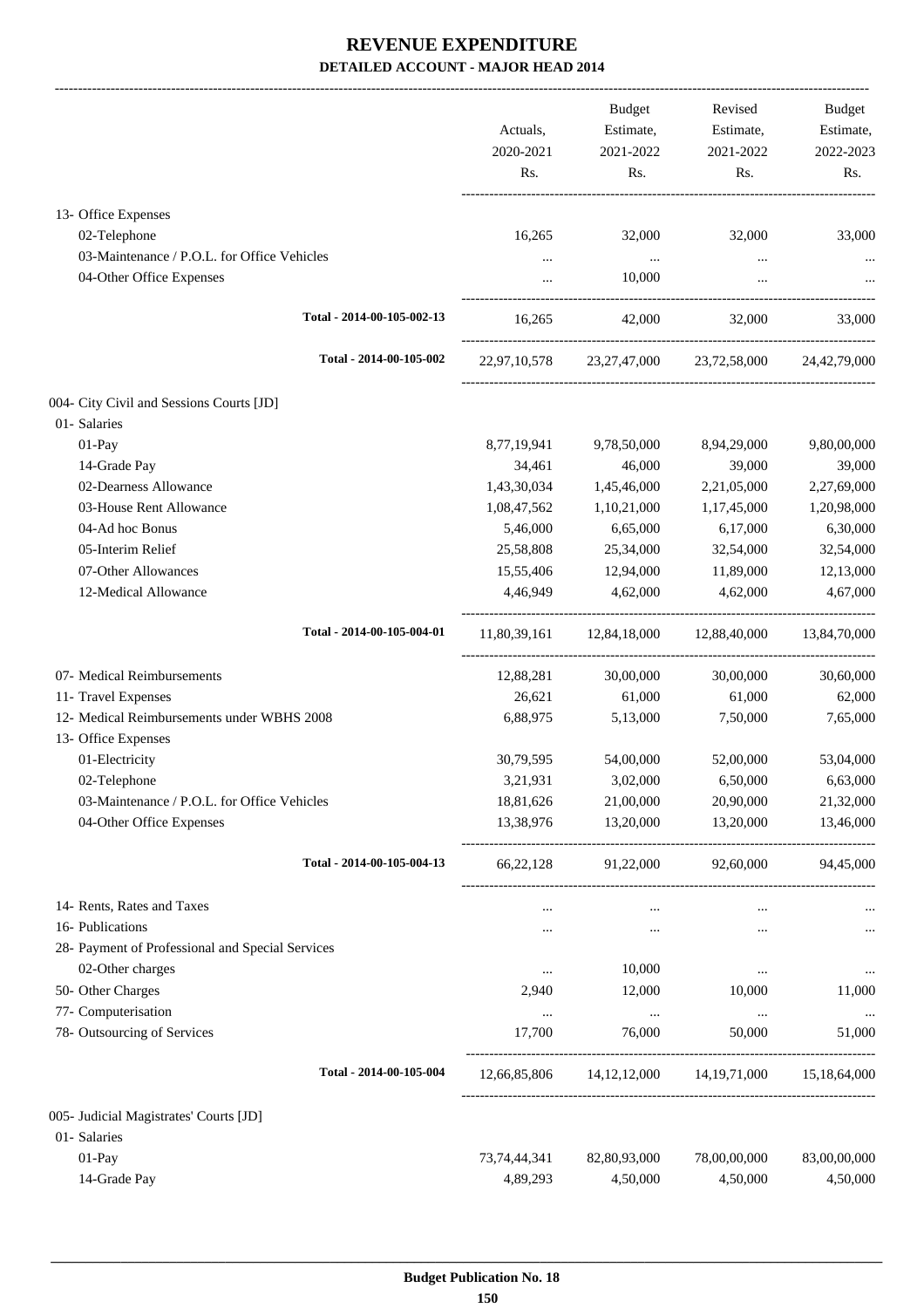|                                                                   |                  | Budget           | Revised                     | Budget           |
|-------------------------------------------------------------------|------------------|------------------|-----------------------------|------------------|
|                                                                   | Actuals,         | Estimate,        | Estimate,                   | Estimate,        |
|                                                                   | 2020-2021<br>Rs. | 2021-2022<br>Rs. | 2021-2022<br>Rs.            | 2022-2023<br>Rs. |
| 02-Dearness Allowance                                             | 16,65,53,803     | 17,38,22,000     | 21,90,20,000                | 22,55,91,000     |
| 03-House Rent Allowance                                           | 7,68,47,279      | 8,10,00,000      | 7,88,08,000                 | 8,11,73,000      |
| 04-Ad hoc Bonus                                                   | 55,52,400        | 58,16,000        | 56,63,000                   | 57,76,000        |
| 05-Interim Relief                                                 | 2,90,94,278      | 2,92,34,000      | 3,30,15,000                 | 3,30,15,000      |
| 07-Other Allowances                                               | 94, 35, 382      | 1,21,62,000      | 1,19,00,000                 | 1,21,70,000      |
| 11-Compensatory Allowance                                         | 20,40,613        | 19,06,000        | 26,16,000                   | 26,69,000        |
| 12-Medical Allowance                                              | 80,17,386        | 87,20,000        | 79,00,000                   | 82,50,000        |
| Total - 2014-00-105-005-01                                        | 103, 54, 74, 775 | 114, 12, 03, 000 | 113,93,72,000               | 119,90,94,000    |
| 02- Wages                                                         | 5,13,488         | 7,10,000         | 6,90,000                    | 7,10,000         |
| 07- Medical Reimbursements                                        | 1,52,90,279      | 1,73,00,000      | 2,97,74,000                 | 3,03,70,000      |
| 11- Travel Expenses                                               | 1,99,562         | 5,10,000         | 3,00,000                    | 3,06,000         |
| 12- Medical Reimbursements under WBHS 2008                        | 13,42,595        | 25,00,000        | 25,00,000                   | 25,50,000        |
| 13- Office Expenses                                               |                  |                  |                             |                  |
| 01-Electricity                                                    | 55,88,002        | 70,77,000        | 68,00,000                   | 70,50,000        |
| 02-Telephone                                                      | 12,66,357        | 12,24,000        | 12,50,000                   | 12,75,000        |
| 03-Maintenance / P.O.L. for Office Vehicles                       | 11,20,549        | 9,90,000         | 11,00,000                   | 11,22,000        |
| 04-Other Office Expenses                                          | 26,23,499        | 33,81,000        | 32,00,000                   | 32,64,000        |
| Total - 2014-00-105-005-13                                        | 1,05,98,407      | 1,26,72,000      | 1,23,50,000                 | 1,27,11,000      |
| 14- Rents, Rates and Taxes                                        | 41,606           | 10,18,000        | 42,000                      | 43,000           |
| 28- Payment of Professional and Special Services                  |                  |                  |                             |                  |
| 02-Other charges                                                  |                  |                  |                             |                  |
| 50- Other Charges                                                 | 80,01,523        | 98,97,000        | 98,00,000                   | 99.96.000        |
| Total - 2014-00-105-005                                           | 107, 14, 62, 235 |                  | 118,58,10,000 119,48,28,000 | 125,57,80,000    |
| 006- Process serving Establishment of Judicial Magistrates Courts |                  |                  |                             |                  |
| [JD]                                                              |                  |                  |                             |                  |
| 01- Salaries                                                      |                  |                  |                             |                  |
| $01-Pay$                                                          | 2,20,44,980      | 2,41,02,000      | 2,38,00,000                 | 2,42,00,000      |
| 14-Grade Pay                                                      | $\ldots$         | $\cdots$         | $\ddotsc$                   |                  |
| 02-Dearness Allowance                                             | 99,834           | 1,19,000         | 6,47,000                    | 6,67,000         |
| 03-House Rent Allowance                                           | 25,42,272        | 22,90,000        | 23,91,000                   | 24,63,000        |
| 04-Ad hoc Bonus                                                   | 2,64,600         | 2,71,000         | 2,70,000                    | 2,75,000         |
| 05-Interim Relief                                                 | 3,162            | 15,000           | 3,000                       | 3,000            |
| 07-Other Allowances                                               | 1,81,099         | 2,24,000         | 2,15,000                    | 2,20,000         |
| 11-Compensatory Allowance                                         | 63,074           | 65,000           | 85,000                      | 87,000           |
| 12-Medical Allowance                                              | 2,78,310         | 3,03,000         | 3,00,000                    | 3,03,000         |
| Total - 2014-00-105-006-01                                        | 2,54,77,331      | 2,73,89,000      | 2,77,11,000                 | 2,82,18,000      |
| 02- Wages                                                         | $\cdots$         | $\ldots$         | $\cdots$                    |                  |
| 07- Medical Reimbursements                                        | 4,988            | 5,05,000         | 1,00,000                    | 1,02,000         |
| 11- Travel Expenses                                               | 12,696           | 91,000           | 91,000                      | 93,000           |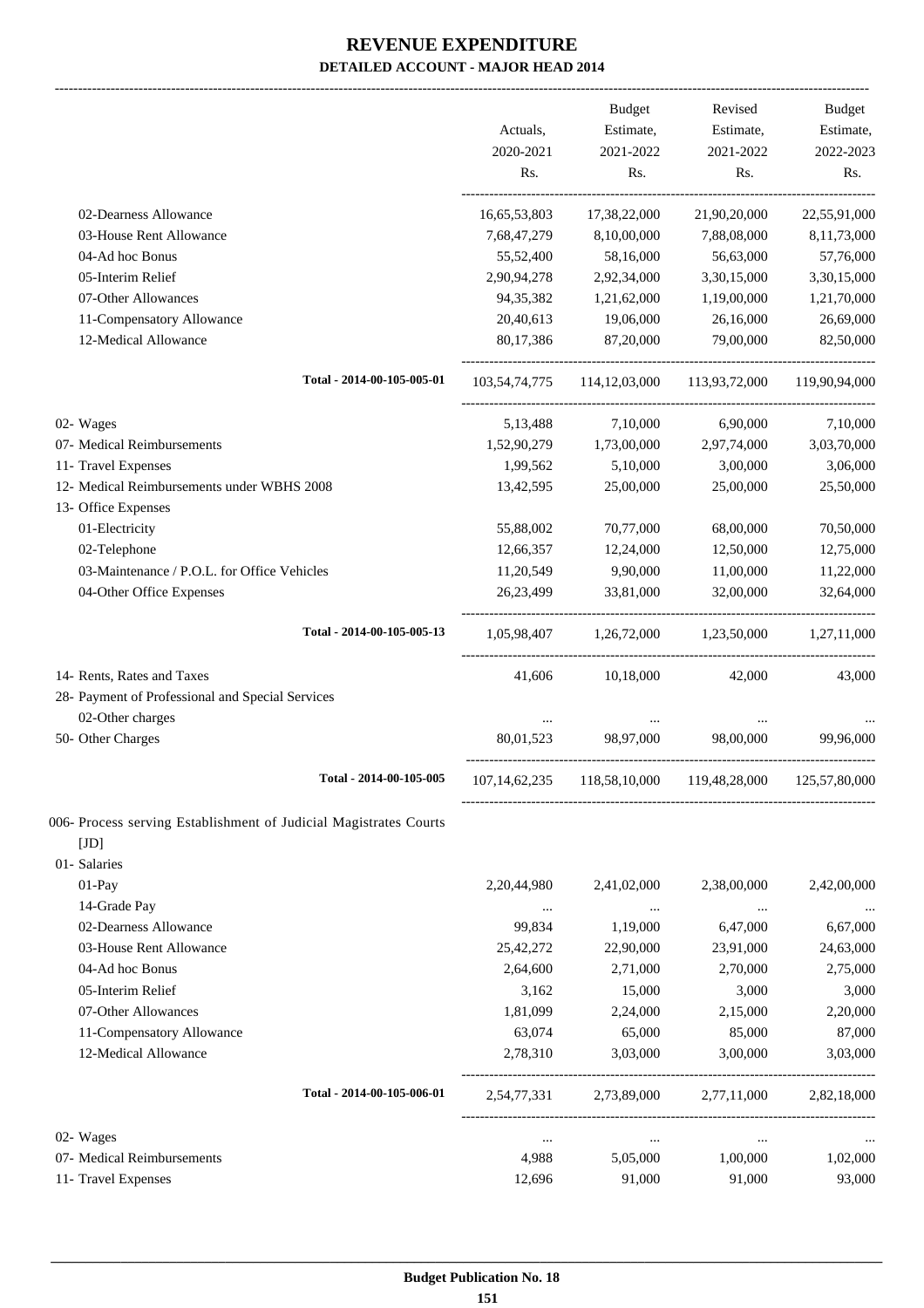|                                                                                                                                      | Actuals.<br>2020-2021<br>Rs. | <b>Budget</b><br>Estimate,<br>2021-2022<br>Rs. | Revised<br>Estimate,<br>2021-2022<br>Rs. | <b>Budget</b><br>Estimate,<br>2022-2023<br>Rs. |
|--------------------------------------------------------------------------------------------------------------------------------------|------------------------------|------------------------------------------------|------------------------------------------|------------------------------------------------|
| 12- Medical Reimbursements under WBHS 2008                                                                                           | 62,043                       | 65,000                                         | 65,000                                   | 66,000                                         |
| 13- Office Expenses                                                                                                                  |                              |                                                |                                          |                                                |
| 01-Electricity                                                                                                                       |                              | $\ddotsc$                                      |                                          |                                                |
| 02-Telephone                                                                                                                         |                              | $\ddotsc$                                      | $\ddotsc$                                |                                                |
| 03-Maintenance / P.O.L. for Office Vehicles                                                                                          |                              | 6,000                                          | 12,000                                   | 15,000                                         |
| 04-Other Office Expenses                                                                                                             |                              | 41,000                                         | 41,000                                   | 41,000                                         |
| Total - 2014-00-105-006-13                                                                                                           | $\ddotsc$                    | 47,000                                         | 53,000                                   | 56,000                                         |
| 14- Rents, Rates and Taxes                                                                                                           | $\cdots$                     | $\cdots$                                       | $\cdots$                                 |                                                |
| Total - 2014-00-105-006                                                                                                              | 2.55.57.058                  | 2.80,97,000                                    | 2,80,20,000                              | 2,85,35,000                                    |
| 007- Upgradation of Standards of Administration Recommended by<br>the Seventh Finance Commission (i) Civil and Session Court<br>[JD] |                              |                                                |                                          |                                                |
| 01- Salaries                                                                                                                         |                              |                                                |                                          |                                                |
| 01-Pay                                                                                                                               | 3,77,77,580                  | 5,13,30,000                                    | 5,00,00,000                              | 5,15,00,000                                    |
| 14-Grade Pay                                                                                                                         | 93,098                       | 1,20,000                                       | 1,00,000                                 | 1,00,000                                       |
| 02-Dearness Allowance                                                                                                                | 1,30,87,614                  | 1,29,47,000                                    | 1,42,61,000                              | 1,46,89,000                                    |
| 03-House Rent Allowance                                                                                                              | 35,71,014                    | 48,76,000                                      | 45,00,000                                | 46,35,000                                      |
| 04-Ad hoc Bonus                                                                                                                      | 2,31,000                     | 2,35,000                                       | 2,36,000                                 | 2,41,000                                       |
| 05-Interim Relief                                                                                                                    | 23,43,686                    | 24,00,000                                      | 23,44,000                                | 23,44,000                                      |
| 07-Other Allowances                                                                                                                  | 8,54,145                     | 7,20,000                                       | 7,07,000                                 | 7,22,000                                       |
| 11-Compensatory Allowance                                                                                                            | 20,185                       | 38,000                                         | 38,000                                   | 39,000                                         |
| 12-Medical Allowance                                                                                                                 | 4,02,833                     | 4,90,000                                       | 4,60,000                                 | 4,80,000                                       |
| Total - 2014-00-105-007-01                                                                                                           | 5,83,81,155                  | 7,31,56,000                                    | 7,26,46,000                              | 7,47,50,000                                    |
| 07- Medical Reimbursements                                                                                                           | 16,68,488                    | 12,50,000                                      | 44,36,000                                | 45,25,000                                      |
| 11- Travel Expenses                                                                                                                  | 13,245                       | 90,000                                         | 80,000                                   | 82,000                                         |
| 12- Medical Reimbursements under WBHS 2008<br>13- Office Expenses                                                                    | 1,47,819                     | 1,00,000                                       | 1,00,000                                 | 1,02,000                                       |
| 01-Electricity                                                                                                                       | 23,134                       | 36,000                                         | 35,000                                   | 36,000                                         |
| 02-Telephone                                                                                                                         | 73,404                       | 1,20,000                                       | 2,20,000                                 | 2,25,000                                       |
| 03-Maintenance / P.O.L. for Office Vehicles                                                                                          | 1,28,706                     | 1,80,000                                       | 2,80,000                                 | 2,86,000                                       |
| 04-Other Office Expenses                                                                                                             | 66,416                       | 1,30,000                                       | 1,25,000                                 | 1,30,000                                       |
| Total - 2014-00-105-007-13                                                                                                           | 2,91,660                     | 4,66,000                                       | 6,60,000                                 | 6,77,000                                       |
| 14- Rents, Rates and Taxes                                                                                                           | $\cdots$                     | $\ldots$                                       | $\cdots$                                 |                                                |
| 50- Other Charges                                                                                                                    | $\cdots$                     | 16,000                                         | $\cdots$                                 |                                                |
| Total - 2014-00-105-007                                                                                                              | 6,05,02,367                  |                                                | 7,50,78,000 7,79,22,000                  | 8,01,36,000                                    |
|                                                                                                                                      |                              |                                                |                                          |                                                |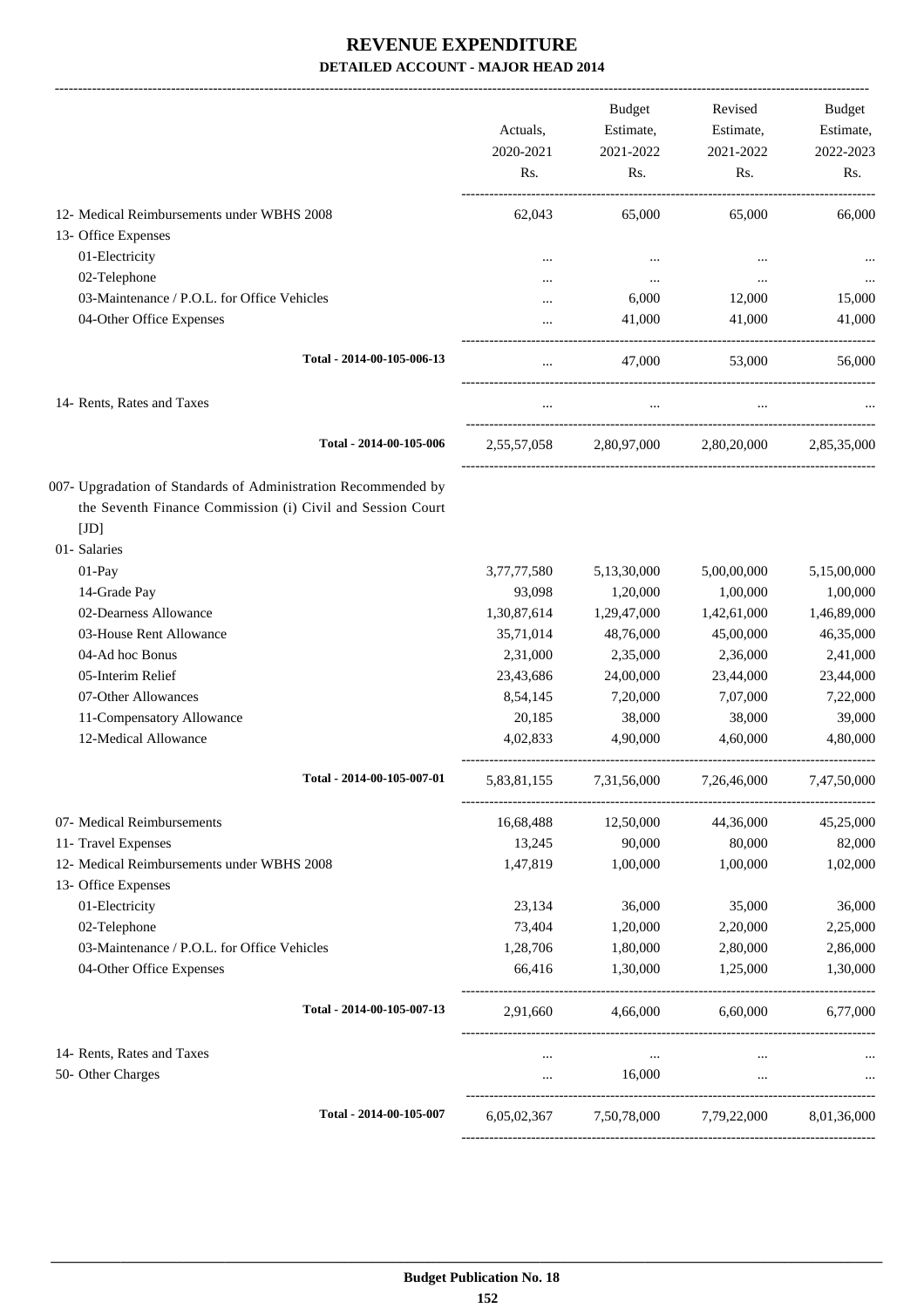|                                                                | Actuals,<br>2020-2021<br>Rs. | <b>Budget</b><br>Estimate,<br>2021-2022<br>Rs. | Revised<br>Estimate,<br>2021-2022<br>Rs. | <b>Budget</b><br>Estimate,<br>2022-2023<br>Rs. |
|----------------------------------------------------------------|------------------------------|------------------------------------------------|------------------------------------------|------------------------------------------------|
| 008- Upgradation of Standard of Administration Recommended by  |                              |                                                |                                          |                                                |
| the Seventh Finance Commission (ii) Judicial Magistrate Court  |                              |                                                |                                          |                                                |
| [JD]                                                           |                              |                                                |                                          |                                                |
| 01- Salaries                                                   |                              |                                                |                                          |                                                |
| $01-Pay$                                                       | 2,06,43,551                  | 2,74,40,000                                    | 2,65,00,000                              | 2,75,00,000                                    |
| 14-Grade Pay                                                   | 15,600                       | 11,000                                         | 32,000                                   | 32,000                                         |
| 02-Dearness Allowance                                          | 67,45,509                    | 8,23,000                                       | 76,47,000                                | 78,77,000                                      |
| 03-House Rent Allowance                                        | 16,23,839                    | 26,07,000                                      | 24,00,000                                | 24,72,000                                      |
| 04-Ad hoc Bonus                                                | 1,76,400                     | 1,81,000                                       | 1,80,000                                 | 1,84,000                                       |
| 05-Interim Relief                                              | 11,49,420                    | 12,09,000                                      | 11,87,000                                | 11,87,000                                      |
| 07-Other Allowances                                            | 4,14,953                     | 4,65,000                                       | 4,50,000                                 | 4,59,000                                       |
| 12-Medical Allowance                                           | 2,55,669                     | 2,70,000                                       | 2,65,000                                 | 2,72,000                                       |
| Total - 2014-00-105-008-01                                     | 3, 10, 24, 941               | 3,30,06,000                                    | 3,86,61,000                              | 3,99,83,000                                    |
| 02- Wages                                                      | $\cdots$                     | $\cdots$                                       | $\cdots$                                 |                                                |
| 07- Medical Reimbursements                                     | 15,17,905                    | 33,62,000                                      | 27,00,000                                | 27,54,000                                      |
| 11- Travel Expenses                                            |                              | 32,000                                         | 20,000                                   | 21,000                                         |
| 12- Medical Reimbursements under WBHS 2008                     | $\cdots$                     | $\cdots$                                       | $\cdots$                                 |                                                |
| 13- Office Expenses                                            |                              |                                                |                                          |                                                |
| 01-Electricity                                                 | 11,87,937                    | 1,10,000                                       | 1,10,000                                 | 1,13,000                                       |
| 02-Telephone                                                   | 1,57,771                     | 80,000                                         | 80,000                                   | 82,000                                         |
| 03-Maintenance / P.O.L. for Office Vehicles                    | $\cdots$                     | 18,000                                         | $\cdots$                                 |                                                |
| 04-Other Office Expenses                                       | 7,700                        | 41,000                                         | 25,000                                   | 26,000                                         |
| Total - 2014-00-105-008-13                                     | 13,53,408                    | 2,49,000                                       | 2,15,000                                 | 2.21.000                                       |
| 14- Rents, Rates and Taxes                                     |                              | 12,000                                         |                                          |                                                |
| Total - 2014-00-105-008                                        | 3,38,96,254                  |                                                | 3,66,61,000 4,15,96,000                  | 4,29,79,000                                    |
| 009- Upgradation of Standards of Administration Recommended by |                              |                                                |                                          |                                                |
| the Eighth Finance Commission (i) New District and             |                              |                                                |                                          |                                                |
| Subordinate Courts [JD]                                        |                              |                                                |                                          |                                                |
| 01- Salaries                                                   |                              |                                                |                                          |                                                |
| 01-Pay                                                         | 8,63,91,272                  | 9,99,10,000                                    | 9,90,00,000                              | 10,01,00,000                                   |
| 14-Grade Pay                                                   | 60,614                       | 1,000                                          | 20,000                                   | 20,000                                         |
| 02-Dearness Allowance                                          | 2,47,02,156                  | 2,52,94,000                                    | 2,91,14,000                              | 2,99,88,000                                    |
| 03-House Rent Allowance                                        | 87,46,581                    | 98,00,000                                      | 95,00,000                                | 97,85,000                                      |
| 04-Ad hoc Bonus                                                | 6,04,800                     | 6,12,000                                       | 6,26,000                                 | 6,39,000                                       |
| 05-Interim Relief                                              | 43,96,056                    | 44,00,000                                      | 43,96,000                                | 43,96,000                                      |
| 07-Other Allowances                                            | 11,04,529                    | 14,02,000                                      | 13,85,000                                | 14,13,000                                      |
| 11-Compensatory Allowance                                      | 64,712                       | 67,000                                         | 1,00,000                                 | 1,02,000                                       |
| 12-Medical Allowance                                           | 10,56,799                    | 10,70,000                                      | 10,70,000                                | 10,81,000                                      |
| Total - 2014-00-105-009-01                                     | 12,71,27,519                 | 14,25,56,000                                   | 14,52,11,000                             | 14,75,24,000                                   |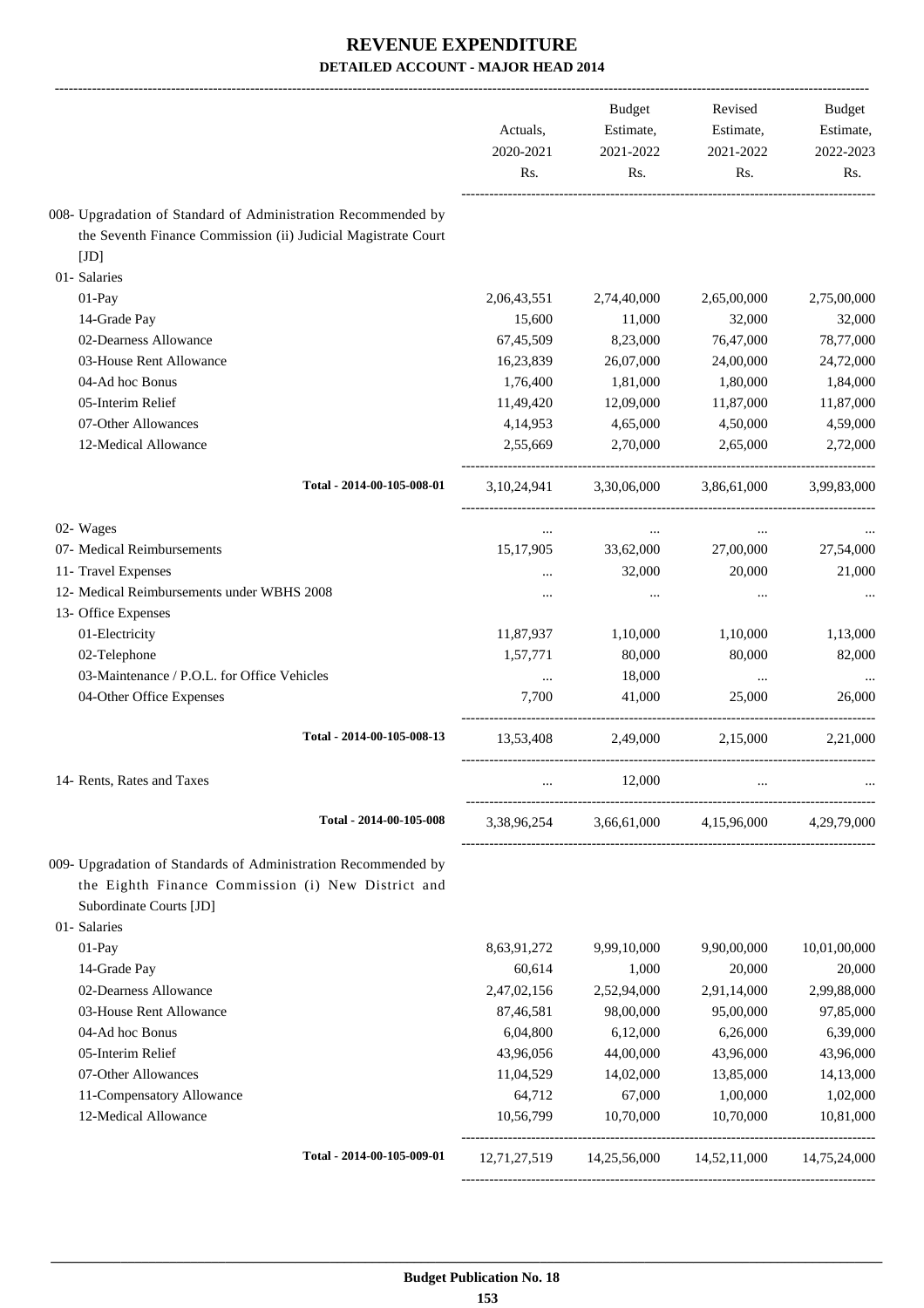-------------------------------------------------------------------------------------------------------------------------------------------------------------------------------

|                                                  | Actuals,<br>2020-2021<br>Rs. | <b>Budget</b><br>Estimate,<br>2021-2022<br>Rs. | Revised<br>Estimate,<br>2021-2022<br>Rs. | <b>Budget</b><br>Estimate,<br>2022-2023<br>Rs. |
|--------------------------------------------------|------------------------------|------------------------------------------------|------------------------------------------|------------------------------------------------|
|                                                  |                              |                                                |                                          |                                                |
| 07- Medical Reimbursements                       | 13,81,320                    | 15,14,000                                      | 27,15,000                                | 27,70,000                                      |
| 11- Travel Expenses                              | 43,604                       | 55,000                                         | 55,000                                   | 56,000                                         |
| 12- Medical Reimbursements under WBHS 2008       | 3,07,795                     | 2,56,000                                       | 2,56,000                                 | 2,61,000                                       |
| 13- Office Expenses                              |                              |                                                |                                          |                                                |
| 01-Electricity                                   | 4,77,565                     | 6,66,000                                       | 6,50,000                                 | 6,63,000                                       |
| 02-Telephone                                     | 1,54,526                     | 1,83,000                                       | 1,83,000                                 | 1,87,000                                       |
| 03-Maintenance / P.O.L. for Office Vehicles      | $\cdots$                     | 45,000                                         | 1,45,000                                 | 1,48,000                                       |
| 04-Other Office Expenses                         | 2,00,043                     | 2,30,000                                       | 2,25,000                                 | 2,30,000                                       |
| Total - 2014-00-105-009-13                       | 8, 32, 134                   | 11,24,000                                      | 12,03,000                                | 12,28,000                                      |
| 14- Rents, Rates and Taxes                       | $\cdots$                     | $\cdots$                                       | $\ddotsc$                                |                                                |
| 50- Other Charges                                | $\cdots$                     | 15,000                                         | 10,000                                   | 11,000                                         |
| 85- Dietary Charge                               | $\cdots$                     | $\ldots$                                       | $\cdots$                                 |                                                |
|                                                  |                              |                                                |                                          |                                                |
| Total - 2014-00-105-009                          |                              | 12,96,92,372 14,55,20,000 14,94,50,000         |                                          | 15,18,50,000                                   |
| 010- Family Courts-Calcutta [JD]                 |                              |                                                |                                          |                                                |
| 01- Salaries                                     |                              |                                                |                                          |                                                |
| 01-Pay                                           | 70,49,638                    | 83,00,000                                      | 78,00,000                                | 80,34,000                                      |
| 14-Grade Pay                                     | 1,320                        | $\cdots$                                       | $\ddotsc$                                | $\cdots$                                       |
| 02-Dearness Allowance                            | 24,16,038                    | 24,90,000                                      | 27,69,000                                | 28,53,000                                      |
| 03-House Rent Allowance                          | 11,31,595                    | 11,70,000                                      | 11,70,000                                | 12,06,000                                      |
| 04-Ad hoc Bonus                                  | 12,600                       | 27,000                                         | 18,000                                   | 19,000                                         |
| 05-Interim Relief                                | 4,37,073                     | 4,35,000                                       | 4,37,000                                 | 4,37,000                                       |
| 07-Other Allowances                              | 1,76,222                     | 1,56,000                                       | 1,80,000                                 | 1,84,000                                       |
| 12-Medical Allowance                             | 61,610                       | 70,000                                         | 70,000                                   | 71,000                                         |
| Total - 2014-00-105-010-01                       | 1,12,86,096                  | 1,26,48,000                                    | 1,24,44,000                              | 1,28,04,000                                    |
| 02- Wages                                        | 3,25,120                     | 3,50,000                                       | 6,93,000                                 | 7,07,000                                       |
| 07- Medical Reimbursements                       | 2,04,963                     | 2,80,000                                       | 4,30,000                                 | 4,39,000                                       |
| 11- Travel Expenses                              |                              | 15,000                                         | 15,000                                   | 15,000                                         |
| 12- Medical Reimbursements under WBHS 2008       |                              | 10,000                                         | 10,000                                   | 10,000                                         |
| 13- Office Expenses                              |                              |                                                |                                          |                                                |
| 01-Electricity                                   | 6,460                        | 28,000                                         | 25,000                                   | 26,000                                         |
| 02-Telephone                                     | 20,411                       | 32,000                                         | 34,000                                   | 35,000                                         |
| 03-Maintenance / P.O.L. for Office Vehicles      | 3,33,034                     | 3,42,000                                       | 4,46,000                                 | 4,55,000                                       |
| 04-Other Office Expenses                         | 2,16,669                     | 3,08,000                                       | 5,40,000                                 | 5,51,000                                       |
| Total - 2014-00-105-010-13                       | 5,76,574                     | 7,10,000                                       | 10,45,000                                | 10,67,000                                      |
| 14- Rents, Rates and Taxes                       | $\cdots$                     | $\cdots$                                       |                                          |                                                |
| 28- Payment of Professional and Special Services |                              |                                                |                                          |                                                |
| 02-Other charges                                 | 19,325                       | 35,000                                         | 97,000                                   | 99,000                                         |
| 50- Other Charges                                |                              | 10,000                                         | 10,000                                   | 10,000                                         |
| 98- Training                                     |                              | 1,000                                          | 1,000                                    | 1,000                                          |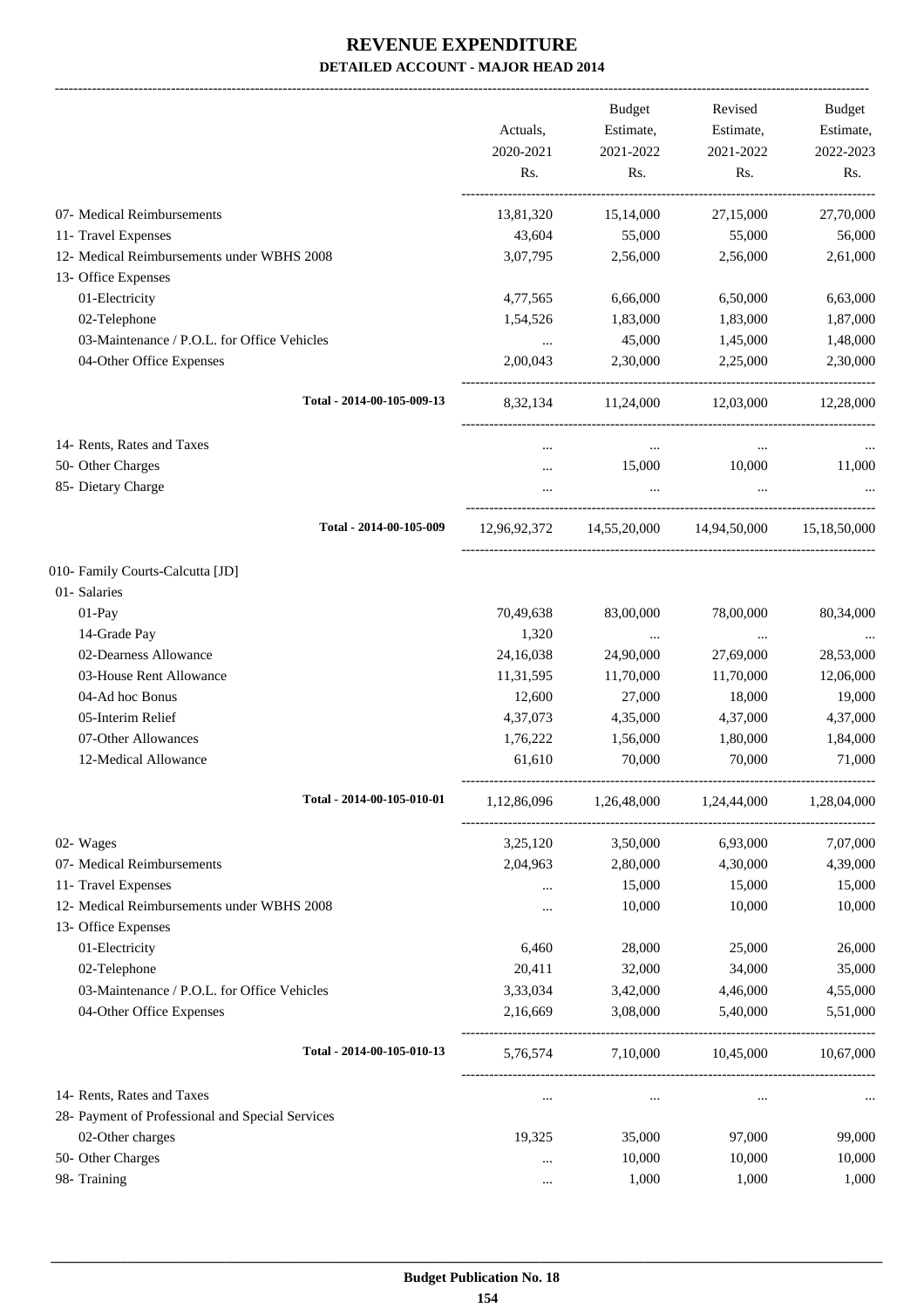|                                                   | Actuals,<br>2020-2021<br>Rs. | Budget<br>Estimate,<br>2021-2022<br>Rs.         | Revised<br>Estimate,<br>2021-2022<br>Rs. | Budget<br>Estimate,<br>2022-2023<br>Rs. |
|---------------------------------------------------|------------------------------|-------------------------------------------------|------------------------------------------|-----------------------------------------|
| Total - 2014-00-105-010                           |                              | 1,24,12,078 1,40,59,000 1,47,45,000 1,51,52,000 |                                          |                                         |
| 011- Family Courts in Districts [JD]              |                              |                                                 |                                          |                                         |
| 02- Wages                                         | 40,200                       | 45,000                                          | 45,000                                   | 46,000                                  |
| 07- Medical Reimbursements                        | $\cdots$                     | $\cdots$                                        |                                          | $\cdots$                                |
| 11- Travel Expenses                               |                              | $\cdots$                                        | $\cdots$                                 | $\cdots$                                |
| 12- Medical Reimbursements under WBHS 2008        |                              |                                                 |                                          |                                         |
| 13- Office Expenses                               |                              |                                                 |                                          |                                         |
| 01-Electricity                                    | $\cdots$                     |                                                 |                                          |                                         |
| 02-Telephone                                      |                              |                                                 |                                          | $\cdots$                                |
| 03-Maintenance / P.O.L. for Office Vehicles       | $\cdots$                     | $\cdots$                                        |                                          |                                         |
| 04-Other Office Expenses                          |                              |                                                 |                                          |                                         |
| 14- Rents, Rates and Taxes                        |                              |                                                 |                                          |                                         |
| 28- Payment of Professional and Special Services  |                              |                                                 |                                          |                                         |
| 02-Other charges                                  |                              |                                                 | $\ddotsc$                                |                                         |
| 50- Other Charges                                 |                              |                                                 |                                          |                                         |
| Total - 2014-00-105-011                           | 40,200                       | 45,000                                          | 45,000                                   | 46,000                                  |
| 015- Establishment of Fast Track Courts (JD) [JD] |                              |                                                 |                                          |                                         |
| 01-Salaries                                       |                              |                                                 |                                          |                                         |
| 01-Pay                                            | 13,77,85,676                 | 21,00,00,000                                    | 15,00,00,000                             | 15,45,00,000                            |
| 14-Grade Pay                                      | 57,02,306                    | 62,34,000                                       | 30,00,000                                | 30,00,000                               |
| 02-Dearness Allowance                             | 13,85,98,430                 | 14,41,35,000                                    | 14,41,00,000                             | 14,84,23,000                            |
| 03-House Rent Allowance                           | 1,59,11,289                  | 2,10,00,000                                     | 1,90,00,000                              | 1,95,70,000                             |
| 04-Ad hoc Bonus                                   | 11,25,600                    | 11,49,000                                       | 11,48,000                                | 11,71,000                               |
| 05-Interim Relief                                 | 2,07,33,470                  | 2,04,35,000                                     | 2,07,33,000                              | 2,07,33,000                             |
| 07-Other Allowances                               | 71,07,618                    | 77,88,000                                       | 77,80,000                                | 79,36,000                               |
| 11-Compensatory Allowance                         | 17,489                       | 66,000                                          | 72,000                                   | 74,000                                  |
| 12-Medical Allowance                              | 24, 23, 764                  | 23,90,000                                       | 24,50,000                                | 24,75,000                               |
| Total - 2014-00-105-015-01                        | 32,94,05,642                 | 41,31,97,000                                    | 34,82,83,000                             | 35,78,82,000                            |
| 02- Wages                                         | 95,52,273                    | 1,08,97,000                                     | 3,34,23,000                              | 3,40,92,000                             |
| 04- Pension/Gratuities                            | $\cdots$                     | $\ldots$                                        | $\cdots$                                 |                                         |
| 07- Medical Reimbursements                        | 65, 27, 127                  | 78,91,000                                       | 90,00,000                                | 91,80,000                               |
| 11- Travel Expenses                               | 42,896                       | 2,10,000                                        | 1,80,000                                 | 1,90,000                                |
| 12- Medical Reimbursements under WBHS 2008        | 95,285                       | 2,60,000                                        | 2,55,000                                 | 2,61,000                                |
| 13- Office Expenses                               |                              |                                                 |                                          |                                         |
| 01-Electricity                                    | 6,12,412                     | 6,10,000                                        | 6,10,000                                 | 6,23,000                                |
| 02-Telephone                                      | 1,79,994                     | 4,30,000                                        | 4,25,000                                 | 4,34,000                                |
| 03-Maintenance / P.O.L. for Office Vehicles       | 73,98,423                    | 80,00,000                                       | 80,00,000                                | 81,60,000                               |
| 04-Other Office Expenses                          | 11,39,167                    | 22,00,000                                       | 18,00,000                                | 18,36,000                               |
| Total - 2014-00-105-015-13                        |                              | 93,29,996 1,12,40,000                           | 1,08,35,000                              | 1,10,53,000                             |
|                                                   |                              |                                                 |                                          |                                         |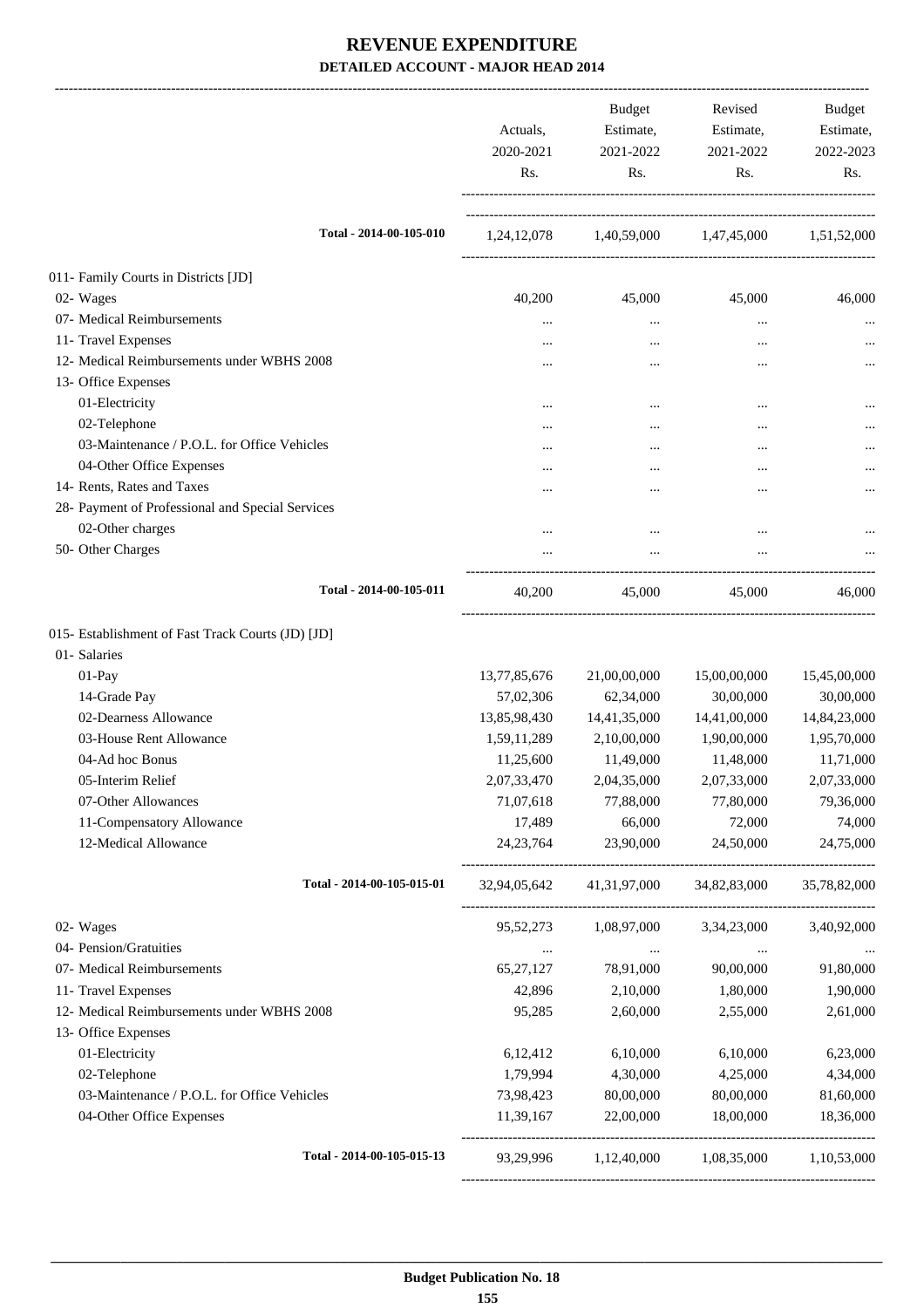|                                                                                                                                      | Actuals,<br>2020-2021<br>Rs. | Budget<br>Estimate,<br>2021-2022<br>Rs. | Revised<br>Estimate,<br>2021-2022<br>Rs.            | <b>Budget</b><br>Estimate,<br>2022-2023<br>Rs. |
|--------------------------------------------------------------------------------------------------------------------------------------|------------------------------|-----------------------------------------|-----------------------------------------------------|------------------------------------------------|
| 14- Rents, Rates and Taxes                                                                                                           | 1,27,552                     | 1,80,000                                | 1,40,000                                            | 1,43,000                                       |
| 28- Payment of Professional and Special Services                                                                                     |                              |                                         |                                                     |                                                |
| 02-Other charges                                                                                                                     |                              | 1,21,79,613 1,20,00,000                 | 1,22,00,000                                         | 1,24,44,000                                    |
| 50- Other Charges                                                                                                                    | 65,602                       | 2,60,000                                | 1,80,000                                            | 1,84,000                                       |
| Total - 2014-00-105-015                                                                                                              |                              |                                         | 36,73,25,986 45,61,35,000 41,44,96,000 42,54,29,000 |                                                |
| 016- Establisment of Court Manager under the Grant from Finance<br>commission. [JD]                                                  |                              |                                         |                                                     |                                                |
| 01- Salaries                                                                                                                         |                              |                                         |                                                     |                                                |
| 01-Pay                                                                                                                               | $\cdots$                     | $\cdots$                                |                                                     |                                                |
| 14-Grade Pay                                                                                                                         |                              | $\cdots$                                |                                                     |                                                |
| 02-Dearness Allowance                                                                                                                |                              |                                         |                                                     |                                                |
| 03-House Rent Allowance                                                                                                              |                              |                                         |                                                     |                                                |
| 04-Ad hoc Bonus                                                                                                                      |                              | $\cdots$                                | $\ddotsc$                                           | $\cdots$                                       |
| 07-Other Allowances                                                                                                                  |                              |                                         |                                                     | $\cdots$                                       |
| 12-Medical Allowance                                                                                                                 | $\cdots$                     | $\cdots$                                | $\cdots$                                            | $\cdots$                                       |
| 11- Travel Expenses                                                                                                                  | $\cdots$                     |                                         | $\cdots$                                            |                                                |
| 13- Office Expenses                                                                                                                  |                              |                                         |                                                     |                                                |
| 01-Electricity                                                                                                                       |                              | $\cdots$                                |                                                     |                                                |
| 02-Telephone                                                                                                                         |                              | $\cdots$                                |                                                     |                                                |
| 03-Maintenance / P.O.L. for Office Vehicles                                                                                          |                              |                                         |                                                     |                                                |
| 04-Other Office Expenses                                                                                                             | $\cdots$                     | $\cdots$                                | $\cdots$                                            | $\cdots$                                       |
| 50- Other Charges                                                                                                                    | $\cdots$                     | $\cdots$                                | $\cdots$                                            |                                                |
| <b>Total - Administrative Expenditure</b>                                                                                            | 437,91,42,124                | 505,17,23,000                           | 506,60,96,000                                       | 524,05,12,000                                  |
| <b>Central Sector Scheme</b><br>017- Establishment of Fast-Track Courts [JD]<br>34- Scholarships and Stipends<br>Total - 2014-00-105 | 437,91,42,124                | 505,17,23,000                           | 506,60,96,000                                       | 524,05,12,000                                  |
| Voted                                                                                                                                | 437,91,42,124                | 505, 17, 23, 000                        | 506,60,96,000                                       | 524,05,12,000                                  |
| Charged<br>DETAILED ACCOUNT NO. 2014-00-106 - SMALL CAUSES COURTS                                                                    | $\cdots$                     | $\cdots$                                |                                                     |                                                |
| <b>106- Small Causes Courts</b>                                                                                                      |                              |                                         |                                                     |                                                |
| <b>Administrative Expenditure</b>                                                                                                    |                              |                                         |                                                     |                                                |
| 001- Presidency Courts [JD]                                                                                                          |                              |                                         |                                                     |                                                |
| 01- Salaries                                                                                                                         |                              |                                         |                                                     |                                                |
| 01-Pay                                                                                                                               | 4,65,67,945                  | 5,04,70,000                             | 4,95,00,000                                         | 5,09,85,000                                    |
| 14-Grade Pay                                                                                                                         | $\ldots$                     | $\ldots$                                | $\ldots$                                            |                                                |
| 02-Dearness Allowance                                                                                                                | 55,10,557                    | 52,84,000                               | 93,72,000                                           | 96,54,000                                      |
| 03-House Rent Allowance                                                                                                              | 52,64,434                    | 54,59,000                               | 54,25,000                                           | 55,88,000                                      |
| 04-Ad hoc Bonus                                                                                                                      | 3,69,600                     | 3,78,000                                | 3,83,000                                            | 3,91,000                                       |

05-Interim Relief 9,68,790 8,95,000 13,26,000 13,26,000 13,26,000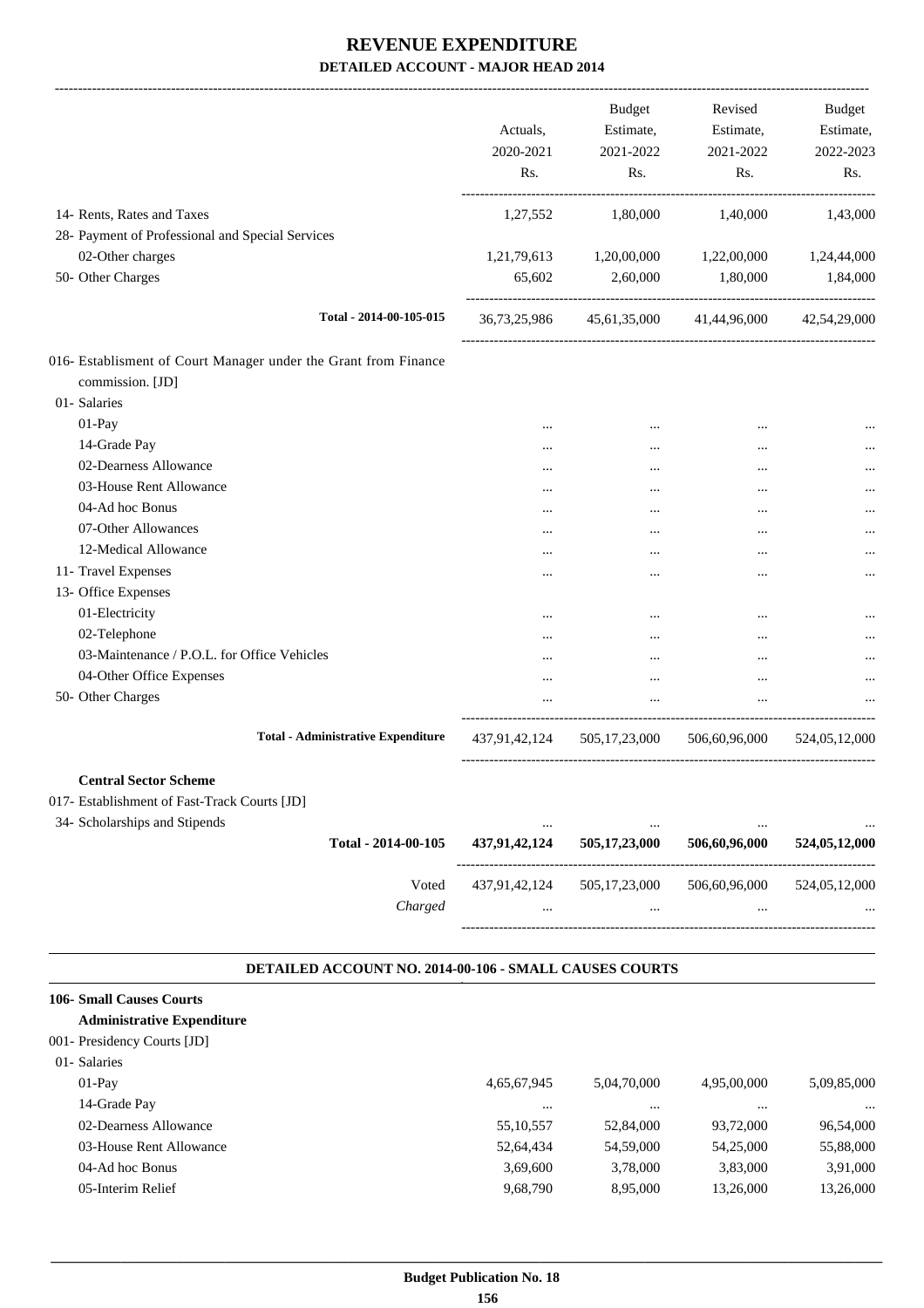|                                             |           | Budget            | Revised                                                 | Budget    |
|---------------------------------------------|-----------|-------------------|---------------------------------------------------------|-----------|
|                                             | Actuals,  | Estimate,         | Estimate,                                               | Estimate, |
|                                             | 2020-2021 | 2021-2022         | 2021-2022                                               | 2022-2023 |
|                                             | Rs.       | Rs.               | Rs.                                                     | Rs.       |
| 07-Other Allowances                         | 3,13,088  | 3,30,000          | 3,31,000                                                | 3,38,000  |
| 12-Medical Allowance                        | 1,86,000  |                   | 2,00,000 2,00,000                                       | 2,02,000  |
| Total - 2014-00-106-001-01                  |           |                   | 5,91,80,414 6,30,16,000 6,65,37,000 6,84,84,000         |           |
| 07- Medical Reimbursements                  |           | 3,04,341 3,50,000 | 19,22,000                                               | 19,61,000 |
| 11- Travel Expenses                         | $\cdots$  | 1,000             | 60,000                                                  | 30,000    |
| 12- Medical Reimbursements under WBHS 2008  | 2,66,725  | 5,50,000          | 4,50,000                                                | 4,59,000  |
| 13- Office Expenses                         |           |                   |                                                         |           |
| 01-Electricity                              | 9,453     | 35,000            | 28,000                                                  | 29,000    |
| 02-Telephone                                | 62,215    | 70,000            | 70,000                                                  | 71,000    |
| 03-Maintenance / P.O.L. for Office Vehicles | 8,84,512  | 9,30,000          | 15,00,000                                               | 15,30,000 |
| 04-Other Office Expenses                    | 2,50,146  | 7,14,000          | 7,10,000                                                | 7,14,000  |
| Total - 2014-00-106-001-13                  |           |                   | 12,06,326 17,49,000 23,08,000 23,44,000                 |           |
| 14- Rents, Rates and Taxes                  | $\cdots$  | 5,000             | 5,000                                                   | 6,000     |
| Total - 2014-00-106-001                     |           |                   | 6,09,57,806 6,56,71,000 7,12,82,000 7,32,84,000         |           |
| 002- Mufassil Courts [JD]                   |           |                   |                                                         |           |
| 01- Salaries                                |           |                   |                                                         |           |
| 01-Pay                                      | 78,37,680 | 83,41,000         | 80,00,000                                               | 83,50,000 |
| 14-Grade Pay                                | $\ldots$  | $\cdots$          | $\cdots$                                                | $\ldots$  |
| 02-Dearness Allowance                       | 9,40,885  | 9,72,000          | 11,20,000                                               | 11,54,000 |
| 03-House Rent Allowance                     | 9,57,066  | 9,84,000          | 9,70,000                                                | 10,00,000 |
| 04-Ad hoc Bonus                             | 71,400    | 75,000            | 73,000                                                  | 74,000    |
| 05-Interim Relief                           | 1,65,384  | 1,66,000          | 1,65,000                                                | 1,65,000  |
| 07-Other Allowances                         | 33,600    | 40,000            | 97,000                                                  | 99,000    |
| 12-Medical Allowance                        | 66,000    | 68,000            | 68,000                                                  | 69,000    |
| Total - 2014-00-106-002-01                  |           |                   | $1,00,72,015$ $1,06,46,000$ $1,04,93,000$ $1,09,11,000$ |           |
| 07- Medical Reimbursements                  |           | 1,20,000          | 1,20,000                                                | 1,22,000  |
| 11- Travel Expenses                         |           | $\cdots$          | $\cdots$                                                | $\cdots$  |
| 12- Medical Reimbursements under WBHS 2008  |           | $\cdots$          | $\cdots$                                                | $\cdots$  |
| 13- Office Expenses                         |           |                   |                                                         |           |
| 01-Electricity                              | $\cdots$  | 8,000             | 8,000                                                   | 8,000     |
| 02-Telephone                                | 25,854    | 35,000            | 35,000                                                  | 36,000    |
| 03-Maintenance / P.O.L. for Office Vehicles | $\cdots$  | 40,000            | $\cdots$                                                | $\cdots$  |
| 04-Other Office Expenses                    | 54,137    | 1,25,000          | 1,00,000                                                | 1,02,000  |
| Total - 2014-00-106-002-13                  | 79,991    | 2,08,000          | 1,43,000                                                | 1,46,000  |
| 14- Rents, Rates and Taxes                  | $\cdots$  | $\ldots$          | $\ldots$                                                |           |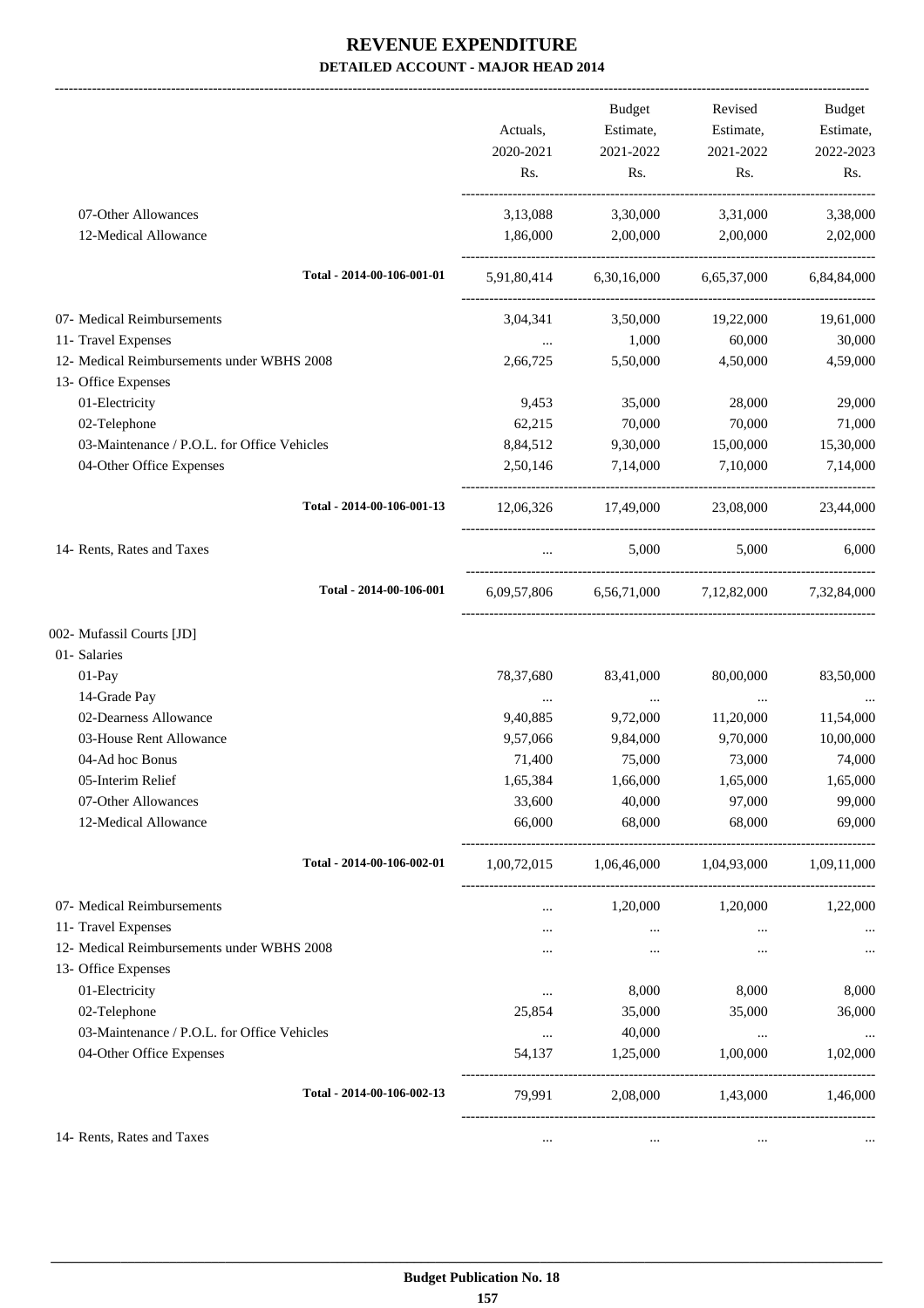|                                                                                                                                             | Actuals,<br>2020-2021<br>Rs. | Budget<br>Estimate,<br>2021-2022<br>Rs. | Revised<br>Estimate,<br>2021-2022<br>Rs.          | Budget<br>Estimate,<br>2022-2023<br>Rs. |
|---------------------------------------------------------------------------------------------------------------------------------------------|------------------------------|-----------------------------------------|---------------------------------------------------|-----------------------------------------|
| Total - 2014-00-106-002                                                                                                                     |                              |                                         | 1,01,52,006 1,09,74,000 1,07,56,000 1,11,79,000   |                                         |
| <b>Total - Administrative Expenditure</b>                                                                                                   |                              |                                         | 7,11,09,812 7,66,45,000 8,20,38,000               | 8,44,63,000                             |
| Total - 2014-00-106                                                                                                                         |                              | $7,11,09,812$ $7,66,45,000$             | 8,20,38,000                                       | 8,44,63,000                             |
| Voted<br>Charged                                                                                                                            | 7,11,09,812                  | 7,66,45,000<br>$\ddots$                 | 8,20,38,000<br>$\ddotsc$                          | 8,44,63,000                             |
| DETAILED ACCOUNT NO. 2014-00-107 - PRESIDENCY MAGISTRATES COURTS<br>107- Presidency Magistrates Courts<br><b>Administrative Expenditure</b> |                              |                                         |                                                   |                                         |
| 001- Presidency Magistrates [JD]                                                                                                            |                              |                                         |                                                   |                                         |
| 01- Salaries                                                                                                                                |                              |                                         |                                                   |                                         |
| 01-Pay                                                                                                                                      | 5,54,02,674                  | 6,48,90,000                             | 6,30,00,000                                       | 6,48,90,000                             |
| 14-Grade Pay                                                                                                                                | 990                          | $\cdots$                                | $\cdots$                                          |                                         |
| 02-Dearness Allowance                                                                                                                       | 1,23,65,129                  | 1,41,33,000                             | 1,80,59,000                                       | 1,86,01,000                             |
| 03-House Rent Allowance                                                                                                                     | 64,17,895                    | 71,07,000                               | 71,79,000                                         | 73,95,000                               |
| 04-Ad hoc Bonus                                                                                                                             | 5,25,000                     | 5,32,000                                | 5,36,000                                          | 5,47,000                                |
| 05-Interim Relief                                                                                                                           | 21, 32, 879                  | 23,58,000                               | 26,50,000                                         | 26,50,000                               |
| 07-Other Allowances<br>12-Medical Allowance                                                                                                 | 5,21,405<br>4,26,411         | 6,30,000<br>4,70,000                    | 7,69,000<br>4,68,000                              | 7,85,000<br>4,73,000                    |
|                                                                                                                                             |                              |                                         |                                                   |                                         |
| Total - 2014-00-107-001-01                                                                                                                  | 7,77,92,383                  | 9,01,20,000                             | 9,26,61,000                                       | 9,53,41,000                             |
| 07- Medical Reimbursements                                                                                                                  | 63,71,210                    | 50,00,000                               | 1,30,00,000                                       | 1,32,60,000                             |
| 11- Travel Expenses                                                                                                                         | 45,702                       | 55,000                                  | 55,000                                            | 56,000                                  |
| 12- Medical Reimbursements under WBHS 2008                                                                                                  | 3,85,279                     | 4,50,000                                | 4,70,000                                          | 4,80,000                                |
| 13- Office Expenses                                                                                                                         |                              |                                         |                                                   |                                         |
| 01-Electricity                                                                                                                              | 12,36,005                    | 14,50,000                               | 15,78,000                                         | 16,10,000                               |
| 02-Telephone                                                                                                                                | 1,34,070                     | 1,38,000                                | 1,38,000                                          | 1,41,000                                |
| 03-Maintenance / P.O.L. for Office Vehicles                                                                                                 | 6,64,920                     | 6,00,000                                | 15,00,000                                         | 12,00,000                               |
| 04-Other Office Expenses                                                                                                                    | 7,66,254                     | 8,30,000                                | 8,30,000                                          | 8,47,000                                |
| Total - 2014-00-107-001-13                                                                                                                  |                              |                                         | 28,01,249 30,18,000 40,46,000                     | 37,98,000                               |
| 14- Rents, Rates and Taxes                                                                                                                  | $\cdots$                     | 51,000                                  | 30,000                                            | 31,000                                  |
| 50- Other Charges                                                                                                                           | $\cdots$                     | 31,000                                  | 30,000                                            | 31,000                                  |
| Total - 2014-00-107-001                                                                                                                     |                              |                                         | 8,73,95,823 9,87,25,000 11,02,92,000 11,29,97,000 |                                         |
| 002- Municipal Magistrates [JD]                                                                                                             |                              |                                         |                                                   |                                         |
| 01- Salaries                                                                                                                                |                              |                                         |                                                   |                                         |
| 01-Pay                                                                                                                                      | 2,50,88,220                  | 2,89,04,000                             | 2,84,00,000                                       | 2,90,00,000                             |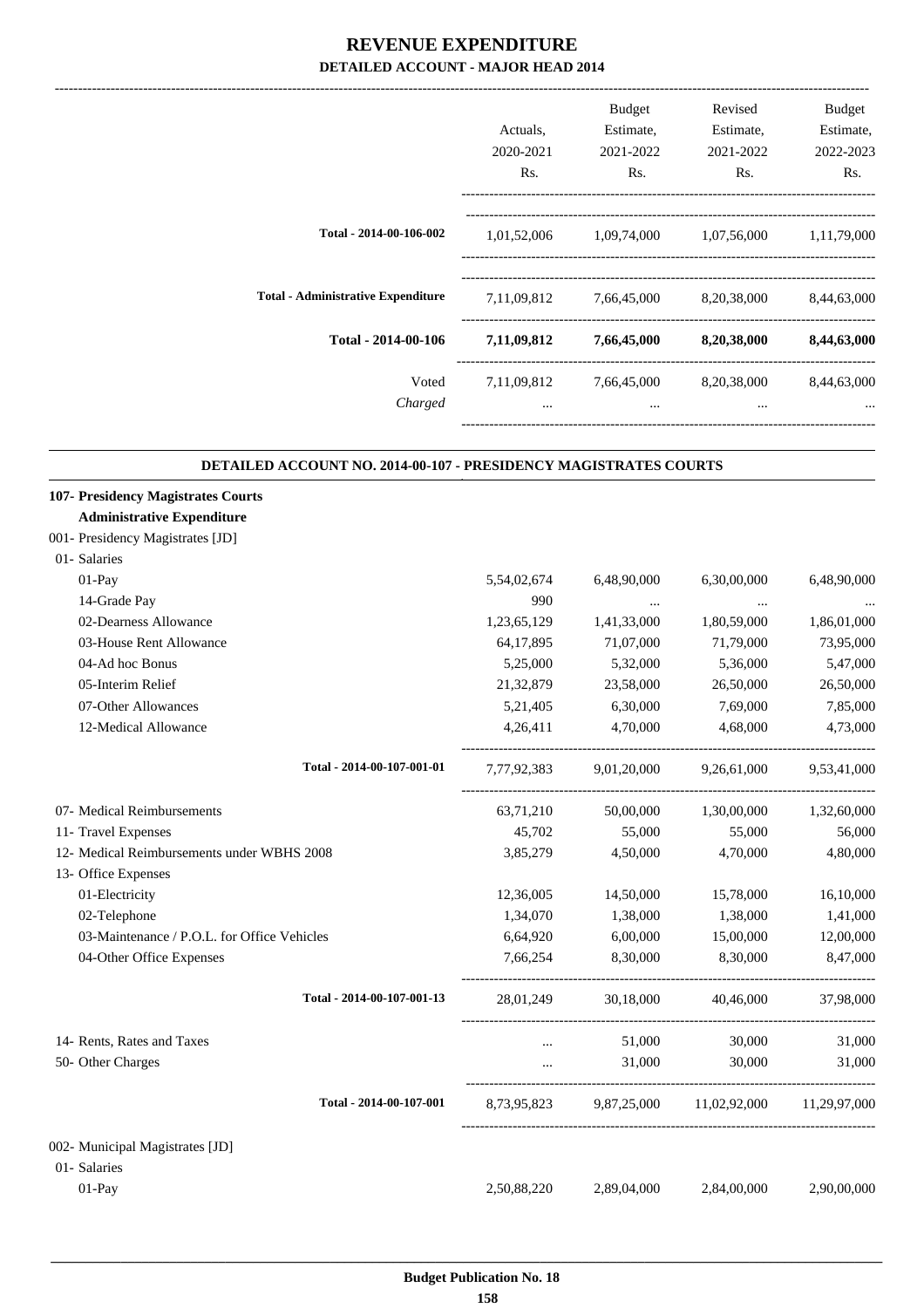|                                                                     |                | Budget            | Revised                 | Budget      |
|---------------------------------------------------------------------|----------------|-------------------|-------------------------|-------------|
|                                                                     | Actuals,       | Estimate,         | Estimate,               | Estimate,   |
|                                                                     | 2020-2021      | 2021-2022         | 2021-2022               | 2022-2023   |
|                                                                     | Rs.            | Rs.               | Rs.                     | Rs.         |
| 14-Grade Pay                                                        | $\ddotsc$      | 1,00,000          | $\cdots$                |             |
| 02-Dearness Allowance                                               | 34, 32, 875    | 35,40,000         | 44,50,000               | 45,84,000   |
| 03-House Rent Allowance                                             | 28,82,596      | 29,22,000         | 29,20,000               | 30,08,000   |
| 04-Ad hoc Bonus                                                     | 2,01,600       | 2,48,000          | 2,16,000                | 2,21,000    |
| 05-Interim Relief                                                   | 6,17,163       | 6,04,000          | 6,23,000                | 6,23,000    |
| 07-Other Allowances                                                 | 1,45,979       | 2,90,000          | 3,40,000                | 3,47,000    |
| 12-Medical Allowance                                                | 1,78,000       | 1,97,000          | 2,02,000                | 2,05,000    |
| Total - 2014-00-107-002-01                                          | 3, 25, 46, 433 | 3,68,05,000       | 3,71,51,000             | 3,79,88,000 |
| 02- Wages                                                           | $\cdots$       | 10,000            | $\cdots$                |             |
| 07- Medical Reimbursements                                          | 2,61,777       | 1,63,000          | 1,63,000                | 1,66,000    |
| 11- Travel Expenses                                                 | $\cdots$       | 23,000            | 26,000                  | 27,000      |
| 12- Medical Reimbursements under WBHS 2008                          | 1,000          | 1,10,000          | 1,05,000                | 1,10,000    |
| 13- Office Expenses                                                 |                |                   |                         |             |
| 01-Electricity                                                      | 14,343         | 16,000            | 17,000                  | 18,000      |
| 02-Telephone                                                        | 89,213         | 1,24,000          | 1,24,000                | 1,26,000    |
| 03-Maintenance / P.O.L. for Office Vehicles                         | 18,527         | 54,000            | 2,83,000                | 2,89,000    |
| 04-Other Office Expenses                                            | 1,44,070       | 1,45,000          | 1,45,000                | 1,48,000    |
| Total - 2014-00-107-002-13                                          | 2,66,153       | 3,39,000 5,69,000 |                         | 5,81,000    |
| 14- Rents, Rates and Taxes                                          | $\ddotsc$      | $\cdots$          | $\cdots$                |             |
| 50- Other Charges                                                   | 18,380         | 39,000            | 35,000                  | 36,000      |
| Total - 2014-00-107-002                                             | 3,30,93,743    |                   | 3,74,89,000 3,80,49,000 | 3.89.08.000 |
| 003- Juvenile Court and Detention House for Juvenile Offenders [JD] |                |                   |                         |             |
| 01- Salaries                                                        |                |                   |                         |             |
| 01-Pay                                                              | 15,04,600      | 16,27,000         | 16,00,000               | 16,30,000   |
| 14-Grade Pay                                                        | $\ldots$       | $\cdots$          | $\cdots$                | $\cdots$    |
| 02-Dearness Allowance                                               | 7,494          | 49,000            | 46,000                  | 48,000      |
| 03-House Rent Allowance                                             | 1,33,272       | 1,55,000          | 1,50,000                | 1,55,000    |
| 04-Ad hoc Bonus                                                     | 16,800         | 20,000            | 18,000                  | 19,000      |
| 05-Interim Relief                                                   |                | $\cdots$          | $\cdots$                |             |
| 07-Other Allowances                                                 | $\cdots$       | $\cdots$          | $\ldots$                | $\cdots$    |
| 11-Compensatory Allowance                                           | $\cdots$       | 5,000             | 3,000                   | 4,000       |
| 12-Medical Allowance                                                | 12,000         | 15,000            | 15,000                  | 16,000      |
| Total - 2014-00-107-003-01                                          | 16,74,166      |                   | 18,71,000 18,32,000     | 18,72,000   |
| 02- Wages                                                           | 39,000         | 48,000            | 40,000                  | 41,000      |
| 07- Medical Reimbursements                                          | $\cdots$       | $\cdots$          | $\ldots$                |             |
| 11- Travel Expenses                                                 | $\cdots$       | $\cdots$          |                         |             |
| 12- Medical Reimbursements under WBHS 2008                          | $\cdots$       | $\cdots$          |                         | $\cdots$    |
| 13- Office Expenses                                                 |                |                   |                         |             |
| 01-Electricity                                                      | 68,896         | 70,000            | 70,000                  | 72,000      |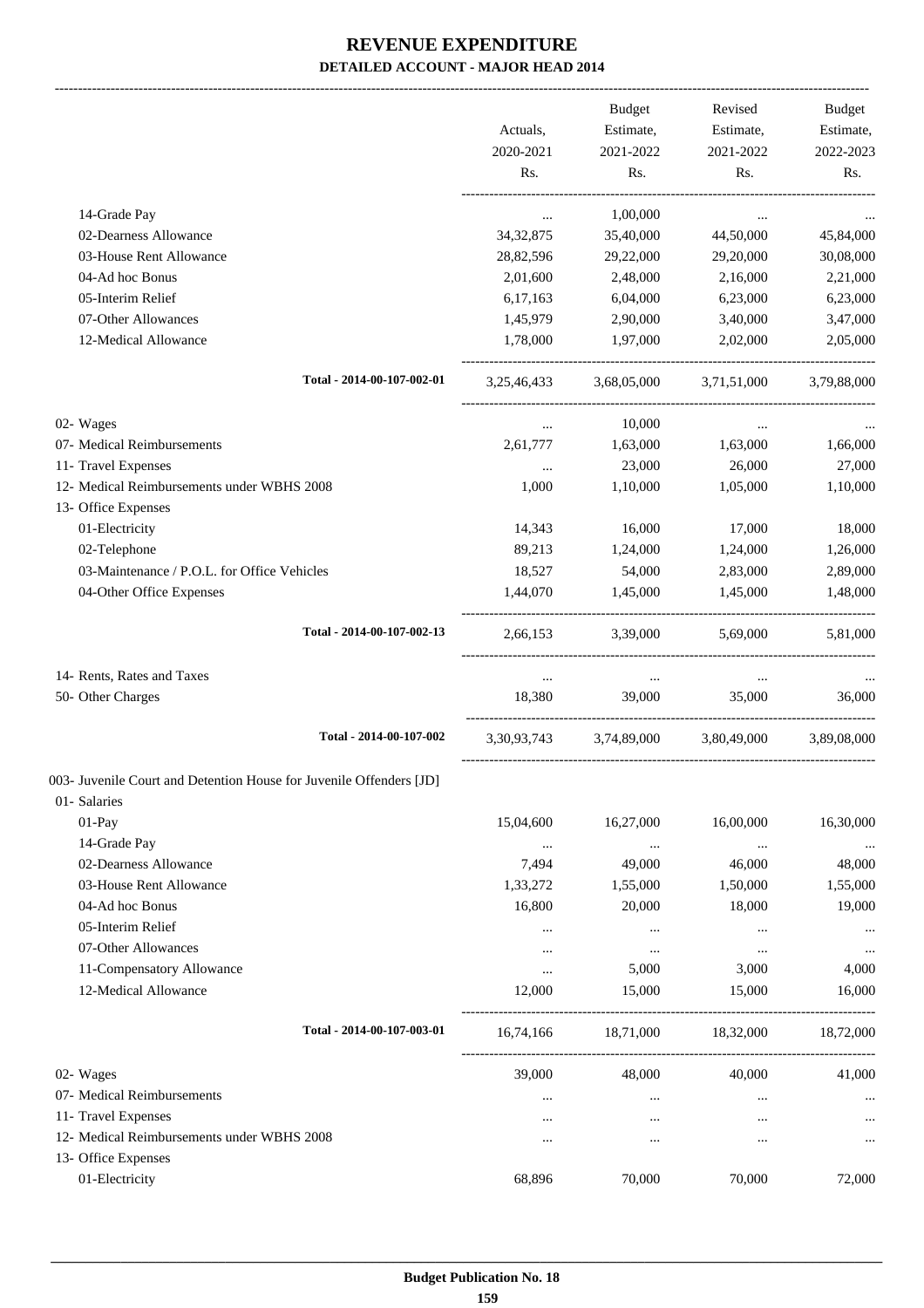|                                             |                                           |           | <b>Budget</b> | Revised                                             | Budget    |
|---------------------------------------------|-------------------------------------------|-----------|---------------|-----------------------------------------------------|-----------|
|                                             |                                           | Actuals.  | Estimate,     | Estimate,                                           | Estimate, |
|                                             |                                           | 2020-2021 | 2021-2022     | 2021-2022                                           | 2022-2023 |
|                                             |                                           | Rs.       | Rs.           | Rs.                                                 | Rs.       |
| 02-Telephone                                |                                           | 30,853    | 70,000        | 50,000                                              | 51,000    |
| 03-Maintenance / P.O.L. for Office Vehicles |                                           | 2,82,788  | 5,30,000      | 4,90,000                                            | 5,00,000  |
| 04-Other Office Expenses                    |                                           | 95,307    | 1,20,000      | 1,20,000                                            | 1,22,000  |
|                                             | Total - 2014-00-107-003-13                | 4,77,844  |               | 7,90,000 7,30,000                                   | 7,45,000  |
| 14- Rents, Rates and Taxes                  |                                           |           | $\cdots$      | $\cdots$                                            |           |
| 50- Other Charges                           |                                           |           | $\cdots$      | $\cdots$                                            |           |
|                                             | Total - 2014-00-107-003                   | 21,91,010 | 27,09,000     | 26,02,000                                           | 26,58,000 |
|                                             | <b>Total - Administrative Expenditure</b> |           |               | 12,26,80,576 13,89,23,000 15,09,43,000 15,45,63,000 |           |
|                                             | Total - 2014-00-107                       |           |               | 12,26,80,576 13,89,23,000 15,09,43,000 15,45,63,000 |           |
|                                             | Voted                                     |           |               | 12,26,80,576 13,89,23,000 15,09,43,000 15,45,63,000 |           |
|                                             | Charged                                   | $\cdots$  | $\cdots$      | $\cdots$                                            |           |
|                                             |                                           |           |               |                                                     |           |

#### **DETAILED ACCOUNT NO. 2014-00-108 - CRIMINAL COURTS .**

.

# **108- Criminal Courts**

#### **Administrative Expenditure**

#### 002- Rewards under the Arms Act. [JD]

| 50- Other Charges |                     | <br>         | <br> |
|-------------------|---------------------|--------------|------|
|                   | Total - 2014-00-108 | <br>         | <br> |
|                   |                     |              |      |
|                   | Voted               | <br>$\cdots$ | <br> |
|                   | Charged             | <br>         | <br> |
|                   |                     |              |      |
|                   |                     |              |      |

#### **DETAILED ACCOUNT NO. 2014-00-109 - CORONERS COURTS .**

#### **109- Coroners Courts**

#### **Administrative Expenditure**

| 001- Coroners' Courts [JD] |  |  |
|----------------------------|--|--|
|----------------------------|--|--|

| 01- Salaries            |          |          |          |          |
|-------------------------|----------|----------|----------|----------|
| $01-Pav$                | 4,33,300 | 6,30,000 | 5,90,000 | 6,30,000 |
| 14-Grade Pay            | $\cdots$ | $\cdots$ |          | $\cdots$ |
| 02-Dearness Allowance   | 1,872    | 20,000   | 12,000   | 13,000   |
| 03-House Rent Allowance | 11,136   | 65,000   | 42,000   | 43,000   |
| 04-Ad hoc Bonus         | 4,200    | 8.000    | 5,000    | 6,000    |
| 05-Interim Relief       | $\cdots$ | $\cdots$ |          | $\cdots$ |
| 07-Other Allowances     | $\cdots$ | $\cdots$ |          | $\cdots$ |
| 12-Medical Allowance    | $\cdots$ | $\cdots$ |          | $\cdots$ |
|                         |          |          |          |          |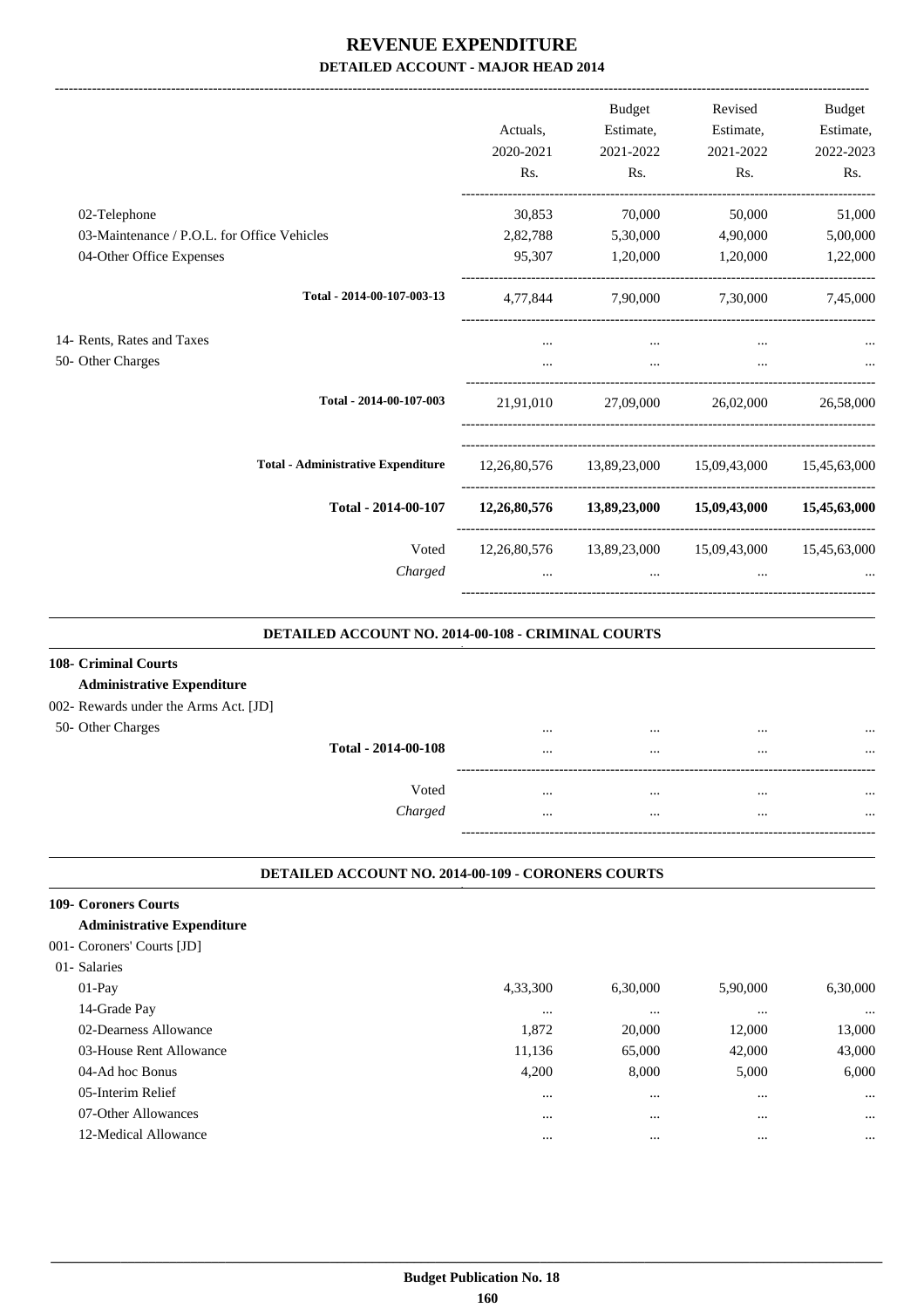|                                                                                                                                                 | Actuals,<br>2020-2021<br>Rs. | <b>Budget</b><br>Estimate,<br>2021-2022<br>Rs. | Revised<br>Estimate,<br>2021-2022<br>Rs. | <b>Budget</b><br>Estimate,<br>2022-2023<br>Rs. |
|-------------------------------------------------------------------------------------------------------------------------------------------------|------------------------------|------------------------------------------------|------------------------------------------|------------------------------------------------|
| Total - 2014-00-109-001-01                                                                                                                      | 4,50,508                     | 7,23,000                                       | 6,49,000                                 | 6,92,000                                       |
| 02- Wages                                                                                                                                       | $\cdots$                     | $\cdots$                                       | $\cdots$                                 |                                                |
| 07- Medical Reimbursements                                                                                                                      |                              | $\cdots$                                       | $\ddotsc$                                |                                                |
| 11- Travel Expenses                                                                                                                             | $\cdots$                     | $\cdots$                                       |                                          |                                                |
| 12- Medical Reimbursements under WBHS 2008                                                                                                      |                              |                                                |                                          |                                                |
| 13- Office Expenses                                                                                                                             |                              |                                                |                                          |                                                |
| 01-Electricity                                                                                                                                  | 52,726                       | 90,000                                         | 80,000                                   | 82,000                                         |
| 02-Telephone                                                                                                                                    | 17,063                       | 25,000                                         | 25,000                                   | 26,000                                         |
| 03-Maintenance / P.O.L. for Office Vehicles                                                                                                     | $\cdots$                     | $\ldots$                                       | $\ldots$                                 |                                                |
| 04-Other Office Expenses                                                                                                                        | 91,353                       | 79,000                                         | 79,000                                   | 81,000                                         |
| Total - 2014-00-109-001-13                                                                                                                      | 1,61,142                     | 1,94,000                                       | 1,84,000                                 | 1.89.000                                       |
| 14- Rents, Rates and Taxes                                                                                                                      | $\cdots$                     | $\cdots$                                       |                                          |                                                |
| <b>Total - Administrative Expenditure</b>                                                                                                       | 6,11,650                     | 9,17,000                                       | 8,33,000                                 | 8,81,000                                       |
| Total - 2014-00-109                                                                                                                             | 6,11,650                     | 9,17,000                                       | 8,33,000                                 | 8,81,000                                       |
| Voted<br>Charged                                                                                                                                | 6,11,650                     | 9,17,000<br>$\cdots$                           | 8,33,000<br>$\ddotsc$                    | 8,81,000                                       |
| DETAILED ACCOUNT NO. 2014-00-110 - ADMINISTRATOR-GENERAL AND OFFICIAL TRUSTEES                                                                  |                              |                                                |                                          |                                                |
| 110- Administrator-General and Official Trustees<br><b>Administrative Expenditure</b><br>001- Administrators General and Official Trustees [JD] |                              |                                                |                                          |                                                |
| 01- Salaries<br>01-Pay                                                                                                                          | 2, 14, 21, 815               | 2,55,46,000                                    | 2,45,00,000                              | 2,55,60,000                                    |
| 14-Grade Pay                                                                                                                                    | 6,060                        | 20,000                                         | 10,000                                   | 10,000                                         |
| 02-Dearness Allowance                                                                                                                           | 22,52,697                    | 23,48,000                                      | 29,08,000                                | 29,96,000                                      |
| 03-House Rent Allowance                                                                                                                         | 22,58,636                    | 26,00,000                                      | 25,00,000                                | 25,75,000                                      |
| 04-Ad hoc Bonus                                                                                                                                 | 37,800                       | 60,000                                         | 45,000                                   | 46,000                                         |
| 05-Interim Relief                                                                                                                               | 3,81,007                     | 4,00,000                                       | 3,88,000                                 | 3,88,000                                       |
| 07-Other Allowances                                                                                                                             | 68,760                       | 1,00,000                                       | 1,00,000                                 | 1,02,000                                       |
| 12-Medical Allowance                                                                                                                            | 65,000                       | 82,000                                         | 80,000                                   | 83,000                                         |
| Total - 2014-00-110-001-01                                                                                                                      | 2,64,91,775                  | 3,11,56,000                                    | 3,05,31,000                              | 3,17,60,000                                    |
| 02- Wages                                                                                                                                       | $\cdots$                     | $\ldots$                                       | $\ldots$                                 |                                                |
| 07- Medical Reimbursements                                                                                                                      | 2,68,213                     | 2,40,000                                       | 13,91,000                                | 14,19,000                                      |
| 11- Travel Expenses                                                                                                                             | 18,806                       | 85,000                                         | 60,000                                   | 62,000                                         |
| 12- Medical Reimbursements under WBHS 2008                                                                                                      | 24,836                       | 3,30,000                                       | 3,30,000                                 | 3,37,000                                       |
| 13- Office Expenses                                                                                                                             |                              |                                                |                                          |                                                |
| 01-Electricity                                                                                                                                  | 14,352                       | 35,000                                         | 25,000                                   | 26,000                                         |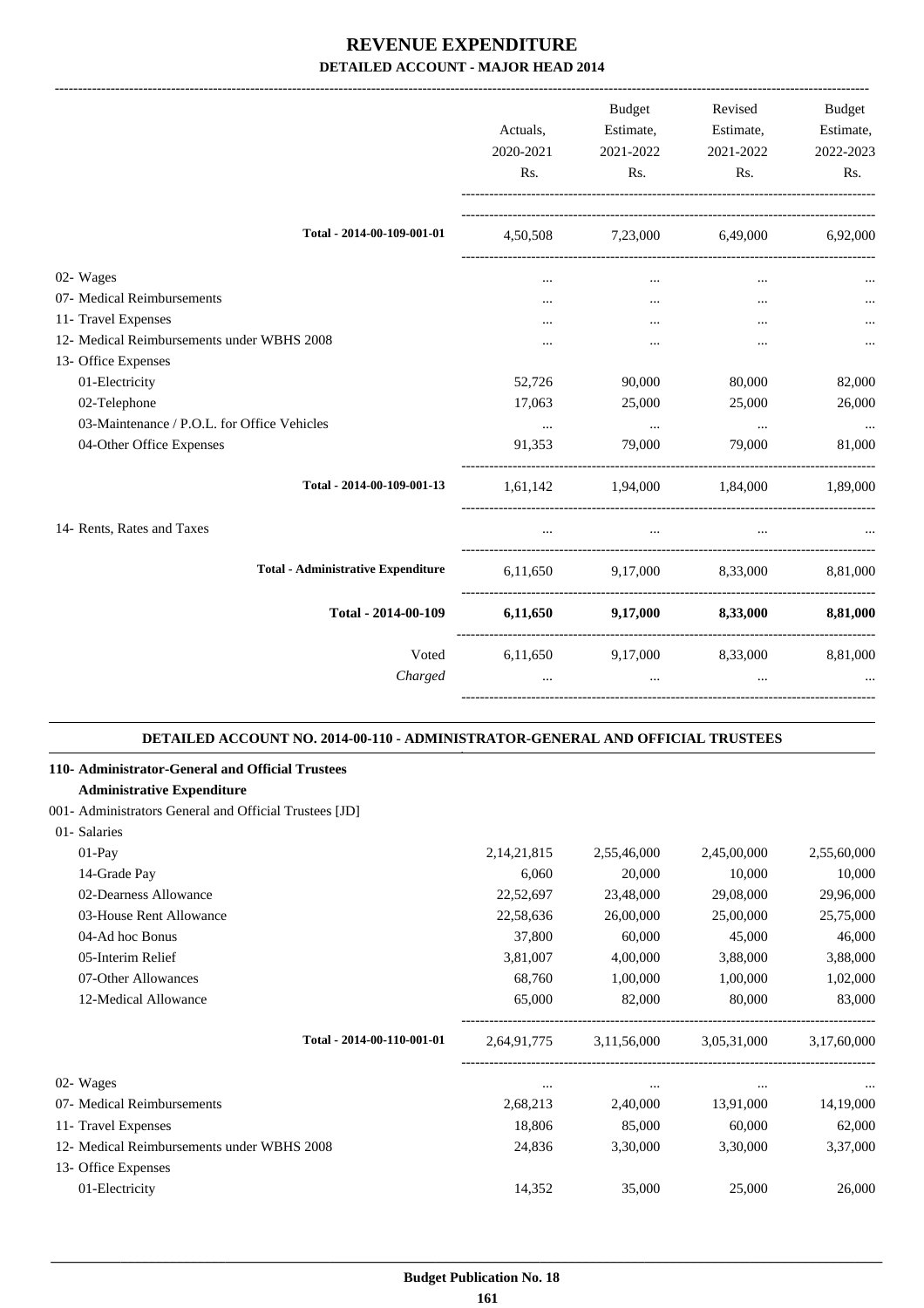-------------------------------------------------------------------------------------------------------------------------------------------------------------------------------

|                                                  |             | <b>Budget</b> | Revised                                         | <b>Budget</b> |
|--------------------------------------------------|-------------|---------------|-------------------------------------------------|---------------|
|                                                  | Actuals,    | Estimate,     | Estimate,                                       | Estimate,     |
|                                                  | 2020-2021   | 2021-2022     | 2021-2022                                       | 2022-2023     |
|                                                  | Rs.         | Rs.           | Rs.                                             | Rs.           |
| 02-Telephone                                     | 29,034      | 48,000        | 40,000                                          | 41,000        |
| 03-Maintenance / P.O.L. for Office Vehicles      | 3,98,516    | 2,80,000      | 3,42,000                                        | 3,49,000      |
| 04-Other Office Expenses                         | 2,59,872    | 5,25,000      | 5,00,000                                        | 5,10,000      |
| Total - 2014-00-110-001-13                       | 7,01,774    | 8,88,000      | 9,07,000                                        | 9,26,000      |
| 14- Rents, Rates and Taxes                       | $\cdots$    | $\cdots$      | $\cdots$                                        |               |
| 28- Payment of Professional and Special Services |             |               |                                                 |               |
| 02-Other charges                                 |             |               | $\cdots$                                        |               |
| 50- Other Charges                                | $\cdots$    | $\cdots$      | $\cdots$                                        |               |
| 77- Computerisation                              |             | 1,000         | $\cdots$                                        |               |
| <b>Total - Administrative Expenditure</b>        | 2,75,05,404 |               | 3,27,00,000 3,32,19,000                         | 3,45,04,000   |
| Total - 2014-00-110                              |             |               | 2,75,05,404 3,27,00,000 3,32,19,000 3,45,04,000 |               |
| Voted                                            |             |               | 2,75,05,404 3,27,00,000 3,32,19,000 3,45,04,000 |               |
| Charged                                          | $\cdots$    | $\cdots$      | $\cdots$                                        |               |
|                                                  |             |               |                                                 |               |

#### **DETAILED ACCOUNT NO. 2014-00-111 - OFFICIAL ASSIGNEES**

.

| 111- Official Assignees                     |           |           |           |           |
|---------------------------------------------|-----------|-----------|-----------|-----------|
| <b>Administrative Expenditure</b>           |           |           |           |           |
| 001- Official Assignees [JD]                |           |           |           |           |
| 01- Salaries                                |           |           |           |           |
| $01-Pay$                                    | 24,12,000 | 27,20,000 | 24,60,000 | 25,34,000 |
| 14-Grade Pay                                | $\cdots$  | $\cdots$  | $\cdots$  |           |
| 02-Dearness Allowance                       | 9,282     | 82,000    | 80,000    | 83,000    |
| 03-House Rent Allowance                     | 2,89,440  | 3,40,000  | 3,30,000  | 3,40,000  |
| 04-Ad hoc Bonus                             | 16,800    | 27,000    | 17,000    | 17,000    |
| 05-Interim Relief                           | $\cdots$  | $\cdots$  | $\cdots$  | $\cdots$  |
| 07-Other Allowances                         | 3,600     | 10,000    | 10,000    | 10,000    |
| 12-Medical Allowance                        | 28,000    | 35,000    | 35,000    | 36,000    |
| Total - 2014-00-111-001-01                  | 27,59,122 | 32,14,000 | 29,32,000 | 30,20,000 |
| 02- Wages                                   | $\cdots$  | $\cdots$  | $\cdots$  | $\cdots$  |
| 07- Medical Reimbursements                  | $\cdots$  | $\cdots$  | $\cdots$  | $\cdots$  |
| 11- Travel Expenses                         |           |           | $\cdots$  | $\cdots$  |
| 12- Medical Reimbursements under WBHS 2008  | $\cdots$  |           |           | $\cdots$  |
| 13- Office Expenses                         |           |           |           |           |
| 01-Electricity                              | 1,653     | 5,000     | 5,000     | 6,000     |
| 02-Telephone                                | 19,567    | 30,000    | 30,000    | 31,000    |
| 03-Maintenance / P.O.L. for Office Vehicles | $\cdots$  | $\cdots$  | $\cdots$  | $\cdots$  |
| 04-Other Office Expenses                    | 3,378     | 15,000    | 15,000    | 15,000    |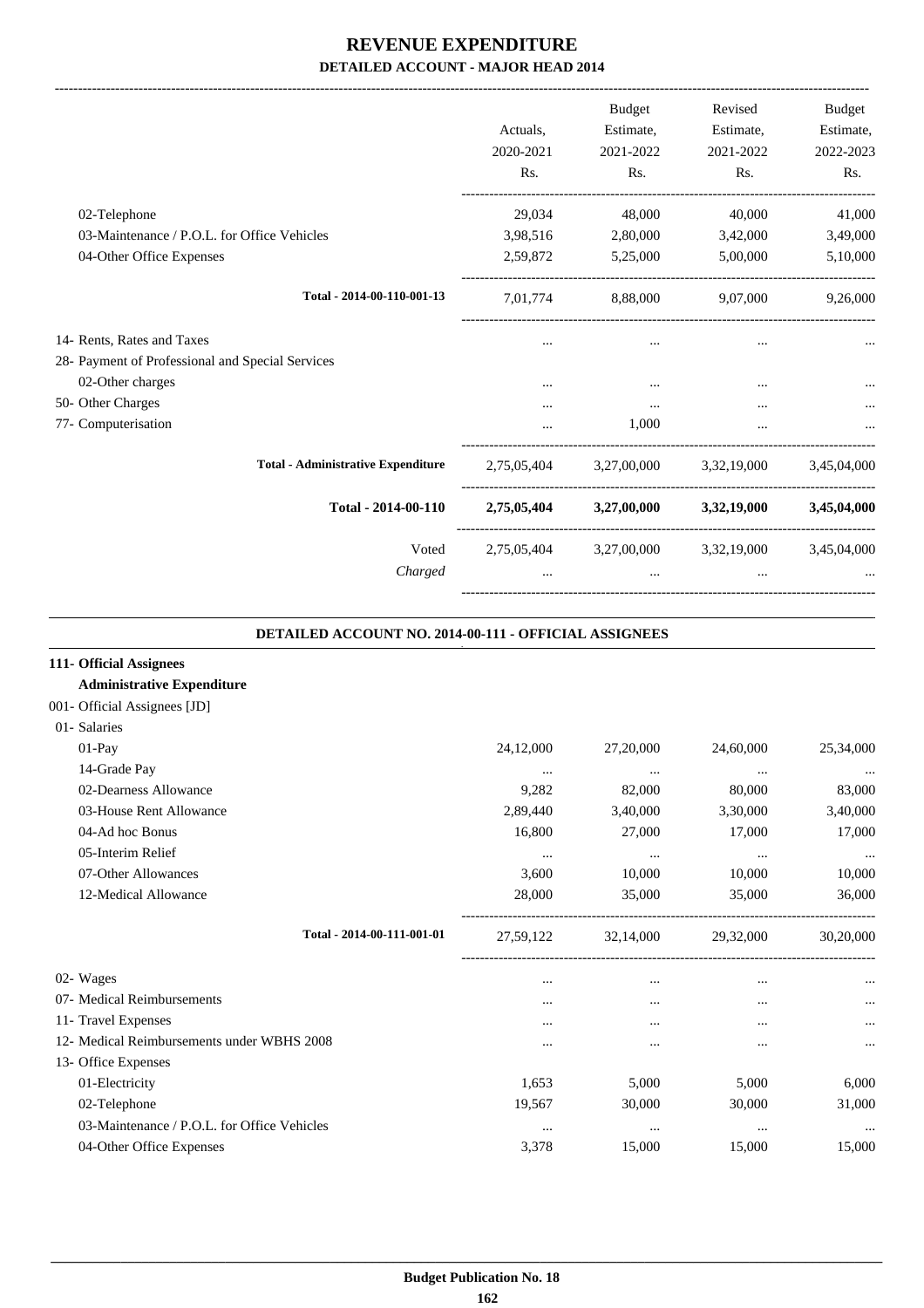|                                                       |             | Budget      | Revised                                 | Budget        |
|-------------------------------------------------------|-------------|-------------|-----------------------------------------|---------------|
|                                                       | Actuals,    | Estimate,   | Estimate,                               | Estimate,     |
|                                                       | 2020-2021   | 2021-2022   | 2021-2022                               | 2022-2023     |
|                                                       | Rs.         | Rs.         | Rs.                                     | Rs.           |
|                                                       |             |             |                                         |               |
| Total - 2014-00-111-001-13                            | 24,598      | 50,000      |                                         | 50,000 52,000 |
| 14- Rents, Rates and Taxes                            |             |             |                                         |               |
| 28- Payment of Professional and Special Services      |             |             |                                         |               |
| 02-Other charges                                      |             |             |                                         |               |
| 50- Other Charges                                     | $\cdots$    | $\ddots$    | $\cdots$                                |               |
| <b>Total - Administrative Expenditure</b>             |             |             | 27,83,720 32,64,000 29,82,000           | 30,72,000     |
| Total - 2014-00-111                                   |             |             | 27,83,720 32,64,000 29,82,000           | 30,72,000     |
| Voted                                                 |             |             | 27,83,720 32,64,000 29,82,000 30,72,000 |               |
| Charged                                               | $\cdots$    | $\ddotsc$   | $\ddotsc$                               |               |
|                                                       |             |             |                                         |               |
| DETAILED ACCOUNT NO. 2014-00-112 - OFFICIAL RECEIVERS |             |             |                                         |               |
| 112- Official Receivers                               |             |             |                                         |               |
| <b>Administrative Expenditure</b>                     |             |             |                                         |               |
| 001- Official Receivers [JD]                          |             |             |                                         |               |
| 01- Salaries                                          |             |             |                                         |               |
| 01-Pay                                                | 1,63,45,937 | 1,70,54,000 | 1,66,73,000                             | 1,71,73,000   |
| 14-Grade Pay                                          | $\cdots$    | $\ldots$    | $\ldots$                                |               |
| 02-Dearness Allowance                                 | 2,04,997    | 5,12,000    | 5,08,000                                | 5,24,000      |
| 03-House Rent Allowance                               | 18,68,248   | 21,00,000   | 20,60,000                               | 21,22,000     |
| 04-Ad hoc Bonus                                       | 16,800      | 30,000      | 17,000                                  | 17,000        |
| 05-Interim Relief                                     |             |             | $\cdots$                                |               |
| 07-Other Allowances                                   | 3,600       | 18,000      | 18,000                                  | 18,000        |
| 12-Medical Allowance                                  | 19,857      | 35,000      | 35,000                                  | 36,000        |
| Total - 2014-00-112-001-01                            |             |             | 1,84,59,439 1,97,49,000 1,93,11,000     | 1,98,90,000   |
| 02- Wages                                             | 1,44,000    | 1,80,000    | 1,70,000                                | 1,74,000      |
| 07- Medical Reimbursements                            | $\ldots$    | $\ldots$    | $\cdots$                                | $\cdots$      |
| 12- Medical Reimbursements under WBHS 2008            | 1,72,582    | 1,50,000    | 2,90,000                                | 3,10,000      |
| 13- Office Expenses                                   |             |             |                                         |               |
| 01-Electricity                                        | 58,572      | 1,54,000    | 1,00,000                                | 1,02,000      |
| 02-Telephone                                          | 16,238      | 35,000      | 35,000                                  | 36,000        |
| 03-Maintenance / P.O.L. for Office Vehicles           | $\cdots$    | $\ldots$    | $\cdots$                                | $\cdots$      |
| 04-Other Office Expenses                              | 40,518      | 40,000      | 40,000                                  | 41,000        |
| Total - 2014-00-112-001-13                            | 1,15,328    |             | 2,29,000 1,75,000 1,79,000              |               |
| 14- Rents, Rates and Taxes                            | $\cdots$    | $\cdots$    | $\cdots$                                |               |
| 50- Other Charges                                     | $\cdots$    | $\cdots$    | $\cdots$                                |               |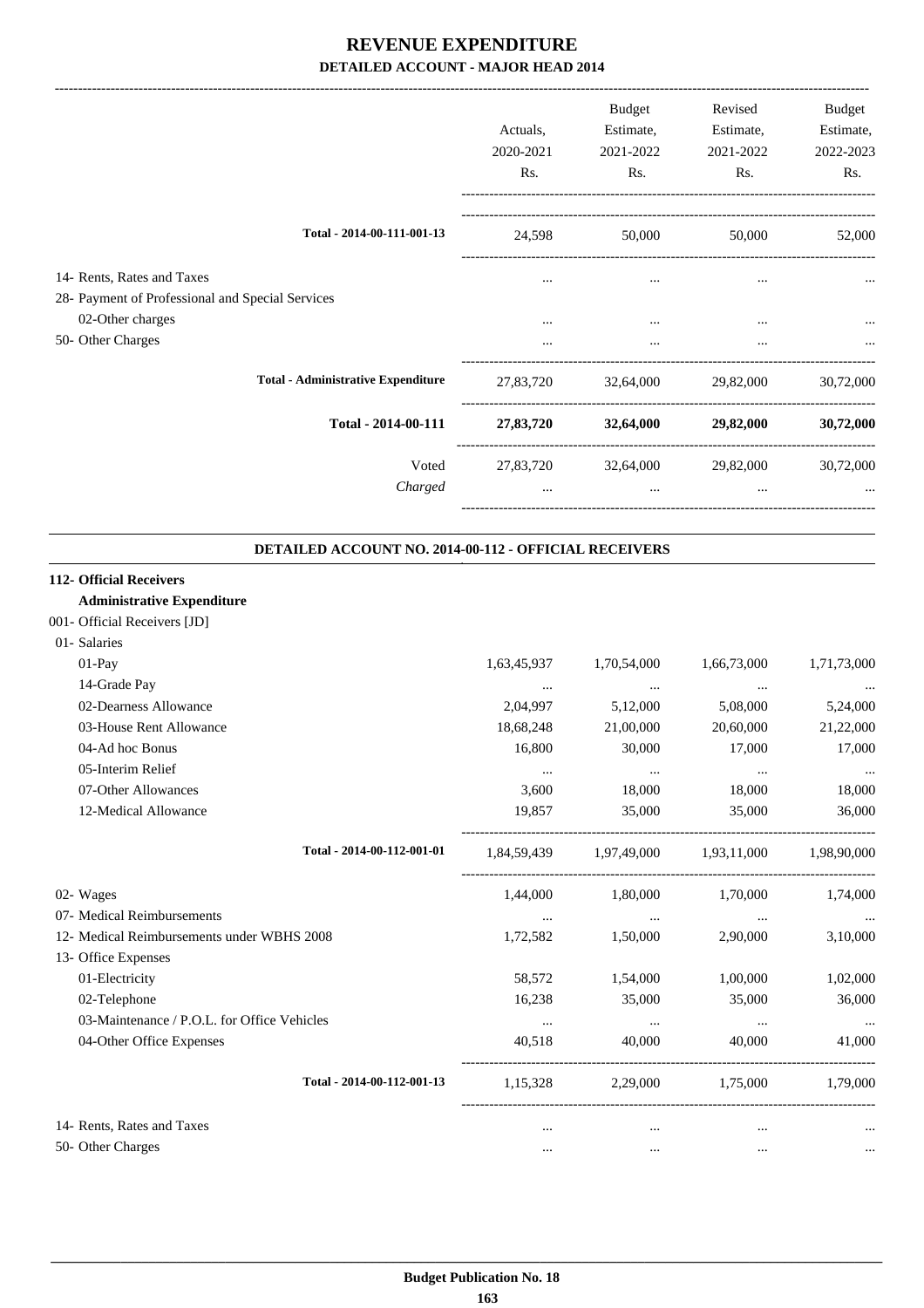|                                           |             | <b>Budget</b>    | Revised     | <b>Budget</b>    |
|-------------------------------------------|-------------|------------------|-------------|------------------|
|                                           | Actuals.    | Estimate,        | Estimate,   | Estimate,        |
|                                           | 2020-2021   | 2021-2022        | 2021-2022   | 2022-2023        |
|                                           | Rs.         | R <sub>s</sub> . | Rs.         | R <sub>s</sub> . |
| <b>Total - Administrative Expenditure</b> | 1,88,91,349 | 2,03,08,000      | 1,99,46,000 | 2,05,53,000      |
| Total - 2014-00-112                       | 1,88,91,349 | 2,03,08,000      | 1,99,46,000 | 2,05,53,000      |
| Voted                                     | 1,88,91,349 | 2,03,08,000      | 1,99,46,000 | 2,05,53,000      |
| Charged                                   | $\cdots$    | $\cdots$         | $\cdots$    | $\cdots$         |

.

#### **DETAILED ACCOUNT NO. 2014-00-113 - SHERIFFS AND REPORTERS**

| 113- Sheriffs and Reporters                 |                            |             |                                     |             |             |
|---------------------------------------------|----------------------------|-------------|-------------------------------------|-------------|-------------|
| <b>Administrative Expenditure</b>           |                            |             |                                     |             |             |
| 001- Sheriffs [JD]                          |                            |             |                                     |             |             |
| 01- Salaries                                |                            |             |                                     |             |             |
| 01-Pay                                      |                            | 91,78,653   | 95,25,000                           | 92,82,000   | 95,61,000   |
| 14-Grade Pay                                |                            | $\cdots$    | $\cdots$                            | $\cdots$    |             |
| 02-Dearness Allowance                       |                            | 44,719      | 2,86,000                            | 2,74,000    | 2,90,000    |
| 03-House Rent Allowance                     |                            | 10,00,315   | 10,80,000                           | 10,45,000   | 10,83,000   |
| 04-Ad hoc Bonus                             |                            | 33,600      | 45,000                              | 34,000      | 35,000      |
| 05-Interim Relief                           |                            | $\cdots$    | $\ddots$                            | $\cdots$    |             |
| 07-Other Allowances                         |                            | 6,300       | 17,000                              | 17,000      | 17,000      |
| 12-Medical Allowance                        |                            | 8,500       | 12,000                              | 17,000      | 18,000      |
|                                             | Total - 2014-00-113-001-01 | 1,02,72,087 | 1,09,65,000                         | 1,06,69,000 | 1,10,04,000 |
| 07- Medical Reimbursements                  |                            | $\cdots$    | $\cdots$                            | $\cdots$    |             |
| 12- Medical Reimbursements under WBHS 2008  |                            | 42,351      | 60,000                              | 69,000      | 71,000      |
| 13- Office Expenses                         |                            |             |                                     |             |             |
| 01-Electricity                              |                            | $\ldots$    | $\cdots$                            | $\ldots$    |             |
| 02-Telephone                                |                            | 15,314      | 30,000                              | 30,000      | 31,000      |
| 03-Maintenance / P.O.L. for Office Vehicles |                            | $\cdots$    | $\ddots$                            | $\ddots$    |             |
| 04-Other Office Expenses                    |                            | 1,17,612    | 2,50,000                            | 2,45,000    | 2,50,000    |
|                                             | Total - 2014-00-113-001-13 | 1,32,926    | 2,80,000                            | 2,75,000    | 2,81,000    |
|                                             | Total - 2014-00-113-001    |             | 1,04,47,364 1,13,05,000 1,10,13,000 |             | 1,13,56,000 |
| 002- Reporters [JD]                         |                            |             |                                     |             |             |
| 01- Salaries                                |                            |             |                                     |             |             |
| 01-Pay                                      | Charged                    | $\cdots$    | $\cdots$                            | $\cdots$    |             |
| 14-Grade Pay                                | Charged                    | $\cdots$    | $\ddotsc$                           |             | $\cdots$    |
| 02-Dearness Allowance                       | Charged                    | $\cdots$    | $\ddotsc$                           | $\cdots$    | $\cdots$    |
| 03-House Rent Allowance                     | Charged                    | $\cdots$    | $\cdots$                            |             | $\cdots$    |
| 04-Ad hoc Bonus                             | Charged                    | $\cdots$    | $\cdots$                            |             | $\cdots$    |
| 05-Interim Relief                           | Charged                    | $\cdots$    | $\cdots$                            |             | $\cdots$    |
| 07-Other Allowances                         | Charged                    | $\cdots$    |                                     |             | $\ldots$    |
| 12-Medical Allowance                        | Charged                    | $\cdots$    |                                     | $\ldots$    | $\cdots$    |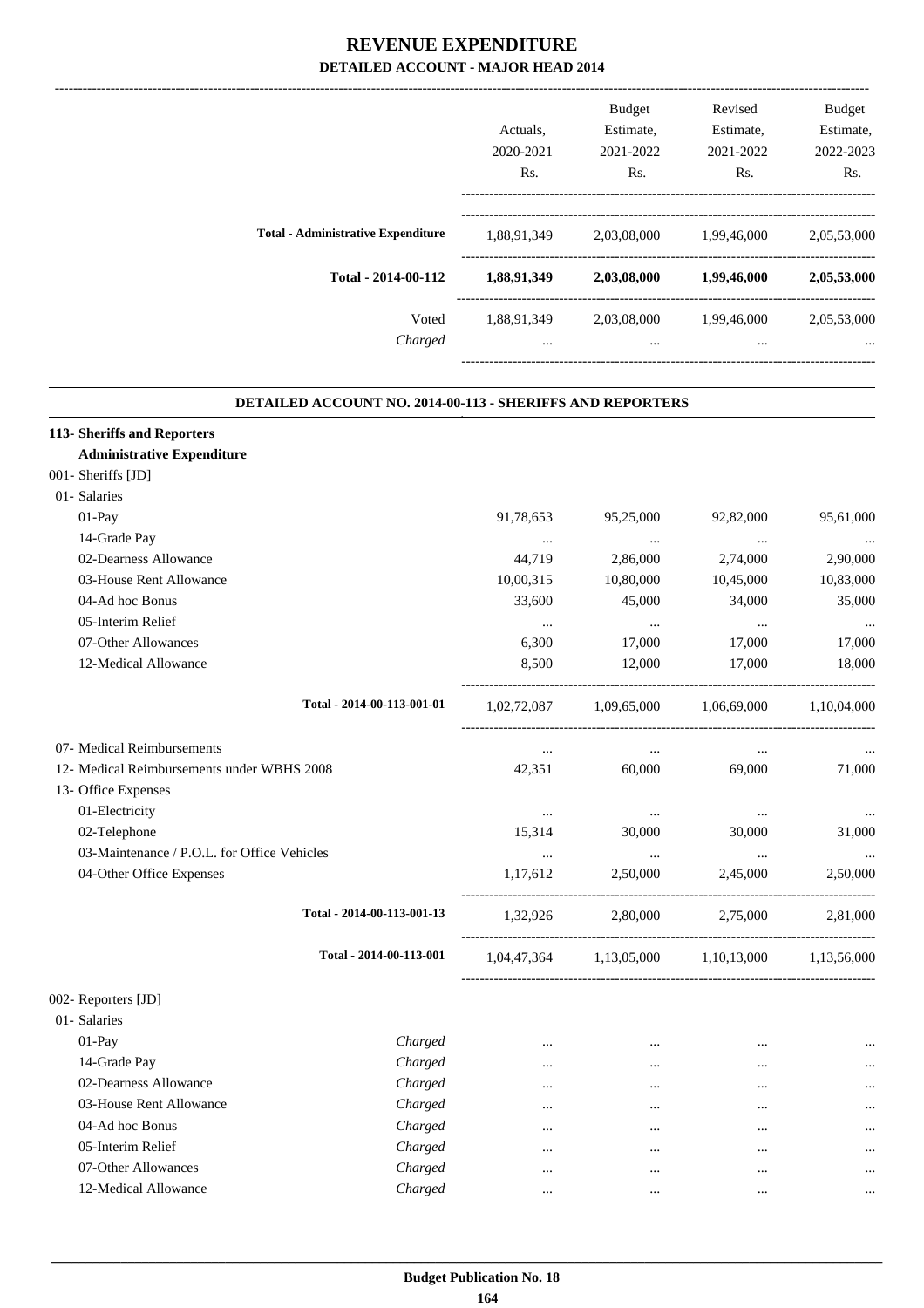|                                                  |                            | Actuals,<br>2020-2021<br>Rs. | <b>Budget</b><br>Estimate,<br>2021-2022<br>Rs. | Revised<br>Estimate,<br>2021-2022<br>Rs. | <b>Budget</b><br>Estimate,<br>2022-2023<br>Rs. |
|--------------------------------------------------|----------------------------|------------------------------|------------------------------------------------|------------------------------------------|------------------------------------------------|
| 07- Medical Reimbursements                       |                            |                              |                                                |                                          |                                                |
| 11- Travel Expenses                              | Charged                    | $\ddotsc$                    | $\ddotsc$                                      | $\cdots$                                 |                                                |
| 12- Medical Reimbursements under WBHS 2008       | Charged                    |                              |                                                |                                          |                                                |
| 13- Office Expenses                              |                            |                              |                                                |                                          |                                                |
| 01-Electricity                                   | Charged                    |                              | $\ddotsc$                                      |                                          |                                                |
| 02-Telephone                                     | Charged                    |                              | 26,000                                         | 26,000                                   | 27,000                                         |
| 03-Maintenance / P.O.L. for Office Vehicles      | Charged                    | $\ddotsc$                    | $\ldots$                                       | $\ldots$                                 |                                                |
| 04-Other Office Expenses                         | Charged                    | $\ddotsc$                    | 5,44,000                                       | 3,00,000                                 | 3,06,000                                       |
|                                                  | Total - 2014-00-113-002-13 | $\ldots$                     | 5,70,000                                       | 3,26,000                                 | 3,33,000                                       |
| 28- Payment of Professional and Special Services |                            |                              |                                                |                                          |                                                |
| 02-Other charges                                 | Voted                      | $\ldots$                     | 5,50,000                                       | 5,00,000                                 | 5,30,000                                       |
|                                                  | Charged                    |                              | 2,80,000                                       | 70,000                                   | 72,000                                         |
|                                                  | Total - 2014-00-113-002    |                              | 14,00,000                                      | 8,96,000                                 | 9,35,000                                       |
|                                                  | Voted                      |                              | 5,50,000                                       | 5,00,000                                 | 5,30,000                                       |
|                                                  | Charged                    |                              | 8,50,000                                       | 3,96,000                                 | 4,05,000                                       |
| <b>Total - Administrative Expenditure</b>        |                            | 1,04,47,364                  | 1,27,05,000                                    | 1,19,09,000                              | 1,22,91,000                                    |
|                                                  | Voted                      | 1,04,47,364                  | 1,18,55,000                                    | 1,15,13,000                              | 1,18,86,000                                    |
|                                                  | Charged                    |                              | 8,50,000                                       | 3,96,000                                 | 4,05,000                                       |
|                                                  | Total - 2014-00-113        | 1,04,47,364                  | 1,27,05,000                                    | 1,19,09,000                              | 1,22,91,000                                    |
|                                                  | Voted                      | 1,04,47,364                  | 1,18,55,000                                    | 1,15,13,000                              | 1,18,86,000                                    |
|                                                  | Charged                    |                              | 8,50,000                                       | 3,96,000                                 | 4,05,000                                       |
|                                                  |                            |                              |                                                |                                          |                                                |

#### **DETAILED ACCOUNT NO. 2014-00-114 - LEGAL ADVISERS AND COUNSELS .**

.

# **114- Legal Advisers and Counsels**

- **Administrative Expenditure**
- 001- Advocate General, Standing Counsel and Solicitors etc. [JD]

| 01- Salaries              |          |          |          |          |
|---------------------------|----------|----------|----------|----------|
| $01-Pav$                  | 6,78,943 | 6,90,000 | 8,90,000 | 9,17,000 |
| 14-Grade Pay              |          |          |          | $\cdots$ |
| 02-Dearness Allowance     | 3,730    | 25,000   | 27,000   | 28,000   |
| 03-House Rent Allowance   | 81,473   | 80,000   | 1,07,000 | 1,11,000 |
| 04-Ad hoc Bonus           | 8.400    | 12,000   | 9.000    | 9,000    |
| 05-Interim Relief         | $\cdots$ |          |          | $\cdots$ |
| 07-Other Allowances       | 3,42,510 | 6.50,000 | 6,00,000 | 6,12,000 |
| 11-Compensatory Allowance |          | $\cdots$ |          | $\cdots$ |
| 12-Medical Allowance      | 357      | 12,000   | 12,000   | 13,000   |
|                           |          |          |          |          |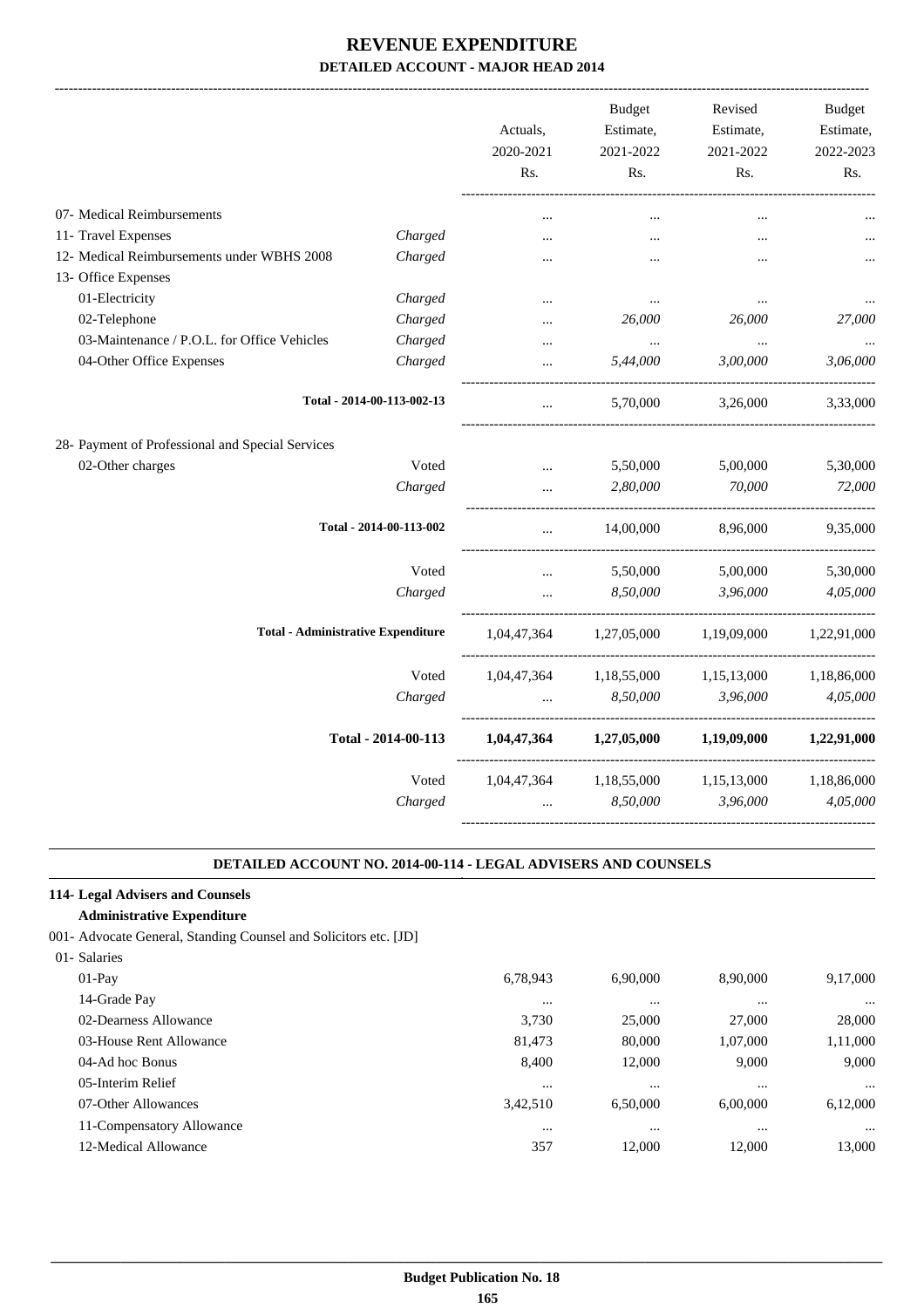|                                                  | Actuals,<br>2020-2021<br>Rs. | Budget<br>Estimate,<br>2021-2022<br>Rs. | Revised<br>Estimate,<br>2021-2022<br>Rs. | Budget<br>Estimate,<br>2022-2023<br>Rs. |
|--------------------------------------------------|------------------------------|-----------------------------------------|------------------------------------------|-----------------------------------------|
| Total - 2014-00-114-001-01                       |                              | 11,15,413 14,69,000 16,45,000 16,90,000 |                                          |                                         |
| 02- Wages                                        | 36,000                       | 30,000                                  | 38,000                                   | 39,000                                  |
| 07- Medical Reimbursements                       | 3,61,390                     | 3,50,000                                | 3,50,000                                 | 3,57,000                                |
| 11- Travel Expenses                              | 14,501                       | 1,25,000                                | 90,000                                   | 92,000                                  |
| 12- Medical Reimbursements under WBHS 2008       | 41,600                       | 80,000                                  | 80,000                                   | 82,000                                  |
| 13- Office Expenses                              |                              |                                         |                                          |                                         |
| 01-Electricity                                   | $\cdots$                     | $\cdots$                                | $\cdots$                                 |                                         |
| 02-Telephone                                     | 13,772                       | 22,000                                  | 22,000                                   | 22,000                                  |
| 03-Maintenance / P.O.L. for Office Vehicles      | $\ddots$                     | $\sim$ $\sim$                           | $\ldots$                                 | $\cdots$                                |
| 04-Other Office Expenses                         | 4, 15, 855                   | 3,80,000                                | 3,80,000                                 | 3,88,000                                |
| Total - 2014-00-114-001-13                       |                              | 4,29,627 4,02,000 4,02,000 4,10,000     |                                          |                                         |
| 14- Rents, Rates and Taxes                       |                              | $\cdots$                                | $\cdots$                                 |                                         |
| 28- Payment of Professional and Special Services |                              |                                         |                                          |                                         |
| 02-Other charges                                 |                              |                                         |                                          |                                         |
| 31- Grants-in-aid-GENERAL                        |                              |                                         |                                          |                                         |
| 02-Other Grants                                  |                              |                                         |                                          |                                         |
| 50- Other Charges                                |                              |                                         |                                          |                                         |
| Total - 2014-00-114-001                          | 19,98,531                    |                                         | 24,56,000 26,05,000                      | 26,70,000                               |
| 002- Legal Remembrancer [JD]                     |                              |                                         |                                          |                                         |
| 01- Salaries                                     |                              |                                         |                                          |                                         |
| 01-Pay                                           | 4,49,44,446                  | 4,96,46,000                             | 4,90,00,000                              | 5,02,00,000                             |
| 14-Grade Pay                                     |                              | 10,00,000                               |                                          | $\cdots$                                |
| 02-Dearness Allowance                            | 25,46,939                    | 25,15,000                               | 51,95,000                                | 53,51,000                               |
| 03-House Rent Allowance                          | 49,91,759                    | 48,38,000                               | 50,80,000                                | 52,33,000                               |
| 04-Ad hoc Bonus                                  | 1,38,600                     | 1,55,000                                | 1,41,000                                 | 1,44,000                                |
| 05-Interim Relief                                | 4,14,447                     | 4,00,000                                | 6,46,000                                 | 6,46,000                                |
| 07-Other Allowances                              | 2,93,092                     | 5,10,000                                | 5,10,000                                 | 5,15,000                                |
| 12-Medical Allowance                             | 45,000                       | 65,000                                  | 64,000                                   | 65,000                                  |
| Total - 2014-00-114-002-01                       | 5, 33, 74, 283               | 5,91,29,000                             | 6,06,36,000                              | 6,21,54,000                             |
| 02- Wages                                        | 16,25,747                    | 30,00,000                               | 25,00,000                                | 25,50,000                               |
| 07- Medical Reimbursements                       | 1,08,831                     | 5,40,000                                | 5,40,000                                 | 5,51,000                                |
| 11- Travel Expenses                              | 33,927                       | 3,10,000                                | 3,10,000                                 | 3,16,000                                |
| 12- Medical Reimbursements under WBHS 2008       | 4,00,192                     | 14,50,000                               | 9,10,000                                 | 9,50,000                                |
| 13- Office Expenses                              |                              |                                         |                                          |                                         |
| 01-Electricity                                   | 41,390                       | 1,20,000                                | 1,27,000                                 | 1,30,000                                |
| 02-Telephone                                     | 4,63,708                     | 6,30,000                                | 6,30,000                                 | 6,43,000                                |
| 03-Maintenance / P.O.L. for Office Vehicles      | 12,37,326                    | 20,00,000                               | 16,51,000                                | 16,85,000                               |
| 04-Other Office Expenses                         | 18,13,522                    | 28,00,000                               | 27,00,000                                | 28,00,000                               |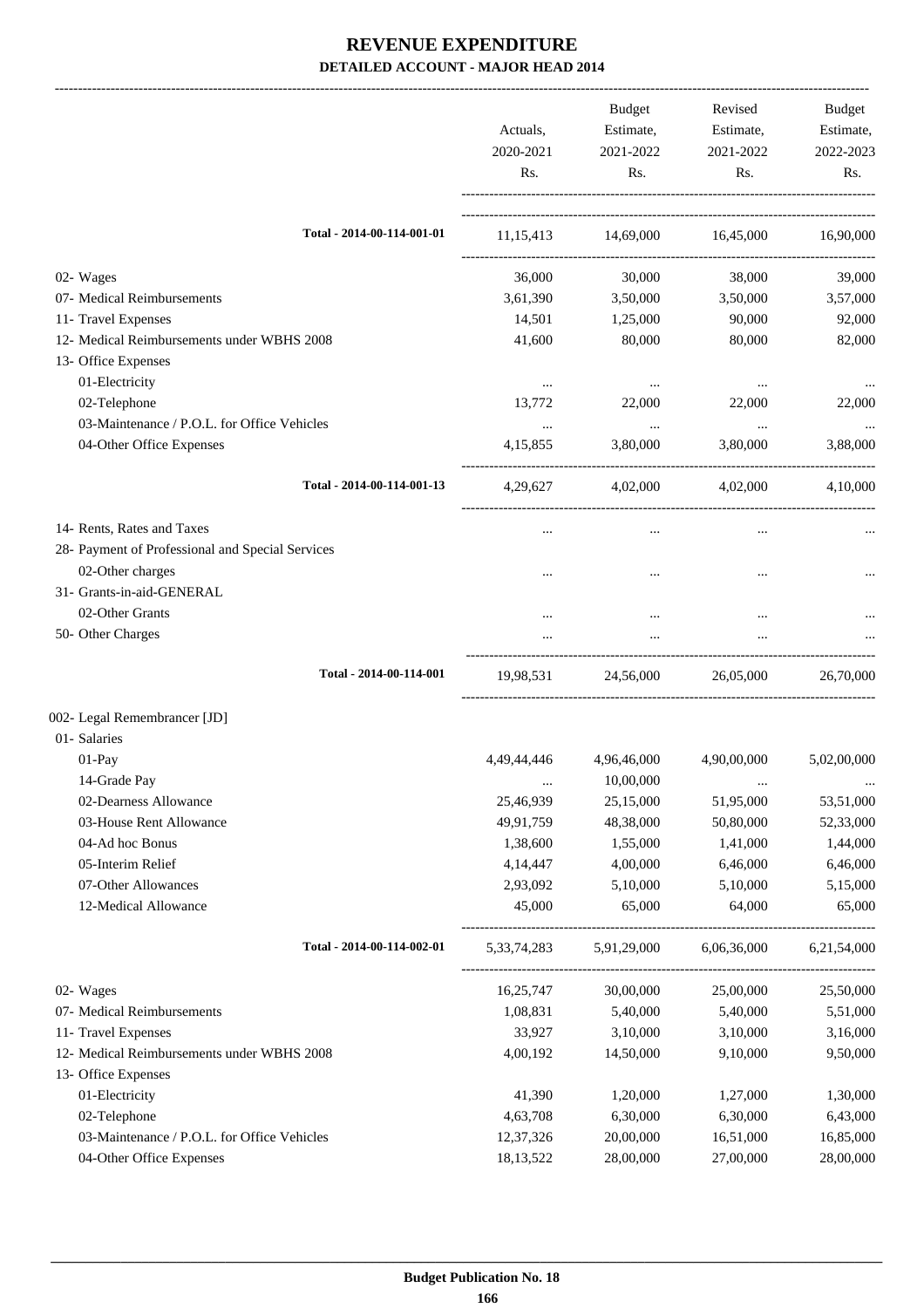|                                                          | Actuals,         | <b>Budget</b><br>Estimate, | Revised<br>Estimate,                                            | Budget<br>Estimate, |
|----------------------------------------------------------|------------------|----------------------------|-----------------------------------------------------------------|---------------------|
|                                                          | 2020-2021<br>Rs. | 2021-2022<br>Rs.           | 2021-2022<br>Rs.                                                | 2022-2023<br>Rs.    |
|                                                          |                  |                            |                                                                 |                     |
| Total - 2014-00-114-002-13                               |                  |                            | 35,55,946 55,50,000 51,08,000 52,58,000                         |                     |
| 28- Payment of Professional and Special Services         |                  |                            |                                                                 |                     |
| 02-Other charges                                         | 32,00,00,418     | 38,00,00,000               | 38,00,00,000                                                    | 38,00,00,000        |
| 31- Grants-in-aid-GENERAL                                |                  |                            |                                                                 |                     |
| 02-Other Grants                                          |                  | 90,000                     |                                                                 |                     |
| 77- Computerisation                                      | $\cdots$         | 12,00,000                  | 10,00,000                                                       | 12,00,000           |
| Total - 2014-00-114-002                                  |                  |                            | 37,90,99,344 45,12,69,000 45,10,04,000 45,29,79,000             |                     |
| 003- Government Pleader and Public Prosecutors etc. [JD] |                  |                            |                                                                 |                     |
| 01- Salaries                                             |                  |                            |                                                                 |                     |
| 01-Pay                                                   | 16,48,87,965     | 17,21,44,000               | 16,89,44,000                                                    | 17,30,00,000        |
| 14-Grade Pay                                             | 84,380           | 7,000                      | 12,000                                                          | 12,000              |
| 02-Dearness Allowance                                    | 13,21,706        | 51,64,000                  | 52,88,000                                                       | 54,47,000           |
| 03-House Rent Allowance                                  | 1,63,83,606      | 1,80,00,000                | 1,75,00,000                                                     | 1,80,25,000         |
| 04-Ad hoc Bonus                                          | 71,400           | 86,000                     | 73,000                                                          | 74,000              |
| 05-Interim Relief                                        | $\cdots$         | $\ldots$                   | $\cdots$                                                        |                     |
| 07-Other Allowances                                      | 48,960           | 1,95,000                   | 1,50,000                                                        | 1,53,000            |
| 11-Compensatory Allowance                                | 2,64,000         | 2,65,000                   | 2,64,000                                                        | 2,70,000            |
| 12-Medical Allowance                                     | 2,75,500         | 2,89,000                   | 2,88,000                                                        | 2,91,000            |
| Total - 2014-00-114-003-01                               |                  |                            | 18, 33, 37, 517 19, 61, 50, 000 19, 25, 19, 000 19, 72, 72, 000 |                     |
| 02- Wages                                                | 61, 61, 157      | 62,36,000                  | 65,43,000                                                       | 67,39,000           |
| 07- Medical Reimbursements                               | $\cdots$         |                            | $\ldots$                                                        |                     |
| 11- Travel Expenses                                      | $\cdots$         | 25,000                     | 15,000                                                          | 16,000              |
| 12- Medical Reimbursements under WBHS 2008               | 28,554           | 6,90,000                   | 6,60,000                                                        | 6,74,000            |
| 13- Office Expenses                                      |                  |                            |                                                                 |                     |
| 01-Electricity                                           | 11,03,419        | 18,97,000                  | 18,97,000                                                       | 19,00,000           |
| 02-Telephone                                             | 2,64,331         | 4,50,000                   | 4,00,000                                                        | 4,08,000            |
| 03-Maintenance / P.O.L. for Office Vehicles              | 2,38,847         | 8,35,000                   | 4,00,000                                                        | 4,08,000            |
| 04-Other Office Expenses                                 | 16,04,956        | 32,00,000                  | 30,00,000                                                       | 30,60,000           |
| Total - 2014-00-114-003-13                               | 32, 11, 553      | 63,82,000                  | 56,97,000                                                       | 57,76,000           |
| 14- Rents, Rates and Taxes                               |                  | $\cdots$                   | $\cdots$                                                        |                     |
| 28- Payment of Professional and Special Services         |                  |                            |                                                                 |                     |
| 01-Capitation fees for IMPs                              | $\cdots$         | $\cdots$                   | $\cdots$                                                        |                     |
| 02-Other charges                                         | 16,24,69,247     | 32,00,00,000               | 32,00,00,000                                                    | 32,00,00,000        |
| Total - 2014-00-114-003-28                               |                  |                            | 16,24,69,247 32,00,00,000 32,00,00,000                          | 32,00,00,000        |
| 50- Other Charges                                        | 3,157            | 14,000                     | 10,000                                                          | 11,000              |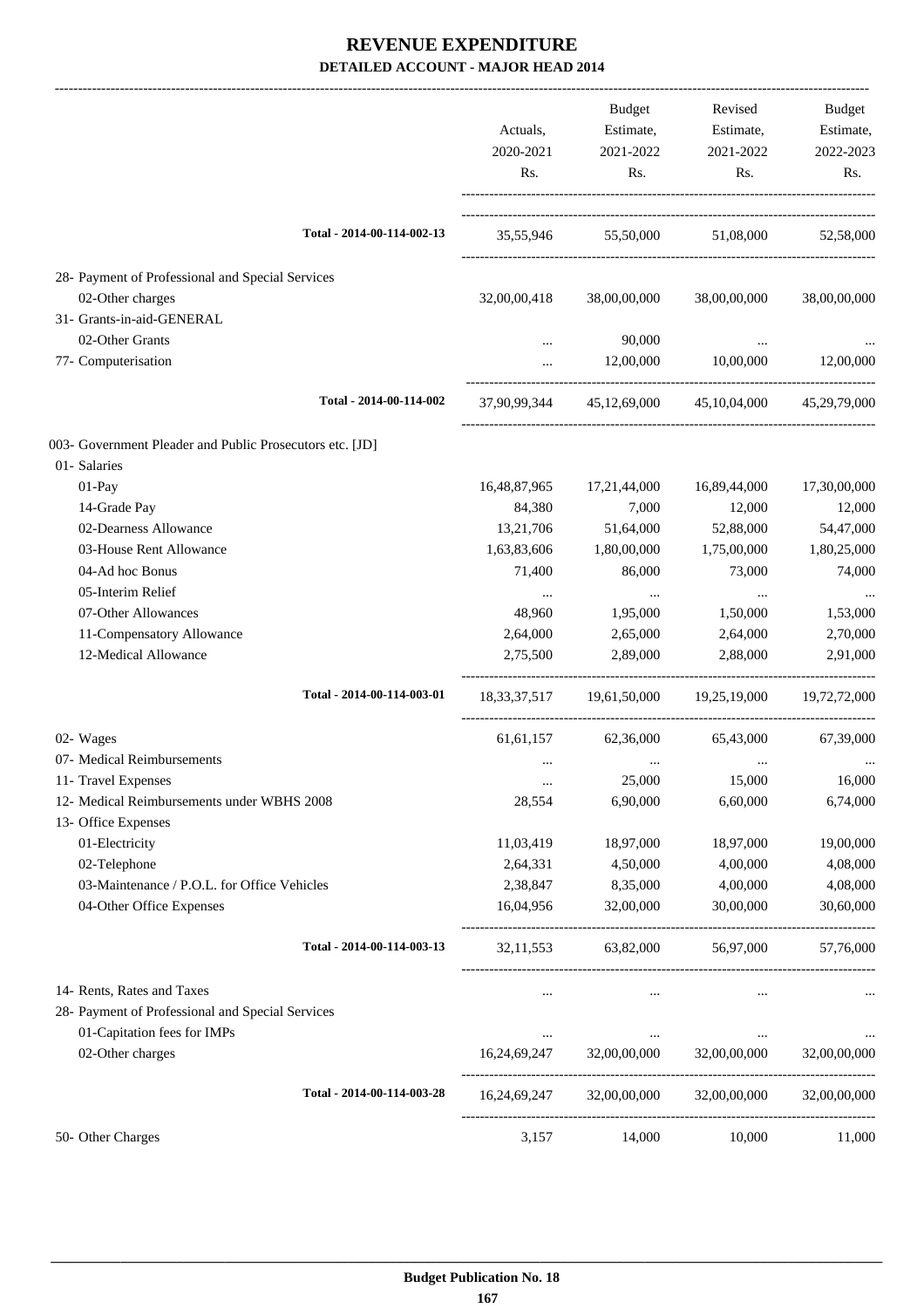|                                                  | Actuals,<br>2020-2021<br>Rs. | Budget<br>Estimate,<br>2021-2022<br>Rs. | Revised<br>Estimate,<br>2021-2022<br>Rs.            | Budget<br>Estimate,<br>2022-2023<br>Rs. |
|--------------------------------------------------|------------------------------|-----------------------------------------|-----------------------------------------------------|-----------------------------------------|
| Total - 2014-00-114-003                          |                              |                                         | 35,52,11,185 52,94,97,000 52,54,44,000 53,04,88,000 |                                         |
| 004- Directorate of Public Procecution [JD]      |                              |                                         |                                                     |                                         |
| 01- Salaries                                     |                              |                                         |                                                     |                                         |
| $01-Pay$                                         | 5,31,200                     | 5,70,000                                | 5,55,000                                            | 5,72,000                                |
| 14-Grade Pay                                     | $\ldots$                     | $\cdots$                                | $\cdots$                                            | $\cdots$                                |
| 02-Dearness Allowance                            | 2,682                        | 20,000                                  | 20,000                                              | 21,000                                  |
| 03-House Rent Allowance                          | 63,744                       | 85,000                                  | 82,000                                              | 85,000                                  |
| 04-Ad hoc Bonus                                  | $\cdots$                     | $\cdots$                                | $\cdots$                                            |                                         |
| 05-Interim Relief                                |                              | $\cdots$                                | $\cdots$                                            |                                         |
| 07-Other Allowances                              |                              | 60,000                                  |                                                     |                                         |
| 12-Medical Allowance                             |                              | $\cdots$                                |                                                     |                                         |
| Total - 2014-00-114-004-01                       | 5,97,626                     |                                         | 7,35,000 6,57,000                                   | 6,78,000                                |
| 02- Wages                                        | 4,27,200                     | 4,60,000                                | 42,00,000                                           | 44,00,000                               |
| 07- Medical Reimbursements                       |                              | $\cdots$                                | $\cdots$                                            |                                         |
| 11- Travel Expenses                              | $\cdots$                     | $\cdots$                                | $\ldots$                                            |                                         |
| 12- Medical Reimbursements under WBHS 2008       |                              | 35,000                                  | 35,000                                              | 36,000                                  |
| 13- Office Expenses                              |                              |                                         |                                                     |                                         |
| 01-Electricity                                   | $\cdots$                     | $\cdots$                                | $\cdots$                                            |                                         |
| 02-Telephone                                     | 36,321                       | 45,000                                  | 45,000                                              | 46,000                                  |
| 03-Maintenance / P.O.L. for Office Vehicles      | 3,07,285                     | 2,80,000                                | 2,80,000                                            | 2,86,000                                |
| 04-Other Office Expenses                         | 66,338                       | 95,000                                  | 85,000                                              | 87,000                                  |
| Total - 2014-00-114-004-13                       | 4,09,944                     | 4,20,000                                | 4,10,000                                            | 4,19,000                                |
| 14- Rents, Rates and Taxes                       |                              |                                         |                                                     |                                         |
| 28- Payment of Professional and Special Services |                              |                                         |                                                     |                                         |
| 02-Other charges                                 |                              | $\cdots$                                | $\cdots$                                            |                                         |
| 50- Other Charges                                |                              | $\cdots$                                | $\cdots$                                            |                                         |
| Total - 2014-00-114-004                          | 14,34,770                    | 16,50,000                               | 53,02,000                                           | 55,33,000                               |
|                                                  |                              |                                         |                                                     |                                         |
| <b>Total - Administrative Expenditure</b>        | 73,77,43,830                 |                                         | 98,48,72,000 98,43,55,000                           | 99, 16, 70, 000                         |
| Total - 2014-00-114                              |                              |                                         | 73,77,43,830 98,48,72,000 98,43,55,000              | 99,16,70,000                            |
| Voted<br>Charged                                 |                              | $\cdots$                                | 73,77,43,830 98,48,72,000 98,43,55,000              | 99,16,70,000                            |
|                                                  |                              |                                         |                                                     |                                         |

#### **DETAILED ACCOUNT NO. 2014-00-797 - TRANSFER TO RESERVE FUND/DEPOSIT ACCOUNT .**

**797- Transfer to Reserve Fund/Deposit Account Administrative Expenditure**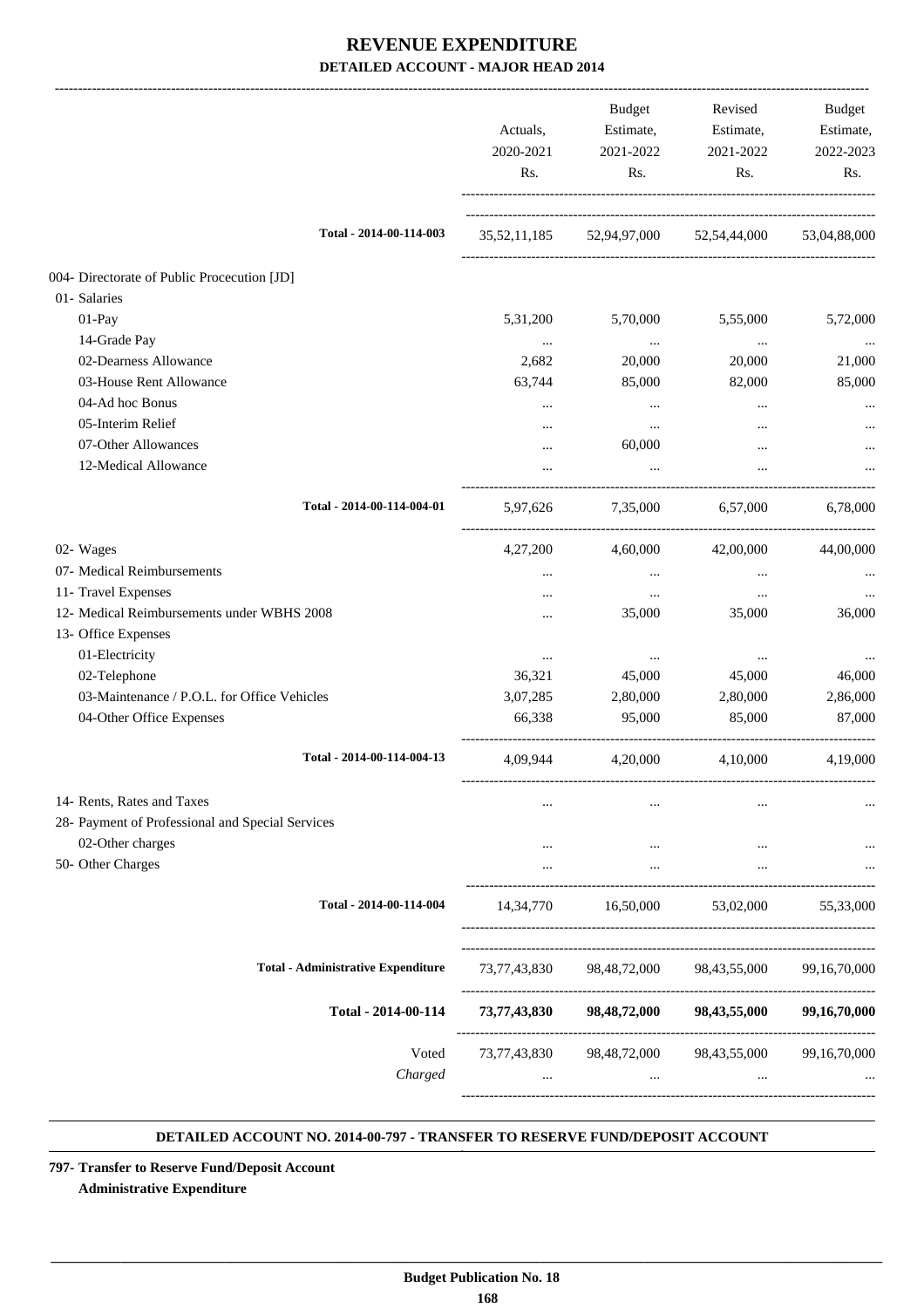|                                                                                                                     | Actuals,<br>2020-2021<br>Rs. | Budget<br>Estimate,<br>2021-2022<br>Rs. | Revised<br>Estimate,<br>2021-2022<br>Rs. | Budget<br>Estimate,<br>2022-2023<br>Rs. |
|---------------------------------------------------------------------------------------------------------------------|------------------------------|-----------------------------------------|------------------------------------------|-----------------------------------------|
| 001- Transfer to West Bengal Advocates Welfare Fund (Inter-<br>Account Transfer) [JD]<br>63- Inter-Account Transfer |                              |                                         |                                          |                                         |
| Total - 2014-00-797                                                                                                 | $\cdots$<br>$\cdots$         | $\cdots$<br>$\cdots$                    |                                          |                                         |
| Voted                                                                                                               |                              |                                         |                                          |                                         |
| Charged                                                                                                             | $\ddots$                     | $\ddots$                                | $\cdots$                                 |                                         |
| DETAILED ACCOUNT NO. 2014-00-800 - OTHER EXPENDITURE                                                                |                              |                                         |                                          |                                         |
| 800- Other Expenditure                                                                                              |                              |                                         |                                          |                                         |
| <b>Administrative Expenditure</b><br>003- West Bengal Advocates' Welfare Fund [JD]                                  |                              |                                         |                                          |                                         |
| 31- Grants-in-aid-GENERAL                                                                                           |                              |                                         |                                          |                                         |
| 02-Other Grants                                                                                                     |                              |                                         |                                          |                                         |
| 004- Family Welfare Fund Deposit maintnance alliance under Family                                                   |                              |                                         |                                          |                                         |
| Court Act 1984 [JD]                                                                                                 |                              |                                         |                                          |                                         |
| 63- Inter-Account Transfer                                                                                          |                              |                                         |                                          |                                         |
| 005- Setting up of Special Court for C.B.I. Cases in W.B. [JD]                                                      |                              |                                         |                                          |                                         |
| 01- Salaries<br>07-Other Allowances                                                                                 | 47,040                       | $\ddotsc$                               |                                          |                                         |
| Total - 2014-00-800-005                                                                                             | 47,040                       |                                         |                                          |                                         |
|                                                                                                                     |                              | $\cdots$                                | $\cdots$                                 |                                         |
| 006- Assistance to the National University of Juridical Sciences [JD]                                               |                              |                                         |                                          |                                         |
| 31- Grants-in-aid-GENERAL                                                                                           |                              |                                         |                                          |                                         |
| 02-Other Grants                                                                                                     | 2,04,53,000                  |                                         | $\ddotsc$                                |                                         |
| 77- Computerisation                                                                                                 |                              | $\cdots$                                |                                          |                                         |
| Total - 2014-00-800-006                                                                                             | 2,04,53,000                  | $\cdots$                                | $\cdots$                                 |                                         |
| 009- West Bengal Advocates Welfare Corporation [JD]                                                                 |                              |                                         |                                          |                                         |
| 31- Grants-in-aid-GENERAL                                                                                           |                              |                                         |                                          |                                         |
| 02-Other Grants                                                                                                     |                              | 34,50,000 45,00,000 45,00,000 45,50,000 |                                          |                                         |
| Total - 2014-00-800-009                                                                                             |                              | 34,50,000 45,00,000 45,00,000 45,50,000 |                                          |                                         |
| 010- Assistance to West Bengal Bar Council [JD]                                                                     |                              |                                         |                                          |                                         |
| 31- Grants-in-aid-GENERAL                                                                                           |                              |                                         |                                          |                                         |
| 02-Other Grants                                                                                                     | $\cdots$                     | $\cdots$                                | $\cdots$                                 |                                         |
| 018- Purchase of Law Books for Court Library/Residential Library of                                                 |                              |                                         |                                          |                                         |
| Judicial Officers [JD]                                                                                              |                              |                                         |                                          |                                         |
| 75- Purchase                                                                                                        | $\cdots$                     | $\cdots$                                | $\cdots$                                 | $\cdots$                                |
| 019- Special Court to try cases against the Elected MPs and MLAs<br>[JD]                                            |                              |                                         |                                          |                                         |
| 01- Salaries                                                                                                        |                              |                                         |                                          |                                         |
| 01-Pay                                                                                                              | $\cdots$                     | $\cdots$                                | $\cdots$                                 |                                         |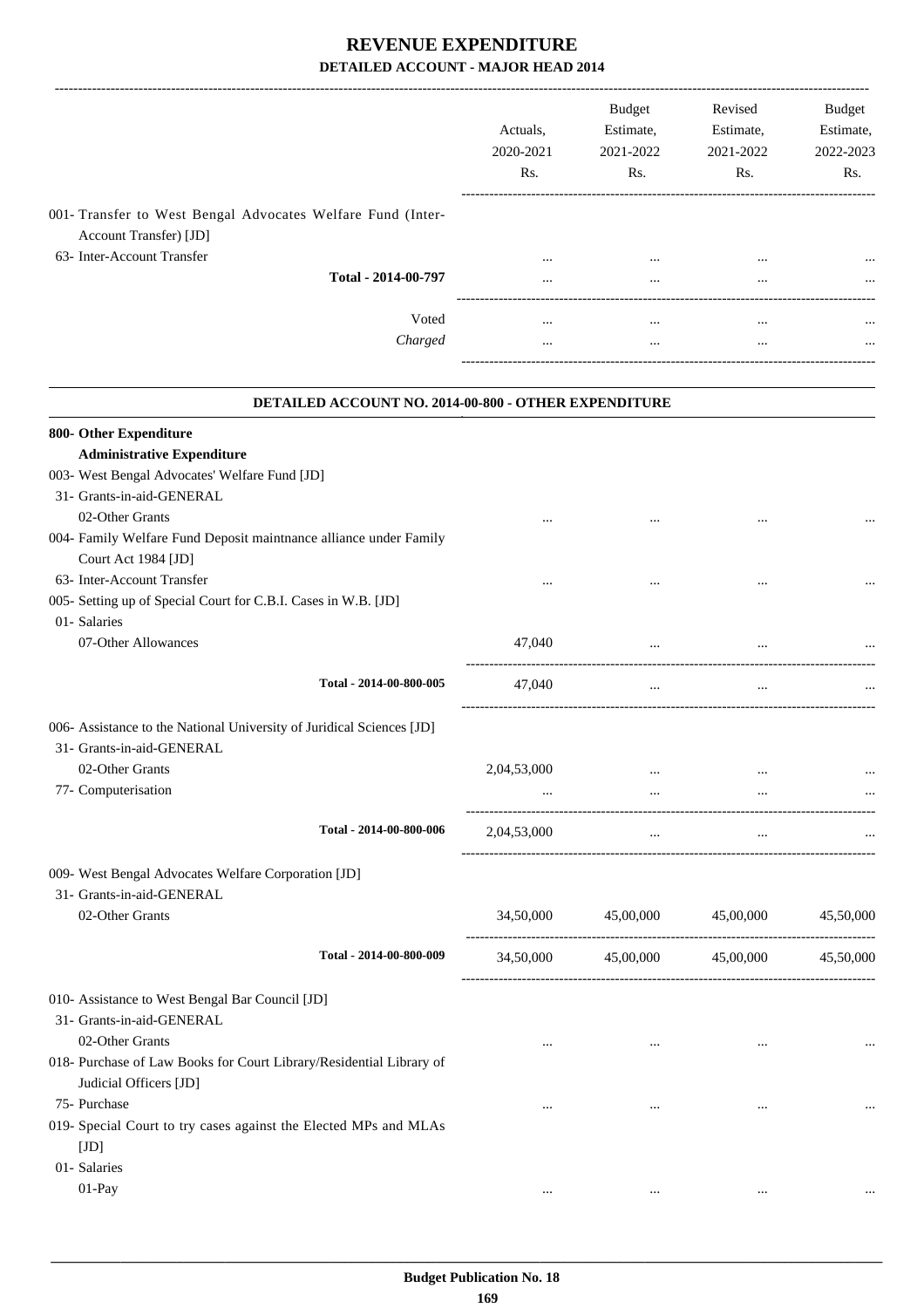|                                                  | Actuals,<br>2020-2021<br>R <sub>s</sub> . | <b>Budget</b><br>Estimate,<br>2021-2022<br>Rs. | Revised<br>Estimate,<br>2021-2022<br>Rs. | <b>Budget</b><br>Estimate,<br>2022-2023<br>Rs. |
|--------------------------------------------------|-------------------------------------------|------------------------------------------------|------------------------------------------|------------------------------------------------|
| 14-Grade Pay                                     | $\cdots$                                  | $\cdots$                                       | $\cdots$                                 |                                                |
| 02-Dearness Allowance                            | $\cdots$                                  | $\cdots$                                       | $\cdots$                                 |                                                |
| 03-House Rent Allowance                          | $\cdots$                                  | $\cdots$                                       | $\cdots$                                 | $\cdots$                                       |
| 07-Other Allowances                              | $\cdots$                                  | $\cdots$                                       | $\cdots$                                 |                                                |
| 11-Compensatory Allowance                        | $\cdots$                                  | $\cdots$                                       | $\cdots$                                 | $\cdots$                                       |
| 13- Office Expenses                              |                                           |                                                |                                          |                                                |
| 01-Electricity                                   | $\cdots$                                  | $\cdots$                                       | $\cdots$                                 |                                                |
| 02-Telephone                                     | $\cdots$                                  | $\cdots$                                       | $\cdots$                                 |                                                |
| 03-Maintenance / P.O.L. for Office Vehicles      | $\cdots$                                  | $\cdots$                                       | $\cdots$                                 |                                                |
| 04-Other Office Expenses                         | $\cdots$                                  | $\cdots$                                       | $\cdots$                                 | $\cdots$                                       |
| 14- Rents, Rates and Taxes                       | $\ddotsc$                                 | $\cdots$                                       | $\cdots$                                 |                                                |
| 28- Payment of Professional and Special Services |                                           |                                                |                                          |                                                |
| 02-Other charges                                 | $\cdots$                                  |                                                | $\cdots$                                 | $\cdots$                                       |
| 50- Other Charges                                | $\cdots$                                  | $\cdots$                                       | $\cdots$                                 |                                                |
| 77- Computerisation                              |                                           |                                                |                                          |                                                |
| <b>Total - Administrative Expenditure</b>        | 2,39,50,040                               | 45,00,000                                      | 45,00,000                                | 45,50,000                                      |

#### **State Development Schemes**

017- Computerization in the Court Buildings under the Scheme relating to Development of Infrastructural Facilities for the Judiciary [JD]

|                     | Charged                                  | $\cdots$    | $\cdots$    |             | $\cdots$    |
|---------------------|------------------------------------------|-------------|-------------|-------------|-------------|
|                     | Voted                                    | 3,71,31,132 | 5,45,00,000 | 2,11,67,000 | 3,45,50,000 |
|                     | Total - 2014-00-800                      | 3,71,31,132 | 5,45,00,000 | 2,11,67,000 | 3,45,50,000 |
|                     | <b>Total - State Development Schemes</b> | 1,31,81,092 | 5,00,00,000 | 1,66,67,000 | 3,00,00,000 |
| 77- Computerisation |                                          | 1,31,81,092 | 5,00,00,000 | 1.66.67.000 | 3,00,00,000 |

#### **DETAILED ACCOUNT NO. 2014 - DEDUCT RECOVERIES IN REDUCTION OF EXPENDITURE**

**--------------------------------------------------------------------------------------------------------------------------------------------------------------------------------**

| 003- Training                    |                                                                    |          |          |          |          |
|----------------------------------|--------------------------------------------------------------------|----------|----------|----------|----------|
| <b>State Development Schemes</b> |                                                                    |          |          |          |          |
|                                  | 001-Training of Judicial Officers / Public Prosecutors / Assistant |          |          |          |          |
| Public Prosecutors [JD]          |                                                                    |          |          |          |          |
| 70-Deduct Recoveries             |                                                                    |          |          |          |          |
| 01-Others                        |                                                                    | $\cdots$ | $\cdots$ |          | $\cdots$ |
|                                  |                                                                    |          |          |          |          |
|                                  | Total - 003 - Deduct - Recoveries                                  | $\cdots$ | $\cdots$ | $\cdots$ | $\cdots$ |
|                                  |                                                                    |          |          |          |          |
| 102- High Courts                 |                                                                    |          |          |          |          |

Administrative Expenditure 001-Judges [JD]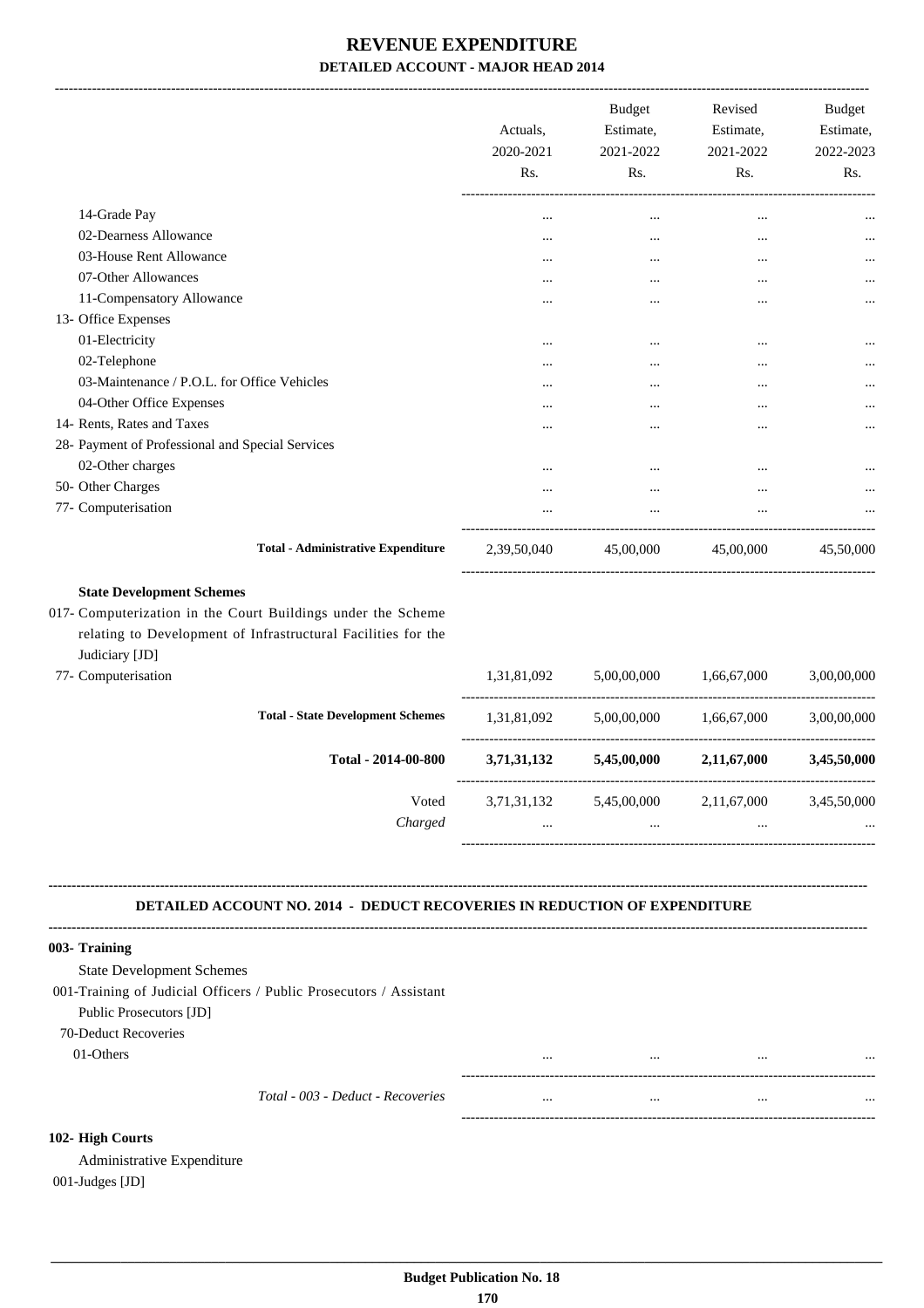|                                                                                                                                                                             | Actuals,<br>2020-2021<br>Rs. | Budget<br>Estimate,<br>2021-2022<br>Rs. | Revised<br>Estimate,<br>2021-2022<br>Rs. | Budget<br>Estimate,<br>2022-2023<br>Rs. |
|-----------------------------------------------------------------------------------------------------------------------------------------------------------------------------|------------------------------|-----------------------------------------|------------------------------------------|-----------------------------------------|
| 70-Deduct Recoveries                                                                                                                                                        |                              |                                         |                                          |                                         |
| 01-Others                                                                                                                                                                   | $-2,07,245$                  | $\cdots$                                | $-2,00,000$                              | $-2,00,000$                             |
| 02-W.B.H.S. 2008                                                                                                                                                            | $\cdots$                     | $\cdots$                                | $\cdots$                                 |                                         |
| 002-Original Side [JD]                                                                                                                                                      |                              |                                         |                                          |                                         |
| 70-Deduct Recoveries                                                                                                                                                        |                              |                                         |                                          |                                         |
| 01-Others                                                                                                                                                                   | $-16,540$                    | $-1,000$                                | $-10,000$                                | $-10,000$                               |
| 02-W.B.H.S. 2008                                                                                                                                                            | $\cdots$                     | $\cdots$                                | $\cdots$                                 |                                         |
| 003-Appellate Side [JD]                                                                                                                                                     |                              |                                         |                                          |                                         |
| 70-Deduct Recoveries                                                                                                                                                        |                              |                                         |                                          |                                         |
| 01-Others                                                                                                                                                                   | $-2,04,809$                  | $-10,000$                               | $-2,00,000$                              | $-2,00,000$                             |
| 02-W.B.H.S. 2008                                                                                                                                                            | $\cdots$                     | $\cdots$                                | $\cdots$                                 |                                         |
| 004-Circuit Bench of calcutta High court at Jalpaiguri. [JD]                                                                                                                |                              |                                         |                                          |                                         |
| 70-Deduct Recoveries                                                                                                                                                        |                              |                                         |                                          |                                         |
| 01-Others                                                                                                                                                                   | $-38,452$                    | $-1,000$                                | $-31,000$                                | $-31,000$                               |
| 02-W.B.H.S. 2008                                                                                                                                                            | $\ldots$                     | $-1,000$                                | $-1,000$                                 | $-1,000$                                |
| <b>State Development Schemes</b>                                                                                                                                            |                              |                                         |                                          |                                         |
| 008-Computerisation Project of Calcutta High Court - Recurring<br>Expenses. [JD]<br>70-Deduct Recoveries<br>01-Others                                                       |                              |                                         |                                          |                                         |
|                                                                                                                                                                             |                              | ----------------------                  |                                          |                                         |
| Total - 102 - Deduct - Recoveries                                                                                                                                           | -4,67,046                    | $-13,000$ $-4,42,000$ $-4,42,000$       |                                          |                                         |
| 103- Special Courts<br>Administrative Expenditure<br>001-Setting up of Special Court for C.B.I. Cases in W.B. [JD]<br>70-Deduct Recoveries<br>01-Others<br>02-W.B.H.S. 2008 | $\ldots$<br>                 | $\cdots$<br>                            | $\cdots$<br>$\cdots$                     | $\cdots$                                |
| Total - 103 - Deduct - Recoveries                                                                                                                                           | $\cdots$                     | $\cdots$                                | $\cdots$                                 |                                         |
| 105- Civil and Sessions Courts<br>Administrative Expenditure<br>001-Civil and Sessions Courts [JD]<br>70-Deduct Recoveries                                                  |                              |                                         |                                          |                                         |
| 01-Others                                                                                                                                                                   | $-9,45,634$                  | $-1,00,000$                             | $-12,00,000$                             | $-12,50,000$                            |
| 02-W.B.H.S. 2008                                                                                                                                                            | $\cdots$                     | $-1,000$                                | $-1,000$                                 | $-1,000$                                |
| 002-Process and serving Establishment [JD]                                                                                                                                  |                              |                                         |                                          |                                         |
| 70-Deduct Recoveries                                                                                                                                                        |                              |                                         |                                          |                                         |
| 01-Others                                                                                                                                                                   | $-62,761$                    | $-1,000$                                | $-50,000$                                | $-50,000$                               |
| 02-W.B.H.S. 2008                                                                                                                                                            | $\cdots$                     | $-1,000$                                | $-1,000$                                 | $-1,000$                                |
| 003-Courts under the Workmens Compensation Act and Payment of<br>Wages Act [JD]<br>70-Deduct Recoveries                                                                     |                              |                                         |                                          |                                         |
| 01-Others                                                                                                                                                                   | $\ddotsc$                    | $\ddotsc$                               | $\ddotsc$                                |                                         |
| 02-W.B.H.S. 2008                                                                                                                                                            | $\cdots$                     | $\ddotsc$                               | $\cdots$                                 |                                         |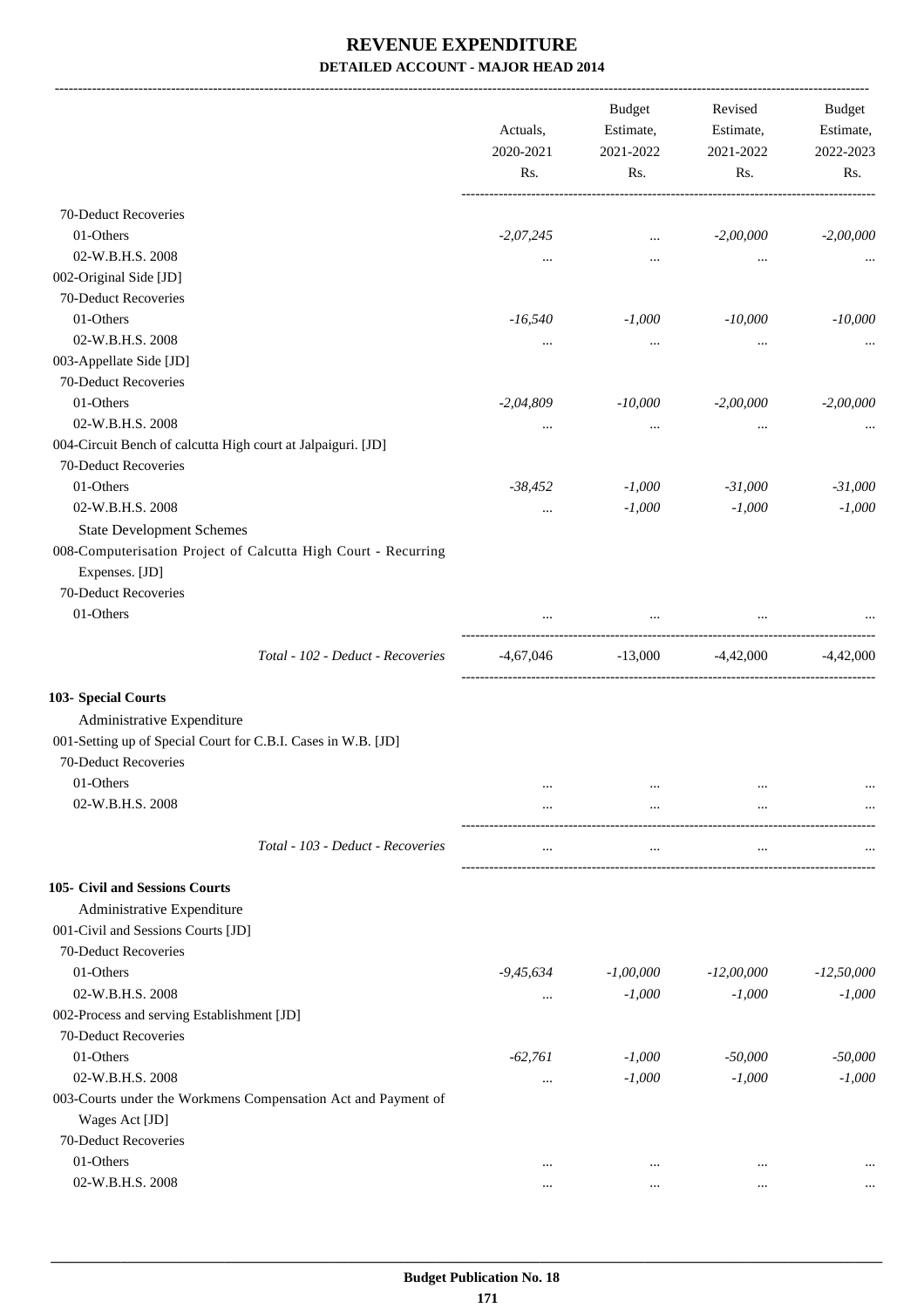|                                                                                                                                                               | Actuals,         | <b>Budget</b><br>Estimate, | Revised<br>Estimate, | Budget<br>Estimate, |
|---------------------------------------------------------------------------------------------------------------------------------------------------------------|------------------|----------------------------|----------------------|---------------------|
|                                                                                                                                                               | 2020-2021<br>Rs. | 2021-2022<br>Rs.           | 2021-2022<br>Rs.     | 2022-2023<br>Rs.    |
|                                                                                                                                                               |                  |                            |                      |                     |
| 004-City Civil and Sessions Courts [JD]                                                                                                                       |                  |                            |                      |                     |
| 70-Deduct Recoveries                                                                                                                                          |                  |                            |                      |                     |
| 01-Others                                                                                                                                                     |                  | $-1,000$                   | $-1,000$             | $-1,000$            |
| 02-W.B.H.S. 2008                                                                                                                                              |                  | $-1,000$                   | $-1,000$             | $-1,000$            |
| 005-Judicial Magistrates' Courts [JD]                                                                                                                         |                  |                            |                      |                     |
| 70-Deduct Recoveries                                                                                                                                          |                  |                            |                      |                     |
| 01-Others                                                                                                                                                     | $-6,39,091$      | $-1,00,000$                | $-6,00,000$          | $-6,50,000$         |
| 02-W.B.H.S. 2008                                                                                                                                              |                  | $-1,000$                   | $-1,000$             | $-1,000$            |
| 006-Process serving Establishment of Judicial Magistrates Courts<br>[JD]                                                                                      |                  |                            |                      |                     |
| 70-Deduct Recoveries                                                                                                                                          |                  |                            |                      |                     |
| 01-Others                                                                                                                                                     |                  | $-10,000$                  | $-1,000$             | $-1,000$            |
| 02-W.B.H.S. 2008                                                                                                                                              |                  | $-1,000$                   | $-1,000$             | $-1,000$            |
| 007-Upgradation of Standards of Administration Recommended by<br>the Seventh Finance Commission (i) Civil and Session Court<br>[JD]                           |                  |                            |                      |                     |
| 70-Deduct Recoveries                                                                                                                                          |                  |                            |                      |                     |
| 01-Others                                                                                                                                                     |                  | $-1,000$                   | $-1,000$             | $-1,000$            |
| 02-W.B.H.S. 2008                                                                                                                                              |                  | $-1,000$                   | $-1,000$             | $-1,000$            |
| 008-Upgradation of Standard of Administration Recommended by<br>the Seventh Finance Commission (ii) Judicial Magistrate Court<br>[JD]<br>70-Deduct Recoveries |                  |                            |                      |                     |
| 01-Others                                                                                                                                                     | $-25,540$        | $-30,000$                  | $-26,000$            | $-26,000$           |
| 02-W.B.H.S. 2008                                                                                                                                              |                  | $-1,000$                   | $-1,000$             | $-1,000$            |
| 009-Upgradation of Standards of Administration Recommended by                                                                                                 |                  |                            |                      |                     |
| the Eighth Finance Commission (i) New District and<br>Subordinate Courts [JD]                                                                                 |                  |                            |                      |                     |
| 70-Deduct Recoveries                                                                                                                                          |                  |                            |                      |                     |
| 01-Others                                                                                                                                                     | $-4,430$         | $-10,000$                  | $-10,000$            | $-10,000$           |
| 02-W.B.H.S. 2008                                                                                                                                              | $\cdots$         | $-1,000$                   | $-1,000$             | $-1,000$            |
| 010-Family Courts-Calcutta [JD]                                                                                                                               |                  |                            |                      |                     |
| 70-Deduct Recoveries                                                                                                                                          |                  |                            |                      |                     |
| 01-Others                                                                                                                                                     | $\ddotsc$        | $-1,000$                   | $-1,000$             | $-1,000$            |
| 02-W.B.H.S. 2008                                                                                                                                              |                  | $-1,000$                   | $-1,000$             | $-1,000$            |
| 011-Family Courts in Districts [JD]                                                                                                                           |                  |                            |                      |                     |
| 70-Deduct Recoveries                                                                                                                                          |                  |                            |                      |                     |
| 01-Others                                                                                                                                                     | $\cdots$         | $\ddotsc$                  |                      |                     |
| 02-W.B.H.S. 2008                                                                                                                                              | $\cdots$         | $\cdots$                   |                      | $\cdots$            |
| 015-Establishment of Fast Track Courts (JD) [JD]                                                                                                              |                  |                            |                      |                     |
| 70-Deduct Recoveries                                                                                                                                          |                  |                            |                      |                     |
| 01-Others                                                                                                                                                     | $\ddotsc$        | $-1,000$                   | $-1,000$             | $-1,000$            |
| 911-Deduct Recoveries of Overpayments [JD]                                                                                                                    |                  |                            |                      |                     |
| 70-Deduct Recoveries                                                                                                                                          |                  |                            |                      |                     |
| 01-Others                                                                                                                                                     | $\cdots$         | $\ddotsc$                  | $-50,000$            | $-50,000$           |
| 02-W.B.H.S. 2008                                                                                                                                              | $\cdots$         | $\ddotsc$                  | $\cdots$             |                     |
| <b>State Development Schemes</b>                                                                                                                              |                  |                            |                      |                     |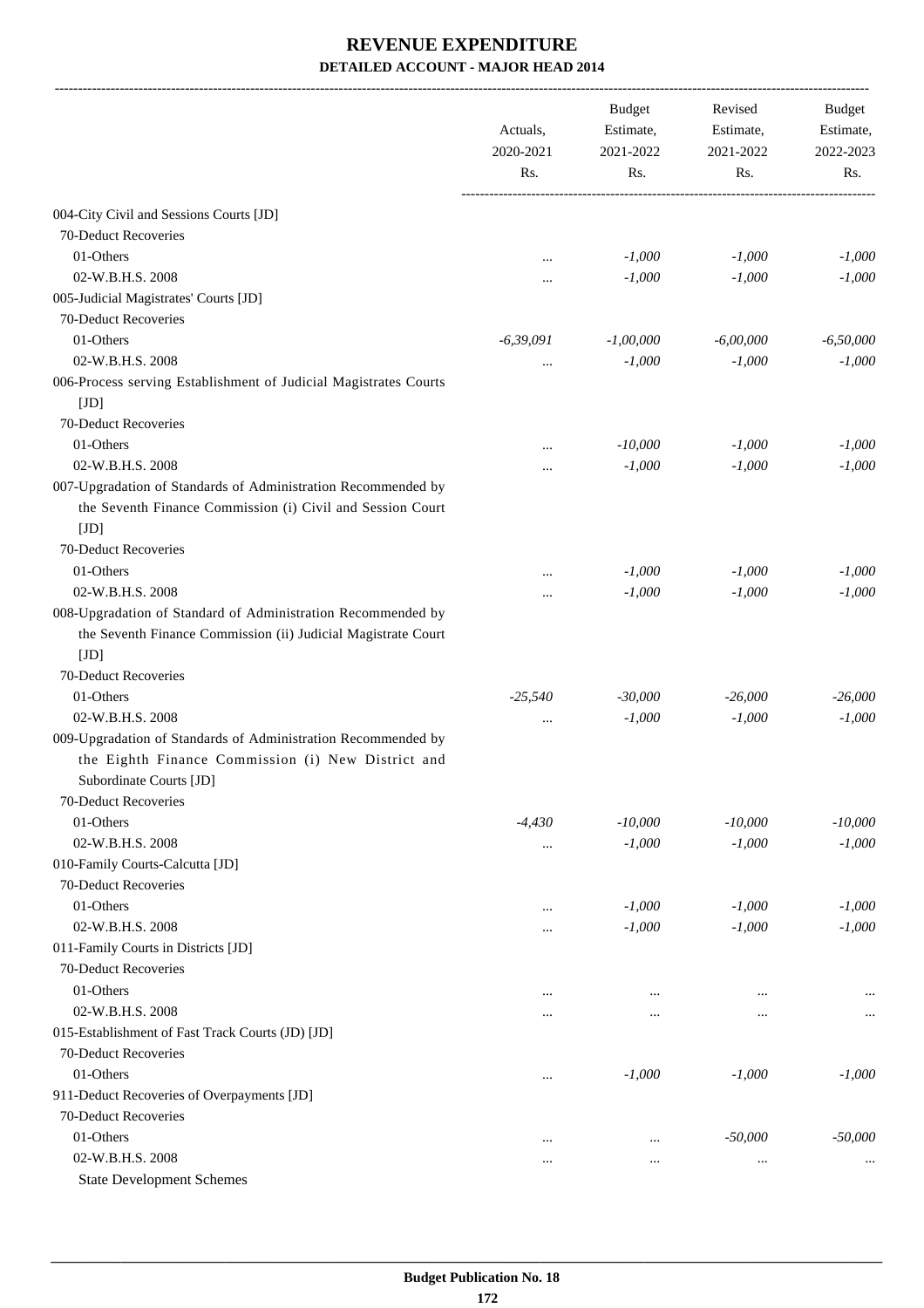|                                                                                                                                        | Actuals,<br>2020-2021<br>Rs. | Budget<br>Estimate,<br>2021-2022<br>Rs. | Revised<br>Estimate,<br>2021-2022<br>Rs. | Budget<br>Estimate,<br>2022-2023<br>Rs. |
|----------------------------------------------------------------------------------------------------------------------------------------|------------------------------|-----------------------------------------|------------------------------------------|-----------------------------------------|
|                                                                                                                                        |                              |                                         |                                          |                                         |
| 019-Establishment of Additional Court under upgradation<br>programme as recommended by the Eleventh Finance<br>Commission (11-FC) [JD] |                              |                                         |                                          |                                         |
| 70-Deduct Recoveries                                                                                                                   |                              |                                         |                                          |                                         |
| 01-Others                                                                                                                              |                              |                                         |                                          |                                         |
| 02-W.B.H.S. 2008                                                                                                                       |                              |                                         | $\ddotsc$                                |                                         |
| 020-Establishment of Additional Court under upgradation<br>programme as recommended by the Twelfth Finance<br>Commission. (12-FC) [JD] |                              |                                         |                                          |                                         |
| 70-Deduct Recoveries                                                                                                                   |                              |                                         |                                          |                                         |
| 01-Others                                                                                                                              |                              |                                         |                                          |                                         |
| 02-W.B.H.S. 2008                                                                                                                       |                              |                                         |                                          |                                         |
| <b>Central Sector Scheme</b>                                                                                                           |                              |                                         |                                          |                                         |
| 017-Establishment of Fast-Track Courts [JD]                                                                                            |                              |                                         |                                          |                                         |
| 70-Deduct Recoveries                                                                                                                   |                              |                                         |                                          |                                         |
| 01-Others                                                                                                                              |                              |                                         |                                          |                                         |
| 02-W.B.H.S. 2008                                                                                                                       |                              |                                         |                                          |                                         |
| 021-Deduct Recoveries of over payments [JD]                                                                                            |                              |                                         |                                          |                                         |
| 70-Deduct Recoveries                                                                                                                   |                              |                                         |                                          |                                         |
| 01-Others                                                                                                                              |                              | $\cdots$                                | $\cdots$                                 |                                         |
| Total - 105 - Deduct - Recoveries                                                                                                      |                              | $-16,77,456$ $-2,64,000$ $-19,50,000$   |                                          | $-20,50,000$                            |
| <b>106- Small Causes Courts</b>                                                                                                        |                              |                                         |                                          |                                         |
| Administrative Expenditure                                                                                                             |                              |                                         |                                          |                                         |
| 001-Presidency Courts [JD]                                                                                                             |                              |                                         |                                          |                                         |
| 70-Deduct Recoveries                                                                                                                   |                              |                                         |                                          |                                         |
| 01-Others                                                                                                                              | $-1, 53, 834$                | $-1,000$                                | $-1,50,000$                              | $-1,60,000$                             |
| 02-W.B.H.S. 2008                                                                                                                       | $\cdots$                     | $-1,000$                                | $-1,000$                                 | $-1,000$                                |
| 002-Mufassil Courts [JD]                                                                                                               |                              |                                         |                                          |                                         |
| 70-Deduct Recoveries                                                                                                                   |                              |                                         |                                          |                                         |
| 01-Others                                                                                                                              |                              | $-1,000$                                | $-1,000$                                 | $-1,000$                                |
| 02-W.B.H.S. 2008                                                                                                                       |                              | $-1,000$                                | $-1,000$                                 | $-1,000$                                |
| Total - 106 - Deduct - Recoveries                                                                                                      | $-1,53,834$                  | $-4,000$                                | $-1,53,000$                              | $-1,63,000$                             |
| 107- Presidency Magistrates Courts                                                                                                     |                              |                                         |                                          |                                         |
| Administrative Expenditure                                                                                                             |                              |                                         |                                          |                                         |
| 001-Presidency Magistrates [JD]<br>70-Deduct Recoveries                                                                                |                              |                                         |                                          |                                         |
| 01-Others                                                                                                                              | $-11,90,628$                 | $-10,000$                               | $-11,50,000$                             | $-11,70,000$                            |
| 02-W.B.H.S. 2008                                                                                                                       |                              | $-1,000$                                | $-1,000$                                 | $-1,000$                                |
| 002-Municipal Magistrates [JD]                                                                                                         |                              |                                         |                                          |                                         |
| 70-Deduct Recoveries                                                                                                                   |                              |                                         |                                          |                                         |
| 01-Others                                                                                                                              |                              | $-1,000$                                | $-1,000$                                 | $-1,000$                                |
| 02-W.B.H.S. 2008                                                                                                                       | $\cdots$                     | $-1,000$                                | $-1,000$                                 | $-1,000$                                |
| 003-Juvenile Court and Detention House for Juvenile Offenders [JD]                                                                     |                              |                                         |                                          |                                         |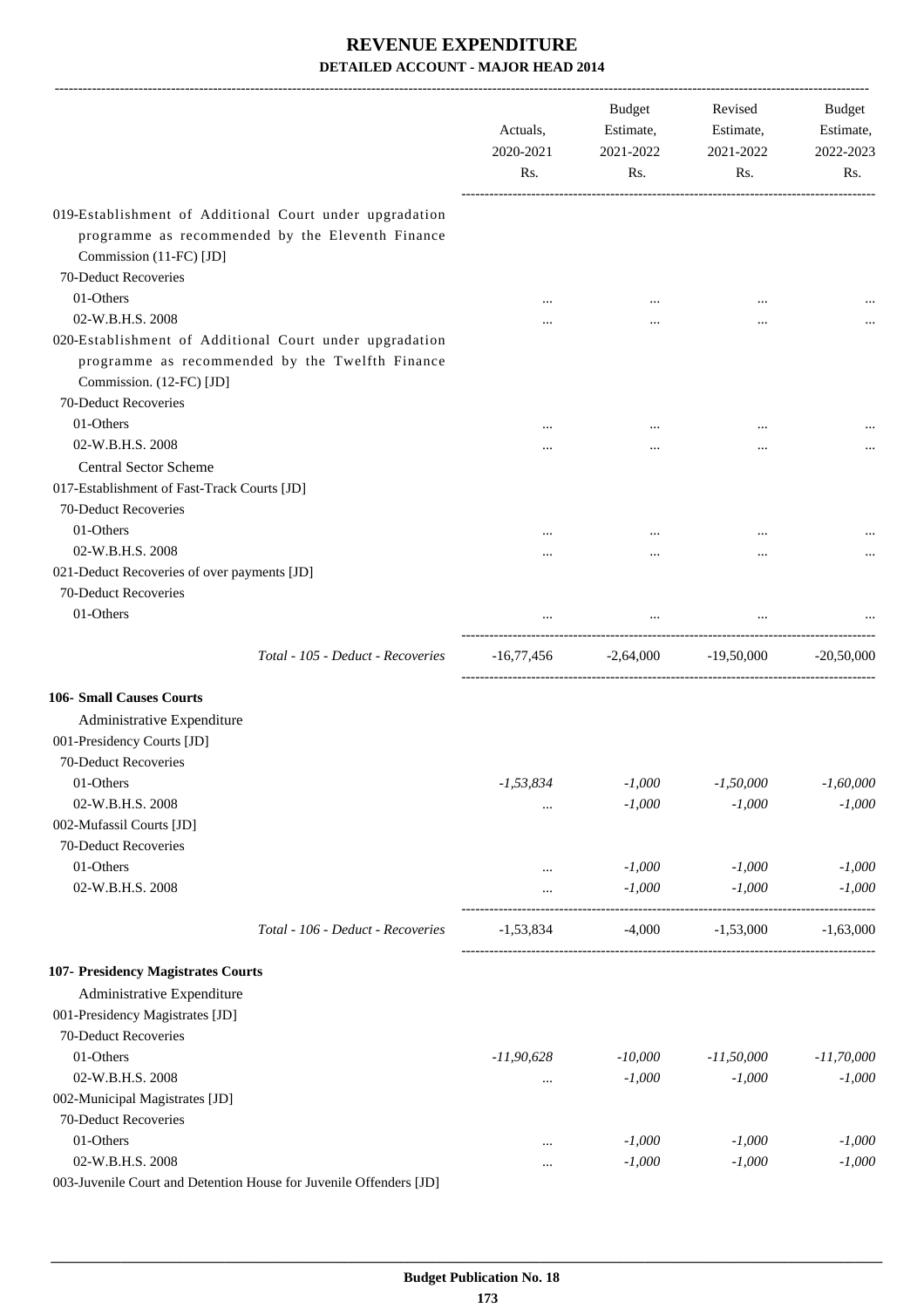|                                                                                                                                                                 |                                   | Actuals,<br>2020-2021<br>Rs. | Budget<br>Estimate,<br>2021-2022<br>Rs. | Revised<br>Estimate,<br>2021-2022<br>Rs. | Budget<br>Estimate,<br>2022-2023<br>Rs. |
|-----------------------------------------------------------------------------------------------------------------------------------------------------------------|-----------------------------------|------------------------------|-----------------------------------------|------------------------------------------|-----------------------------------------|
| 70-Deduct Recoveries<br>01-Others<br>02-W.B.H.S. 2008                                                                                                           |                                   | $\cdots$<br>$\cdots$         | $-1,000$<br>$-1,000$                    | $-1,000$<br>$-1,000$                     | $-1,000$<br>$-1,000$                    |
|                                                                                                                                                                 | Total - 107 - Deduct - Recoveries | $-11,90,628$                 |                                         | $-15,000$ $-11,55,000$                   | $-11,75,000$                            |
| 108- Criminal Courts<br>Administrative Expenditure<br>001-Police Case Hospitals [JD]<br>70-Deduct Recoveries<br>01-Others                                       |                                   |                              |                                         |                                          |                                         |
| 02-W.B.H.S. 2008                                                                                                                                                |                                   | $\cdots$                     | $\cdots$<br>$\cdots$                    | $\cdots$                                 |                                         |
|                                                                                                                                                                 | Total - 108 - Deduct - Recoveries | $\cdots$                     | $\ldots$                                | $\ldots$                                 |                                         |
| 109- Coroners Courts<br>Administrative Expenditure<br>001-Coroners' Courts [JD]<br>70-Deduct Recoveries                                                         |                                   |                              |                                         |                                          |                                         |
| 01-Others                                                                                                                                                       |                                   | $\cdots$                     | $-1,000$                                | $-1,000$                                 | $-1,000$                                |
| 02-W.B.H.S. 2008                                                                                                                                                |                                   |                              | $-1,000$                                | $-1,000$                                 | $-1,000$                                |
|                                                                                                                                                                 | Total - 109 - Deduct - Recoveries | $\cdots$                     | $-2,000$                                | $-2,000$                                 | $-2,000$                                |
| 110- Administrator-General and Official Trustees<br>Administrative Expenditure<br>001-Administrators General and Official Trustees [JD]<br>70-Deduct Recoveries |                                   |                              |                                         |                                          |                                         |
| 01-Others                                                                                                                                                       |                                   | $\cdots$                     | $-1,000$                                | $-1,000$                                 | $-1,000$                                |
| 02-W.B.H.S. 2008                                                                                                                                                |                                   | $\cdots$                     | $-1,000$                                | $-1,000$                                 | $-1,000$                                |
|                                                                                                                                                                 | Total - 110 - Deduct - Recoveries | $\ddotsc$                    | $-2,000$                                | $-2,000$                                 | $-2,000$                                |
| 111- Official Assignees<br>Administrative Expenditure<br>001-Official Assignees [JD]<br>70-Deduct Recoveries                                                    |                                   |                              |                                         |                                          |                                         |
| 01-Others                                                                                                                                                       |                                   | $\cdots$                     | $-1,000$                                | $-1,000$                                 | $-1,000$                                |
| 02-W.B.H.S. 2008                                                                                                                                                |                                   |                              | $\cdots$                                |                                          |                                         |
|                                                                                                                                                                 | Total - 111 - Deduct - Recoveries | $\cdots$                     | $-1,000$                                | $-1,000$                                 | $-1,000$                                |
| 112- Official Receivers<br>Administrative Expenditure<br>001-Official Receivers [JD]<br>70-Deduct Recoveries                                                    |                                   |                              |                                         |                                          |                                         |
| 01-Others                                                                                                                                                       |                                   | $\cdots$                     | $-1,000$                                | $-1,000$                                 | $-1,000$                                |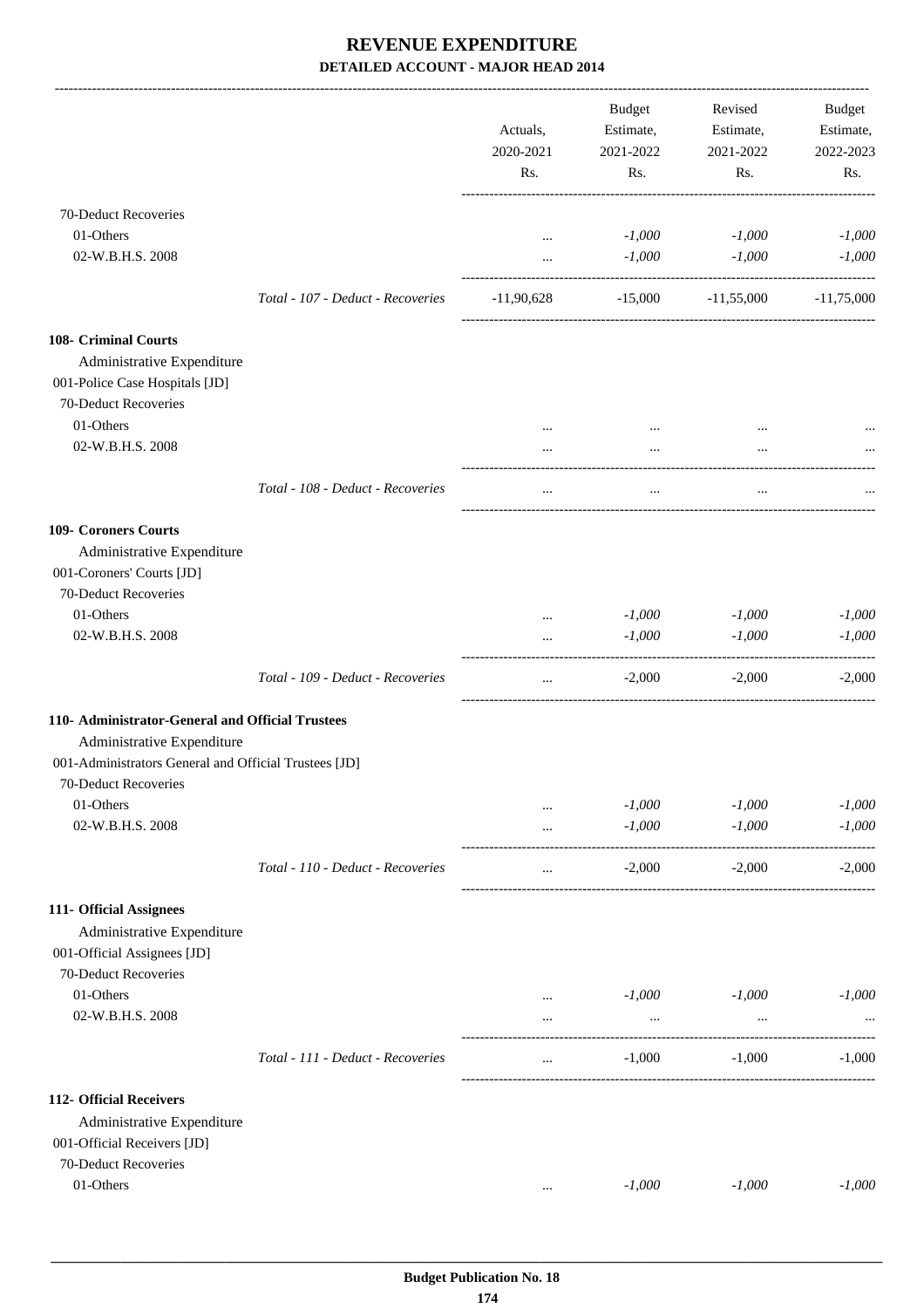|                                                                 |                                   | Actuals,<br>2020-2021<br>Rs. | <b>Budget</b><br>Estimate,<br>2021-2022<br>Rs. | Revised<br>Estimate,<br>2021-2022<br>Rs. | Budget<br>Estimate,<br>2022-2023<br>Rs. |
|-----------------------------------------------------------------|-----------------------------------|------------------------------|------------------------------------------------|------------------------------------------|-----------------------------------------|
| 02-W.B.H.S. 2008                                                |                                   | $\cdots$                     | $-1,000$                                       | $-1,000$                                 | $-1,000$                                |
|                                                                 | Total - 112 - Deduct - Recoveries | $\cdots$                     | $-2,000$                                       | $-2,000$                                 | $-2,000$                                |
| 113- Sheriffs and Reporters                                     |                                   |                              |                                                |                                          |                                         |
| Administrative Expenditure<br>001-Sheriffs [JD]                 |                                   |                              |                                                |                                          |                                         |
| 70-Deduct Recoveries                                            |                                   |                              |                                                |                                          |                                         |
| 01-Others                                                       |                                   | $\cdots$                     | $-1,000$                                       | $-1,000$                                 | $-1,000$                                |
| 02-W.B.H.S. 2008                                                |                                   | $\cdots$                     | $-1,000$                                       | $-1,000$                                 | $-1,000$                                |
| 002-Reporters [JD]                                              |                                   |                              |                                                |                                          |                                         |
| 70-Deduct Recoveries                                            |                                   |                              |                                                |                                          |                                         |
| 01-Others                                                       |                                   | $\cdots$                     |                                                |                                          |                                         |
| 02-W.B.H.S. 2008                                                |                                   | $\cdots$                     | $\ddots$                                       | $\cdots$                                 |                                         |
|                                                                 | Total - 113 - Deduct - Recoveries | $\cdots$                     | $-2,000$                                       | $-2,000$                                 | $-2.000$                                |
| 114- Legal Advisers and Counsels                                |                                   |                              |                                                |                                          |                                         |
| Administrative Expenditure                                      |                                   |                              |                                                |                                          |                                         |
| 001-Advocate General, Standing Counsel and Solicitors etc. [JD] |                                   |                              |                                                |                                          |                                         |
| 70-Deduct Recoveries                                            |                                   |                              |                                                |                                          |                                         |
| 01-Others                                                       |                                   |                              |                                                |                                          |                                         |
| 02-W.B.H.S. 2008                                                |                                   |                              |                                                |                                          |                                         |
| 002-Legal Remembrancer [JD]                                     |                                   |                              |                                                |                                          |                                         |
| 70-Deduct Recoveries                                            |                                   |                              |                                                |                                          |                                         |
| 01-Others                                                       |                                   |                              | $-1,000$                                       | $-1,000$                                 | $-1,000$                                |
| 02-W.B.H.S. 2008                                                |                                   |                              | $-1,000$                                       | $-1,000$                                 | $-1,000$                                |
| 003-Government Pleader and Public Prosecutors etc. [JD]         |                                   |                              |                                                |                                          |                                         |
| 70-Deduct Recoveries                                            |                                   |                              |                                                |                                          |                                         |
| 01-Others                                                       |                                   | $\cdots$                     | $-1,000$                                       | $-1,000$                                 | $-1,000$                                |
| 02-W.B.H.S. 2008                                                |                                   |                              | $-1,000$                                       | $-1,000$                                 | $-1,000$                                |
| 004-Directorate of Public Procecution [JD]                      |                                   |                              |                                                |                                          |                                         |
| 70-Deduct Recoveries                                            |                                   |                              |                                                |                                          |                                         |
| 01-Others                                                       |                                   | $\cdots$                     | $-1,000$                                       | $-1,000$                                 | $-1,000$                                |
| 02-W.B.H.S. 2008                                                |                                   |                              | $-1,000$                                       | $-1,000$                                 | $-1,000$                                |
|                                                                 | Total - 114 - Deduct - Recoveries | $\cdots$                     | $-6,000$                                       | $-6,000$                                 | $-6,000$                                |
| 797- Transfer to Reserve Fund/Deposit Account                   |                                   |                              |                                                |                                          |                                         |
| Administrative Expenditure                                      |                                   |                              |                                                |                                          |                                         |
| 001-Transfer to West Bengal Advocates Welfare Fund (Inter-      |                                   |                              |                                                |                                          |                                         |
| Account Transfer) [JD]                                          |                                   |                              |                                                |                                          |                                         |
| 70-Deduct Recoveries                                            |                                   |                              |                                                |                                          |                                         |
| 01-Others                                                       |                                   | $\ddotsc$                    | $\cdots$                                       | $\ddotsc$                                |                                         |
|                                                                 |                                   |                              |                                                |                                          |                                         |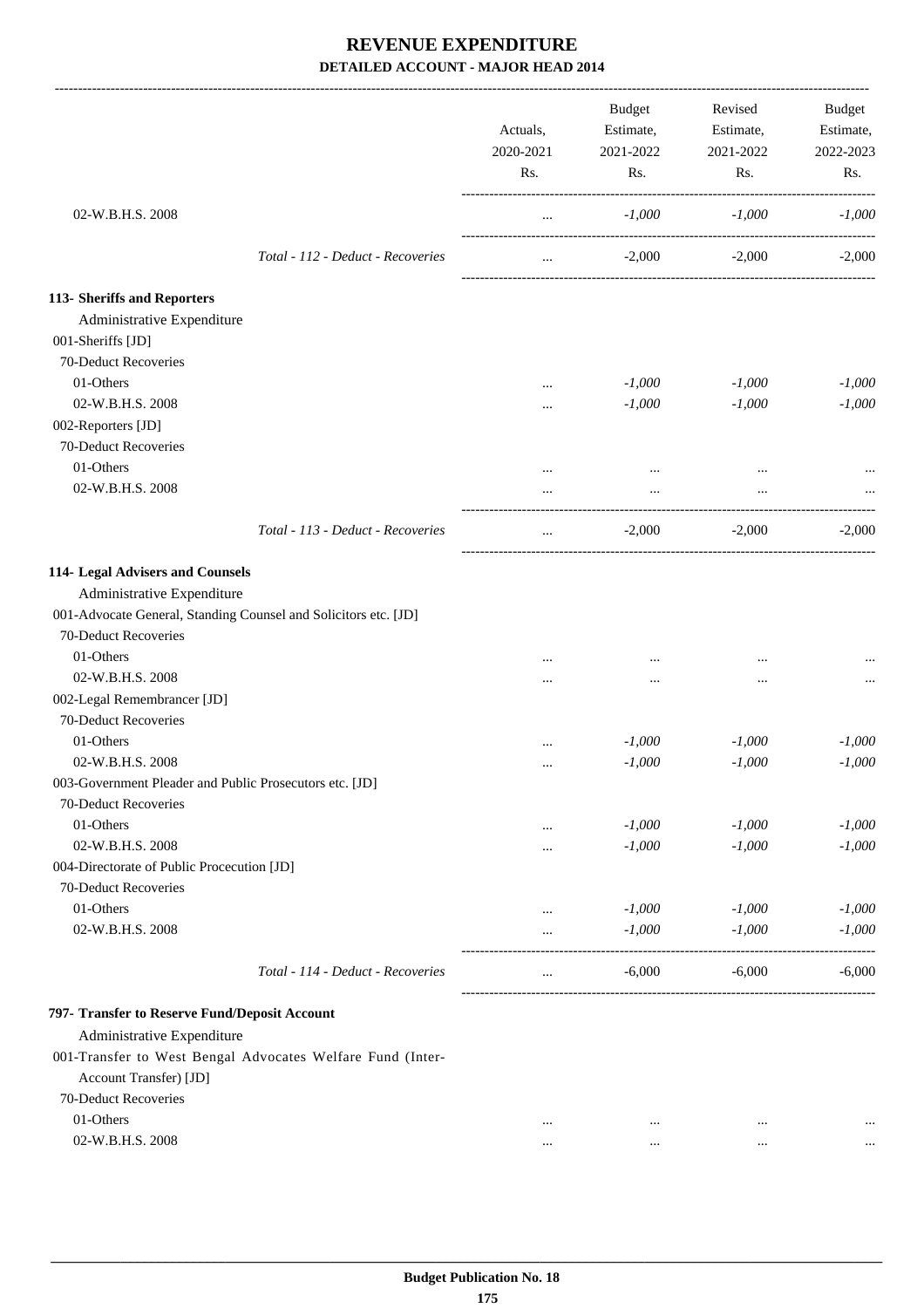|                                                                                  | Actuals,<br>2020-2021<br>Rs. | Estimate,<br>2021-2022<br>Rs. | Estimate,<br>2021-2022<br>Rs. | Budget<br>Estimate,<br>2022-2023<br>Rs. |
|----------------------------------------------------------------------------------|------------------------------|-------------------------------|-------------------------------|-----------------------------------------|
| Total - 797 - Deduct - Recoveries                                                | $\cdots$                     | $\cdots$                      | $\cdots$                      |                                         |
| 800- Other Expenditure                                                           |                              |                               |                               |                                         |
| Administrative Expenditure                                                       |                              |                               |                               |                                         |
| 004-Family Welfare Fund Deposit maintnance alliance under Family                 |                              |                               |                               |                                         |
| Court Act 1984 [JD]                                                              |                              |                               |                               |                                         |
| 70-Deduct Recoveries                                                             |                              |                               |                               |                                         |
| 01-Others                                                                        | $\cdots$                     | $\cdots$                      |                               |                                         |
| 02-W.B.H.S. 2008                                                                 |                              |                               |                               |                                         |
| 012-Separation of Judiciary from the Executive [JD]                              |                              |                               |                               |                                         |
| 70-Deduct Recoveries                                                             |                              |                               |                               |                                         |
| 01-Others                                                                        | $\cdots$                     |                               |                               |                                         |
| 02-W.B.H.S. 2008                                                                 |                              |                               |                               |                                         |
| 018-Purchase of Law Books for Court Library/Residential Library of               |                              |                               |                               |                                         |
| Judicial Officers [JD]                                                           |                              |                               |                               |                                         |
| 70-Deduct Recoveries                                                             |                              |                               |                               |                                         |
| 01-Others                                                                        |                              | $\ddotsc$                     |                               |                                         |
| <b>State Development Schemes</b>                                                 |                              |                               |                               |                                         |
| 001-Purchase of Photo-copier Machine for use of Courts in this State             |                              |                               |                               |                                         |
| [JD]                                                                             |                              |                               |                               |                                         |
| 70-Deduct Recoveries                                                             |                              |                               |                               |                                         |
| 01-Others                                                                        |                              |                               |                               |                                         |
| 02-W.B.H.S. 2008                                                                 |                              | $\ddotsc$                     |                               |                                         |
| <b>State Development Schemes</b>                                                 |                              |                               | $\cdots$                      |                                         |
| 016-Establishment of Additional Court under upgradation                          |                              |                               |                               |                                         |
| programme as recommended by the Eleventh Finance                                 |                              |                               |                               |                                         |
| Commission (11-FC) [JD]                                                          |                              |                               |                               |                                         |
| 70-Deduct Recoveries                                                             |                              |                               |                               |                                         |
| 01-Others                                                                        | $\cdots$                     | $\cdots$                      | $\cdots$                      | $\cdots$                                |
| 02-W.B.H.S. 2008                                                                 | $\cdots$                     | $\cdots$                      | $\cdots$                      | $\cdots$                                |
| <b>State Development Schemes</b>                                                 |                              |                               |                               |                                         |
| 021-Refund of Unutilised Fund of CSS Schemes (State Share)<br>(CSSREFUND) [JD]   |                              |                               |                               |                                         |
| 70-Deduct Recoveries                                                             |                              |                               |                               |                                         |
| 01-Others                                                                        | $\cdots$                     | $\ldots$                      | $\cdots$                      |                                         |
| State Development Schemes (Central Assistance)                                   |                              |                               |                               |                                         |
| 020-Refund of Unutilised Fund of CSS Schemes (Central Share)<br>(CSSREFUND) [JD] |                              |                               |                               |                                         |
| 70-Deduct Recoveries                                                             |                              |                               |                               |                                         |
| 01-Others                                                                        | $\cdots$                     | $\cdots$                      | $\ddotsc$                     |                                         |
|                                                                                  |                              |                               |                               |                                         |
| Total - 800 - Deduct - Recoveries                                                | $\cdots$                     | $\cdots$                      | $\cdots$                      |                                         |

#### **911- Deduct Recoveries of Overpayments**

Administrative Expenditure

002-Legal Remembrancer [JD]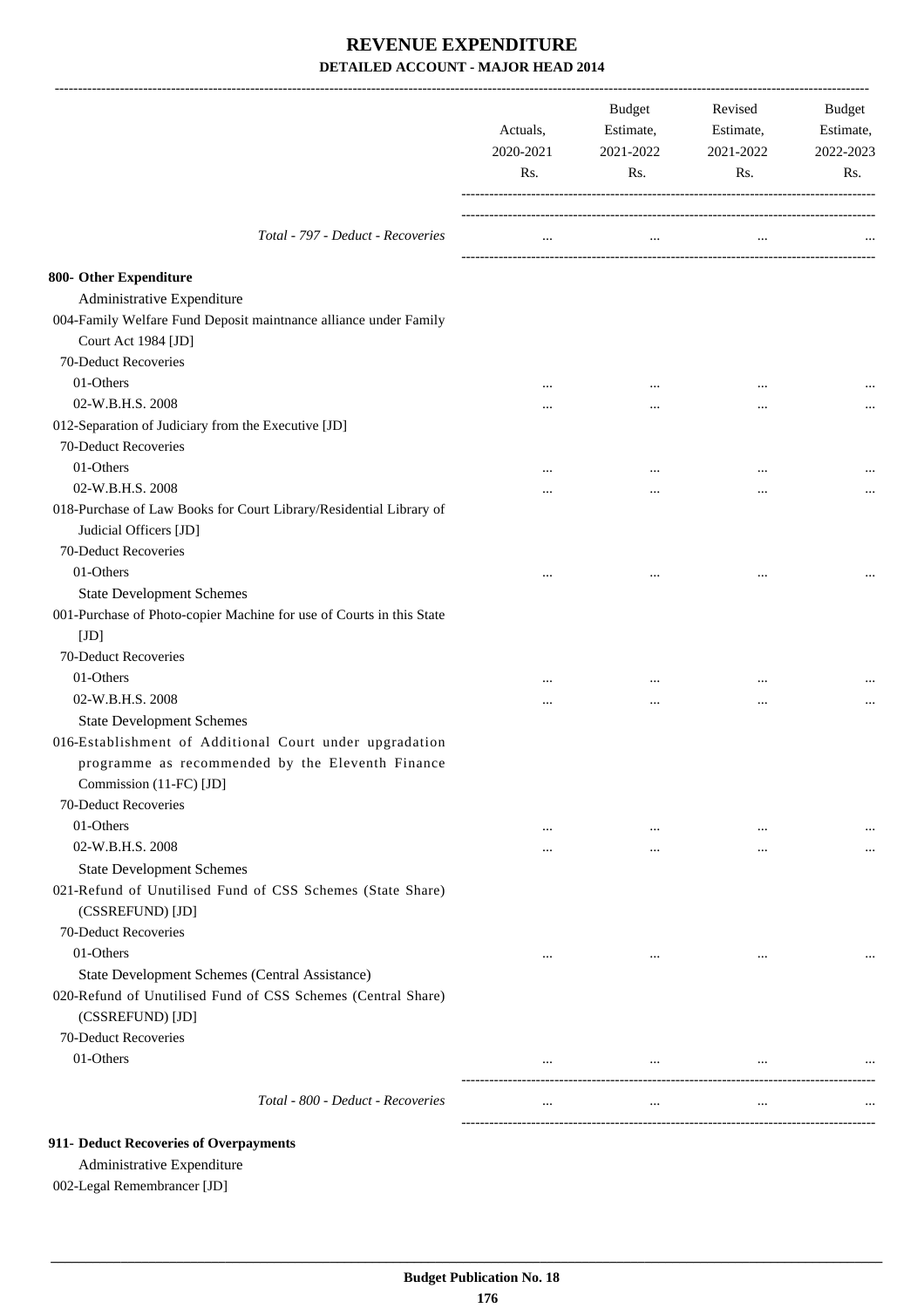-------------------------------------------------------------------------------------------------------------------------------------------------------------------------------

|                                                                                                                    | Actuals,<br>2020-2021<br>Rs. | <b>Budget</b><br>Estimate,<br>2021-2022<br>Rs. | Revised<br>Estimate,<br>2021-2022<br>Rs. | <b>Budget</b><br>Estimate,<br>2022-2023<br>Rs. |
|--------------------------------------------------------------------------------------------------------------------|------------------------------|------------------------------------------------|------------------------------------------|------------------------------------------------|
| 70-Deduct Recoveries                                                                                               |                              |                                                |                                          |                                                |
| 01-Others                                                                                                          | $-1,43,935$                  | $\cdots$                                       | $-1,50,000$                              | $-1,50,000$                                    |
| 02-W.B.H.S. 2008                                                                                                   | $\cdots$                     | $\cdots$                                       |                                          |                                                |
| 003-Appellate Side [JD]                                                                                            |                              |                                                |                                          |                                                |
| 70-Deduct Recoveries                                                                                               |                              |                                                |                                          |                                                |
| 01-Others                                                                                                          | $-13,92,774$                 | $\cdots$                                       | $-14,05,000$                             | $-14,05,000$                                   |
| 02-W.B.H.S. 2008                                                                                                   | $\cdots$                     | $\ddotsc$                                      |                                          |                                                |
| 004-Circuit Bench of Calcutta High Court at Jalpaiguri [JD]                                                        |                              |                                                |                                          |                                                |
| 70-Deduct Recoveries                                                                                               |                              |                                                |                                          |                                                |
| 01-Others                                                                                                          | $\ddotsc$                    | $\ddotsc$                                      |                                          |                                                |
| 02-W.B.H.S. 2008                                                                                                   |                              |                                                |                                          | $\cdots$                                       |
| 005-Judicial Magistrates Courts [JD]                                                                               |                              |                                                |                                          |                                                |
| 70-Deduct Recoveries                                                                                               |                              |                                                |                                          |                                                |
| 01-Others                                                                                                          | $-1,73,216$                  | $\cdots$                                       | $-1,80,000$                              | $-1,80,000$                                    |
| 02-W.B.H.S. 2008                                                                                                   |                              |                                                |                                          |                                                |
| 006-Deduct Recoveries [JD]                                                                                         | $\cdots$                     | $\ddotsc$                                      | $\cdots$                                 |                                                |
| 70-Deduct Recoveries                                                                                               |                              |                                                |                                          |                                                |
| 01-Others                                                                                                          |                              |                                                | $-50,000$                                | $-50,000$                                      |
| 008-Upgradation of Standards of Administration Recommended by<br>the Seventh Finance Commission (ii) Judicial [JD] | $\ddotsc$                    | $\ddotsc$                                      |                                          |                                                |
| 70-Deduct Recoveries                                                                                               |                              |                                                |                                          |                                                |
| 01-Others                                                                                                          |                              |                                                |                                          |                                                |
| 009-Upgradation of Standards of Administration Recommended by                                                      |                              |                                                |                                          |                                                |
| the Eighth Finance Commission (i) New District and<br>Subordinate Courts [JD]                                      |                              |                                                |                                          |                                                |
| 70-Deduct Recoveries                                                                                               |                              |                                                |                                          |                                                |
| 01-Others                                                                                                          | $\ddotsc$                    | $\ddotsc$                                      |                                          |                                                |
| 011-Family Courts in Districts [JD]                                                                                |                              |                                                |                                          |                                                |
| 70-Deduct Recoveries                                                                                               |                              |                                                |                                          |                                                |
| 01-Others                                                                                                          | $\cdots$                     | $\ddotsc$                                      | $\cdots$                                 |                                                |
| 015-Establishment of Fast-Track Courts [JD]                                                                        |                              |                                                |                                          |                                                |
| 70-Deduct Recoveries                                                                                               |                              |                                                |                                          |                                                |
| 01-Others                                                                                                          | $\ddotsc$                    | $\ddotsc$                                      |                                          |                                                |
| 017-Civil and Sessions Courts [JD]                                                                                 |                              |                                                |                                          |                                                |
| 70-Deduct Recoveries                                                                                               |                              |                                                |                                          |                                                |
| 01-Others                                                                                                          | $\ddotsc$                    | $\ddotsc$                                      |                                          | $\ddotsc$                                      |
| 02-W.B.H.S. 2008                                                                                                   |                              |                                                |                                          | $\cdots$                                       |
| <b>State Development Schemes</b>                                                                                   |                              |                                                |                                          |                                                |
| 001-Refund of unutilised funds under various Schemes [JD]                                                          |                              |                                                |                                          |                                                |
| 70-Deduct Recoveries                                                                                               |                              |                                                |                                          |                                                |
| 01-Others                                                                                                          | $-12, 55, 697$               | $\ddotsc$                                      | $\cdots$                                 |                                                |
| <b>Central Sector Scheme</b>                                                                                       |                              |                                                |                                          |                                                |
| 016-Establishment of Fast Truck Court [JD]                                                                         |                              |                                                |                                          |                                                |
| 70-Deduct Recoveries                                                                                               |                              |                                                |                                          |                                                |
| 01-Others                                                                                                          | $\cdots$                     | $\ddotsc$                                      | $\cdots$                                 |                                                |
| 02-W.B.H.S. 2008                                                                                                   | $\cdots$                     | $\cdots$                                       | $\cdots$                                 | $\cdots$                                       |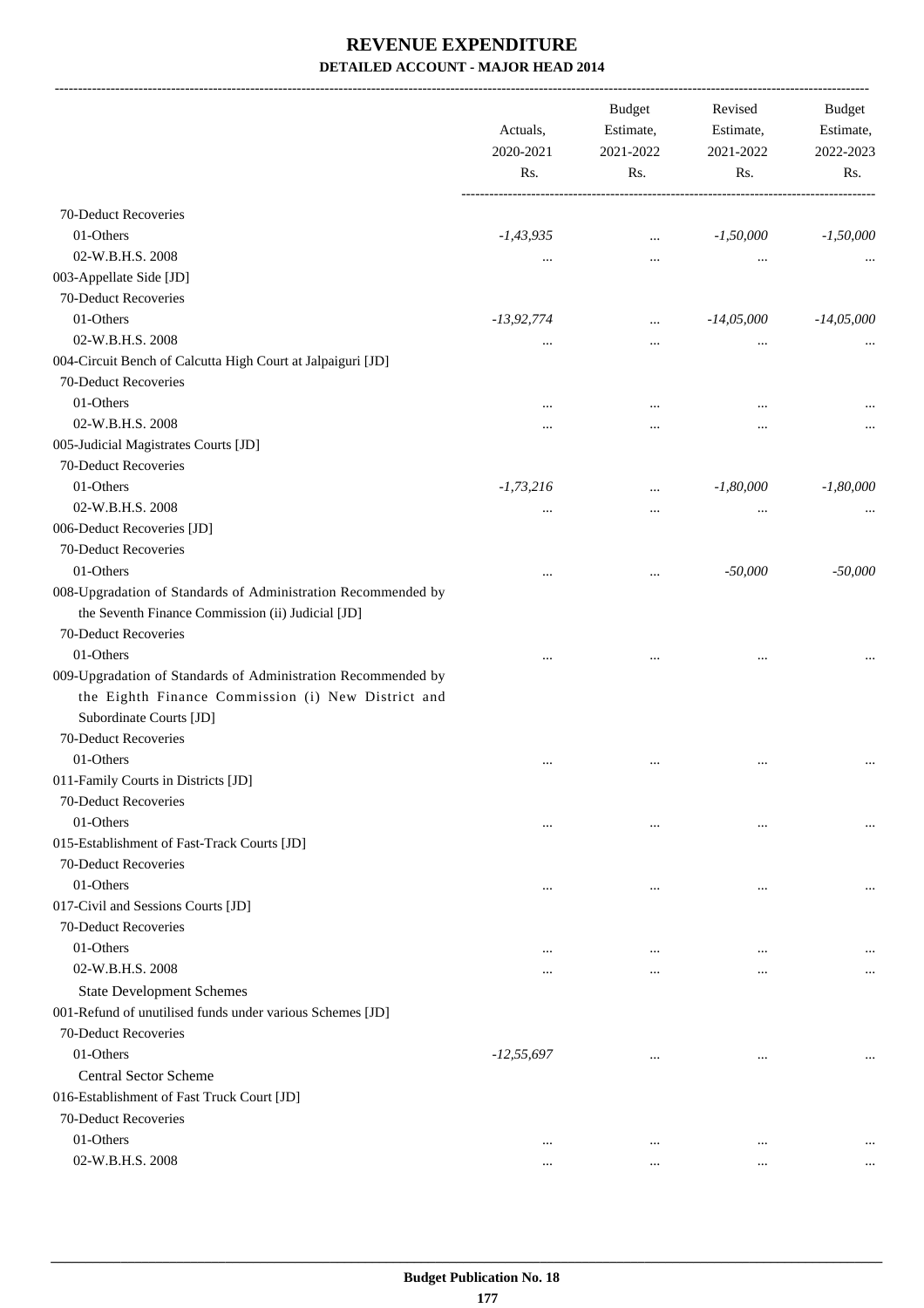|                                           | Actuals,<br>2020-2021<br>Rs. | <b>Budget</b><br>Estimate,<br>2021-2022<br>Rs. | Revised<br>Estimate,<br>2021-2022<br>Rs. | Budget<br>Estimate,<br>2022-2023<br>Rs. |
|-------------------------------------------|------------------------------|------------------------------------------------|------------------------------------------|-----------------------------------------|
| Total - 911 - Deduct - Recoveries         | $-29,65,622$                 | $\cdots$                                       | $-17,85,000$                             | $-17,85,000$                            |
| <b>Total - 2014 - Deduct - Recoveries</b> | $-64,54,586$                 | $-3,11,000$                                    | $-55,00,000$                             | $-56,30,000$                            |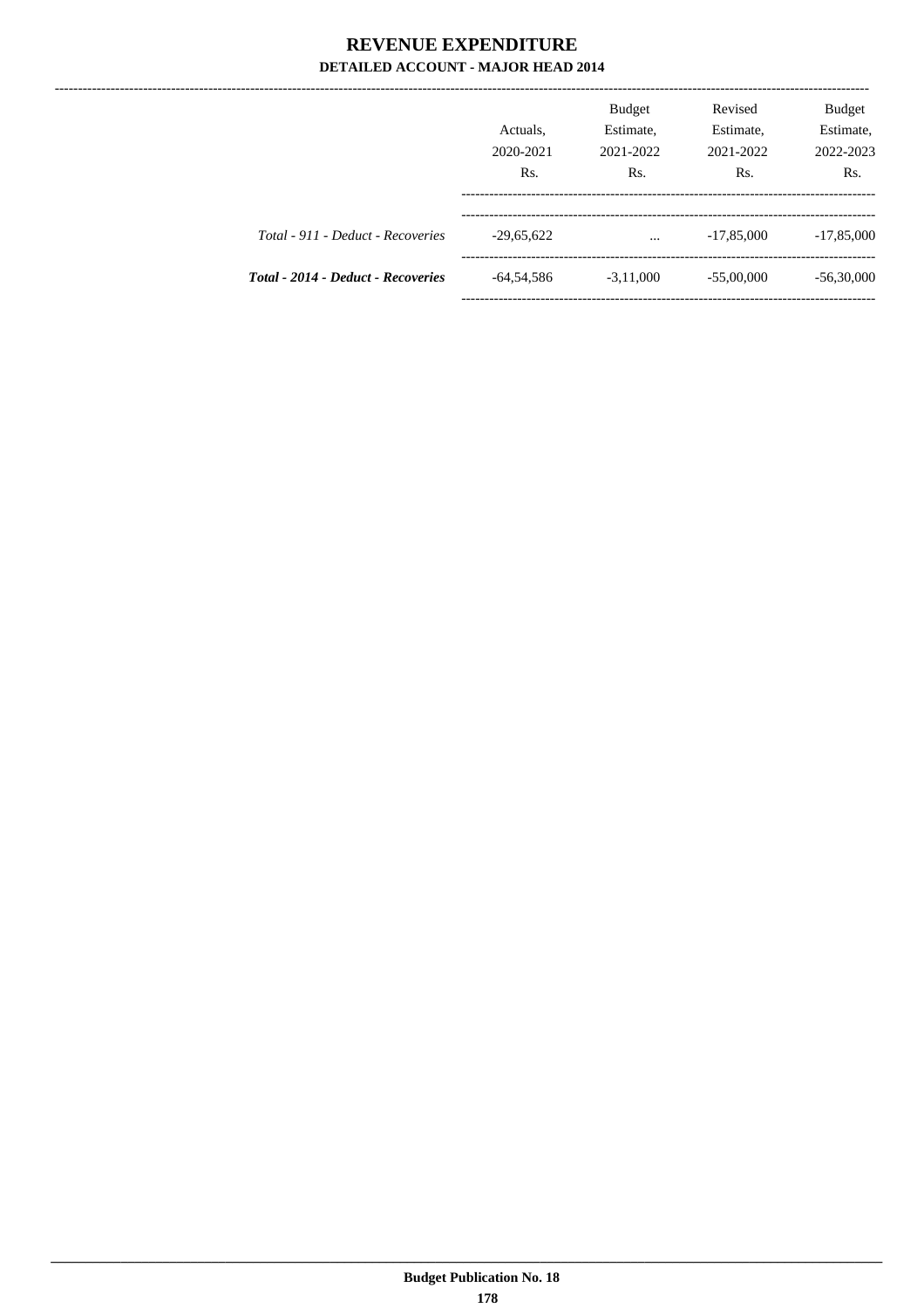### **DEMAND No. 34**

#### **Judicial Department**

**A. General Services - (b) Fiscal Services**

**Head of Account : 2029 - Land Revenue**

| Voted Rs. 2,43,92,000      | Charged Rs. Nil        |             | Total Rs. 2,43,92,000 |                  |  |
|----------------------------|------------------------|-------------|-----------------------|------------------|--|
|                            |                        | Voted Rs.   | Charged Rs.           | <b>Total Rs.</b> |  |
| <b>Gross Expenditure</b>   |                        | 2,43,92,000 | $\cdots$              | 2,43,92,000      |  |
| <b>Deduct - Recoveries</b> |                        | $-2.000$    | $\cdots$              | $-2.000$         |  |
|                            | <b>Net Expenditure</b> | 2,43,90,000 | $\cdots$              | 2,43,90,000      |  |

### **REVENUE EXPENDITURE ABSTRACT ACCOUNT**

---------------------------------------------------------------------------------------------------------------------------------------------------------------------------------

|                                                                            |           | <b>Budget</b>                                                                                                   | Revised   | <b>Budget</b> |
|----------------------------------------------------------------------------|-----------|-----------------------------------------------------------------------------------------------------------------|-----------|---------------|
|                                                                            | Actuals,  | Estimate,                                                                                                       | Estimate, | Estimate,     |
|                                                                            | 2020-2021 | 2021-2022                                                                                                       | 2021-2022 | 2022-2023     |
|                                                                            | Rs.       | Rs.                                                                                                             | Rs.       | Rs.           |
| 105- Management of Ex-Zamindary Estates                                    |           |                                                                                                                 |           |               |
| Administrative Expenditure                                                 |           | 2,17,25,927 2,40,67,000 2,35,37,000 2,43,92,000                                                                 |           |               |
|                                                                            |           | Total - 105 2, 17, 25, 927 2, 40, 67, 000 2, 35, 37, 000 2, 43, 92, 000                                         |           |               |
| Grand Total - Gross 2,17,25,927 2,40,67,000 2,35,37,000 2,43,92,000        |           |                                                                                                                 |           |               |
|                                                                            |           | Voted 2,17,25,927 2,40,67,000 2,35,37,000 2,43,92,000                                                           |           |               |
|                                                                            |           |                                                                                                                 |           |               |
| Administrative Expenditure 2,17,25,927 2,40,67,000 2,35,37,000 2,43,92,000 |           |                                                                                                                 |           |               |
| <i>Deduct Recoveries</i> 2,000 -2,000 -2,000 -2,000                        |           |                                                                                                                 |           |               |
| Grand Total - Net 2,17,25,927 2,40,65,000 2,35,35,000 2,43,90,000          |           |                                                                                                                 |           |               |
|                                                                            |           | Voted 2,17,25,927 2,40,65,000 2,35,35,000 2,43,90,000                                                           |           |               |
| Charged                                                                    |           | the contract of the contract of the contract of the contract of the contract of the contract of the contract of |           |               |
|                                                                            |           |                                                                                                                 |           |               |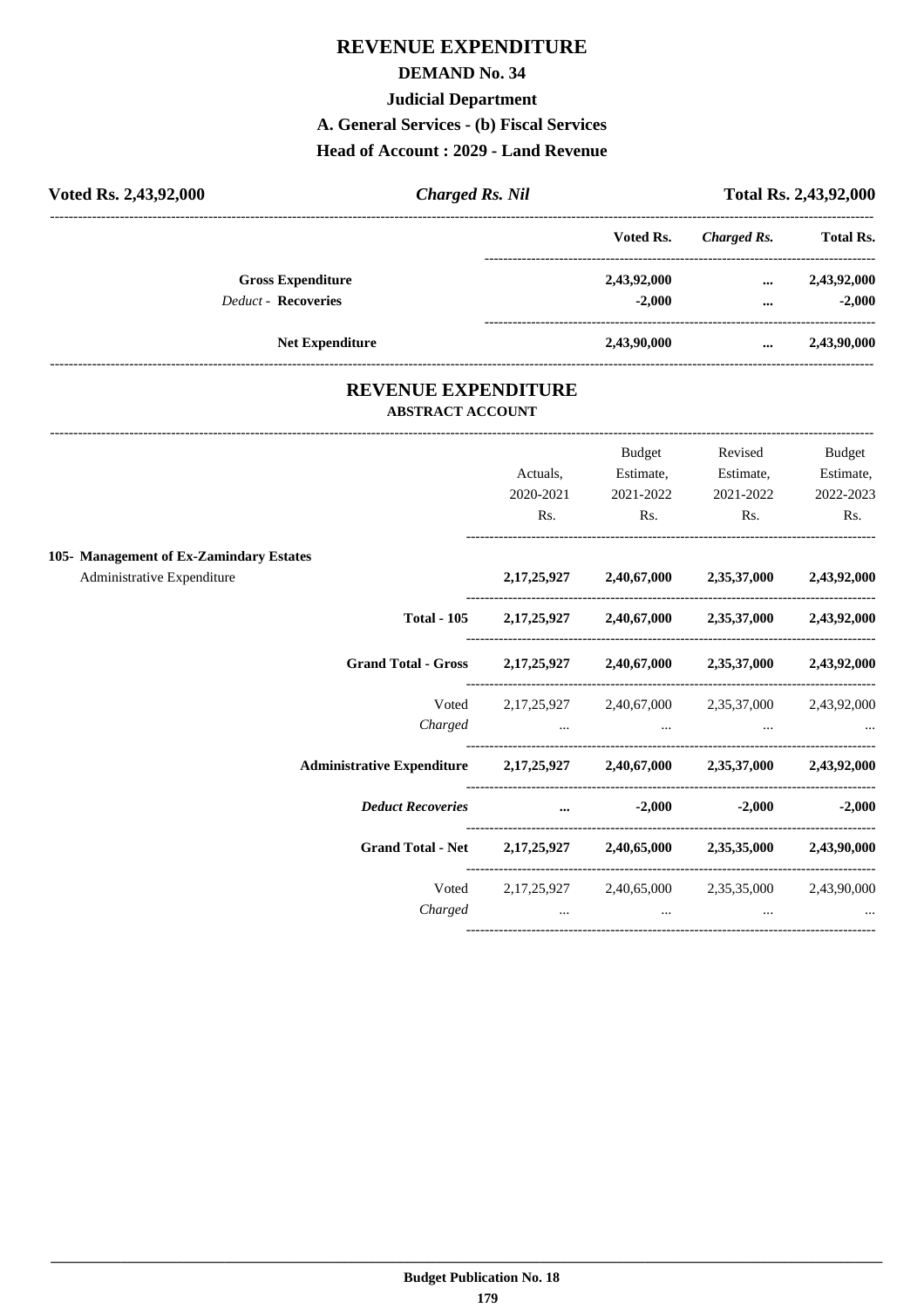|                                                                       | Actuals,<br>2020-2021<br>Rs. | Budget<br>Estimate,<br>2021-2022<br>Rs. | Revised<br>Estimate,<br>2021-2022<br>Rs. | Budget<br>Estimate,<br>2022-2023<br>Rs. |
|-----------------------------------------------------------------------|------------------------------|-----------------------------------------|------------------------------------------|-----------------------------------------|
| DETAILED ACCOUNT NO. 2029-00-105 - MANAGEMENT OF EX-ZAMINDARY ESTATES |                              |                                         |                                          |                                         |
| 105- Management of Ex-Zamindary Estates                               |                              |                                         |                                          |                                         |
| <b>Administrative Expenditure</b>                                     |                              |                                         |                                          |                                         |
| 003- Temporary Establishment and Other Charges for Payment of         |                              |                                         |                                          |                                         |
| Compensation Managenent of Murshidabad Estate [JD]                    |                              |                                         |                                          |                                         |
| 01- Salaries                                                          |                              |                                         |                                          |                                         |
| 01-Pay                                                                | 1,60,72,910                  | 1,71,59,000                             | 1,65,00,000                              | 1,71,70,000                             |
| 14-Grade Pay                                                          | $\ldots$                     | $\ldots$                                | $\cdots$                                 |                                         |
| 02-Dearness Allowance                                                 | 1,89,126                     | 5,15,000                                | 5,95,000                                 | 6,13,000                                |
| 03-House Rent Allowance                                               | 17,50,747                    | 18,03,000                               | 19,10,000                                | 19,68,000                               |
| 04-Ad hoc Bonus                                                       | 1,26,000                     | 1,73,000                                | 1,29,000                                 | 1,32,000                                |
| 05-Interim Relief                                                     | $\cdots$                     | $\cdots$                                | $\ldots$                                 |                                         |
| 07-Other Allowances                                                   | $\cdots$                     | $\cdots$                                | 18,000                                   | 19,000                                  |
| 12-Medical Allowance                                                  | 1,21,200                     | 1,32,000                                | 1,31,000                                 | 1,33,000                                |
| 13-Dearness Pay                                                       |                              | 25,000                                  | $\cdots$                                 |                                         |
| Total - 2029-00-105-003-01                                            | 1,82,59,983                  | 1,98,07,000                             | 1,92,83,000                              | 2,00,35,000                             |
| 02- Wages                                                             | 15,02,765                    | 16,56,000                               | 15,96,000                                | 16,44,000                               |
| 07- Medical Reimbursements                                            | $\cdots$                     | $\ldots$                                | $\ldots$                                 |                                         |
| 11- Travel Expenses                                                   | 34,958                       | 60,000                                  | 50,000                                   | 55,000                                  |
| 12- Medical Reimbursements under WBHS 2008                            | 34,611                       | $\cdots$                                | 1,00,000                                 | 1,02,000                                |
| 13- Office Expenses                                                   |                              |                                         |                                          |                                         |
| 01-Electricity                                                        | 81,996                       | 99,000                                  | 99,000                                   | 1,01,000                                |
| 02-Telephone                                                          | 4,532                        | 25,000                                  | 25,000                                   | 26,000                                  |
| 03-Maintenance / P.O.L. for Office Vehicles                           | 4,29,646                     | 4,30,000                                | 4,30,000                                 | 4,39,000                                |
| 04-Other Office Expenses                                              | 25,938                       | 60,000                                  | 57,000                                   | 60,000                                  |
| Total - 2029-00-105-003-13                                            | 5,42,112                     | 6,14,000                                | 6,11,000                                 | 6,26,000                                |
| 14- Rents, Rates and Taxes                                            | $\cdots$                     |                                         | $\cdots$                                 |                                         |
| 19- Maintenance                                                       | 65,635                       | 1,30,000                                | 1,27,000                                 | 1,30,000                                |
| 50- Other Charges                                                     | 12,85,863                    | 18,00,000                               | 17,70,000                                | 18,00,000                               |
| <b>Total - Administrative Expenditure</b>                             | 2, 17, 25, 927               | 2,40,67,000                             | 2,35,37,000                              | 2,43,92,000                             |
| Total - 2029-00-105                                                   |                              | 2,17,25,927 2,40,67,000                 | 2,35,37,000                              | 2,43,92,000                             |
| Voted                                                                 | 2, 17, 25, 927               | 2,40,67,000                             | 2,35,37,000                              | 2,43,92,000                             |
| Charged                                                               |                              | $\cdots$                                | $\cdots$                                 |                                         |
|                                                                       |                              |                                         |                                          |                                         |

#### **-------------------------------------------------------------------------------------------------------------------------------------------------------------------------------- DETAILED ACCOUNT NO. 2029 - DEDUCT RECOVERIES IN REDUCTION OF EXPENDITURE**

 **\_\_\_\_\_\_\_\_\_\_\_\_\_\_\_\_\_\_\_\_\_\_\_\_\_\_\_\_\_\_\_\_\_\_\_\_\_\_\_\_\_\_\_\_\_\_\_\_\_\_\_\_\_\_\_\_\_\_\_\_\_\_\_\_\_\_\_\_\_\_\_\_\_\_\_\_\_\_\_\_\_\_\_\_\_\_\_\_\_\_\_\_\_\_\_\_\_\_\_\_\_\_\_\_\_\_\_\_\_\_\_\_\_\_\_\_\_\_\_**

**--------------------------------------------------------------------------------------------------------------------------------------------------------------------------------**

**105- Management of Ex-Zamindary Estates**

Administrative Expenditure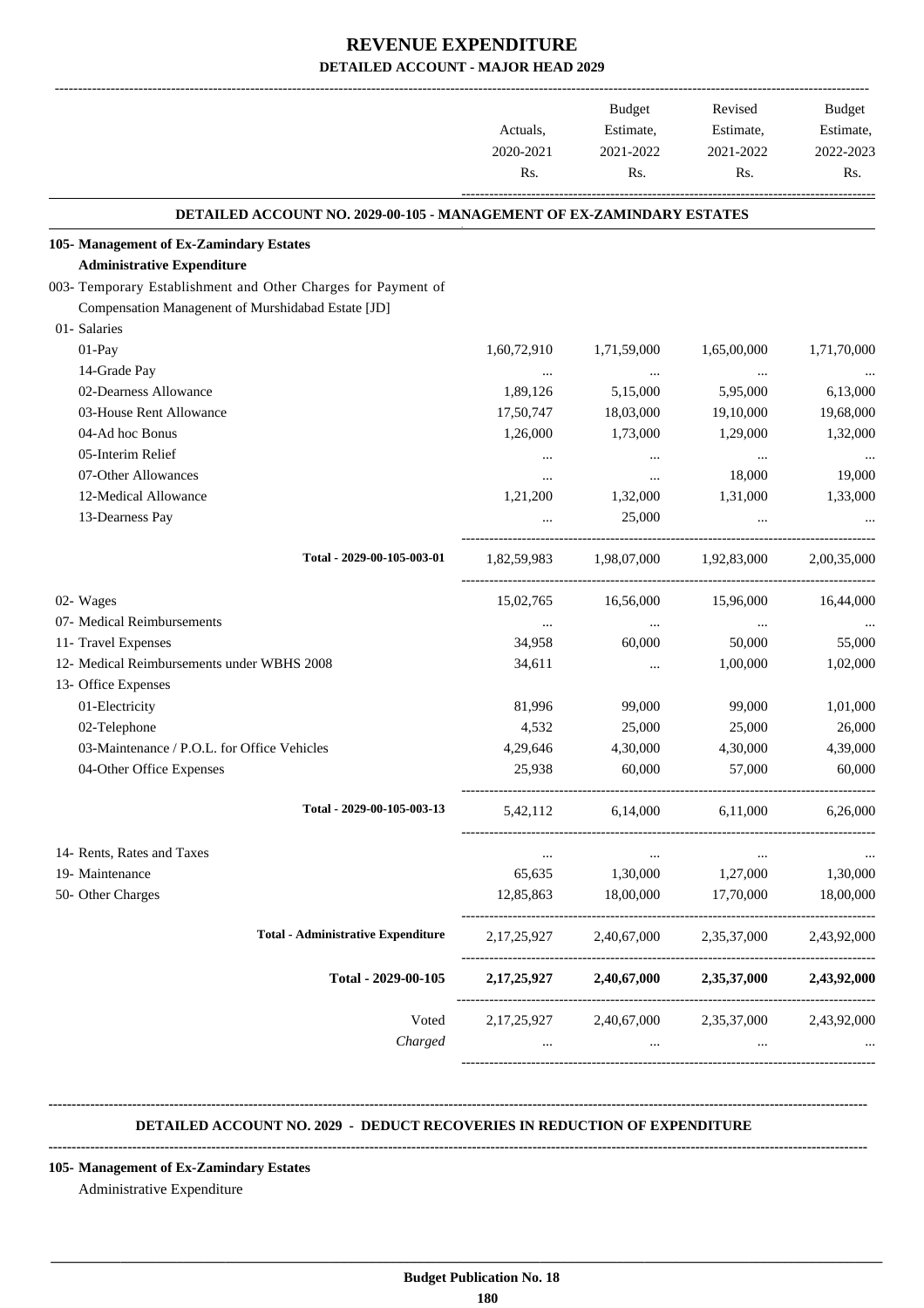|                                                              | Actuals,<br>2020-2021<br>Rs. | <b>Budget</b><br>Estimate,<br>2021-2022<br>Rs. | Revised<br>Estimate,<br>2021-2022<br>Rs. | <b>Budget</b><br>Estimate,<br>2022-2023<br>Rs. |
|--------------------------------------------------------------|------------------------------|------------------------------------------------|------------------------------------------|------------------------------------------------|
| 003-Temporary Establishment and Other Charges for Payment of |                              |                                                |                                          |                                                |
| Compensation Managenent of Murshidabad Estate [JD]           |                              |                                                |                                          |                                                |
| 70-Deduct Recoveries                                         |                              |                                                |                                          |                                                |
| 01-Others                                                    | $\cdots$                     | $-1,000$                                       | $-1.000$                                 | $-1,000$                                       |
| 02-W.B.H.S. 2008                                             | $\cdots$                     | $-1,000$                                       | $-1,000$                                 | $-1,000$                                       |
| Total - 105 - Deduct - Recoveries                            | $\cdots$                     | $-2.000$                                       | $-2,000$                                 | $-2,000$                                       |
| Total - 2029 - Deduct - Recoveries                           | $\cdots$                     | $-2,000$                                       | $-2,000$                                 | $-2,000$                                       |
|                                                              |                              |                                                |                                          |                                                |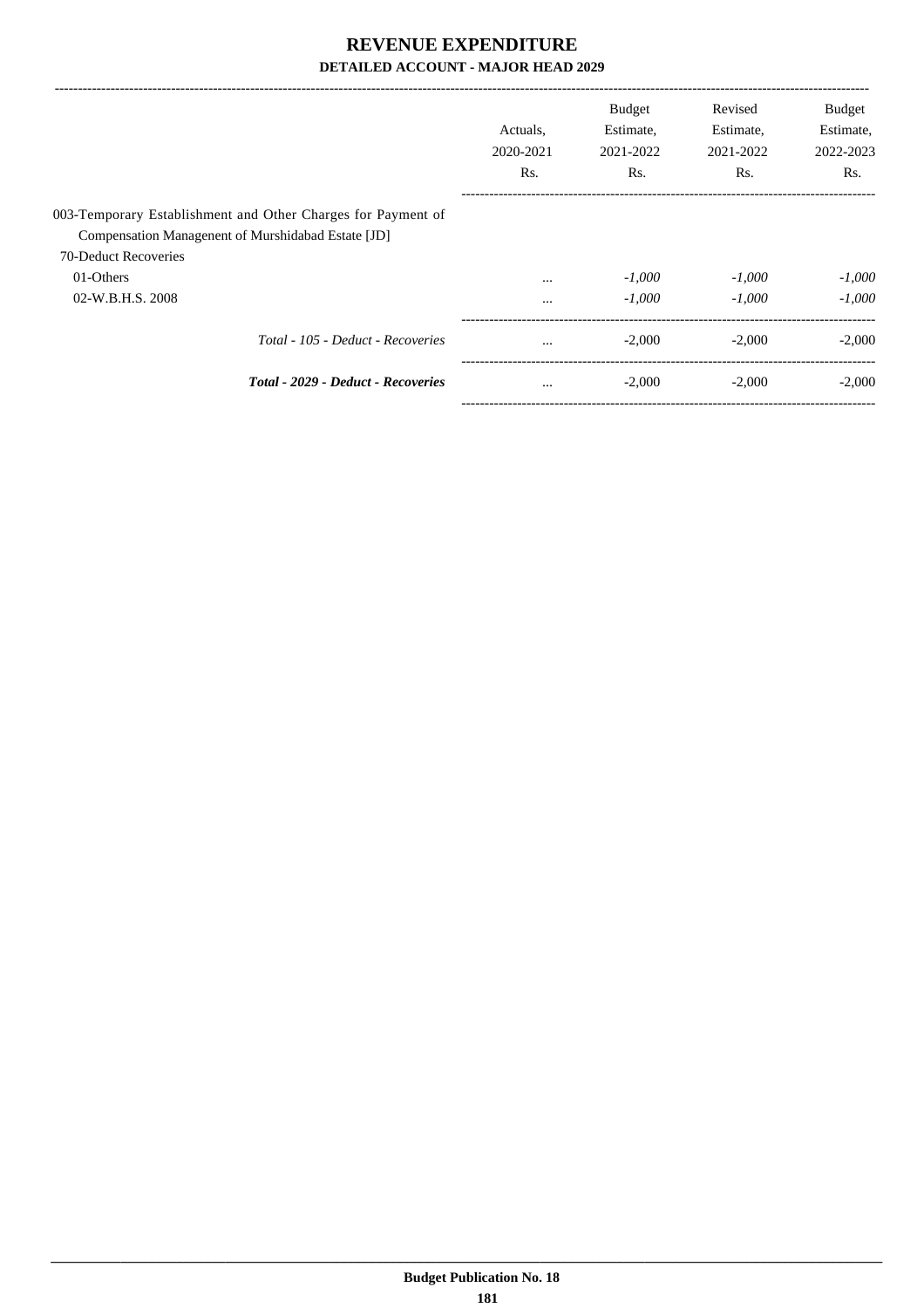#### **DEMAND No. 34**

#### **Judicial Department**

#### **A. General Services - (d) Administrative Services**

#### **Head of Account : 2052 - Secretariat--General Services**

| Voted Rs. 10,76,04,000     | <b>Charged Rs. Nil</b> |              | Total Rs. 10,76,04,000 |                  |  |
|----------------------------|------------------------|--------------|------------------------|------------------|--|
|                            |                        | Voted Rs.    | Charged Rs.            | <b>Total Rs.</b> |  |
| <b>Gross Expenditure</b>   |                        | 10,76,04,000 | $\cdots$               | 10,76,04,000     |  |
| <b>Deduct - Recoveries</b> |                        | $-6,000$     | $\cdots$               | $-6,000$         |  |
|                            | <b>Net Expenditure</b> | 10,75,98,000 | $\cdots$               | 10,75,98,000     |  |

### **REVENUE EXPENDITURE ABSTRACT ACCOUNT**

---------------------------------------------------------------------------------------------------------------------------------------------------------------------------------

|                            |                                                                              | Actuals,<br>2020-2021 | <b>Budget</b><br>Estimate,<br>2021-2022 | Revised<br>Estimate,<br>2021-2022                                   | <b>Budget</b><br>Estimate,<br>2022-2023 |
|----------------------------|------------------------------------------------------------------------------|-----------------------|-----------------------------------------|---------------------------------------------------------------------|-----------------------------------------|
|                            |                                                                              | Rs.                   | $\mathbf{Rs.}$                          | $\mathbf{Rs.}$                                                      | Rs.                                     |
| 090- Secretariat           |                                                                              |                       |                                         |                                                                     |                                         |
| Administrative Expenditure |                                                                              |                       |                                         | 8,60,14,520 9,67,20,000 10,43,50,000 10,76,04,000                   |                                         |
|                            |                                                                              |                       |                                         | Total - 090 8,60,14,520 9,67,20,000 10,43,50,000 10,76,04,000       |                                         |
|                            | Grand Total - Gross 8,60,14,520 9,67,20,000 10,43,50,000 10,76,04,000        |                       |                                         |                                                                     |                                         |
|                            | Voted                                                                        |                       |                                         | 8,60,14,520 9,67,20,000 10,43,50,000 10,76,04,000<br>Charged        |                                         |
|                            | Administrative Expenditure 8,60,14,520 9,67,20,000 10,43,50,000 10,76,04,000 |                       |                                         |                                                                     |                                         |
|                            | <i>Deduct Recoveries</i> 4,680 -1,02,000 -6,000 -6,000 -6,000                |                       |                                         |                                                                     |                                         |
|                            | Grand Total - Net 8,60,09,840 9,66,18,000 10,43,44,000 10,75,98,000          |                       |                                         |                                                                     |                                         |
|                            | Charged                                                                      |                       | $\cdots$                                | Voted 8,60,09,840 9,66,18,000 10,43,44,000 10,75,98,000<br>$\cdots$ |                                         |
|                            |                                                                              |                       |                                         |                                                                     |                                         |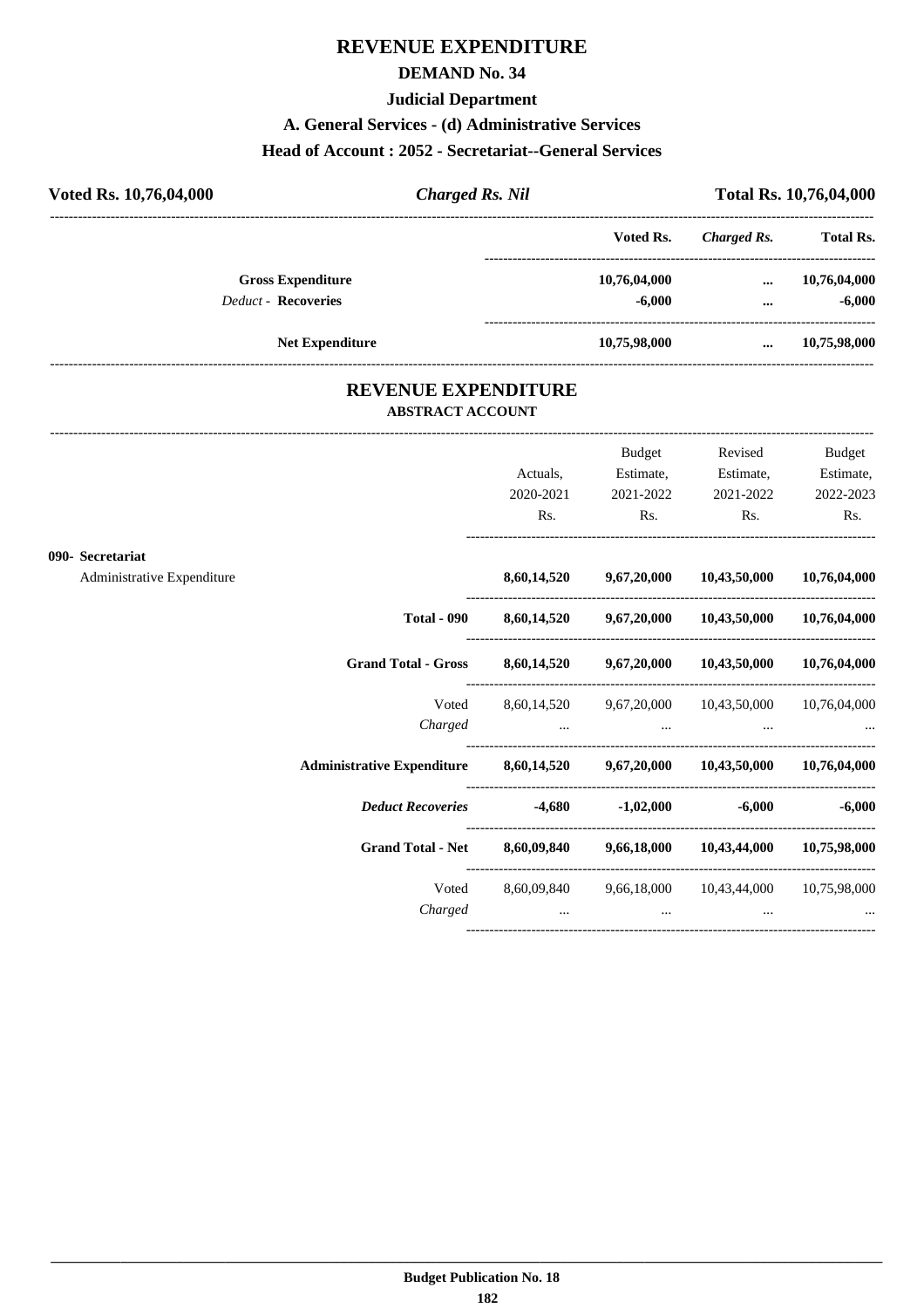|                                                  | Actuals,<br>2020-2021<br>Rs. | <b>Budget</b><br>Estimate,<br>2021-2022<br>Rs. | Revised<br>Estimate,<br>2021-2022<br>Rs. | Budget<br>Estimate,<br>2022-2023<br>Rs. |
|--------------------------------------------------|------------------------------|------------------------------------------------|------------------------------------------|-----------------------------------------|
| DETAILED ACCOUNT NO. 2052-00-090 - SECRETARIAT   |                              |                                                |                                          |                                         |
| 090- Secretariat                                 |                              |                                                |                                          |                                         |
| <b>Administrative Expenditure</b>                |                              |                                                |                                          |                                         |
| 009- Judicial Department [JD]                    |                              |                                                |                                          |                                         |
| 01- Salaries                                     |                              |                                                |                                          |                                         |
| 01-Pay                                           | 6,56,05,948                  | 6,85,79,000                                    | 6,63,00,000                              | 6,86,00,000                             |
| 14-Grade Pay                                     | 6,087                        | 50,000                                         | 30,000                                   | 30,000                                  |
| 02-Dearness Allowance                            | 34,16,929                    | 34,11,000                                      | 54,63,000                                | 56,27,000                               |
| 03-House Rent Allowance                          | 68,56,794                    | 76,00,000                                      | 73,90,000                                | 76,12,000                               |
| 04-Ad hoc Bonus                                  | 2,56,200                     | 2,70,000                                       | 2,61,000                                 | 2,66,000                                |
| 05-Interim Relief                                | 5,66,922                     | 5,50,000                                       | 5,77,000                                 | 5,77,000                                |
| 07-Other Allowances                              | 2,09,175                     | 12,00,000                                      | 10,00,000                                | 11,00,000                               |
| 12-Medical Allowance                             | 1,27,600                     | 1,33,000                                       | 1,32,000                                 | 1,34,000                                |
| Total - 2052-00-090-009-01                       | 7,70,45,655                  | 8,17,93,000                                    | 8,11,53,000                              | 8,39,46,000                             |
| 02- Wages                                        | 6,34,492                     | 6,80,000                                       | 17,07,000                                | 17,42,000                               |
| 07- Medical Reimbursements                       | 2,30,341                     | 2,24,000                                       | 4,06,000                                 | 4,15,000                                |
| 11- Travel Expenses                              | 1,00,401                     | 1,14,000                                       | 1,14,000                                 | 1,16,000                                |
| 12- Medical Reimbursements under WBHS 2008       | 4,61,086                     | 7,00,000                                       | 5,90,000                                 | 6,40,000                                |
| 13- Office Expenses                              |                              |                                                |                                          |                                         |
| 01-Electricity                                   | 5,600                        | 24,000                                         | 47,000                                   | 48,000                                  |
| 02-Telephone                                     | 1,04,057                     | 1,15,000                                       | 1,15,000                                 | 1,17,000                                |
| 03-Maintenance / P.O.L. for Office Vehicles      | 45,54,903                    | 40,00,000                                      | 56,00,000                                | 57,12,000                               |
| 04-Other Office Expenses                         | 5,26,768                     | 16,50,000                                      | 19,98,000                                | 20,38,000                               |
| Total - 2052-00-090-009-13                       | 51,91,328                    | 57,89,000                                      | 77,60,000                                | 79,15,000                               |
| 14- Rents, Rates and Taxes                       |                              |                                                |                                          |                                         |
| 26- Advertising and Publicity Expenses           | $\cdots$                     | 40,00,000                                      | 20,00,000                                | 20,40,000                               |
| 28- Payment of Professional and Special Services |                              |                                                |                                          |                                         |
| 02-Other charges                                 | 12,61,271                    | 16,00,000                                      | 16,00,000                                | 16,00,000                               |
| 50- Other Charges                                | 5,10,186                     | 10,20,000                                      | 10,20,000                                | 10,30,000                               |
| 77- Computerisation                              | 5,79,760                     | 8,00,000                                       | 80,00,000                                | 81,60,000                               |
| <b>Total - Administrative Expenditure</b>        | 8,60,14,520                  | 9,67,20,000                                    | 10,43,50,000                             | 10,76,04,000                            |
| Total - 2052-00-090                              | 8,60,14,520                  | 9,67,20,000                                    | 10,43,50,000                             | 10,76,04,000                            |
| Voted<br>Charged                                 | 8,60,14,520<br>$\cdots$      | 9,67,20,000<br>$\cdots$                        | 10,43,50,000<br>$\cdots$                 | 10,76,04,000                            |

#### **DETAILED ACCOUNT NO. 2052 - DEDUCT RECOVERIES IN REDUCTION OF EXPENDITURE**

**--------------------------------------------------------------------------------------------------------------------------------------------------------------------------------**

 **\_\_\_\_\_\_\_\_\_\_\_\_\_\_\_\_\_\_\_\_\_\_\_\_\_\_\_\_\_\_\_\_\_\_\_\_\_\_\_\_\_\_\_\_\_\_\_\_\_\_\_\_\_\_\_\_\_\_\_\_\_\_\_\_\_\_\_\_\_\_\_\_\_\_\_\_\_\_\_\_\_\_\_\_\_\_\_\_\_\_\_\_\_\_\_\_\_\_\_\_\_\_\_\_\_\_\_\_\_\_\_\_\_\_\_\_\_\_\_**

**--------------------------------------------------------------------------------------------------------------------------------------------------------------------------------**

**090- Secretariat**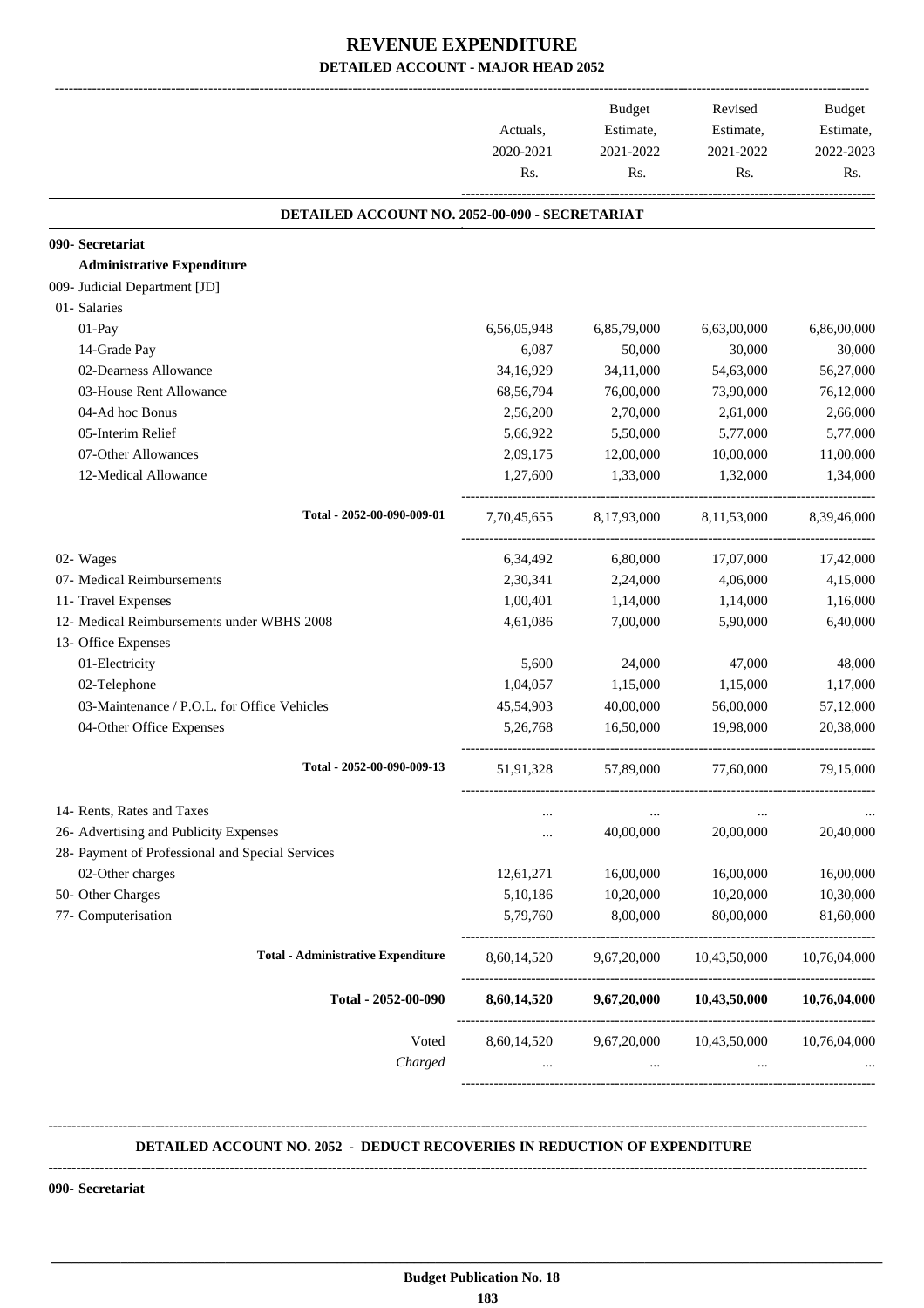|                                        |                                    |           | <b>Budget</b> | Revised   | Budget    |
|----------------------------------------|------------------------------------|-----------|---------------|-----------|-----------|
|                                        |                                    | Actuals,  | Estimate,     | Estimate, | Estimate, |
|                                        |                                    | 2020-2021 | 2021-2022     | 2021-2022 | 2022-2023 |
|                                        |                                    | Rs.       | Rs.           | Rs.       | Rs.       |
| Administrative Expenditure             |                                    |           |               |           |           |
| 009-Judicial Department [JD]           |                                    |           |               |           |           |
| 70-Deduct Recoveries                   |                                    |           |               |           |           |
| 01-Others                              |                                    |           | $-1,00,000$   | $-1,000$  | $-1,000$  |
| 02-W.B.H.S. 2008                       |                                    | $\cdots$  | $-1,000$      | $-1,000$  | $-1,000$  |
|                                        | Total - 090 - Deduct - Recoveries  | $\cdots$  | $-1,01,000$   | $-2,000$  | $-2.000$  |
| 911- Deduct Recoveries of Overpayments |                                    |           |               |           |           |
| Administrative Expenditure             |                                    |           |               |           |           |
| 009-Judicial Department [JD]           |                                    |           |               |           |           |
| 70-Deduct Recoveries                   |                                    |           |               |           |           |
| 01-Others                              |                                    | -4,680    | $-1,000$      | $-4,000$  | $-4,000$  |
|                                        | Total - 911 - Deduct - Recoveries  | $-4,680$  | $-1,000$      | $-4,000$  | $-4,000$  |
|                                        | Total - 2052 - Deduct - Recoveries | $-4,680$  | $-1,02,000$   | $-6,000$  | $-6,000$  |

-----------------------------------------------------------------------------------------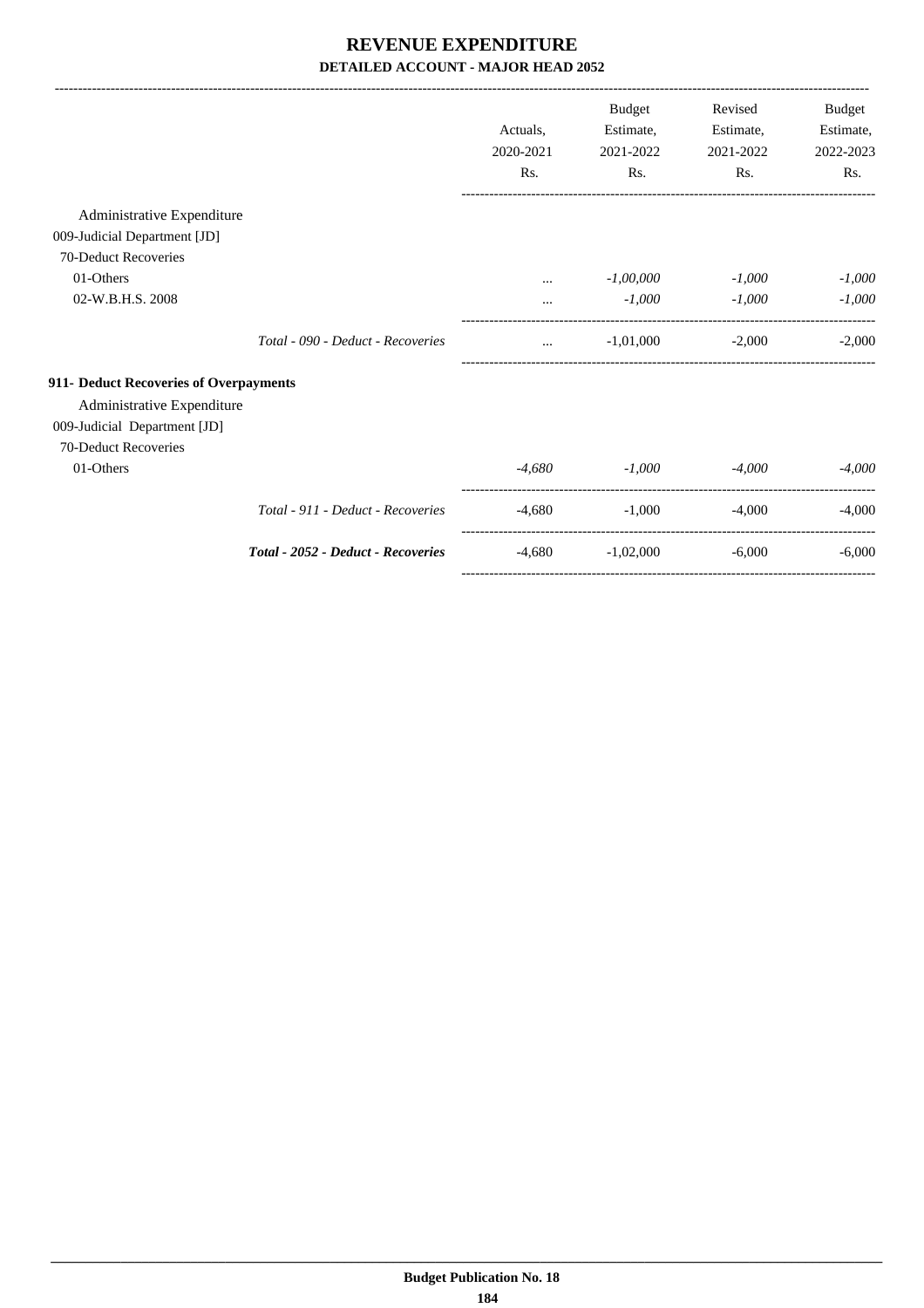# **DEMAND No. 34**

# **Judicial Department**

#### A. General Services - (d) Administrative Services

Head of Account: 2059 - Public Works

| Voted Rs. 26,25,00,000                                           | <b>Charged Rs. Nil</b>                                |                                                                                                                                                                                                                                |              |                                                                                                                                                                                                                                               | Total Rs. 26,25,00,000 |
|------------------------------------------------------------------|-------------------------------------------------------|--------------------------------------------------------------------------------------------------------------------------------------------------------------------------------------------------------------------------------|--------------|-----------------------------------------------------------------------------------------------------------------------------------------------------------------------------------------------------------------------------------------------|------------------------|
|                                                                  |                                                       |                                                                                                                                                                                                                                | Voted Rs.    | <b>Charged Rs.</b>                                                                                                                                                                                                                            | <b>Total Rs.</b>       |
| <b>Gross Expenditure</b>                                         |                                                       |                                                                                                                                                                                                                                | 26,25,00,000 | $\cdots$                                                                                                                                                                                                                                      | 26,25,00,000           |
| <b>Deduct - Recoveries</b>                                       |                                                       |                                                                                                                                                                                                                                | $\cdots$     | $\cdots$                                                                                                                                                                                                                                      |                        |
| Net Expenditure                                                  |                                                       |                                                                                                                                                                                                                                | 26,25,00,000 |                                                                                                                                                                                                                                               | $\ldots$ 26,25,00,000  |
|                                                                  | <b>REVENUE EXPENDITURE</b><br><b>ABSTRACT ACCOUNT</b> |                                                                                                                                                                                                                                |              |                                                                                                                                                                                                                                               |                        |
|                                                                  |                                                       |                                                                                                                                                                                                                                | Budget       | Revised                                                                                                                                                                                                                                       | Budget                 |
|                                                                  |                                                       | Actuals,                                                                                                                                                                                                                       |              | Estimate, Estimate,                                                                                                                                                                                                                           | Estimate,              |
|                                                                  |                                                       | 2020-2021                                                                                                                                                                                                                      | 2021-2022    | 2021-2022                                                                                                                                                                                                                                     | 2022-2023              |
|                                                                  |                                                       | Rs.                                                                                                                                                                                                                            |              | $\mathsf{Rs.}$<br>Rs.                                                                                                                                                                                                                         | Rs.                    |
| 01 - OFFICE BUILDINGS<br>051- Construction                       |                                                       |                                                                                                                                                                                                                                |              |                                                                                                                                                                                                                                               |                        |
| Administrative Expenditure<br><b>State Development Schemes</b>   |                                                       | 13,38,51,380                                                                                                                                                                                                                   | $\sim$       | 25,00,00,000 13,93,83,000 26,25,00,000                                                                                                                                                                                                        |                        |
|                                                                  | <b>Total - 051</b>                                    | 13,38,51,380                                                                                                                                                                                                                   |              | 25,00,00,000 13,93,83,000 26,25,00,000                                                                                                                                                                                                        |                        |
| 052- Machinery and Equipment<br><b>State Development Schemes</b> |                                                       |                                                                                                                                                                                                                                | $\cdots$     |                                                                                                                                                                                                                                               |                        |
|                                                                  | <b>Total - 052</b>                                    | $\cdots$                                                                                                                                                                                                                       | $\ldots$     | $\cdots$                                                                                                                                                                                                                                      |                        |
| 053- Maintenance and Repairs<br>Administrative Expenditure       |                                                       | $\cdots$                                                                                                                                                                                                                       | $\cdots$     | $\cdots$                                                                                                                                                                                                                                      |                        |
|                                                                  | <b>Total - 053</b>                                    | $\ldots$                                                                                                                                                                                                                       | $\cdots$     | $\cdots$                                                                                                                                                                                                                                      |                        |
|                                                                  | Grand Total - Gross 13,38,51,380                      |                                                                                                                                                                                                                                |              | 25,00,00,000 13,93,83,000 26,25,00,000                                                                                                                                                                                                        |                        |
|                                                                  | Voted                                                 | 13,38,51,380  25,00,00,000  13,93,83,000  26,25,00,000                                                                                                                                                                         |              |                                                                                                                                                                                                                                               |                        |
|                                                                  | Charged                                               | $\sim 10^{-10}$ and $\sim 10^{-10}$                                                                                                                                                                                            |              | $\mathbf{r}$ , and the contract of the contract of the contract of the contract of the contract of the contract of the contract of the contract of the contract of the contract of the contract of the contract of the contract o<br>$\cdots$ |                        |
|                                                                  | <b>Administrative Expenditure</b>                     | $\cdots$                                                                                                                                                                                                                       | $\cdots$     | $\cdots$                                                                                                                                                                                                                                      |                        |
|                                                                  | <b>State Development Schemes</b>                      | 13,38,51,380 25,00,00,000 13,93,83,000                                                                                                                                                                                         |              |                                                                                                                                                                                                                                               | 26,25,00,000           |
|                                                                  | <b>Deduct Recoveries</b>                              | and the contract of the contract of the contract of the contract of the contract of the contract of the contract of the contract of the contract of the contract of the contract of the contract of the contract of the contra |              |                                                                                                                                                                                                                                               |                        |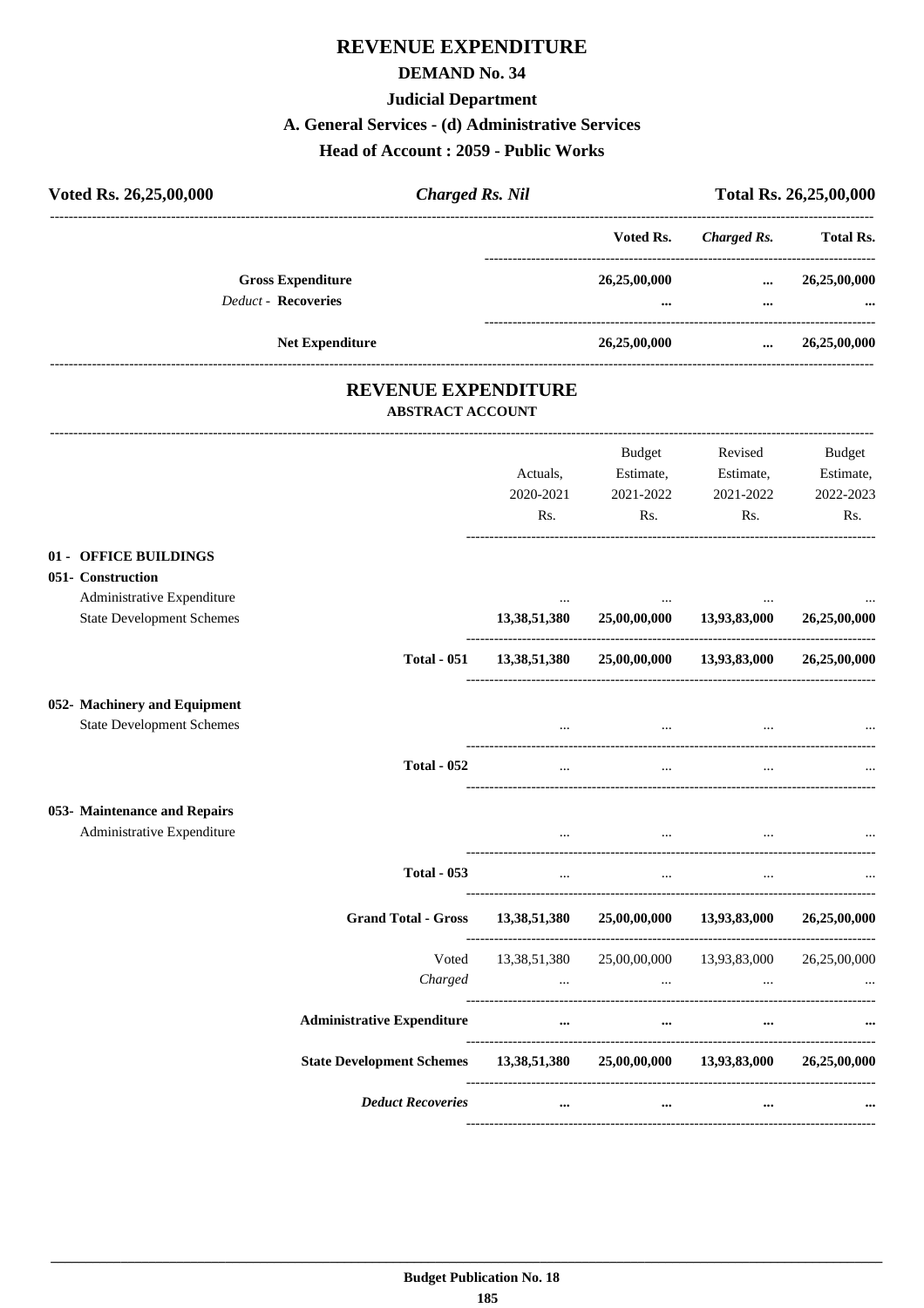### **REVENUE EXPENDITURE ABSTRACT ACCOUNT**

|                          | Actuals,<br>2020-2021<br>Rs. | <b>Budget</b><br>Estimate,<br>2021-2022<br>Rs. | Revised<br>Estimate,<br>2021-2022<br>Rs. | <b>Budget</b><br>Estimate,<br>2022-2023<br>Rs. |
|--------------------------|------------------------------|------------------------------------------------|------------------------------------------|------------------------------------------------|
| <b>Grand Total - Net</b> | 13,38,51,380                 | 25,00,00,000                                   | 13,93,83,000                             | 26,25,00,000                                   |
| Voted<br>Charged         | 13,38,51,380<br>$\cdots$     | 25,00,00,000<br>                               | 13,93,83,000<br>                         | 26,25,00,000<br>$\cdots$                       |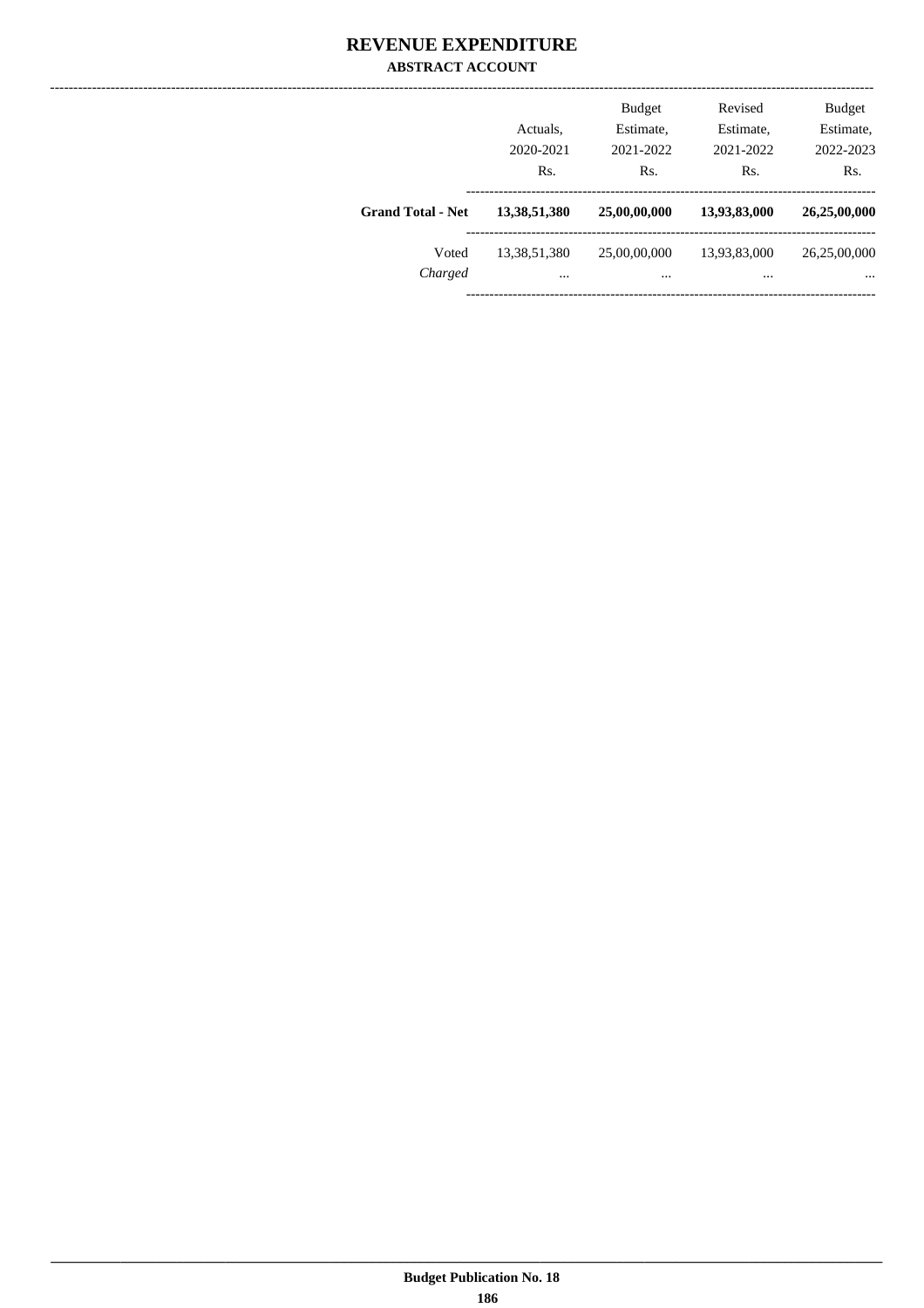|                                                            |                     | Actuals,<br>2020-2021<br>Rs.                    | <b>Budget</b><br>Estimate,<br>2021-2022<br>Rs. | Revised<br>Estimate,<br>2021-2022<br>Rs. | <b>Budget</b><br>Estimate,<br>2022-2023<br>Rs. |
|------------------------------------------------------------|---------------------|-------------------------------------------------|------------------------------------------------|------------------------------------------|------------------------------------------------|
|                                                            |                     | DETAILED ACCOUNT NO. 2059-01-051 - CONSTRUCTION |                                                |                                          |                                                |
| 01 - OFFICE BUILDINGS                                      |                     |                                                 |                                                |                                          |                                                |
| 051- Construction                                          |                     |                                                 |                                                |                                          |                                                |
| <b>Administrative Expenditure</b>                          |                     |                                                 |                                                |                                          |                                                |
| 002- Adminitration of Justice - Other Schemes [JD]         |                     |                                                 |                                                |                                          |                                                |
| 27- Minor Works/ Maintenance                               |                     |                                                 |                                                |                                          |                                                |
| 023- Maintenance of Heritate Court Buildings under the     |                     |                                                 |                                                |                                          |                                                |
| Recommendation of 13th Finance Commission (13th FC) [JD]   |                     |                                                 |                                                |                                          |                                                |
| 27- Minor Works/ Maintenance                               |                     |                                                 |                                                |                                          |                                                |
| <b>State Development Schemes</b>                           |                     |                                                 |                                                |                                          |                                                |
| 001- Administration of Justice [JD]                        |                     |                                                 |                                                |                                          |                                                |
| 27- Minor Works/ Maintenance                               |                     | 12,94,89,680                                    | 25,00,00,000                                   | 13,93,83,000                             | 26,25,00,000                                   |
| 50- Other Charges                                          |                     | 43,61,700                                       | $\cdots$                                       |                                          |                                                |
|                                                            |                     |                                                 |                                                |                                          |                                                |
| <b>Total - State Development Schemes</b>                   |                     | 13,38,51,380                                    |                                                | 25,00,00,000 13,93,83,000                | 26,25,00,000                                   |
|                                                            | Total - 2059-01-051 | 13,38,51,380                                    |                                                | 25,00,00,000 13,93,83,000                | 26,25,00,000                                   |
|                                                            | Voted               | 13, 38, 51, 380                                 | 25,00,00,000                                   | 13,93,83,000                             | 26,25,00,000                                   |
|                                                            | Charged             |                                                 |                                                |                                          |                                                |
|                                                            |                     |                                                 |                                                |                                          |                                                |
| DETAILED ACCOUNT NO. 2059-01-052 - MACHINERY AND EQUIPMENT |                     |                                                 |                                                |                                          |                                                |
| 01 - OFFICE BUILDINGS                                      |                     |                                                 |                                                |                                          |                                                |
| 052- Machinery and Equipment                               |                     |                                                 |                                                |                                          |                                                |
|                                                            |                     |                                                 |                                                |                                          |                                                |
| <b>State Development Schemes</b>                           |                     |                                                 |                                                |                                          |                                                |
| 001- West Bengal Judicial Academy [JD]                     |                     |                                                 |                                                |                                          |                                                |
| 77- Computerisation                                        |                     | $\cdots$                                        |                                                |                                          |                                                |
|                                                            | Total - 2059-01-052 |                                                 |                                                |                                          |                                                |
|                                                            |                     |                                                 |                                                |                                          |                                                |
|                                                            | Voted               | $\cdots$                                        | $\ddotsc$                                      | $\ddotsc$                                |                                                |
|                                                            | Charged             |                                                 | $\cdots$                                       | $\ddotsc$                                |                                                |
| DETAILED ACCOUNT NO. 2059-01-053 - MAINTENANCE AND REPAIRS |                     |                                                 |                                                |                                          |                                                |
|                                                            |                     |                                                 |                                                |                                          |                                                |
| 01 - OFFICE BUILDINGS                                      |                     |                                                 |                                                |                                          |                                                |
| 053- Maintenance and Repairs                               |                     |                                                 |                                                |                                          |                                                |
| <b>Administrative Expenditure</b>                          |                     |                                                 |                                                |                                          |                                                |
| 051- Justice of Administration-High Court [JD]             |                     |                                                 |                                                |                                          |                                                |
| 27- Minor Works/ Maintenance                               | Voted               |                                                 |                                                |                                          |                                                |
|                                                            | Charged             |                                                 |                                                |                                          |                                                |
|                                                            | Total - 2059-01-053 | $\cdots$                                        |                                                | $\ddotsc$                                |                                                |
|                                                            | Voted               | $\cdots$                                        | $\cdots$                                       |                                          |                                                |
|                                                            | Charged             |                                                 | $\ddots$                                       | $\cdots$                                 |                                                |
|                                                            |                     |                                                 |                                                |                                          |                                                |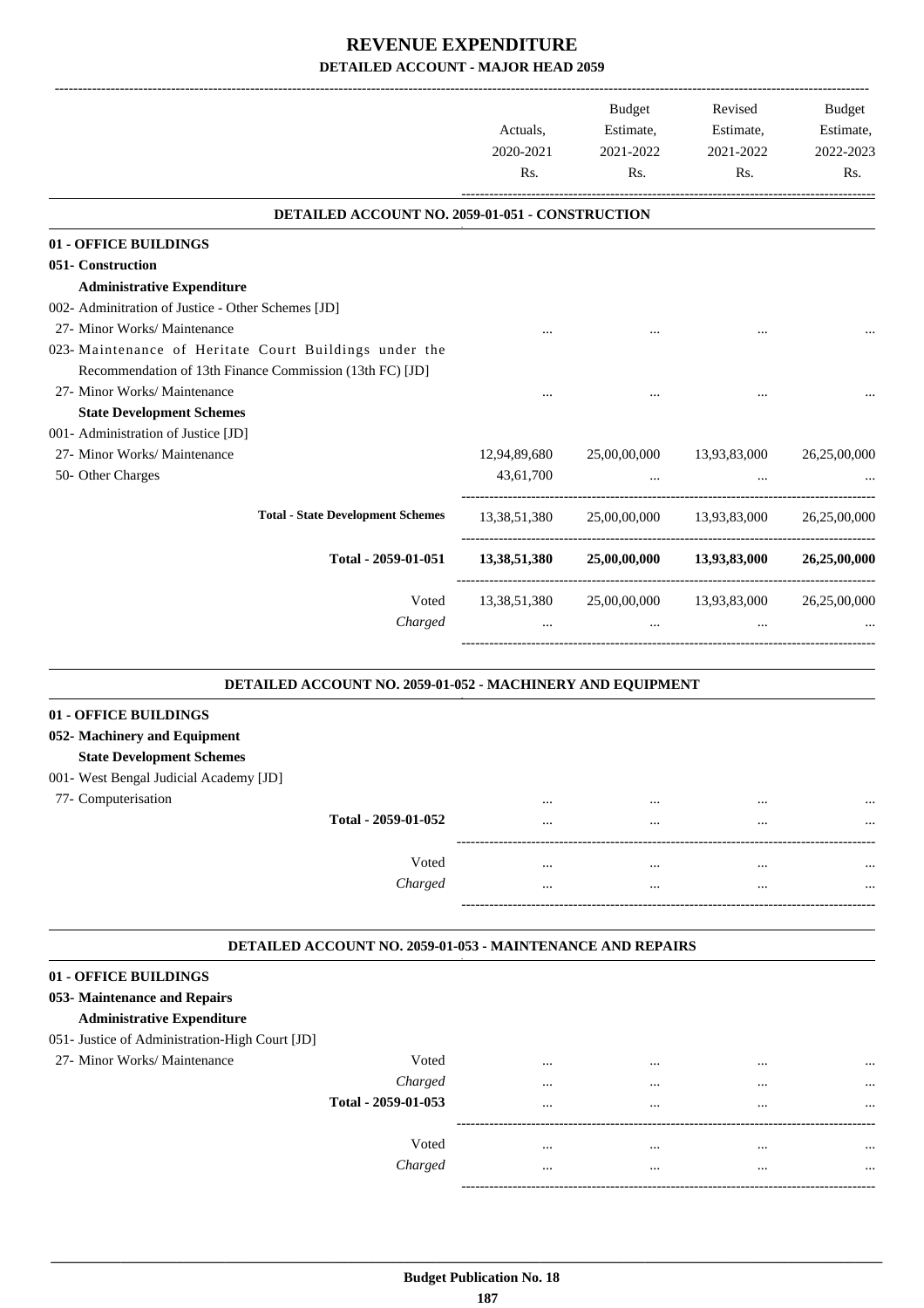|                                                                                  | <b>Budget</b> | Revised   | <b>Budget</b> |
|----------------------------------------------------------------------------------|---------------|-----------|---------------|
| Actuals.                                                                         | Estimate,     | Estimate, | Estimate,     |
| 2020-2021                                                                        | 2021-2022     | 2021-2022 | 2022-2023     |
| Rs.                                                                              | Rs.           | Rs.       | Rs.           |
|                                                                                  |               |           |               |
|                                                                                  |               |           |               |
|                                                                                  |               |           |               |
| <b>DETAILED ACCOUNT NO. 2059 - DEDUCT RECOVERIES IN REDUCTION OF EXPENDITURE</b> |               |           |               |

-------------------------

| 01 - OFFICE BUILDINGS<br>051- Construction |                                  |          |          |           |
|--------------------------------------------|----------------------------------|----------|----------|-----------|
| <b>State Development Schemes</b>           |                                  |          |          |           |
| 001-Administration of Justice [JD]         |                                  |          |          |           |
| 70-Deduct Recoveries                       |                                  |          |          |           |
| 01-Others                                  | $\cdots$                         | $\cdots$ | $\cdots$ | $\ddotsc$ |
| 911-Deduct recoveries of Overpayments [JD] |                                  |          |          |           |
| 70-Deduct Recoveries                       |                                  |          |          |           |
| 01-Others                                  | $\cdots$                         |          | $\cdots$ | $\ddotsc$ |
| Total - 051 - Deduct - Recoveries          | $\cdots$                         |          | $\cdots$ | $\ddotsc$ |
| <b>Total - 2059 - Deduct - Recoveries</b>  | $\cdots$<br>-------------------- | $\cdots$ | $\cdots$ | $\cdots$  |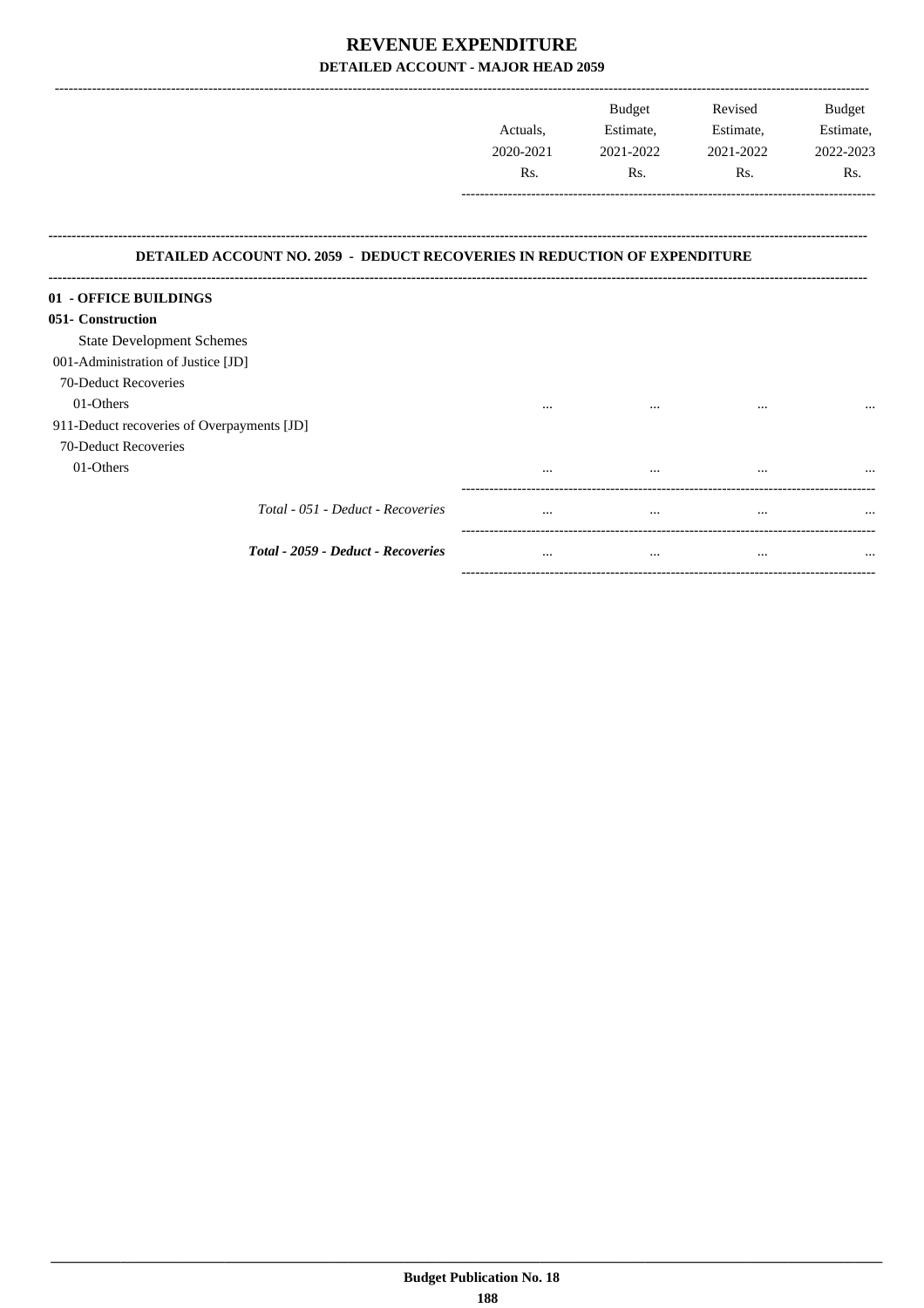### **DEMAND No. 34**

#### **Judicial Department**

#### **A. General Services - (d) Administrative Services**

#### **Head of Account : 2070 - Other Administrative Services**

| Voted Rs. 7,31,91,000<br><b>Charged Rs. Nil</b>                   |             |                                     |                                                 | Total Rs. 7,31,91,000 |
|-------------------------------------------------------------------|-------------|-------------------------------------|-------------------------------------------------|-----------------------|
|                                                                   |             | Voted Rs.                           | <b>Charged Rs.</b>                              | <b>Total Rs.</b>      |
| <b>Gross Expenditure</b>                                          |             | 7,31,91,000                         |                                                 | $\ldots$ 7,31,91,000  |
| <b>Deduct - Recoveries</b>                                        |             | $-2,000$                            | $\cdots$                                        | $-2,000$              |
| Net Expenditure                                                   |             | 7,31,89,000                         | $\cdots$                                        | 7,31,89,000           |
| <b>REVENUE EXPENDITURE</b><br><b>ABSTRACT ACCOUNT</b>             |             |                                     |                                                 |                       |
|                                                                   |             | Budget                              | Revised                                         | <b>Budget</b>         |
|                                                                   | Actuals,    | Estimate,                           | Estimate,                                       | Estimate,             |
|                                                                   | 2020-2021   | 2021-2022                           | 2021-2022                                       | 2022-2023             |
|                                                                   | Rs.         | Rs.                                 | Rs.                                             | Rs.                   |
| 003- Training                                                     |             |                                     |                                                 |                       |
| Administrative Expenditure                                        |             | 5,96,96,766 6,11,08,000 7,12,34,000 |                                                 | 7,31,91,000           |
| <b>Total - 003</b>                                                |             |                                     | 5,96,96,766 6,11,08,000 7,12,34,000 7,31,91,000 |                       |
| 105- Special Commissions of Enquiry<br>Administrative Expenditure |             |                                     |                                                 |                       |
|                                                                   |             |                                     |                                                 |                       |
| <b>Total - 105</b>                                                |             |                                     |                                                 |                       |
| <b>Grand Total - Gross</b>                                        |             |                                     | 5,96,96,766 6,11,08,000 7,12,34,000 7,31,91,000 |                       |
| Voted                                                             |             |                                     | 5,96,96,766 6,11,08,000 7,12,34,000 7,31,91,000 |                       |
| Charged                                                           | $\cdots$    | $\cdots$                            |                                                 |                       |
| <b>Administrative Expenditure</b>                                 |             | 5,96,96,766 6,11,08,000<br>.        | 7,12,34,000                                     | 7,31,91,000           |
| <b>Deduct Recoveries</b>                                          | $\cdots$    | $-2,000$                            | $-2,000$                                        | $-2,000$              |
| <b>Grand Total - Net</b>                                          | 5,96,96,766 | 6,11,06,000                         | 7,12,32,000                                     | 7,31,89,000           |
| Voted                                                             | 5,96,96,766 | 6,11,06,000                         | 7,12,32,000                                     | 7,31,89,000           |

*Charged ... ... ... ...*

----------------------------------------------------------------------------------------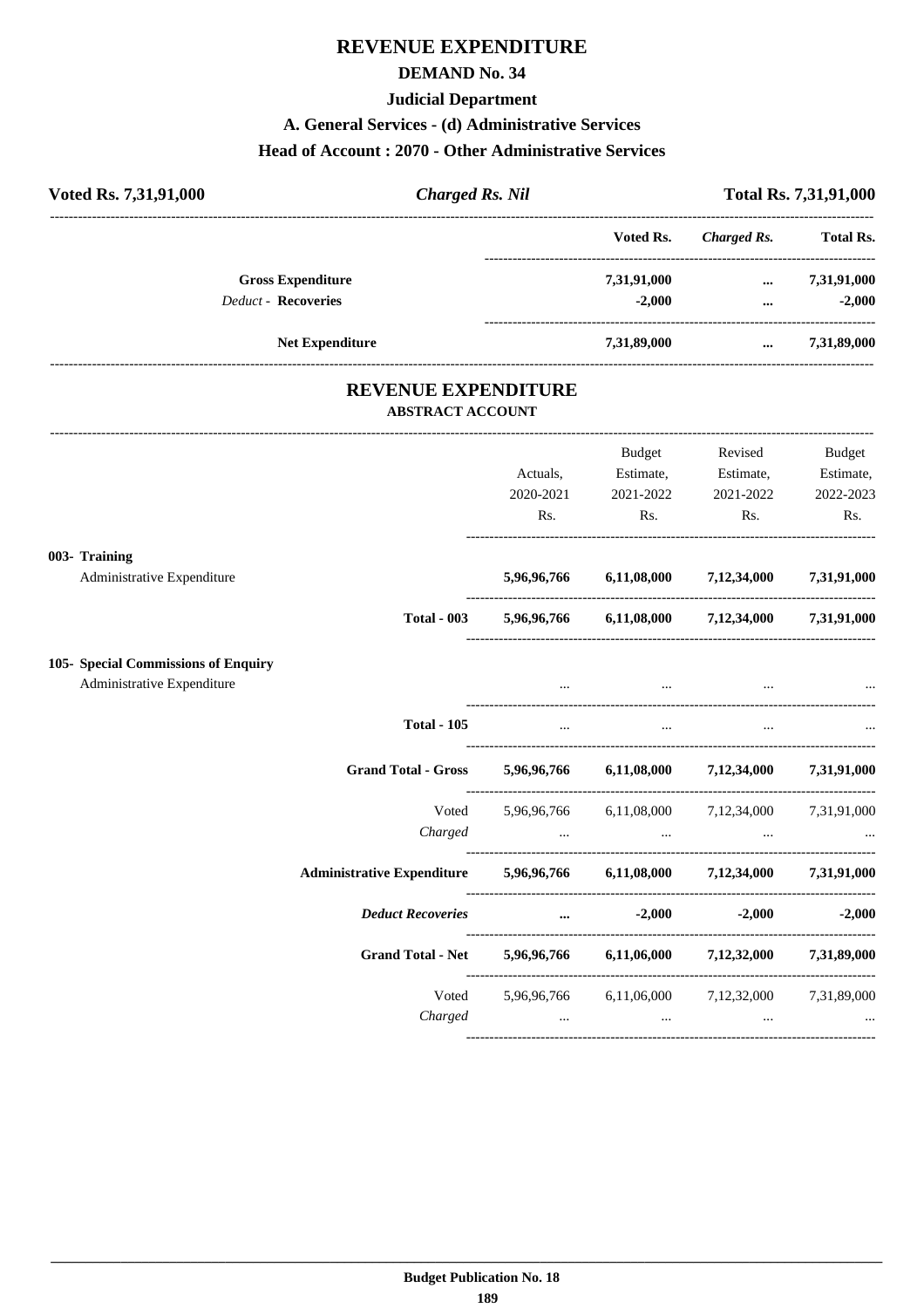| DETAILED ACCOUNT NO. 2070-00-003 - TRAINING<br><b>Administrative Expenditure</b><br>50- Other Charges<br>01- Salaries<br>01-Pay<br>56,14,312<br>1,03,00,000<br>90,00,000<br>14-Grade Pay<br>1,06,500<br>1,75,000<br>50,000<br>02-Dearness Allowance<br>37,74,862<br>46,58,000<br>45,00,000<br>03-House Rent Allowance<br>9,50,190<br>11,50,000<br>11,00,000<br>33,600<br>04-Ad hoc Bonus<br>50,000<br>50,000<br>05-Interim Relief<br>5,78,021<br>6,50,000<br>5,78,000<br>07-Other Allowances<br>2,97,269<br>12,00,000<br>6,00,000<br>12-Medical Allowance<br>32,000<br>65,000<br>64,000<br>Total - 2070-00-003-004-01<br>1,82,48,000<br>1,59,42,000<br>1,13,86,754<br>02- Wages<br>4,10,000<br>$\cdots$<br>$\cdots$<br>07- Medical Reimbursements<br>39,23,338<br>52,00,000<br>52,00,000 |             |
|------------------------------------------------------------------------------------------------------------------------------------------------------------------------------------------------------------------------------------------------------------------------------------------------------------------------------------------------------------------------------------------------------------------------------------------------------------------------------------------------------------------------------------------------------------------------------------------------------------------------------------------------------------------------------------------------------------------------------------------------------------------------------------------|-------------|
| 003- Training                                                                                                                                                                                                                                                                                                                                                                                                                                                                                                                                                                                                                                                                                                                                                                            |             |
| 003- Judicial Officers [JD]<br>004- Establishment of State Judicial Academy. [JD]                                                                                                                                                                                                                                                                                                                                                                                                                                                                                                                                                                                                                                                                                                        |             |
|                                                                                                                                                                                                                                                                                                                                                                                                                                                                                                                                                                                                                                                                                                                                                                                          |             |
|                                                                                                                                                                                                                                                                                                                                                                                                                                                                                                                                                                                                                                                                                                                                                                                          |             |
|                                                                                                                                                                                                                                                                                                                                                                                                                                                                                                                                                                                                                                                                                                                                                                                          |             |
|                                                                                                                                                                                                                                                                                                                                                                                                                                                                                                                                                                                                                                                                                                                                                                                          |             |
|                                                                                                                                                                                                                                                                                                                                                                                                                                                                                                                                                                                                                                                                                                                                                                                          |             |
|                                                                                                                                                                                                                                                                                                                                                                                                                                                                                                                                                                                                                                                                                                                                                                                          | 98,00,000   |
|                                                                                                                                                                                                                                                                                                                                                                                                                                                                                                                                                                                                                                                                                                                                                                                          | 50,000      |
|                                                                                                                                                                                                                                                                                                                                                                                                                                                                                                                                                                                                                                                                                                                                                                                          | 46,80,000   |
|                                                                                                                                                                                                                                                                                                                                                                                                                                                                                                                                                                                                                                                                                                                                                                                          | 11,60,000   |
|                                                                                                                                                                                                                                                                                                                                                                                                                                                                                                                                                                                                                                                                                                                                                                                          | 55,000      |
|                                                                                                                                                                                                                                                                                                                                                                                                                                                                                                                                                                                                                                                                                                                                                                                          | 5,78,000    |
|                                                                                                                                                                                                                                                                                                                                                                                                                                                                                                                                                                                                                                                                                                                                                                                          | 6,12,000    |
|                                                                                                                                                                                                                                                                                                                                                                                                                                                                                                                                                                                                                                                                                                                                                                                          | 65,000      |
|                                                                                                                                                                                                                                                                                                                                                                                                                                                                                                                                                                                                                                                                                                                                                                                          | 1,70,00,000 |
|                                                                                                                                                                                                                                                                                                                                                                                                                                                                                                                                                                                                                                                                                                                                                                                          |             |
|                                                                                                                                                                                                                                                                                                                                                                                                                                                                                                                                                                                                                                                                                                                                                                                          | 53,04,000   |
| 11- Travel Expenses<br>45,121<br>1,54,000<br>1,50,000                                                                                                                                                                                                                                                                                                                                                                                                                                                                                                                                                                                                                                                                                                                                    | 1,53,000    |
| 12- Medical Reimbursements under WBHS 2008<br>25,000<br>25,000                                                                                                                                                                                                                                                                                                                                                                                                                                                                                                                                                                                                                                                                                                                           | 26,000      |
| 13- Office Expenses                                                                                                                                                                                                                                                                                                                                                                                                                                                                                                                                                                                                                                                                                                                                                                      |             |
| 01-Electricity<br>1,24,10,394<br>1,45,00,000<br>1,44,50,000                                                                                                                                                                                                                                                                                                                                                                                                                                                                                                                                                                                                                                                                                                                              | 1,46,20,000 |
| 02-Telephone<br>7,14,040<br>8,20,000<br>8,10,000                                                                                                                                                                                                                                                                                                                                                                                                                                                                                                                                                                                                                                                                                                                                         | 8,27,000    |
| 03-Maintenance / P.O.L. for Office Vehicles<br>13,74,314<br>24,00,000<br>23,50,000                                                                                                                                                                                                                                                                                                                                                                                                                                                                                                                                                                                                                                                                                                       | 24,00,000   |
| 04-Other Office Expenses<br>26,02,582<br>19,00,000<br>19,00,000                                                                                                                                                                                                                                                                                                                                                                                                                                                                                                                                                                                                                                                                                                                          | 19,38,000   |
| Total - 2070-00-003-004-13<br>1,71,01,330 1,96,20,000 1,95,10,000 1,97,85,000                                                                                                                                                                                                                                                                                                                                                                                                                                                                                                                                                                                                                                                                                                            |             |
|                                                                                                                                                                                                                                                                                                                                                                                                                                                                                                                                                                                                                                                                                                                                                                                          |             |
| 14- Rents, Rates and Taxes<br>24,000<br>20,000<br>$\cdots$                                                                                                                                                                                                                                                                                                                                                                                                                                                                                                                                                                                                                                                                                                                               | 21,000      |
| 16- Publications<br>1,74,329<br>1,10,000<br>1,40,000                                                                                                                                                                                                                                                                                                                                                                                                                                                                                                                                                                                                                                                                                                                                     | 1,43,000    |
| 19- Maintenance<br>1,24,086<br>4,27,000<br>1,27,000                                                                                                                                                                                                                                                                                                                                                                                                                                                                                                                                                                                                                                                                                                                                      | 1,31,000    |
| 26- Advertising and Publicity Expenses<br>30,000<br>20,000<br>$\cdots$                                                                                                                                                                                                                                                                                                                                                                                                                                                                                                                                                                                                                                                                                                                   | 21,000      |
| 27- Minor Works/ Maintenance<br>90,00,448<br>20,00,000<br>97,00,000                                                                                                                                                                                                                                                                                                                                                                                                                                                                                                                                                                                                                                                                                                                      | 98,00,000   |
| 28- Payment of Professional and Special Services                                                                                                                                                                                                                                                                                                                                                                                                                                                                                                                                                                                                                                                                                                                                         |             |
| 02-Other charges<br>32,00,000<br>15,42,171<br>32,00,000                                                                                                                                                                                                                                                                                                                                                                                                                                                                                                                                                                                                                                                                                                                                  | 32,64,000   |
| 50- Other Charges<br>79,962<br>1,10,000<br>5,50,000                                                                                                                                                                                                                                                                                                                                                                                                                                                                                                                                                                                                                                                                                                                                      | 5,61,000    |
| 78- Outsourcing of Services<br>1,66,00,000<br>1,63,19,227<br>1,15,00,000                                                                                                                                                                                                                                                                                                                                                                                                                                                                                                                                                                                                                                                                                                                 | 1,69,32,000 |
| 98- Training<br>50,000<br>50,000                                                                                                                                                                                                                                                                                                                                                                                                                                                                                                                                                                                                                                                                                                                                                         | 50,000      |
| Total - 2070-00-003-004<br>6,11,08,000 7,12,34,000 7,31,91,000<br>5,96,96,766                                                                                                                                                                                                                                                                                                                                                                                                                                                                                                                                                                                                                                                                                                            |             |
| <b>Total - Administrative Expenditure</b><br>5,96,96,766 6,11,08,000 7,12,34,000 7,31,91,000                                                                                                                                                                                                                                                                                                                                                                                                                                                                                                                                                                                                                                                                                             |             |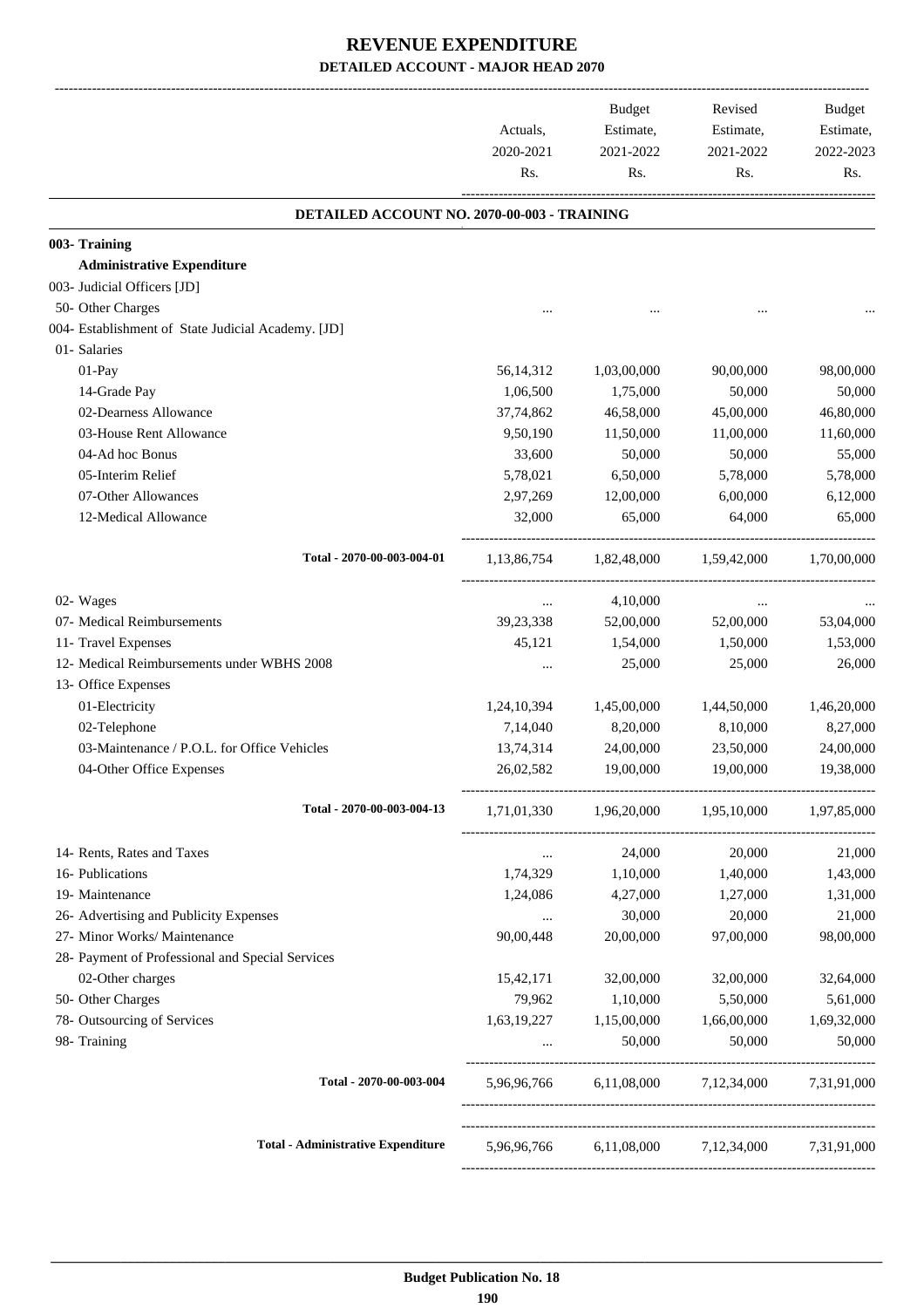|                                                                   | Actuals,<br>2020-2021<br>Rs. | <b>Budget</b><br>Estimate,<br>2021-2022<br>Rs. | Revised<br>Estimate,<br>2021-2022<br>Rs. | <b>Budget</b><br>Estimate,<br>2022-2023<br>Rs. |
|-------------------------------------------------------------------|------------------------------|------------------------------------------------|------------------------------------------|------------------------------------------------|
| Total - 2070-00-003                                               | 5,96,96,766                  | 6,11,08,000                                    | 7,12,34,000                              | 7,31,91,000                                    |
| Voted                                                             | 5,96,96,766                  | 6,11,08,000                                    | 7,12,34,000                              | 7,31,91,000                                    |
| Charged                                                           | $\cdots$                     | $\cdots$                                       | $\cdots$                                 |                                                |
|                                                                   |                              |                                                | ---------------------                    |                                                |
| DETAILED ACCOUNT NO. 2070-00-105 - SPECIAL COMMISSIONS OF ENQUIRY |                              |                                                |                                          |                                                |
| 105- Special Commissions of Enquiry                               |                              |                                                |                                          |                                                |
| <b>Administrative Expenditure</b>                                 |                              |                                                |                                          |                                                |
| 043- State Law Commission [JD]                                    |                              |                                                |                                          |                                                |
| 01- Salaries                                                      |                              |                                                |                                          |                                                |
| 01-Pay                                                            |                              |                                                |                                          |                                                |
| 14-Grade Pay                                                      |                              |                                                |                                          |                                                |
| 02-Dearness Allowance                                             |                              |                                                |                                          |                                                |
| 03-House Rent Allowance                                           |                              |                                                |                                          |                                                |
| 04-Ad hoc Bonus                                                   |                              |                                                |                                          |                                                |
| 07-Other Allowances                                               |                              |                                                |                                          |                                                |
| 12-Medical Allowance                                              |                              |                                                |                                          |                                                |
| 11- Travel Expenses                                               |                              |                                                |                                          | $\cdots$                                       |
| 13- Office Expenses                                               |                              |                                                |                                          |                                                |
| 01-Electricity                                                    |                              |                                                |                                          |                                                |
| 02-Telephone                                                      |                              |                                                |                                          | $\cdots$                                       |
| 03-Maintenance / P.O.L. for Office Vehicles                       |                              |                                                |                                          | $\cdots$                                       |
| 04-Other Office Expenses                                          |                              |                                                |                                          |                                                |
| 28- Payment of Professional and Special Services                  |                              |                                                |                                          |                                                |
| 02-Other charges                                                  |                              |                                                |                                          |                                                |
| 50- Other Charges                                                 | $\cdots$                     | $\cdots$                                       | $\cdots$                                 | $\ldots$                                       |
| 77- Computerisation                                               |                              |                                                |                                          |                                                |
| 046- Justice Kalyan Jyoti Sengupta Commission of Enquiry into the |                              |                                                |                                          |                                                |
| Incidents of Howrah Court Complex [JD]                            |                              |                                                |                                          |                                                |
| 01- Salaries                                                      |                              |                                                |                                          |                                                |
| 01-Pay                                                            |                              | $\cdots$                                       | $\cdots$                                 |                                                |
| 02- Wages                                                         |                              |                                                |                                          | $\cdots$                                       |
| 13- Office Expenses                                               |                              |                                                |                                          |                                                |
| 01-Electricity                                                    |                              | $\cdots$                                       | $\cdots$                                 |                                                |
| 02-Telephone                                                      |                              |                                                |                                          | $\cdots$                                       |
| 03-Maintenance / P.O.L. for Office Vehicles                       |                              | $\cdots$                                       | $\cdots$                                 | $\cdots$                                       |
| 04-Other Office Expenses                                          |                              |                                                |                                          |                                                |
| 50- Other Charges                                                 | $\cdots$                     |                                                |                                          |                                                |
| 77- Computerisation                                               | $\cdots$                     |                                                | $\cdots$                                 | $\cdots$                                       |
| Total - 2070-00-105                                               | $\cdots$                     | $\cdots$                                       | $\cdots$                                 | $\cdots$                                       |
|                                                                   | $\cdots$                     | $\cdots$                                       | $\ddotsc$                                | $\cdots$                                       |

------------------------------------------------------------------------------------------ Voted ... ... ... ... *Charged* ... ... ... ...

-----------------------------------------------------------------------------------------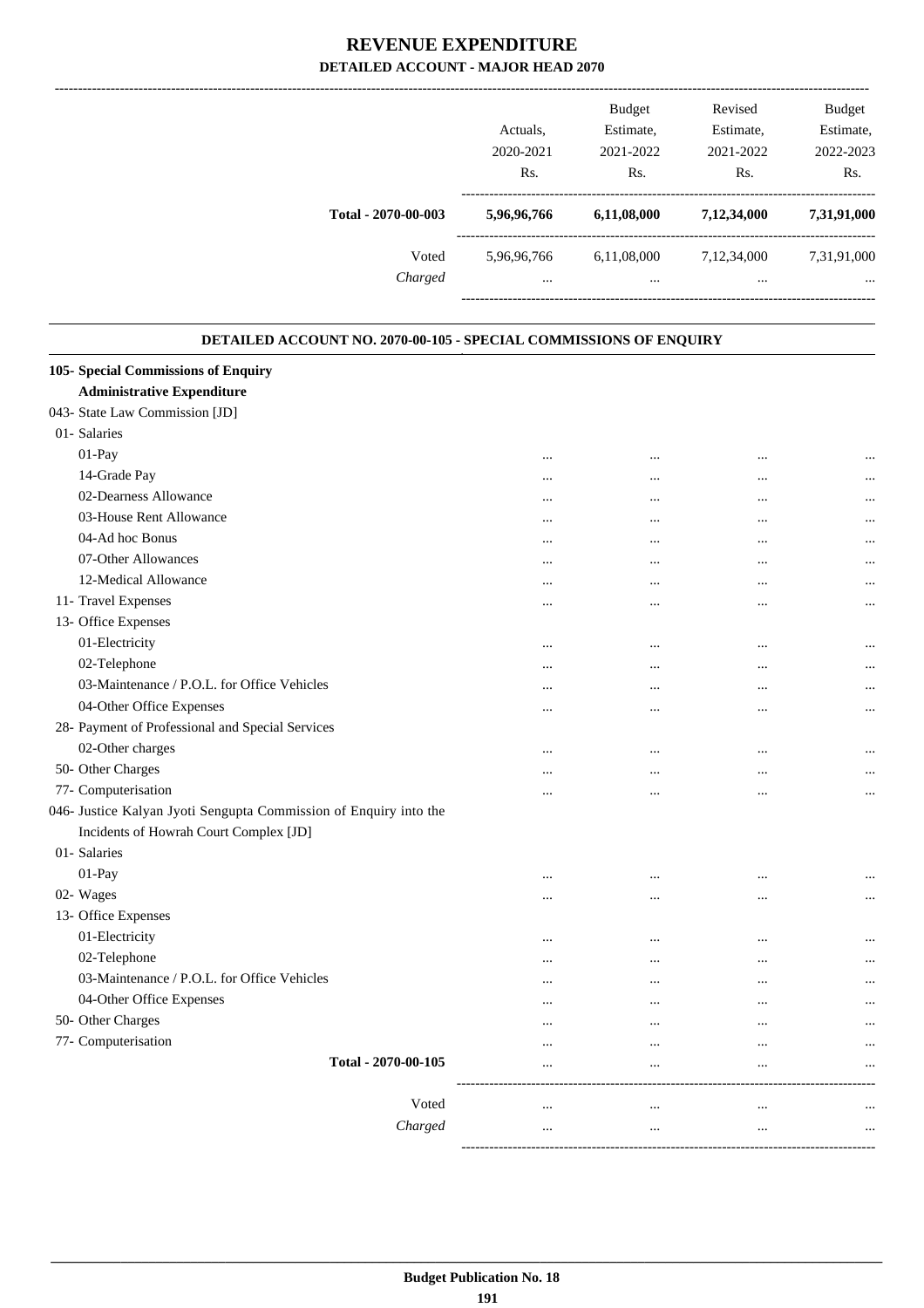|                                                                                                                                                    | Actuals,<br>2020-2021<br>Rs. | Budget<br>Estimate,<br>2021-2022<br>Rs. | Revised<br>Estimate,<br>2021-2022<br>Rs. | Budget<br>Estimate,<br>2022-2023<br>Rs. |
|----------------------------------------------------------------------------------------------------------------------------------------------------|------------------------------|-----------------------------------------|------------------------------------------|-----------------------------------------|
| <b>DETAILED ACCOUNT NO. 2070 - DEDUCT RECOVERIES IN REDUCTION OF EXPENDITURE</b>                                                                   |                              |                                         |                                          |                                         |
| 003- Training                                                                                                                                      |                              |                                         |                                          |                                         |
| Administrative Expenditure                                                                                                                         |                              |                                         |                                          |                                         |
| 004-Establishment of State Judicial Academy. [JD]                                                                                                  |                              |                                         |                                          |                                         |
| 70-Deduct Recoveries                                                                                                                               |                              |                                         |                                          |                                         |
| 01-Others                                                                                                                                          |                              | $-1,000$                                | $-1,000$                                 | $-1,000$                                |
| 02-W.B.H.S. 2008                                                                                                                                   | $\cdots$                     | $-1,000$                                | $-1,000$                                 | $-1,000$                                |
| 008-Training of Judicial Officers/Public Prosecutors under the<br>Recommendation of 13th Finance Commission (13th FC) [JD]<br>70-Deduct Recoveries |                              |                                         |                                          |                                         |
| 01-Others                                                                                                                                          |                              |                                         |                                          |                                         |
| Total - 003 - Deduct - Recoveries                                                                                                                  | $\cdots$                     | $-2,000$                                | $-2,000$                                 | $-2,000$                                |
| 911- Deduct Recoveries of Overpayments                                                                                                             |                              |                                         |                                          |                                         |
| Administrative Expenditure                                                                                                                         |                              |                                         |                                          |                                         |
| 038-Establishment of State Judicial Academy [JD]                                                                                                   |                              |                                         |                                          |                                         |
| 70-Deduct Recoveries                                                                                                                               |                              |                                         |                                          |                                         |
| 01-Others                                                                                                                                          |                              |                                         |                                          |                                         |
| Total - 911 - Deduct - Recoveries                                                                                                                  |                              |                                         |                                          |                                         |
| Total - 2070 - Deduct - Recoveries                                                                                                                 | $\cdots$                     | $-2,000$                                | $-2,000$                                 | $-2.000$                                |
|                                                                                                                                                    |                              |                                         |                                          |                                         |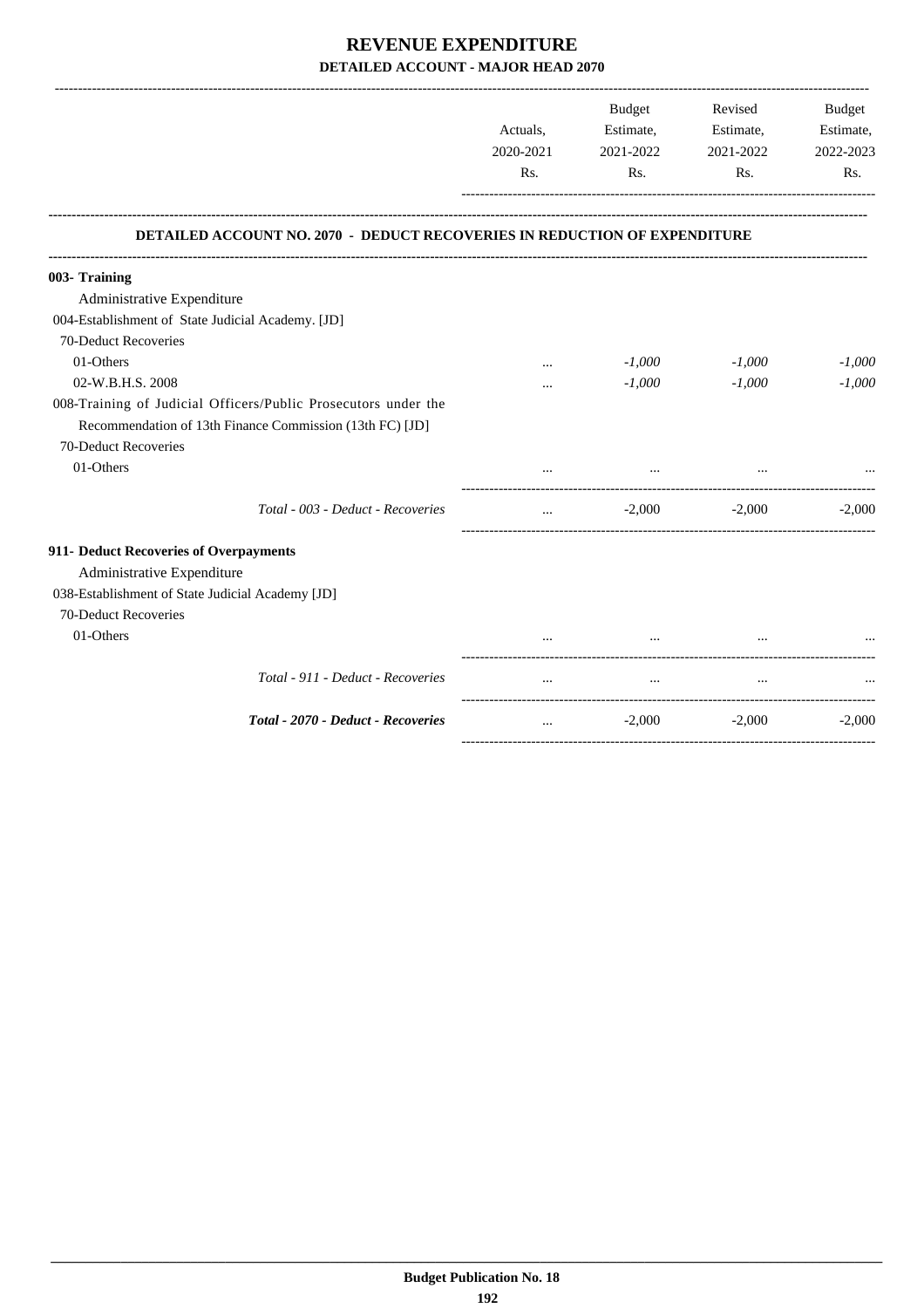#### **DEMAND No. 34**

#### **Judicial Department**

# **B - Social Services - (c) Water Supply, Sanitation, Housing and Urban Development**

**Head of Account : 2216 - Housing** 

| Voted Rs. 3,00,00,000                                  | <b>Charged Rs. Nil</b> |                         |                      | <b>Total Rs. 3,00,00,000</b> |
|--------------------------------------------------------|------------------------|-------------------------|----------------------|------------------------------|
|                                                        |                        | Voted Rs.               | Charged Rs.          | <b>Total Rs.</b>             |
| <b>Gross Expenditure</b><br><b>Deduct - Recoveries</b> |                        | 3,00,00,000<br>$\cdots$ | $\cdots$<br>$\cdots$ | 3,00,00,000<br>$\cdots$      |
| <b>Net Expenditure</b>                                 |                        | 3,00,00,000             |                      | 3,00,00,000                  |

# **REVENUE EXPENDITURE**

---------------------------------------------------------------------------------------------------------------------------------------------------------------------------------

### **ABSTRACT ACCOUNT**

|                                                                       |                                                                                                                                                                                                                                      | Budget                                                                                                          | Revised   | <b>Budget</b> |
|-----------------------------------------------------------------------|--------------------------------------------------------------------------------------------------------------------------------------------------------------------------------------------------------------------------------------|-----------------------------------------------------------------------------------------------------------------|-----------|---------------|
|                                                                       | Actuals,                                                                                                                                                                                                                             | Estimate,                                                                                                       | Estimate, | Estimate,     |
|                                                                       | 2020-2021                                                                                                                                                                                                                            | 2021-2022                                                                                                       | 2021-2022 | 2022-2023     |
|                                                                       | Rs.                                                                                                                                                                                                                                  | Rs.                                                                                                             | Rs.       | Rs.           |
| 01 - GOVERNMENT RESIDENTIAL BUILDINGS                                 |                                                                                                                                                                                                                                      |                                                                                                                 |           |               |
| 700- Other Housing                                                    |                                                                                                                                                                                                                                      |                                                                                                                 |           |               |
| <b>State Development Schemes</b>                                      |                                                                                                                                                                                                                                      | 75,07,283 3,50,00,000 42,29,000 3,00,00,000                                                                     |           |               |
|                                                                       |                                                                                                                                                                                                                                      | Total - 700 $75,07,283$ $3,50,00,000$ $42,29,000$ $3,00,00,000$                                                 |           |               |
| <b>Grand Total - Gross</b>                                            |                                                                                                                                                                                                                                      | $75,07,283$ $3,50,00,000$ $42,29,000$ $3,00,00,000$                                                             |           |               |
|                                                                       |                                                                                                                                                                                                                                      | Voted 75,07,283 3,50,00,000 42,29,000 3,00,00,000                                                               |           |               |
| Charged                                                               | <u>and the company of the company of the company of the company of the company of the company of the company of the company of the company of the company of the company of the company of the company of the company of the com</u> | the contract of the contract of the contract of the contract of the contract of the contract of the             |           |               |
| State Development Schemes 75,07,283 3,50,00,000 42,29,000 3,00,00,000 |                                                                                                                                                                                                                                      |                                                                                                                 |           |               |
| <b>Deduct Recoveries</b>                                              | $\cdots$                                                                                                                                                                                                                             |                                                                                                                 |           |               |
| <b>Grand Total - Net</b>                                              |                                                                                                                                                                                                                                      | 75,07,283 3,50,00,000 42,29,000 3,00,00,000                                                                     |           |               |
| Voted                                                                 |                                                                                                                                                                                                                                      | 75,07,283 3,50,00,000 42,29,000 3,00,00,000                                                                     |           |               |
| Charged                                                               |                                                                                                                                                                                                                                      | the contract of the contract of the contract of the contract of the contract of the contract of the contract of |           |               |
|                                                                       |                                                                                                                                                                                                                                      |                                                                                                                 |           |               |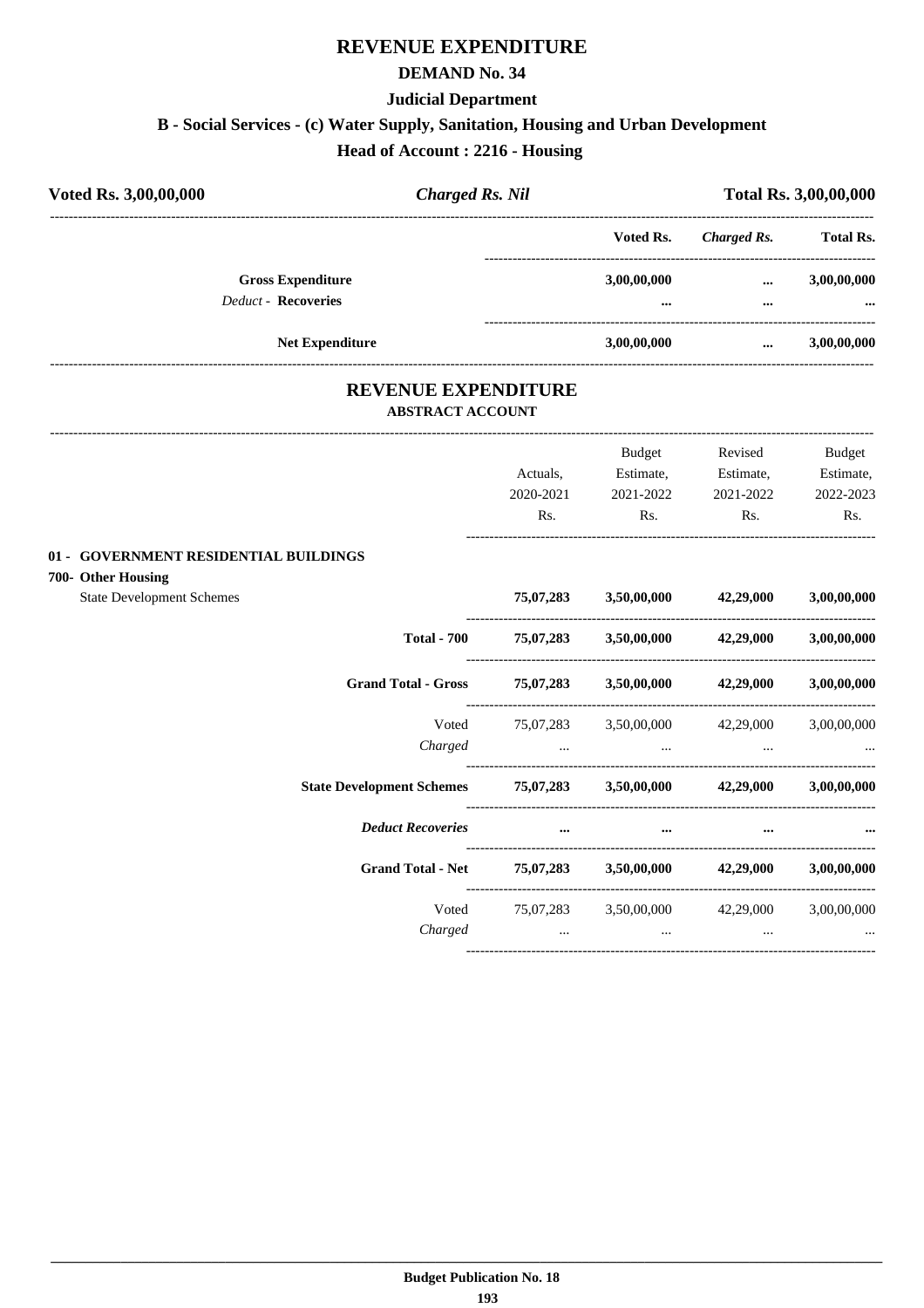|                                                   | Actuals,<br>2020-2021 | <b>Budget</b><br>Estimate,<br>2021-2022 | Revised<br>Estimate,<br>2021-2022 | Budget<br>Estimate,<br>2022-2023 |
|---------------------------------------------------|-----------------------|-----------------------------------------|-----------------------------------|----------------------------------|
|                                                   | Rs.                   | Rs.                                     | Rs.                               | Rs.                              |
| DETAILED ACCOUNT NO. 2216-01-700 - OTHER HOUSING  |                       |                                         |                                   |                                  |
| 01 - GOVERNMENT RESIDENTIAL BUILDINGS             |                       |                                         |                                   |                                  |
| 700- Other Housing                                |                       |                                         |                                   |                                  |
| <b>State Development Schemes</b>                  |                       |                                         |                                   |                                  |
| 001- Maintenance and Repairs of Bijon Bhavan [JD] |                       |                                         |                                   |                                  |
| 19- Maintenance                                   | 75,07,283             | 3,50,00,000                             | 42,29,000                         | 3,00,00,000                      |
| <b>Total - State Development Schemes</b>          | 75,07,283             | 3,50,00,000                             | 42,29,000                         | 3,00,00,000                      |
| Total - 2216-01-700                               | 75,07,283             | 3,50,00,000                             | 42,29,000                         | 3,00,00,000                      |
| Voted                                             | 75,07,283             | 3,50,00,000                             | 42,29,000                         | 3,00,00,000                      |
| Charged                                           | $\cdots$              | $\cdots$                                | $\cdots$                          |                                  |
|                                                   |                       |                                         |                                   |                                  |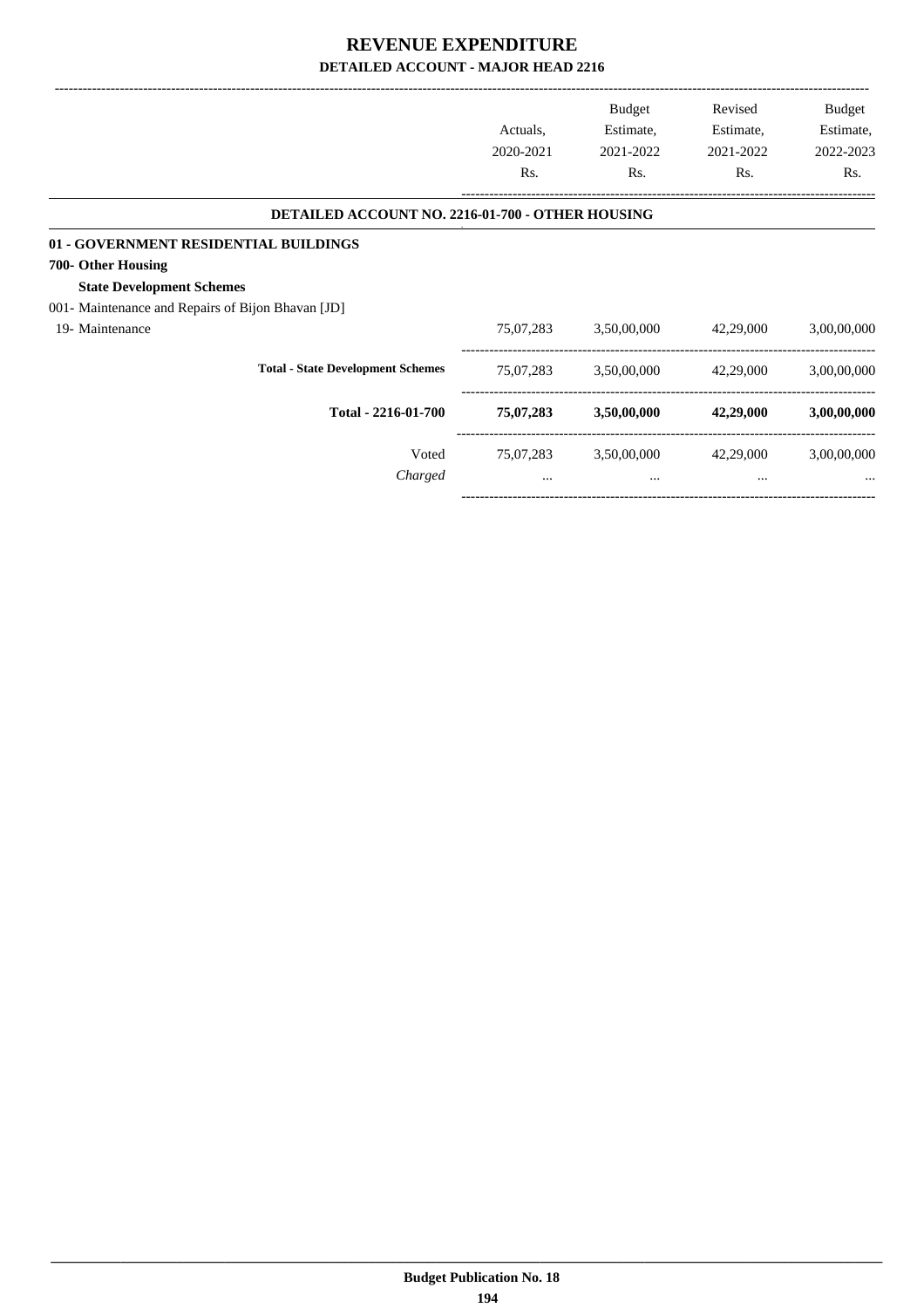### **DEMAND No. 34**

#### **Judicial Department**

### **B - Social Services - (g) Social Welfare and Nutrition**

#### **Head of Account : 2235 - Social Security And Welfare**

| Voted Rs. 11,85,00,000                                                        | <b>Charged Rs. Nil</b>            |                                                       |                       | Total Rs. 11,85,00,000 |
|-------------------------------------------------------------------------------|-----------------------------------|-------------------------------------------------------|-----------------------|------------------------|
|                                                                               |                                   | Voted Rs.                                             | <b>Charged Rs.</b>    | <b>Total Rs.</b>       |
| <b>Gross Expenditure</b>                                                      |                                   | 11,85,00,000                                          |                       | $\dots$ 11,85,00,000   |
| <b>Deduct - Recoveries</b>                                                    |                                   |                                                       | $\cdots$              |                        |
| <b>Net Expenditure</b>                                                        |                                   | 11,85,00,000                                          | $\ldots$ 11,85,00,000 |                        |
| <b>REVENUE EXPENDITURE</b><br><b>ABSTRACT ACCOUNT</b>                         |                                   |                                                       |                       |                        |
|                                                                               |                                   |                                                       | Budget Revised        | Budget                 |
|                                                                               | Actuals,                          | Estimate, Estimate, Estimate,                         |                       |                        |
|                                                                               |                                   | 2020-2021 2021-2022 2021-2022                         |                       | 2022-2023              |
|                                                                               | Rs.                               |                                                       | Rs.<br>Rs.            | Rs.                    |
| 60 - OTHER SOCIAL SECURITY AND WELFARE                                        |                                   |                                                       |                       |                        |
| <b>PROGRAMMES</b>                                                             |                                   |                                                       |                       |                        |
| 200- Other Programmes<br>Administrative Expenditure                           |                                   | 9,81,35,960 11,33,38,000 11,70,00,000 11,85,00,000    |                       |                        |
| <b>Total - 200</b>                                                            |                                   | 9,81,35,960  11,33,38,000  11,70,00,000  11,85,00,000 |                       |                        |
| <b>Grand Total - Gross</b>                                                    |                                   | 9,81,35,960 11,33,38,000 11,70,00,000 11,85,00,000    |                       |                        |
| Voted                                                                         |                                   | 9,81,35,960 11,33,38,000 11,70,00,000 11,85,00,000    |                       |                        |
| Charged                                                                       | <b>Contract Contract Contract</b> | $\cdots$                                              |                       |                        |
| Administrative Expenditure 9,81,35,960 11,33,38,000 11,70,00,000 11,85,00,000 |                                   |                                                       |                       |                        |
| <b>Deduct Recoveries</b>                                                      |                                   | $\cdots$<br>$\cdots$                                  |                       |                        |

Voted 9,81,35,960 11,33,38,000 11,70,00,000 11,85,00,000 *Charged ... ... ... ...*

----------------------------------------------------------------------------------------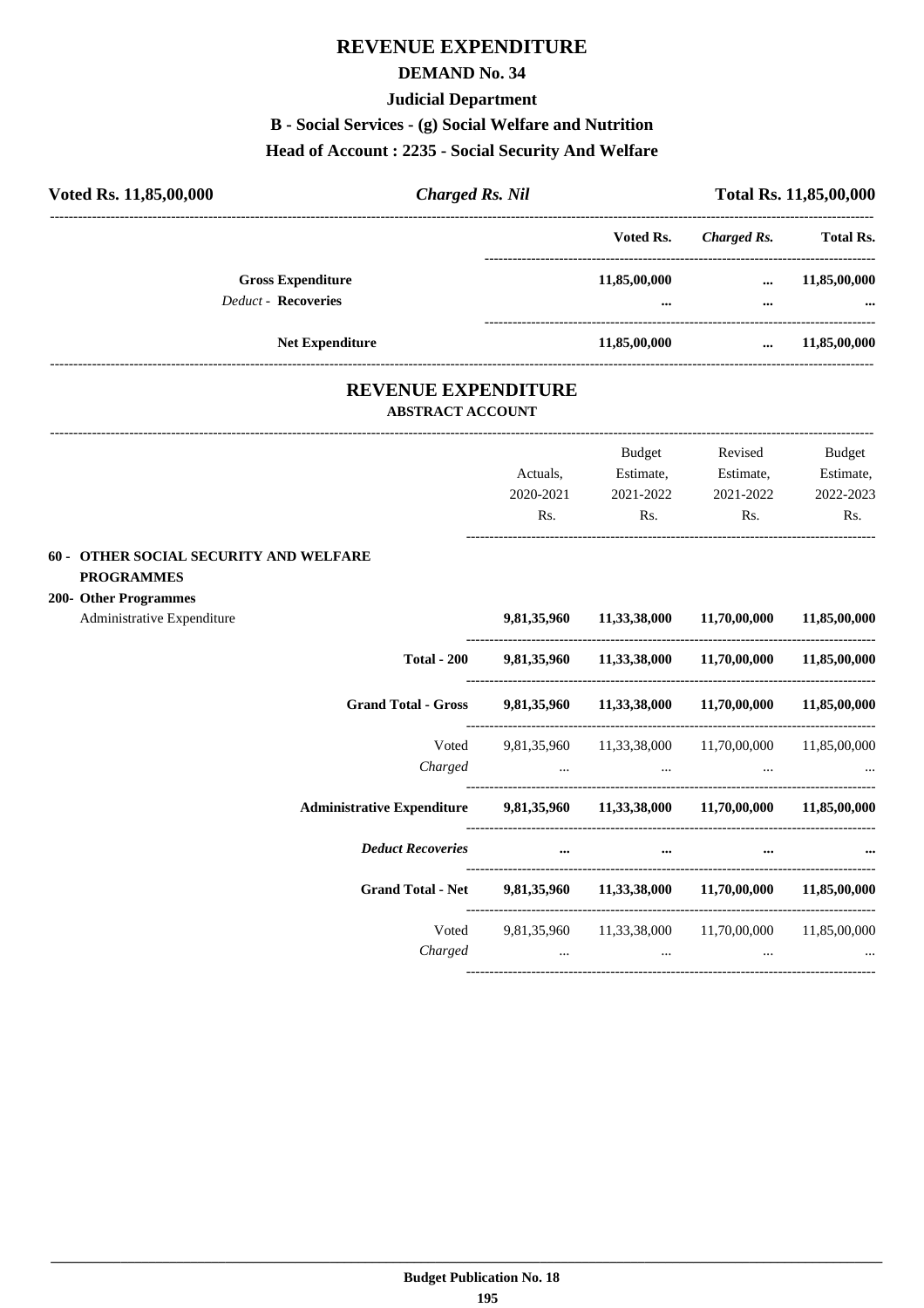|                                                                                  | Actuals,<br>2020-2021<br>Rs. | Budget<br>Estimate,<br>2021-2022<br>Rs. | Revised<br>Estimate,<br>2021-2022<br>Rs.          | Budget<br>Estimate,<br>2022-2023<br>Rs. |
|----------------------------------------------------------------------------------|------------------------------|-----------------------------------------|---------------------------------------------------|-----------------------------------------|
|                                                                                  |                              |                                         |                                                   |                                         |
| DETAILED ACCOUNT NO. 2235-60-200 - OTHER PROGRAMMES                              |                              |                                         |                                                   |                                         |
| <b>60 - OTHER SOCIAL SECURITY AND WELFARE</b>                                    |                              |                                         |                                                   |                                         |
| <b>PROGRAMMES</b>                                                                |                              |                                         |                                                   |                                         |
| <b>200- Other Programmes</b>                                                     |                              |                                         |                                                   |                                         |
| <b>Administrative Expenditure</b>                                                |                              |                                         |                                                   |                                         |
| 006- Legal Aid Committees- Legal aid to poor persons [JD]                        |                              |                                         |                                                   |                                         |
| 01- Salaries                                                                     |                              |                                         |                                                   |                                         |
| 01-Pay                                                                           |                              |                                         |                                                   |                                         |
| 14-Grade Pay                                                                     |                              | $\cdots$                                | $\cdots$                                          |                                         |
| 02-Dearness Allowance                                                            |                              | $\ddotsc$                               |                                                   |                                         |
| 03-House Rent Allowance                                                          |                              | $\cdots$                                | $\cdots$                                          |                                         |
| 04-Ad hoc Bonus                                                                  | $\cdots$                     |                                         | $\ddotsc$                                         |                                         |
| 07-Other Allowances                                                              | $\cdots$                     |                                         |                                                   | $\cdots$                                |
| 11-Compensatory Allowance                                                        | $\cdots$                     | $\ddotsc$                               | $\cdots$                                          |                                         |
| 11- Travel Expenses                                                              | $\cdots$                     | $\ddotsc$                               | $\cdots$                                          |                                         |
| 12- Medical Reimbursements under WBHS 2008                                       |                              | $\cdots$                                | $\cdots$                                          |                                         |
| 037- Legal Services Authority for West Bengal [JD]                               |                              |                                         |                                                   |                                         |
| 31- Grants-in-aid-GENERAL                                                        |                              |                                         |                                                   |                                         |
| 02-Other Grants                                                                  | 1,01,03,960                  | 1,93,38,000                             | 1,70,00,000                                       | 1,74,00,000                             |
| 36- Grants-in-aid-Salaries                                                       | 8,80,32,000                  | 9,30,00,000                             | 9,30,00,000                                       | 9,38,00,000                             |
| Total - 2235-60-200-037                                                          |                              |                                         | 9,81,35,960 11,23,38,000 11,00,00,000             | 11,12,00,000                            |
| 078- Grant for Training of Mediators /Conciliators and Capacity<br>Building [JD] |                              |                                         |                                                   |                                         |
| 31- Grants-in-aid-GENERAL                                                        |                              |                                         |                                                   |                                         |
| 02-Other Grants                                                                  | $\ddotsc$                    | 10,00,000                               | 70,00,000                                         | 73,00,000                               |
| Total - 2235-60-200-078                                                          | $\cdots$                     | 10,00,000                               | 70,00,000                                         | 73,00,000                               |
| <b>Total - Administrative Expenditure</b>                                        | 9,81,35,960                  | 11,33,38,000                            | 11,70,00,000                                      | 11,85,00,000                            |
|                                                                                  |                              |                                         |                                                   |                                         |
| Total - 2235-60-200                                                              | 9,81,35,960                  | 11,33,38,000                            | 11,70,00,000                                      | 11,85,00,000                            |
| Voted<br>Charged                                                                 |                              | $\cdots$                                | 9,81,35,960 11,33,38,000 11,70,00,000<br>$\cdots$ | 11,85,00,000                            |

#### **DETAILED ACCOUNT NO. 2235 - DEDUCT RECOVERIES IN REDUCTION OF EXPENDITURE**

**--------------------------------------------------------------------------------------------------------------------------------------------------------------------------------**

**--------------------------------------------------------------------------------------------------------------------------------------------------------------------------------**

### **60 - OTHER SOCIAL SECURITY AND WELFARE PROGRAMMES**

#### **200- Other Programmes**

Administrative Expenditure

006-Legal Aid Committees- Legal aid to poor persons [JD]

70-Deduct Recoveries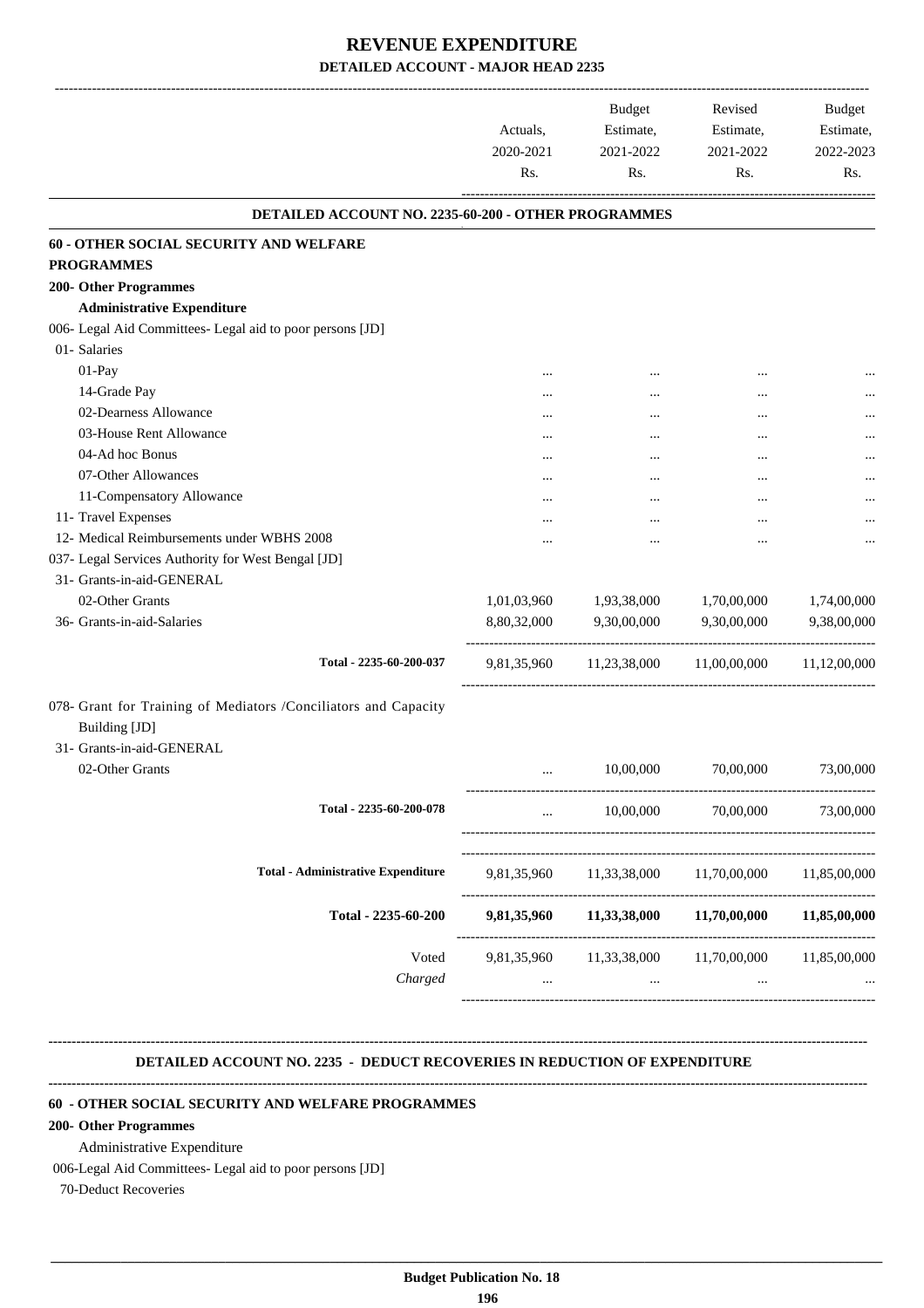-------------------------------------------------------------------------------------------------------------------------------------------------------------------------------

|                                                          | Actuals,<br>2020-2021<br>Rs. | <b>Budget</b><br>Estimate,<br>2021-2022<br>Rs. | Revised<br>Estimate,<br>2021-2022<br>Rs. | <b>Budget</b><br>Estimate,<br>2022-2023<br>Rs. |
|----------------------------------------------------------|------------------------------|------------------------------------------------|------------------------------------------|------------------------------------------------|
| 01-Others                                                | $\cdots$                     | $\cdots$                                       | $\cdots$                                 |                                                |
| 02-W.B.H.S. 2008                                         | $\cdots$                     | $\cdots$                                       | $\cdots$                                 | $\cdots$                                       |
| 037-Legal Services Authority for West Bengal [JD]        |                              |                                                |                                          |                                                |
| 70-Deduct Recoveries                                     |                              |                                                |                                          |                                                |
| 01-Others                                                | $\cdots$                     | $\cdots$                                       | $\cdots$                                 |                                                |
| Total - 200 - Deduct - Recoveries                        | $\cdots$                     | $\cdots$                                       | $\cdots$                                 |                                                |
| 911- Deduct Recoveries of Overpayments                   |                              |                                                |                                          |                                                |
| Administrative Expenditure                               |                              |                                                |                                          |                                                |
| 016-Legal Aid Committees- Legal aid to poor persons [JD] |                              |                                                |                                          |                                                |
| 70-Deduct Recoveries                                     |                              |                                                |                                          |                                                |
| 01-Others                                                |                              | $\cdots$                                       | $\cdots$                                 |                                                |
| Total - 911 - Deduct - Recoveries                        |                              |                                                | $\cdots$                                 |                                                |
| Total - 2235 - Deduct - Recoveries                       | $\cdots$                     | $\cdots$                                       | $\cdots$                                 |                                                |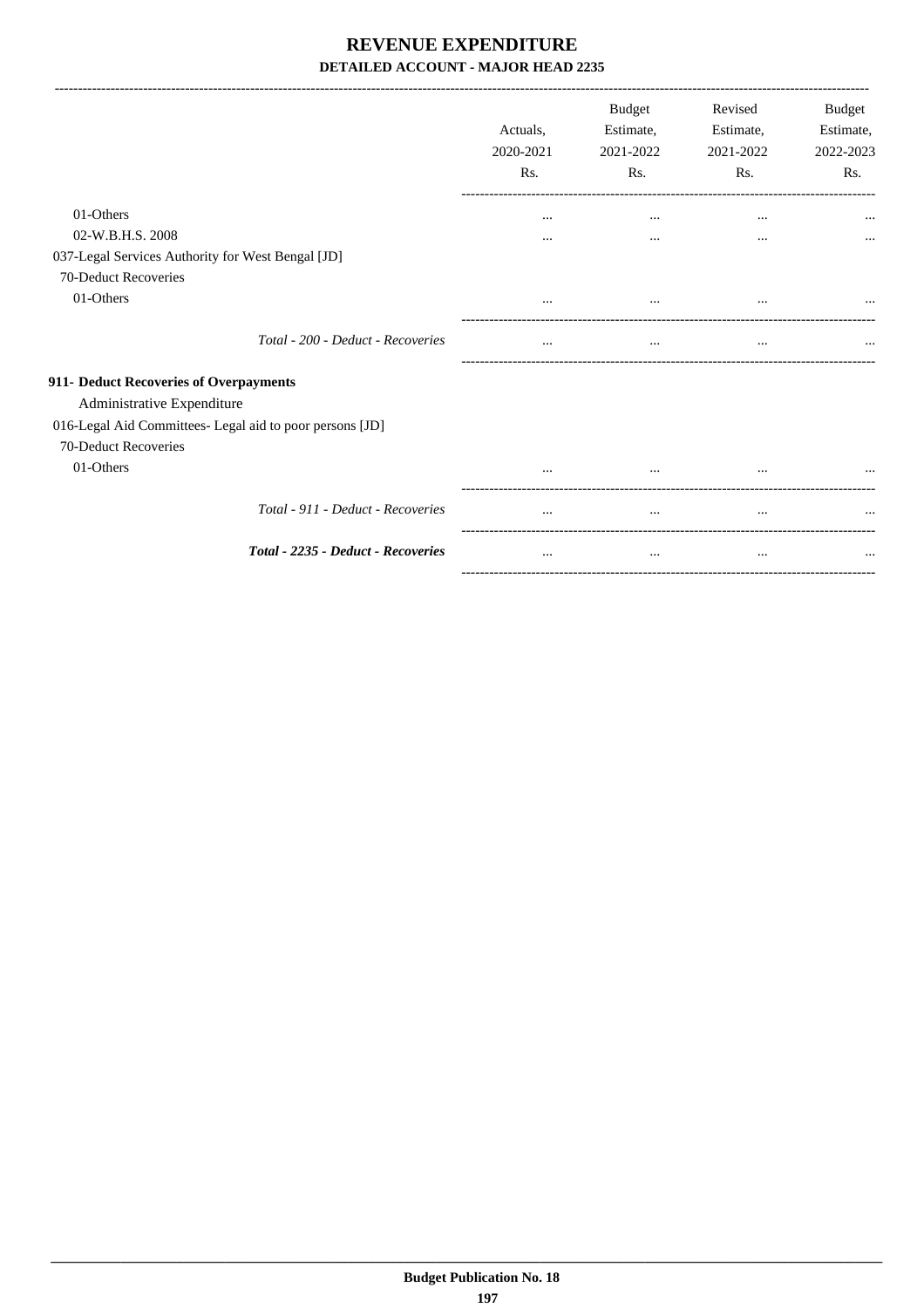#### **DEMAND No. 34**

#### **Judicial Department**

# C - Economic Services - (j) General Economic Services

#### Head of Account: 3454 - Census, Surveys and Statistics

| <b>Voted Rs. Nil</b>                                   | <b>Charged Rs. Nil</b> |                      | <b>Total Rs. Nil</b>                  |
|--------------------------------------------------------|------------------------|----------------------|---------------------------------------|
|                                                        | Voted Rs.              | Charged Rs.          | <b>Total Rs.</b>                      |
| <b>Gross Expenditure</b><br><b>Deduct - Recoveries</b> | $\cdots$<br>$-2,000$   | $\cdots$<br>$\cdots$ | $\bullet \bullet \bullet$<br>$-2,000$ |
| <b>Net Expenditure</b>                                 | $-2,000$               | $\cdots$             | $-2,000$                              |

### REVENUE EXPENDITURE **ABSTRACT ACCOUNT**

 $02 111-$ 

|                                                                                        |                                   | Actuals,<br>2020-2021<br>Rs. | Budget<br>Estimate,<br>2021-2022<br>Rs. | Revised<br>Estimate,<br>2021-2022<br>Rs. | Budget<br>Estimate,<br>2022-2023<br>Rs. |
|----------------------------------------------------------------------------------------|-----------------------------------|------------------------------|-----------------------------------------|------------------------------------------|-----------------------------------------|
| <b>SURVEYS AND STATISTICS</b><br><b>Vital Statistics</b><br>Administrative Expenditure |                                   | $\cdots$                     | $\cdots$                                | the contract of the contract of the      |                                         |
|                                                                                        | <b>Total - 111</b>                | $\cdots$                     | $\cdots$                                | $\cdots$                                 |                                         |
|                                                                                        | <b>Grand Total - Gross</b>        | $\cdots$                     | $\cdots$                                | $\cdots$                                 |                                         |
|                                                                                        | Voted<br>Charged                  | $\cdots$<br>$\cdots$         | $\cdots$<br>$\cdots$                    | $\cdots$<br>$\cdots$                     |                                         |
|                                                                                        | <b>Administrative Expenditure</b> | $\cdots$                     | $\cdots$                                | $\cdots$                                 |                                         |
|                                                                                        | <b>Deduct Recoveries</b>          | $-1,476$                     | $\cdots$                                | $-2,000$                                 | $-2,000$                                |
|                                                                                        | <b>Grand Total - Net</b>          | $-1,476$                     | $\cdots$                                | $-2,000$                                 | $-2,000$                                |
|                                                                                        | Voted<br>Charged                  | $-1,476$<br>$\cdots$         | $\cdots$<br>$\cdots$                    | $-2,000$<br>$\cdots$                     | $-2,000$<br>$\cdots$                    |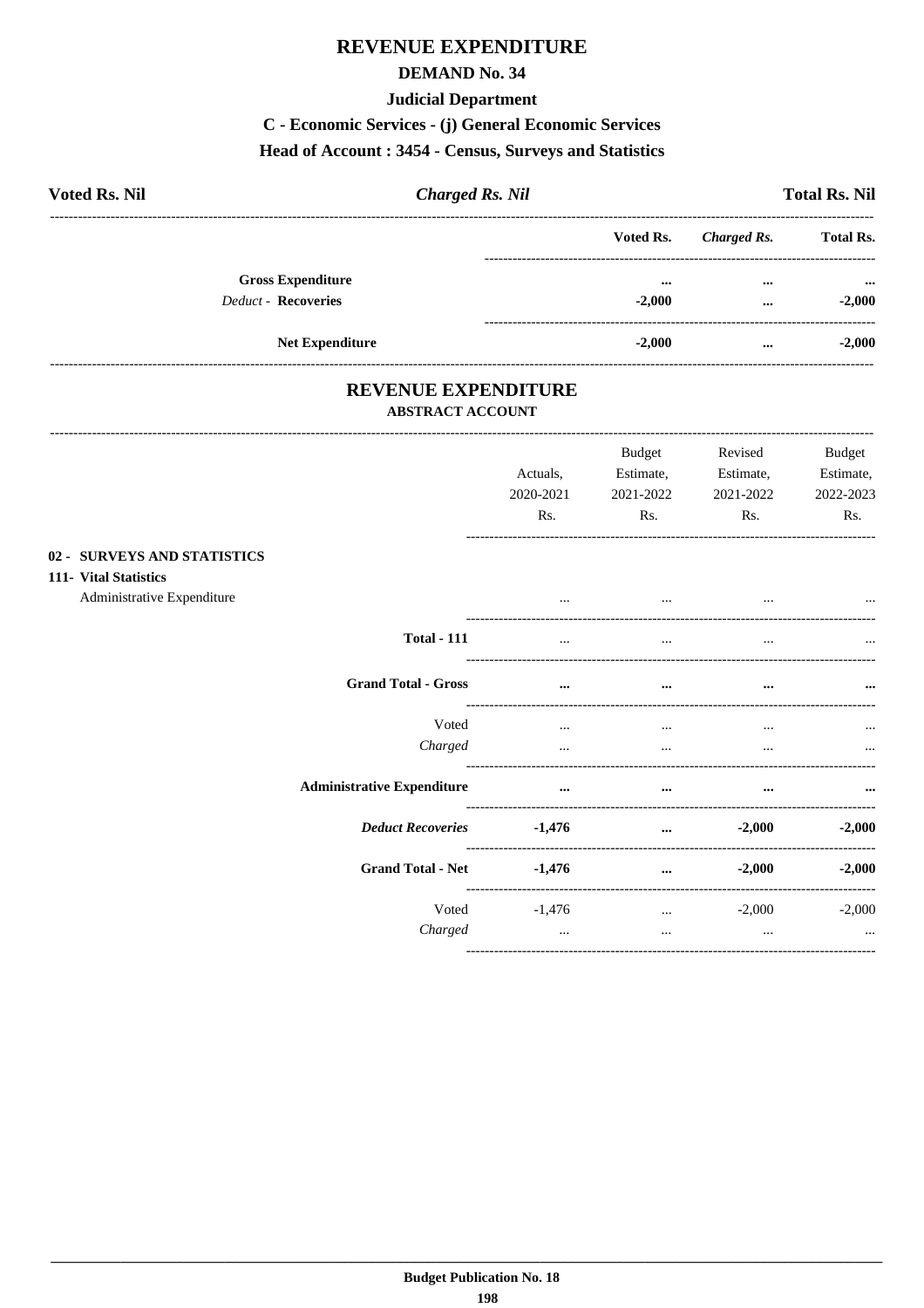|                                                                                  | Actuals,<br>2020-2021<br>Rs.                        | <b>Budget</b><br>Estimate,<br>2021-2022<br>Rs. | Revised<br>Estimate,<br>2021-2022<br>Rs. | Budget<br>Estimate,<br>2022-2023<br>Rs. |
|----------------------------------------------------------------------------------|-----------------------------------------------------|------------------------------------------------|------------------------------------------|-----------------------------------------|
|                                                                                  | DETAILED ACCOUNT NO. 3454-02-111 - VITAL STATISTICS |                                                |                                          |                                         |
| 02 - SURVEYS AND STATISTICS                                                      |                                                     |                                                |                                          |                                         |
| 111- Vital Statistics                                                            |                                                     |                                                |                                          |                                         |
| <b>Administrative Expenditure</b>                                                |                                                     |                                                |                                          |                                         |
| 001- Registration of Births, Deaths and Marriages [JD]                           |                                                     |                                                |                                          |                                         |
| 01- Salaries                                                                     |                                                     |                                                |                                          |                                         |
| 01-Pay                                                                           |                                                     |                                                | $\cdots$                                 | $\cdots$                                |
| 14-Grade Pay                                                                     |                                                     | $\cdots$                                       |                                          |                                         |
| 02-Dearness Allowance                                                            |                                                     | $\cdots$                                       | $\cdots$                                 |                                         |
| 03-House Rent Allowance                                                          |                                                     | $\cdots$                                       |                                          |                                         |
| 04-Ad hoc Bonus                                                                  |                                                     | $\cdots$                                       |                                          |                                         |
| 05-Interim Relief                                                                | $\cdots$                                            | $\cdots$                                       |                                          |                                         |
| 07-Other Allowances                                                              | $\cdots$                                            | $\cdots$                                       | $\cdots$                                 |                                         |
| 12-Medical Allowance                                                             |                                                     | $\cdots$                                       |                                          |                                         |
| 07- Medical Reimbursements                                                       | $\cdots$                                            | $\cdots$                                       | $\cdots$                                 |                                         |
| 11- Travel Expenses                                                              |                                                     | $\cdots$                                       |                                          |                                         |
| 12- Medical Reimbursements under WBHS 2008                                       |                                                     | $\cdots$                                       | $\cdots$                                 |                                         |
| 13- Office Expenses                                                              |                                                     |                                                |                                          |                                         |
| 01-Electricity<br>02-Telephone                                                   | $\cdots$                                            | $\cdots$                                       |                                          | $\cdots$                                |
| 03-Maintenance / P.O.L. for Office Vehicles                                      |                                                     |                                                |                                          |                                         |
| 04-Other Office Expenses                                                         | $\cdots$                                            | $\cdots$                                       |                                          |                                         |
| 14- Rents, Rates and Taxes                                                       | <br>Charged                                         | $\cdots$                                       |                                          |                                         |
| 26- Advertising and Publicity Expenses                                           |                                                     | $\cdots$                                       | $\cdots$                                 |                                         |
| 28- Payment of Professional and Special Services                                 |                                                     | $\cdots$                                       |                                          |                                         |
| 02-Other charges                                                                 |                                                     |                                                |                                          |                                         |
| 50- Other Charges                                                                |                                                     |                                                |                                          |                                         |
| 77- Computerisation                                                              |                                                     |                                                |                                          | $\cdots$                                |
| Total - 3454-02-111                                                              |                                                     |                                                |                                          |                                         |
|                                                                                  |                                                     |                                                |                                          |                                         |
|                                                                                  | Voted<br>$\cdots$                                   | $\cdots$                                       | $\cdots$                                 |                                         |
|                                                                                  | Charged<br>$\cdots$                                 | $\cdots$                                       | $\ldots$                                 |                                         |
|                                                                                  |                                                     |                                                |                                          |                                         |
|                                                                                  |                                                     |                                                |                                          |                                         |
|                                                                                  |                                                     |                                                |                                          |                                         |
| <b>DETAILED ACCOUNT NO. 3454 - DEDUCT RECOVERIES IN REDUCTION OF EXPENDITURE</b> |                                                     |                                                |                                          |                                         |
|                                                                                  |                                                     |                                                |                                          |                                         |
| 01 - CENSUS<br>800- Other Expenditure                                            |                                                     |                                                |                                          |                                         |
|                                                                                  |                                                     |                                                |                                          |                                         |
| Administrative Expenditure                                                       |                                                     |                                                |                                          |                                         |
| 005-Census Establishment-2011(CE) [JD]<br>70-Deduct Recoveries                   |                                                     |                                                |                                          |                                         |
| 01-Others                                                                        | $-1,476$                                            |                                                | $-2,000$                                 | $-2,000$                                |
|                                                                                  |                                                     | $\cdots$                                       |                                          |                                         |

*Total - 800 - Deduct - Recoveries* -1,476 ... -2,000 -2,000 -----------------------------------------------------------------------------------------

#### **02- SURVEYS AND STATISTICS**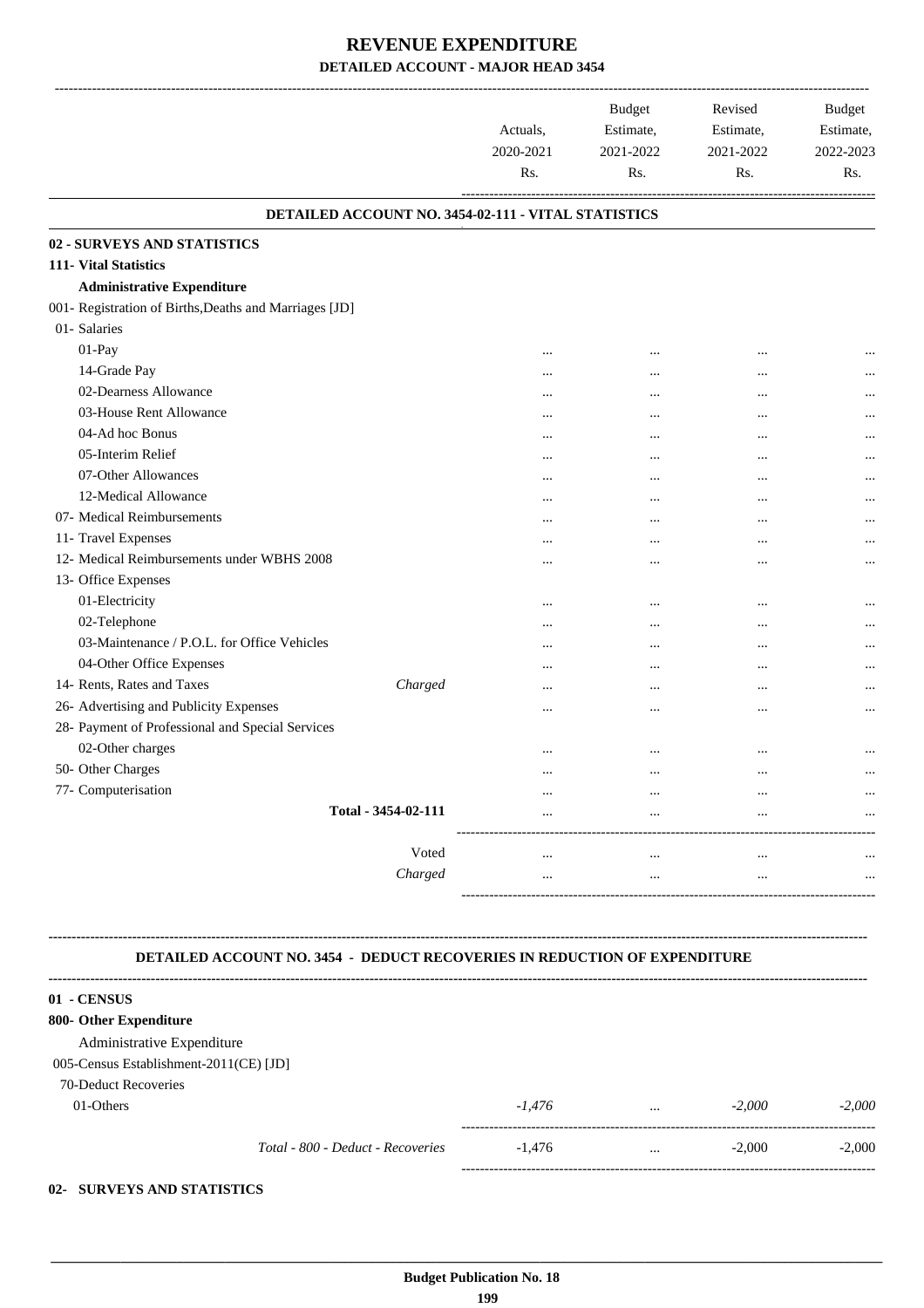|                                                       | Actuals.<br>2020-2021<br>Rs. | <b>Budget</b><br>Estimate,<br>2021-2022<br>Rs. | Revised<br>Estimate,<br>2021-2022<br>Rs. | <b>Budget</b><br>Estimate,<br>2022-2023<br>Rs. |
|-------------------------------------------------------|------------------------------|------------------------------------------------|------------------------------------------|------------------------------------------------|
| 111 Vital Statistics                                  |                              |                                                |                                          |                                                |
| Administrative Expenditure                            |                              |                                                |                                          |                                                |
| 001-Registration of Births, Deaths and Marriages [JD] |                              |                                                |                                          |                                                |
| 70-Deduct Recoveries                                  |                              |                                                |                                          |                                                |
| 01-Others                                             | $\cdots$                     | $\cdots$                                       | $\cdots$                                 | $\cdots$                                       |
| 02-W.B.H.S. 2008                                      | $\cdots$                     | $\cdots$                                       | $\cdots$                                 | $\cdots$                                       |
| Total - 111 - Deduct - Recoveries                     | $\cdots$                     | $\cdots$                                       | $\cdots$                                 | $\cdots$                                       |
| Total - 3454 - Deduct - Recoveries                    | $-1,476$                     | $\cdots$                                       | $-2,000$                                 | $-2,000$                                       |

-----------------------------------------------------------------------------------------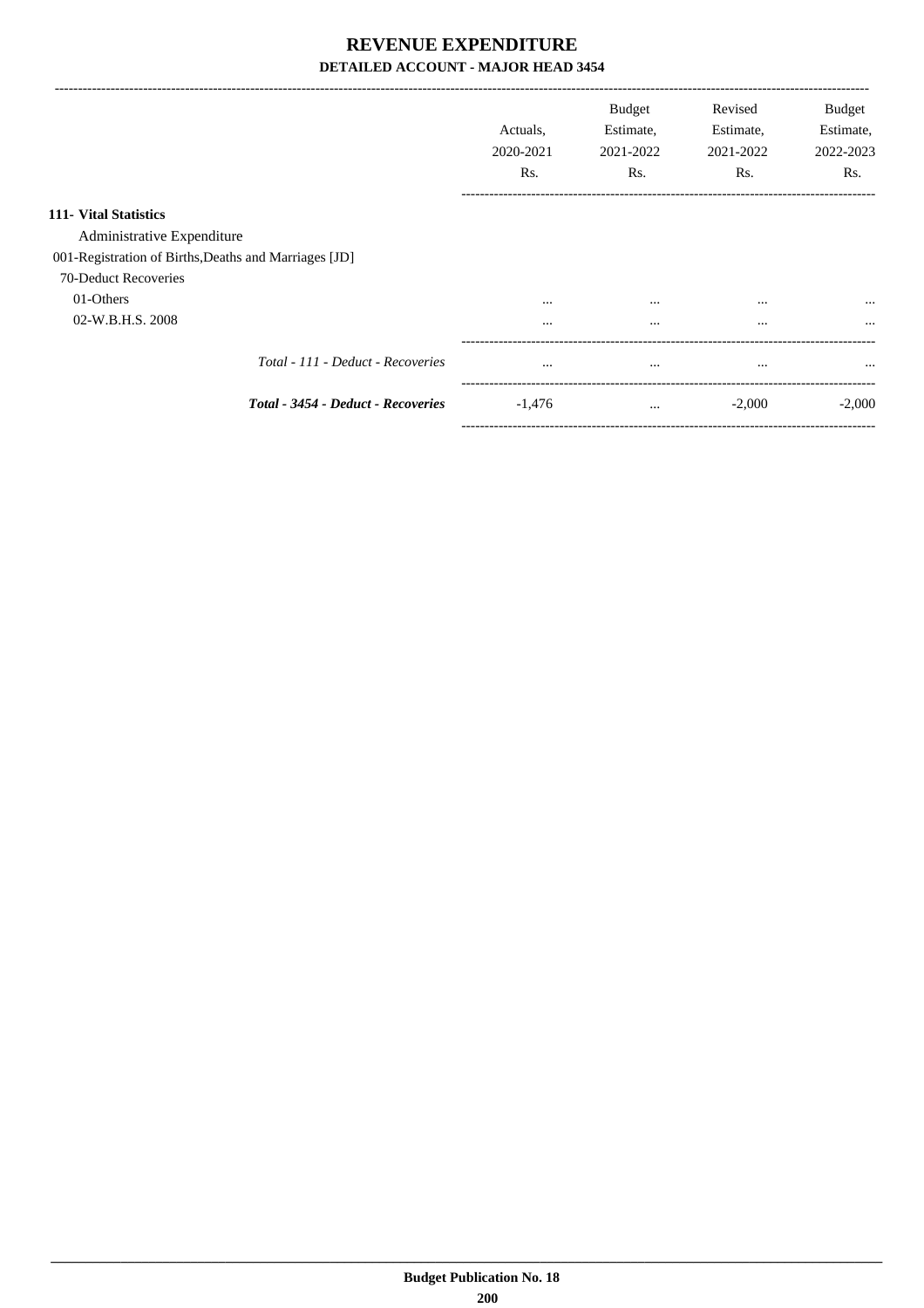# **CAPITAL EXPENDITURE**

### **DEMAND No. 34**

#### **Judicial Department**

#### **A. Capital Account of General Services -**

# **Head of Account : 4059 - Capital Outlay on Public Works**

| Voted Rs. 127,75,00,000                                    | <b>Charged Rs. Nil</b>                                |               |                    | Total Rs. 127,75,00,000 |
|------------------------------------------------------------|-------------------------------------------------------|---------------|--------------------|-------------------------|
|                                                            |                                                       | Voted Rs.     | <b>Charged Rs.</b> | <b>Total Rs.</b>        |
| <b>Gross Expenditure</b>                                   |                                                       | 127,75,00,000 | $\cdots$           | 127,75,00,000           |
| <b>Deduct - Recoveries</b>                                 |                                                       | $\cdots$      |                    |                         |
|                                                            | <b>Net Expenditure</b>                                | 127,75,00,000 | $\cdots$           | 127,75,00,000           |
|                                                            | <b>CAPITAL EXPENDITURE</b><br><b>ABSTRACT ACCOUNT</b> |               |                    |                         |
|                                                            |                                                       | <b>Budget</b> | Revised            | Budget                  |
|                                                            | Actuals,                                              | Estimate,     | Estimate,          | Estimate,               |
|                                                            | 2020-2021                                             | 2021-2022     | 2021-2022          | 2022-2023               |
|                                                            | Rs.                                                   | Rs.           | Rs.                | Rs.                     |
| 01 - OFFICE BUILDINGS                                      |                                                       |               |                    |                         |
| $0.51$ $C_{2}$ $\rightarrow$ $C_{3}$ $\rightarrow$ $C_{4}$ |                                                       |               |                    |                         |

|                                                  |                    | Actuals,<br>2020-2021<br>Rs. | <b>Budget</b><br>Estimate,<br>2021-2022<br>Rs.                                                                                    | Revised<br>Estimate,<br>2021-2022<br>Rs. | <b>Budget</b><br>Estimate,<br>2022-2023<br>Rs. |
|--------------------------------------------------|--------------------|------------------------------|-----------------------------------------------------------------------------------------------------------------------------------|------------------------------------------|------------------------------------------------|
| 01 - OFFICE BUILDINGS                            |                    |                              |                                                                                                                                   |                                          |                                                |
| 051- Construction                                |                    |                              |                                                                                                                                   |                                          |                                                |
| Administrative Expenditure                       |                    |                              |                                                                                                                                   |                                          |                                                |
| <b>State Development Schemes</b>                 |                    | 24, 15, 69, 715              | 77,00,00,000                                                                                                                      | 50,04,20,000                             | 60,65,00,000                                   |
| State Development Schemes (Central Assistance)   |                    | 15,87,42,370                 | 18,00,00,000                                                                                                                      | 27,47,82,000                             | 40,00,00,000                                   |
|                                                  | <b>Total - 051</b> | 40,03,12,085                 |                                                                                                                                   | 95,00,00,000 77,52,02,000                | 100,65,00,000                                  |
| 201- Acquisition of Land                         |                    |                              |                                                                                                                                   |                                          |                                                |
| <b>State Development Schemes</b>                 |                    | 4,82,73,889                  | 14,40,00,000                                                                                                                      | 4,80,00,000                              | 9,42,00,000                                    |
|                                                  | <b>Total - 201</b> |                              | 4,82,73,889 14,40,00,000                                                                                                          | 4,80,00,000                              | 9,42,00,000                                    |
| 789- Special Component Plan for Scheduled Castes |                    |                              |                                                                                                                                   |                                          |                                                |
| <b>State Development Schemes</b>                 |                    | $\mathbf{r}$                 | 10,00,000                                                                                                                         | 3,33,000                                 | 10,50,000                                      |
|                                                  | <b>Total - 789</b> |                              | $\mathbf{1}_{\mathbf{1}_{\mathbf{2}}\mathbf{1}_{\mathbf{3}}\mathbf{2}_{\mathbf{4}}\mathbf{3}_{\mathbf{5}}\mathbf{4}_{\mathbf{6}}$ | $10,00,000$ $3,33,000$                   | 10,50,000                                      |
| 796- Tribal Areas Sub-Plan                       |                    |                              |                                                                                                                                   |                                          |                                                |
| <b>State Development Schemes</b>                 |                    |                              | $20,70,66,451$ $5,00,00,000$                                                                                                      | 20,33,33,000                             | 17,57,50,000                                   |
|                                                  | <b>Total - 796</b> |                              | 20,70,66,451 5,00,00,000                                                                                                          | 20,33,33,000                             | 17,57,50,000                                   |
| <b>Grand Total - Gross</b>                       |                    |                              | 65,56,52,425 114,50,00,000 102,68,68,000 127,75,00,000                                                                            |                                          |                                                |
|                                                  | Voted              |                              | 65,56,52,425 114,50,00,000 102,68,68,000 127,75,00,000                                                                            |                                          |                                                |
|                                                  | Charged            |                              | $\ddots$                                                                                                                          |                                          |                                                |
| <b>State Development Schemes</b>                 |                    |                              | 49,69,10,055 96,50,00,000 75,20,86,000 87,75,00,000                                                                               |                                          |                                                |
|                                                  |                    |                              |                                                                                                                                   |                                          |                                                |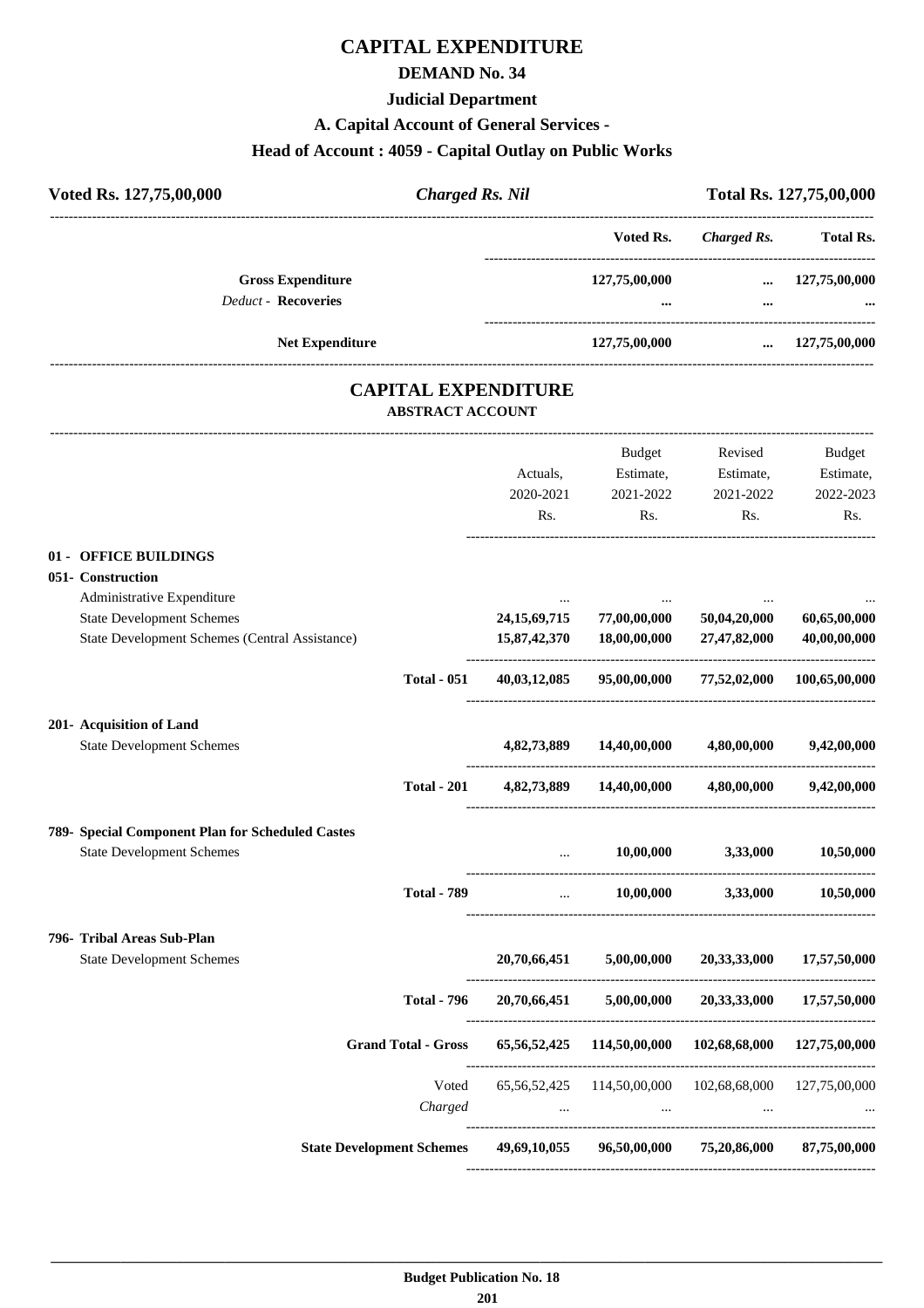### **CAPITAL EXPENDITURE ABSTRACT ACCOUNT**

|                                                       | Actuals.<br>2020-2021<br>Rs. | <b>Budget</b><br>Estimate,<br>2021-2022<br>Rs. | Revised<br>Estimate,<br>2021-2022<br>Rs. | <b>Budget</b><br>Estimate,<br>2022-2023<br>Rs. |
|-------------------------------------------------------|------------------------------|------------------------------------------------|------------------------------------------|------------------------------------------------|
| <b>State Development Schemes (Central Assistance)</b> | 15,87,42,370                 | 18,00,00,000                                   | 27,47,82,000                             | 40,00,00,000                                   |
| <b>Deduct Recoveries</b>                              | $\cdots$                     | $\cdots$                                       | $\cdots$                                 | $\cdots$                                       |
| <b>Grand Total - Net</b>                              | 65, 56, 52, 425              | 114,50,00,000                                  | 102,68,68,000                            | 127,75,00,000                                  |
| Voted<br>Charged                                      | 65, 56, 52, 425<br>$\cdots$  | 114,50,00,000<br>$\cdots$                      | 102,68,68,000<br>$\cdots$                | 127,75,00,000<br>$\cdots$                      |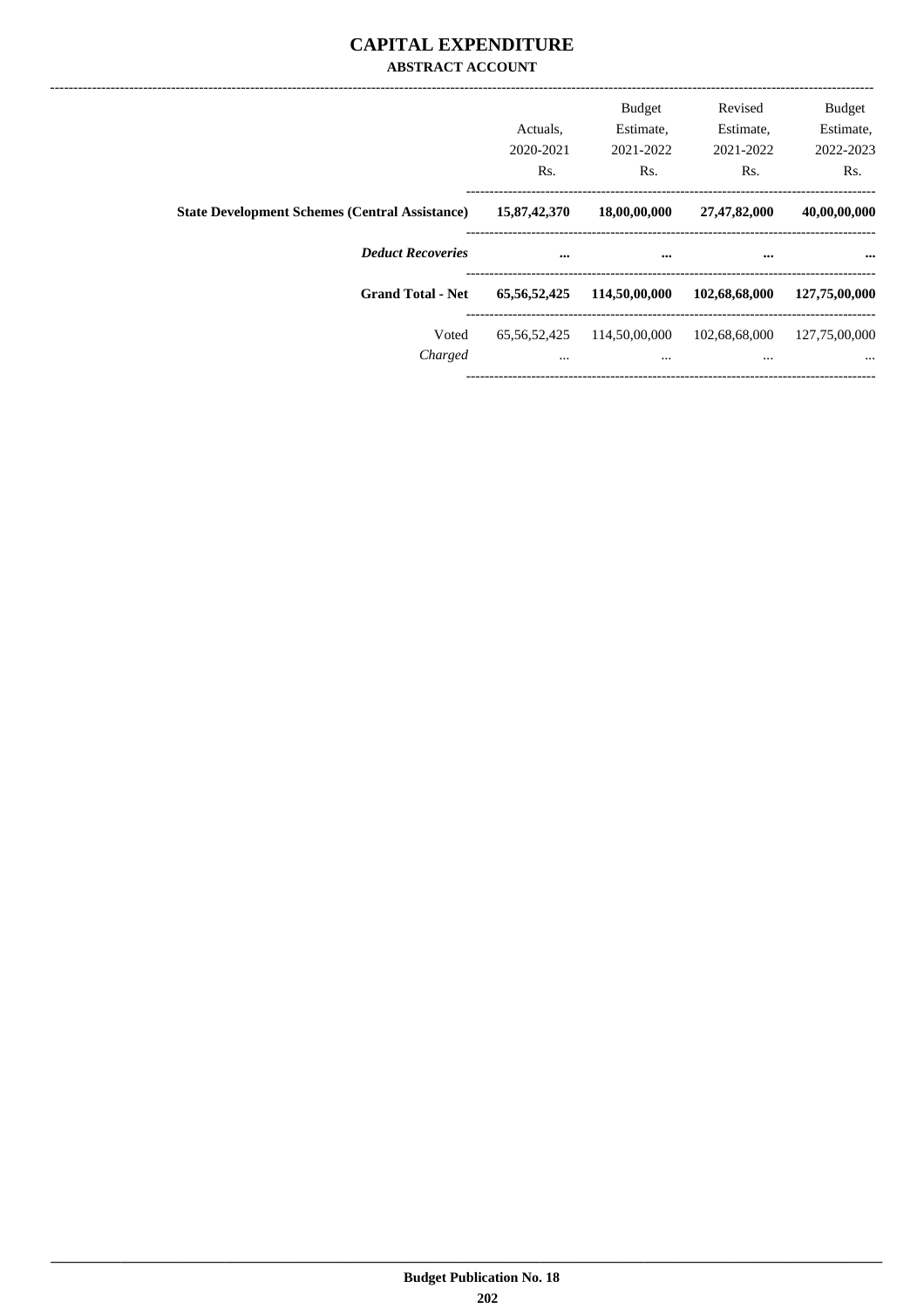|                                                                                                                                | Actuals,       | Budget<br>Estimate,                          | Revised<br>Estimate,    | <b>Budget</b><br>Estimate, |
|--------------------------------------------------------------------------------------------------------------------------------|----------------|----------------------------------------------|-------------------------|----------------------------|
|                                                                                                                                | 2020-2021      | 2021-2022                                    | 2021-2022               | 2022-2023                  |
|                                                                                                                                | Rs.            | Rs.                                          | Rs.                     | Rs.                        |
| DETAILED ACCOUNT NO. 4059-01-051 - CONSTRUCTION                                                                                |                |                                              |                         |                            |
| 01 - OFFICE BUILDINGS                                                                                                          |                |                                              |                         |                            |
| 051- Construction                                                                                                              |                |                                              |                         |                            |
| <b>State Development Schemes</b>                                                                                               |                |                                              |                         |                            |
| 001- Administration of Justice - High Courts [JD]                                                                              |                |                                              |                         |                            |
| 53- Major Works / Land and Buildings                                                                                           | 9, 13, 59, 027 | 24,00,00,000                                 | 8,00,00,000             | 25,20,00,000               |
| Total - 4059-01-051-001                                                                                                        | 9,13,59,027    | 24,00,00,000                                 | 8,00,00,000             | 25,20,00,000               |
| 002- Administration of Justice - Civil and Session Courts [JD]                                                                 |                |                                              |                         |                            |
| 53- Major Works / Land and Buildings                                                                                           | 1,45,59,933    | 3,00,00,000                                  | 1,00,00,000             | 2,00,00,000                |
| 60- Other Capital Expenditure                                                                                                  | 29,01,358      | 4,00,00,000                                  | 1,38,99,000             | 3,00,00,000                |
| Total - 4059-01-051-002                                                                                                        | 1,74,61,291    |                                              | 7.00.00.000 2.38.99.000 | 5,00,00,000                |
| 043- Administration of Justice-Construction of Buildings for Circuit                                                           |                |                                              |                         |                            |
| Bench of Calcutta High Court at Jalpaiguri [JD]                                                                                |                |                                              |                         |                            |
| 53- Major Works / Land and Buildings                                                                                           |                | 1,65,01,329 16,00,00,000 21,33,33,000        |                         | 20,45,00,000               |
| Total - 4059-01-051-043                                                                                                        |                | 1,65,01,329 16,00,00,000 21,33,33,000        |                         | 20,45,00,000               |
| <b>Total - State Development Schemes</b>                                                                                       |                | $12,53,21,647$ $47,00,00,000$ $31,72,32,000$ |                         | 50.65.00.000               |
|                                                                                                                                |                |                                              |                         |                            |
| <b>State Development Schemes</b><br>035- Construction of Court Buildings at different places in West                           |                |                                              |                         |                            |
| Bengal (State Share) (OCASPS) [JD]                                                                                             |                |                                              |                         |                            |
| 53- Major Works / Land and Buildings                                                                                           | 11,62,48,068   | 30,00,00,000                                 | 18,31,88,000            | 10,00,00,000               |
| <b>Total - State Development Schemes</b>                                                                                       | 11,62,48,068   | 30,00,00,000                                 | 18,31,88,000            | 10.00.00.000               |
| <b>State Development Schemes (Central Assistance)</b><br>072- Development of Infrastructure Facilities for Judiciary including |                |                                              |                         |                            |
| Gram Nyayalayas (Central Share) (OCASPS) [JD]<br>53- Major Works / Land and Buildings                                          | 15,87,42,370   | 18,00,00,000                                 | 27,47,82,000            | 40,00,00,000               |
| <b>Total - State Development Schemes (Central Assistance)</b>                                                                  | 15,87,42,370   | 18,00,00,000                                 | 27,47,82,000            | 40,00,00,000               |
| Total - 4059-01-051                                                                                                            | 40,03,12,085   | 95,00,00,000                                 | 77,52,02,000            | 100,65,00,000              |
| Voted<br>Charged                                                                                                               | 40,03,12,085   | 95,00,00,000                                 | 77,52,02,000            | 100,65,00,000              |
|                                                                                                                                |                |                                              |                         |                            |

#### **DETAILED ACCOUNT NO. 4059-01-201 - ACQUISITION OF LAND .**

#### **01 - OFFICE BUILDINGS**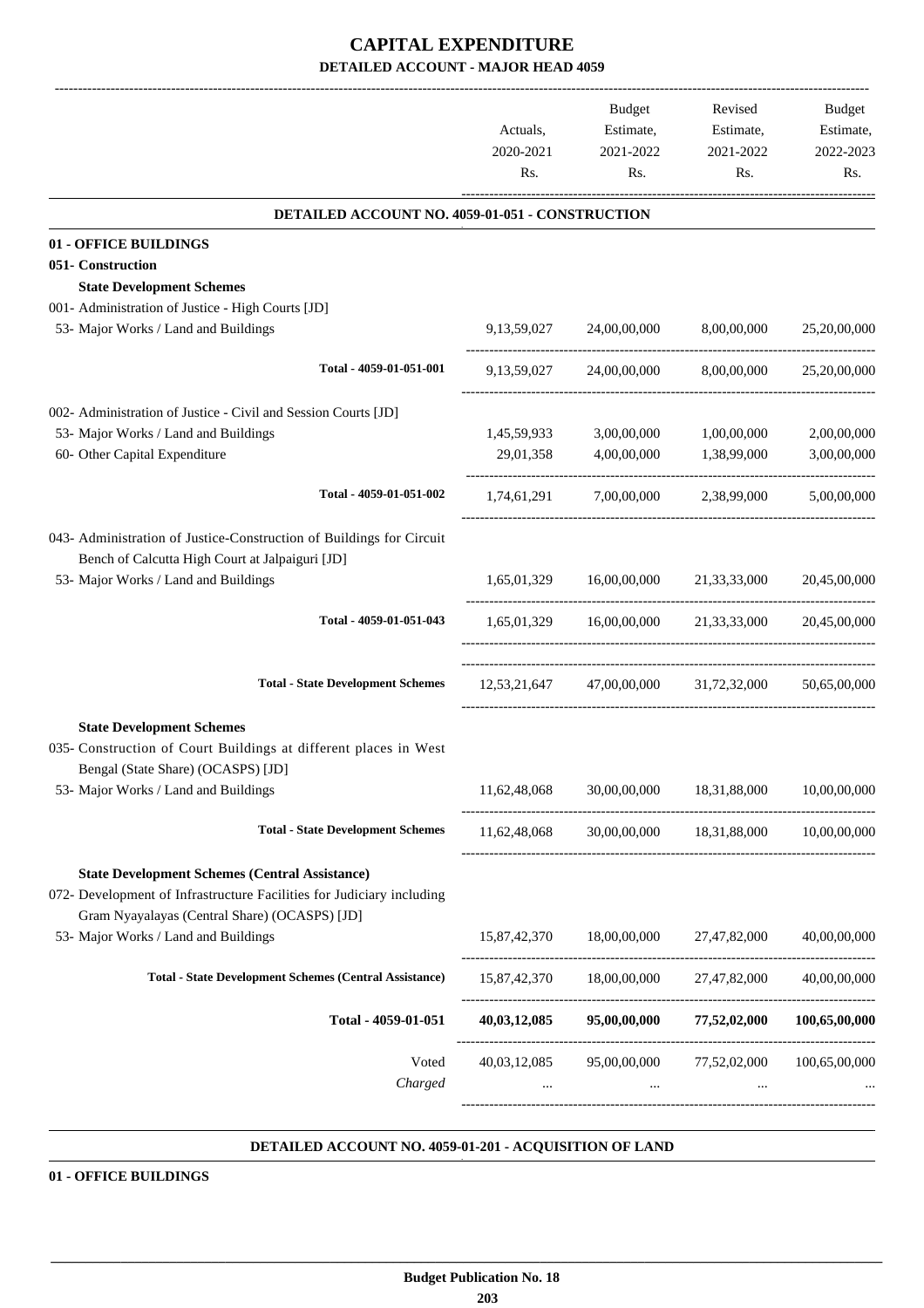|                                                                                                                                                                                                  | Actuals,<br>2020-2021<br>Rs. | Budget<br>Estimate,<br>2021-2022<br>Rs. | Revised<br>Estimate,<br>2021-2022<br>Rs. | <b>Budget</b><br>Estimate,<br>2022-2023<br>Rs. |
|--------------------------------------------------------------------------------------------------------------------------------------------------------------------------------------------------|------------------------------|-----------------------------------------|------------------------------------------|------------------------------------------------|
| 201- Acquisition of Land                                                                                                                                                                         |                              |                                         |                                          |                                                |
| <b>State Development Schemes</b>                                                                                                                                                                 |                              |                                         |                                          |                                                |
| 003- Administration of Justice [JD]<br>53- Major Works / Land and Buildings                                                                                                                      |                              | 40,00,000                               | 13,33,000                                | 42,00,000                                      |
|                                                                                                                                                                                                  |                              |                                         |                                          |                                                |
| Total - 4059-01-201-003                                                                                                                                                                          | $\cdots$                     | 40,00,000                               | 13,33,000                                | 42,00,000                                      |
| 004- Administration of Justice-Construction of West Bengal Judicial<br>Academy Complex [JD]                                                                                                      |                              |                                         |                                          |                                                |
| 53- Major Works / Land and Buildings                                                                                                                                                             | 4,82,73,889                  | 14,00,00,000                            | 4.66.67.000                              | 9,00,00,000                                    |
| Total - 4059-01-201-004                                                                                                                                                                          |                              | 4,82,73,889 14,00,00,000                | 4,66,67,000                              | 9,00,00,000                                    |
| 008- Administration of Justice- Construction of West Bengal Judicial<br>Academy Complex [JD]                                                                                                     |                              |                                         |                                          |                                                |
| 53- Major Works / Land and Buildings                                                                                                                                                             |                              |                                         |                                          |                                                |
| <b>Total - State Development Schemes</b>                                                                                                                                                         | 4,82,73,889                  | 14,40,00,000                            | 4,80,00,000                              | 9,42,00,000                                    |
| Total - 4059-01-201                                                                                                                                                                              | 4,82,73,889                  | 14,40,00,000                            | 4,80,00,000                              | 9,42,00,000                                    |
| Voted<br>Charged                                                                                                                                                                                 | 4,82,73,889                  | 14,40,00,000                            | 4,80,00,000                              | 9,42,00,000                                    |
| DETAILED ACCOUNT NO. 4059-01-789 - SPECIAL COMPONENT PLAN FOR SCHEDULED CASTES                                                                                                                   |                              |                                         |                                          |                                                |
| 01 - OFFICE BUILDINGS<br>789- Special Component Plan for Scheduled Castes<br><b>State Development Schemes</b><br>002- Construction of court buildings in different places in West<br>Bengal [JD] |                              |                                         |                                          |                                                |
| 53- Major Works / Land and Buildings<br>005- Construction of Court Buildings at different places in West<br>Bengal [JD]                                                                          | $\cdots$                     | $\cdots$                                | $\cdots$                                 |                                                |
| 53- Major Works / Land and Buildings                                                                                                                                                             |                              | 10,00,000                               | 3,33,000                                 | 10,50,000                                      |
| Total - 4059-01-789-005                                                                                                                                                                          | $\cdots$                     | 10,00,000                               | 3,33,000                                 | 10,50,000                                      |
| <b>Total - State Development Schemes</b>                                                                                                                                                         | $\cdots$                     | 10,00,000                               | 3,33,000                                 | 10,50,000                                      |
| Total - 4059-01-789                                                                                                                                                                              | $\cdots$                     | 10,00,000                               | 3,33,000                                 | 10,50,000                                      |
| Voted                                                                                                                                                                                            | $\cdots$                     | 10,00,000                               | 3,33,000                                 | 10,50,000                                      |

*Charged* ... ... ... ...

-----------------------------------------------------------------------------------------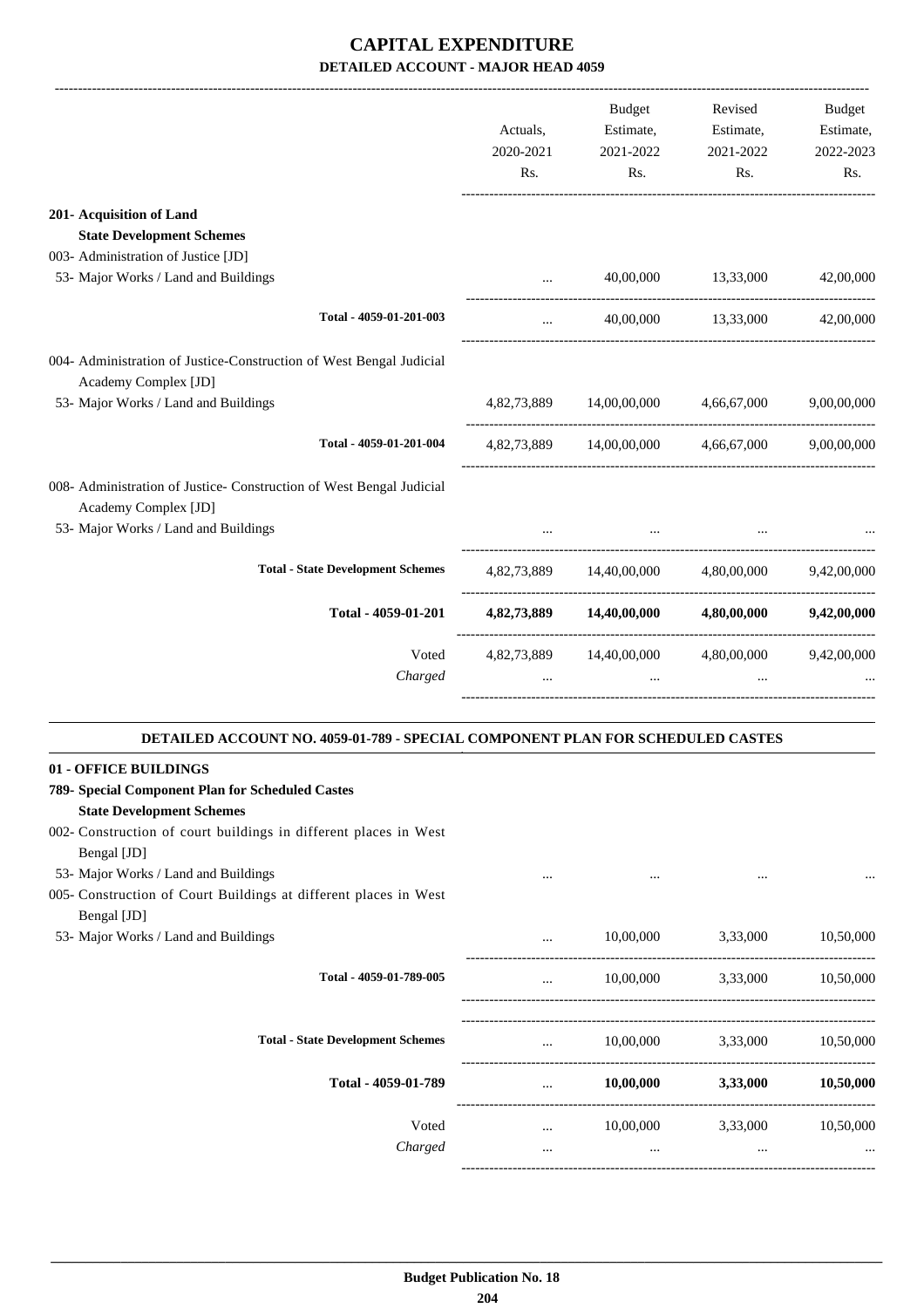|                                                                                                                                                                                   | Actuals,<br>2020-2021<br>Rs. | Budget<br>Estimate,<br>2021-2022<br>Rs. | Revised<br>Estimate,<br>2021-2022<br>Rs. | <b>Budget</b><br>Estimate,<br>2022-2023<br>Rs. |
|-----------------------------------------------------------------------------------------------------------------------------------------------------------------------------------|------------------------------|-----------------------------------------|------------------------------------------|------------------------------------------------|
| DETAILED ACCOUNT NO. 4059-01-796 - TRIBAL AREAS SUB-PLAN                                                                                                                          |                              |                                         |                                          |                                                |
| 01 - OFFICE BUILDINGS                                                                                                                                                             |                              |                                         |                                          |                                                |
| 796- Tribal Areas Sub-Plan                                                                                                                                                        |                              |                                         |                                          |                                                |
| <b>State Development Schemes</b>                                                                                                                                                  |                              |                                         |                                          |                                                |
| 005- Construction of Court Buildings at different places in West                                                                                                                  |                              |                                         |                                          |                                                |
| Bengal [JD]                                                                                                                                                                       |                              |                                         |                                          |                                                |
| 53- Major Works / Land and Buildings                                                                                                                                              | 20,70,66,451                 | 5,00,00,000                             | 20,33,33,000                             | 17,57,50,000                                   |
| <b>Total - State Development Schemes</b>                                                                                                                                          |                              | 20,70,66,451 5,00,00,000                | 20,33,33,000                             | 17,57,50,000                                   |
| Total - 4059-01-796                                                                                                                                                               | 20,70,66,451                 | 5,00,00,000                             | 20,33,33,000                             | 17,57,50,000                                   |
| Voted<br>Charged                                                                                                                                                                  | 20,70,66,451<br>$\cdots$     | 5,00,00,000<br>$\cdots$                 | 20,33,33,000<br>$\cdots$                 | 17,57,50,000                                   |
| <b>DETAILED ACCOUNT NO. 4059 - DEDUCT RECOVERIES IN REDUCTION OF EXPENDITURE</b>                                                                                                  |                              |                                         |                                          |                                                |
| 01 - OFFICE BUILDINGS<br>051- Construction<br><b>State Development Schemes</b><br>001-Administration of Justice - High Courts [JD]<br>70-Deduct Recoveries<br>01-Others           |                              |                                         |                                          |                                                |
| Total - 051 - Deduct - Recoveries                                                                                                                                                 | $\cdots$                     | $\cdots$                                | $\cdots$                                 |                                                |
| 800- Other Expenditure<br><b>State Development Schemes</b><br>005-Refund of Unutilized Fund of CSS Schemes (State Share)<br>(CSSREFUND) [JD]<br>70-Deduct Recoveries<br>01-Others | $\cdots$                     | $\cdots$                                | $\cdots$                                 |                                                |
| State Development Schemes (Central Assistance)<br>004-Refund of Unutilized Fund of CSS Schemes (Central Share)<br>(CSSREFUND) [JD]<br>70-Deduct Recoveries<br>01-Others           | $\cdots$                     | $\cdots$                                | $\cdots$                                 |                                                |
| Total - 800 - Deduct - Recoveries                                                                                                                                                 | $\cdots$                     | $\cdots$                                | $\cdots$                                 |                                                |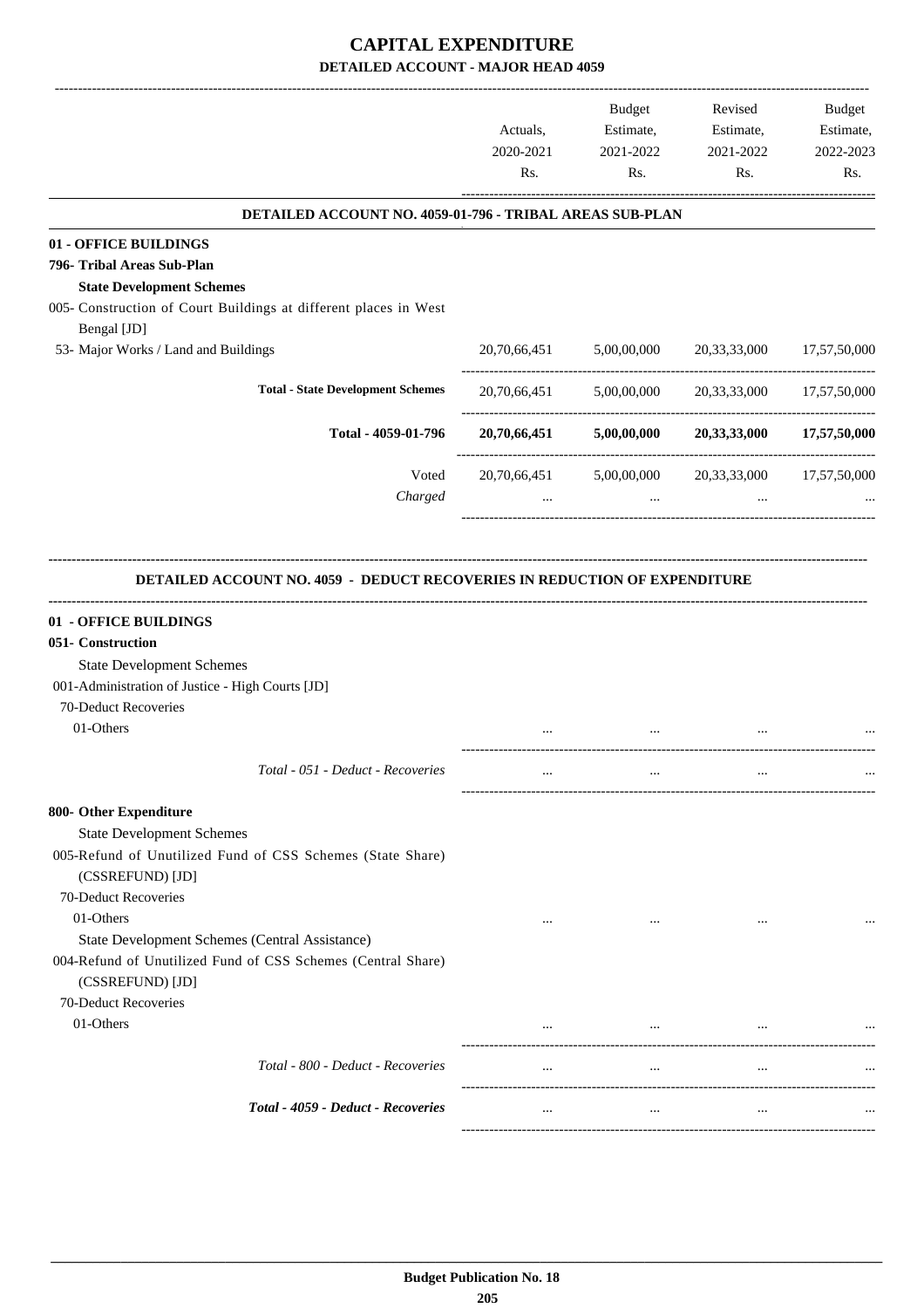# **CAPITAL EXPENDITURE**

### **DEMAND No. 34**

#### **Judicial Department**

#### **A. Capital Account of General Services -**

# **Head of Account : 4070 - Capital Outlay on Other Administrative Services**

| Voted Rs. 15,30,000 | <b>Charged Rs. 15,30,000</b>                           |  |                       | <b>Total Rs. 30,60,000</b> |                       |
|---------------------|--------------------------------------------------------|--|-----------------------|----------------------------|-----------------------|
|                     |                                                        |  | Voted Rs.             | Charged Rs.                | <b>Total Rs.</b>      |
|                     | <b>Gross Expenditure</b><br><b>Deduct - Recoveries</b> |  | 15,30,000<br>$\cdots$ | 15,30,000<br>$\cdots$      | 30,60,000<br>$\cdots$ |
|                     | <b>Net Expenditure</b>                                 |  | 15,30,000             | 15,30,000                  | 30,60,000             |

### **CAPITAL EXPENDITURE ABSTRACT ACCOUNT**

---------------------------------------------------------------------------------------------------------------------------------------------------------------------------------

|                                   |                                                          |           | Budget                                        | Revised   | Budget    |
|-----------------------------------|----------------------------------------------------------|-----------|-----------------------------------------------|-----------|-----------|
|                                   |                                                          | Actuals,  | Estimate,                                     | Estimate, | Estimate, |
|                                   |                                                          | 2020-2021 | 2021-2022                                     | 2021-2022 | 2022-2023 |
|                                   |                                                          | Rs.       | Rs.                                           | Rs.       | Rs.       |
| 001- Direction and Administration |                                                          |           |                                               |           |           |
| Administrative Expenditure        | <b>Voted</b>                                             |           | 27,91,106 20,00,000                           | 15,00,000 | 15,30,000 |
|                                   | Charged                                                  |           | $\ldots$ 24,00,000                            | 15,00,000 | 15,30,000 |
|                                   | <b>Total - 001</b>                                       |           | 27,91,106 44,00,000 30,00,000                 |           | 30,60,000 |
|                                   | Grand Total - Gross 27,91,106 44,00,000 30,00,000        |           |                                               |           | 30,60,000 |
|                                   |                                                          |           | Voted 27,91,106 20,00,000 15,00,000           |           | 15,30,000 |
|                                   |                                                          |           | Charged  24,00,000 15,00,000 15,30,000        |           |           |
|                                   | Administrative Expenditure 27,91,106 44,00,000 30,00,000 |           |                                               |           | 30,60,000 |
|                                   | Voted                                                    |           | 27,91,106 20,00,000 15,00,000 15,30,000       |           |           |
|                                   | Charged                                                  |           | $24,00,000$ $15,00,000$ $15,30,000$           |           |           |
|                                   | <b>Deduct Recoveries</b>                                 | $\cdots$  | $\cdots$                                      |           |           |
|                                   | <b>Grand Total - Net</b>                                 |           | 27,91,106 44,00,000 30,00,000                 |           | 30,60,000 |
|                                   |                                                          |           | Voted 27,91,106 20,00,000 15,00,000 15,30,000 |           |           |
|                                   | Charged                                                  |           | $\ldots$ 24,00,000                            | 15,00,000 | 15,30,000 |
|                                   |                                                          |           |                                               |           |           |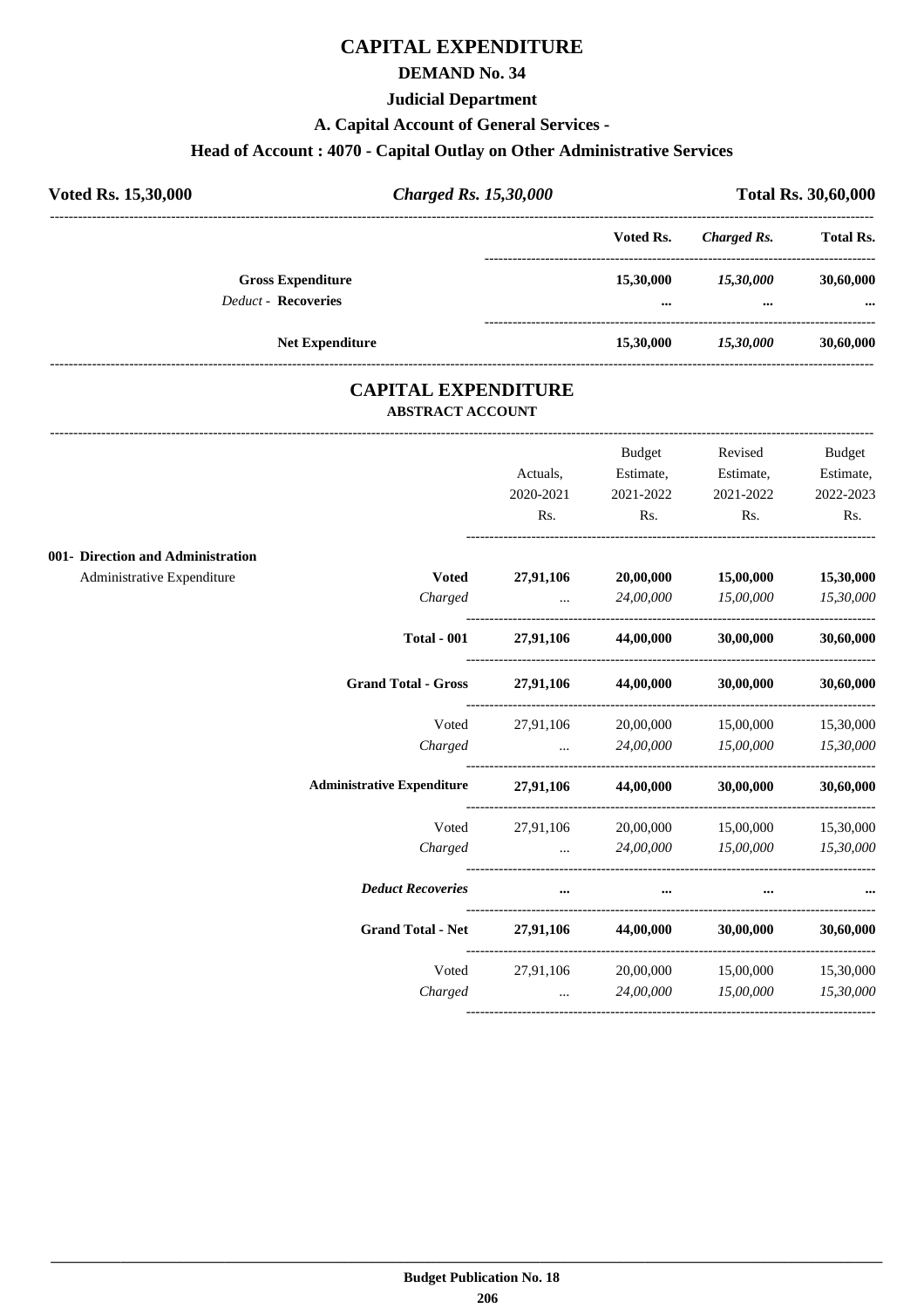|                                                                        |         |                  | <b>Budget</b>    | Revised          | Budget           |
|------------------------------------------------------------------------|---------|------------------|------------------|------------------|------------------|
|                                                                        |         | Actuals.         | Estimate,        | Estimate,        | Estimate,        |
|                                                                        |         | 2020-2021<br>Rs. | 2021-2022<br>Rs. | 2021-2022<br>Rs. | 2022-2023<br>Rs. |
|                                                                        |         |                  |                  |                  |                  |
| <b>DETAILED ACCOUNT NO. 4070-00-001 - DIRECTION AND ADMINISTRATION</b> |         |                  |                  |                  |                  |
| 001- Direction and Administration                                      |         |                  |                  |                  |                  |
| <b>Administrative Expenditure</b>                                      |         |                  |                  |                  |                  |
| 001- Vehicles for Administration and Justice [JD]                      |         |                  |                  |                  |                  |
| 51- Motor Vehicles                                                     | Voted   | 27,91,106        | 20,00,000        | 15,00,000        | 15,30,000        |
|                                                                        | Charged | $\ddotsc$        | 24,00,000        | 15,00,000        | 15,30,000        |
| <b>Total - Administrative Expenditure</b>                              |         | 27,91,106        | 44,00,000        | 30,00,000        | 30,60,000        |
|                                                                        | Voted   | 27,91,106        | 20,00,000        | 15,00,000        | 15,30,000        |
|                                                                        | Charged | $\cdots$         | 24,00,000        | 15,00,000        | 15,30,000        |
| Total - 4070-00-001                                                    |         | 27,91,106        | 44,00,000        | 30,00,000        | 30,60,000        |
|                                                                        | Voted   | 27,91,106        | 20,00,000        | 15,00,000        | 15,30,000        |
|                                                                        | Charged | $\cdots$         | 24,00,000        | 15,00,000        | 15,30,000        |
|                                                                        |         |                  |                  |                  |                  |

#### **DETAILED ACCOUNT NO. 4070 - DEDUCT RECOVERIES IN REDUCTION OF EXPENDITURE**

**--------------------------------------------------------------------------------------------------------------------------------------------------------------------------------**

| 001- Direction and Administration              |          |          |          |  |
|------------------------------------------------|----------|----------|----------|--|
| Administrative Expenditure                     |          |          |          |  |
| 901-Deduct Recoveries on Capital Accounts [JD] |          |          |          |  |
| 70-Deduct Recoveries                           |          |          |          |  |
| 01-Others                                      |          | $\cdots$ |          |  |
|                                                |          |          |          |  |
| Total - 001 - Deduct - Recoveries              | $\cdots$ |          | $\cdots$ |  |
|                                                |          |          |          |  |
| <b>Total - 4070 - Deduct - Recoveries</b>      | $\cdots$ | $\cdots$ |          |  |
|                                                |          |          |          |  |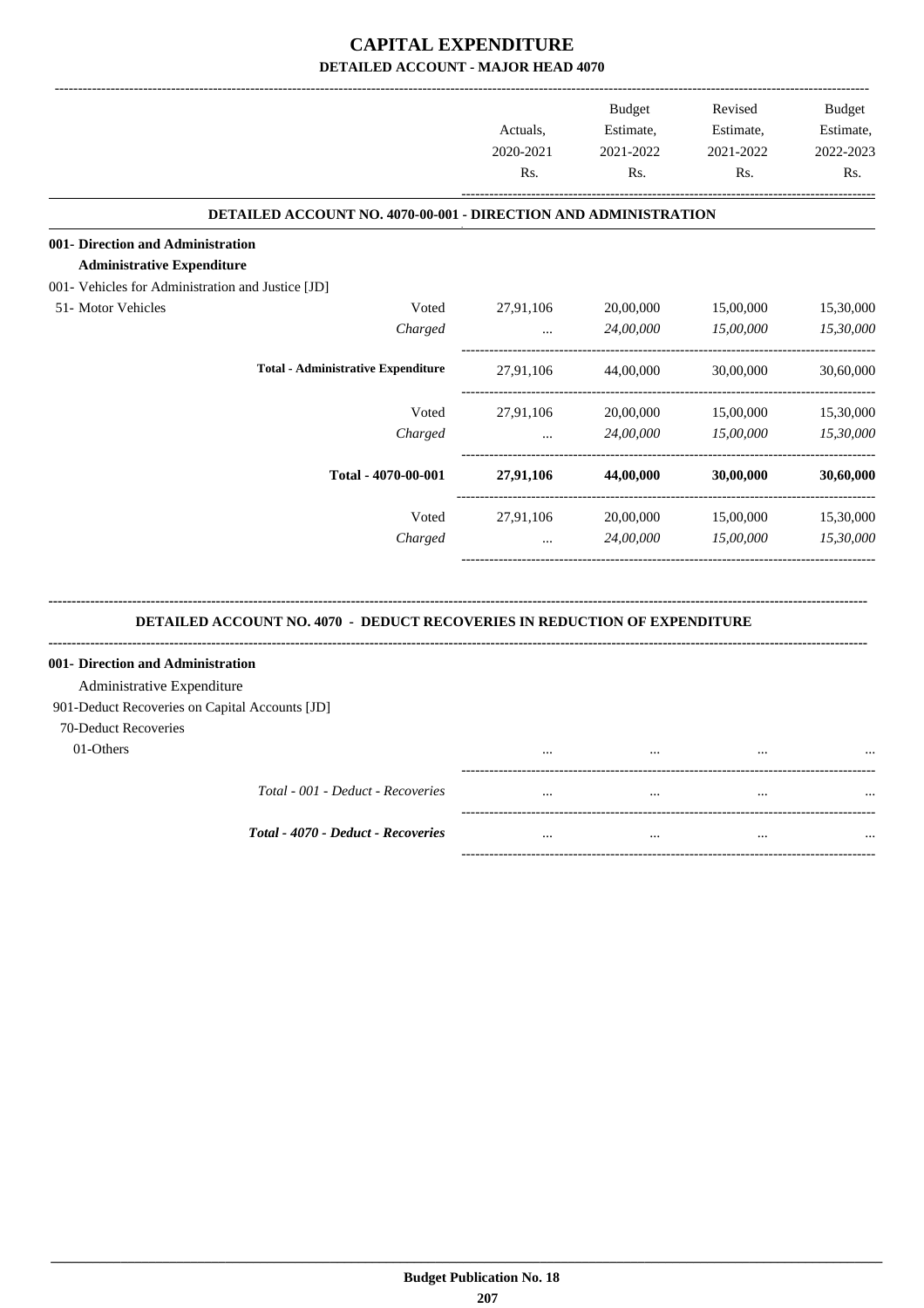# **CAPITAL EXPENDITURE**

#### **DEMAND No. 34**

#### **Judicial Department**

**B. Capital Account of Social Services - (c) Capital Account of Water Supply, Sanitation, Housing and Urban**

#### **Development**

#### **Head of Account : 4216 - Capital Outlay on Housing**

| Voted Rs. 30,00,00,000                                                     | <b>Charged Rs. Nil</b>   |                            |                                                                     | $\cdots$<br>Estimate, Estimate,<br>2021-2022<br>Rs.<br>3,01,46,000<br>8,00,00,000<br>29,00,00,000 11,01,46,000<br>Voted 9,56,18,225 29,00,00,000 11,01,46,000 30,00,00,000 | Total Rs. 30,00,00,000   |
|----------------------------------------------------------------------------|--------------------------|----------------------------|---------------------------------------------------------------------|----------------------------------------------------------------------------------------------------------------------------------------------------------------------------|--------------------------|
|                                                                            |                          |                            | Voted Rs.                                                           | Charged Rs. Total Rs.                                                                                                                                                      |                          |
| <b>Gross Expenditure</b>                                                   |                          |                            | 30,00,00,000                                                        |                                                                                                                                                                            | 30,00,00,000             |
| Deduct - Recoveries                                                        |                          |                            |                                                                     |                                                                                                                                                                            |                          |
| Net Expenditure                                                            |                          |                            | 30,00,00,000                                                        |                                                                                                                                                                            | 30,00,00,000             |
|                                                                            | <b>ABSTRACT ACCOUNT</b>  | <b>CAPITAL EXPENDITURE</b> |                                                                     |                                                                                                                                                                            |                          |
|                                                                            |                          |                            | <b>Budget</b>                                                       | Revised                                                                                                                                                                    | Budget                   |
|                                                                            |                          | Actuals,                   |                                                                     |                                                                                                                                                                            | Estimate,                |
|                                                                            |                          | 2020-2021                  | 2021-2022                                                           |                                                                                                                                                                            | 2022-2023                |
|                                                                            |                          | Rs.                        | Rs.                                                                 |                                                                                                                                                                            | Rs.                      |
| 01 - GOVERNMENT RESIDENTIAL BUILDINGS<br>106- General Pool Accommodation   |                          |                            |                                                                     |                                                                                                                                                                            |                          |
| <b>State Development Schemes</b>                                           |                          | 3,77,53,186                | 20,00,00,000                                                        |                                                                                                                                                                            | 7,00,00,000              |
| <b>State Development Schemes (Central Assistance)</b>                      |                          | 5,78,65,039                | 9,00,00,000                                                         |                                                                                                                                                                            | 23,00,00,000             |
|                                                                            | <b>Total - 106</b>       | 9,56,18,225                |                                                                     |                                                                                                                                                                            | 30,00,00,000             |
| <b>Grand Total - Gross</b>                                                 |                          | 9,56,18,225                | 29,00,00,000                                                        | 11,01,46,000                                                                                                                                                               | 30,00,00,000             |
|                                                                            |                          |                            |                                                                     |                                                                                                                                                                            |                          |
|                                                                            | Charged                  |                            | the contract of the contract of the contract of the contract of the |                                                                                                                                                                            |                          |
| State Development Schemes 3,77,53,186 20,00,00,000 3,01,46,000 7,00,00,000 |                          |                            |                                                                     |                                                                                                                                                                            |                          |
| State Development Schemes (Central Assistance) 5,78,65,039 9,00,00,000     |                          |                            |                                                                     |                                                                                                                                                                            | 8,00,00,000 23,00,00,000 |
|                                                                            | <b>Deduct Recoveries</b> |                            |                                                                     |                                                                                                                                                                            |                          |
|                                                                            | <b>Grand Total - Net</b> | 9,56,18,225                | 29,00,00,000                                                        | 11,01,46,000                                                                                                                                                               | 30,00,00,000             |
|                                                                            | Voted                    | 9,56,18,225                | 29,00,00,000                                                        | 11,01,46,000                                                                                                                                                               | 30,00,00,000             |
|                                                                            | Charged                  | $\cdots$                   | $\cdots$                                                            | $\cdots$                                                                                                                                                                   |                          |
|                                                                            |                          |                            |                                                                     |                                                                                                                                                                            |                          |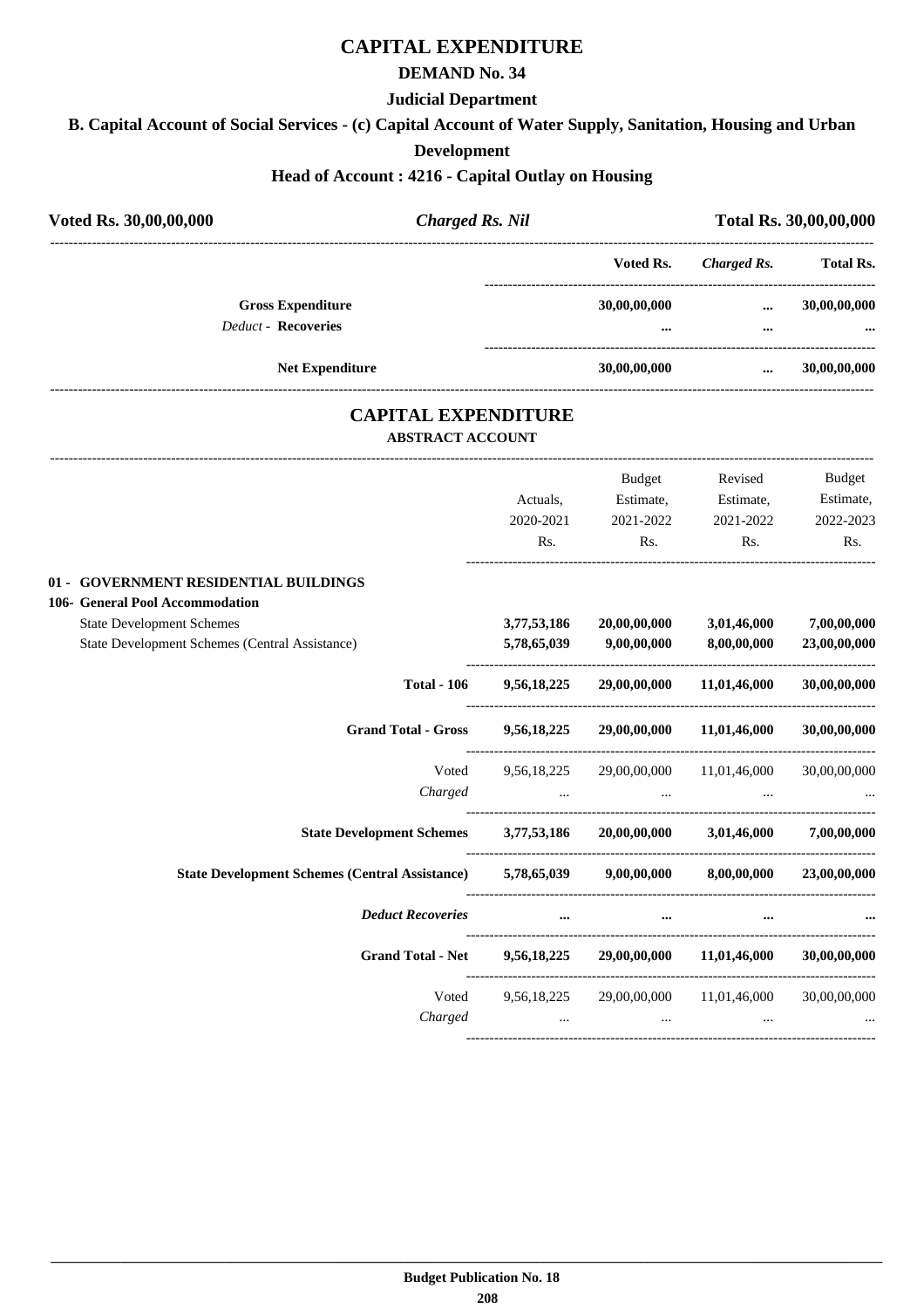|                                                                                                                                                                                                                                                           | Actuals,<br>2020-2021<br>Rs. | Budget<br>Estimate,<br>2021-2022<br>Rs. | Revised<br>Estimate,<br>2021-2022<br>Rs. | <b>Budget</b><br>Estimate,<br>2022-2023<br>Rs. |
|-----------------------------------------------------------------------------------------------------------------------------------------------------------------------------------------------------------------------------------------------------------|------------------------------|-----------------------------------------|------------------------------------------|------------------------------------------------|
| DETAILED ACCOUNT NO. 4216-01-106 - GENERAL POOL ACCOMMODATION                                                                                                                                                                                             |                              |                                         |                                          |                                                |
| 01 - GOVERNMENT RESIDENTIAL BUILDINGS                                                                                                                                                                                                                     |                              |                                         |                                          |                                                |
| 106- General Pool Accommodation                                                                                                                                                                                                                           |                              |                                         |                                          |                                                |
| <b>State Development Schemes</b>                                                                                                                                                                                                                          |                              |                                         |                                          |                                                |
| 093- Construction of residential quarters of Judicial Officers [JD]                                                                                                                                                                                       |                              |                                         |                                          |                                                |
| 53- Major Works / Land and Buildings                                                                                                                                                                                                                      |                              |                                         |                                          |                                                |
| <b>State Development Schemes</b>                                                                                                                                                                                                                          |                              |                                         |                                          |                                                |
| 023- Infrastructual facilites for Judiciary - Construction of quarters<br>forJudicial Officers including High Court Judges (State Share)<br>(OCASPS) [JD]                                                                                                 |                              |                                         |                                          |                                                |
| 53- Major Works / Land and Buildings                                                                                                                                                                                                                      | 3,77,53,186                  | 20,00,00,000                            | 3,01,46,000                              | 7,00,00,000                                    |
| <b>Total - State Development Schemes</b>                                                                                                                                                                                                                  | 3,77,53,186                  | 20,00,00,000                            |                                          | 3,01,46,000 7,00,00,000                        |
| <b>State Development Schemes (Central Assistance)</b>                                                                                                                                                                                                     |                              |                                         |                                          |                                                |
| 025- Development of Infrastructure Facilities for Judiciary including                                                                                                                                                                                     |                              |                                         |                                          |                                                |
| Gram Nyayalayas (Central Share) (OCASPS) [JD]                                                                                                                                                                                                             |                              |                                         |                                          |                                                |
| 53- Major Works / Land and Buildings                                                                                                                                                                                                                      | 5,78,65,039                  | 9,00,00,000                             | 8,00,00,000                              | 23,00,00,000                                   |
| <b>Total - State Development Schemes (Central Assistance)</b>                                                                                                                                                                                             | 5,78,65,039                  | 9,00,00,000                             | 8,00,00,000                              | 23,00,00,000                                   |
| Total - 4216-01-106                                                                                                                                                                                                                                       | 9,56,18,225                  | 29,00,00,000                            | 11,01,46,000                             | 30,00,00,000                                   |
| Voted<br>Charged                                                                                                                                                                                                                                          |                              | 9,56,18,225 29,00,00,000 11,01,46,000   |                                          | 30,00,00,000                                   |
| DETAILED ACCOUNT NO. 4216 - DEDUCT RECOVERIES IN REDUCTION OF EXPENDITURE<br>01 - GOVERNMENT RESIDENTIAL BUILDINGS<br>106- General Pool Accommodation<br><b>State Development Schemes</b><br>022-Administrative Reforms - Construction of 25 quarters for |                              |                                         |                                          |                                                |
| Judicial officers at diffirent stations [JD]                                                                                                                                                                                                              |                              |                                         |                                          |                                                |
| 70-Deduct Recoveries                                                                                                                                                                                                                                      |                              |                                         |                                          |                                                |
| 01-Others                                                                                                                                                                                                                                                 |                              |                                         | $\ddotsc$                                |                                                |
|                                                                                                                                                                                                                                                           |                              |                                         |                                          |                                                |

901-Deduct-Receipts and Recoveries on Capital Accounts [JD] 70-Deduct Recoveries 01-Others ... ... ... ... State Development Schemes 095-Refund of Unutilized Fund of CSS Schemes (State Share) (CSSREFUND) [JD]

70-Deduct Recoveries

01-Others ... ... ... ...

State Development Schemes (Central Assistance)